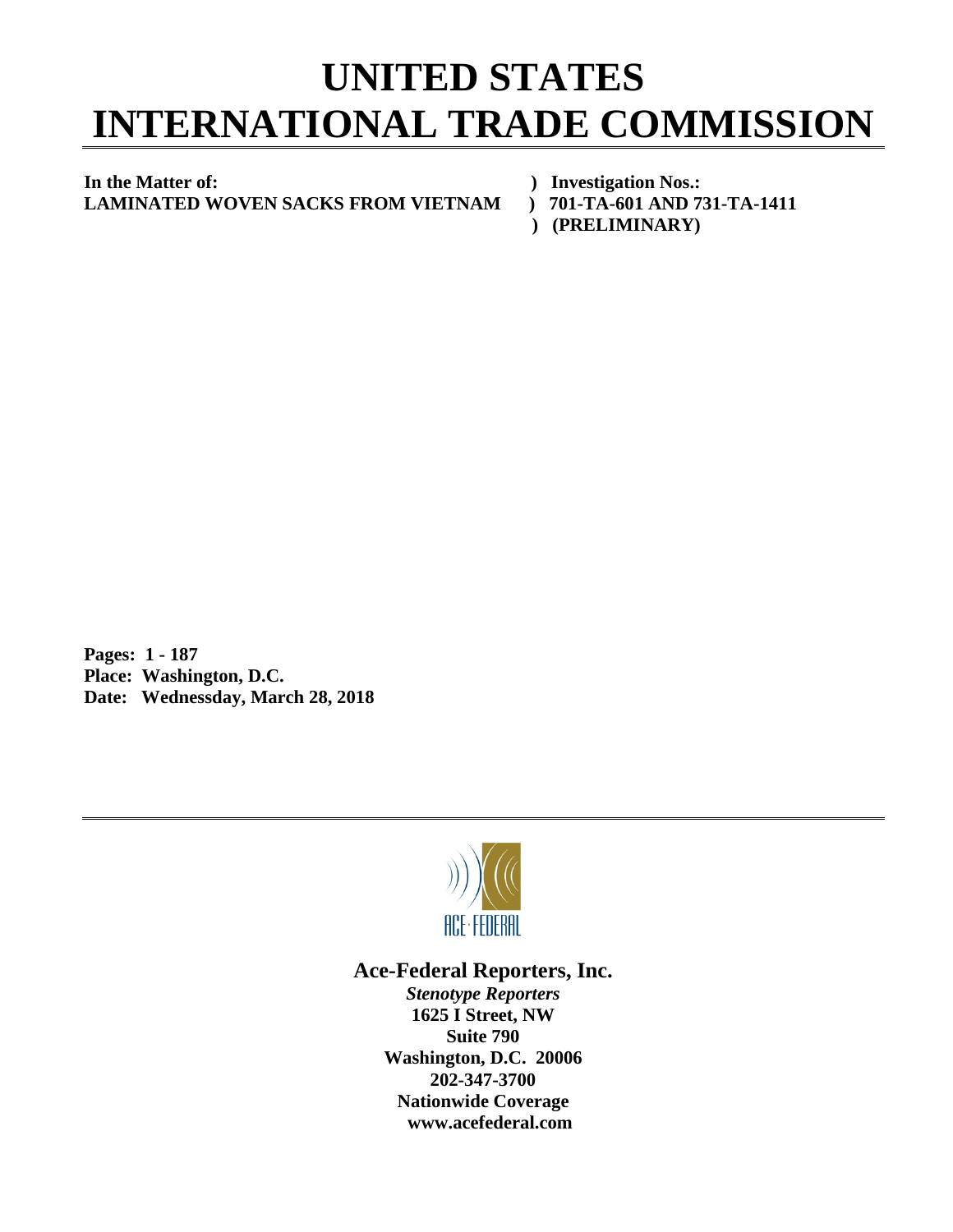| $1\,$          | UNITED STATES OF AMERICA                                |
|----------------|---------------------------------------------------------|
| $\sqrt{2}$     | BEFORE THE                                              |
| $\mathfrak{Z}$ | INTERNATIONAL TRADE COMMISSION                          |
| $\overline{4}$ |                                                         |
| 5              | ) Investigation Nos.:<br>IN THE MATTER OF:              |
| 6              | LAMINATED WOVEN SACKS FROM VIETNAM ) 701-TA-601 AND     |
| $7\phantom{.}$ | ) 731-TA-1411                                           |
| 8              | (PRELIMINARY)                                           |
| $\overline{9}$ |                                                         |
| 10             |                                                         |
| 11             |                                                         |
| 12             | Main Hearing Room (Room 101)                            |
| 13             | U.S. International Trade                                |
| 14             | Commission                                              |
| 15             | 500 E Street, SW                                        |
| 16             | Washington, DC                                          |
| 17             | Wednesday, March 28, 2018                               |
| 18             |                                                         |
| 19             | The meeting commenced pursuant to notice at 9:30        |
| 20             | a.m., before the Commissioners of the United States     |
| 21             | International Trade Commission, Douglas Corkran, Acting |
| 22             | Director of the Office of Investigations, presiding.    |
| 23             |                                                         |
| 24             |                                                         |
| 25             |                                                         |
|                |                                                         |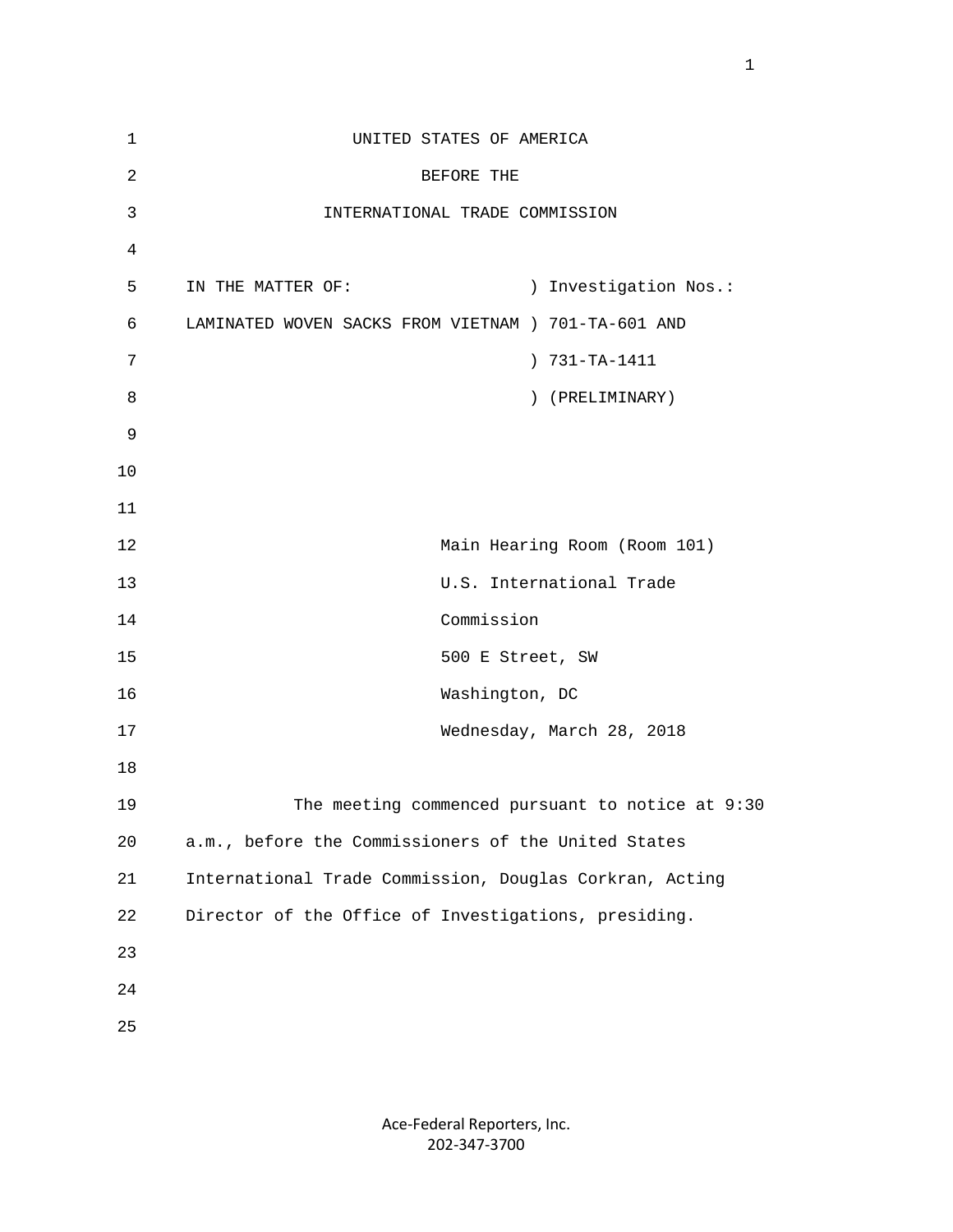1 APPEARANCES:

| 2  | On behalf of the International Trade Commission:  |
|----|---------------------------------------------------|
| 3  | Staff:                                            |
| 4  | Sharon Bellamy, Records Management Specialist     |
| 5  | Tyrell Burch, Program Support Specialist          |
| 6  | Yasmyne Hilliard, Student Intern                  |
| 7  |                                                   |
| 8  | Douglas Corkran, Acting Director of the Office of |
| 9  | Investigations                                    |
| 10 | Drew Dushkes, Investigator                        |
| 11 | Natalie Hanson, International Trade Analyst       |
| 12 | Porscha Stiger, Economist                         |
| 13 | Emily Kim, Accountant/Auditor                     |
| 14 | Nataline Viray-Fung, Attorney/Advisor             |
| 15 |                                                   |
| 16 |                                                   |
| 17 |                                                   |
| 18 |                                                   |
| 19 |                                                   |
| 20 |                                                   |
| 21 |                                                   |
| 22 |                                                   |
| 23 |                                                   |
| 24 |                                                   |
| 25 |                                                   |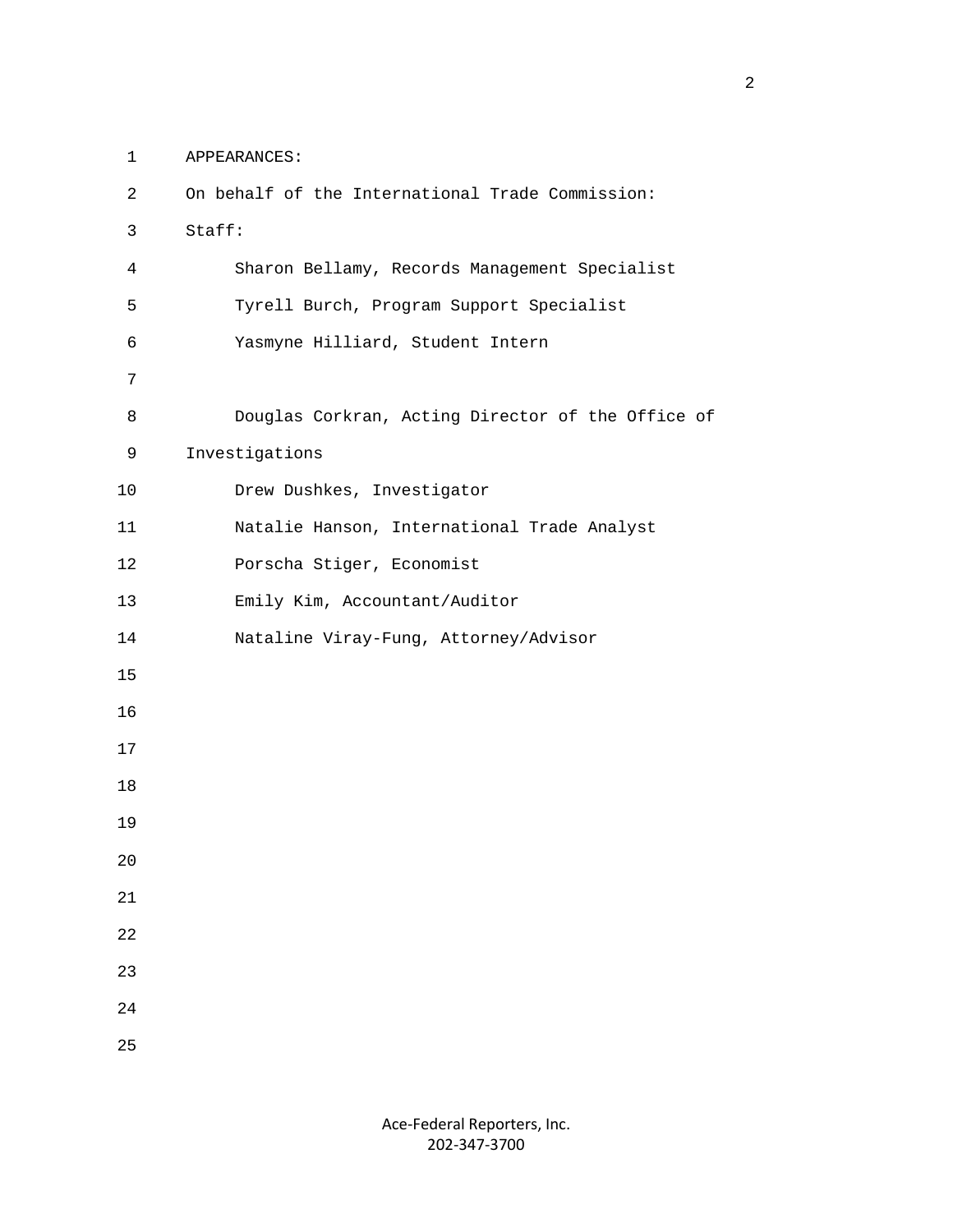- 1 APPEARANCES:
- 2 Opening Remarks:
- 3 In Support of Imposition (Stephen A. Jones, King and
- 4 Spalding, LLP)
- 5 In Opposition of Imposition (Diana D. Quaia, Arent Fox LLP)
- 6
	- 7 In Support of the Imposition of Antidumping and
	- 8 Countervailing Duty Orders:
	- 9 King & Spalding LLP
	- 10 Washington, DC
	- 11 on behalf of
	- 12 Laminated Woven Sacks Fair Trade Coalition
	- 13 Polytex Fibers Corporation and
	- 14 ProAmpac Holdings Inc.
	- 15 Isaac Bazbaz, President, Polytex Fibers Corporation
	- 16 Louann Mueller, Vice President of Product Development,
	- 17 Extrusion Technology Division, ProAmpac Holdings, Inc.
	- 18 Arthur Bucci, Executive Vice President of Sales, U.S.
	- 19 Flexibles, ProAmpac Holdings, Inc.
	- 20 Andrew Szamosszegi, Principal, Capital Trade, Inc.
	- 21 Stephen A. Jones and Patrick J. Togni Of Counsel
	- 22
- 23
	- 24
	- 25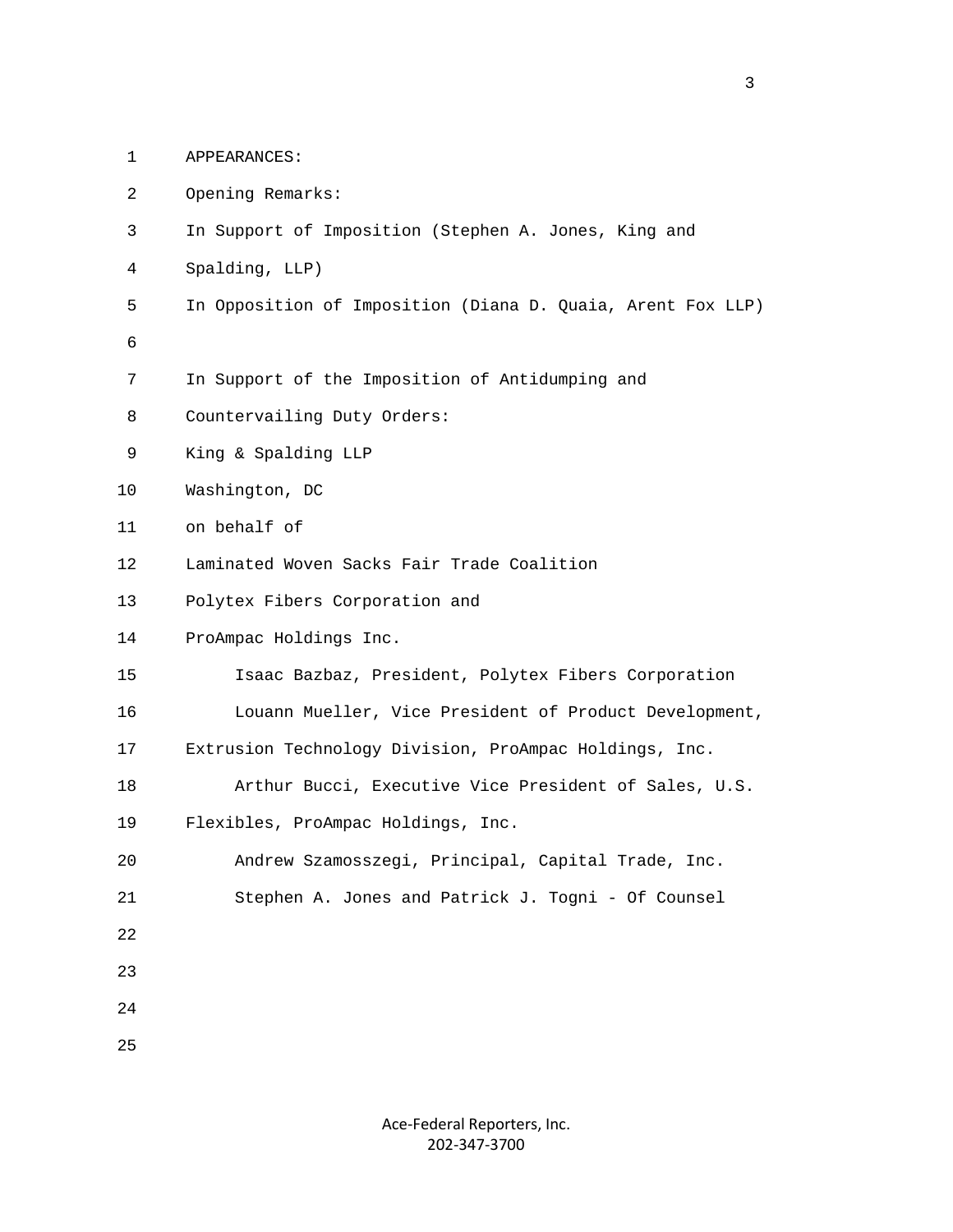1 APPEARANCES (Continued): 2 In Opposition to the Imposition of Antidumping and 3 Countervailing Duty Orders: 4 Arent Fox LLP 5 Washington, DC 6 on behalf of 7 Commercial Packaging 8 John C. Little, Woven Division Manager, Commercial 9 Packaging 10 Kevin Greene, International Supply Chain Manager, 11 Commercial Packaging 12 Diana D. Quaia, John M. Gurley and Leah N. Scarpelli - 13 Of Counsel 14 15 16 17 18 19 20 21 22 23 24 25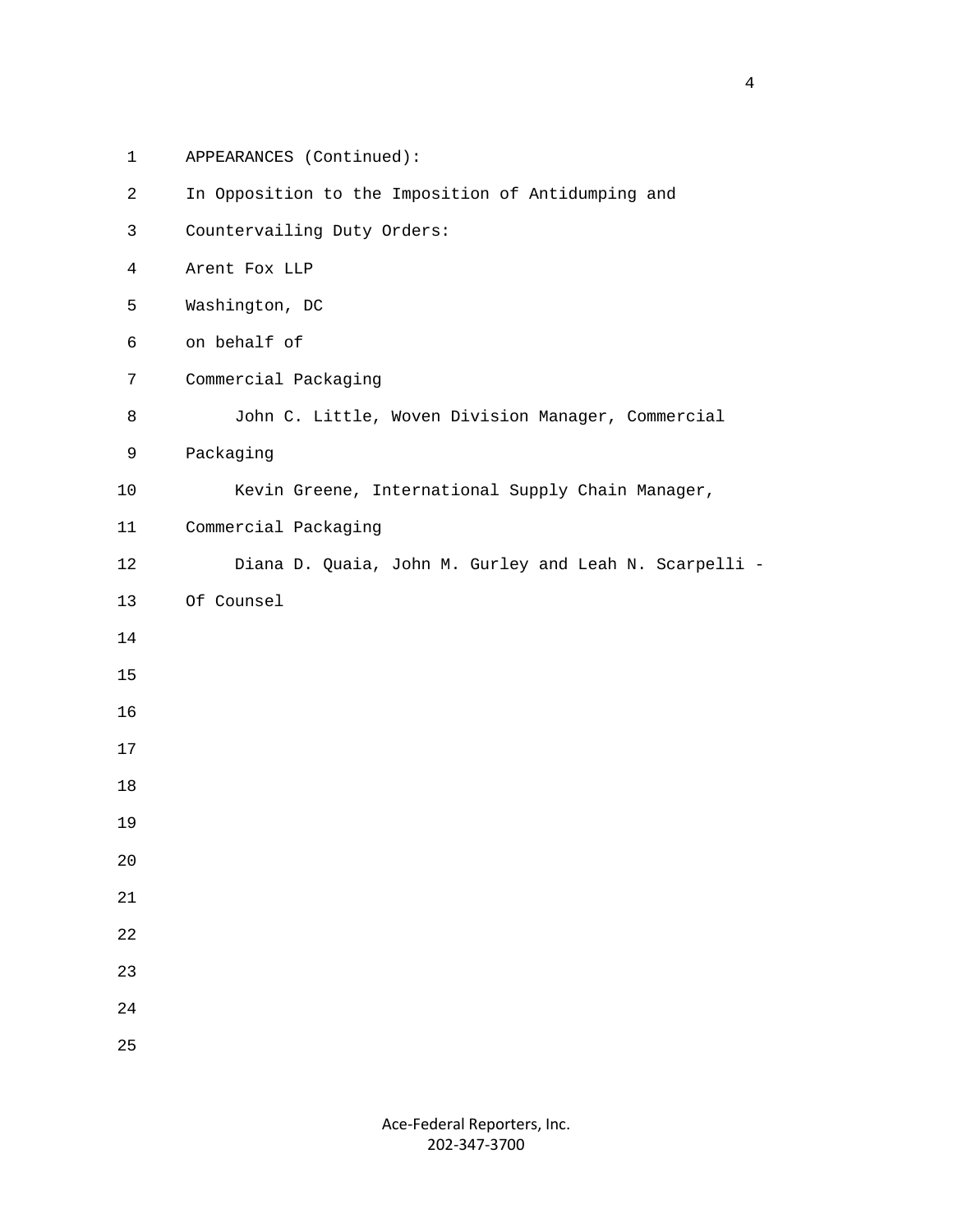| 1  | APPEARANCES (Continued):                          |
|----|---------------------------------------------------|
| 2  | Mayer Brown LLP                                   |
| 3  | Washington, DC                                    |
| 4  | on behalf of                                      |
| 5  | C.P. Packaging (Vietnam) Industry Co., Ltd.       |
| 6  | CPPC Marketing Inc.                               |
| 7  | CPC Vietnam                                       |
| 8  | Kim Duc Co., Ltd.                                 |
| 9  | Tan Dai Hung Plastic Joint Stock Company          |
| 10 | TKMB Joint Stock Company                          |
| 11 | Trung Dong Corporation                            |
| 12 | Fulton Denver Company                             |
| 13 | Chaipong Chainapaporn, C.P. Packaging (Vietnam),  |
| 14 | Industry Co., Ltd.                                |
| 15 | Doug Snyder, CPPC Marketing, Inc.                 |
| 16 | Rett Schuler, President, Fulton Denver Company    |
| 17 | Jeffery C. Lowe and Jing Zhang - Of Counsel       |
| 18 |                                                   |
| 19 | Fox Rothschild LLP                                |
| 20 | Washington, DC                                    |
| 21 | on behalf of                                      |
| 22 | Material Motion, Inc.                             |
| 23 | Steve Schneider, President, Material Motion, Inc. |
| 24 | Lizbeth Levinson - Of Counsel                     |
| 25 |                                                   |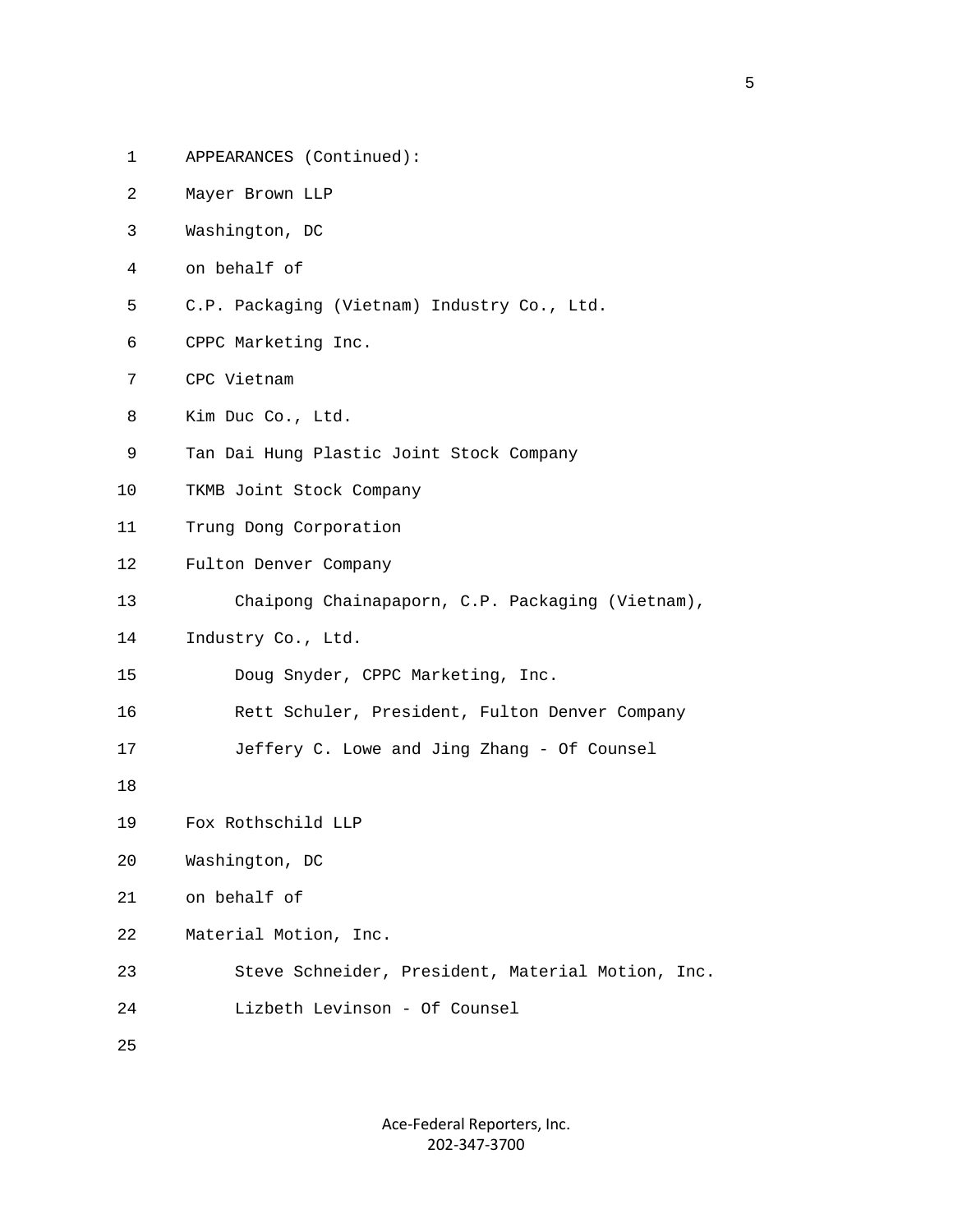| $\mathbf 1$    | APPEARANCES (Continued):                                  |
|----------------|-----------------------------------------------------------|
| $\overline{a}$ | Interested Party:                                         |
| $\mathsf{3}$   | Textile Bag and Packaging Association                     |
| $\overline{4}$ | Milton, MA                                                |
| 5              | Barry Corman, President, Textile Bag and Packaging        |
| 6              | Association                                               |
| $\overline{7}$ |                                                           |
| 8              | Rebuttal/Closing Remarks:                                 |
| 9              |                                                           |
| 10             | In Support of Imposition (Stephen A. Jones, King and      |
| 11             | Spalding, LLP)                                            |
| 12             | In Opposition of Imposition (Jeffrey C. Lowe, Mayer Brown |
| 13             | $LLP$ )                                                   |
| 14             |                                                           |
| 15             |                                                           |
| 16             |                                                           |
| 17             |                                                           |
| 18             |                                                           |
| 19             |                                                           |
| $20\,$         |                                                           |
| 21             |                                                           |
| 22             |                                                           |
| 23             |                                                           |
| 24             |                                                           |
| 25             |                                                           |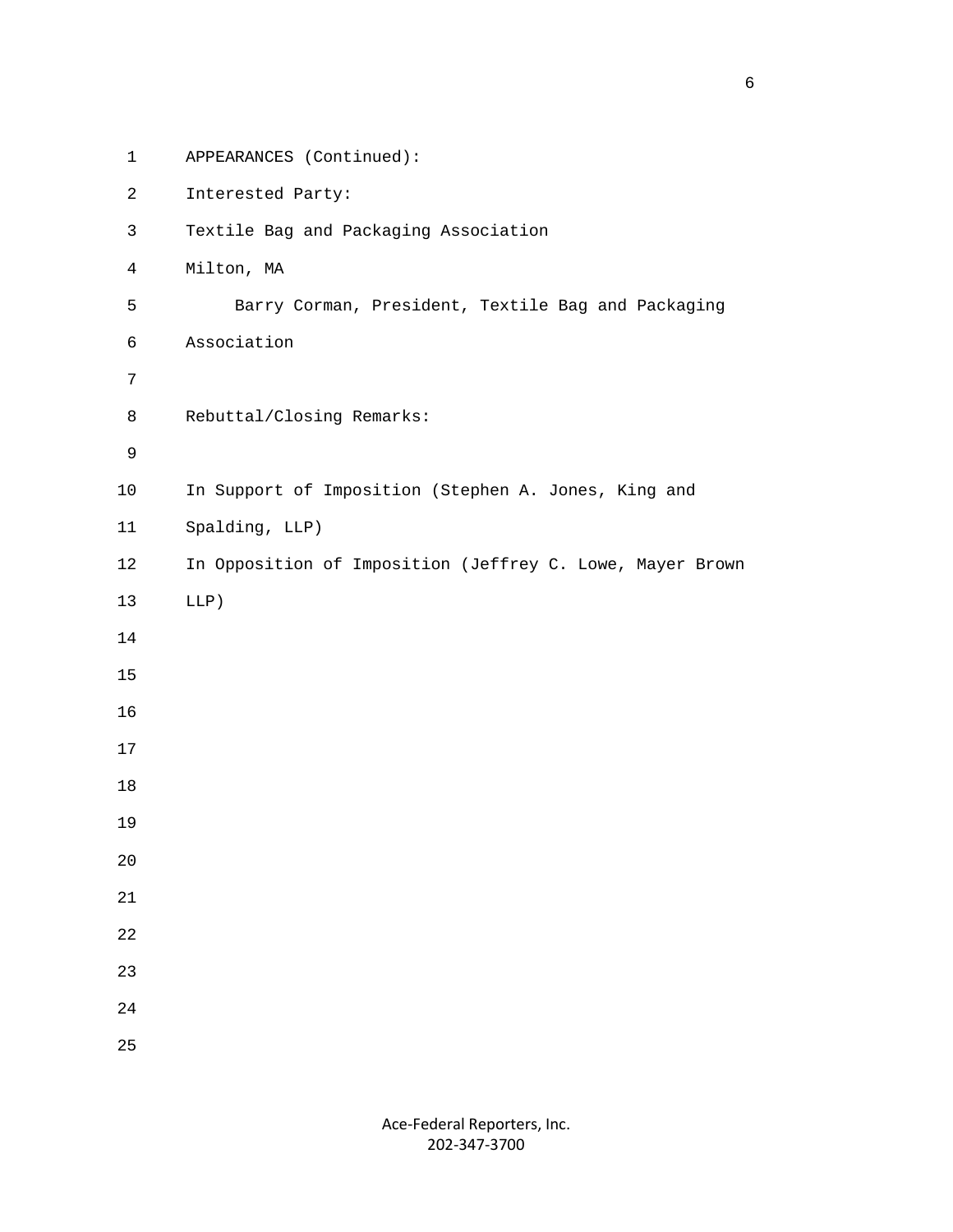1 I N D E X 2 Dage of the state of the state of the state of the state of the state of the state of the state of the state of the state of the state of the state of the state of the state of the state of the state of the state of the 3 Opening Remarks: 4 In Support of Imposition (Stephen A. Jones, King and 5 Spalding, LLP) 10 6 7 In Opposition of Imposition (Diana D. Quaia, 8 Arent Fox LLP) 13 9 10 Isaac Bazbaz, President, Polytex Fibers Corporation 17 11 12 Louann Mueller, Vice President of Product Development, 13 Extrusion Technology Division, ProAmpac Holdings, Inc. 27 14 15 Arthur Bucci, Executive Vice President of Sales, U.S. 16 Flexibles, ProAmpac Holdings, Inc. 32 17 18 Andrew Szamosszegi, Principal, Capital Trade, Inc. 37 19 20 Patrick J. Togni - Of Counsel 46 21 22 John C. Little, Woven Division Manager, Commercial 23 Packaging 104 24 25 Rett Schuler, President, Fulton Denver Company 114

> Ace-Federal Reporters, Inc. 202-347-3700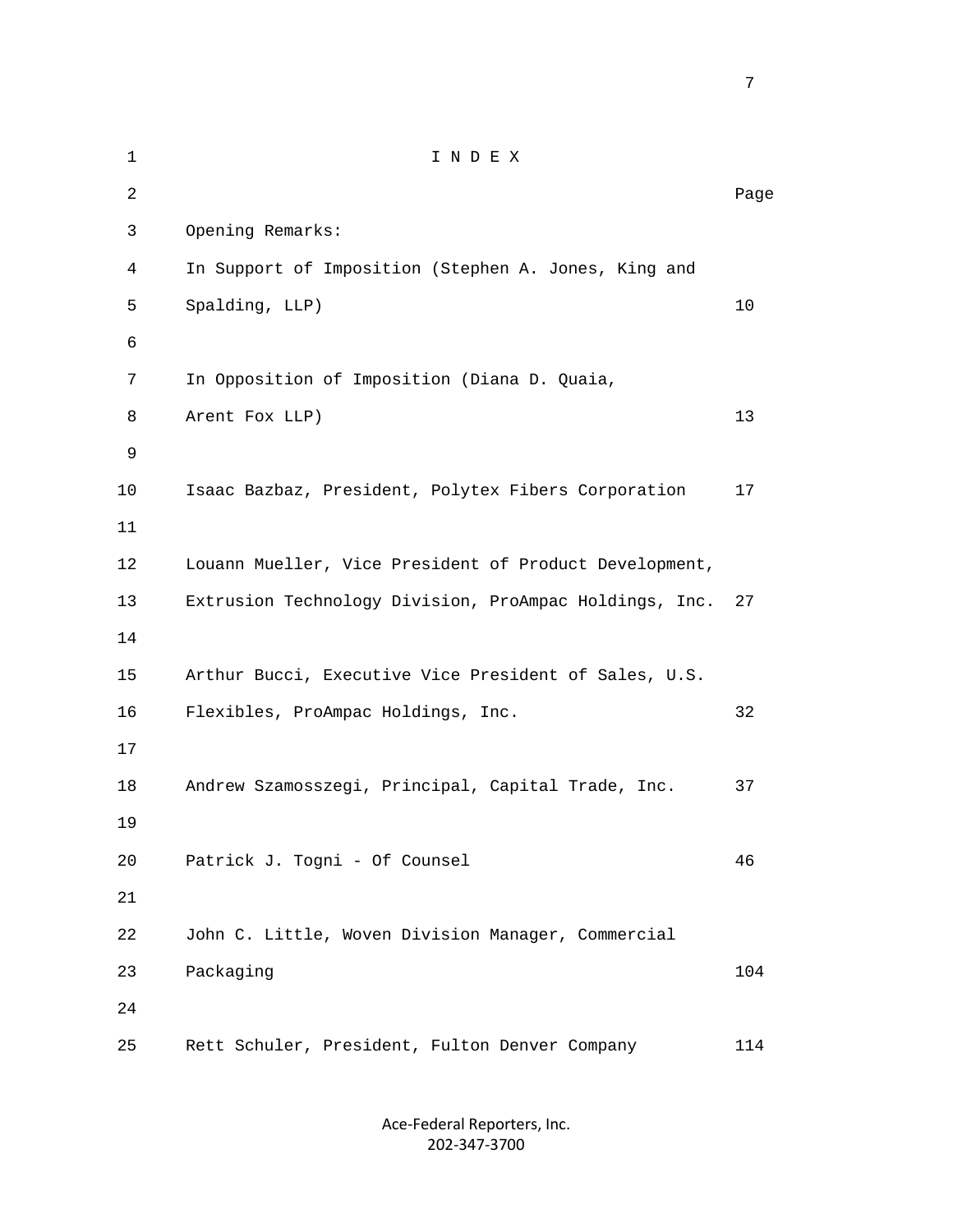| $\mathbf 1$    | I N D E X (Continued)                                     |      |
|----------------|-----------------------------------------------------------|------|
| $\overline{2}$ |                                                           | Page |
| $\mathsf{3}$   | Steve Schneider, President, Material Motion, Inc.         | 119  |
| $\overline{4}$ |                                                           |      |
| 5              | Doug Snyder, CPPC Marketing, Inc.                         | 121  |
| 6              |                                                           |      |
| 7              | Barry Corman, President, Textile Bag and Packaging        |      |
| 8              | Association                                               | 124  |
| $\mathsf 9$    |                                                           |      |
| $10$           | Rebuttal/Closing Remarks:                                 |      |
| 11             | In Support of Imposition (Stephen A. Jones, King and      |      |
| 12             | Spalding, LLP)                                            | 174  |
| 13             |                                                           |      |
| 14             | In Opposition of Imposition (Jeffery C. Lowe, Mayer Brown |      |
| 15             | $LLP$ )                                                   | 180  |
| 16             |                                                           |      |
| 17             |                                                           |      |
| 18             |                                                           |      |
| 19             |                                                           |      |
| 20             |                                                           |      |
| 21             |                                                           |      |
| 22             |                                                           |      |
| 23             |                                                           |      |
| 24             |                                                           |      |
| 25             |                                                           |      |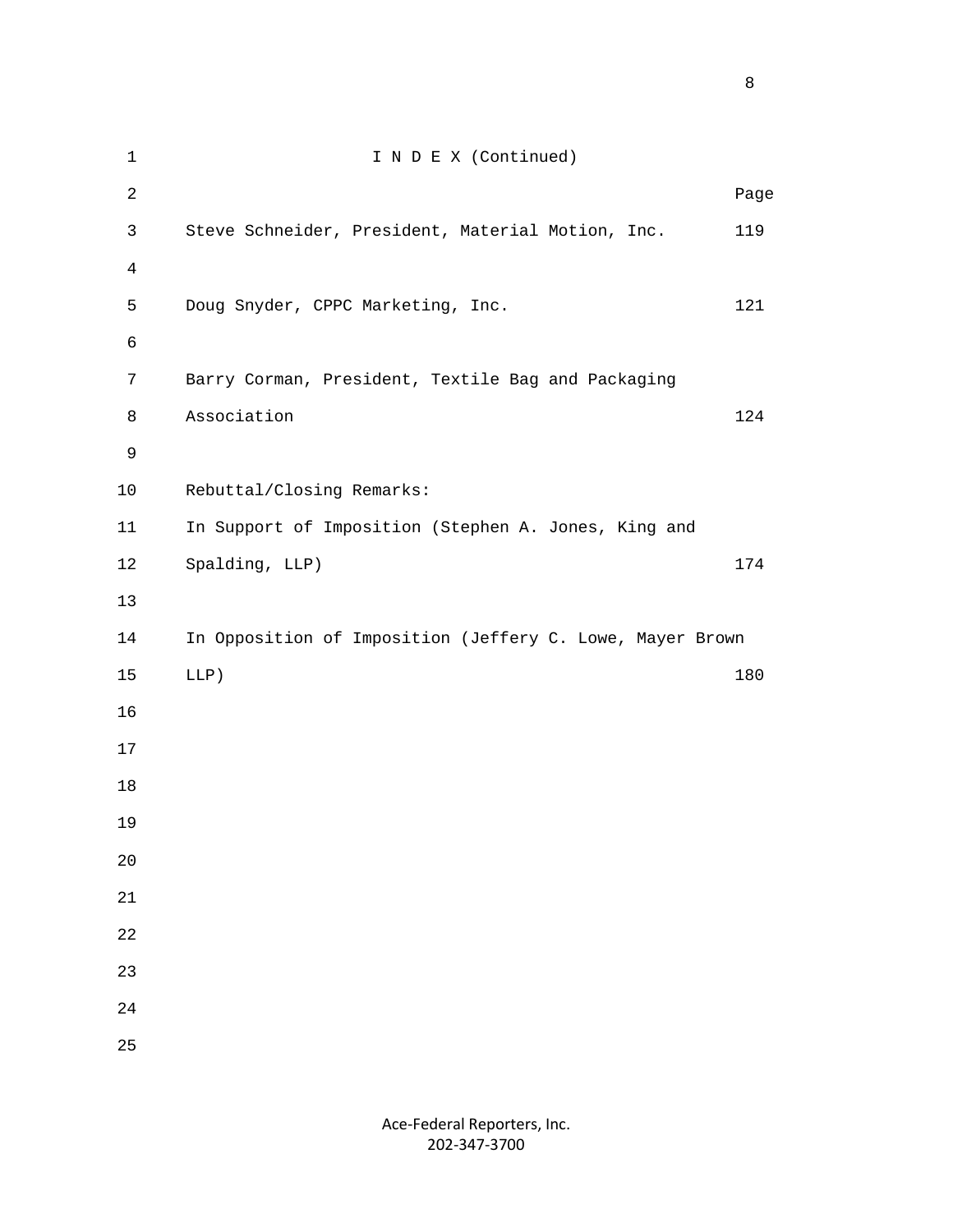1 P R O C E E D I N G S 2 9:30 a.m. 3 MS. BELLAMY: Will the room please come to order? 4 Please take a seat. 5 MR. CORKRAN: Good morning and welcome to the 6 United States International Trade Commission's conference in 7 connection with the Preliminary Phase of Antidumping and 8 Countervailing Investigation No. 701-TA-601 and 731-TA-1411 9 concerning Laminated Woven Sacks from Vietnam. 10 My name is Douglas Corkran, I'm the acting 11 Directory of the Office of Investigations and I will preside 12 at this conference. Among those present from the Commission 13 Staff are from my far right: Drew Dushkes the Investigator, 14 Nataline Viray-Fung the Attorney Advisor and to my left 15 Porscha Stiger the Economist, Emily Kim the Accountant and 16 Natalie Hanson who we expect any moment -- the Industry 17 Analyst. 18 I understand that the parties are aware of the 19 time allocations. Any questions regarding time allocations 20 should be directed to the Secretary. I would remind 21 speakers not to refer in their remarks or answers to 22 questions to business proprietary information and to speak 23 directly into the microphones. We also ask that you state 24 your name and affiliation for the record before beginning 25 your presentation or answering questions for the benefit of

> Ace-Federal Reporters, Inc. 202-347-3700

 $\sim$  9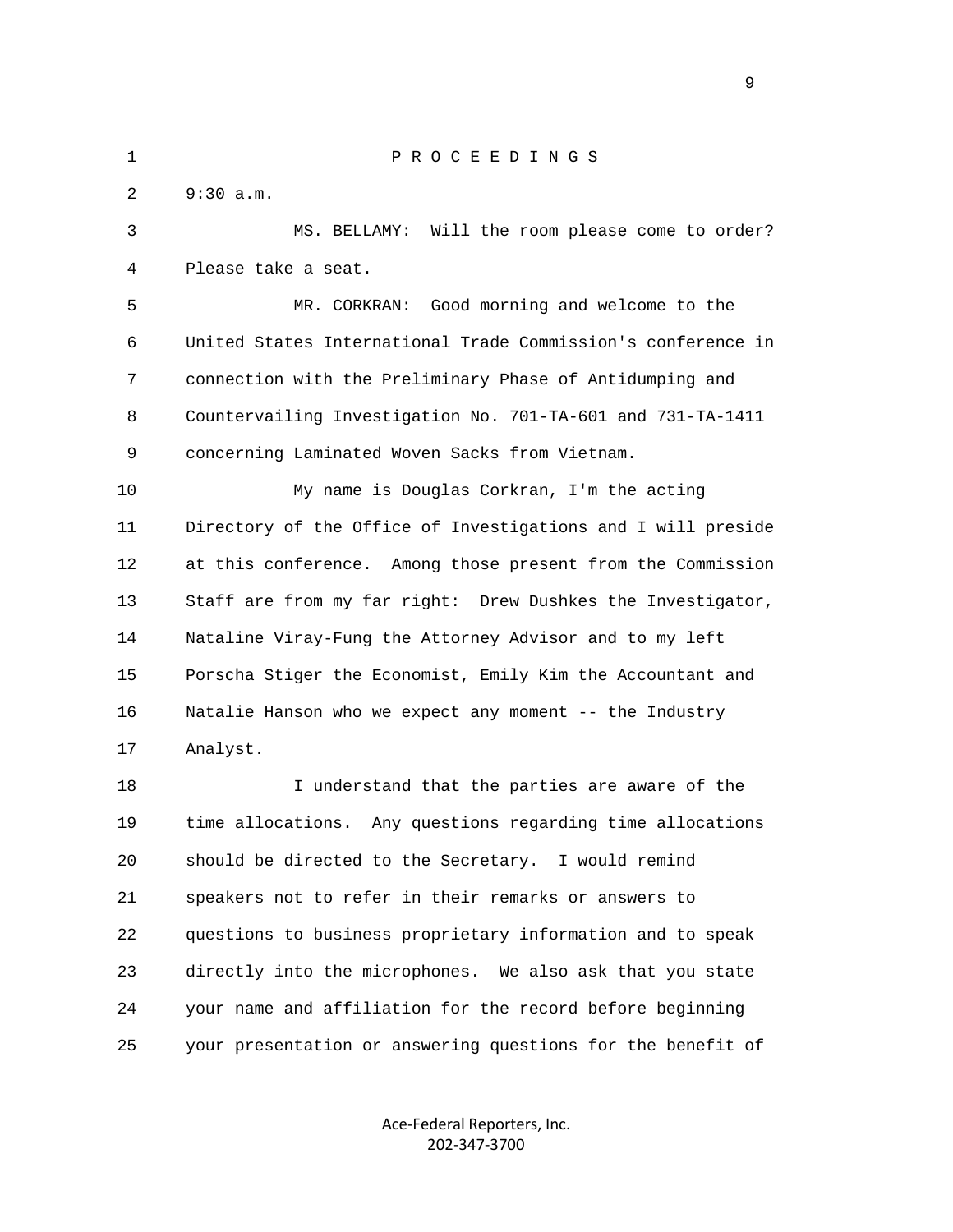1 the court reporter.

| 2  | All witnesses must be sworn in before presenting            |
|----|-------------------------------------------------------------|
| 3  | testimony. Are there any questions? Mr. Secretary, are      |
| 4  | there any preliminary matters?                              |
| 5  | MR. BURCH: I would note that all parties and                |
| 6  | witnesses have been sworn in.                               |
| 7  | MR. CORKRAN: Thank you very much and with that,             |
| 8  | let us begin with opening remarks.                          |
| 9  | Opening remarks on behalf of those in<br>MR. BURCH:         |
| 10 | support of the imposition will be given by Stephen A. Jones |
| 11 | of King and Spaulding. Mr. Jones, you have 5 minutes.       |
| 12 | OPENING STATEMENT OF STEPHEN A. JONES                       |
| 13 | MR. JONES: Good morning, Mr. Corkran and Members            |
| 14 | of the Commission Staff. I'm Steve Jones from King and      |
| 15 | Spaulding representing the Petitioner, the Laminated Woven  |
| 16 | Sacks Trade Coalition and its member companies Polytex      |
| 17 | Fibers Corporation and ProAmpac's Holdings Incorporated.    |
| 18 | This case is about dumped and subsidized imports            |
| 19 | of Laminated Woven Sacks from Vietnam that are causing      |
| 20 | material injury and threatening further material injury to  |
| 21 | the Domestic Industry. This is the second set of AD/CVD     |
| 22 | investigations against imports of Laminated Woven Sacks.    |
| 23 | The first against imports from China in 2007 and 2008       |
| 24 | involved a scope definition that is the same as has been    |
| 25 | proposed in these investigations and the Commission         |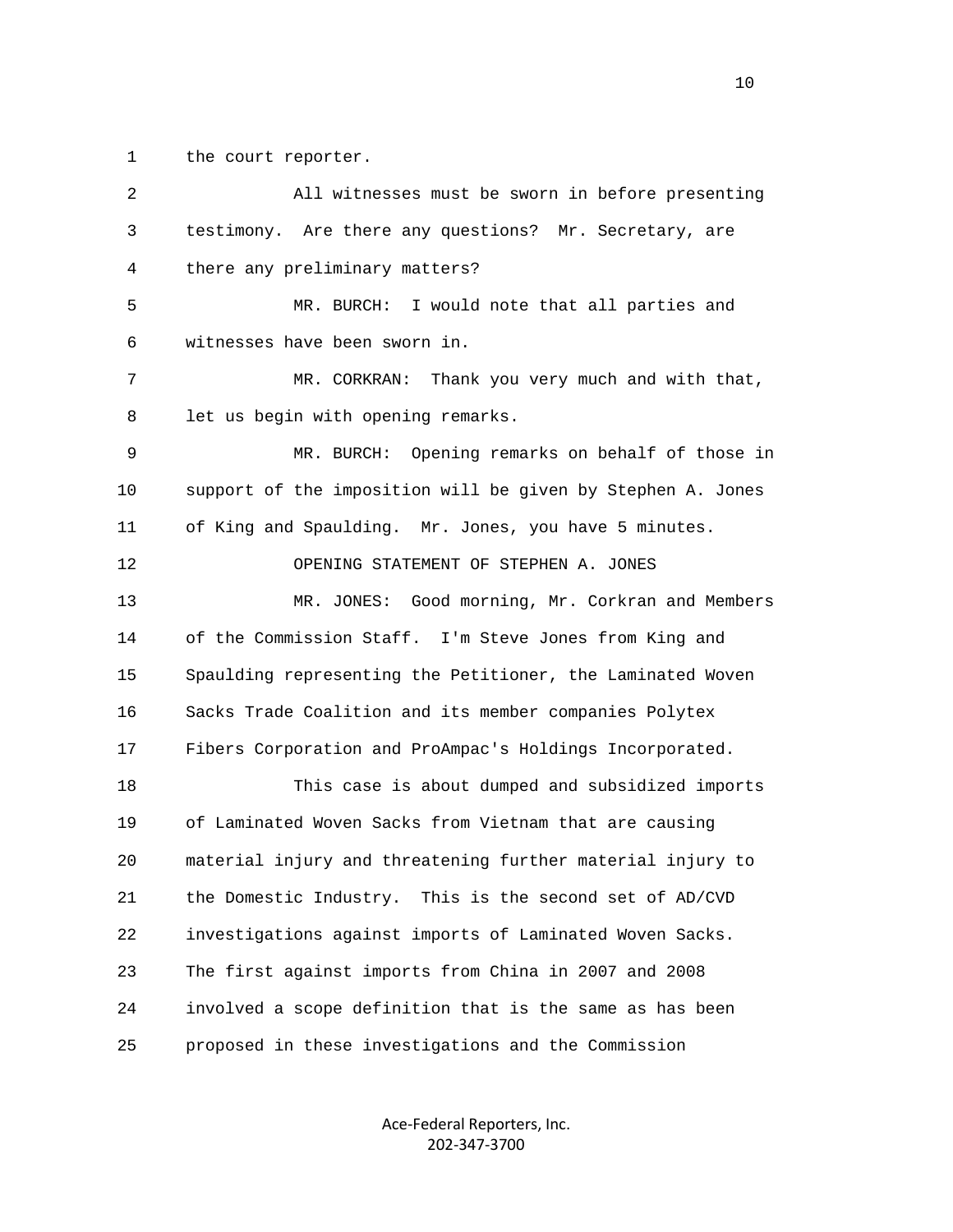1 determined that the domestic like product is Laminated Woven 2 Sacks as defined by the scope.

 3 The Commission considered whether the domestic 4 like product should include multi-walled paper sacks and 5 non-Laminated Woven Sacks and it determined that Laminated 6 Woven Sacks are not like either multi-walled paper sacks or 7 non-Laminated Woven Sacks. The Commission should make the 8 same determination in these investigations. Defined this 9 way, Polytex and ProAmpac account for a substantial majority 10 of production of the domestic like product.

 11 As the Commission found in the 2014 Sunset Review 12 of the China Orders, those orders have worked and have 13 benefitted the Domestic Industry. Unfortunately after those 14 orders were imposed however several Chinese Producers 15 shifted production to Vietnam to avoid antidumping and 16 countervailing duties and jumpstarted the industry there.

 17 Ever since, Vietnamese exports have exploded with 18 the United States being its largest export destination. The 19 evidence available to Petitioners demonstrates 20 overwhelmingly that imports of Laminated Woven Sacks from 21 Vietnam are causing material injury to the Domestic 22 Industry. The evidence in the Petition shows that imports 23 from Vietnam are significant and have increased 24 significantly during the Period of Investigation by 30 25 percent in 2016 to 2017 alone.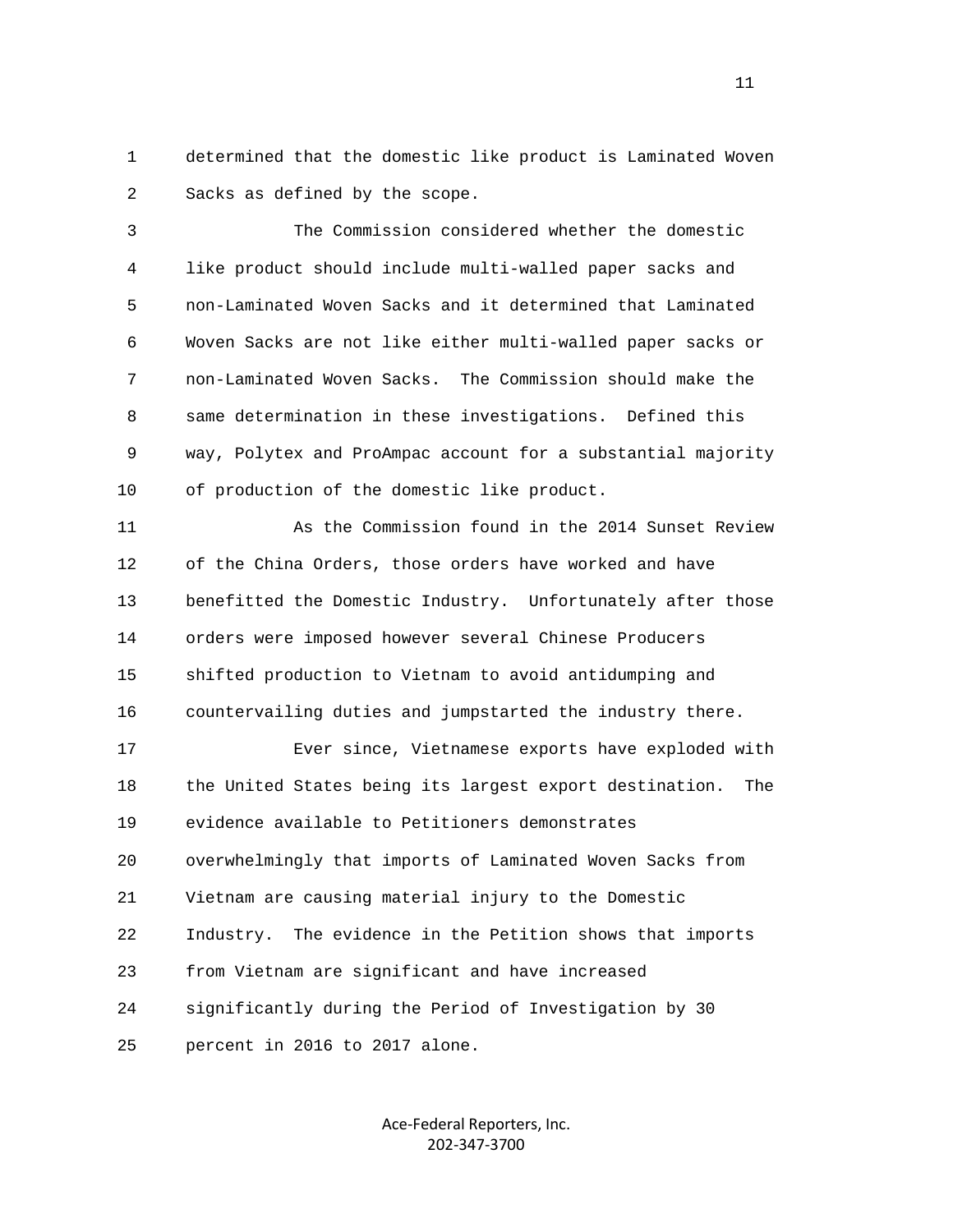1 Moreover, the imports are significant as a share 2 of both domestic consumption and domestic production. In 3 addition, the evidence shows that imports from Vietnam are 4 being sold in the United States at very low prices. They 5 are underselling Domestic Producers by significant margins 6 and severely depressing U.S. prices.

 7 The increasing imports at declining prices are 8 having a severe adverse impact on the industry's performance 9 which is intensified by the conditions of competition 10 including the close substitutability of Subject Imports and 11 Domestic Production, the need to run production machinery 12 continuously and the small number of large purchasers whose 13 business is critical to the viability of the industry.

 14 The lost sales and lost revenue information 15 submitted by Petitioners provides additional probative 16 evidence of the severe harm caused by Subject Imports. The 17 Subject Import pricing is so low that some U.S. purchasers 18 are refusing to even consider domestic production and in 19 some cases refusing to allow domestic producers to compete 20 for their business.

 21 The Petition contains evidence of significant 22 sales volume and sales revenue lost to Subject Imports from 23 Vietnam. The industry has been severely and adversely 24 impacted by this unfair competition and there is no doubt 25 that the Subject Imports are a significant cause of the

> Ace-Federal Reporters, Inc. 202-347-3700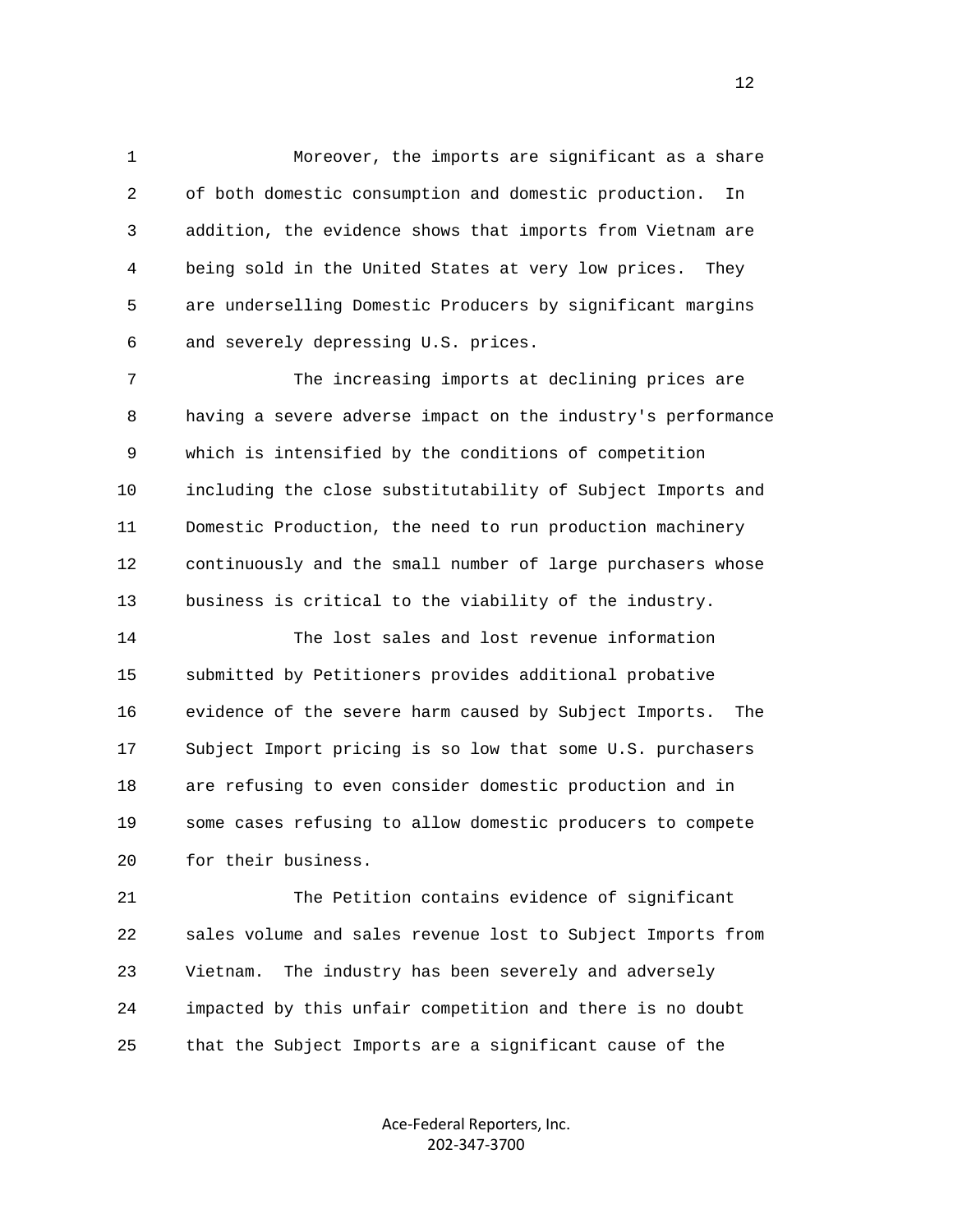1 industry's deteriorating condition.

| $\overline{c}$ | Polytex and ProAmpac are doing everything they                |
|----------------|---------------------------------------------------------------|
| 3              | can to compete with Subject Imports including upgrading       |
| 4              | their machinery to increase their efficiency and cost         |
| 5              | competitiveness but the rising Subject Import volume and      |
| 6              | declining prices have made it very difficult to compete and   |
| 7              | the viability of the industry is at risk.                     |
| 8              | Vietnam's production capacity is huge and growing             |
| 9              | under the Vietnamese government's 2020 master plan and the    |
| 10             | Vietnamese producers import channels are well-developed and   |
| 11             | extremely affective in penetrating the U.S. Market.<br>There  |
| 12             | is no question that the industry is also threatened with      |
| 13             | additional eminent injury if relief is not imposed.           |
| 14             | Accordingly, Polytex and ProAmpac prospectively request that  |
| 15             | the Commission reach an affirmative determination and allow   |
| 16             | these investigations to proceed. Thank you.                   |
| 17             | Thank you very much.<br>MR. CORKRAN:                          |
| 18             | Opening remarks in opposition of<br>MR. BURCH:                |
| 19             | imposition will be given by Diana D. Quaia of Arent Fox.      |
| 20             | Ms. Quaia, you have five minutes.                             |
| 21             | OPENING STATEMENT OF DIANA D. QUAIA                           |
| 22             | Thank you very much to the Commission<br>MS. OUAIA:           |
| 23             | Staff and to the Secretary.<br>I'm Diana Quaia with Arent Fox |
| 24             | speaking on behalf of the Respondents Panel. At this          |
| 25             | preliminary phase the Commission is called upon to determine  |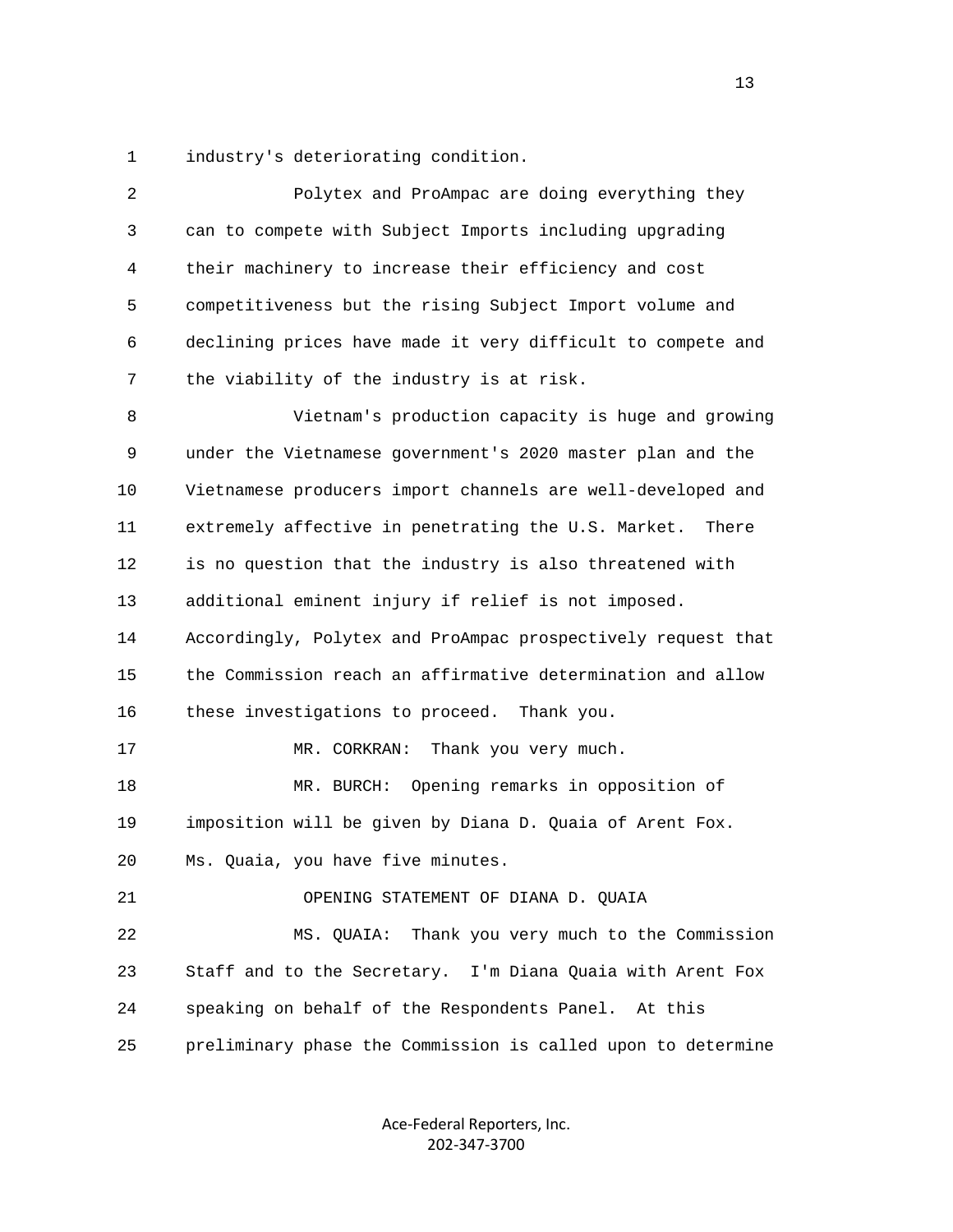1 whether there is a reasonable indication that imports from 2 Vietnam are causing material injury or threatening material 3 injury to a Domestic Industry.

 4 In my brief time I'd like to flag three points 5 that I ask you to keep in mind during Petitioners' 6 presentation today. Based on Mr. Jones' comments just a few 7 moments ago and the Petition I suspect that you are going to 8 hear a story about the U.S. Market that goes something like 9 this. Laminated Woven Sacks are a commodity like product, 10 price is the most important factor in selecting suppliers 11 and therefore the participation of Vietnamese imports in the 12 market materially injures the Domestic Producers.

 13 The problem with this story is that it is far too 14 simplistic. It is important to understand that Laminated 15 Woven Sacks are not a commodity product. They are highly 16 customized. The same laminated woven sack is not readily or 17 uniformly applicable across a wide range of market segments 18 and uses unless it is specially produced to those 19 applications.

 20 There is little overlap in competition between 21 Vietnamese and U.S. Produced LWS because they largely 22 compete in different market segments. Today we will be 23 introducing you to the market segments to give you the 24 context to understand better the data on the record. 25 Domestic Producers are dominant in the pet food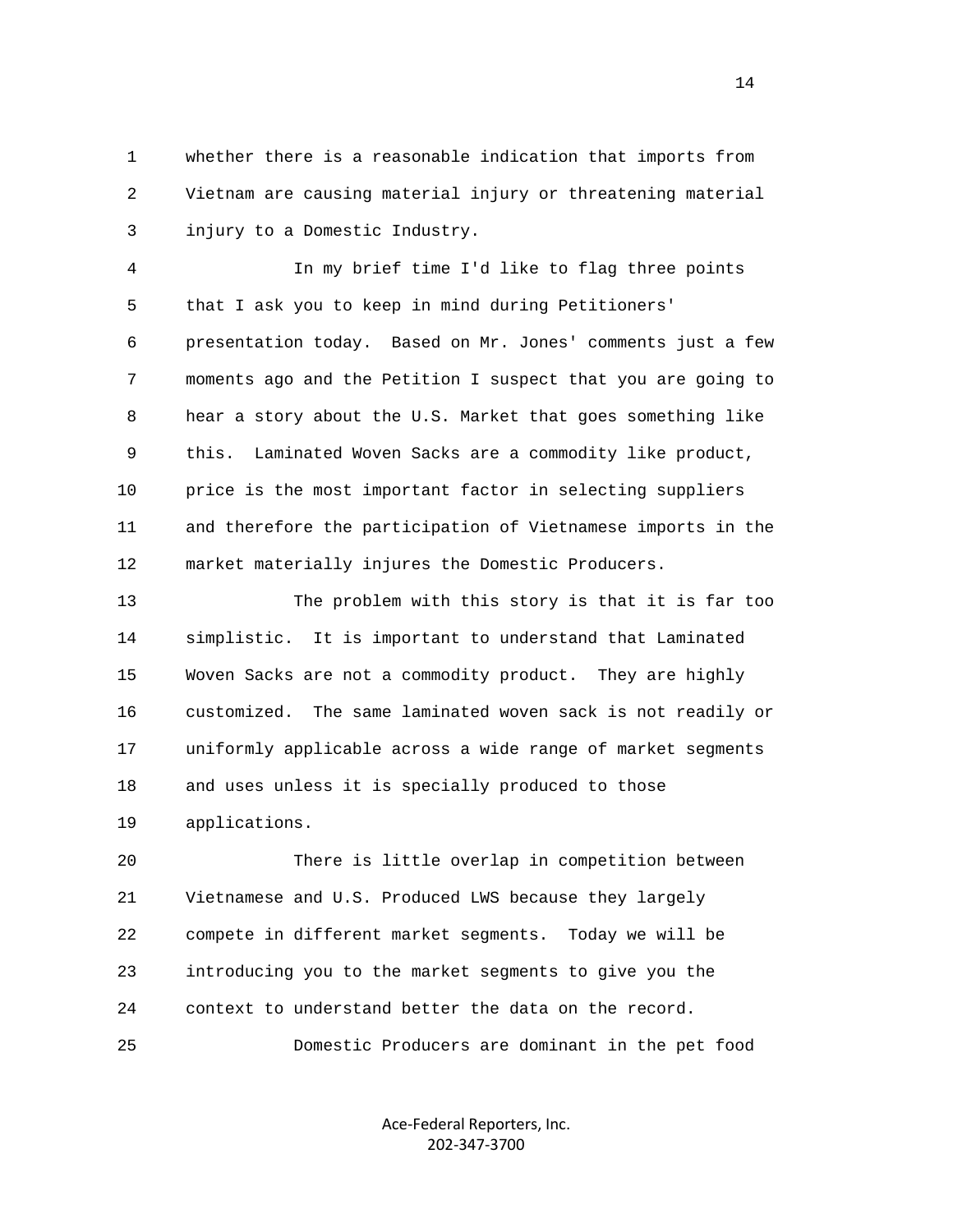1 market segment. In recent years they have directed 2 investments to produce bag designs that respond to customer 3 needs in this particular market segment such as heat-sealed 4 closures which are Petitioners freely admit command a price 5 premium. The Vietnamese exporters on the other hand are 6 supplying segments of the packaging market that are 7 underserved by U.S. Producers such as the animal feed and 8 the agricultural products segment.

 9 There is no causal connection between the pricing 10 or volume of imports from Vietnam and the condition of the 11 Domestic Industry in general. The main reason that 12 packaging companies are supplying their Laminated Woven 13 Sacks from Vietnam is because the product is available in 14 more specifications. It is consistently and measurably of 15 superior quality. It has the highest food grade 16 certifications and customers get better service. You will 17 hear a lot more about this during our Panel presentations. 18 Petitioners will also reference underselling data 19 and claim that there is underselling across all products. 20 At this time we are still compiling questionnaire response 21 data and we expect to have more accurate figures in our 22 post-conference brief but what is clear to us already is 23 that the price comparisons will not yield an 24 apples-to-apples comparison. There are significant 25 price differences among various types of LWS based on, for

> Ace-Federal Reporters, Inc. 202-347-3700

the contract of the contract of the contract of the contract of the contract of the contract of the contract of the contract of the contract of the contract of the contract of the contract of the contract of the contract o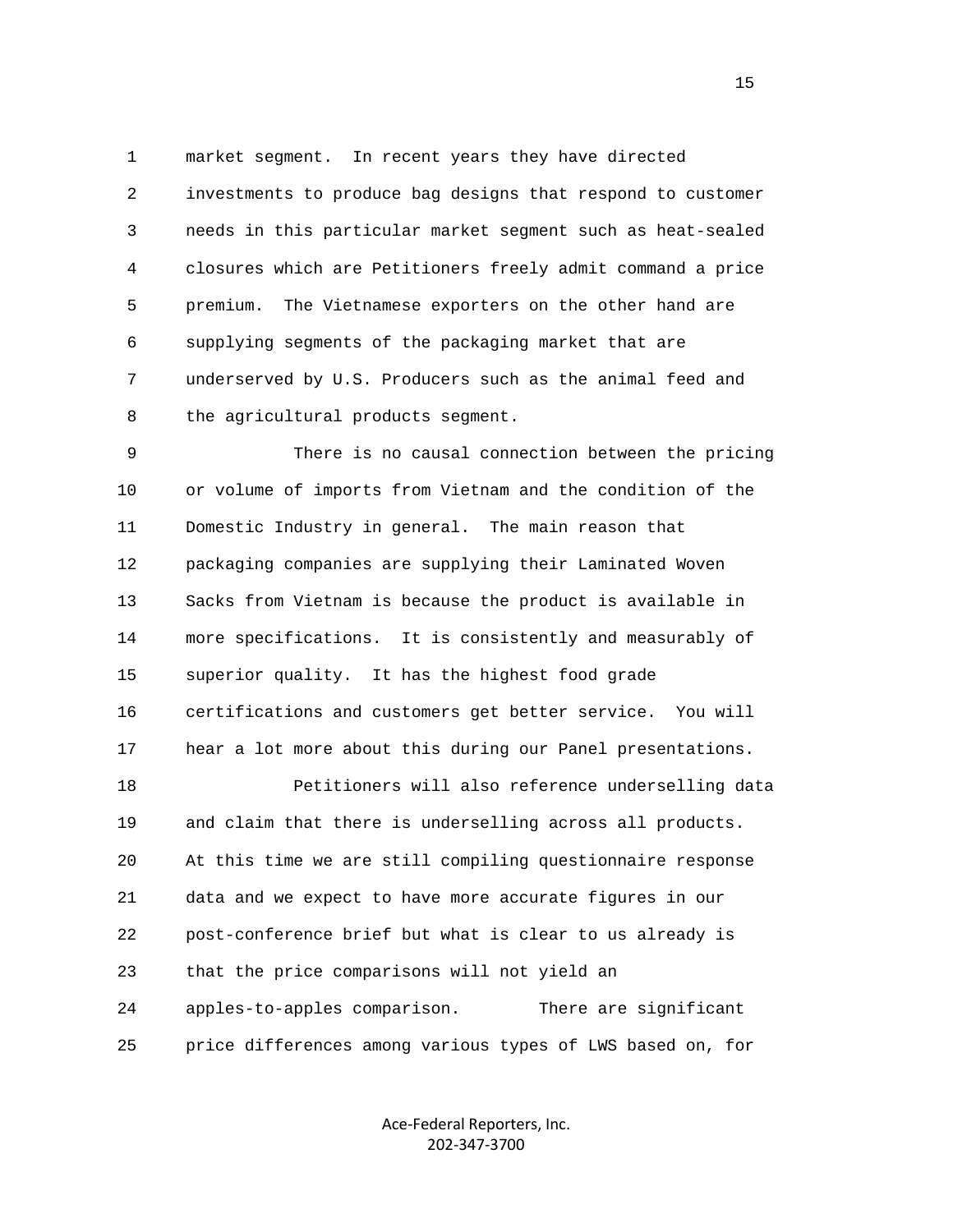1 example: bag closures, number of plies, various coatings, 2 and by market segment. This last part is very important. 3 These are not accounted for in the pricing products. The 4 pricing products are constructed in such a way that they are 5 so broad they result in very large variations within each 6 category.

 7 I also suspect you're going to hear how the U.S. 8 Industry's performance has not met expectations and that is 9 due to imports from Vietnam, or at least that is the 10 allegation. What you will hear from our Panel of industry 11 experts is that any injury the Domestic Industry may be 12 suffering stems from reasons unrelated to imports from 13 Vietnam such as the U.S. Producers higher cost structures 14 due to expensive equipment, fluctuations in raw material 15 prices and a business model that is efficient only in very 16 large production runs and not in the smaller production 17 runs, which the Vietnamese suppliers can easily accommodate. 18 Imposing duties on LWS from Vietnam will not 19 provide the relief that Petitioners are seeking. It cannot 20 because imports are competing in a different market segment 21 and AD/CVDs will not change the higher cost structures or 22 the technical and the efficiency problems and lack of cost 23 competitiveness. Thank you very much.

 24 MR. CORKRAN: Thank you very much. 25 MR. BURCH: Would the first Panel in support of

> Ace-Federal Reporters, Inc. 202-347-3700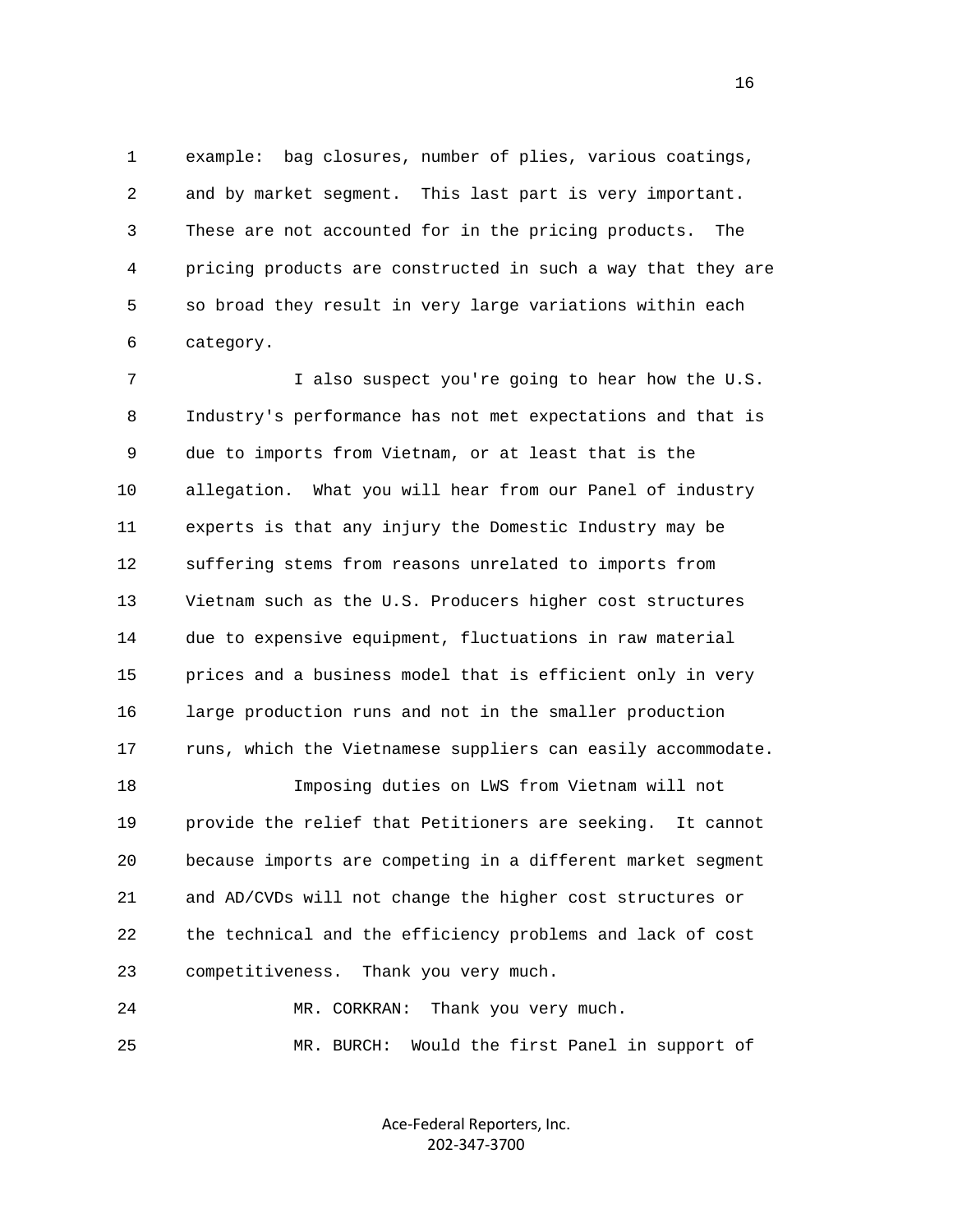1 the imposition of the antidumping and countervailing duty 2 orders please come forward?

 3 MR. CORKRAN: Mr. Jones, you may begin when your 4 Panel is ready.

 5 MR. JONES: Thank you, Mr. Corkran and again good 6 morning. My name is Steve Jones from King and Spaulding. 7 I'm here with representatives of Laminated Woven Sacks Fair 8 Trade Coalition, Polytex Fibers Corporation and ProAmpac 9 Holdings Incorporated.

 10 We will go right into our presentation starting 11 with Mr. Isaac Bazbaz from Polytex.

12 STATEMENT OF ISAAC BAZBAZ

 13 MR. BAZBAZ: Good morning. My name is Isaac 14 Bazbaz. I am the President of Polytex Fibers Corporation. 15 Polytex has operated production facilities in the United 16 States since 1982 and I have been president since 1989.

 17 In 1982, Polytex was the first integrated 18 manufacturer of particular woven polypropylene bags for 19 export shipments of commodities like rice and sugar. In the 20 early 90's we began manufacturing coated bags for industrial 21 use, also for the export market. Around 2003 a new type of 22 woven sack first began to appear in the U.S. Market. This 23 new product had an outer ply or biaxially oriented 24 polypropylene which we will refer to as BOPP.

25 The BOPP is then reverse-printed meaning the ink

Ace-Federal Reporters, Inc. 202-347-3700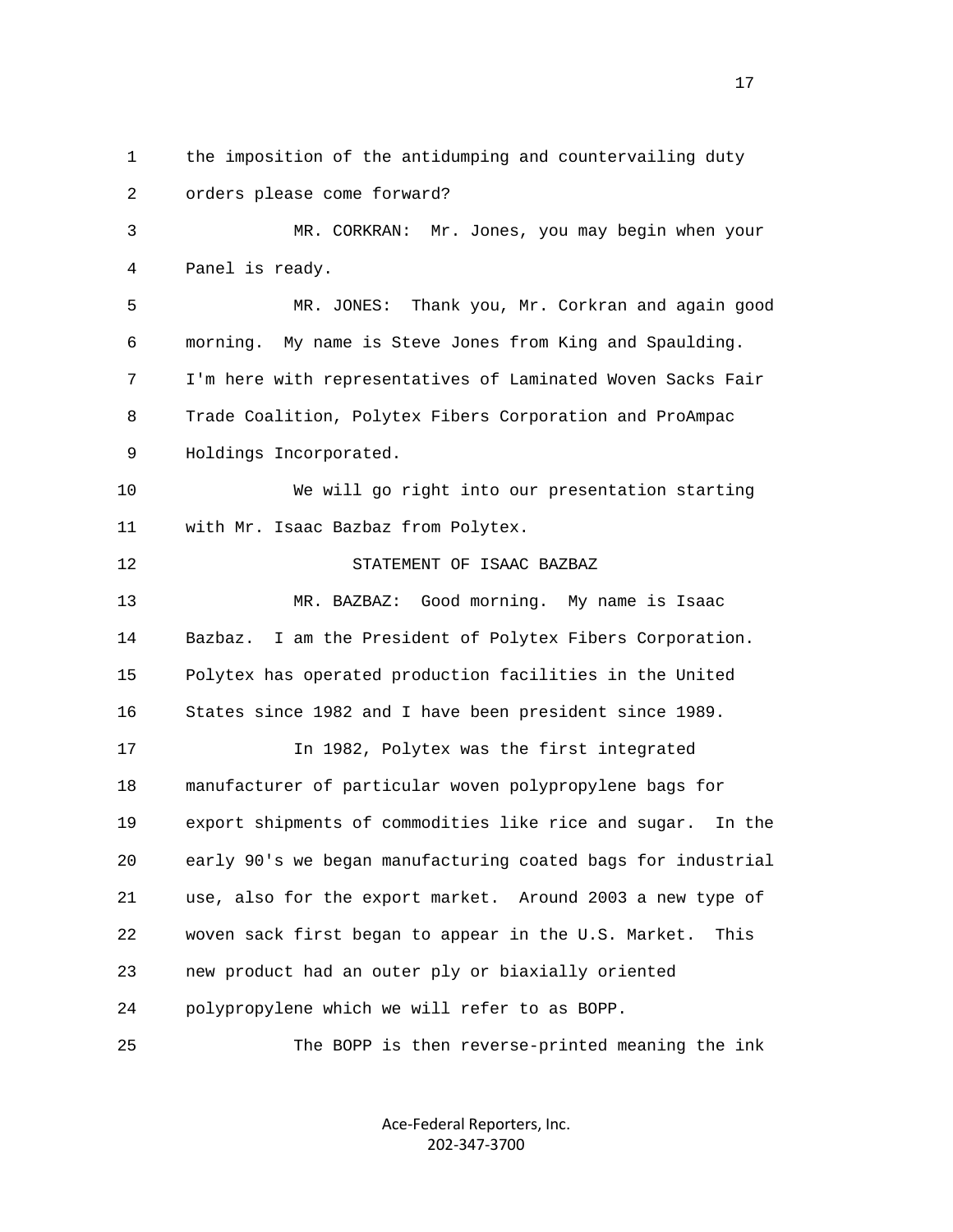1 will become trapped between the outer surface of the film 2 and the inner surface of the woven fabric during the 3 lamination process. This protects the graphics from 4 flaking, scratching and rubbing off. Based on information 5 from our customers these sacks laminated with BOPP were 6 first produced in Asia around 2000 for the pet food market 7 in Korea.

 8 Soon after that, China began production to supply 9 this Asian Market. In 2003, imports of Laminated Woven 10 Sacks from China began to appear in the U.S. Market. In 11 2004 we were approached by a large consumer products company 12 which got 7 million woven bags from Asia and were looking 13 for a U.S. Manufacturer to produce these bags. Because this 14 was a new product we had to develop a process of laminating 15 a reverse thickness print to our woven fabric.

 16 It took us over 6 months of research and 17 development and numerous trials to come up with a successful 18 lamination process. We began commercial production of these 19 sacks in late 2004. In 2007 we joined with Coating 20 Excellence International which is now ProAmpac and other 21 companies in filing a Petition seeking antidumping and 22 countervailing duties for Laminated Woven Sacks from China. 23 That case was successful and the China orders 24 were imposed in 2008, continued in 2014 and remain in place

25 today. The success of the China AD and CVD orders allowed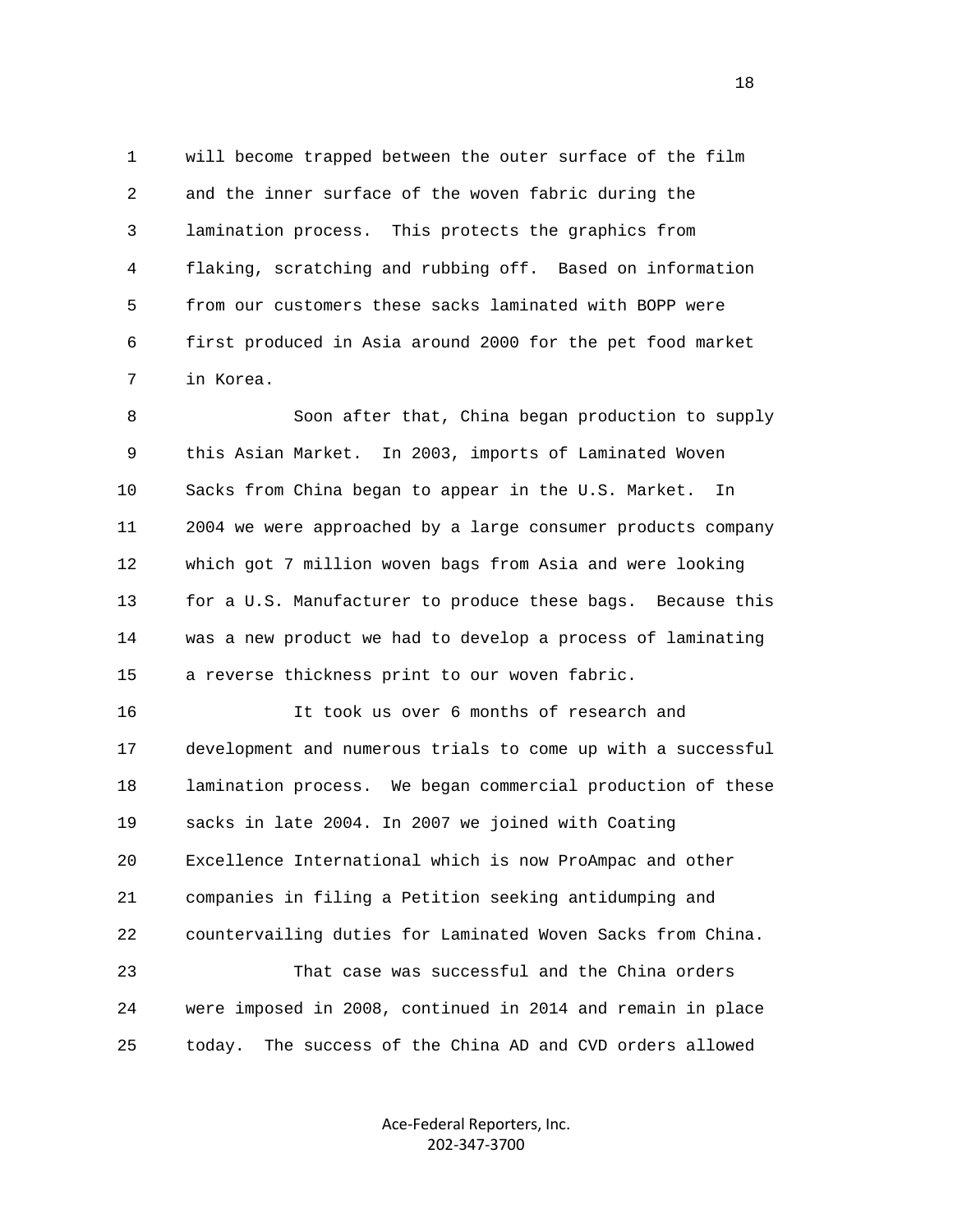1 us to be profitable and to preserve and grow our employment 2 for many years. The success of the China AD and CVD orders 3 however also resulted in a shift of production of Laminated 4 Woven Sacks from China to Vietnam.

 5 Imports from Vietnam started coming in and became 6 more significant over time but in the last few years we have 7 seen a significant adverse impact on these imports on the 8 market for Laminated Woven Sacks in our business. The 9 Laminated Woven Sack is a distinct product that combines the 10 strength and light weight of a woven bag with high quality 11 print graphics of the reverse printed BOPP film.

 12 In a few minutes I will provide more details of 13 the unique attributes of this bag however first I would like 14 to describe the production process. Polytex is an 15 integrated producer in the sense that we manufacture both 16 the polypropylene fabric and convert that fabric into 17 Laminated Woven Sacks. Because we produce our own fabric, 18 our manufacturing process begins with the production of 19 polypropylene strips which are then woven into fiber.

 20 Please refer to the presentation, as shown on the 21 slide called "tape extrusion". We start by melting 22 polypropylene and additives in pellet form. The resin 23 pellets are fed into an extruder via a mixing and dosing 24 unit. Inside the barrel of the extruder the resin is 25 melted, compressed and blended. The pressurized material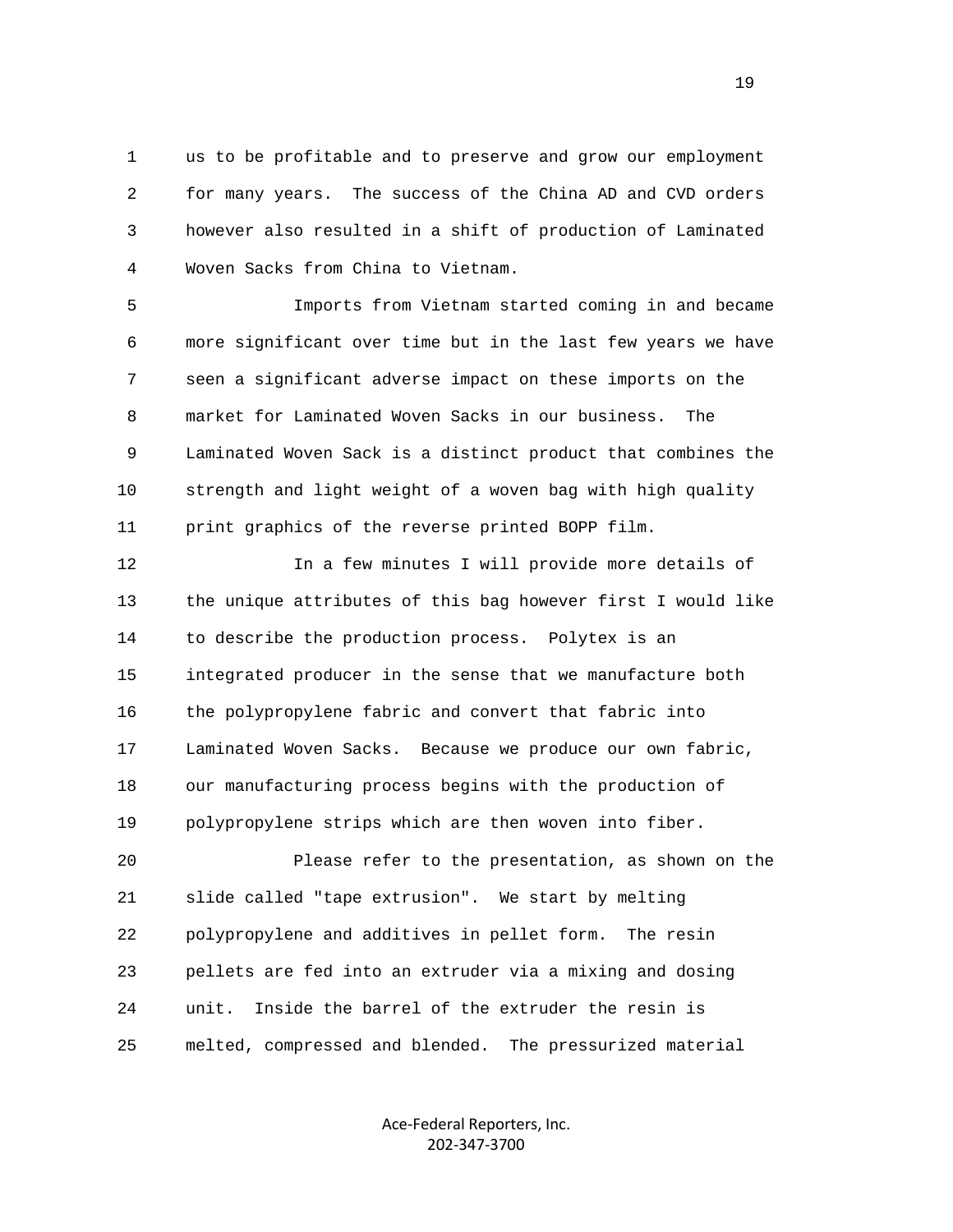1 goes through an adaptor and an automatic filter into the 2 flat die.

 3 The extrudate flows through the die into a 4 watered wench or a tank where the temperature of the film is 5 cooled for solidification of the material and to allow for 6 further processing. The film then reaches the sliding bar 7 that cuts into strips or yarns of equal width. The first 8 holding unit running at a higher speed insures the right 9 tension necessary for the cutting crosses.

 10 Special water removal system is located after the 11 water quench, to run high speed even with addition of UV or 12 color concentrates. The yarns run from the first holding 13 unit through a hot stretching oven into the stretching unit. 14 The purpose of stretching the yarns is to add strength and 15 stability by aligning the molecular chains of the 16 polypropylene.

 17 As shown in the slide entitled "winding" the 18 yarns are individually wound up by precisions winders into 19 aluminum cores. Good winding quality is necessary for 20 further processing on circular looms. Polytex producers 21 produces tape exceptionally high intensive strength and 22 controlled elongation. We can produce a wide range of 23 widths and thicknesses, controlled residual shrinkage of the 24 tape is very important for the extrusion coating, laminating 25 process.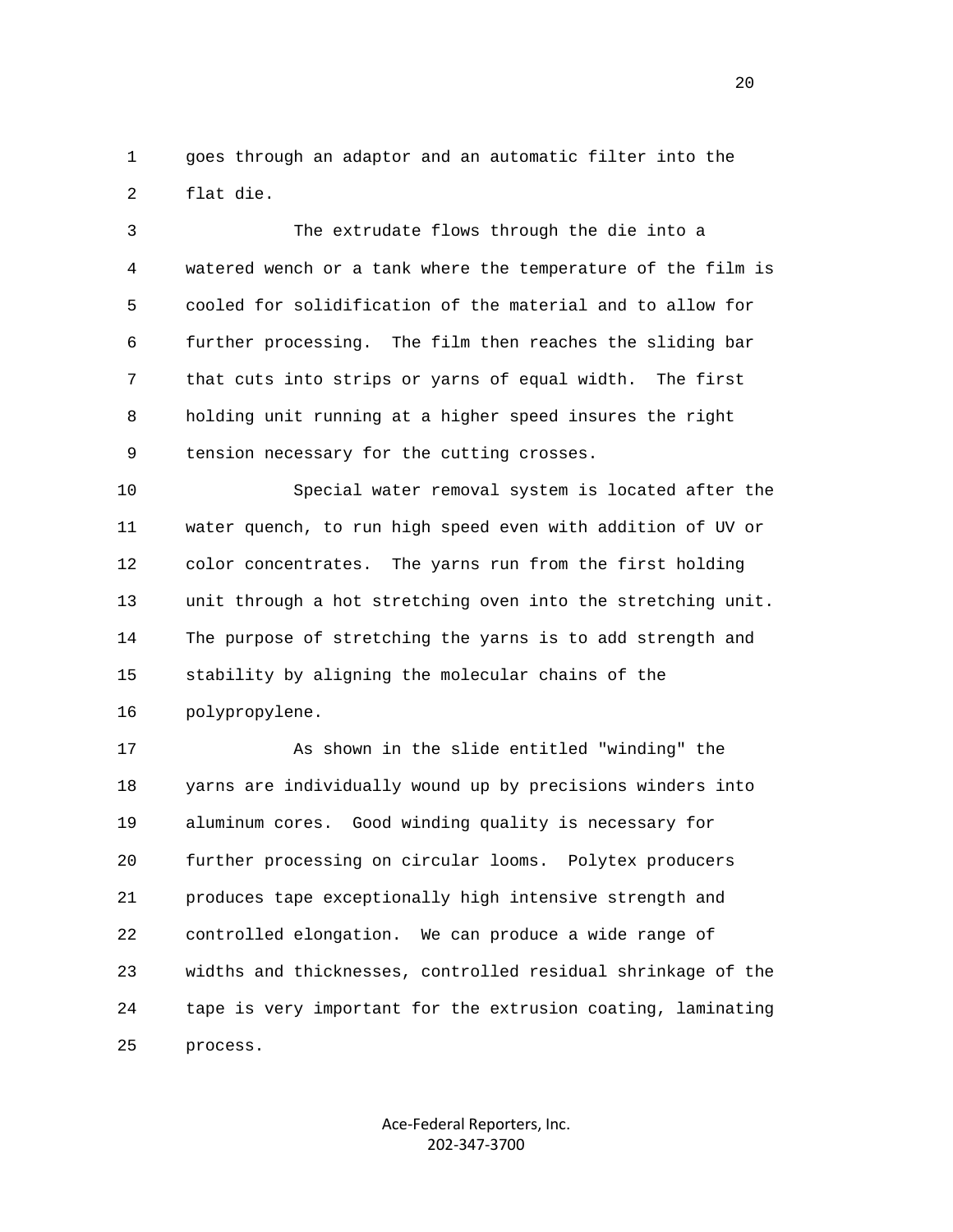1 As shown on the slide called "weaving" the 2 weaving looms are especially designed to weave continuous 3 tubular or flat fabric from polypropylene or high density 4 ethylene yarns. The woven yarns in the machine direction 5 are taken from two cradles via rollers into the loom which 6 ensures a uniform warp tension and excellent fiber quality.

 7 During production the warped bobbins can be 8 changed easily and quickly without shutting down the loom. 9 The warp yarns are simply tied in. The weft yarn on the 10 cross direction is inserted by shuttles running through a 11 reed constructed specifically for this purpose.

 12 The width of the fabric is controlled by using a 13 weaving ring that can be easily changed to produce various 14 widths of fabrics. The tubular fabric is drawn through a 15 calibrated spreading system by a continuously driven roller. 16 Just prior to being wound onto a fabric winder, the fabric 17 is slit open to make a single ply flat fabric.

 18 Even though the fabrics for Laminated Woven Sacks 19 have certain standard structures that are widely used the 20 density of the yarns and the fabric weights can easily be 21 changed. By showing the slide called "extrusion lamination" 22 the laminating machine is especially designed to extrusion 23 coat or laminate flat woven fabric in one operation.

 24 The printed BOPP film and the woven polypropylene 25 fabric are bonded in a lamination process as shown in the

> Ace-Federal Reporters, Inc. 202-347-3700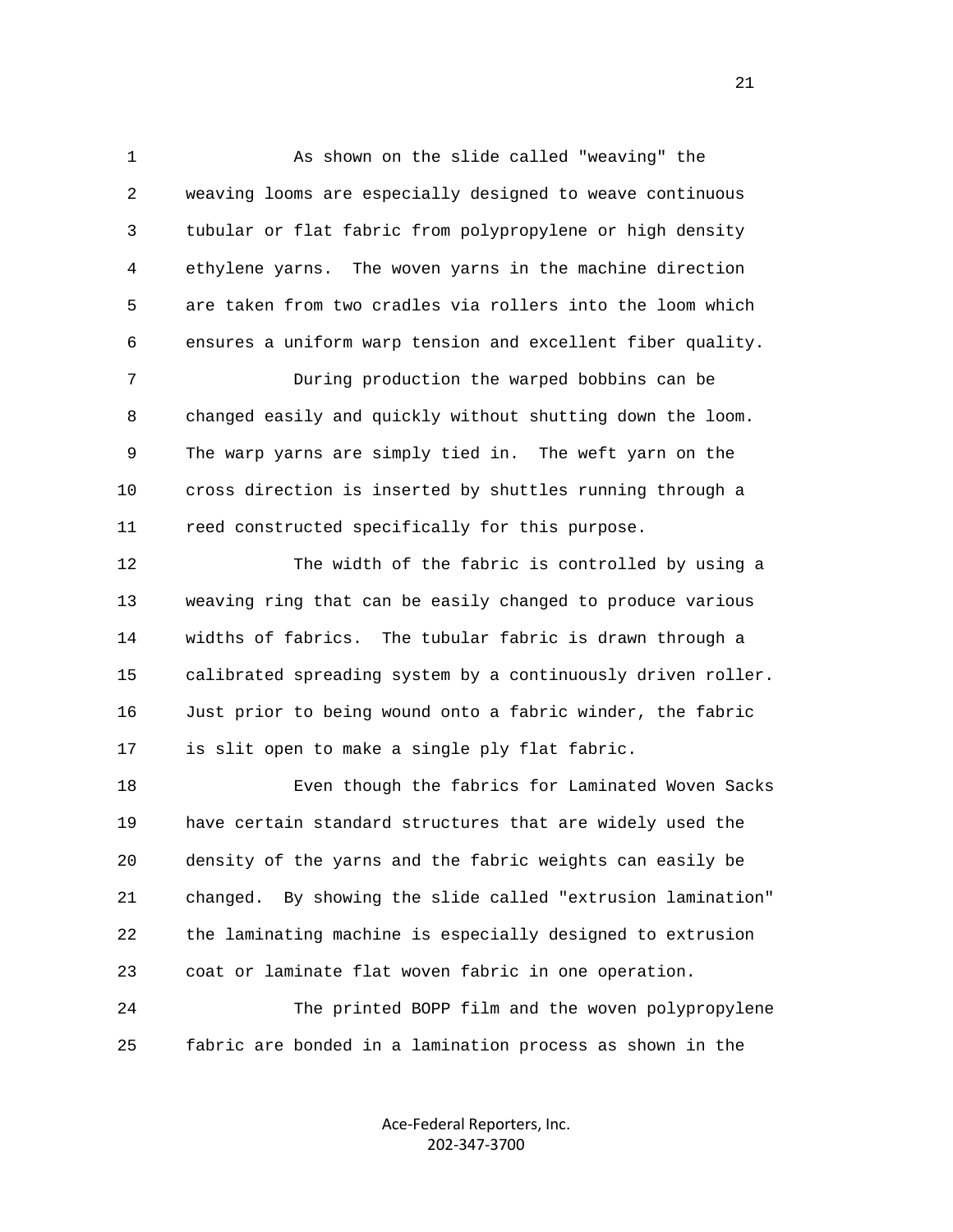1 next slide. During this critical process the film and 2 fabrics are drawn from opposite directions directly below 3 the die of the laminating base.

 4 A cordon of liquid polypropylene flows between 5 the film and the fabric immediately forming a bonding 6 centered layer. The material is then wound onto rolls for 7 further processing. As the material is being bound up, it 8 is chilled and pressed for adhesions. This process ensures 9 that the printed surface cannot be separated or otherwise 10 blemished because it is sealed underneath the BOPP film 11 which gives it protection.

 12 The coating laminating process is creating 13 material resistant to liquid, oil and grease that is perfect 14 for packaging food products that are sold at retail. We 15 purchase our rolls of imprinted BOPP film, a reverse printed 16 film, according to our customers' design suitable for use in 17 consumer packaging.

 18 Our printing press is shown in slide "printing". 19 As shown in the slide called "tubing" the rolls are sent to 20 a tuber where the fabric is forming to a continuous tube 21 with or without gussets from the flat fabric. The 22 longitudinal and overlapping back seam is sealed. After the 23 back seam is made the tube can be cut into individual pieces 24 and sent to sewing machines or wound onto rolls to be cut 25 and sewn on conversion lines.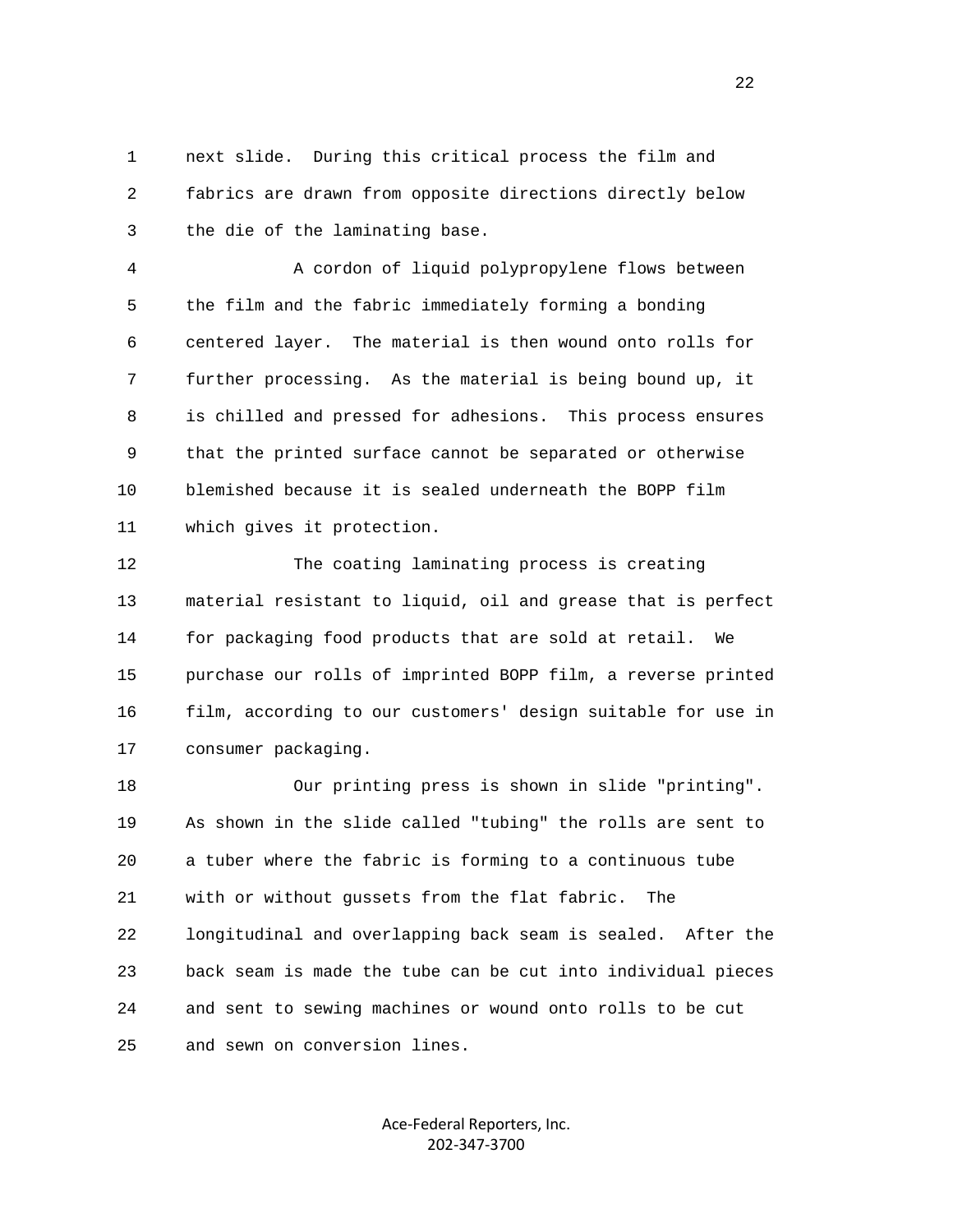1 Finally, as shown on the slide called "sewing" 2 the bags are finished by sewing the bottom and applying 3 pressure tape and the pull tape for easy opening. The rolls 4 of continuous tube fabric also can be taken to special 5 conversion lines which can be formed gussets, cut a batch 6 into correct lengths, apply closure tapes and sew the 7 bottom. After sewing we inspect the bags and package them 8 for shipping.

 9 The laminated woven sack is a different distinct 10 product that combines the strength, the resistance and 11 lightweight qualities of the woven polypropylene fabric with 12 a glossy, high quality print graphics of the BOPP film. 13 Laminated Woven Sacks are different than other types of 14 packaging product.

 15 First, Laminated Woven Sacks are not like paper 16 sacks. Paper sacks are made from entirely different raw 17 materials, plies of paper. Laminated Woven Sacks and paper 18 sacks are typically not made by the same companies by the 19 same facilities or suing the same production processes 20 equipment or employees. For example, paper bags are 21 never laminated to reverse printed plastic film so our 22 lamination equipment is never used in the production of 23 paper sacks. Different equipment is used to close the 24 bottoms of Laminated Woven Sacks and paper sacks. Laminated 25 Woven Sacks have fewer plies, weigh less and occupy less

> Ace-Federal Reporters, Inc. 202-347-3700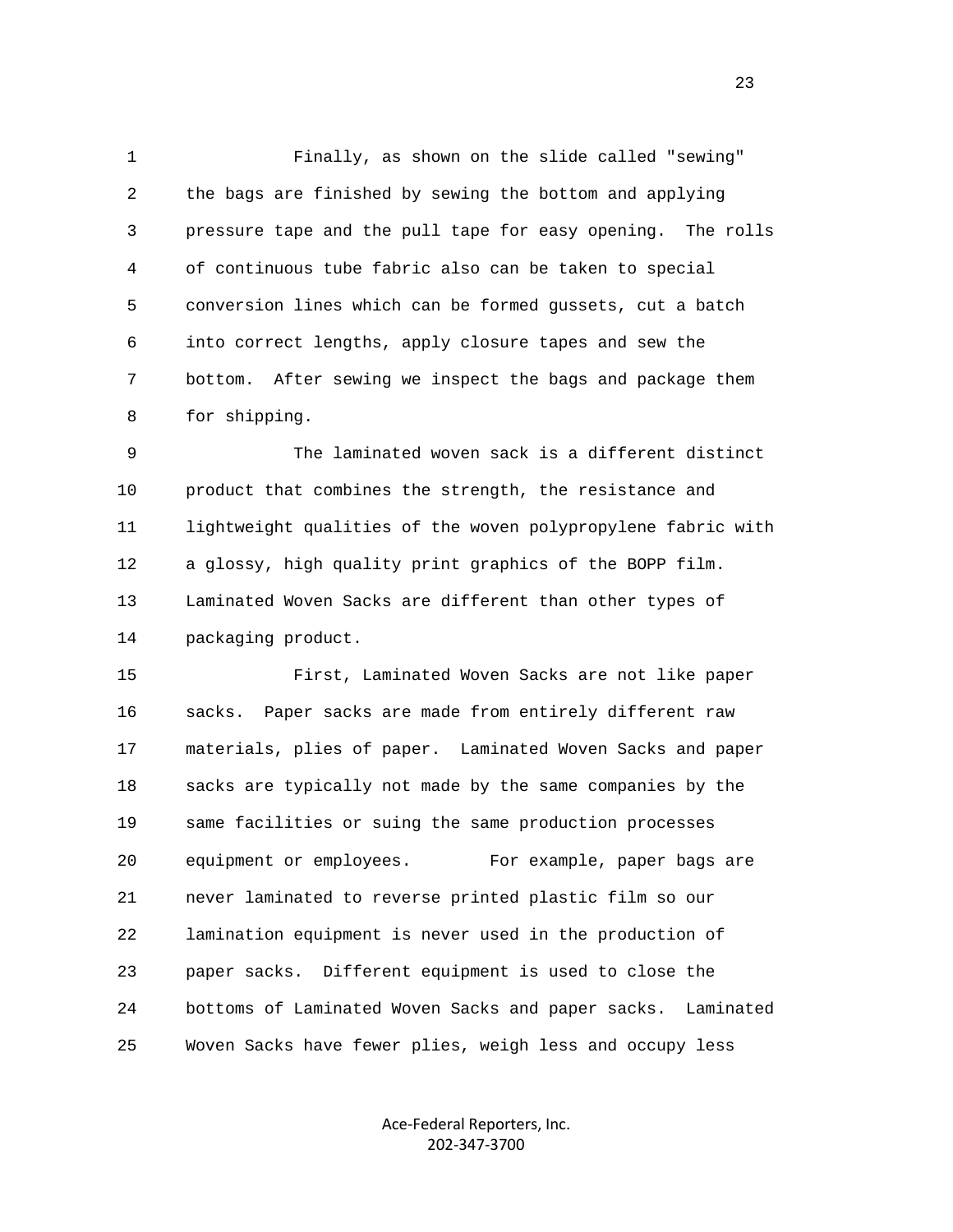1 space than paper bags.

| 2            | This makes them less expensive for shipping and              |
|--------------|--------------------------------------------------------------|
| $\mathsf{3}$ | They are also much less likely to break during<br>storing.   |
| 4            | shipping and distribution of the packaged product to the end |
| 5            | This attractive and practically indestructible sack<br>user. |
| 6            | is the most efficient way to preserve the product and        |
| 7            | minimize losses throughout the distribution chain.           |
| 8            | Our customers also perceive Laminated Woven Sacks            |
| 9            | and paper sacks as different products where breakage or      |
| 10           | tearing is a concern or where moisture resistance is         |
| 11           | desired. Our customers view Laminated Woven Sacks as more    |
| 12           | durable than paper sacks and able to keep the contents       |
| 13           | fresher.                                                     |
| 14           | Our customers of Laminated Woven Sacks are almost            |
| 15           | always manufacturers of consumer goods products that they    |
| 16           | are sold and displayed in retail stores such as pet food and |
| 17           | some feed products. Although there are some paper sacks in   |
| 18           | retail stores the majority of paper sacks are used by $*$ a  |
| 19           | wide variety of non-consumer of industrial and agricultural  |

20 goods not sold at retail such as building materials,

21 chemicals and minerals.

 22 Additionally, Laminated Woven Sacks generally are 23 not interchangeable with paper bags because our customers 24 typically have similar equipment at the filling stations 25 that are specific either to paper or to Laminated Woven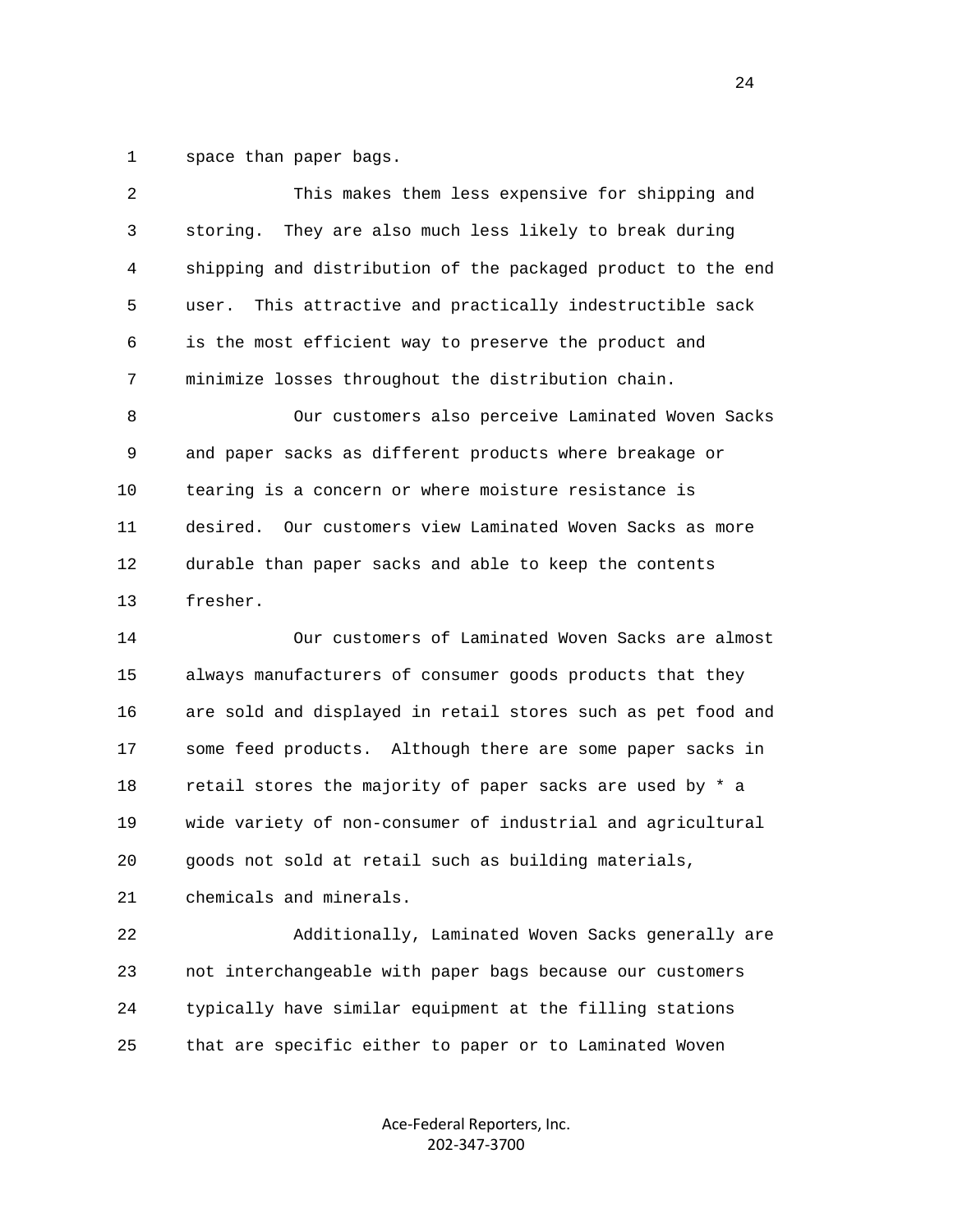1 Sacks.

 2 Second, Laminated Woven Sacks are also not like 3 non-Laminated Woven Sacks. Non-Laminated Woven Sacks do not 4 use BOPP film and do not require the technically demanding 5 production step of laminating the BOPP film to the woven 6 fabric. Laminated Woven Sacks require much higher quality 7 printing equipment and than is required printing of 8 non-Laminated Woven Sacks.

 9 Printing graphics if any on the non-Laminated 10 Woven Sacks are printed directly on the woven sack and 11 produce low quality graphics on a woven surface and it would 12 make no commercial sense to print non-Laminated Woven Sacks 13 with three or more visible colors because the graphics would 14 not remain visible in a manner intended by the design when 15 the bags are filled with products and the yarns of the 16 woven materials are printed.

 17 Non-Laminated Woven Sacks are generally not 18 suitable for consumer packaging. Laminated Woven Sacks cost 19 more to produce than non-laminated sacks due to the 20 lamination of the outer ply and the high quality print 21 graphics. This results in a substantially high price for 22 Laminated Woven Sacks.

 23 Physical characteristics and uses between these 24 two types of bags also vary. Laminated Woven Sacks are more 25 resistant to tearing and have greater tensile strength than

> Ace-Federal Reporters, Inc. 202-347-3700

<u>25 and 25</u>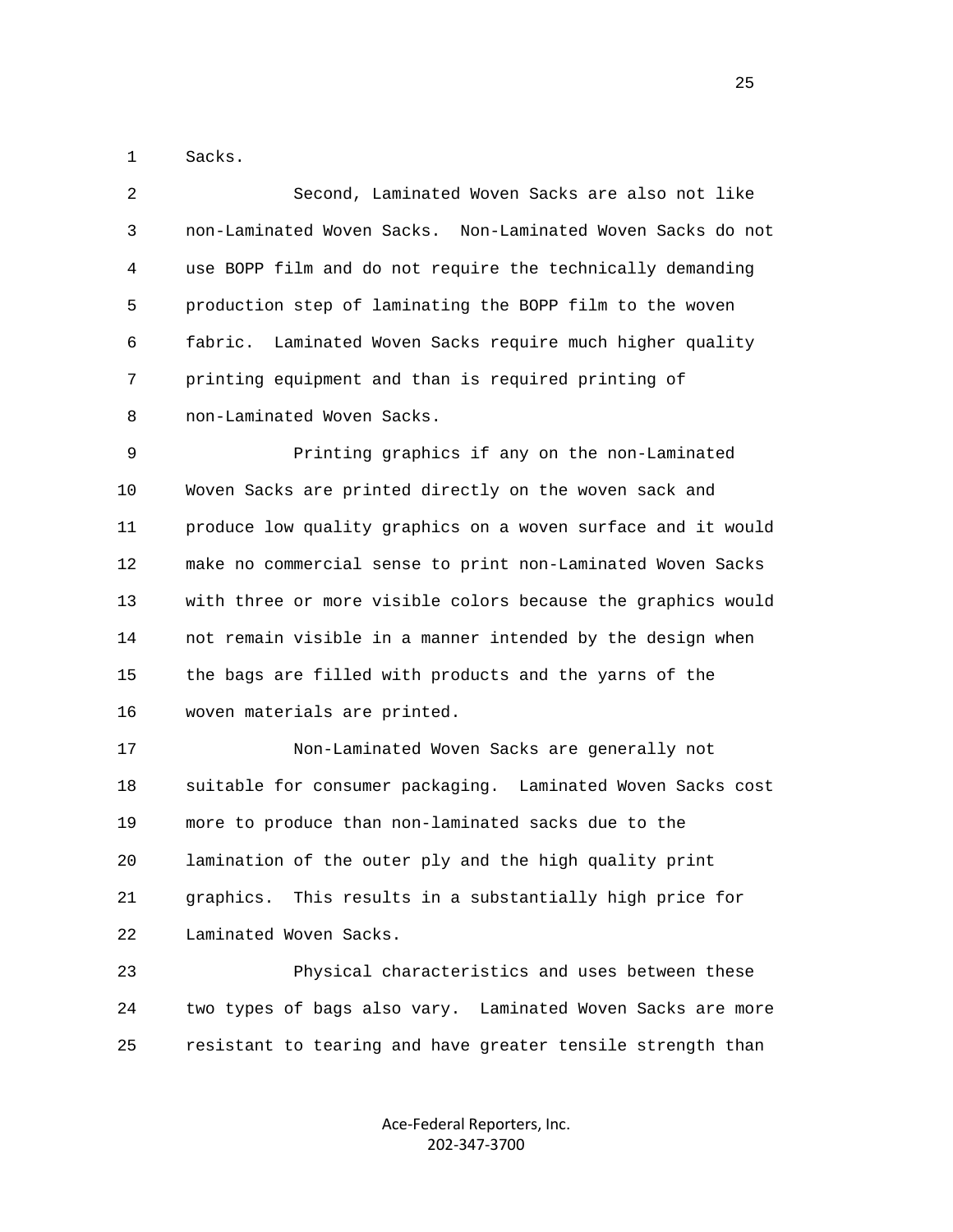1 non-Laminated Woven Sacks. They are less likely to break 2 and cause product waste than non-Laminated Woven Sacks. 3 Non-Laminated Woven Sacks are not moisture resistant and 4 will leak oil or grease. Non-Laminated Woven Sacks are 5 primarily sold to suppliers of goods not generally sold in 6 retail outlets such as agricultural products or export.

 7 Our customers view Laminated Woven Sacks and 8 non-Laminated Woven Sacks as different products based on 9 their different physical characteristics including the fact 10 that Laminated Woven Sacks are printed in three colors or 11 more allowing for high quality print graphics to serve as a 12 point of sale, advertising for consumer products.

 13 Additionally, Laminated Woven Sacks can be used 14 on automated equipment where non-Laminated Woven Sacks 15 cannot. Despite the strong demand for Laminated Woven Sacks 16 in the U.S. Market we have been unable to achieve sufficient 17 profitability because of extremely low prices of Vietnamese 18 imports. Polytex has been in operation since 1982 and is an 19 experienced and highly efficient business.

 20 In spite of our efficient production model and 21 advanced production machinery, the price of Vietnamese 22 imports are lower than our cost or production. We have been 23 unable to achieve adequate prices for our sacks because our 24 customers can readily receive comparable product at the 25 lower priced imports from Vietnam. We have been forced to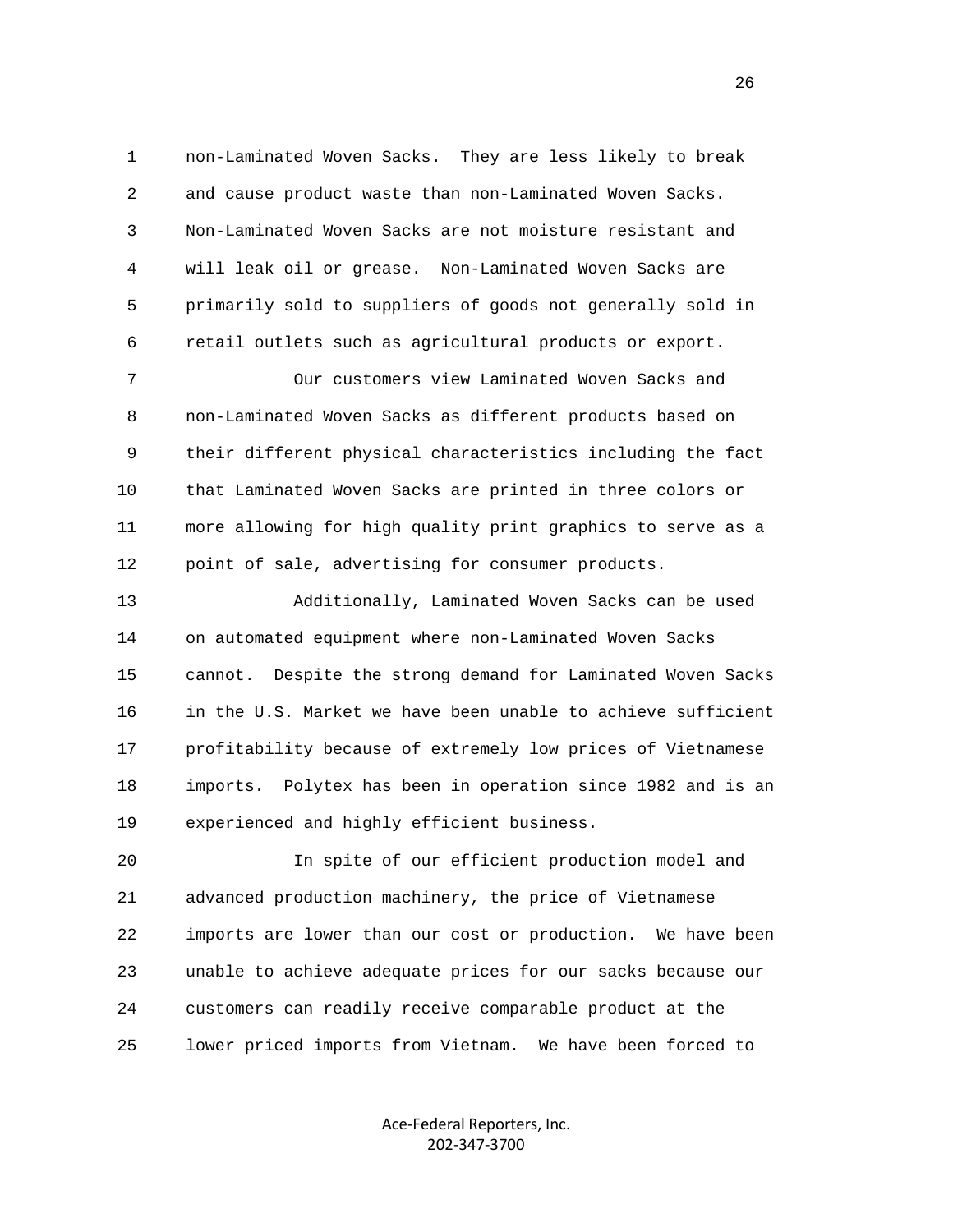1 utilize only a fraction of our available capacity to produce 2 Laminated Woven Sacks.

 3 We have the production capacity to fill large 4 orders of any specification we simply cannot compete with 5 Vietnamese import prices that remain lower than our cost of 6 production. We cannot utilize our capacity and achieve 7 sustainable operations as long as the dumping and subsidies 8 of Vietnamese imports exist.

 9 We request your help in stopping this unfair 10 competition. Thank you for your time. I would be happy to 11 answer any questions.

 12 MR. JONES: Thank you, Mr. Bazbaz. Our next 13 witness is Louann Mueller from ProAmpac.

14 STATEMENT OF LOUANN MUELLER

 15 MS. MUELLER: Good morning. My name is Louann 16 Mueller and I am Vice President of product development for 17 ProAmpac Holdings, Incorporated. I have been in this 18 position for the last five years. Prior to that, I was vice 19 president of manufacturing for coating excellence 20 international or CEI from 2008 to 2013.

 21 Before that, I held various technical and 22 operations positions at CEI starting in 1997. So all 23 together, I've had 21 years of experience in operations and 24 manufacturing in the packaging industry.

25 Our company has under gone a lot of changes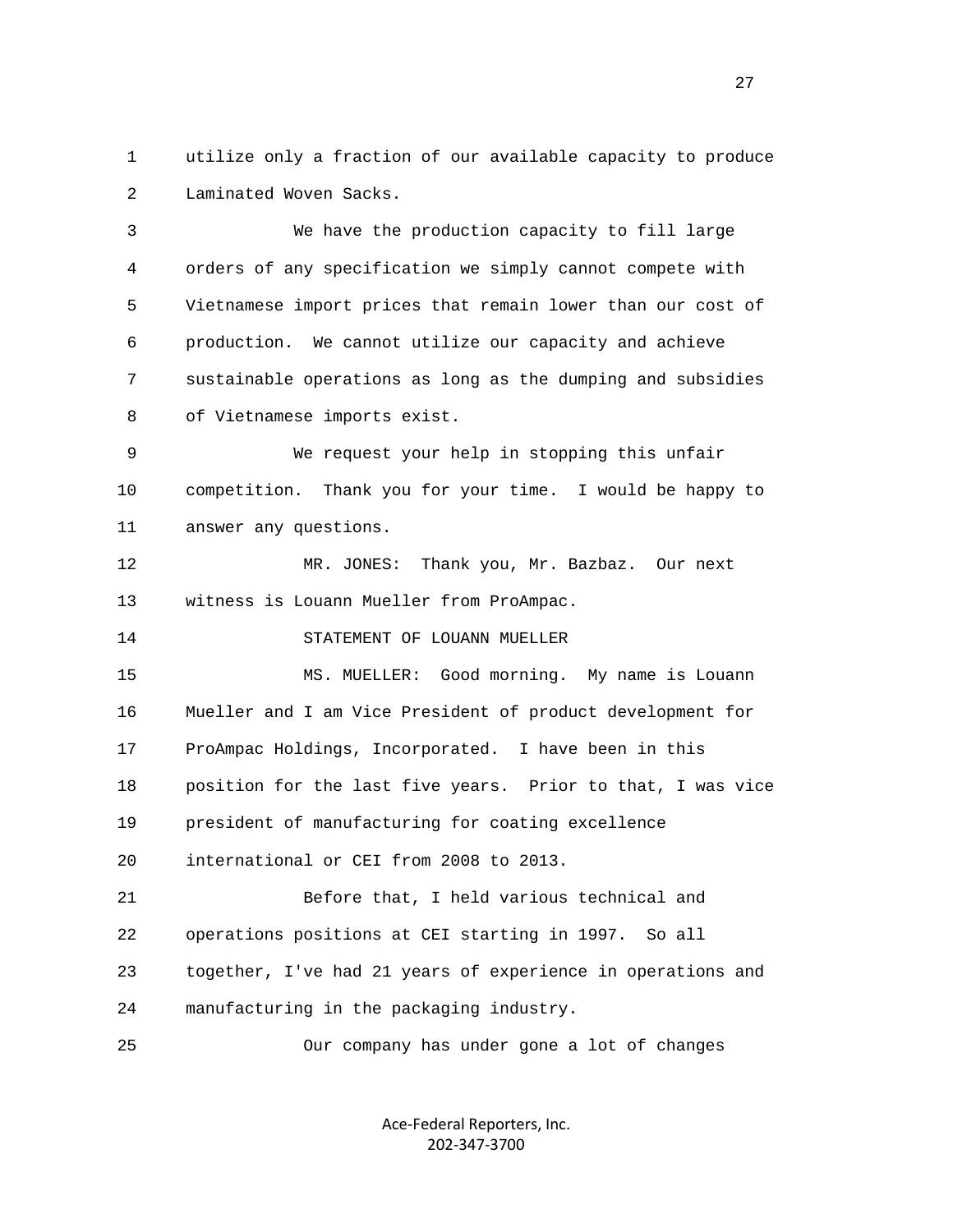1 since 2014 when we were last before the Commission in the 2 sunset review of the China AD and CBD orders. ProAmpac was 3 formed by New York-based Well Spring Capital in August of 4 2015 after Prolamina Corporation merged with Ampac 5 Packaging, LLC. ProAmpac then acquired CEI in late 2015. 6 The combined business provides several 7 innovative solutions and pack -- flexible packaging for the 8 food, pet food, and medical markets, along with some 9 security packaging. 10 Altogether, ProAmpac is approximately 3,000 11 employees. Like Mr. Bazbaz, I was there at the beginning of 12 the development of the Laminated Woven Sacks. Multi wall 13 paper sacks can be damaged easily, resulting in leakage or 14 spoilage of the contents, which led customers to seek a 15 better product. Laminated Woven Sacks quickly gained 16 customer acceptance because they have a combination of 17 durability and printability that multi walled paper sacks 18 cannot match. 19 Although imports from China threaten to destroy 20 the industry before it could even get started, the 21 imposition of anti-dumping and countervailing duty orders on 22 imports from China in 2008 leveled the playing field and 23 enabled the industry to get firm established and grow.

 24 After those orders were put in place, the 25 response of some of the Chinese producers was to establish

> Ace-Federal Reporters, Inc. 202-347-3700

<u>28 and 28</u>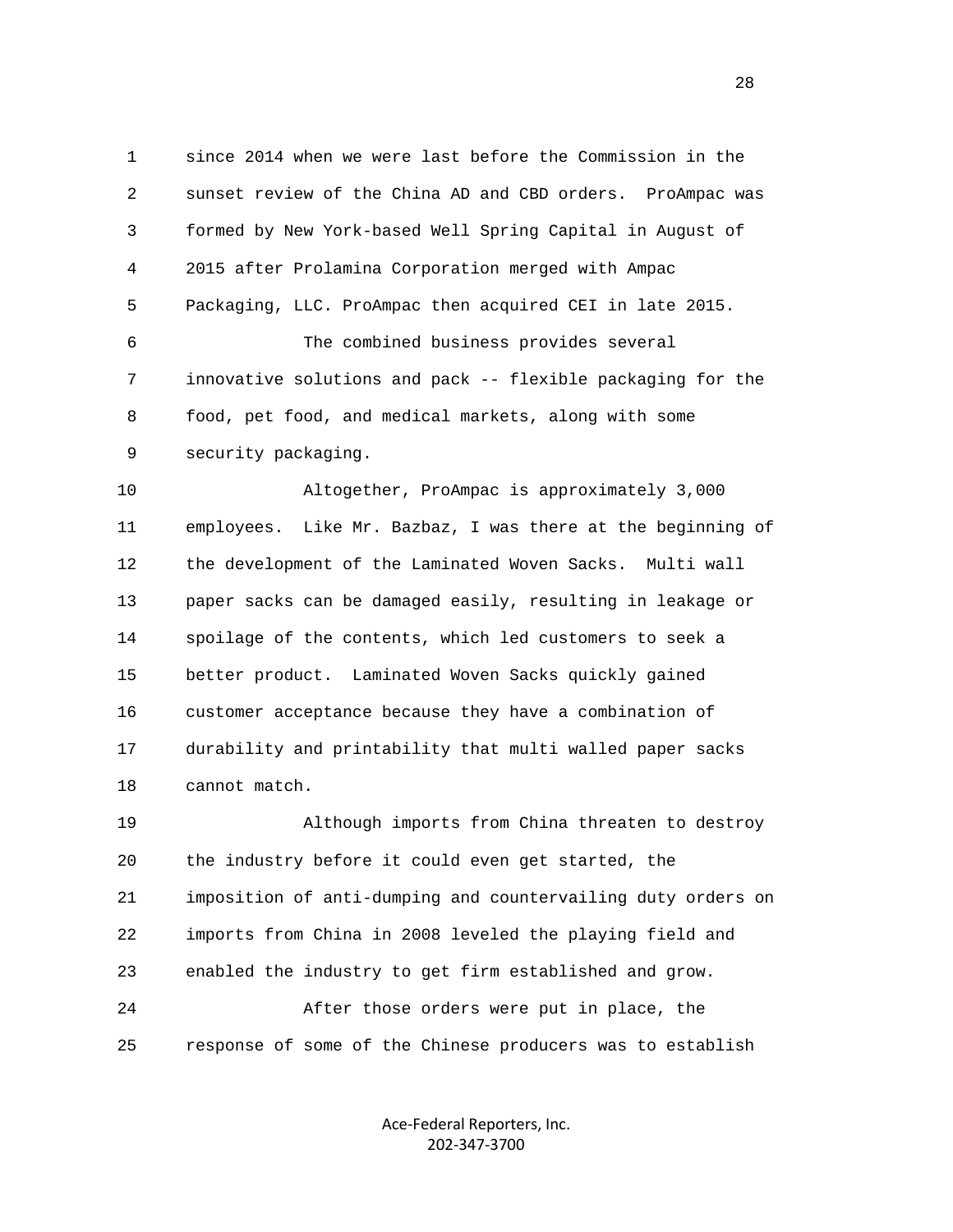1 laminated woven sack manufacturing facilities in Vietnam.

 2 The industry in Vietnam has grown rapidly and 3 its products have gained acceptance in the United States. 4 In the last few years, those imports have increased to an 5 injurious level, just like the imports from China did 6 before.

 7 Laminated Woven Sacks today are characterized by 8 photo quality print graphics and a variety of different 9 types of closures, from sewn closures to pinch closures 10 using either glue or heat to heat seal the ends.

 11 Sewn closures are the most common form in the 12 market today and imports from Vietnam typically offer those 13 type of closure. Print quality has improved significantly 14 in the past few years. Many producers including ProAmpac 15 now use high definition plates in their printing process. 16 There is no difference in print quality between domestic 17 production and imports from Vietnam. As a result, the 18 imports of from Vietnam and the sacks produced in the 19 United States are very close substitutes.

 20 At this point, I'd like to share a couple of 21 samples.

 22 MR. TOGNI: This is Patrick Togni with King and 23 Spaulding, I have the samples and I'd be pleased to bring 24 those forward if you're interested.

25 MS. MUELLER: Our ability to grow our business

Ace-Federal Reporters, Inc. 202-347-3700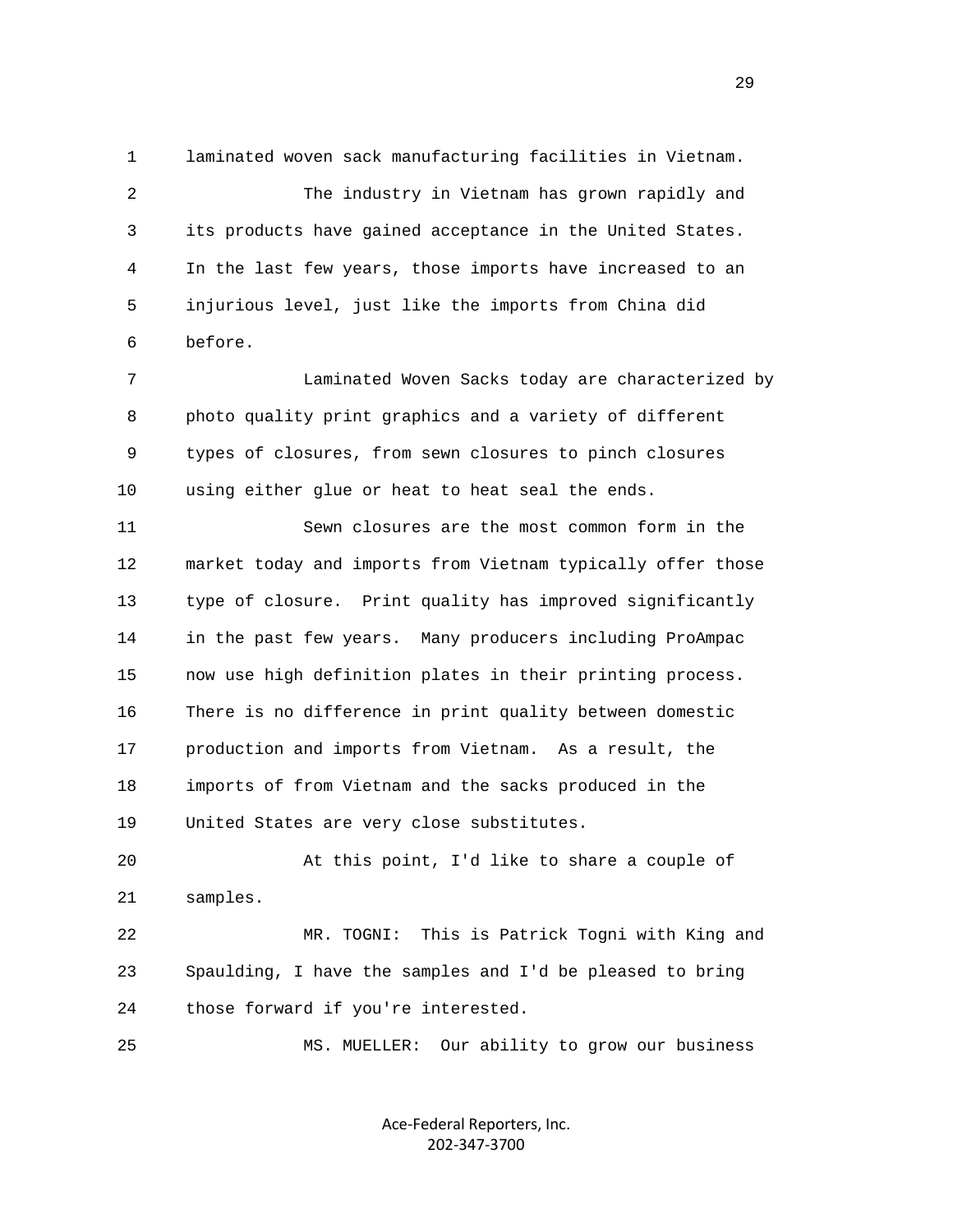1 with existing and new customers continues to be negatively 2 impacted, due to the aggressively low prices offered for 3 imports from Vietnam.

 4 As it became clear over the past few years that 5 low-priced imports from Vietnam were hurting us, we took 6 several steps to make our manufacturing operations more 7 efficient and productive, including installation of a new 8 product line and a more efficient bag extruder.

 9 These investments were made to make our core 10 laminated woven sack production for the pet food market the 11 bread and butter of our business more competitive. 12 Unfortunately, due to unfair pricing of imports from 13 Vietnam, we've been unable to realize adequate return on 14 these investments.

 15 Even installing new equipment has not helped. 16 We have lost so much volume to subject imports that we 17 cannot run the new machines continuously as they are 18 designed to run and realize the efficiencies required to be 19 competitive.

 20 The more volume we can run, the lower per unit 21 fixed costs will be. Long production runs producing 22 significant volume is the most profitable way we can do 23 business.

 24 Losing out on large volume opportunities in the 25 pet food sector has pushed us into smaller niche markets,

> Ace-Federal Reporters, Inc. 202-347-3700

 $30<sup>2</sup>$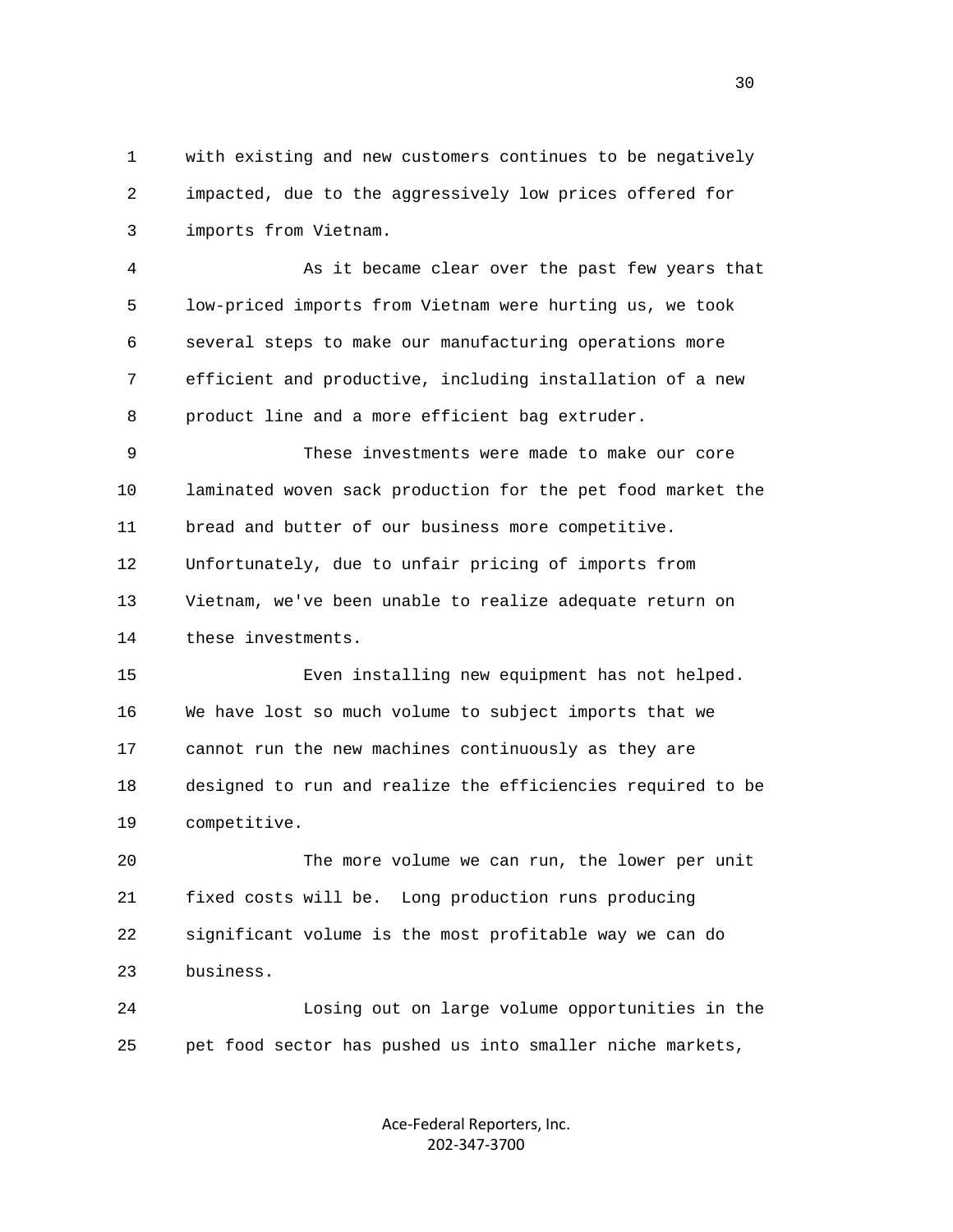1 where the production runs are shorter and less profitable.

 2 In addition, our customers are not coming to us 3 with new product requests as frequently as in the past due 4 to pricing of imports from Vietnam.

 5 The reduction in requests for new product trials 6 is also a strong indication that imports from Vietnam are 7 reducing our opportunities and hurting our business.

 8 Given our inability to grow our core laminated 9 woven sack for the pet food sector due to pricing 10 competition from Vietnam, we have invested in R and D to 11 look for opportunities to grow business and smaller segments 12 of the market, but these areas are -- these areas offer 13 limited opportunity for growth compared to our core pet food 14 business.

 15 We are very concerned about our loss of volume 16 and our declining capacity utilization. Without fair 17 pricing in the market, we fear that we will continue to 18 operate less efficiently and less profitably. With fair 19 pricing, however, we believe the opportunities in the large 20 volume pet food sector will return and we are ready to serve 21 that market. We request that the Commission reach an 22 affirmative determination and give us the opportunity to 23 compete on a level playing field.

 24 I look forward to answering your questions. 25 Thank you.

> Ace-Federal Reporters, Inc. 202-347-3700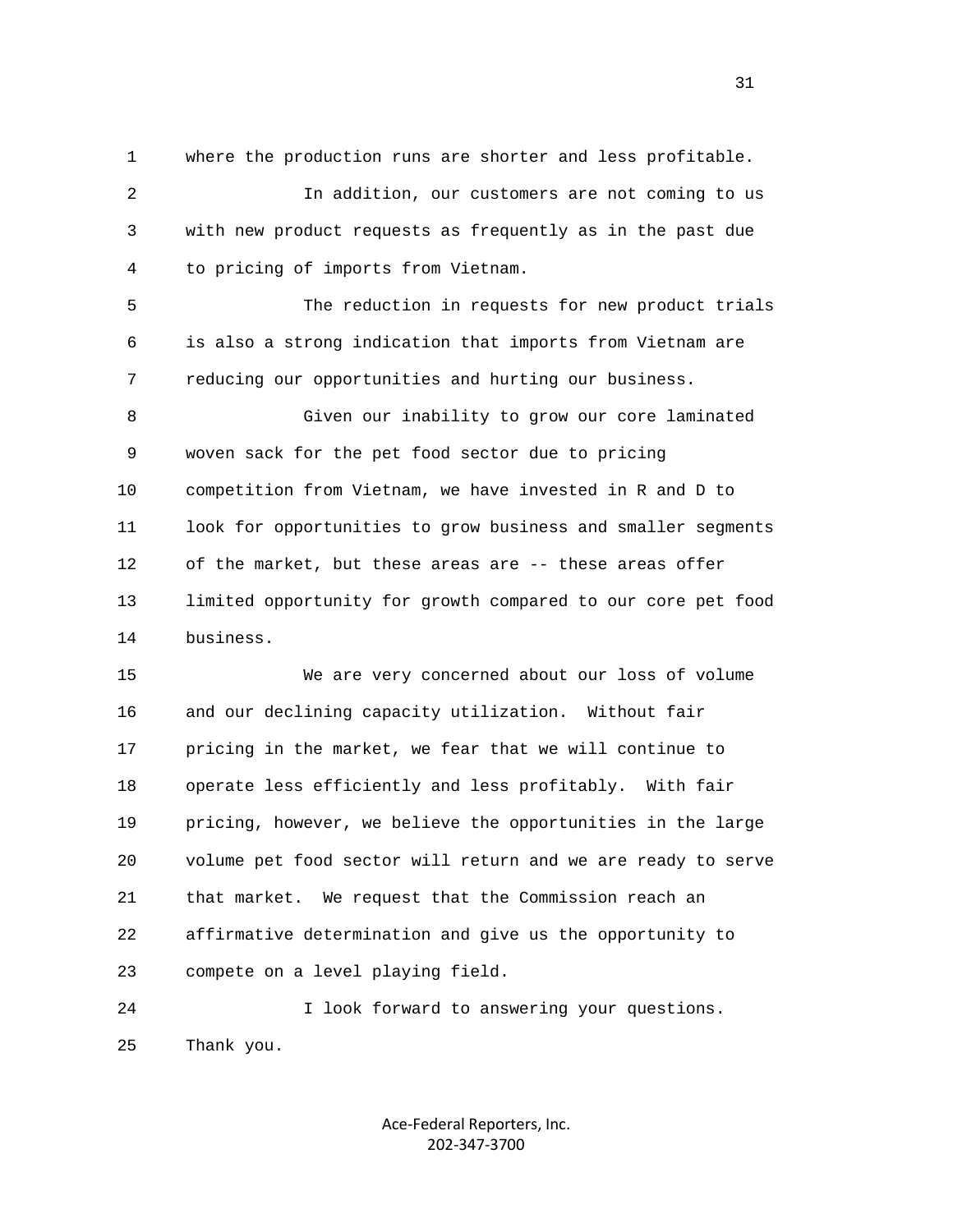1 MR. JONES: Our next is Art Bucci also from 2 ProAmpac. 3 STATEMENT OF ARTHUR BUCCI 4 MR. BUCCI: Good morning, my name is Art Bucci. 5 I am an executive vice president of sales for U.S. 6 Flexibles, a division of ProAmpac. I've been in this job 7 for a little over one year. Prior to that, I was the vice 8 president of sales of extrusions for ProAmpac. And before 9 that, I worked for ProAmpac's predecessor, Coating 10 Excellence International or CEI. 11 As Louann noted, CEI was a petitioner in the 12 2007, 2008 investigations of Laminated Woven Sacks from 13 China. I started working with CEI In 2013. But before 14 that, I worked for a company that supplied closure solutions 15 to the woven sack market. 16 I've been involved in the woven sack industry 17 for the past 13 years and altogether, I have 28 years of 18 experience in the plastics and packaging industries. 19 ProAmpac has been directly and materially 20 injured by imports of Laminated Woven Sacks from Vietnam. 21 After the orders were imports of Laminated Woven Sacks from 22 China in 2008, several Chinese companies shipped it to 23 production to Vietnam, thus launching the Vietnamese 24 Laminated Woven Sacks manufacturing industry. 25 Imports into the United States market steadily

> Ace-Federal Reporters, Inc. 202-347-3700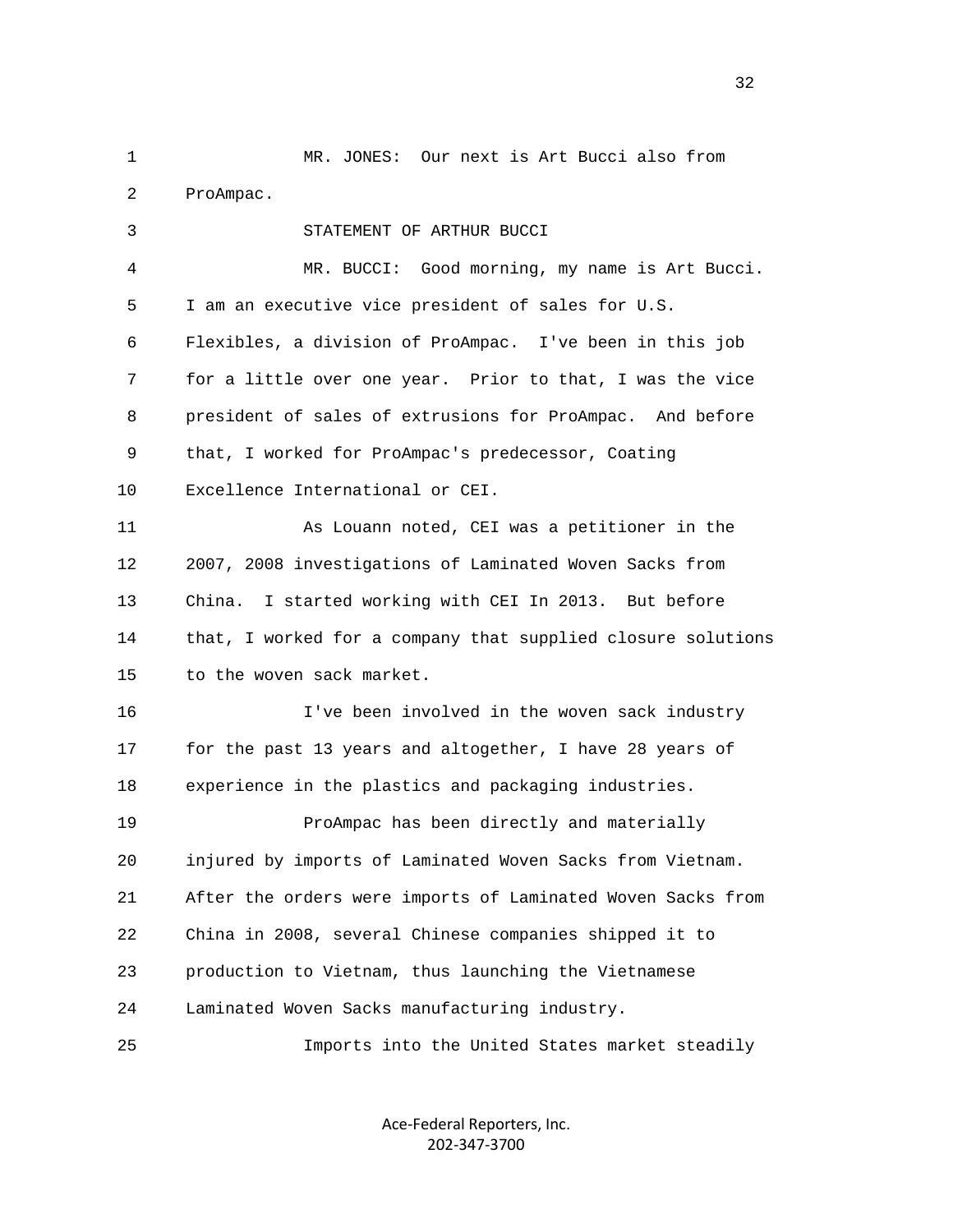1 increased as the Vietnamese bags improved in quality. The 2 imports from Vietnam were now very large, have gained 3 significant market share, and are continuing to grow.

 4 Laminated Woven Sacks defined in these 5 investigations are made to order products. End users 6 specify the type of bag they want, the art work to be 7 printed on the bag, and the quantity to be produced. The 8 Vietnamese producers who make the Laminated Woven Sacks are 9 a highly substitutable with the merchandise produced in the 10 United States.

 11 The high degree of substitutability means that 12 price is the most important factor in the market. Imports 13 from Vietnam have used aggressive pricing and under selling 14 to gain market share at the expense of domestic 15 manufacturers.

 16 Our primary customers for laminated woven sack 17 are large pet food companies. We sell directly to these 18 customers which do their own filling of distribution. We 19 also sell to end users through co-packers and fillers, which 20 do the filling and distribution for private label and 21 smaller brands. Sometimes co-packers do the filling for 22 larger brands as well.

 23 We have seen the competition from imports from 24 Vietnam across all of our customer base, but the greatest 25 and most adverse impact has been felt with our largest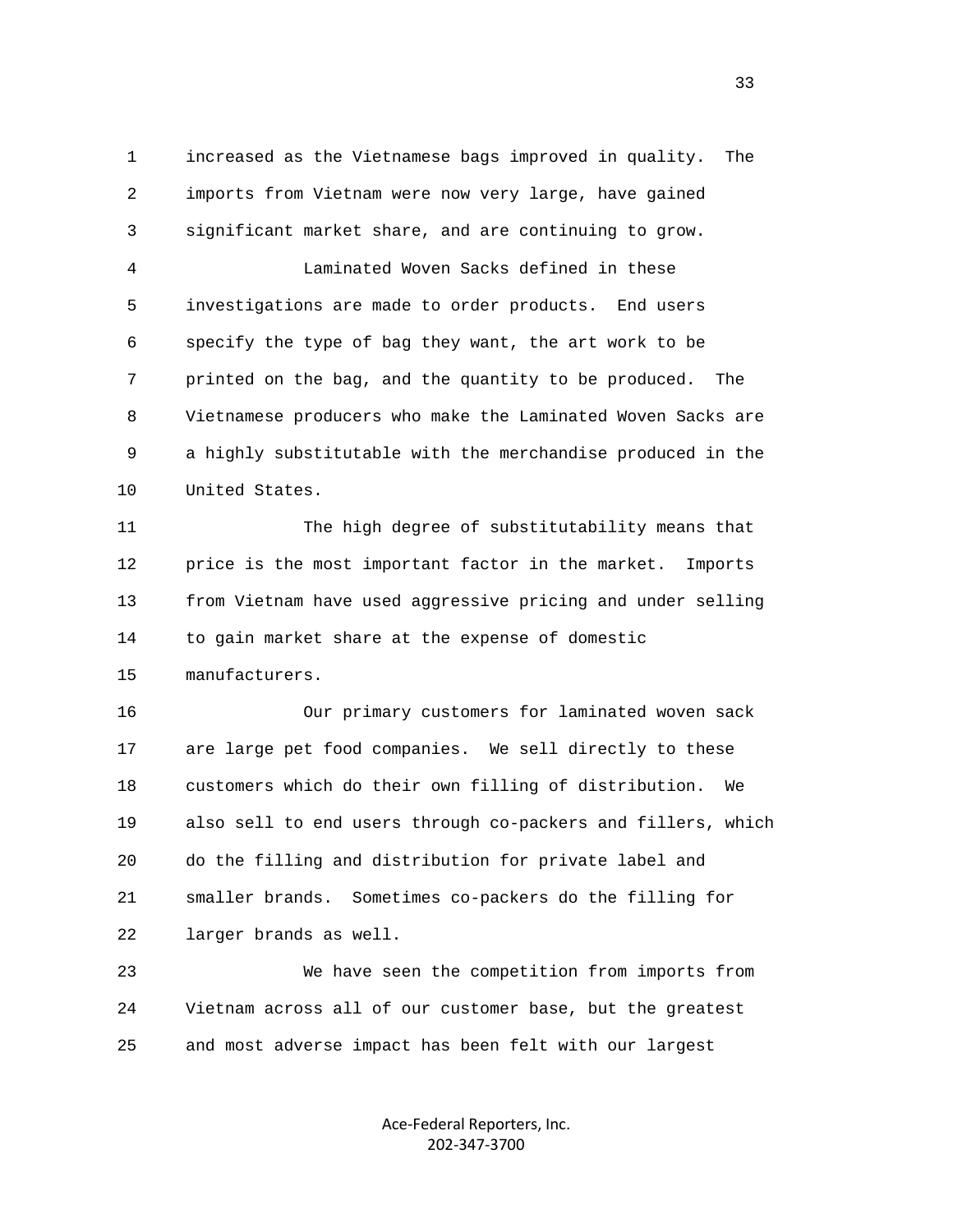1 customers in the pet food sector. Our ability to grow our 2 business with both existing and new customers has been 3 severely impacted due to our inability to compete with the 4 aggressively low prices offered by Vietnam suppliers.

 5 Our customers that purchase Laminated Woven 6 Sacks imported from Vietnam do one of three things. They 7 either, one, ask us to match the Vietnamese price; two, use 8 our product for the initial launch of their product to 9 ensure execution of the launch followed by the transfer of 10 the business to Vietnam for high volume long-term supply; or 11 three, tell us that we are priced too high compared to 12 imports of Vietnam and don't even let us submit a quote, 13 there by denying us the opportunity to compete.

 14 The loss of high volume customers is extremely 15 harmful to our business. Obviously, the loss of sales have 16 grown to is harmful, but the harm cannot be mitigated 17 completely simply by finding new customers.

 18 There are relatively few high volume customers 19 in this market. And there are not even small volume 20 customers available to replace that business if it is lost.

 21 Even if there were as Louann noted, it is the 22 high volume business that enables us to run our production 23 equipment at rates it was designed to run. Long production 24 runs are the most efficient and profitable for us. Smaller 25 volume, shorter runs involve more machine downtime to change

> Ace-Federal Reporters, Inc. 202-347-3700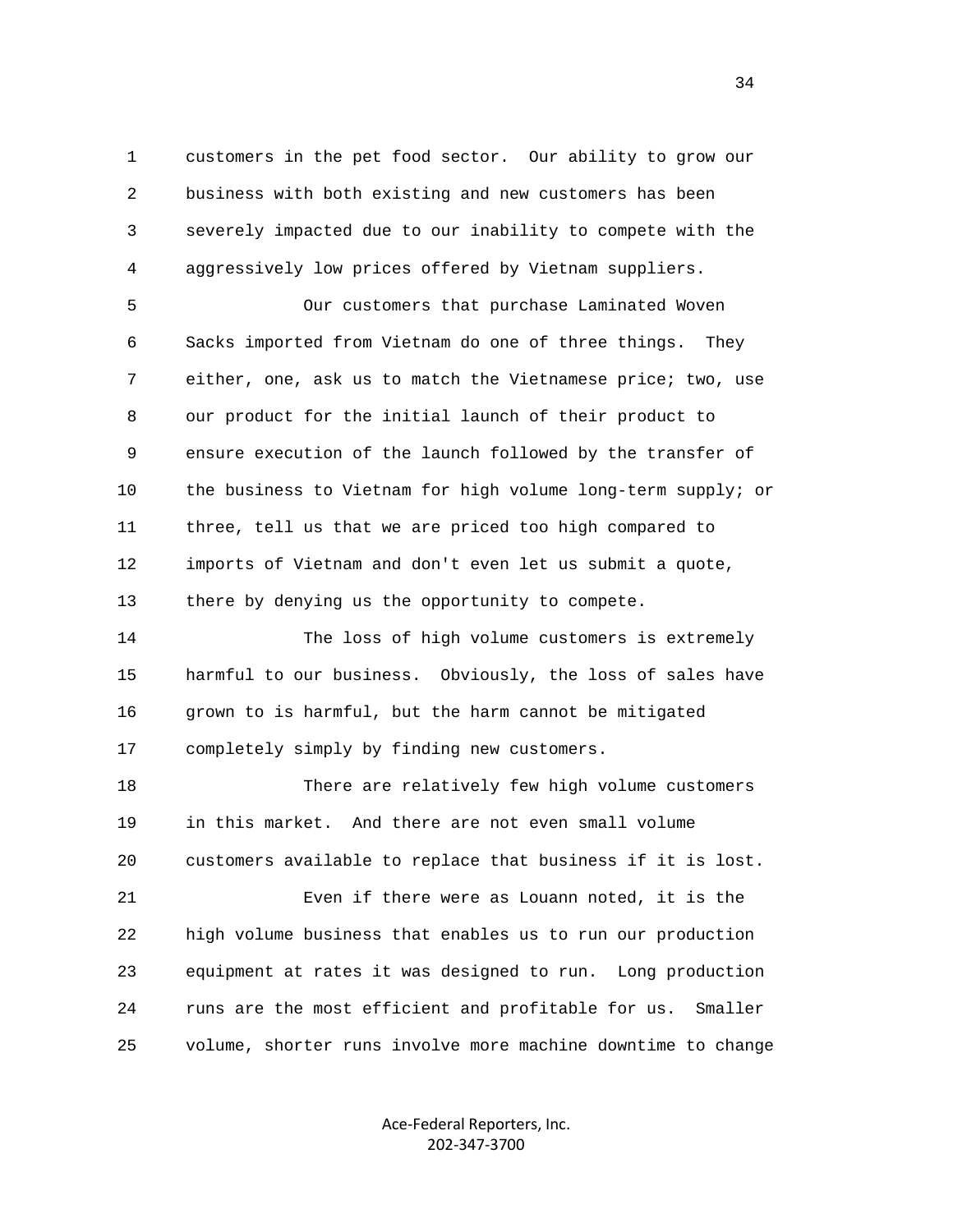1 the printing plates and are therefore much less efficient 2 and profitable.

 3 For these reasons, we need to keep as much high 4 volume business as we can. Our customers know this and they 5 use this possibility of shifting their purchases to imports 6 from Vietnam as leverage in price negotiations. Therefore, 7 even when we are able to keep high volume business, we 8 usually do so at much lower prices than were initially 9 offered and that depresses our profitability.

 10 Another aspect of our competition with imports 11 from Vietnam is that the Vietnamese producers have succeeded 12 in copying some of our product features that U.S. producers 13 have developed, such as pinched bottoms process printing 14 with high definition graphics and heat sealing. The 15 Vietnamese producers have incorporated some of these 16 features and yet they do not pass along the costs of such 17 features to the U.S. customers.

 18 They also sometimes offer discounted cost on 19 graphics such as not requiring their customers to pay for 20 graphics, which is typically an upfront cost. In addition, 21 importers from Vietnam offer longer payment terms to the 22 U.S. customers.

 23 At ProAmpac, we believe that we make a high 24 quality product and we offer fair prices to allow us to earn 25 a reasonable profit. We offer competitive lead times,

> Ace-Federal Reporters, Inc. 202-347-3700

<u>35 and 200 minutes and 200 minutes and 200 minutes and 200 minutes and 200 minutes and 200 minutes and 200 minutes and 200 minutes and 200 minutes and 200 minutes and 200 minutes and 200 minutes and 200 minutes and 200 mi</u>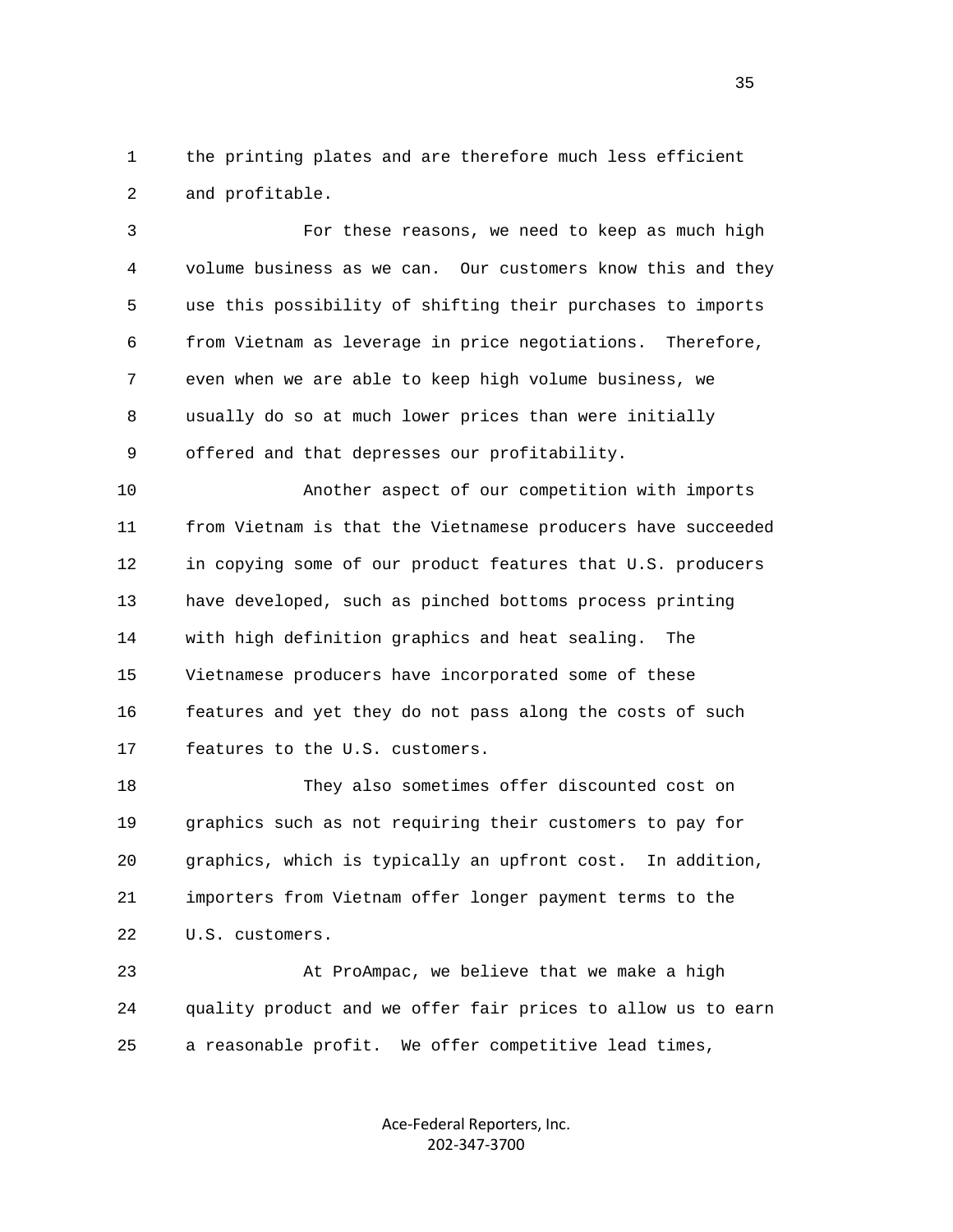1 printing quality, and consistency, quality control process, 2 and technical support services.

 3 But the increases in imports of Vietnam and our 4 loss of sales and revenue should the prices that are low 5 enough simply over whelm these other competitive factors.

 6 If the import prices were the same as ours, or 7 even if Vietnamese prices were only slightly lower than 8 ours, I think we would win back the business we had lost. 9 But when the import prices are so far below ours, lower than 10 our cost in some instances, there's nothing we can do to 11 compete.

 12 As imports from Vietnam continue to use 13 aggressive pricing to grab market share in the United 14 States, ProAmpac will continue to see a decline in sales of 15 Laminated Woven Sacks. This directly imports (sic) our 16 ability to now only grow our -- to not only grow and invest 17 in our core laminated woven sack business supplying the pet 18 food sector, but also negatively impacts our ability to 19 support the U.S. market with innovation and product 20 advancement for Laminated Woven Sacks such as sustainable 21 materials and approved product functionality.

 22 Instead, we will continue to see this product 23 become more and more commoditized as a non-value add product 24 that is sold at pricing well outside of our U.S. 25 manufacturing capabilities and we will eventually be forced

> Ace-Federal Reporters, Inc. 202-347-3700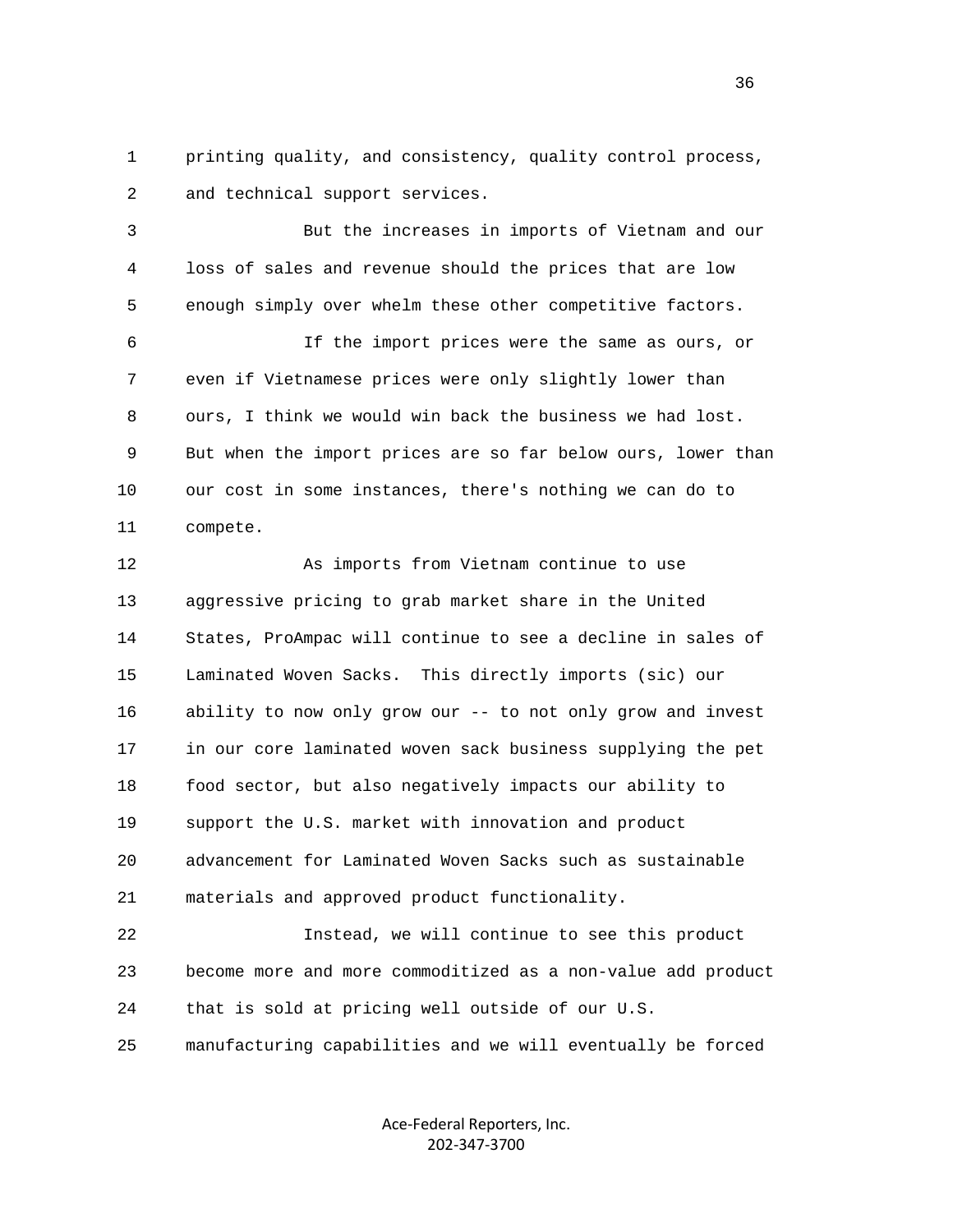1 to discontinue production of Laminated Woven Sacks.

4 STATEMENT OF ANDREW SZAMOSSZEGI

 2 I look forward to answering your questions. 3 Thank you.

 5 MR. SZAMOSSZEGI: Good morning. My name is 6 Andrew Szamosszegi. I'm a principal at Capital Trade, 7 Incorporated. My economic presentation covers the current 8 injury factors and I'm going to start with the conditions of 9 competition.

 10 The domestic Laminated Woven Sacks exists in its 11 present state because of the orders on Laminated Woven Sacks 12 from China issued in 2008. As Steve said, those orders 13 worked. The domestic industry is now an established 14 supplier and employs of hundreds of workers, has more than 15 \$100 million in sales, and is continuing to invest in order 16 to compete.

 17 Unfortunately, domestic producers are now 18 suffering from a problem that has plagued other industries 19 that suffered at the hands of unfair imports from China. 20 Sourcing of the products subject to remedy has shifted from 21 China to Vietnam, a non-market economy with an industrial 22 policy that facilitates the creation of production capacity 23 well beyond what Vietnam can consume domestically. This 24 extra production must be exported much of those exports end 25 up in the United States.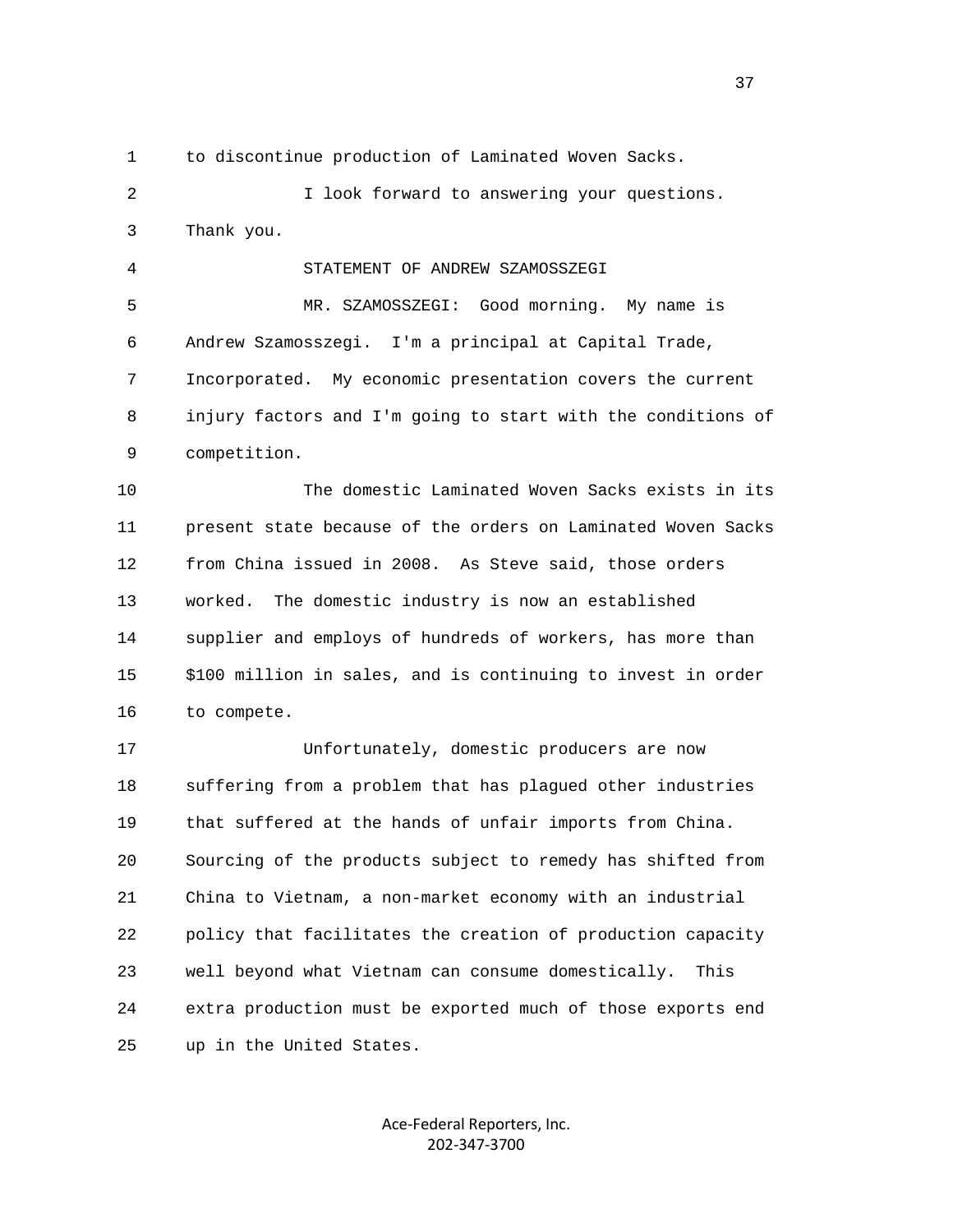1 On the demand side, the conditions of 2 competition in the U.S. market for Laminated Woven Sacks are 3 similar to those that prevailed in the investigation of 4 Laminated Woven Sacks from China. Demand for Laminated 5 Woven Sacks is derived from demand for certain packaged 6 consumer products, primarily, pet food and bird seed that 7 are enclosed in such sacks.

 8 In the first sunset review of the China order, 9 the Commission indicated that products such as animal feed 10 products, fertilizer, grass seed are also packaged in 11 Laminated Woven Sacks.

 12 In the China investigation, the Commission found 13 that the price elasticity of demand for the Laminated Woven 14 Sacks is inelastic. That has not changed. Laminated Woven 15 Sacks typically account for a very small share of the cost 16 of the enclosed end use products.

 17 Further, the unique attributes of Laminated 18 Woven Sacks, the combination of appearance, durability and 19 price mean that there are only a limited -- there's only 20 limited economic substitutability between Laminated Woven 21 Sacks and potential substitutes such as multi walled paper 22 sacks. For these reasons, the decline in the aggregate 23 price of Laminated Woven Sacks lead to declines in industry 24 revenues.

25 Competition is price sensitive. Producers of

Ace-Federal Reporters, Inc. 202-347-3700

<u>38 and 2001 and 2001 and 2001 and 2001 and 2001 and 2001 and 2001 and 2001 and 2001 and 2001 and 2001 and 200</u>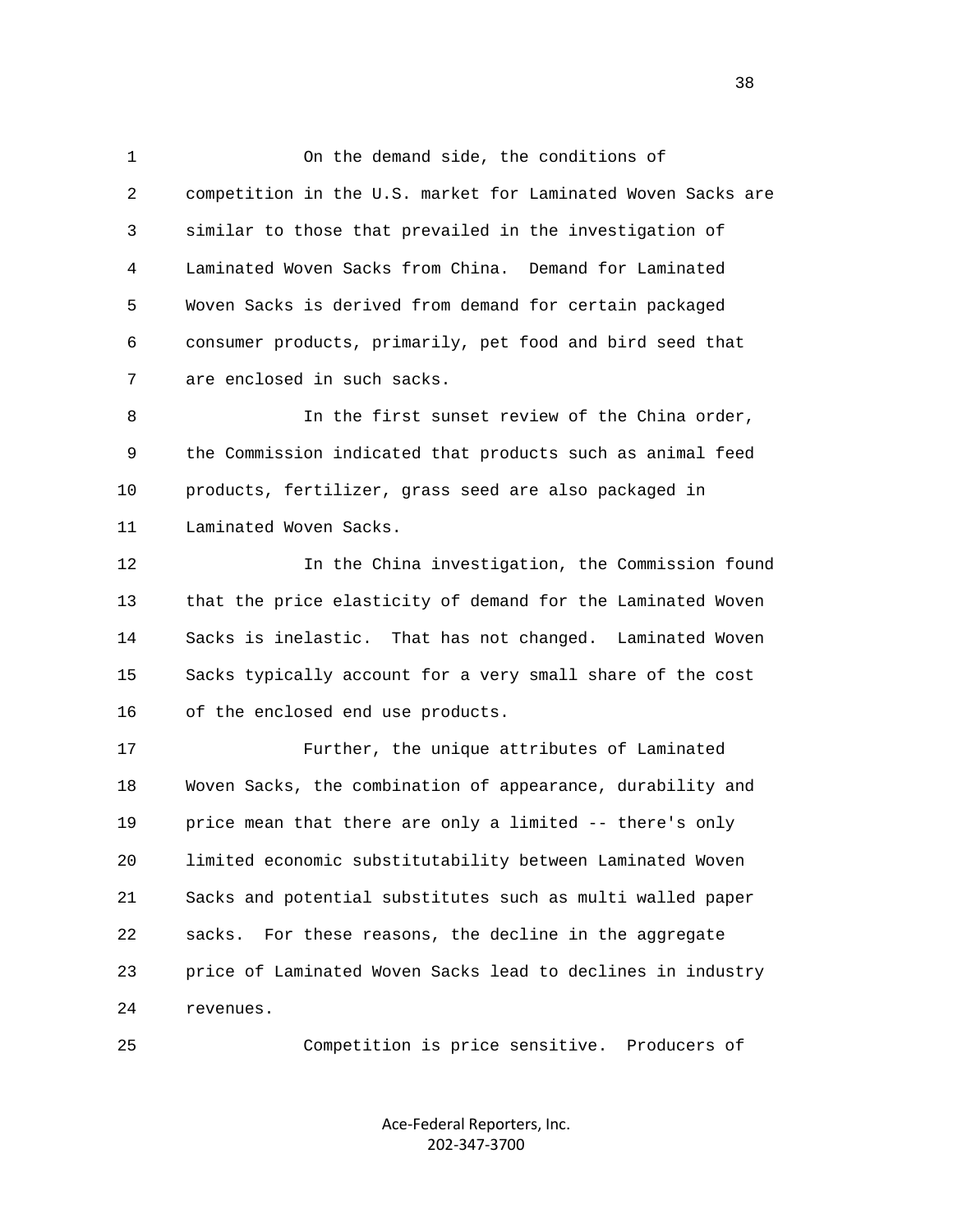1 Laminated Woven Sacks compete with each other and with 2 imports largely on the basis of price and pricing terms. 3 Thus, U.S. producers must reduce their price to compete with 4 subject imports sold at lower price points and or more 5 favorable pricing terms.

 6 This price based competition is exacerbated by 7 the existence of a small number of high volume customers 8 which includes only a few large customer product groups and 9 large co-packers. Lost sales at these customers push the 10 domestic industry into as you've heard, shorter production 11 runs for smaller volume customers, which harms profitability 12 and injuries the domestic industry.

 13 The next two slides suggest that underlying 14 demand for Laminated Woven Sacks increased over the period 15 of investigation. Slide 4 slows the value of dog and cat 16 food shipments from U.S. manufacturers increased through 17 2016. That's the latest data currently available.

 18 Slide 5 shows industrial production of animal 19 feed, which includes pet food and bird seed, this is also 20 trending higher.

 21 There are three conditions on the supply side. 22 First, the Laminated Woven Sacks industry is capital 23 intensive. Machines are designed to run 24/7 and maximize 24 efficiency with long production runs.

25 Second, Vietnam is the dominant source of

Ace-Federal Reporters, Inc. 202-347-3700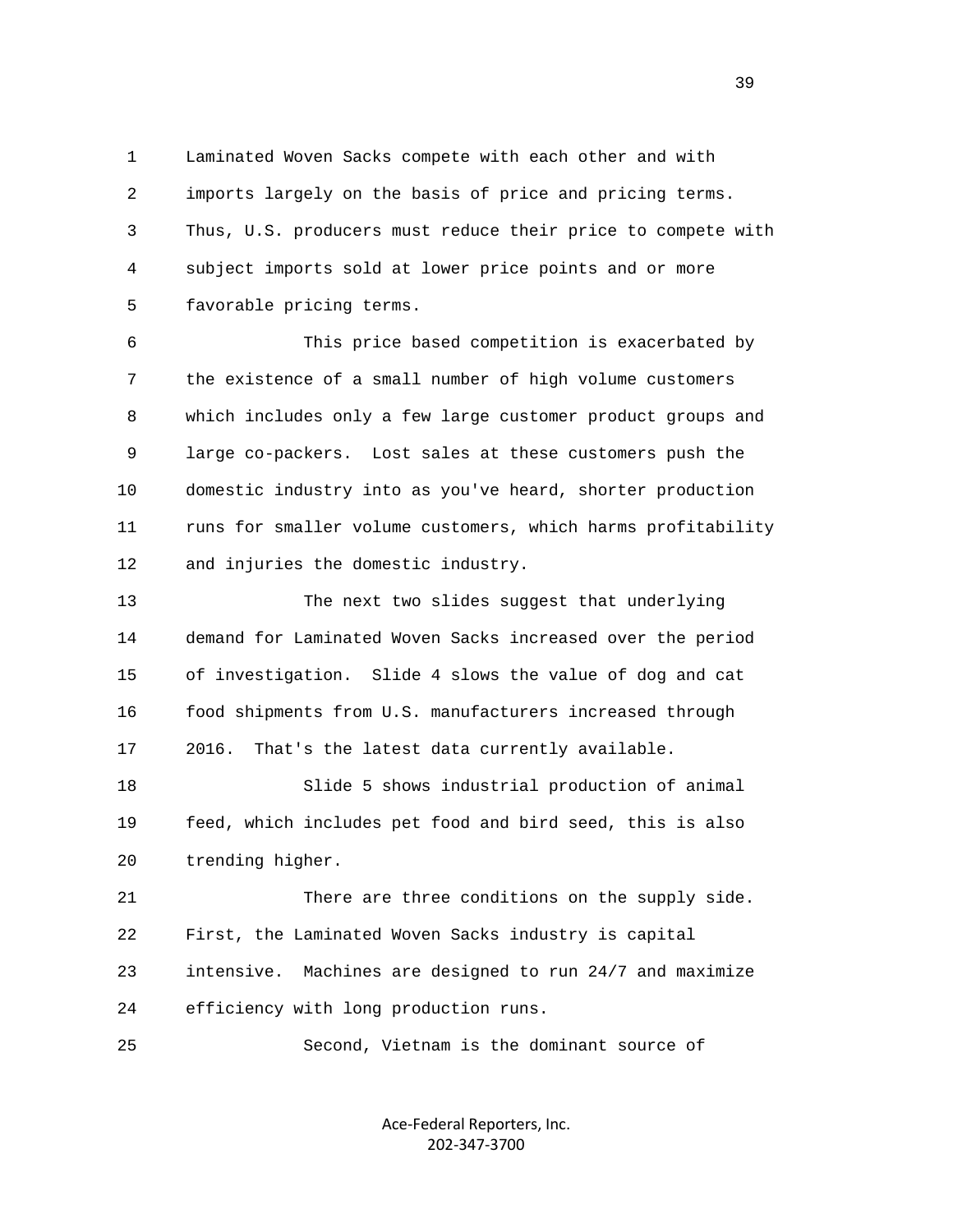1 imports. China was also the largest source of imports and 2 accounted for the largest share of apparent consumption 3 during that investigation. In addition, the Vietnamese 4 industry is highly dependent on the U.S. market.

 5 Third, subject exports big for the large orders, 6 the life blood of the domestic industry. They're not 7 looking simply to fill market niches, but seeking large 8 volume orders from existing customers of U.S. producers.

 9 The next two slides illustrate some of these 10 points. By the time of the first sunset review, Vietnam had 11 become the largest of the China order, Vietnam had become 12 the largest source of subject imports. And that remains the 13 case today as shown in slide 7. According to official 14 import data, subject imports accounted for 78 percent of 15 total laminated woven sack imports in 2017. Vietnam's share 16 of total imports during the first sunset review of the China 17 orders was only 56.2 percent.

 18 Slide 8 illustrates that the United States 19 accounts for a very high share of Vietnamese exports. 20 Vietnam firms priced aggressively to increase their volumes 21 in the U.S. market and they have maintained these high 22 volumes by reducing prices further.

 23 The Laminated Woven Sacks produced by the 24 domestic industry and subject producers for U.S. market are 25 highly substitutable. The Laminated Woven Sacks industry is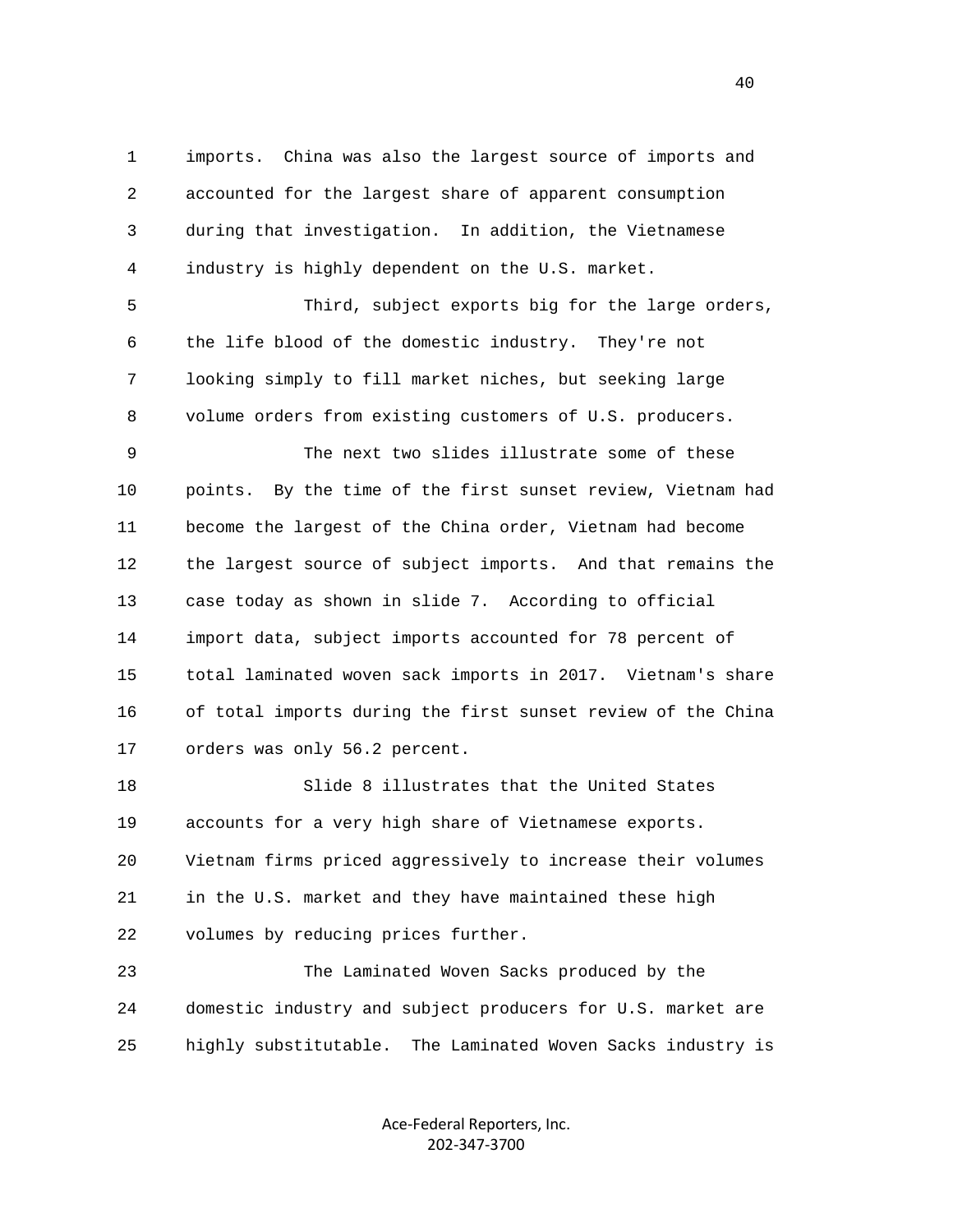1 make to order business, both domestic and subject producers 2 are able to produce the same designs, dimensions, and art 3 work. Their products are sold in the same channels of 4 distribution as your data will show, primarily to end users. 5 As such, domestic producers and subject imports 6 compete head to head. Indeed, some purchasers have used 7 domestic producers to move their packaged designs to market 8 quickly and then shifted those orders to Vietnam later on. 9 Clearly, this is a price sensitive market. 10 In the context of these conditions of 11 competition, the domestic Laminated Woven Sacks industry has 12 been injured by reason of the subject imports. 13 The volume of imports from Vietnam is 14 significant. First, they accounted for approximately 77 15 percent of import volume over the POI, according to official 16 data, and likely accounted for double digits -- double digit 17 share of apparent consumption. Thus, the volume of imports 18 in isolation is significant. 19 Second, the increase in the volume of imports is 20 also significant. According to official import statistics 21 shown in the next slide, Laminated Woven Sacks from Vietnam 22 increased by 9.4 percent over the POI and by 29.9 percent 23 from 2016 to 2017. By value, subject imports increased by 24 3.9 percent over the POI and by 33.6 percent from 2016 to 25 2017.

> Ace-Federal Reporters, Inc. 202-347-3700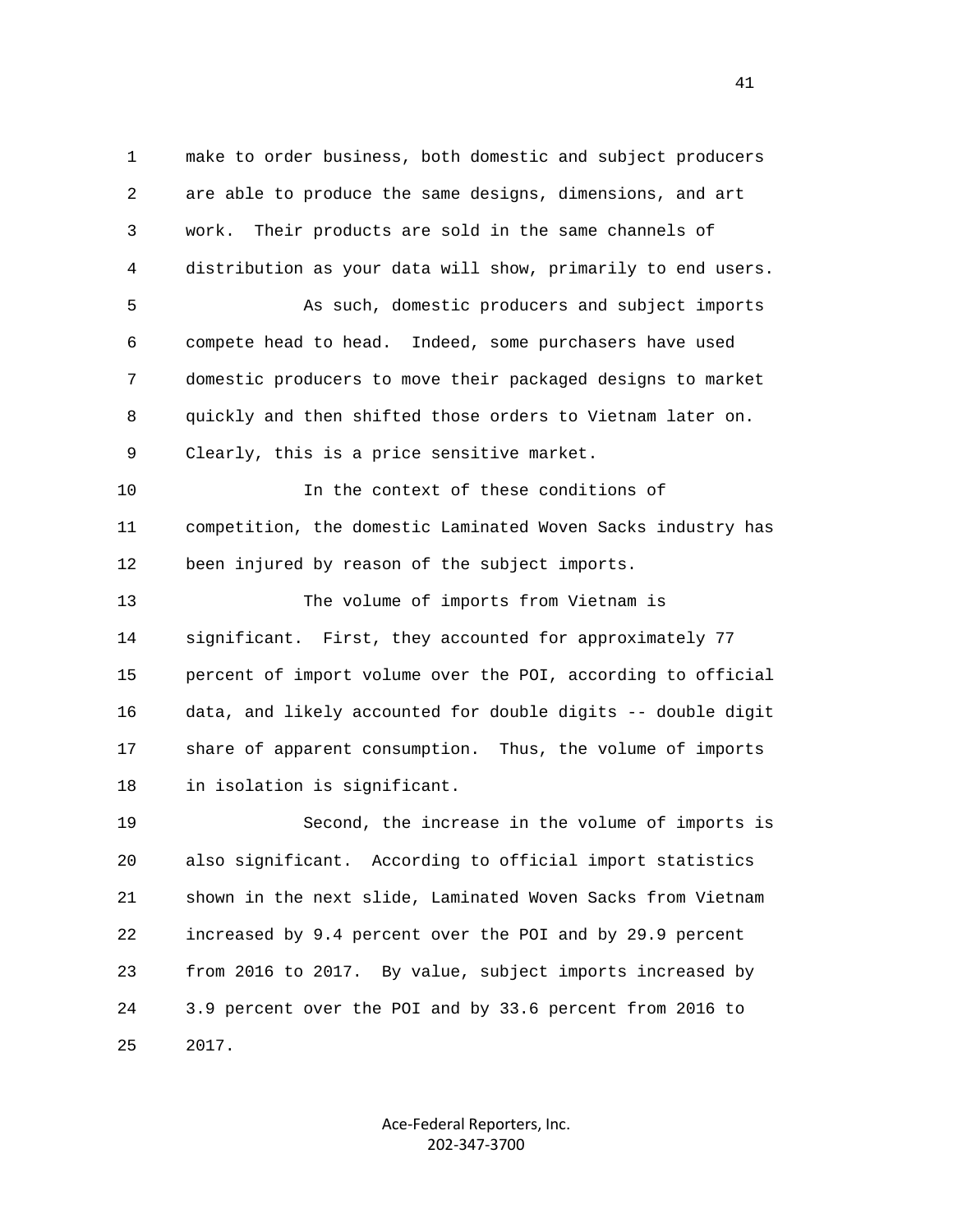1 The questionnaire data we've seen and UN data on 2 Vietnamese exports at the six digit level also suggests that 3 the volume of Vietnamese Laminated Woven Sacks entering the 4 U.S. market increased substantially over the POI.

 5 Third, based on the questionnaires we've 6 reviewed and various public data, we believe that the 7 aggregated data once tabulated will show that the subject 8 imports increased relative to production and consumption.

 9 Slide 12 illustrates the increase of imports 10 over the POI, especially in 2017. And slide 13 suggests 11 that the subject imports likely increased substantially more 12 than apparent consumption over the final year of the POI.

 13 The subject imports have also had adverse price 14 effects on the domestic industry. As an initial matter, 15 Vietnam is a major supplier of Laminated Woven Sacks to the 16 U.S. market and the prices offered for those sacks influence 17 this market. The domestic industry needs to keep its 18 machines running and must match or approach subject prices 19 in order to maintain capacity utilization rates. Given 20 these dynamics, decline in subject prices lead to declines 21 in domestic prices.

 22 Now petitioners know they're being undersold in 23 the market. They know they are losing sales to the subject 24 imports. They know they're being precluded from even being 25 from bidding for certain business because subject prices are

> Ace-Federal Reporters, Inc. 202-347-3700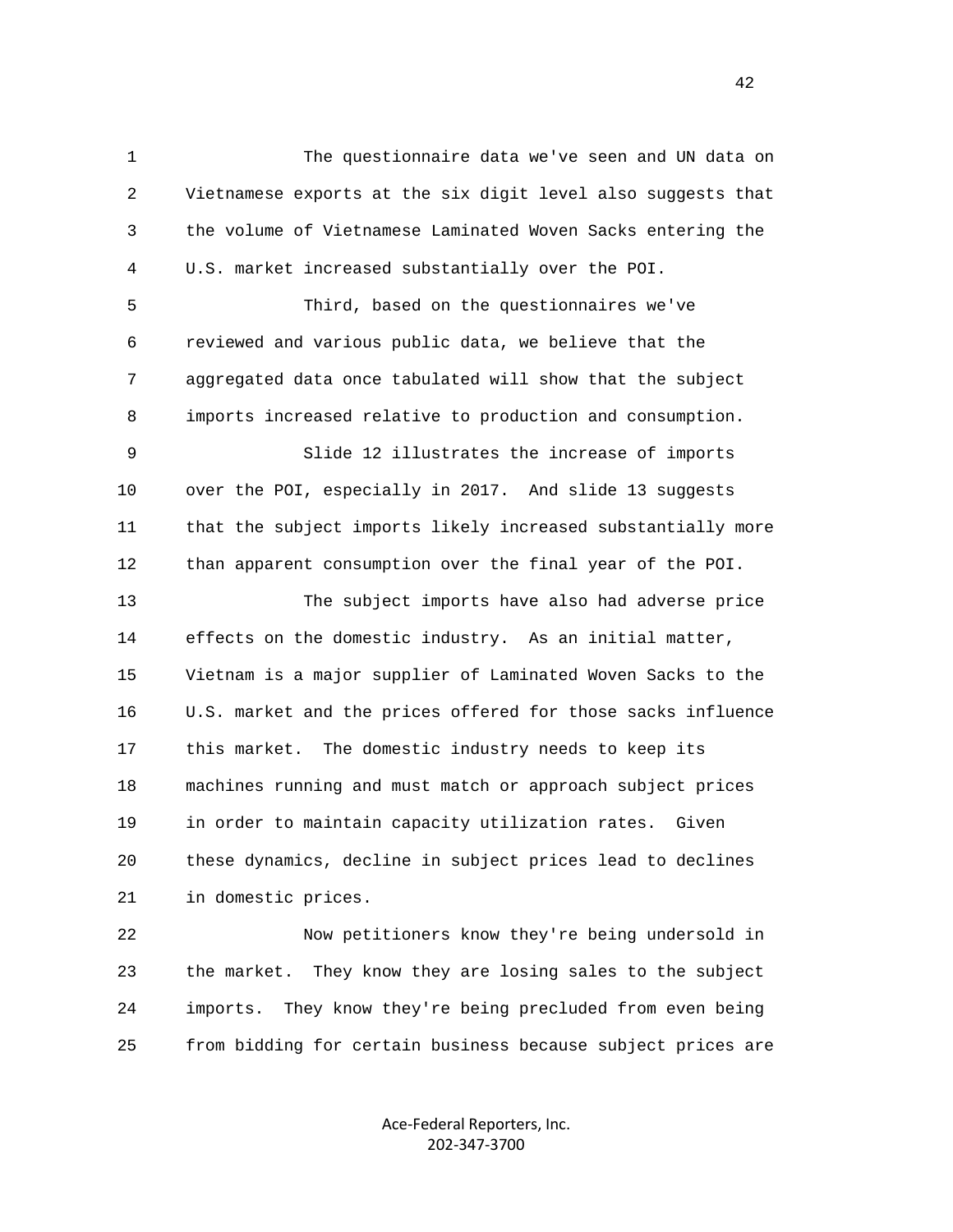1 so low. We anticipate that the fully tabulated underselling 2 data will be consistent with these facts.

 3 There is a reason that Vietnam is a dominant 4 source of imports. Vietnamese prices are low. Slide 15 5 shows the official U.S. monthly data on import average unit 6 values from the top four suppliers of imports and all other 7 non-subject countries combined. Subject imports from 8 Vietnam are the blue diamonds at the lower portion of the 9 graph. These low subject unit values relative to 10 non-subject unit values explain why the subject imports 11 account for more than three-quarters of import supply 12 according to official data.

 13 The pricing pressure applied by subject imports 14 and the higher manufacturing costs caused by decreased 15 production and shorter runs and more frequent changeovers 16 have resulted in a cost price squeeze that harmed the 17 domestic profitability over the POI.

 18 This combination of underselling, price 19 depression, and shrinking gross margin represent significant 20 adverse price effects by reason of the subject imports.

 21 The subject imports have had adverse impacts on 22 the operational and financial performance of the domestic 23 industry as well.

 24 First, some background. The domestic industry 25 has taken full advantage of the relief from dumped and

> Ace-Federal Reporters, Inc. 202-347-3700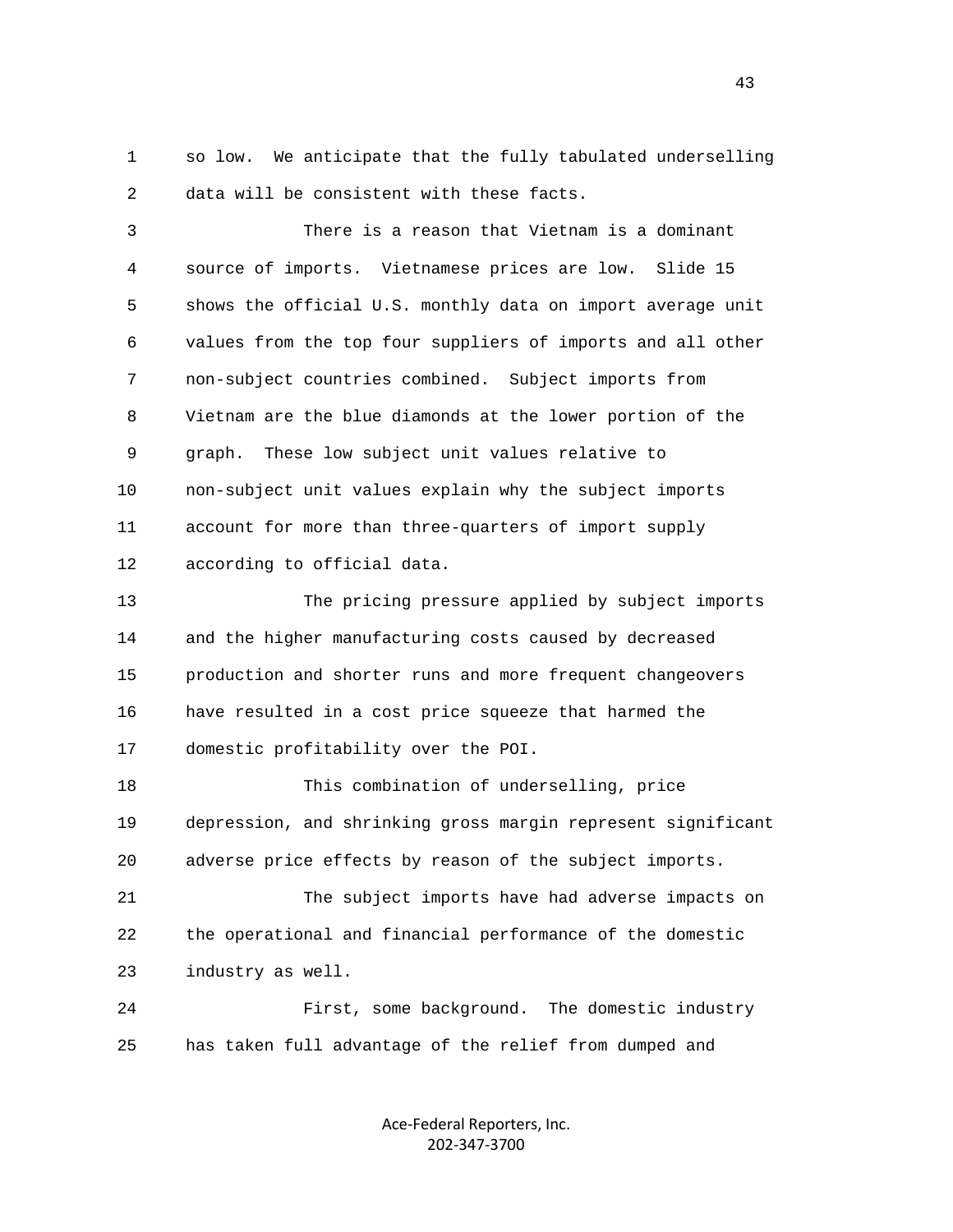1 subsidized imports from China provided by the Commission. 2 Production capacity has increased, output has increased, 3 capacity utilization has increased, the industry became 4 profitable.

 5 The domestic industry has not rested on its 6 laurels. As you heard, it has continued to invest in new 7 machinery and take other measures to increase efficiency and 8 enhance its product offerings.

 9 But at the end of the day, the Laminated Woven 10 Sacks market is price sensitive. Whatever advantages there 11 may be in domestic production are not sufficient to overcome 12 consistently low prices offered by the subject imports as 13 they seek to capture market share from large U.S. customers.

 14 These efforts intensified over the period of 15 investigation and have taken a severe toll on the domestic 16 industry. Production and capacity utilization have declined 17 while the overall market was expanding.

 18 The decline in production has been especially 19 dispiriting because investments in efficiency improvements 20 should have benefited the domestic producers. Production 21 workers were underutilized and operations were less 22 profitable.

 23 The volume and value of net sales both declined. 24 U.S. producers reduced prices over the POI and still were 25 not able to maintain sales volume.

> Ace-Federal Reporters, Inc. 202-347-3700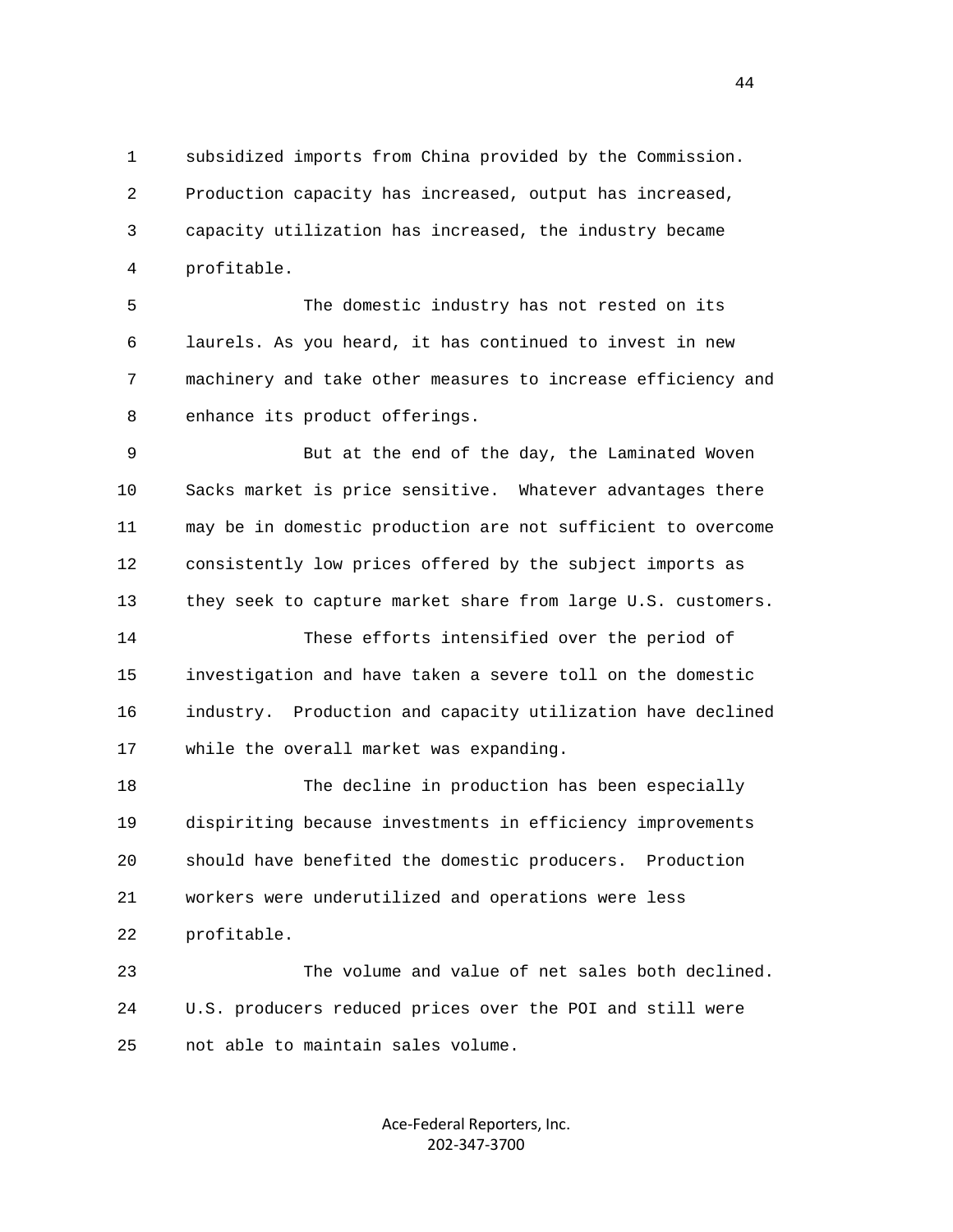1 Profitability deteriorated over the POI. The 2 unit value of sales decreased more than the unit value of 3 COGS and the gross margin compressed over the POI. 4 Operating profits shrank substantially. Net income and cash 5 flow also declined. 6 The domestic industry made substantial 7 investments in 2015 and '16. These declined in 2017 as cash 8 flow shrank. The domestic industries' capital expenditures 9 helped to stabilize the industry's asset base over the POI. 10 However, operating income has decreased, leading to a 11 declining return on investment. This is not good in a 12 capital intensive industry. 13 Make no mistake the subject imports were a

 14 material cause of injury. The conditions of competition 15 that the Commission found to have facilitated injury by 16 unfairly traded imports 10 years ago continue to exist. 17 Laminated Woven Sacks produced by the domestic industry and 18 Vietnam are highly substitutable.

 19 The market for laminated sacks is inelastic. 20 Competition in the market is largely based on price. 21 Consequently, the low prices charged by the subject imports 22 have led to lost sales and lost revenues in the domestic 23 industry. The resulting decreases in sales volumes and unit 24 values have reduced domestic revenues and domestic profits. 25 There are no alternative causes that explain

> Ace-Federal Reporters, Inc. 202-347-3700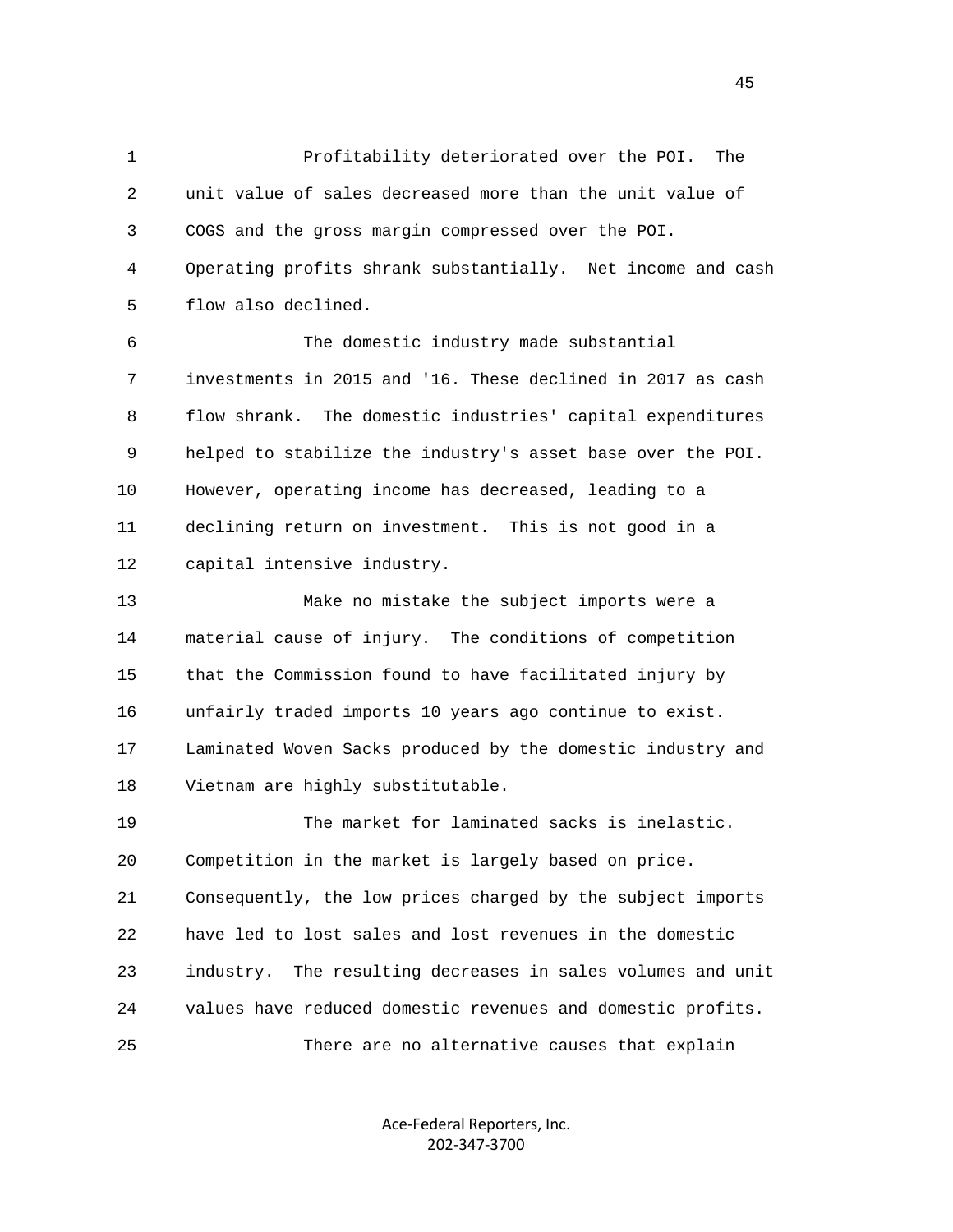1 away the current injury. Non-subject imports play a smaller 2 role in the market and do not provide, as the graph shows, 3 the same pricing pressure as the subject imports do. The 4 domestic market has been expanding. The products provided 5 by the domestic industry are of high quality and the 6 domestic industry has the ability to produce more. 7 The record before the Commission is clear, 8 imports of Laminated Woven Sacks from Vietnam have had 9 adverse volume effects, adverse price effects, and adverse 10 operational and financial impacts on the domestic industry. 11 The subject imports have materially injured the 12 domestic industry. And thus, there is a reasonable 13 indication that the domestic industry has been materially 14 injured by reason of the subject Laminated Woven Sacks 15 imports from Vietnam. Thank you. 16 STATEMENT OF PATRICK TOGNI 17 MR. TOGNI: Good morning. I am Patrick Togni, here 18 from King and Spalding, and I am appearing on behalf of 19 Petitioners today. 20 You have heard today from other witnesses about 21 the compelling evidence of present material injury. I will 22 discuss significant evidence demonstrating that this is an 23 industry threatened with additional material injury. 24 Applying the statutory criteria in this case 25 confirms that an industry in the United States is threatened

> Ace-Federal Reporters, Inc. 202-347-3700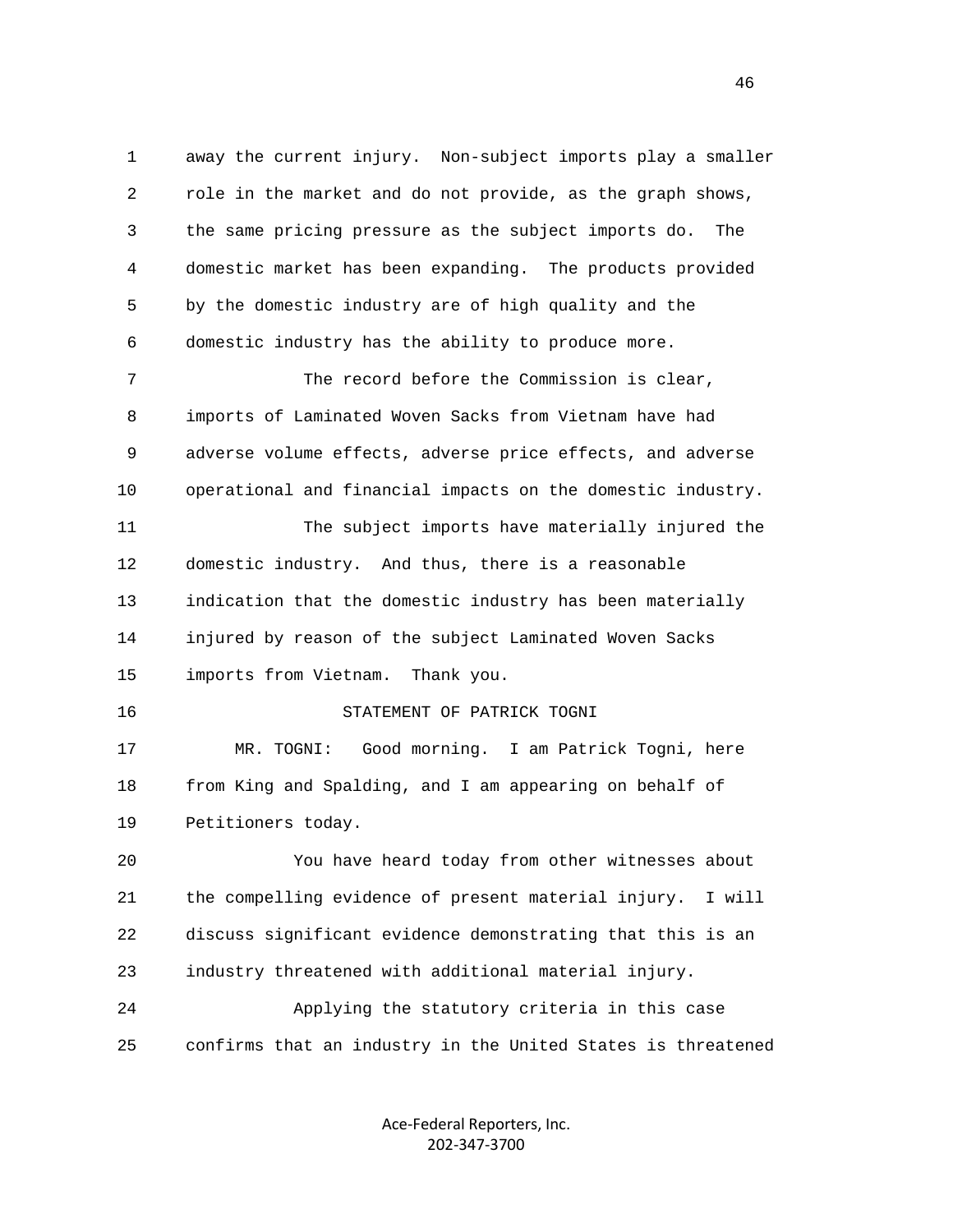1 with material injury by reason of imports of Laminated Woven 2 Sacks from Vietnam.

 3 First, imports of the subject merchandise are 4 increasing rapidly, and this increase is likely to continue. 5 From 2016 to 2017, subject imports from Vietnam grew by 30 6 percent by volume, gaining significant market share. U.S. 7 market shares also demonstrate an accelerating market 8 penetration, with Vietnamese imports increasing their market 9 share over the Period of Investigation.

 10 These rates of increase in the volume and market 11 penetration of imports indicate a strong likelihood of 12 substantially increased subject imports in the near future. 13 Second, imports from Vietnam are entering the 14 United States at increasingly lower prices that 15 substantially undersell domestic products. This has 16 significant depressed or suppressed domestic prices, and is 17 almost certain to continue to take market share from U.S. 18 producers. The unfair and declining prices of subject 19 imports for this very price-sensitive product will stimulate 20 demand for additional Vietnamese imports in the near future. 21 Third, Vietnam's capacity to produce Laminated 22 Woven Sacks is significant, and it is growing. And 23 producers in Vietnam are expanding capacity to produce

 24 Laminated Woven Sacks well beyond any forecasted increase in 25 domestic demand.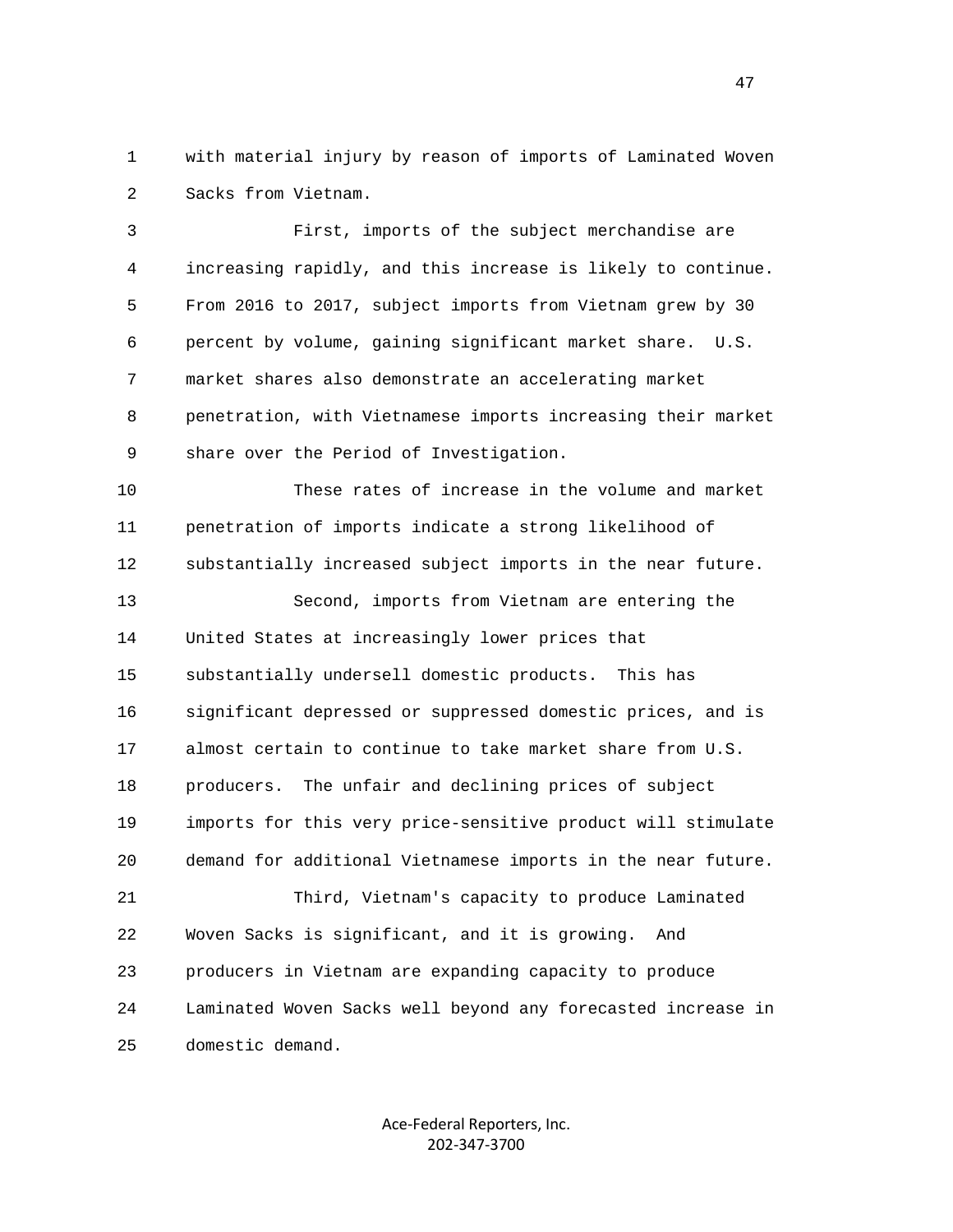1 This new capacity is therefore targeted at export 2 markets, and the U.S. market in particular. As explained in 3 Petition Exhibit 3-5, the Government of Vietnam has enacted 4 an industrial plan, a master plan in Government of Vietnam 5 parlance, that is relevant to the production of Laminated 6 Woven Sacks.

 7 Known as the decision approving the planning on 8 development of Vietnam's plastics industry up to 2020, with 9 a vision toward 2025--and I will refer to this as "the 2020 10 Vietnam Plastics Industry Master Plan"--this industrial plan 11 confirms, quote, "plastics packaging," end quote, is the 12 largest segment of the Vietnamese plastics industry and will 13 continue to hold that dominant position at least through 14 2025. This document sets growth rate goals for, quote, 15 "industrial production value of the plastic industry," close 16 quote, of 17.56 percent for the period of 2011 through 2015, 17 increasing to 18.26 percent for the period 2016 to 2020. 18 The 2020 Vietnam Plastics Industry Master Plan 19 also calls for annual production goals of 7.5 million tons 20 in 2015, nearly doubling to 12.5 million tons by 2020. 21 Export turnover is also encouraged to double from

 22 \$2.15 billion in 2015 to \$4.3 billion in 2020. This 23 significant increase is occurring against the backdrop of 24 intensive funding by the Government of Vietnam designed to 25 integrate, quote, "advanced and modern equipment," close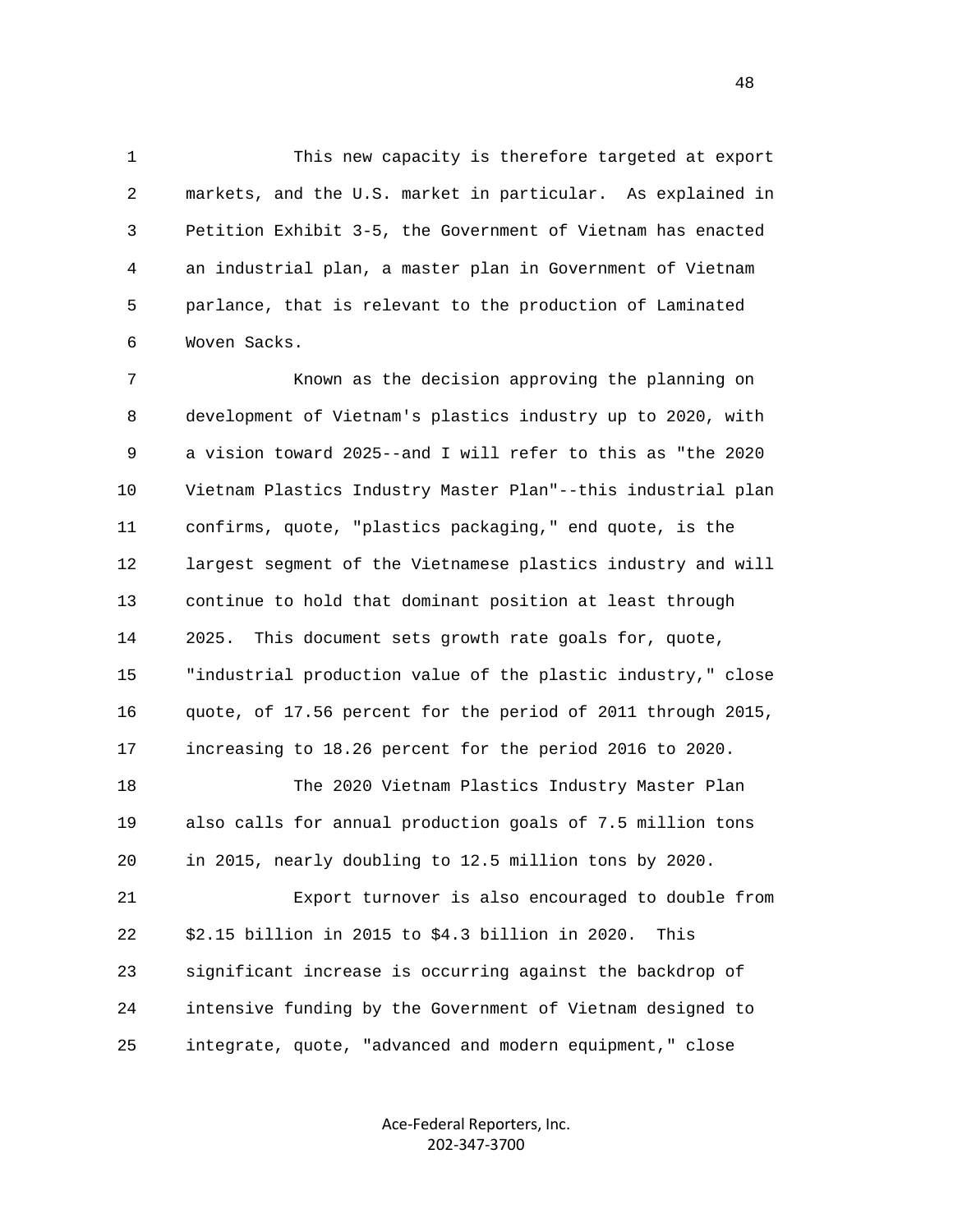1 quote, into existing and new production lines.

 2 The 2020 Vietnam Plastics Industry Master Plan 3 also mandates that, quote, "the production capacity of 4 plastic packages will increase by 1,218,000 tons" close 5 quote, for the period of 2011 to 2015. That significant 6 increase in production capacity is merely a prelude to the 7 2016-2020 period, however, when the Master Plan mandates 8 another increase to the, quote, "existing capacity of 9 existing production establishments so that the capacity of 10 producing plastic packages increases by 1,550,000 tons." 11 Close quote. 12 Using the conversion factor being used in this 13 case for units of quantity--that is, one short ton equals

 14 eight thousand sacks--this creates the potential for 15 additional manufacturing capacity in Vietnam of over 20 16 billion Laminated Woven Sacks products for the 2011-2020 17 time period.

 18 Now even if Laminated Woven Sacks comprise only 19 some portion of that overall total, this growth in the 20 manufacturing capacity of Vietnamese producers is 21 staggering.

 22 In sum, the Commission should make an affirmative 23 threat determination in this case due to the existing unused 24 production capacity and an imminent substantial increase in 25 production capacity which indicates a likelihood of

> Ace-Federal Reporters, Inc. 202-347-3700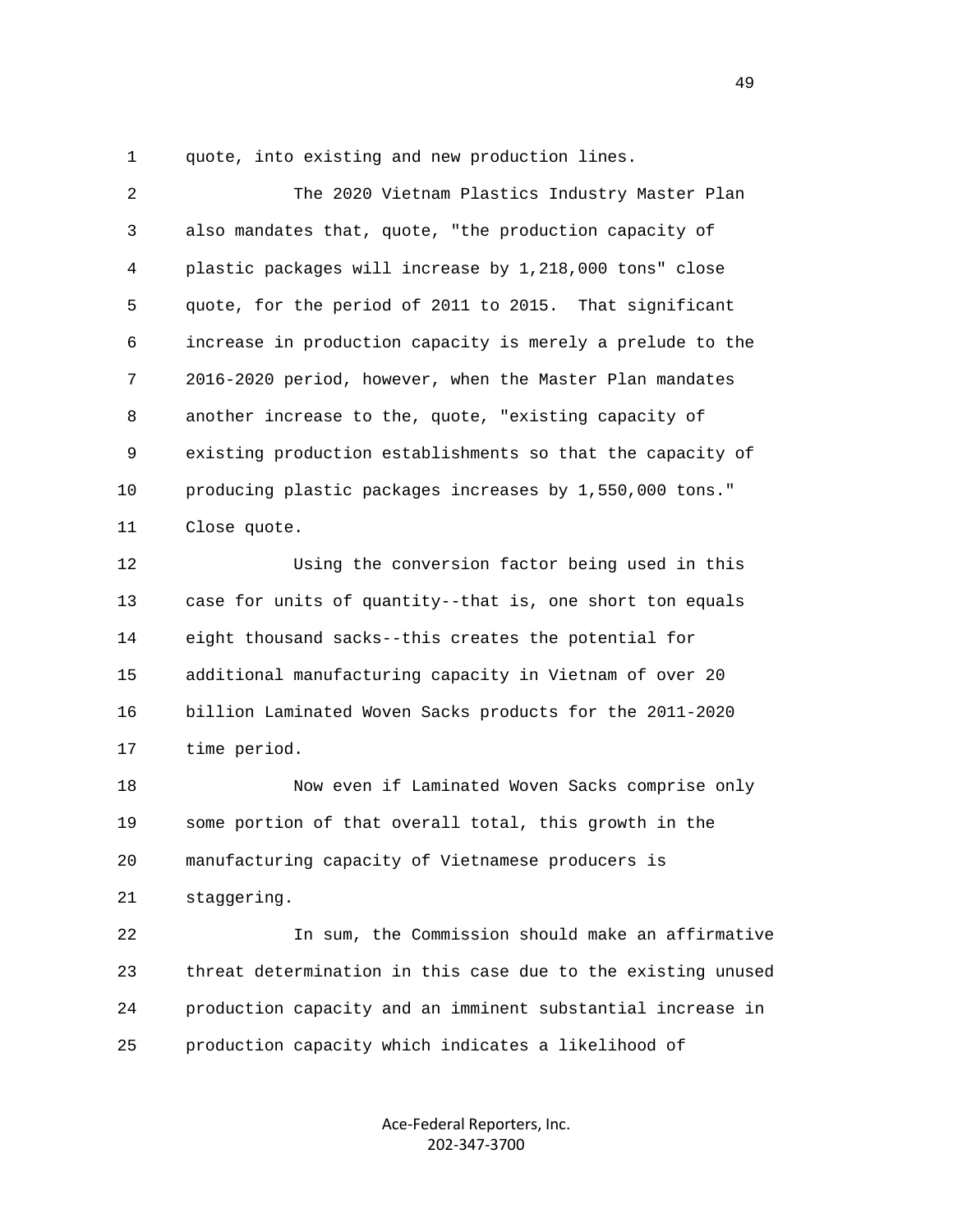1 substantially increased imports of subject merchandise.

 2 This is particularly true in light of the fact 3 that Laminated Woven Sacks production is so capital 4 intensive, because producers have a strong economic 5 incentive to export their excess capacity to lower their 6 fixed per-unit cost of production.

 7 Significant growth in Vietnamese Laminated Woven 8 Sacks production capacity also is attributable to Chinese 9 Laminated Woven Sacks producers who are currently covered by 10 both antidumping and countervailing duty orders in the 11 United States, with prohibitive rates of duties.

 12 As we detailed in the Petition, some affected 13 Chinese producers responded to this by establishing 14 manufacturing facilities in Vietnam. Petitioners provided 15 examples of website pages which herald the absence of 16 antidumping duties on Vietnamese exports of Laminated Woven 17 Sacks to the United States, in addition to low-cost 18 production advantages in Vietnam.

 19 This confirms that Chinese companies are setting 20 up facilities in Vietnam in order to avoid tariff barriers 21 in the United States. Thus, Vietnamese Laminated Woven 22 Sacks capacity increased as a direct response to the 23 imposition of trade remedy orders in the United States, and 24 is continuing to increase.

25 Finally, Petitioners' financial condition has

Ace-Federal Reporters, Inc. 202-347-3700

 $50<sub>50</sub>$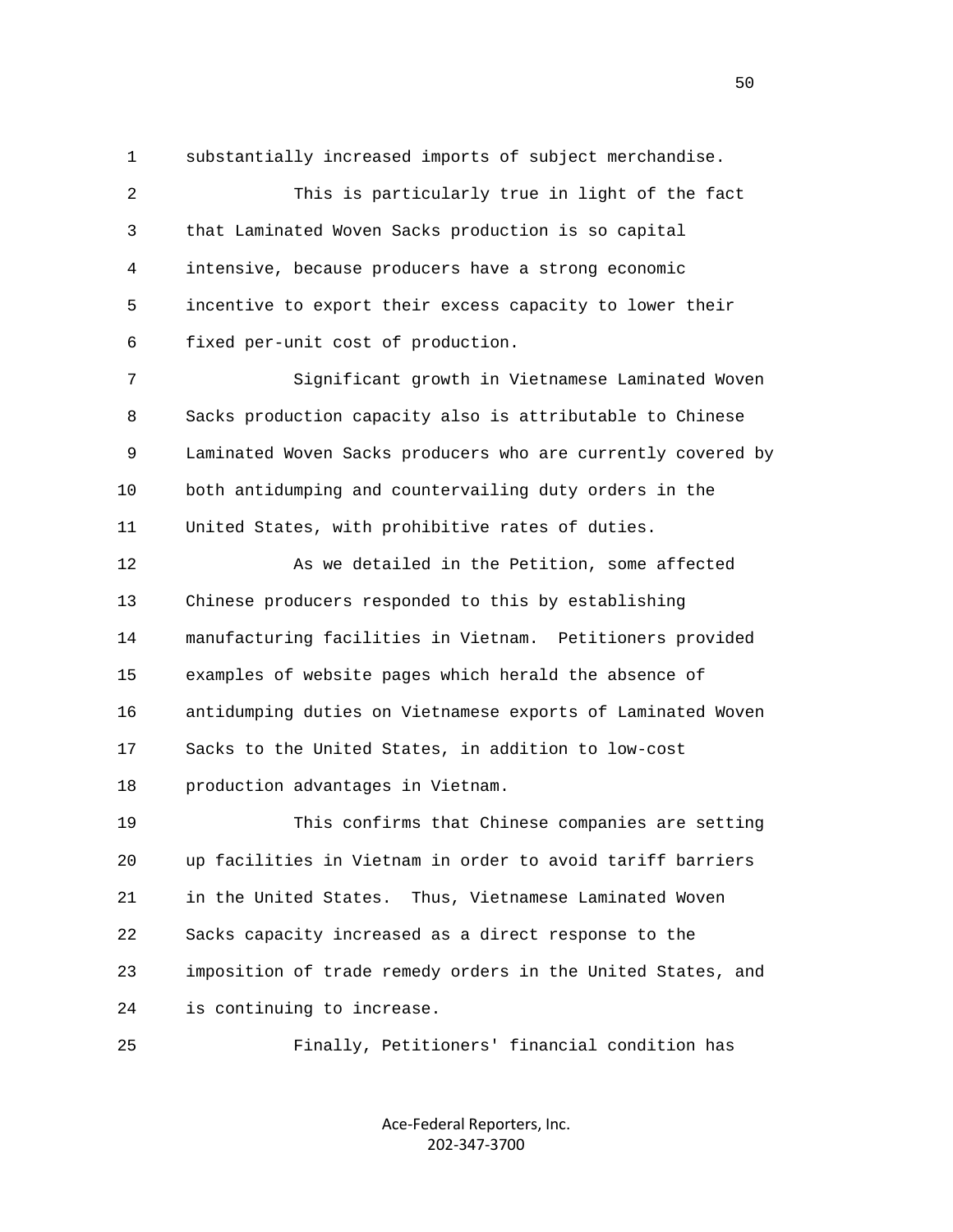1 worsened, leaving domestic producers extremely vulnerable to 2 further material injury in the absence of trade relief. 3 In conclusion, the Commission should make an 4 affirmative preliminary determination that an industry in 5 the United States is threatened with material injury by 6 reason of subject import--of imports of the subject 7 merchandise. Thank you. 8 MR. JONES: Mr. Corkran that concludes our 9 presentation. We would be happy to answer your questions. 10 And I would just like to remind the witnesses on our panel 11 to state your name before you answer a question of the 12 staff. Thank you. 13 MR. CORKRAN: Thank you very much, Mr. Jones. 14 Thank you very much to all of the panel for your 15 presentation. We will turn first to Mr. Dushkes to begin 16 our questioning. 17 MR. DUSHKES: Thank you. Good morning. Drew 18 Dushkes, Office of Investigations. Thank you all for your 19 testimony here today. 20 I want to start by turning back to the 21 Commission's investigation of imports from China back in 22 2008. Have there been any--are there any significant 23 differences between, product differences between the imports 24 that we saw from China then and the imports coming in from 25 Vietnam now?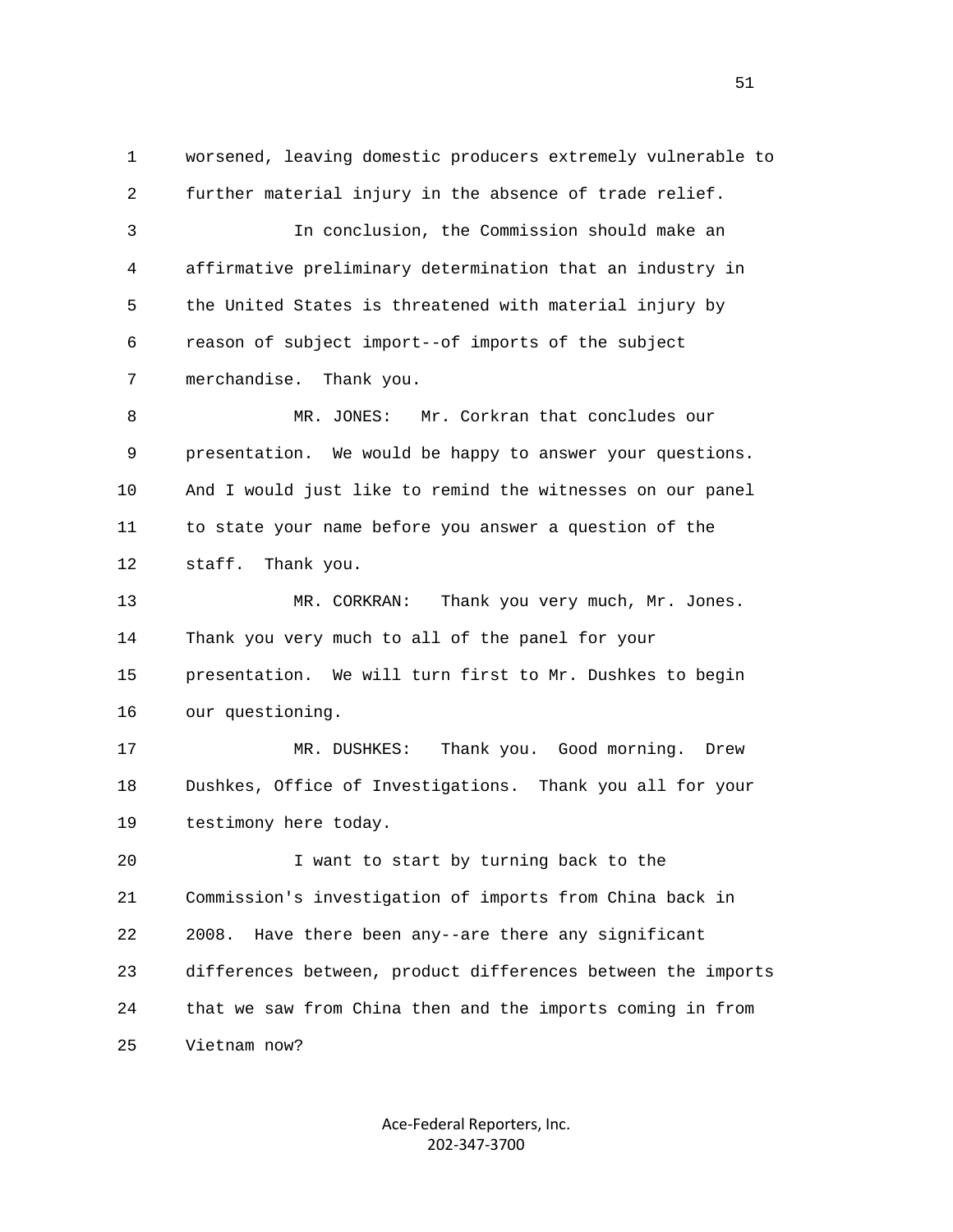1 MR. JONES: Steve Jones. The question, Mr. 2 Dushkes, is whether the products coming in from China are 3 similar to the products coming in from Vietnam today? 4 MR. DUSHKES: Correct. 5 MR. JONES: Industry witnesses? Mr. Bazbaz? 6 MR. BAZBAZ: Yes. They are practically the same 7 identical product. 8 MR. BUCCI: I would add--this is Art Bucci from 9 ProAmpac--I would add that the products are very similar. 10 The quality is certainly better coming from Vietnam, as 11 they've gotten used to making the products. They have 12 improved in their quality to be able to compete with us at 13 much lower pricing than we can do. 14 MR. DUSHKES: And more broadly, not just 15 country-specific, but have there been any major changes in 16 the product over the last decade overall in the market? 17 MR. BAZBAZ: The products have basically 18 remained the same. There is a big need for making the 19 product with easy-open features, you know, to package the 20 goods. There have been some developments in other closures, 21 and there are very few bags made with reclosable zippers, or 22 reclosable ways of--reclosable means. And lately there has 23 been some development in making a pinch-bottom bag. But 24 typically it's the same structure, the same bag, same 25 fabric, same OPP, print reverse, and same market, same

> Ace-Federal Reporters, Inc. 202-347-3700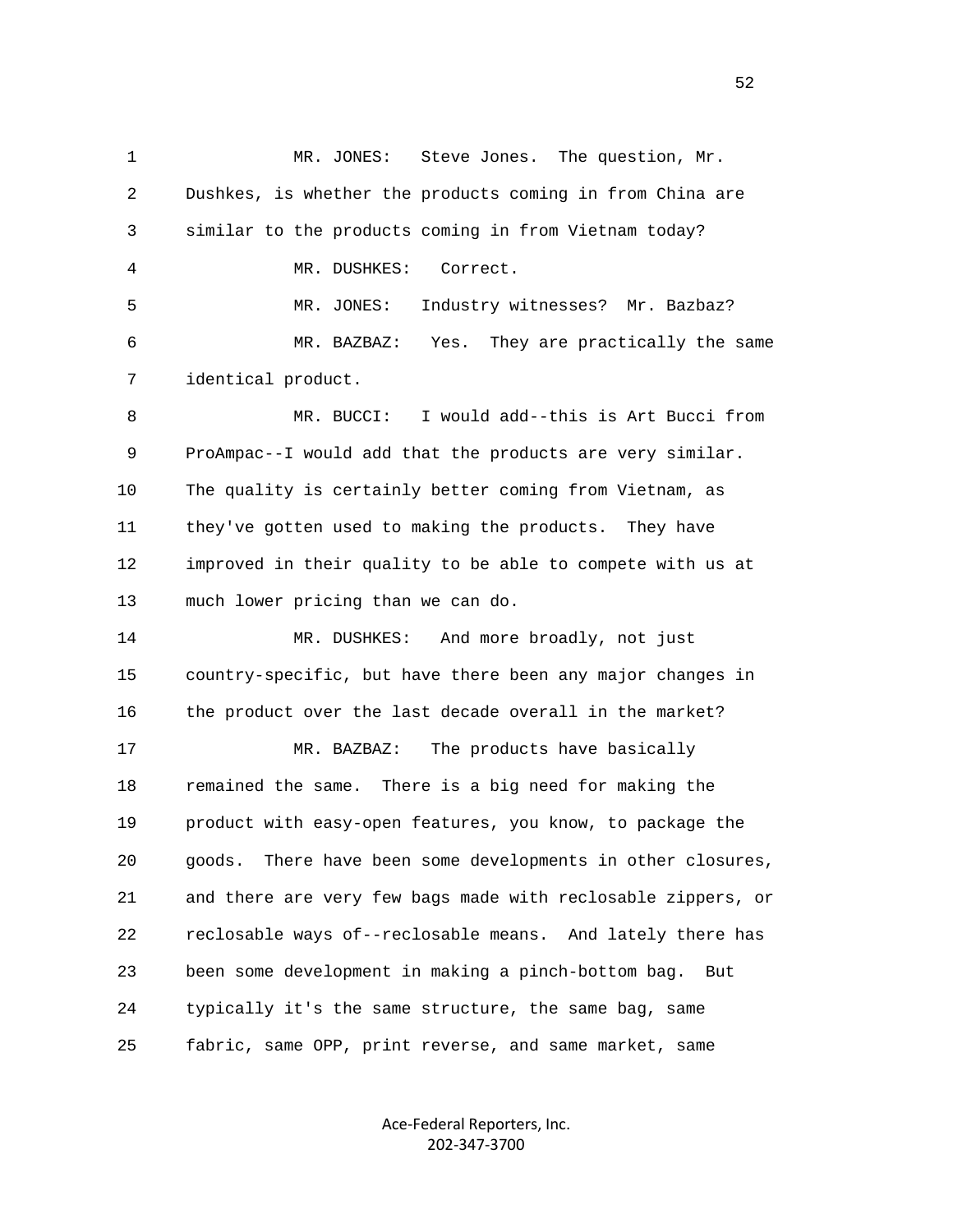1 segment.

 2 MS. MUELLER: Louann Mueller from ProAmpac. The 3 samples that I provided earlier demonstrate a pinch-closure 4 that was not available back in 2008. So there are other 5 additional advancements made in the closures that Mr. Bazbaz 6 alluded to.

 7 MR. JONES: And, Steve Jones. Mr. Dushkes, this 8 is a topic we were discussing yesterday. Back at the time 9 of the 2007-2008 investigation of imports from China, there 10 was a mix of bags that were back-seam closed and tubular in 11 nature, I believe. And today it's gone more to almost all 12 back-seam. Is that correct, Mr. Bazbaz?

 13 MR. BAZBAZ: Yes. This is Mr. Bazbaz. All the 14 bags currently are made with a back seam, very nontubular 15 bags.

 16 MR. DUSHKES: Thank you. And have there been 17 any--you mentioned increased efficiencies at your company. 18 Have there been any major changes in the technology, the 19 production technology over the last decade? Or even within 20 just the last three years?

 21 MR. BAZBAZ: There have been some improvements 22 in terms of speed of the machines, lamination machines, and 23 speed of the weaving machines, a little bit more 24 sophistication in the printing processes that make pretty 25 much similar all the flexographic process which is typically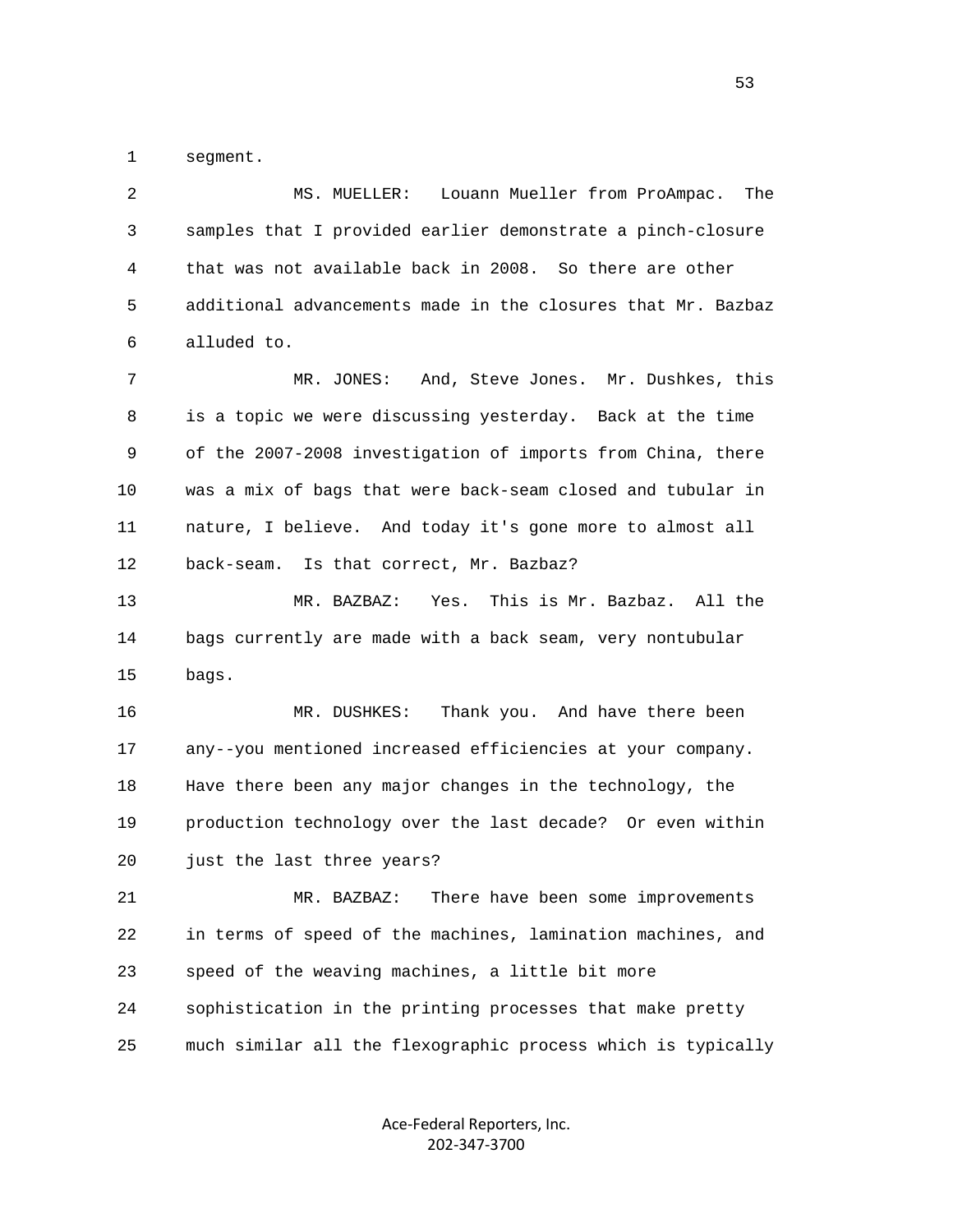1 used in the United States and is very comparable to the 2 rotogravure process that is mainly used in Asia. 3 So the quality of printing is pretty much the 4 same. So printing technology has evolved, and speed of the 5 machines has evolved. 6 MR. DUSHKES: How much of the market today is 7 comprised of paper-Laminated Woven Sacks versus BOPP 8 laminated? 9 MR. BAZBAZ: Can you repeat? 10 MR. DUSHKES: Yeah, isn't it the case that you 11 can either laminate with a BOPP film for the printographic, 12 or you can use paper and laminate paper? How much of the 13 market today is the paper-laminated versus the BOPP? 14 MR. BAZBAZ: For the Laminated Woven Sacks, 15 right? 16 MR. DUSHKES: Yes. 17 MR. BAZBAZ: Yes, more than 90 percent is--more 18 of--like 90 percent of the Laminated Woven Sacks are done 19 with BOPP. Very few with paper. 20 MR. DUSHKES: Thank you. I believe it was 21 stated, but I just want to confirm, you all are not taking 22 the position that Laminated Woven Sacks are commodity 23 product. Correct? 24 MR. JONES: That is correct, Mr. Dushkes. 25 MR. DUSHKES: Okay. Back in--

> Ace-Federal Reporters, Inc. 202-347-3700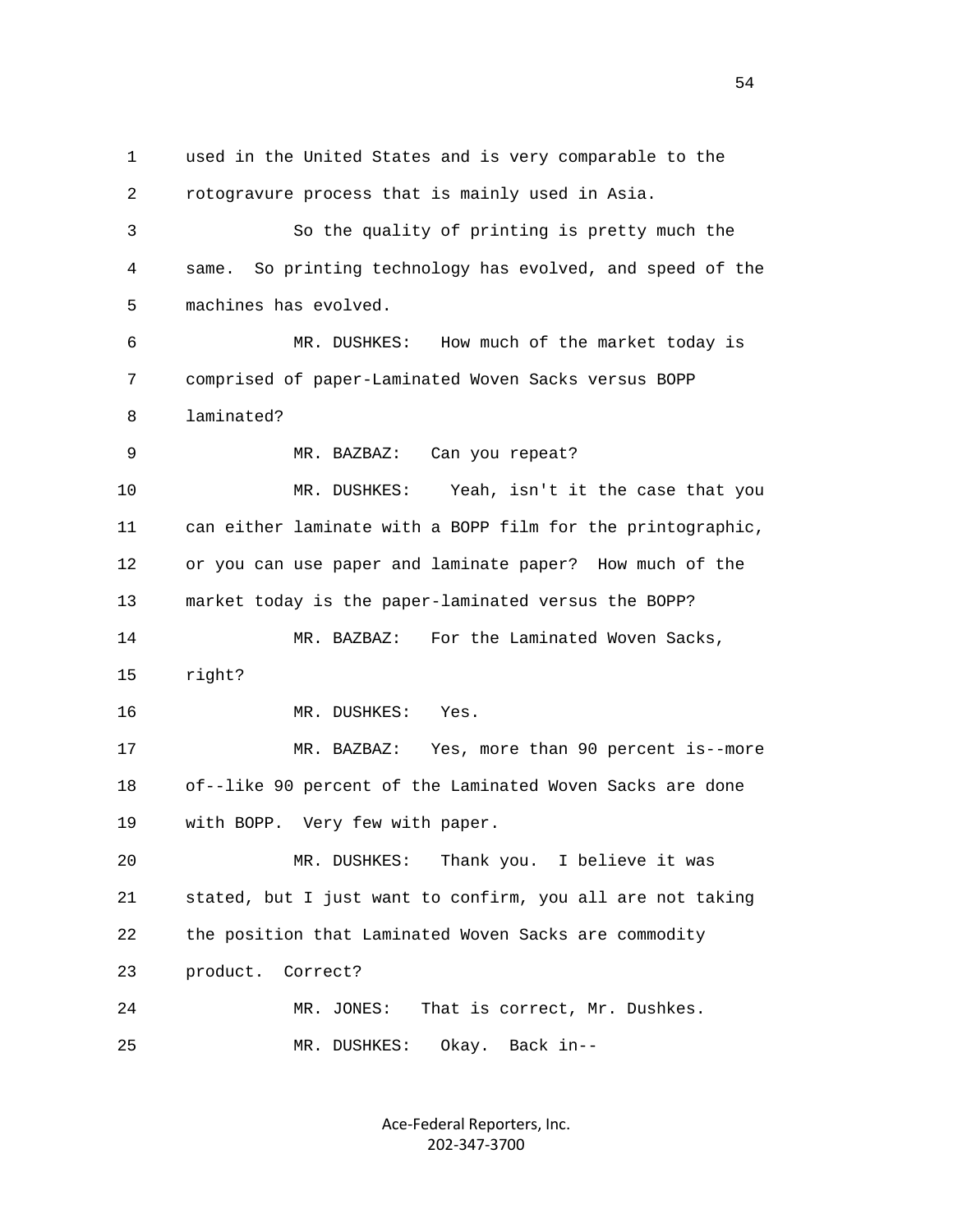1 MR. JONES: I'm sorry. Just to add, our 2 position, though, is that although the products are not 3 commodities, they're made-to-order. And so when they're--in 4 comparison, and I think our industry witnesses would be able 5 to tell you about instances where they were producing the 6 identical product that producers in Vietnam were producing, 7 and that would be a situation where a customer split the 8 order essentially and purchased some of the product from 9 domestic producers and some from Vietnamese producers. And 10 the products are virtually identical at that point. But 11 they are not a commodity product as the Commission typically 12 understands that term and applies the term in its practice. 13 MR. DUSHKES: The 2008 report mentioned that at 14 that time many of the sales were done on a spot basis due to 15 uncertainty in the industry because it was a very new one. 16 Is that still the case? How are sales today conducted? 17 MR. BAZBAZ: Most of the sales are done on 18 short-term contracts where it might be a few weeks to a 19 quarter, maybe two quarters, to supply a certain demand. 20 MR. DUSHKES: And how many of your sales are 21 done from inventory? 22 MR. BAZBAZ: The contract is issued, one, the 23 manufacturer would produce the order to a minimum amount to 24 have an inventory, to be able to ship after--when there is a 25 release of that order, within 24 to 48 hours, from

> Ace-Federal Reporters, Inc. 202-347-3700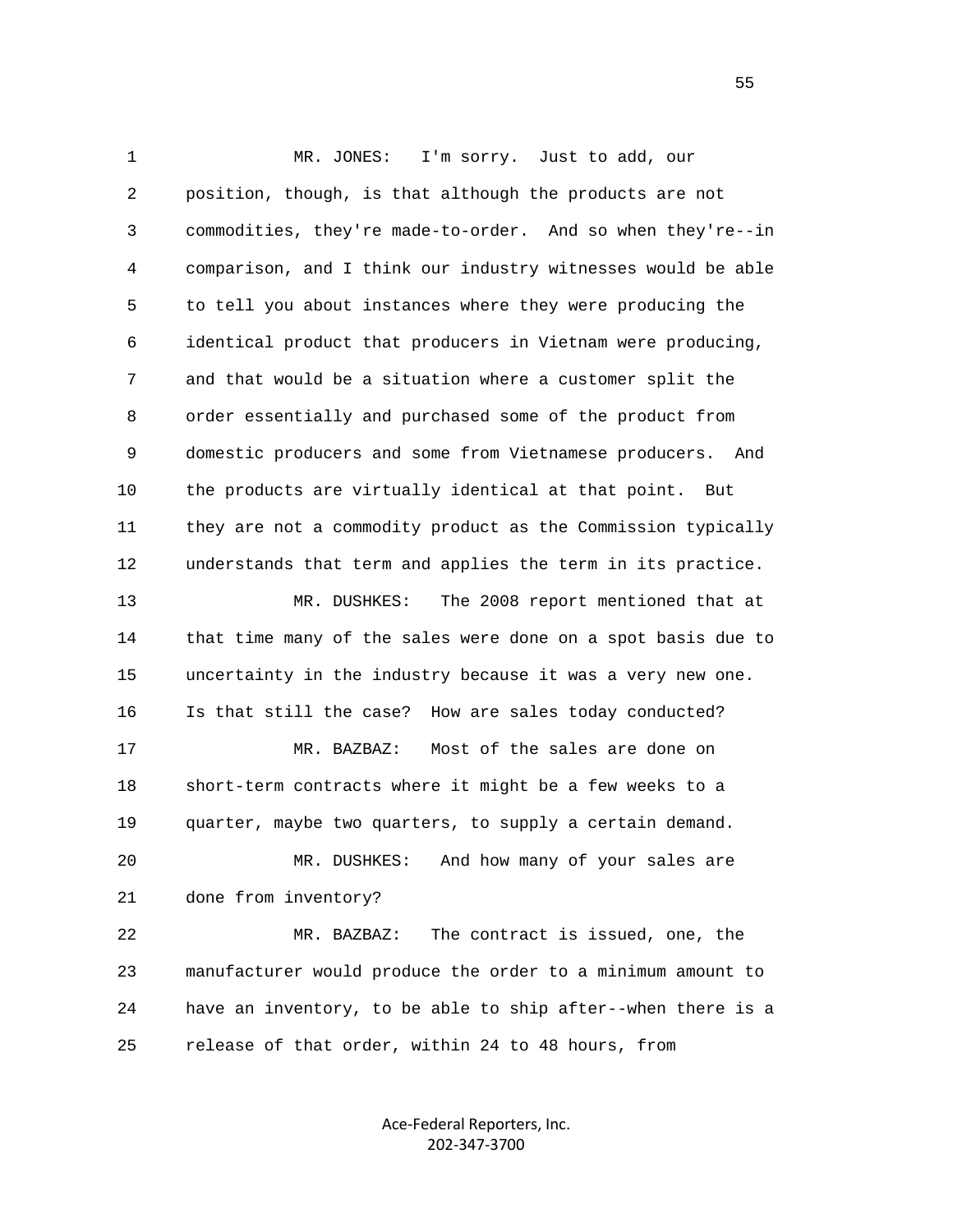1 inventory.

| $\overline{2}$ | MR. DUSHKES: Okay, but that inventory is                     |
|----------------|--------------------------------------------------------------|
| 3              | specific to that customer? You're just doing a build-up to   |
| 4              | meet their demand over time? You're never selling that       |
| 5              | inventory to someone else?                                   |
| 6              | All the bags are made to order with<br>MR. BAZBAZ:           |
| 7              | specific designs. I wanted to say something, that what       |
| 8              | makes the product commodity like is that once the bag is     |
| 9              | made the fabric looks the same, the BOPP is produced by      |
| 10             | many, many producers in the world. The printing, once the    |
| 11             | printing is made, the bags are indistinguishable between the |
| 12             | United States and the overseas bags made in Vietnam.         |
| 13             | So what we are saying is that when we receive an             |
| 14             | order or a contract, you fill out the contract and put it in |
| 15             | inventory. And for inventory, you ship. Before the           |
| 16             | inventory gets depleted, you hope to get another contract    |
| 17             | for the next quarter or the next number of weeks, but it's   |
| 18             | short-term by short-term contracts.                          |
| 19             | MR. DUSHKES:<br>Thank you.                                   |
| 20             | MR. JONES: Mr. Dushkes?                                      |
| 21             | MR. DUSHKES:<br>Yes.                                         |
| 22             | MR. JONES:<br>Steve Jones.<br>If I could just add to         |
| 23             | what Mr. Bazbaz said, and I don't have any quibble at all    |
| 24             | with what he said, but I would just add that although in the |
| 25             | China investigation the Commission found that the products   |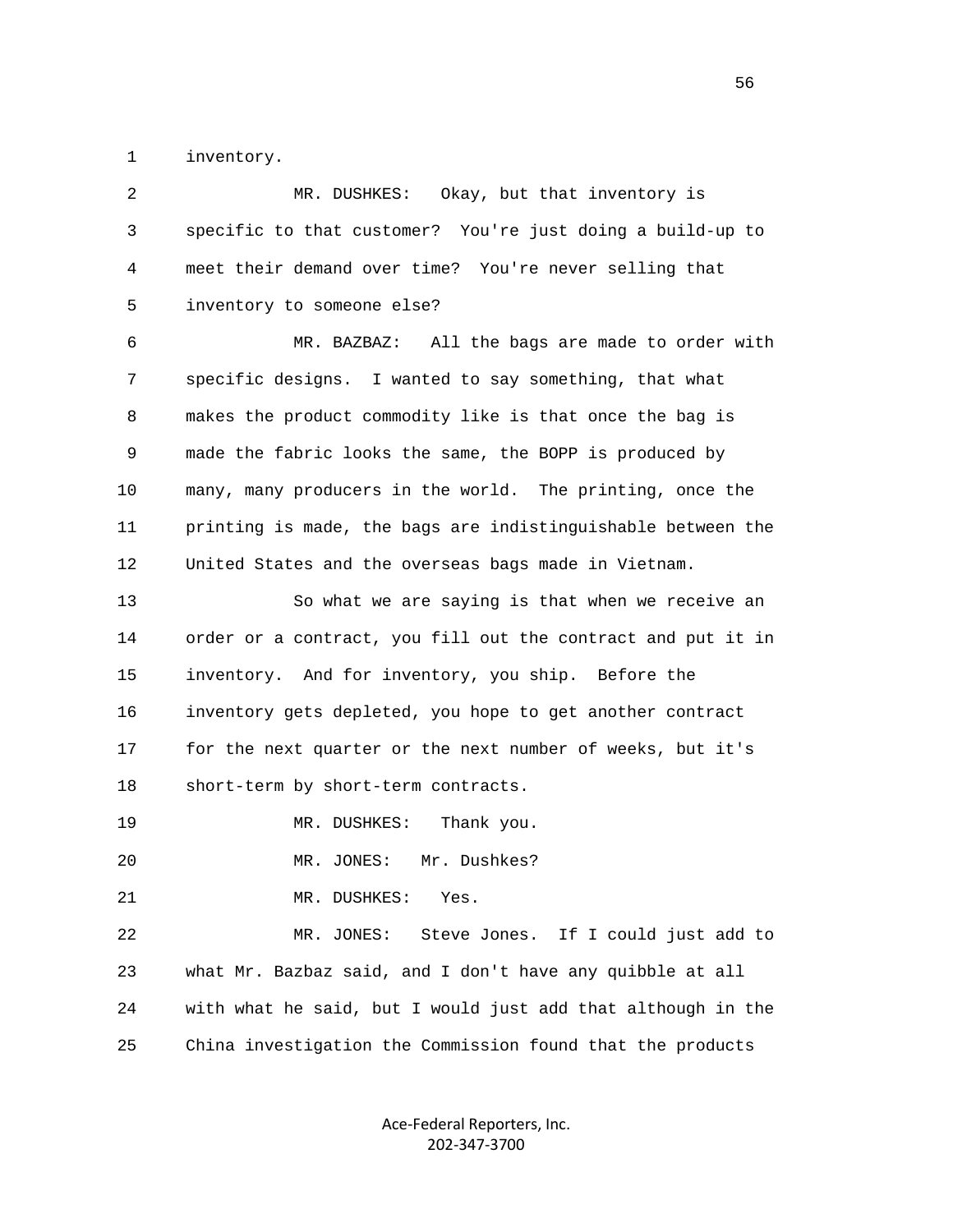1 were not commodity products, they found because they are 2 made-to-order products based on the same artwork, the same 3 dimensions, same specifications, that the decisions, the 4 purchasing decisions are based primarily on price. And that 5 was an important finding that the Commission made in that 6 investigation, and it applies equally today.

 7 MR. DUSHKES: Thank you. One more question 8 relating to the 2008 report. That report mentions that 9 laminating the BOPP film is the most technologically 10 advanced step in the manufacturing process. Is that still 11 the case today?

12 MR. BAZBAZ: It is still the case.

 13 MR. DUSHKES: Can you describe in more detail 14 why that is?

 15 MR. BAZBAZ: The film is printed reverse, so 16 that the print is never subject to scratches from the 17 surface once the bag is filled and is going through 18 distribution channels.

 19 So the challenge is to bond the ink to an 20 extrusion lamination film that also adheres with the fabric. 21 And since they are different chemistry involved in the inks 22 and the polypropylene of the lamination, it's a challenge to 23 bond these two structures together.

 24 So if you were to print the film on the outside, 25 then it would be very easy to just bond and laminate the

> Ace-Federal Reporters, Inc. 202-347-3700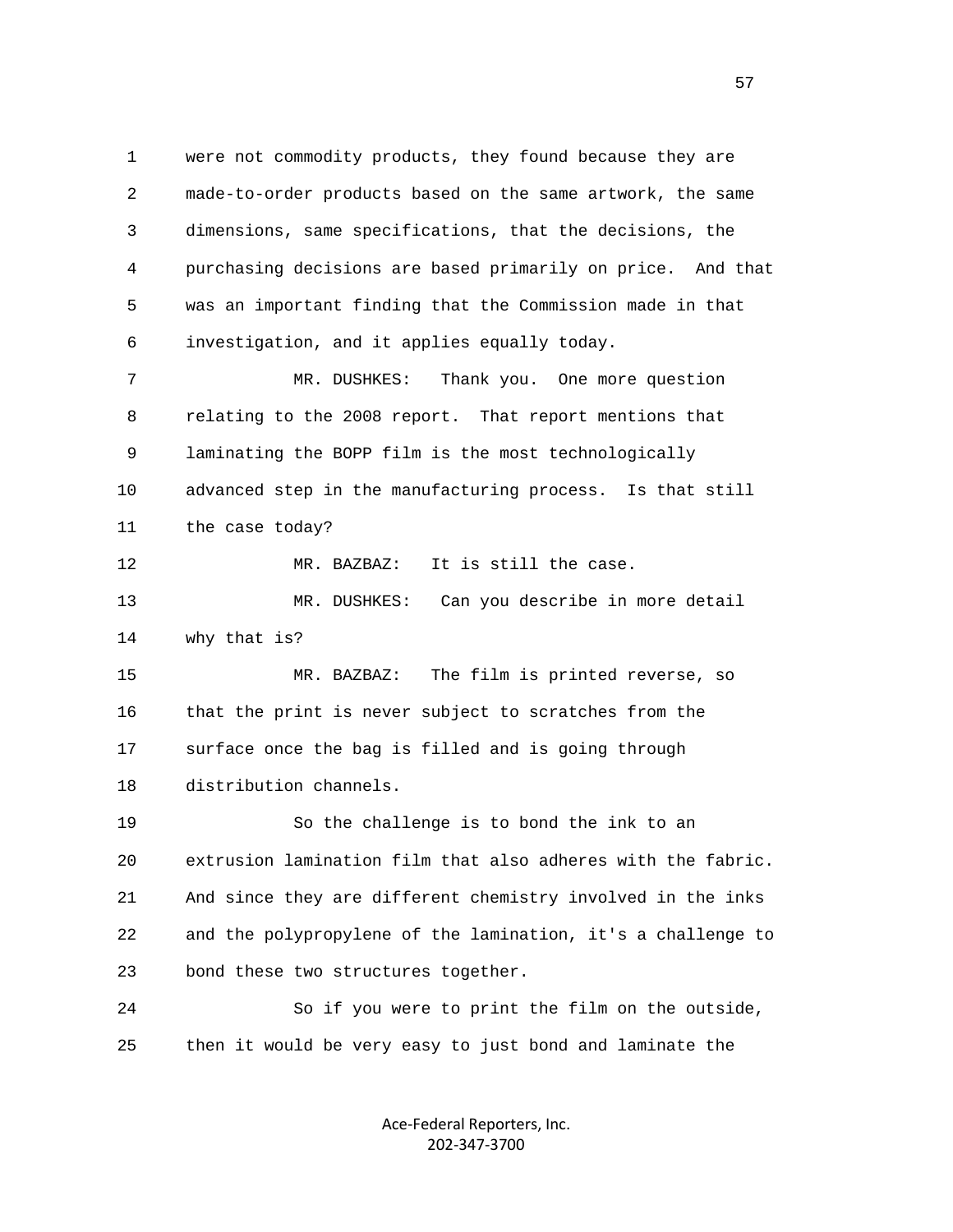1 BOPP with the polypropylene because they are the same blend, 2 the same substance, same chemistry. So the challenge is how 3 do you blend something that is absolutely different minerals 4 and other chemicals to the polypropylene of the lamination 5 and to the fabric. 6 MR. DUSHKES: Thank you for that explanation. 7 That was very helpful. 8 Then to the best of your knowledge, do all the 9 producers in the United States have the ability to laminate 10 BOPP today? 11 MR. BAZBAZ: To my knowledge, it is possible. 12 MR. DUSHKES: Okay. And do all producers in the 13 U.S. print their own BOPP film? Or do they ever purchase it 14 and laminate it themselves? 15 MR. BAZBAZ: The question again, please? 16 MR. DUSHKES: Yeah, do you print your own 17 graphics? Or do you ever purchase already printed film? 18 MR. BAZBAZ: No, no, everyone prints its own 19 material. 20 MR. DUSHKES: Okay, thank you very much. I will 21 pause my questions at this time. 22 MR. CORKRAN: Thank you. Now we will turn to 23 Ms. Viray-Fung. 24 MS. VIRAY-FUNG: Good morning. Thank you for 25 coming. I just want to ask Drew's last question in a

> Ace-Federal Reporters, Inc. 202-347-3700

 $58<sup>58</sup>$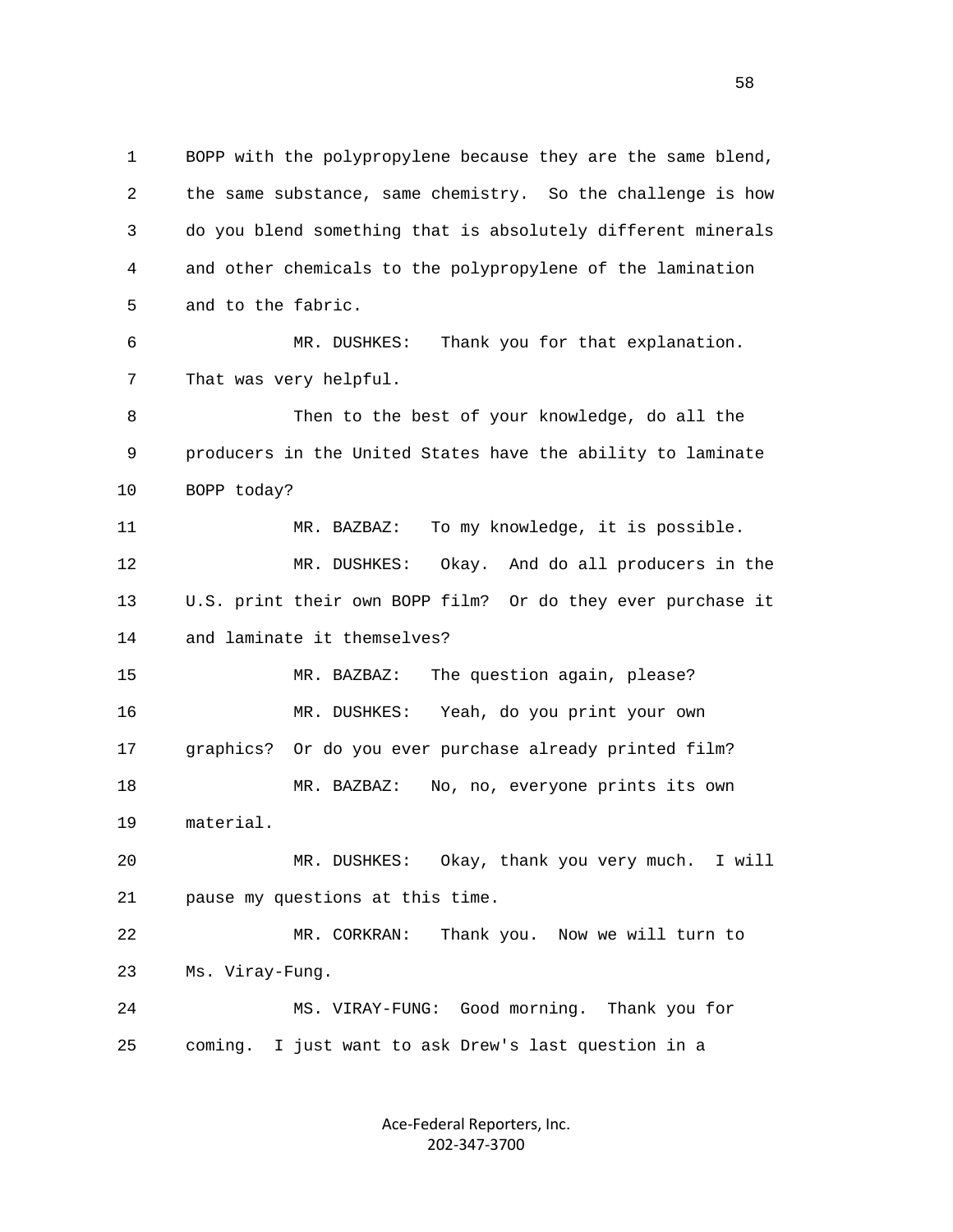1 slightly different way, just to confirm what I'm hearing, 2 that all domestic producers are vertically integrated. Is 3 that correct? Meaning, they're capital intensive. You're 4 transforming the pellets into sacks, and then laminating it? 5 MR. JONES: Steve Jones, Ms. Viray-Fung. It 6 wasn't exactly what he asked-- 7 MS. VIRAY-FUNG: Okay. 8 MR. JONES: But I'll answer your question. 9 MS. VIRAY-FUNG: Okay. 10 MR. JONES: Which is, the answer is: No, not all 11 producers are vertically integrated. And you have an 12 example of each on the panel today. Mr. Bazbaz's operation 13 is vertically integrated. The ProAmpac operation starts 14 with purchased fabric and then goes from there. 15 MS. VIRAY-FUNG: Okay. Thank you for clarifying 16 that. 17 MR. BAZBAZ: Could I add something to that? 18 MS. VIRAY-FUNG: Of course. 19 MR. BAZBAZ: Although we are vertically 20 integrated making the fabrics and the yarns, there are 21 thousands of manufacturers of fabrics in the world. So the 22 fabric is not difficult material to manufacture or to make. 23 So it's very available, as available or more than the BOPP 24 that everyone can buy.

> Ace-Federal Reporters, Inc. 202-347-3700

25 But from there on, the processes are the same.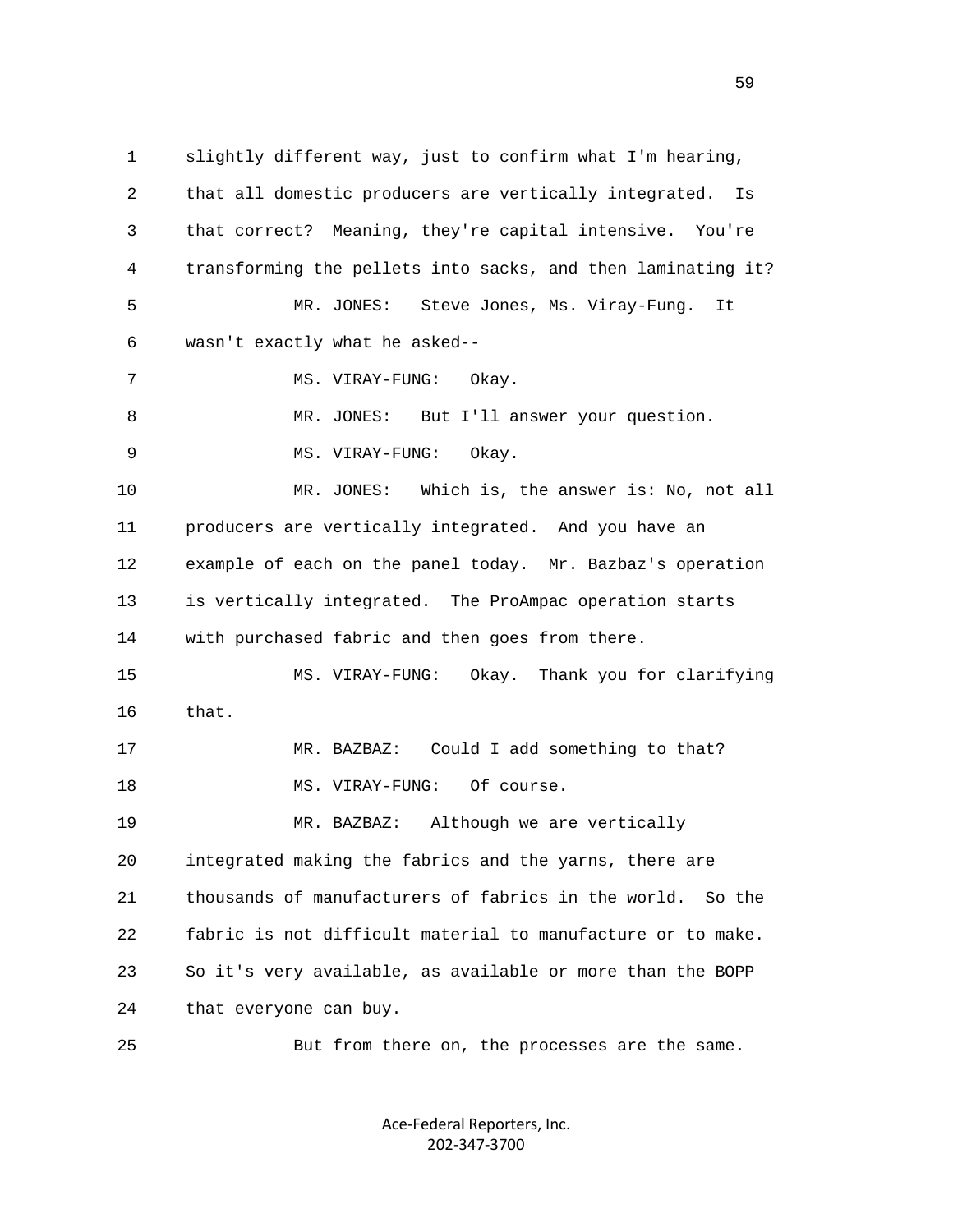1 It has to be printed. It has to be bonded. It has to be 2 converted into bags.

 3 MS. VIRAY-FUNG: Okay, thank you. Could you 4 please describe demand trends in the U.S. market during the 5 Period of Investigation, and particularly the factors 6 accounting for such trends?

 7 MR. BUCCI: So this is Art Bucci from ProAmpac. 8 So you're talking about trends of the bags in the market, 9 how they're used, the growth of it? Is that--

 10 MS. VIRAY-FUNG: I'm talking about demand trends 11 in the Petition. According to you guys, it says that there 12 was a decline in apparent U.S. consumption. So I'm trying 13 to get at what--why that is.

 14 MR. SZAMOSSZEGI: Hi, Andrew Szamosszegi from 15 Cap Trade. You know, my presentation included some graphs 16 on the underlying demand--covering the underlying demand 17 trends.

 18 One looked at dog and cat food, and the other 19 looked at animal feed industrial production. And those are 20 two end-use markets, two series that capture some of the 21 changes in end-use markets.

 22 In the Petition, you know, you have some 23 production data, and you have official import data. And so 24 that's what was available for the Petition. Now we're 25 getting back questionnaires. We see other information that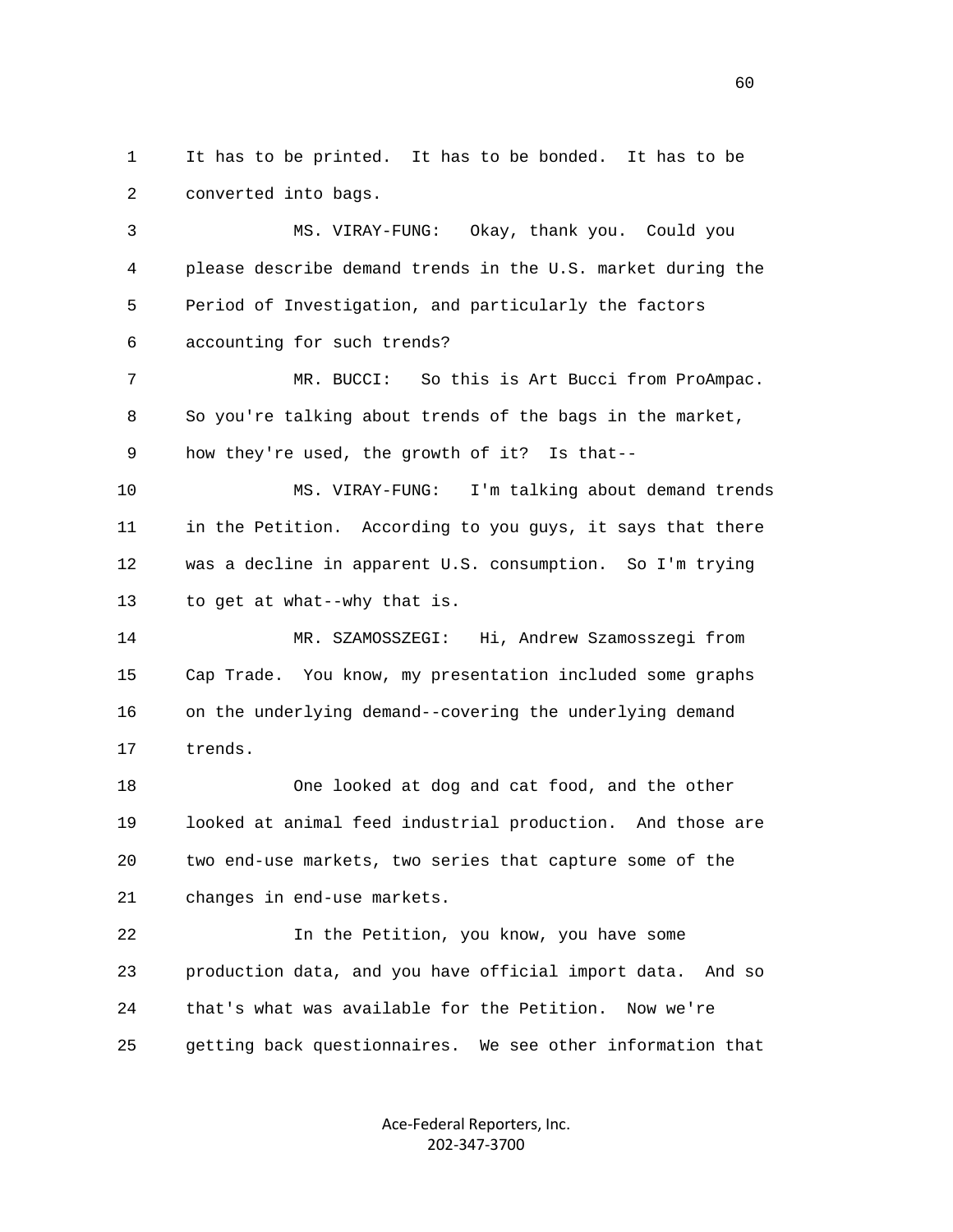1 we'll be able to expound upon posthearing, but we probably 2 can't get into detail here about what was in the Petition 3 and what is going to be in your report once everything is 4 aggregated.

 5 But--and that's the economic portion. As for the 6 remaining parts about what's going on in number of pets and 7 things like that that might also influence demand over time, 8 I'll allow the industry witnesses to handle that.

 9 MR. BUCCI: And I can answer the question as far 10 as the trends in the market, and my colleagues can jump in. 11 I don't know how many people on the panel have pets, but the 12 growth of pets in the United States and North America are 13 very high. And the type of feed and treats that we use for 14 our pets continue to increase as pets become family members. 15 And there's a very big trend in our market that pets are 16 treated as family members, as in the past they were not--a 17 very big trend in the market.

 18 So as that continues, we continue to buy food. 19 We continue to buy better food. We continue wanting better 20 types of packaging, high printing graphics. When you walk 21 into Petco or into Walmart, you want a product that looks 22 very good. You want a product that you are happy to buy, 23 that you're proud to buy, that your pet will eat.

 24 So that continues to be a trend in woven sacks is 25 a very big part of that. It's a very durable product. It's

> Ace-Federal Reporters, Inc. 202-347-3700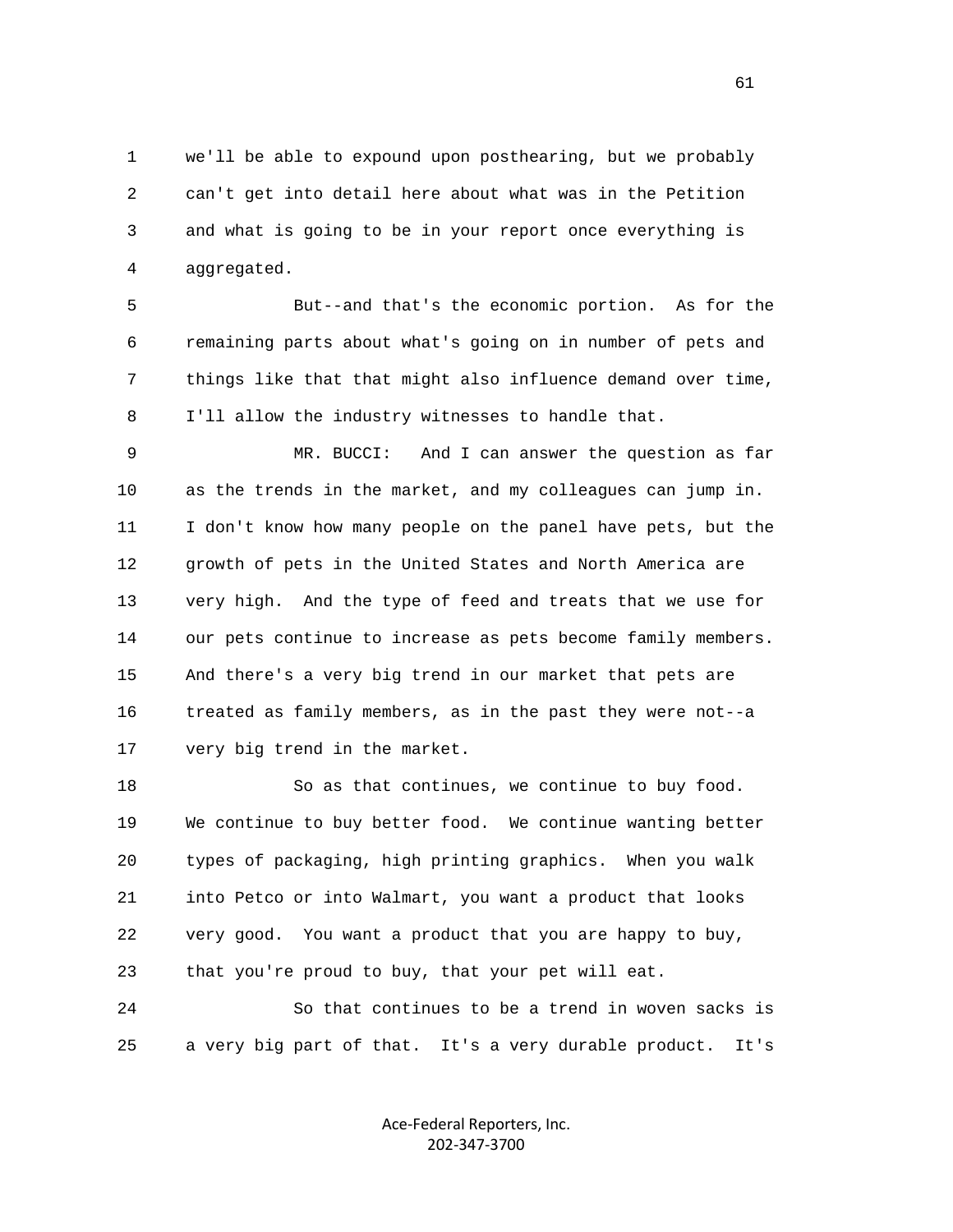1 much different than multi-wall paper bag in that it goes 2 through the distribution very well. It arrives to the 3 retail store in great shape. We'd be proud to pick it up 4 and put in in your car. As silly as that sounds, it's a 5 very big deal.

 6 And the printing on it is very high-end. I think 7 it was stated in our testimony that it's photographic-like, 8 if you look at most of those bags. So that is a huge trend 9 in the market, and will continue to grow this market.

 10 It is also true with not just pet food but even 11 in the seed part of the business. It's not just pet food, 12 but seed, and that type of thing. You also want to have a 13 good, durable looking bag for that. So those trends are 14 also strong in those markets also.

 15 I will say that a lot of that market we have not 16 been able to compete in lately. So we are continually not 17 being able to quote on that business as we move forward, and 18 that has really hurt us.

 19 MS. VIRAY-FUNG: Thank you. If Laminated Woven 20 Sacks are produced to order in a wide variety of dimensions 21 and strengths, wouldn't AUV comparisons be influenced by 22 differences in product mix?

 23 MR. BAZBAZ: I'm not sure I understand your 24 question.

25 MS. VIRAY-FUNG: What I've been hearing is that,

Ace-Federal Reporters, Inc. 202-347-3700

 $\sim$  62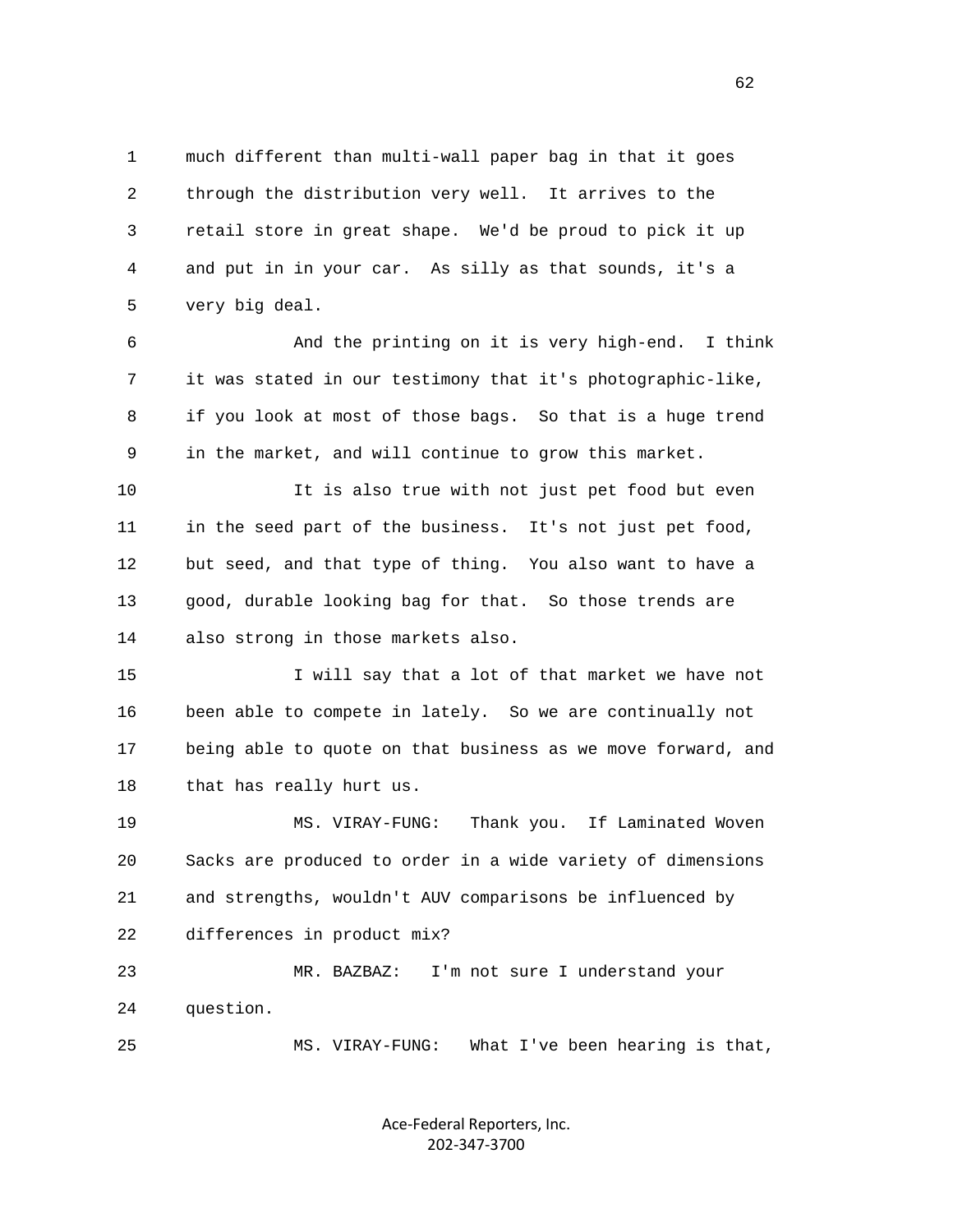1 you know, a lot of the Laminated Woven Sacks are produced to 2 order, and they are also in a wide variety of sizes, shapes, 3 with different features, different closures. So this 4 suggests to me that AUVs would be influenced by the 5 differences in the various products.

 6 MR. SZAMOSSAZEGI: Andrew Szamossazegi from Cap 7 Trade. The answer to your question is, if you--yes. Right? 8 Yes, it would be influenced by that if say the U.S. Customs 9 authorities collected information on a per-bag basis. But 10 the Customs authorities collect it on a per-kilogram basis, 11 and I think that reduces some of--it probably doesn't 12 eliminate it, right, but reduces the chance of a distortion 13 that appears in the import data.

 14 So if you look at the trends in imports over the 15 POI on a per-kilogram basis in the official data, that still 16 probed who is charging what for the products.

 17 MR. BAZBAZ: I would like to try to add to this 18 in this way. Most of the bags are sewn at the bottom and 19 opened at the mouth. And most of the bags have three parts, 20 the BOPP, the lamination, and the fabric. Most of the bags 21 are the same weight per square yard, or per square meter.

 22 So, you know, the only thing that typically 23 varies is the size of the bag to accommodate different 24 weights of the pet food or product that they are going to be 25 shipped, and the printing outside. The printing process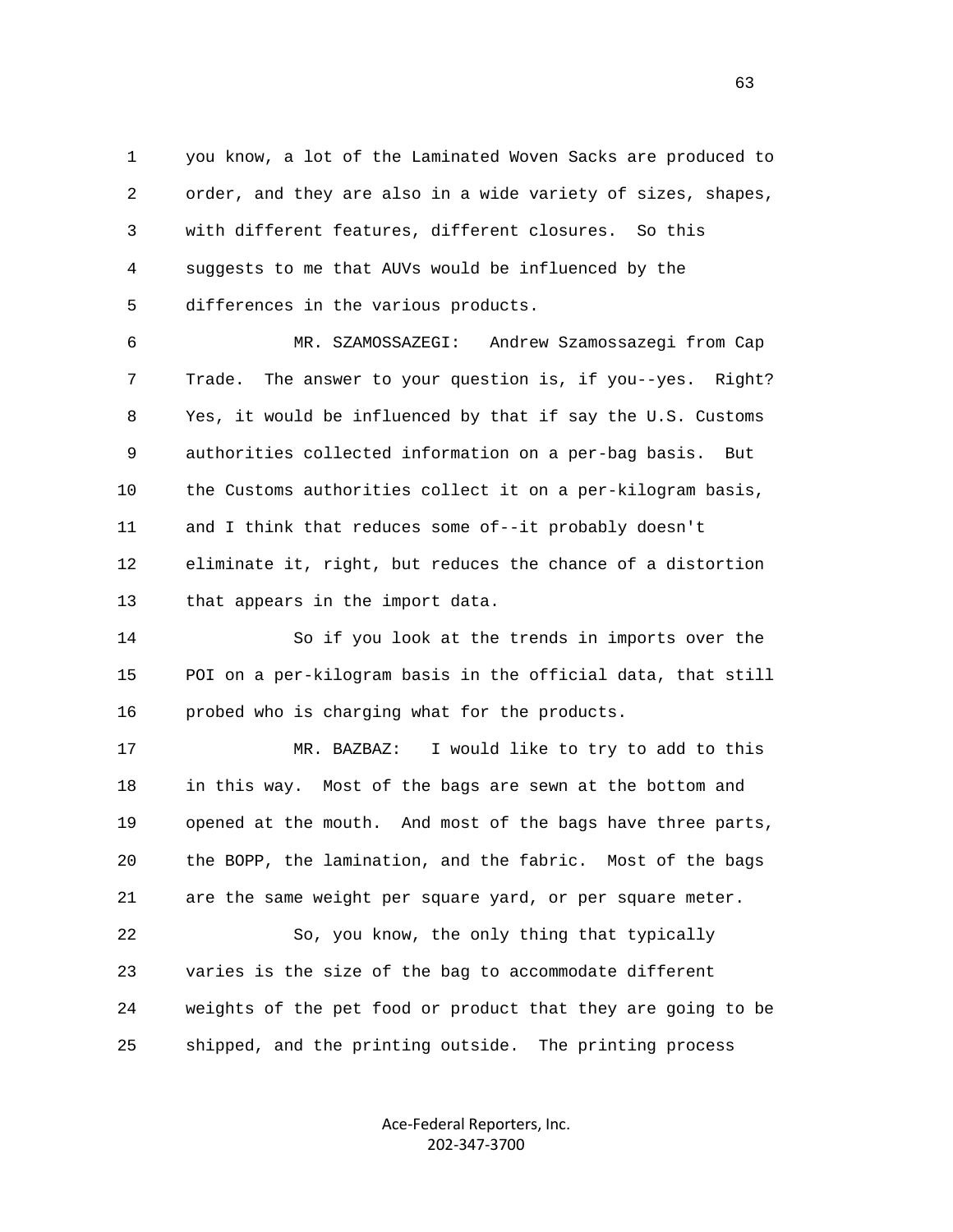1 might take, you know, seven, eight, nine colors, ten colors, 2 but typically it's more than 200 percent in coverage. And 3 after the bags are printed, all the bags typically have the 4 same amount of printing and same amount of sophistication in 5 the printing.

 6 So although it may appear that there are a lot of 7 variations, the variation comes from the printing and the 8 size of the bag than anything else.

 9 MS. VIRAY-FUNG: How about closures? How does 10 that fall in?

 11 MR. BAZBAZ: The closure is--more than 80 or 90 12 percent of the bags now are closed with sewing. So it's new 13 developments to do zippers or, you know, pinch, or any--the 14 market might be trending to more of the pinch bag, instead 15 of sewing, because it might be more attractive, but anybody 16 can make a pinch bag. It might be maybe a challenge to have 17 an easy-open once the bag is pinched, but the vast majority 18 of the bags have an easy opening at the bottom so the 19 consumer can open the bag easily.

 20 MR. BUCCI: If could add--this is Art from 21 ProAmpac--just to kind of move that discussion forward, as 22 the bags are made very similar and they get shipped to our 23 customers, they don't have to change their manufacturing 24 process at all to run a domestic-made bag or a Vietnamese 25 bag. It is exactly the same bag.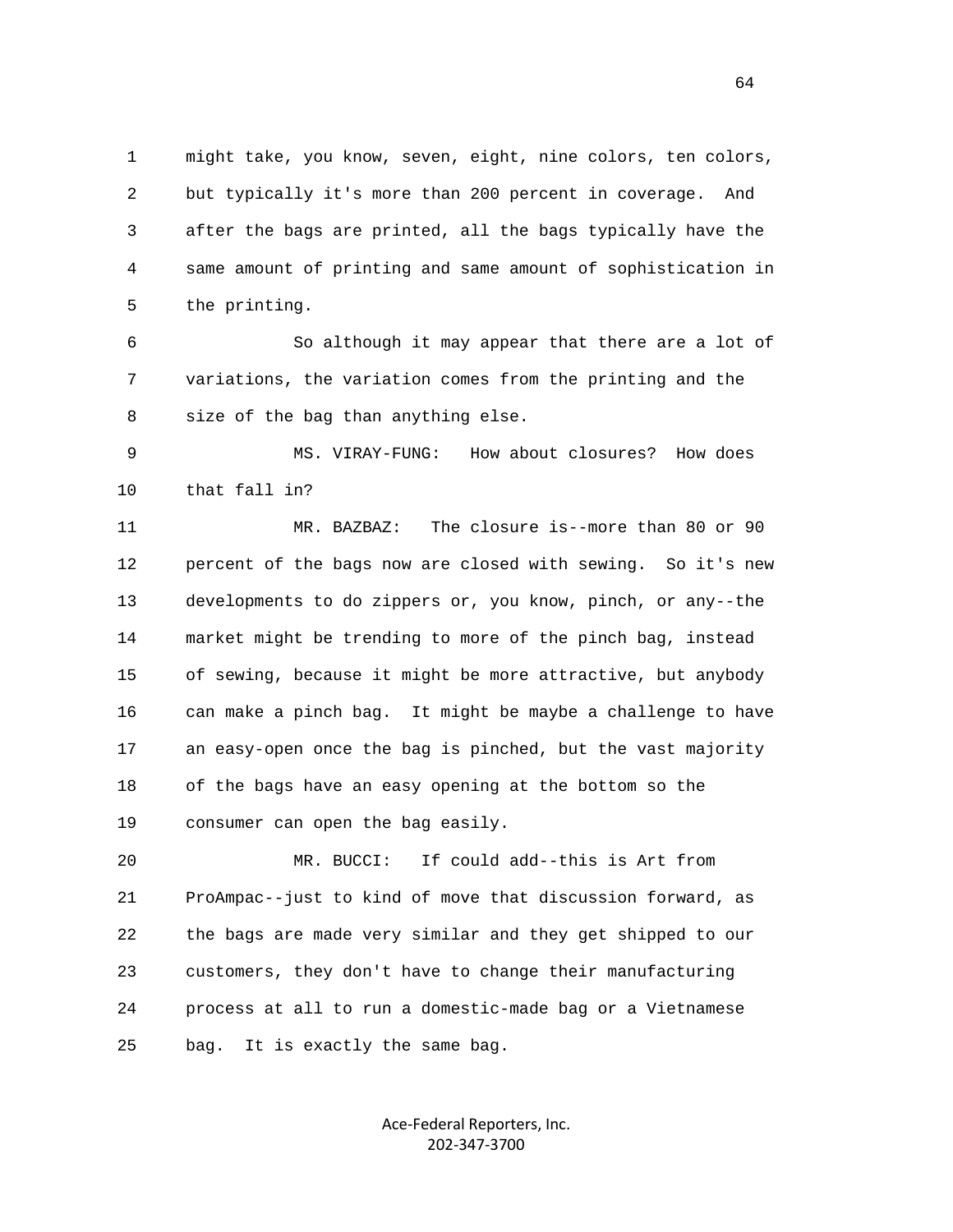1 It may be a different print, as described by Mr. 2 Bazbaz, but the manufacturing itself is identical. So they 3 don't change one thing in their manufacturing process to run 4 a bag from U.S. or Vietnam. It's the exact same process. 5 MS. VIRAY-FUNG: Okay, thank you. Let me see. 6 According to the Petition, and in--is this slide 12? No, 7 slide 12, I'm seeing a decrease in subject import volume 8 between 2015 and 2016. What accounted for this? 9 MR. JONES: This is Steve Jones from King 10 Spalding. We are going to be addressing the import trends 11 in our postconference brief. The import data in the 12 Petition was based on a classification that is specific to 13 the subject merchandise. There may be imports that came in 14 under other classifications. We capture that in the scope. 15 There's really not a whole lot I can say in a 16 public forum about what we've seen in our initial reviews of 17 the questionnaires, so I think we would like to reserve the 18 response to that question for our posthearing. 19 MS. VIRAY-FUNG: Okay. 20 MR. JONES: Thank you 21 MS. VIRAY-FUNG: So I've been hearing this panel 22 say that Laminated Woven Sacks are sold on the basis of 23 price, and that subject imports and domestically produced 24 sacks are excellent substitutes for each other. If that is 25 the case, could you explain why--could you also make--and

> Ace-Federal Reporters, Inc. 202-347-3700

 $\sim$  65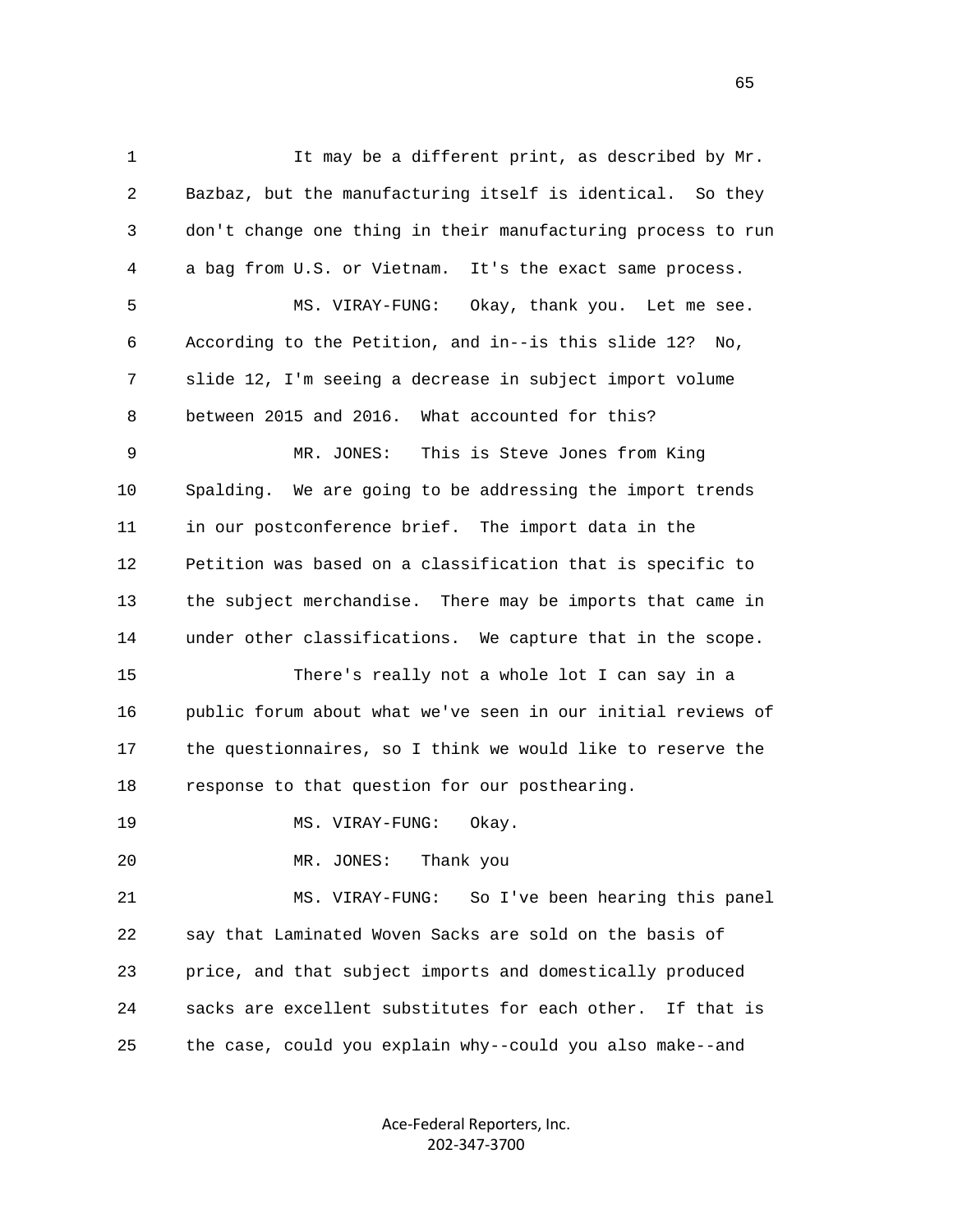1 this might be for postconference--could you also explain why 2 subject import volume and market share declined despite the 3 under-selling trend shown in Table I-13 of the Petition? 4 MR. JONES: Thank you. Steve Jones. I think 5 again that will be a topic for our post-conference brief. 6 And we will be sure to address it. 7 MS. VIRAY-FUNG: Okay. To what extent do

 8 demand trends exert downward pressure on the price of 9 domestically produced Laminated Woven Sacks during the 10 Period of Investigation?

 11 MR. SZAMOSSZEGI: I would say that on the 12 underlying trends that I had in my presentation, and based 13 on our original read -- and we'll discuss this more 14 post-conference, demand was lightly -- apparent consumption 15 likely was stable to rising, so it would've exerted no 16 downward pressure on prices -- at least that, demand trends 17 wouldn't have.

 18 MS. VIRAY-FUNG: Okay. According to the 19 petition, subject imports consistently undersold 20 domestically produced laminated wool from sacks by a large 21 margin throughout the period of investigation. Given this, 22 why was the domestic industry's financial performance so 23 much stronger in 2015 than in 2017? 24 MR.SZAMOSSZEGI: Well, again, because that

25 involves confidential data in the pricing analysis, we'll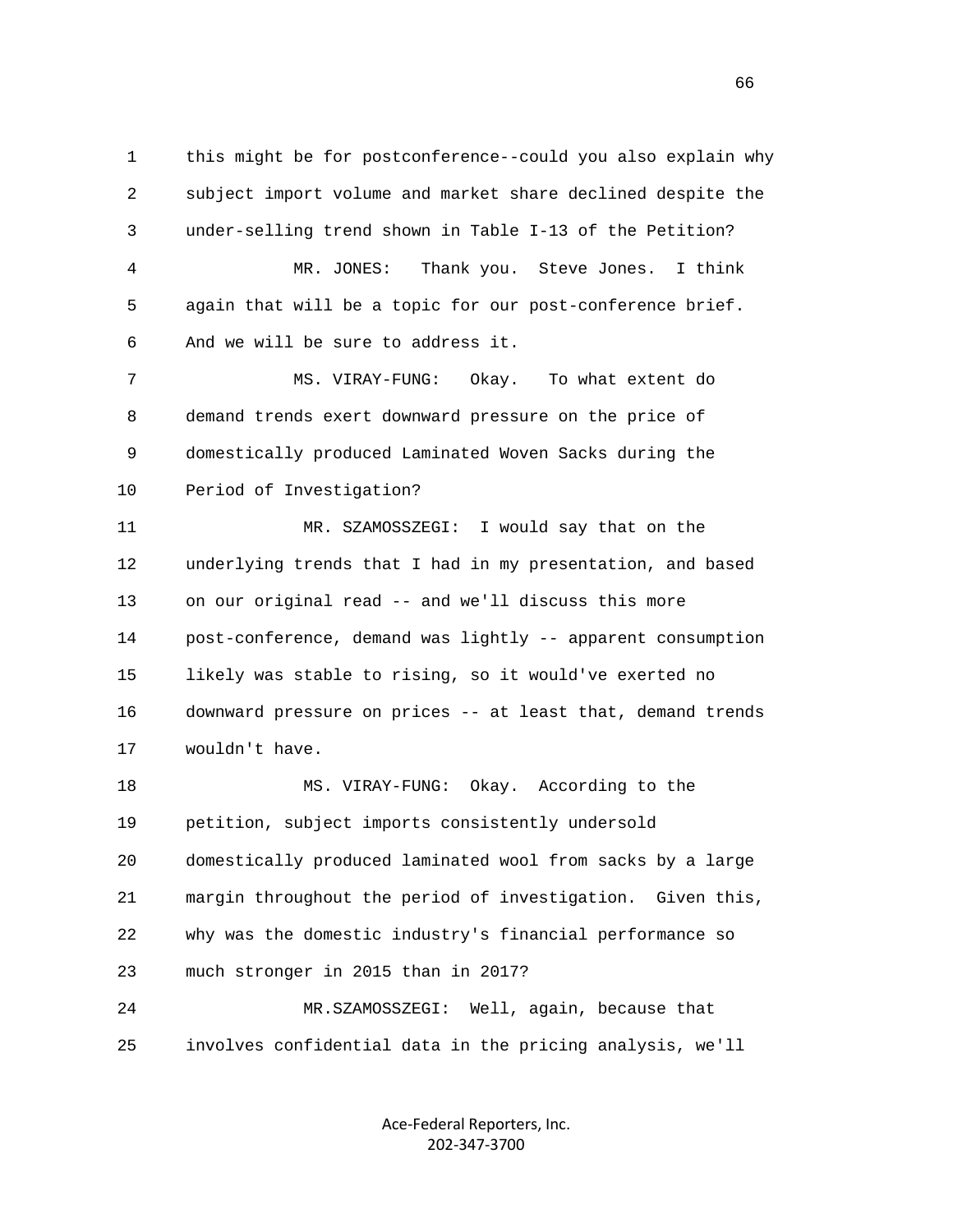1 have to go over that post-conference. But I will say this, 2 there's been some compression since the very beginning and 3 the end and we'll be able to address that more specifically, 4 post-hearing, and I mean within the price series. 5 MS. VIRAY-FUNG: Okay. 6 MR. JONES: I would just add to that, that we've 7 testified publicly today that the industry's financial 8 condition deteriorated over the period of investigation. It 9 was better in '15 than it is now. 10 MS. VIRAY-FUNG: Okay, alright. 11 So according to the petition, the absolute 12 increase in subject import volume was smaller than the 13 decline in the domestic industry's U.S. shipments during the 14 period. What other factors contributed to the decline in 15 the domestic industry's U. S. shipments? Is it fair to say 16 that most of the decline in the domestic industry shipments 17 resulted from factors other than subject imports? 18 MR. JONES: We'll be addressing, again, the 19 industry data that have come in by questionnaire response. 20 MS. VIRAY-FUNG: Okay. 21 MR. JONES: And in relation to the import data 22 that have come in by questionnaire response and so on and 23 we'll give you a very detailed response to that question in 24 our post-conference. 25 MS. VIRAY-FUNG: Okay. Could you also -- I'm

> Ace-Federal Reporters, Inc. 202-347-3700

 $\sim$  67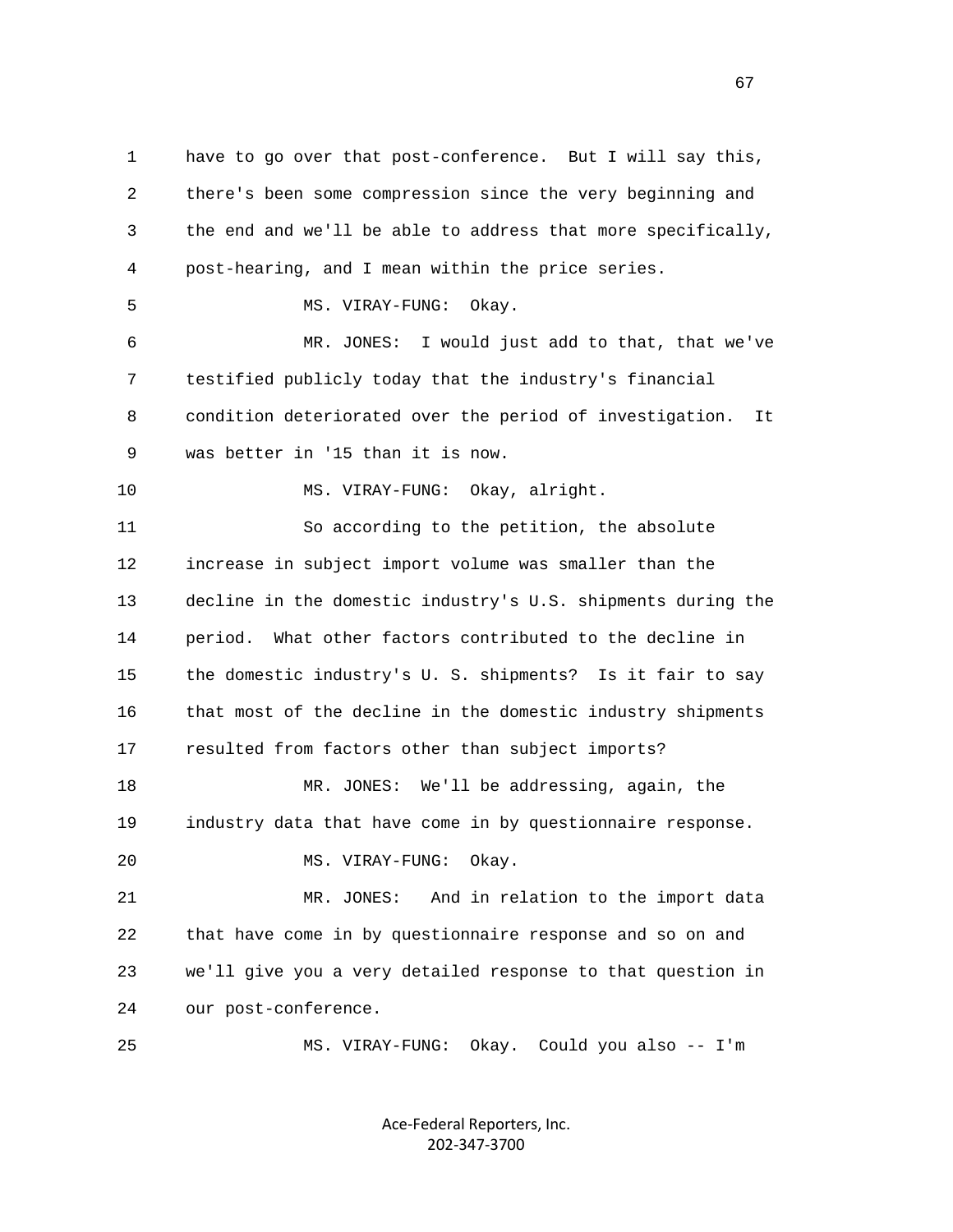1 going to guess in your post-conference discuss to what 2 extent trends in the domestic industry's capacity during the 3 POI contributed to trends in the industry's rate of capacity 4 utilization operating income.

 5 MR. JONES: We'll be certain to do that as well; 6 happy to.

 7 MS. VIRAY-FUNG: Okay. And Mr. Togni, I believe 8 I thought I heard you say that -- something about projection 9 from laminated woven sack demand increasing; is that 10 correct, and could you speak a little more to that? 11 MR. TOGNI: I think I was speaking to goals that 12 were set forth in the 2020 Vietnam plastics industry master 13 plan in terms of increases for plastic production volume. 14 Would it be helpful to go over that? 15 MS. VIRAY-FUNG: No, no, no, what I was getting 16 at -- I mean I guess what I'm asking is what is your 17 production for demand within the United States over the next 18 few years? 19 MR. JONES: I think as Mr. Szamosszegi's 20 presentation went through the data showing the increase in 21 consumption of pet food and animal seed and so on, based on 22 public data, and the fact that demand for Laminated Woven 23 Sacks is derived from demand for the products for which the 24 bags are used would suggest that demand is increasing --

25 demand increased during the POI and we'll discuss that in

Ace-Federal Reporters, Inc. 202-347-3700

 $\sim$  68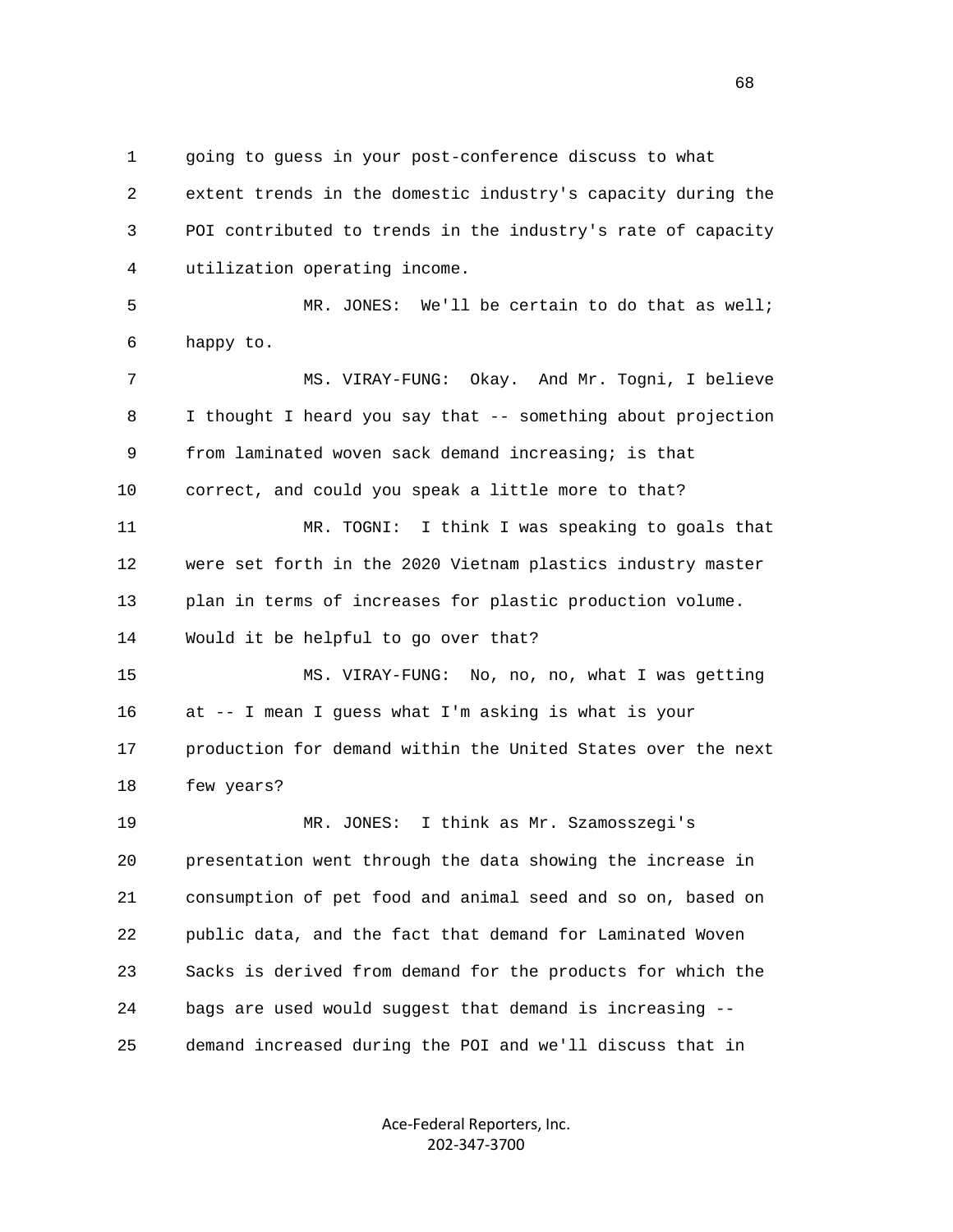1 further depth based on the confidential record, but I think 2 that's what our industry panelists would say, that demand 3 increased during the POI. 4 MS. VIRAY-FUNG: Okay, thank you. 5 Did you have something to add? 6 MR. SZAMOSSZEGI: I think I'll reserve it for 7 post-conference. Thanks. 8 MS. VIRAY-FUNG: Okay, thank you. That 9 concludes my questions. 10 MR. CORKRAN: Thank you very much. And now 11 we'll turn to Ms. Stiger. 12 MS. STIGER: Good morning. Thank you for being 13 here today. My name is Porscha Stiger and I'm with the 14 Office of Economics. 15 So my colleagues, and in your respective 16 presentations you talked a lot on demand, and I had one more 17 question and then I'll move onto a different topic. But in 18 the Laminated Woven Sacks from China case there was a lot of 19 testimony about the multi-wool paper sacks and how the shift 20 away from multi-wool paper sacks affected demand. And I 21 believe someone testified earlier that paper sacks make up a 22 relatively small portion of the market. Is it still the 23 case that there is a shift away from those paper sacks and 24 that still has influence on demand trends? 25 MR. BAZBAZ: We're still seeing a lot of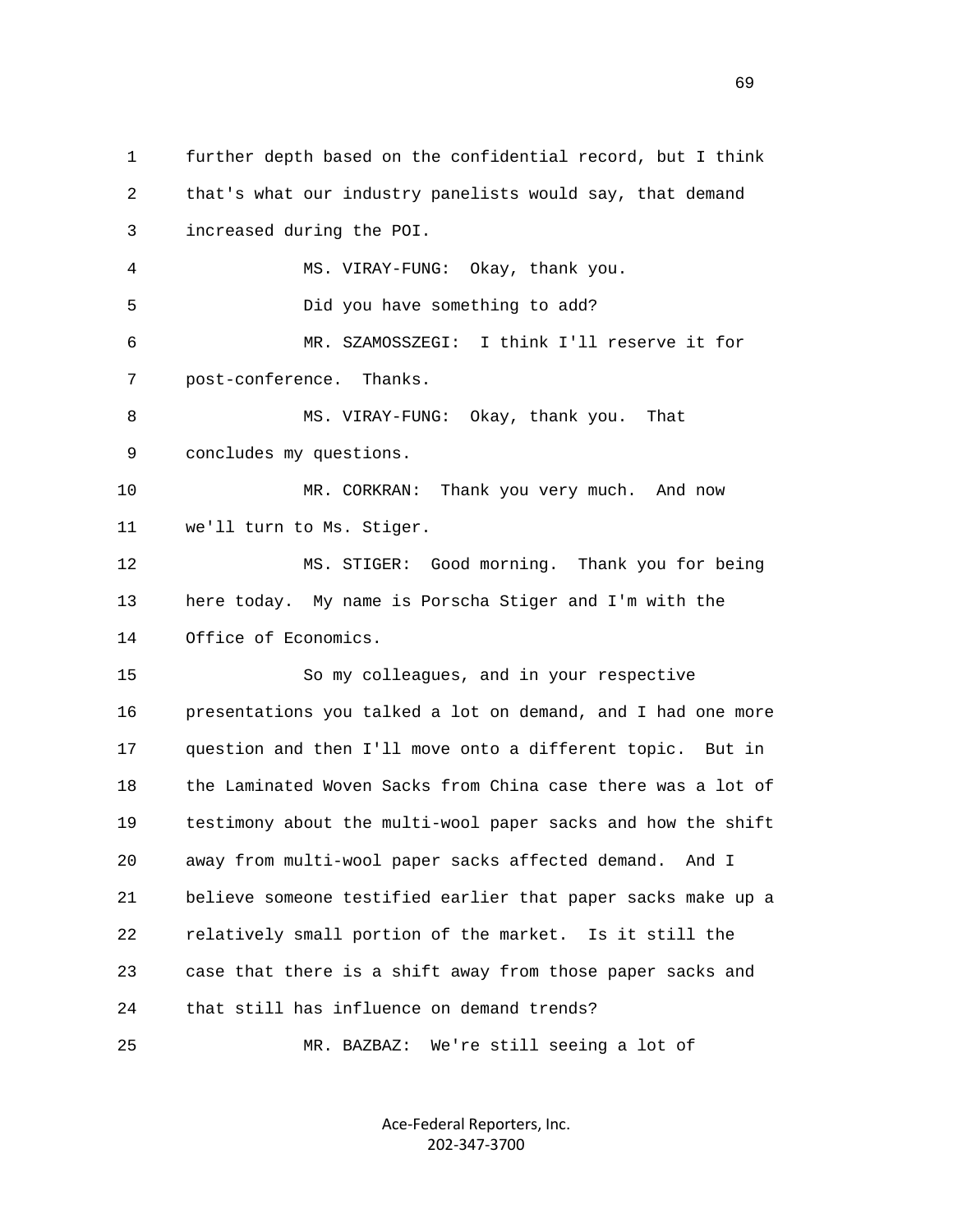1 multi-woven paper bags, so they are going to be shifting 2 into the Laminated Woven Sacks and we still see a growth in 3 demand. There is public information that the pet food 4 industries is still growing and more at a higher rate than 5 the Gross National Product, so one would conclude that if 6 the Laminated Woven Sacks should be growing on the pace and 7 on top of that there is still some substitution which also 8 increases demand for Laminated Woven Sacks.

 9 MS. STIGER: Okay, thank you. And so I'd like 10 to turn to the pricing products that we have in our 11 questionnaire and that were presented in the petition. So 12 I'd like to know -- I think the Respondents mentioned that 13 they are very -- in their opening remarks that they're a 14 very broad swath of product and there was a lot of 15 discussion about how a lot of laminated sacks are 16 made-to-order, so I'd like to get your feedback on how well 17 the products that we have -- how well you believe they would 18 capture competition in the market and/or the breath and are 19 they representative of the markets and there seems to be 20 very customized orders.

 21 MR. BAZBAZ: So is your question how easy is it 22 to react to those demands?

 23 MS. STIGER: No, I'm asking about the pricing 24 products that we have; the ones that we used in the 25 questionnaires. How well do you believe that they capture

> Ace-Federal Reporters, Inc. 202-347-3700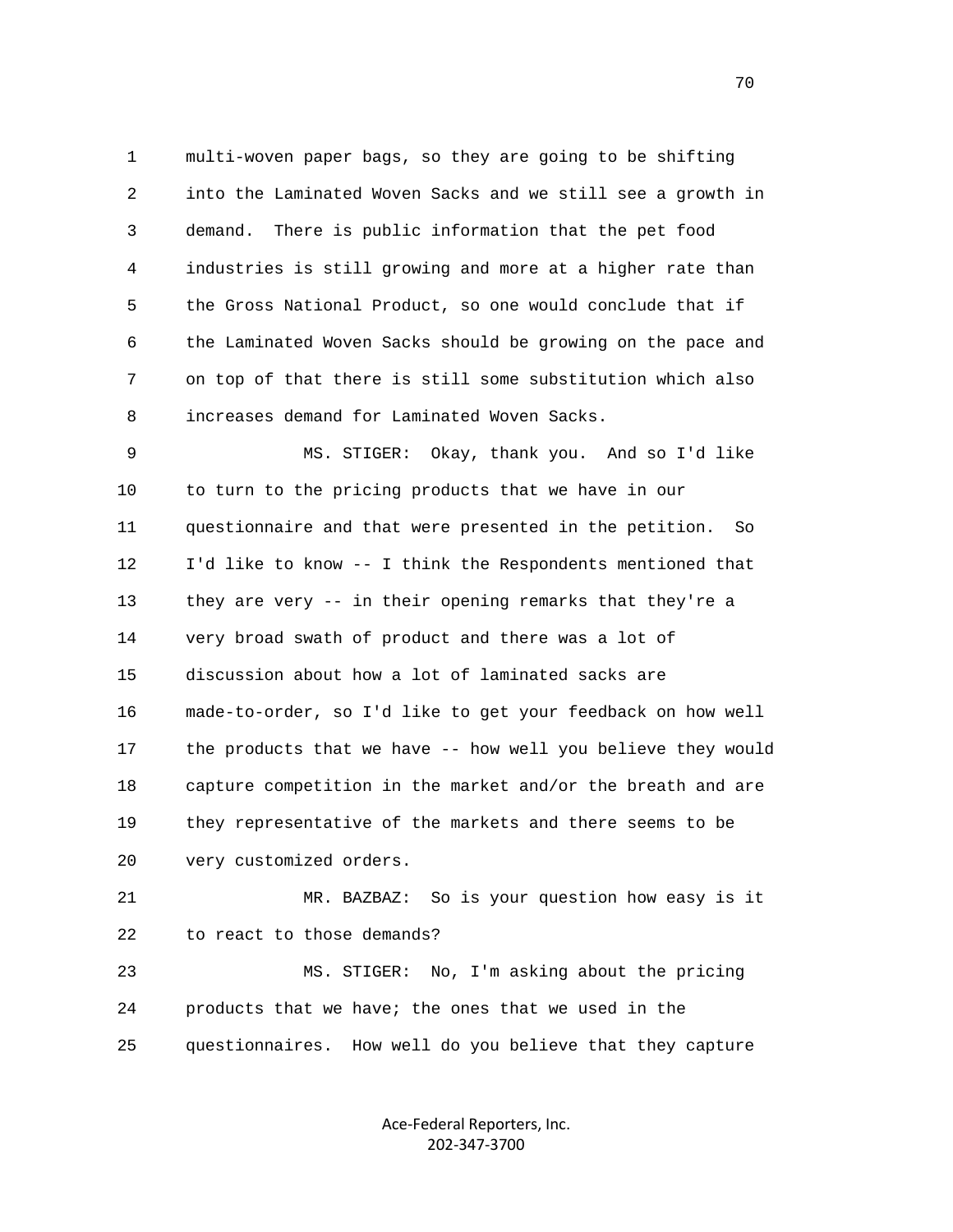1 competition in the market and how representative are they of 2 the market, if many of these products are made-to-order, 3 like if there are standard sizes. There's a lot of various 4 -- you know they seem very broad.

 5 MR. BAZBAZ: These products that for collection 6 of pricing in our case constitute more than 70 percent of 7 our sales would be captured in this four-product category. 8 So even though it may appear that there is a lot of 9 variation, ultimately, the bags are sold you know 10 pounds 10 or 14 pounds or 25 pounds, 30 pounds. They are distinct 11 number of pounds are using the package the same way and 12 typically, within certain variation of density of raw 13 material or in this case of the pet food the bags might be 14 in those sizes with a little bit of variation in the length. 15 MS. STIGER: In the length, okay. 16 MR. BUCCI: This is Art Bucci from ProAmpac. 17 The variation is really it's in the print, not in the raw 18 materials that are being used. So for example, you might be 19 buying the dog food that is chicken flavor and then you want 20 a beef flavor. Really the majority of the print's the same, 21 except for maybe the ingredients, so it's very similar as

22 you move forward.

 23 MS. STIGER: Okay, so you were saying that the 24 variance is in the print and not so much in the size based 25 on a customer order.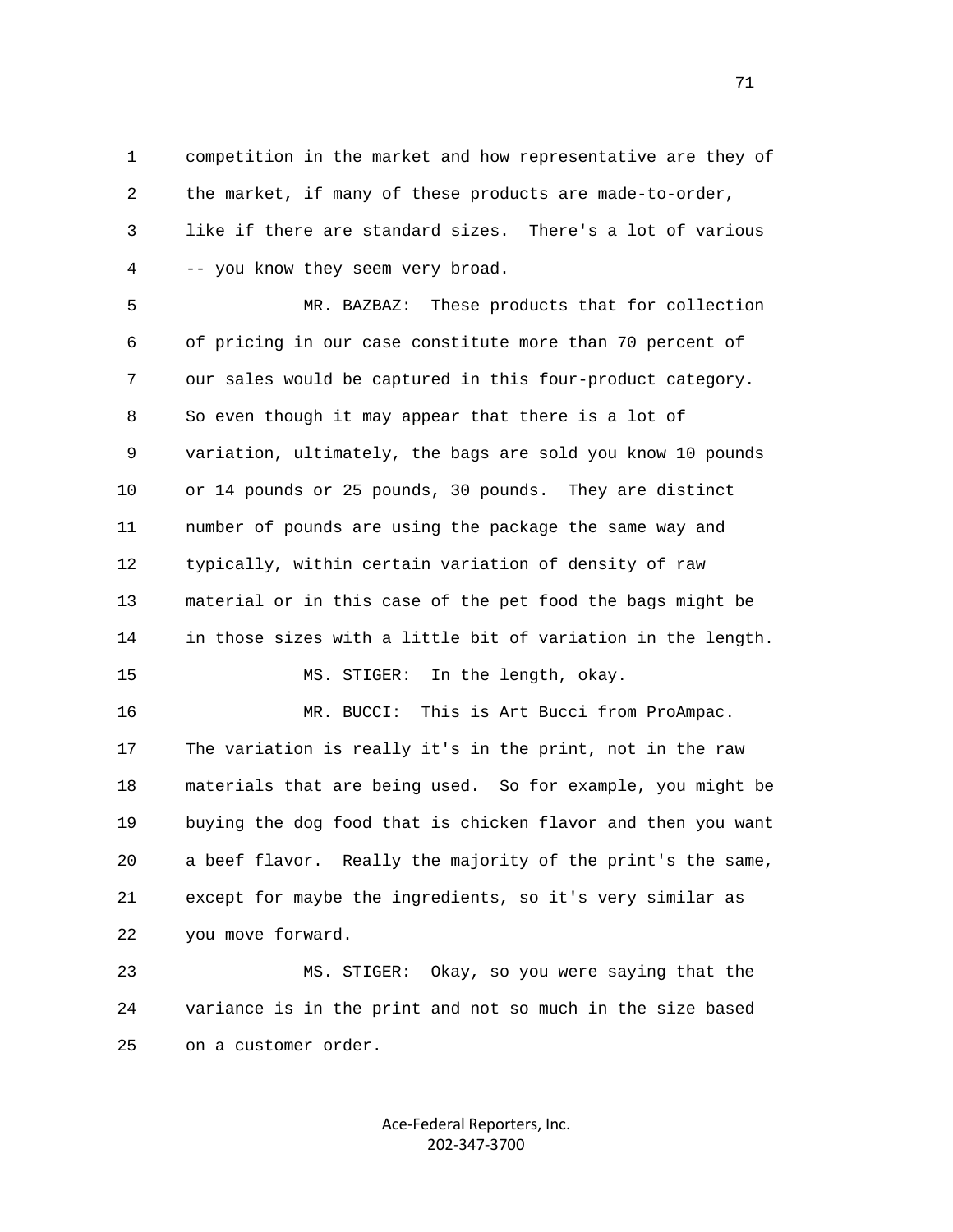1 MR. BUCCI: Yes, it is with the print and even 2 sometimes the print variation is very minor, so it might be 3 the same logo, which is a different flavor, beef to lamb, 4 lamb to chicken, or whatever, very minor.

5 MS. STIGER: Okay, great.

 6 MR. JONES: The pricing products submitted 7 proposed for the Commission's use in the petition are -- 8 some of them are the same products for which you collected 9 pricing data in the China investigation. And we thought 10 about that, we talked to the industry about whether things 11 had changed or whether these were still representative, and 12 the answer was they're still representative. So I think 13 that as we go forward, if there's a final investigation, 14 we'll think about whether the pricing products can be 15 modified, improved in some way for your analysis, but that 16 was the thinking behind what we proposed in the petition.

 17 MS. STIGER: Okay, great. I'd like to turn to 18 raw materials. I think the polypropylene was mentioned, the 19 polypropylene resin as the major raw material. I would like 20 to know if there are others and from where do you source 21 these materials?

 22 MR. BAZBAZ: Primarily, polypropylene and the 23 BOPP, but there could be -- you could use a woven, high 24 density polypropylene laminated with high density with a 25 BOPP or a polyethylene film, but still the vast majority, or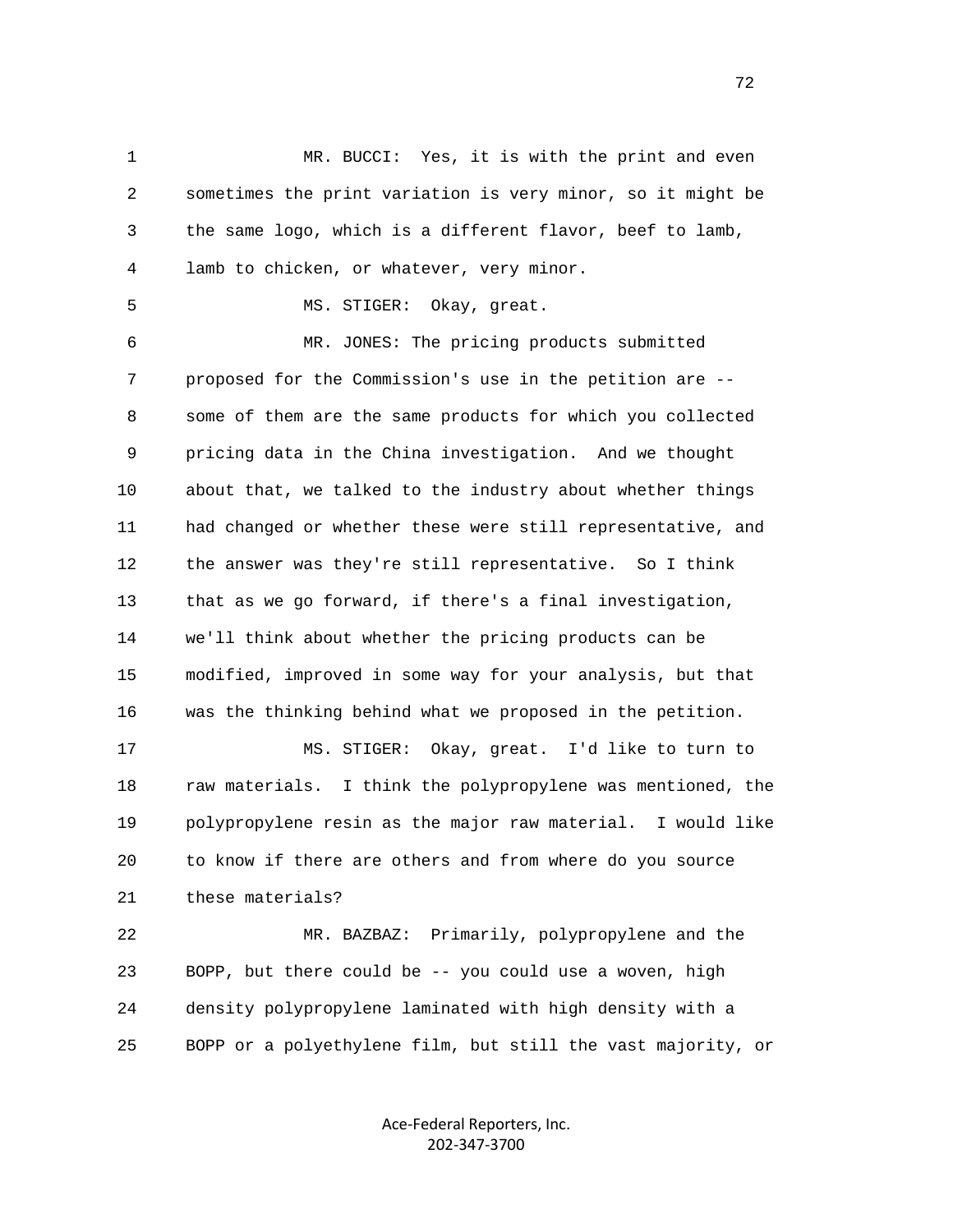1 if not, all are polypropylene with wit BOPP, which is also 2 polypropylene.

 3 MS. STIGER: Okay. And have you seen any trend 4 -- have the prices of polypropylene affected the prices of 5 Laminated Woven Sacks over the period of investigation? 6 MR. BAZBAZ: We have seen that the price of 7 polypropylene affect the price of the Laminated Woven Sacks 8 over the period of the investigation, but although it's very 9 -- even between you know quarter-to-quarter it has been 10 somewhat stable. 11 MS. STIGER: Okay. And do you expect any 12 changes in the trends in the next one to two years with the 13 polypropylene prices? 14 MR. BAZBAZ: Well, polypropylene prices would be 15 -- that is a commodity that is driven globally, so the 16 prices are set global. So the U.S. prices for polypropylene 17 would be pretty much the same as the price in Asia, with the 18 exception of the freight. So as there is more production 19 being done for polypropylene the prices will tend to go 20 down. With more shell oil maybe more polyethylene will be 21 less expensive than polypropylene, but we don't know at this

22 time.

 23 MS. STIGER: Right, okay. And maybe you can do 24 this in your post-conference brief if you have sources that 25 would recommend for the best sources of the raw materials.

> Ace-Federal Reporters, Inc. 202-347-3700

73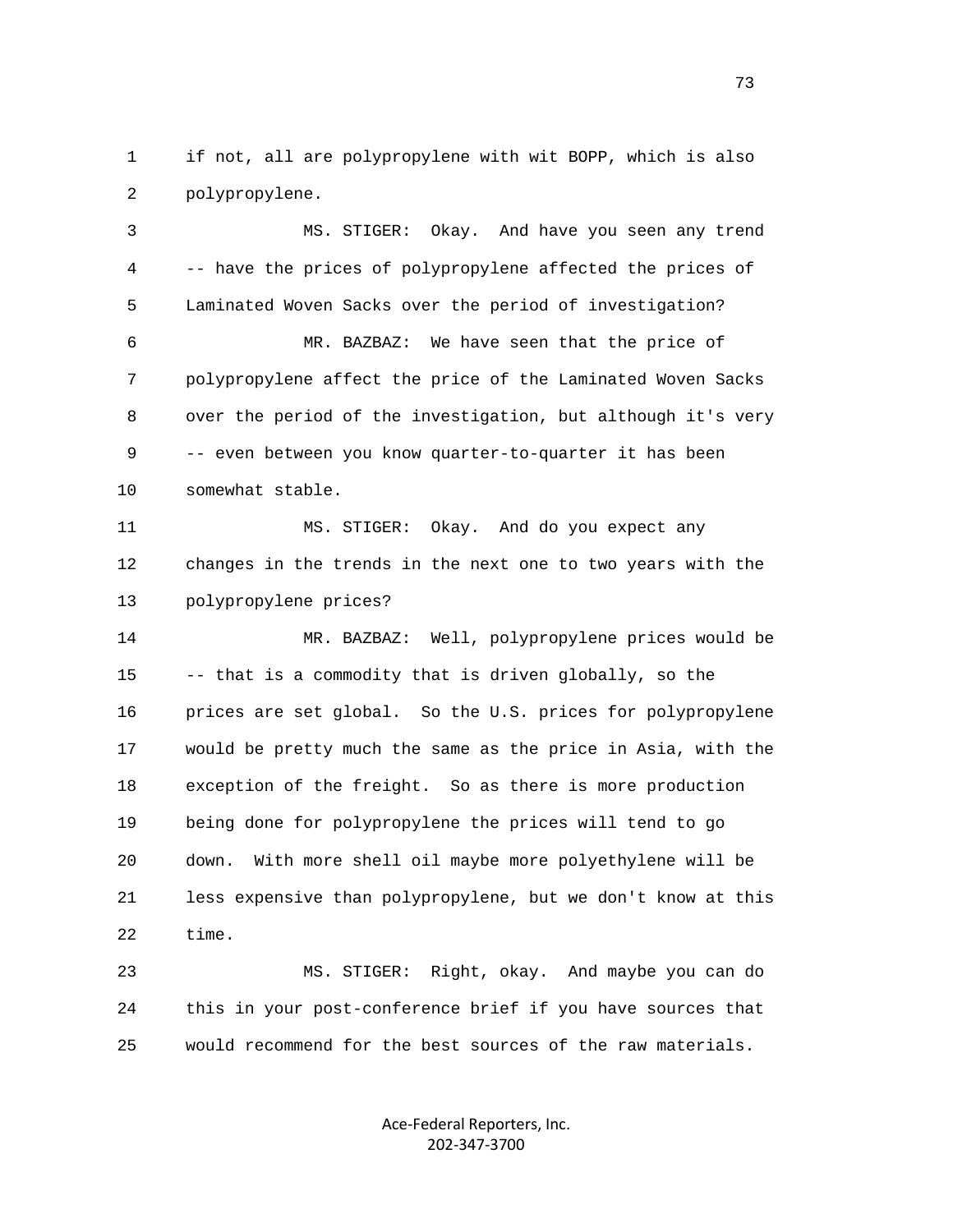1 Could you present those, please?

| 2  | I'd now like to ask about grades or                         |
|----|-------------------------------------------------------------|
| 3  | specifications. If there are any grades -- you know, say,   |
| 4  | for instance, if you're -- I know primarily you testified   |
| 5  | that you are producing product that goes to the pet food    |
| 6  | market, but say, for instance, other grades for pet food    |
| 7  | versus seed grade or some other agricultural use is there   |
| 8  | any difference in product based on that, on grade.          |
| 9  | It is the same raw materials that<br>MS. MUELLER:           |
| 10 | we use for any market. The only thing that would change     |
| 11 | would be the printing design that's provided by the         |
| 12 | customer.                                                   |
| 13 | MS. STIGER: Okay, so the customer don't have                |
| 14 | any sort of standard that they ask you to meet or a certain |
| 15 | kind of certification based on their end use.               |
| 16 | MS. MUELLER: Yes, it's the same certification,              |
| 17 | whether it's pet food or non-food.                          |
| 18 | MS. STIGER:<br>Okay. Now are there any instances            |
| 19 | -- now you've testified that the Laminated Woven Sacks      |
| 20 | produced domestically and the subject imports are highly    |
| 21 | interchangeable, but are there any instances in which the   |
| 22 | Laminated Woven Sacks imported from Vietnam are not         |
| 23 | interchangeable with the domestic-like product?             |
| 24 | We haven't seen that.<br>MR. BAZBAZ:                        |
| 25 | And can you talk about the<br>Okay.<br>MS. STIGER:          |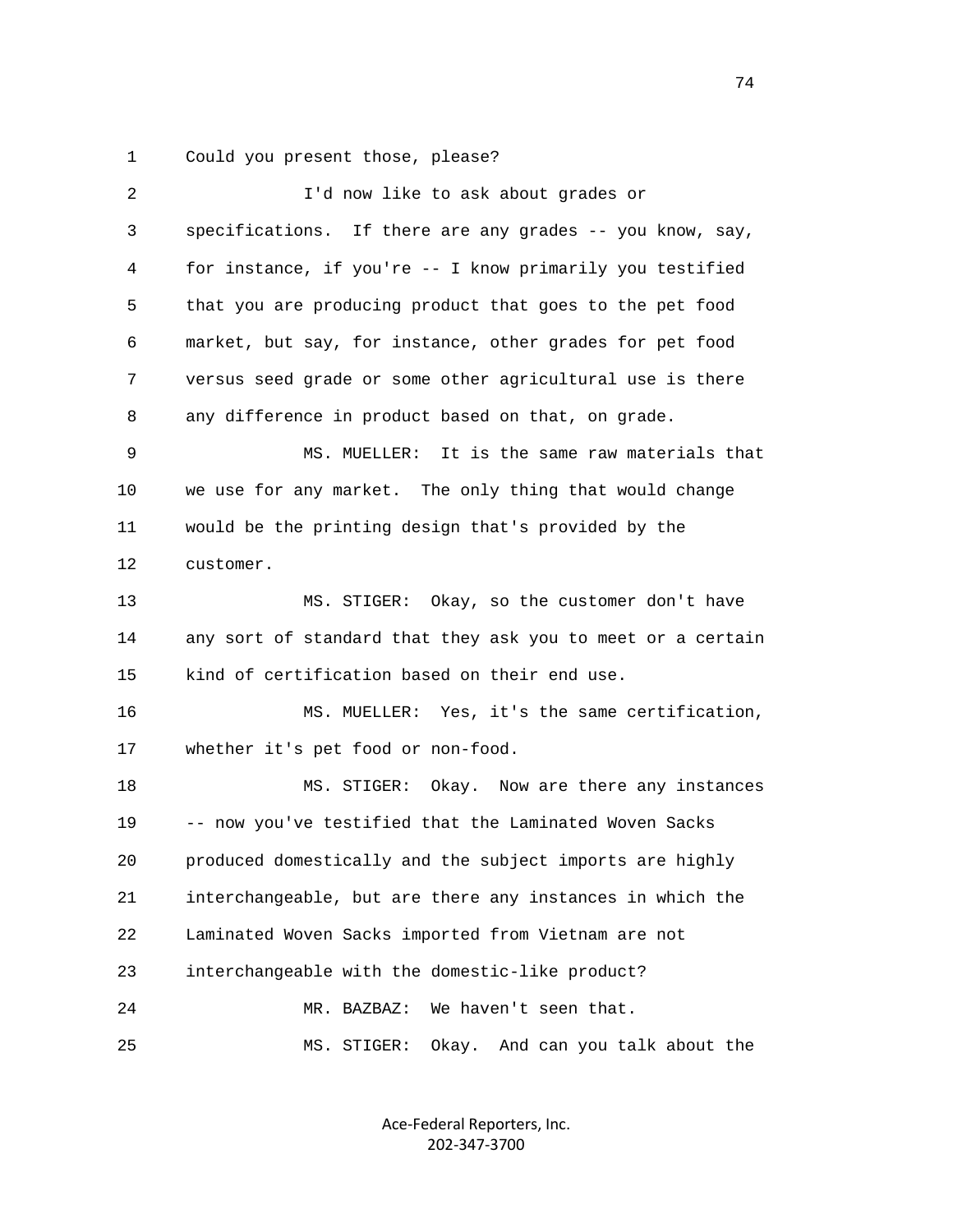1 type of end users that you sell to? I think it was kind of 2 divided between the large consumer groups and then the 3 co-packers and the differences of how the use the bags. The 4 co-packers are packing their material and then closing and 5 what is the difference between the consumer groups that you 6 are selling to?

 7 MR. BUCCI: There's a couple of distribution 8 ways to get to the market. The first one is we sell 9 directly to the consumer products company, so that would be 10 the manufacturers of like a brand called Pedigree or other 11 brands that you see in the market. We sell directly the 12 bags to them. They fill it themselves and send it through 13 distribution.

 14 The second would be a co-packer or a filler. 15 It's really the same thing. A lot of things they will fill 16 for smaller brands in the marketplace. So we may sell the 17 bags to the co-packer or we may also sell the brands -- to 18 the brands, consumer product company ship them to the 19 co-packer, but either way they fill them and then they ship 20 it through distribution for the smaller brands.

 21 The third way would be -- and this would be 22 mostly for very large private labels like a Wal-Mart brand. 23 The large CP's would fill for them, so they would fill for a 24 Wal-Mart and then they use their distribution to get to the 25 Wal-Mart stores. So those are the three basic ways that we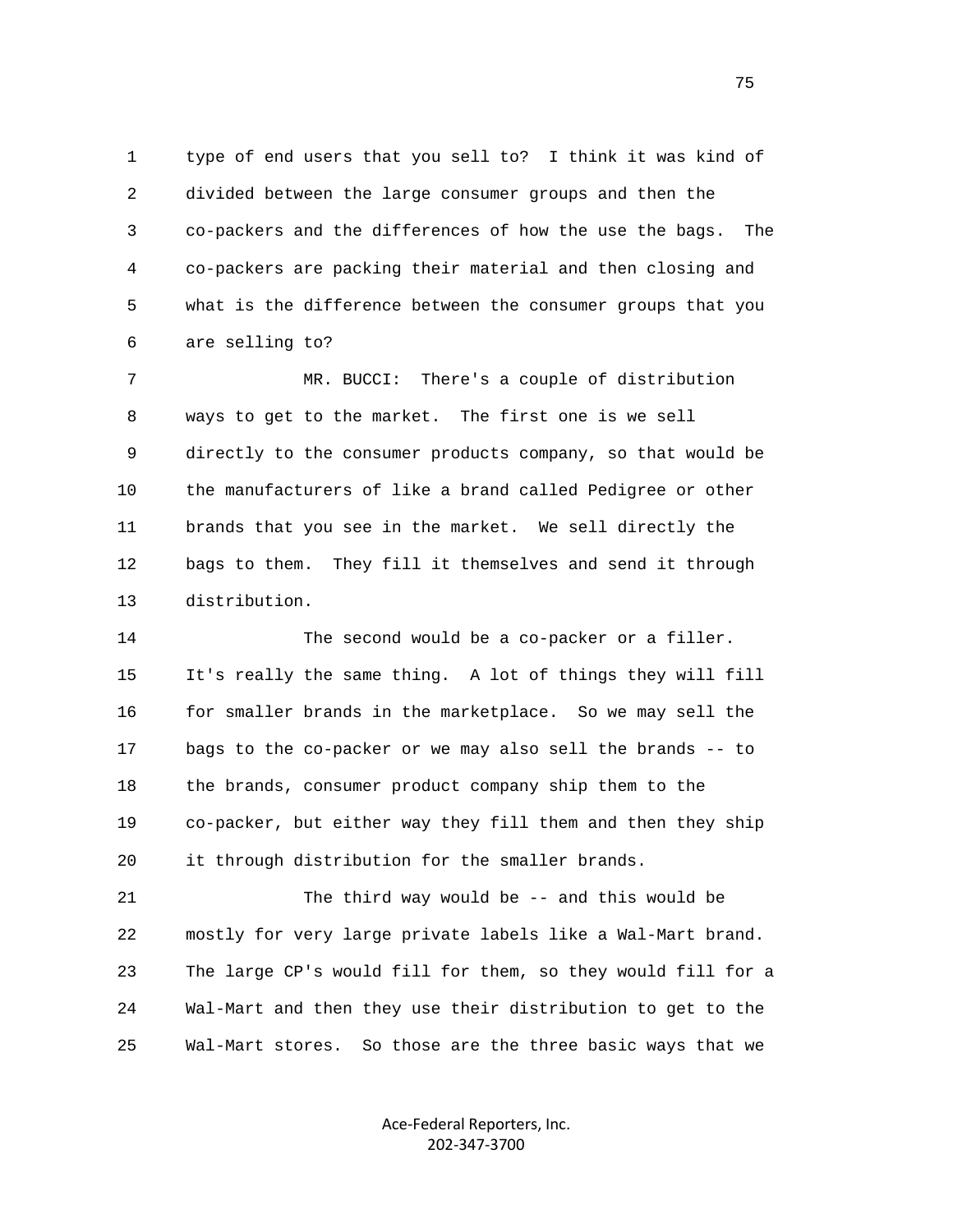1 go to market 90 percent of the time.

| 2  | MS. STIGER: Okay, thank you.                                 |
|----|--------------------------------------------------------------|
| 3  | Now in the China case there was a lot of talk                |
| 4  | about the tubular sack versus the vertical seam sacks, and I |
| 5  | think that Mr. Bazbaz testified that it's pretty much -- all |
| 6  | of what is being produced domestically are all vertical      |
| 7  | seams; is that correct?                                      |
| 8  | MR. BAZBAZ: Yes, all the bags are made with a                |
| 9  | bag seam.                                                    |
| 10 | MS. STIGER: Okay, so there're really no tubular              |
| 11 | products at all?                                             |
| 12 | No tubular products.<br>MR. BAZBAZ:                          |
| 13 | MS. STIGER:<br>Okay.                                         |
| 14 | That I know of.<br>MR. BAZBAZ:                               |
| 15 | And the product that's coming from<br>MS. STIGER:            |
| 16 | Vietnam as well, from what you've seen?                      |
| 17 | MR. BAZBAZ: All the bags that we've seen from                |
| 18 | Vietnam will also have a bag seam.                           |
| 19 | MS. STIGER: Okay. Alright, so that will                      |
| 20 | conclude my questions at this time.                          |
| 21 | Thank you very much. Ms. Kim.<br>MR. CORKRAN:                |
| 22 | Good morning everyone and thank you<br>MS. KIM:              |
| 23 | for being here today. And Petitioners claim that the         |
| 24 | production of the Laminated Woven Sacks is capital           |
| 25 | Please elaborate on why this is capital<br>intensive.        |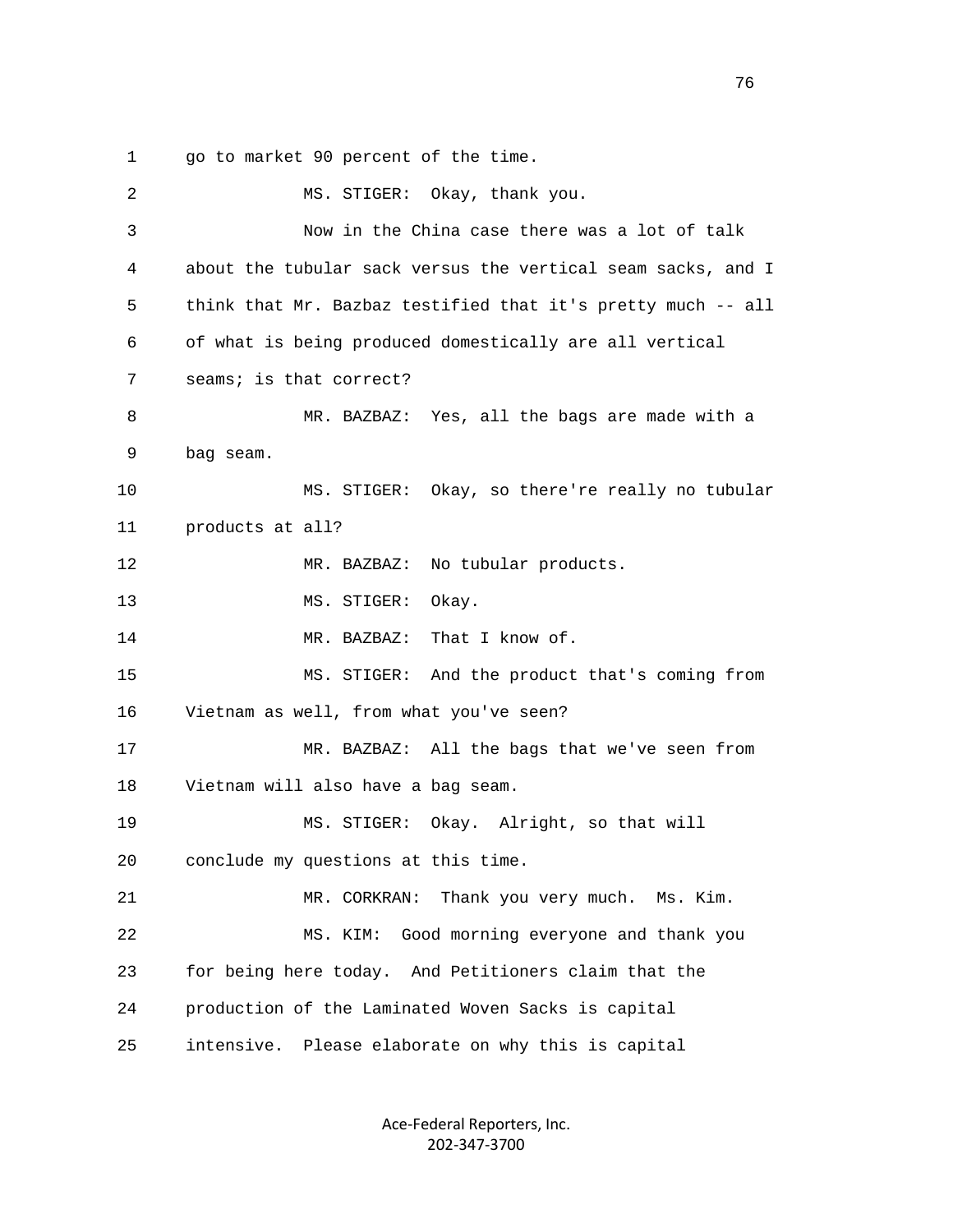1 intensive for production compared to other products.

 2 MR. BAZBAZ: Well, in our case the extrusion of 3 yarns and the weaving process is capital intensive by 4 itself, but a good portion of the intensity of expenditures 5 -- in the capital expenditures are going to be in the 6 lamination process, in the printing processes in the bag 7 making. The biggest part would be probably in the 8 lamination and the printing processes, so it's still very 9 capital intensive.

 10 MR. JONES: Ms. Kim, I would just add that this 11 is not -- and I think Ms. Mueller testified to this. This 12 is not an industry where you can turn the machines on and 13 off when demand declines or you lose a sale. You have to 14 keep the machines running and that way it's similar to other 15 industries that you've investigated where continuous 16 production is necessary.

 17 An opposite example that I can think of is the 18 furniture industry where it's more of a situation where you 19 can produce when you have an order and then if things are 20 slow you know people can take the day off. It's not like 21 that in this industry. Both of these companies, anyway, 22 need to be running their machines continuously.

 23 MS. KIM: So are you saying the machine never 24 stops because the Petitioners you said the plants are 25 designed to operate 24/7, so the machine runs 24/7?

> Ace-Federal Reporters, Inc. 202-347-3700

ли последници представите се производите на селото на 1977 година во 1977 година, кои е представа на 1977 годи<br>В 1972 година од селото на 1972 година од селото на 1972 година од селото на 1973 година, кои е представа на 1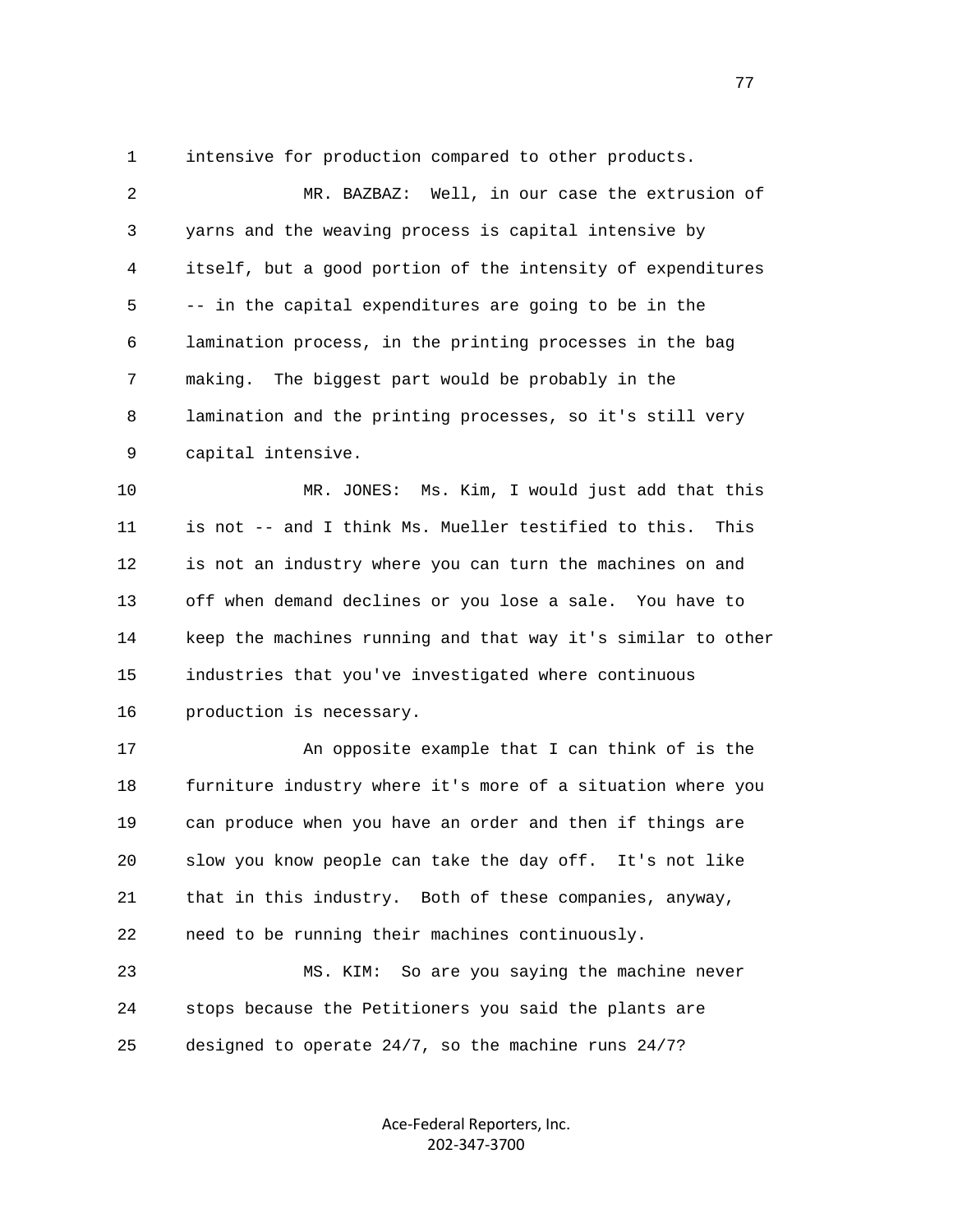1 MR. JONES: Just for changeovers, right, Ms. 2 Mueller? That's when they would stop.

 3 MS. MUELLER: Correct. When we say 24/7, we 4 would man those machines and run them, with the exception of 5 changeovers or the maintenance that needs to be done on 6 those pieces of equipment.

 7 MS. KIM: Thank you. I have one last question 8 and it is related to electricity costs. Which cost element 9 in the profit and loss statements in the questionnaire 10 includes electricity costs and do you think it is material 11 to the overall cost?

 12 MR. BAZBAZ: Electricity costs is an important 13 factor, but it is not one of the most important ones. Of 14 course, you know raw materials are very important, fabric 15 cost is important, the BOPP and the inks are very high and 16 labor is still higher than the electricity cost, so 17 electricity is not so high in the classification.

18 MS. KIM: Do you -- go ahead.

 19 MR. SZAMOSSZEGI: Was your question directed at 20 where -- when they reported in the questionnaires where they 21 put electricity costs, either as other factory costs or 22 somewhere else; is that what you were referring to? I just 23 want to make sure we answered your question.

 24 MS. KIM: A lot of times like electricity cost 25 is included in other factory costs and I wanted to ask you

> Ace-Federal Reporters, Inc. 202-347-3700

na na matsayin na matsayin na matsayin na matsayin na matsayin na matsayin na matsayin na matsayin na matsayin<br>Ta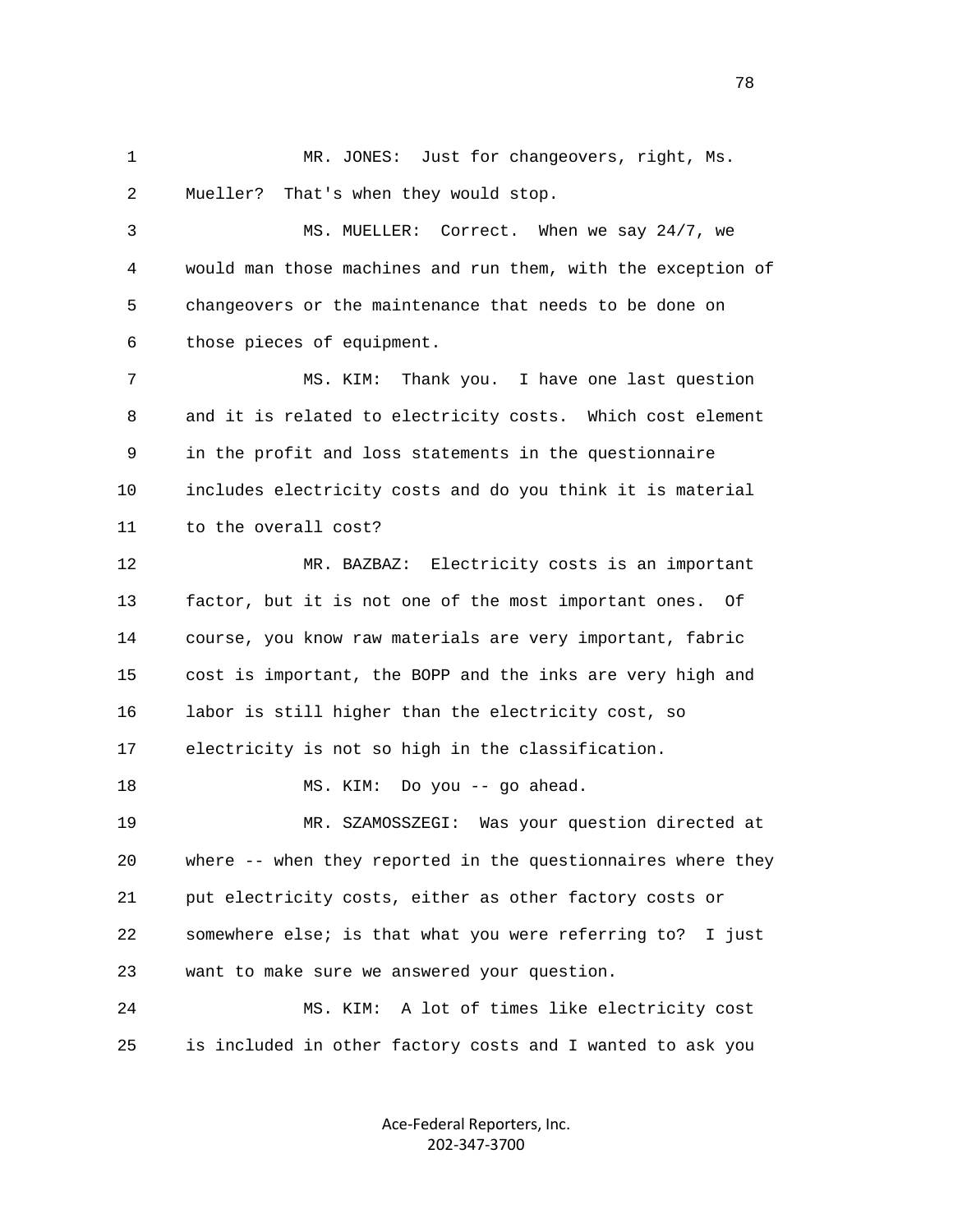1 this question. Do you have estimated share of cost-to-goods 2 sold for electricity costs?

 3 MR. SZAMOSSZEGI: I think maybe we'll be able to 4 get that post-conference because it's confidential, at least 5 for these firms. We'll try to get that exact information 6 for you.

 7 MS. KIM: That's good. Thank you. 8 MR. CORKRAN: Thank you very much. Ms. Hanson. 9 MS. HANSON: Thank you and good morning 10 everyone. Thank you for the very helpful information that 11 you provided with production processes Mr. Bazbaz. I'm a 12 textile industries specialist here at the Commission. Prior 13 to joining the Commission, I was with U.S. Customers, so I 14 apologize for the technical nature of the questions that are 15 about to come, but I'm struggling a little bit with the 16 description as it's written in the scope as I'm sure you 17 struggled with it as well because of the variety of tariff 18 numbers that it could go to if you do something differently 19 at one of the steps.

 20 So I think a number of my colleagues have asked 21 about the place where the product is customized for the end 22 user and if you could just answer that one more time. 23 Because of the production steps it seemed there was a place 24 where you could change the width of the strip before it's 25 extruded. You could also do different widths to the fabric.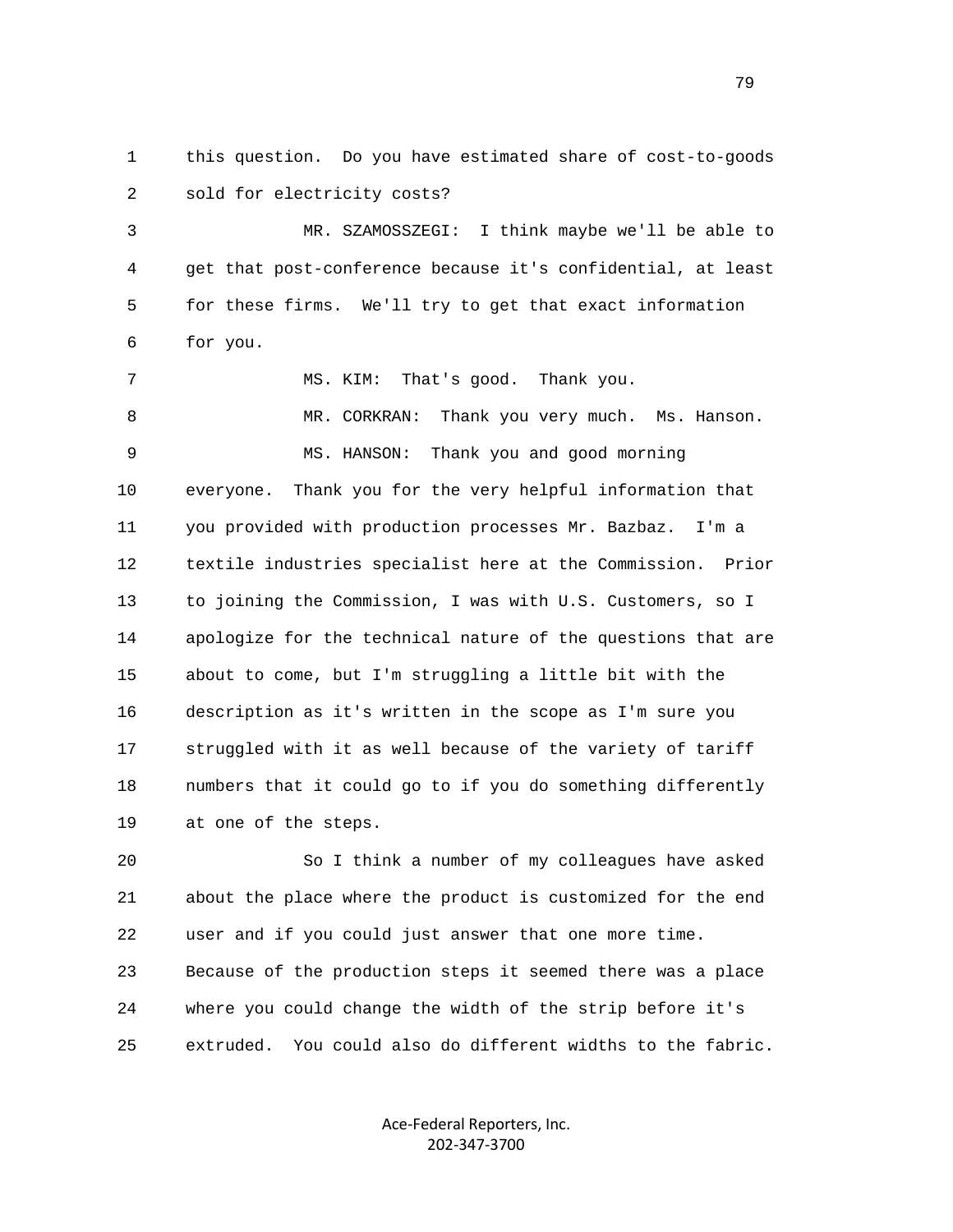1 How common is that or is there one fabric that's commonly 2 used for this product?

 3 MR. BAZBAZ: I'll be glad to, Ms. Hanson. The 4 extrusion process produces a film that is strip and you can 5 change the width of the strip before it gets stretched to 6 the final width of the yarn. The purpose is to accomplish 7 about 100 percent coverage of the yarns. So you can 8 accomplish 100 percent by having eight tapes of 3 9 millimeter, each one, to be about 24 millimeters, which is 10 about an inch, 8x8, with a thousand linear and to make, 11 let's say, 70 grams per square meter fabric.

12 But you can also do that by using four or six 13 tapes or five and a half tapes of 5 millimeters, each one, 14 still to cover 100 percent. You increase the proportion on 15 the linear but you still have the 70 grams per square meter 16 fabric. Ultimately, most of the bags are done with 70 grams 17 per square meter of fabric, approximately, 20 to 25 grams 18 for the extrusion lamination per square meter and 19 approximately 20 grams per square meter for the BOPP, so all 20 the structures are pretty much the same. You have 70 plus 21 25 plus 20, about 115 grams per square meter. Ninety-nine 22 percent of the bags come like that.

 23 The reason why we have been struggling with 24 this, the public information, is because at the time of the 25 China investigation we asked for a different category to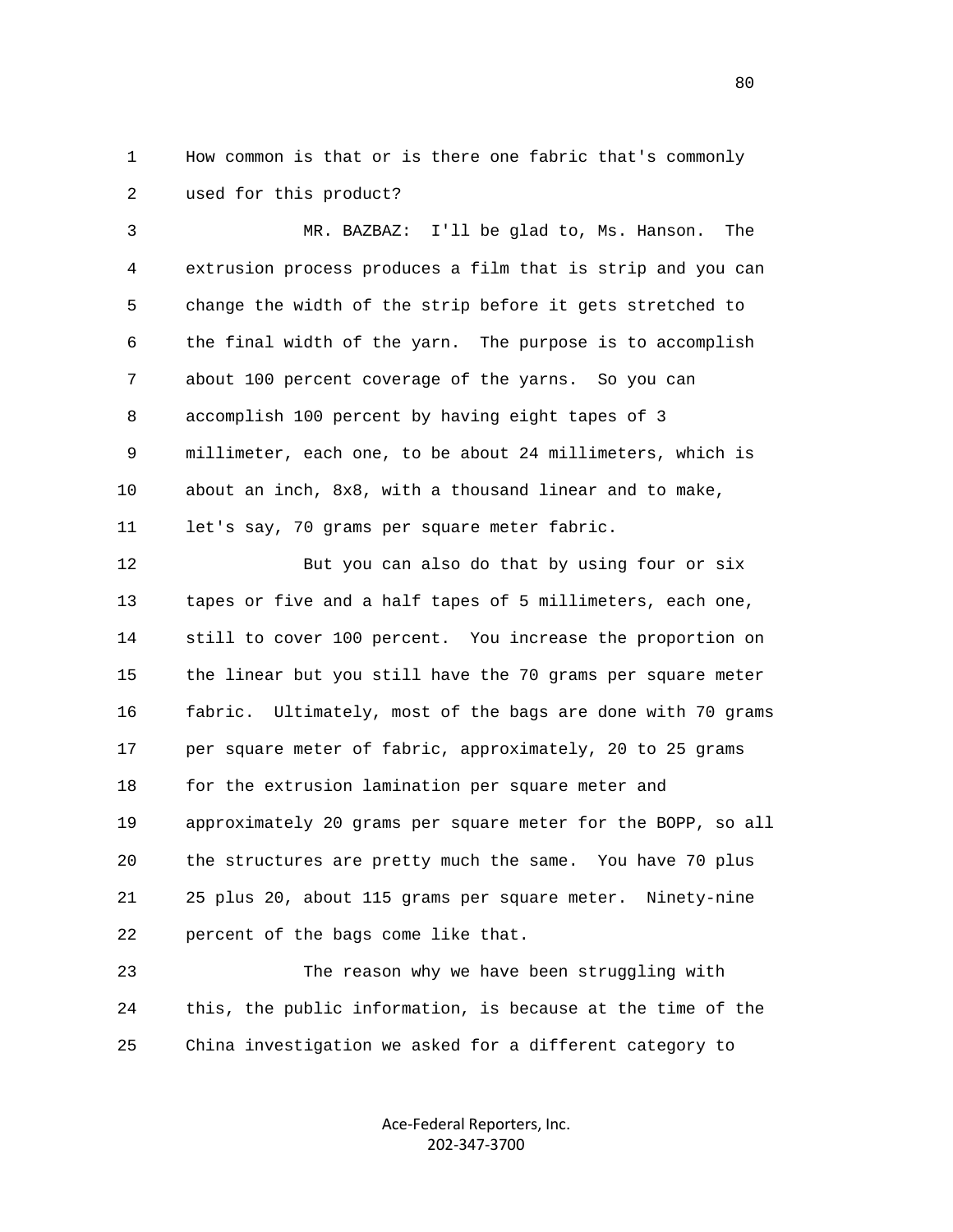1 capture the Laminated Woven Sacks because before they were 2 bringing them in as a textile bag, polypropylene textile 3 bags. We've asked the U.S. Customs to set aside different 4 specification and that's the specification that we've been 5 tracking, but since then there have been certain 6 developments in the export market which many suppliers of 7 the bags, by making the yarn more than 5 millimeters in 8 width then that specification that we have is not applicable 9 because it's no longer treated as a textile bag even though 10 it's still a textile. 11 So you know many imports can come on under 12 different specification other than a textile bag just by the 13 fact of making the yarn more than 5 millimeters wide. 14 MS. HANSON: Is that very common that you're 15 seeing in imports now? 16 MR. BAZBAZ: It is more and more common 17 recently, so this might explain why there is a dip in the 18 data from one year to the next year and I'm -- you know I'm 19 sure of what we've seen is like if the market is growing and 20 we've seen more of the bags come in that certain it -- this 21 is not consistent with the market and what we'd seen. 22 MS. HANSON: And just to clarify, the 23 classification for which you're seeking the relief is the 24 classification in Chapter 63? 25 MR. JONES: The written description of the scope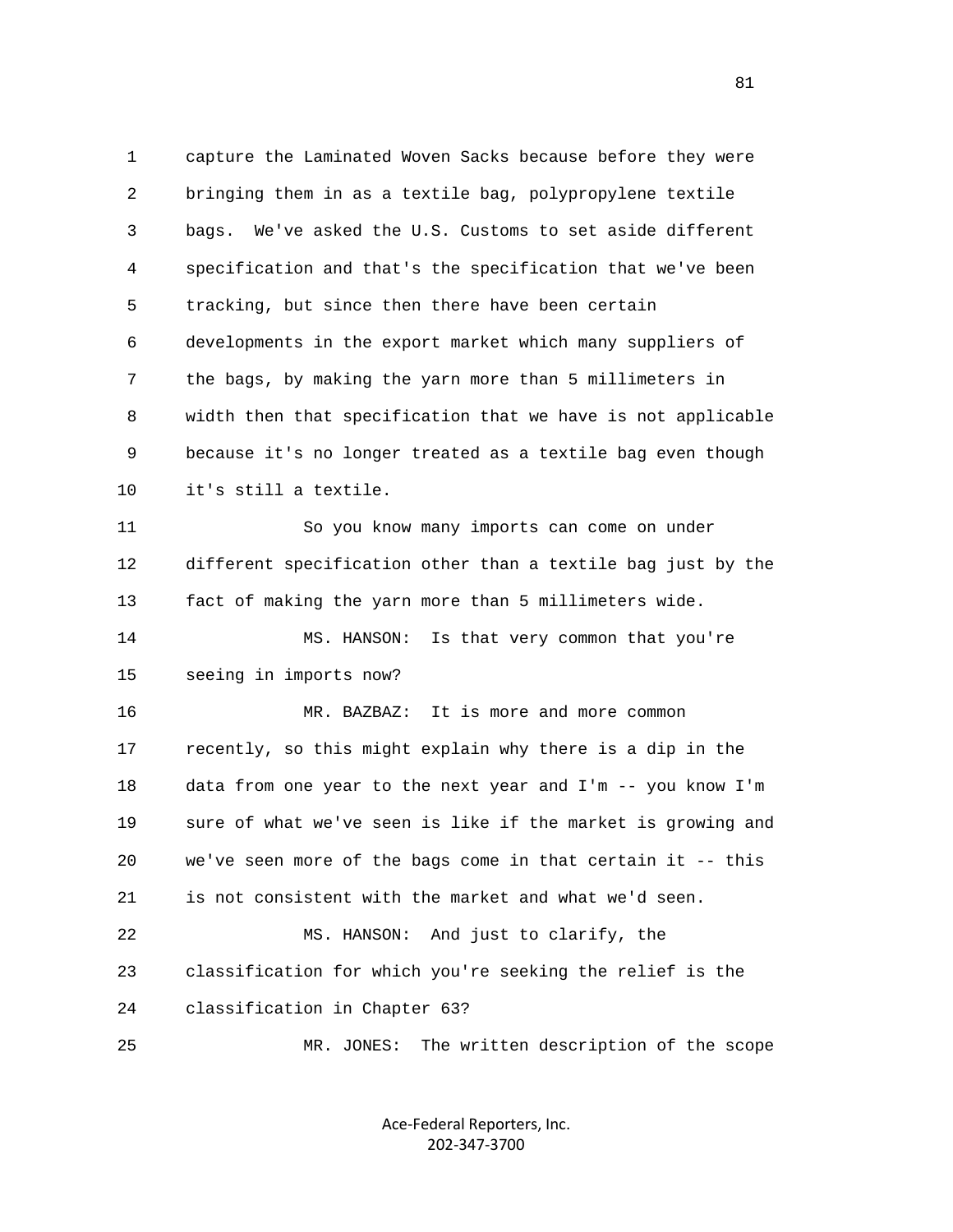1 is what we're seeking relief for and we have tried and we 2 will continue to try to include in that written description 3 all of the -- tariff code classifications that may be 4 applicable, that people may be using that maybe arguably 5 correct. We're not taking the position on whether 6 anything's being misclassified. We don't know. What we're 7 trying to do and what we have tried to do -- and we will 8 provide in our post-conference the scope as modified. There 9 have been a few changes. It really didn't change the 10 coverage at all, but they hopefully have clarified what's 11 covered. But you're right, it's complicated, it's 12 difficult, but it's the written description that will govern 13 what is subject merchandise and what is not. 14 MS. HANSON: Of course. Thank you for that. 15 MR. BAZBAZ: And if I can add, I don't think 16 we'll end up with 100 specifications, you know, but I think 17 it's going to be at least two of them that they are bringing 18 those bags at. 19 MS. HANSON: Okay. I have to say I wasn't here 20 for the China case and when I saw this description I said 21 that's a lot of different options there. 22 Anyway, again, looking to the written scope that 23 was supplied in the petition, I just wanted to clarify for 24 myself that the alternate classifications that you're 25 working with might end up as a plastic if the fabric itself

> Ace-Federal Reporters, Inc. 202-347-3700

en and the state of the state of the state of the state of the state of the state of the state of the state of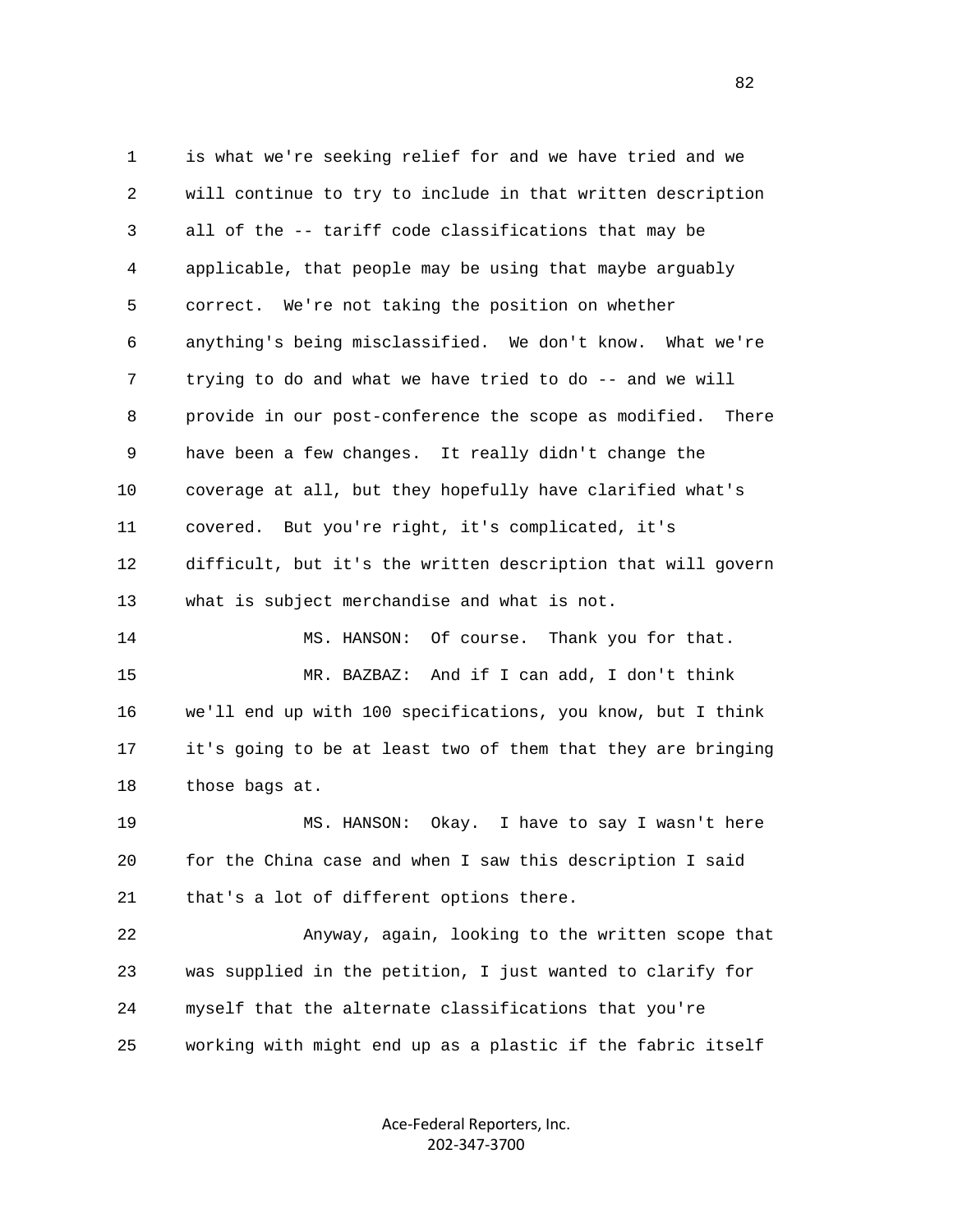1 is coated with plastic on both sides it's a plastic product, 2 not a textile product. If the plastic coating on the fabric 3 is on only one side, it's a coated fabric. If the yarns are 4 wider, you end up in a plating material, not the textile 5 material. And I'm really just saying this out loud to get 6 your confirmation that that was your intention is to cover 7 all of those various options.

 8 MR. JONES: Ms. Hanson, I will not dispute your 9 interpretation of the HTS. You may be absolutely correct, 10 but what we've really focused on is the written description 11 and not the HTS classifications. So what you see in the 12 scope is what we're trying to cover, not necessarily -- we 13 haven't thought about it that way, but I think we will 14 increasingly think about it that way because I know CVP 15 relies on classifications, to some extent, to determine 16 what is subject and what is not and want to work with them 17 and make their job as easy as possible. So we will continue 18 to look at that and we'll clarify if we need to. 19 MS. HANSON: Thank you. The other question I 20 have regarding the description of the scope, as it's

 21 written, is the last sentence of the first paragraph, which 22 says that the Laminated Woven Sacks produced in Vietnam are 23 subject to the scope regardless of the country of origin of 24 the fabric and yet, without looking it up, it's my 25 understanding that it's the country of origin of the fabric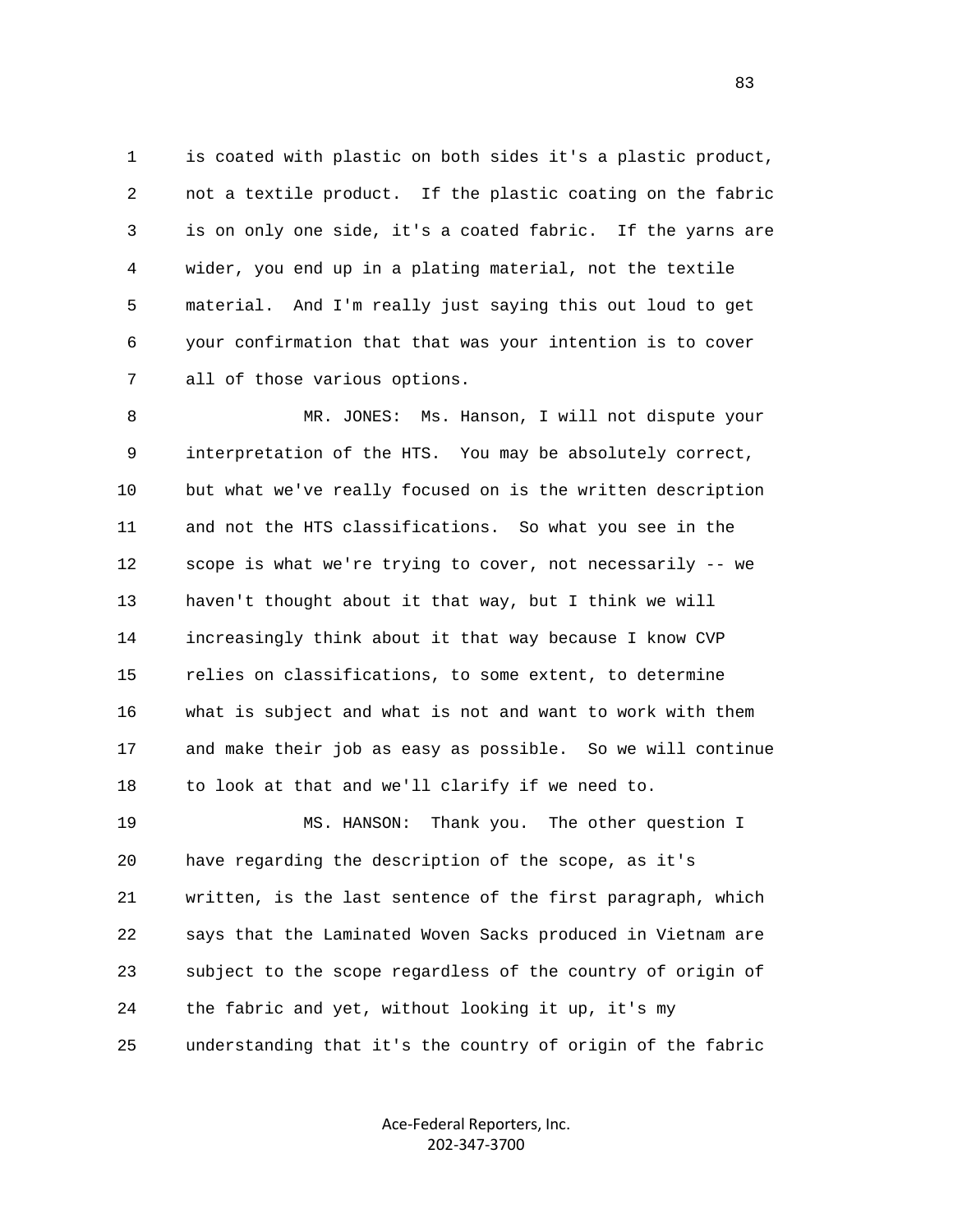1 that determines the marking of this product, unless one of 2 you would be kind enough to correct me.

 3 MR. BAZBAZ: The fabric is widely used in many, 4 many places, but the biggest added value comes from the 5 printing and the lamination process, not the fabric. 6 MR. JONES: I would just add, Ms. Hanson, that 7 that language was added because of a circumvention dispute 8 that arose out of the China investigation and we felt it was 9 necessary to clarify in the scope that that was our 10 intention, to make it clear that where the lamination was 11 done or the printing was done and where the bag is made is 12 the country of origin of the bag for purposes of the scope 13 and not the country of origin of the fabric. 14 MS. HANSON: And Ms. Mueller, if I may ask you, 15 you said you're not as integrated as Mr. Bazbaz's operation 16 and you are using purchased fabric. Where do you source 17 your fabric? 18 MS. MUELLER: We do source from several 19 countries and we can give you the list of those in the 20 post-conference brief.

 21 MS. HANSON: Do either of your companies make 22 other products, other than these bags?

 23 MR. BAZBAZ: In our case, -- we manufacture more 24 than 90 percent are these type of products. We manufacture 25 polypropylene bags as well in the same facility.

> Ace-Federal Reporters, Inc. 202-347-3700

84 and 2012 and 2012 and 2012 and 2012 and 2012 and 2012 and 2012 and 2012 and 2012 and 2012 and 201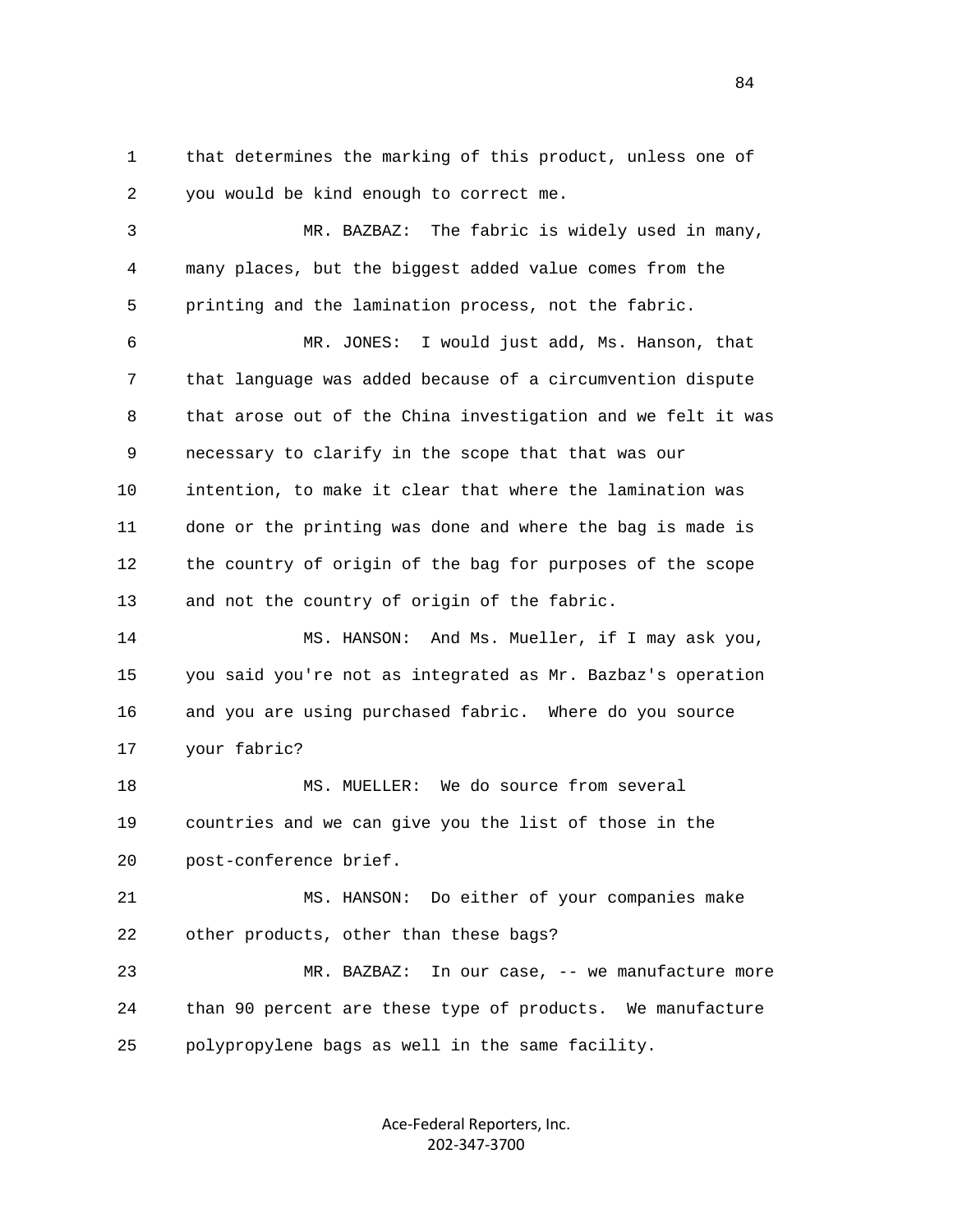1 MR. BUCCI: We do manufacture all kinds of 2 flexible packaging for the market, not just laminated sacks 3 -- woven sacks. 4 MS. HANSON: Thank you. That's all my 5 questions. 6 MR. CORKRAN: Thank you very much and thank you 7 to the panel. I'm pretty new to this product and I 8 appreciate the questions that have been asked already. The 9 questions that I have left will probably jump around just a 10 little bit. 11 One of the questions I had goes to the 12 Respondent opening which indicated that there was a 13 different collection of customers for imported product and 14 domestic product. I believe, if I'm characterizing it 15 correctly, that the distinction was between pet food 16 purchasers and animal feed purchasers, so I've got a couple 17 of questions that I'd like to follow up on that. Starting 18 with I'll ask if you agree or disagree with that 19 characterization, but I want to get one or two questions in 20 first before I do that. 21 Can you discuss for me whether there are 22 differences in the bags that are used for pet food and those 23 that are used for animal feed and what type of differences 24 those might be? 25 MR. BUCCI: So this is Art Bucci from ProAmpac.

> Ace-Federal Reporters, Inc. 202-347-3700

en de la construction de la construction de la construction de la construction de la construction de la constr<br>De la construction de la construction de la construction de la construction de la construction de la construct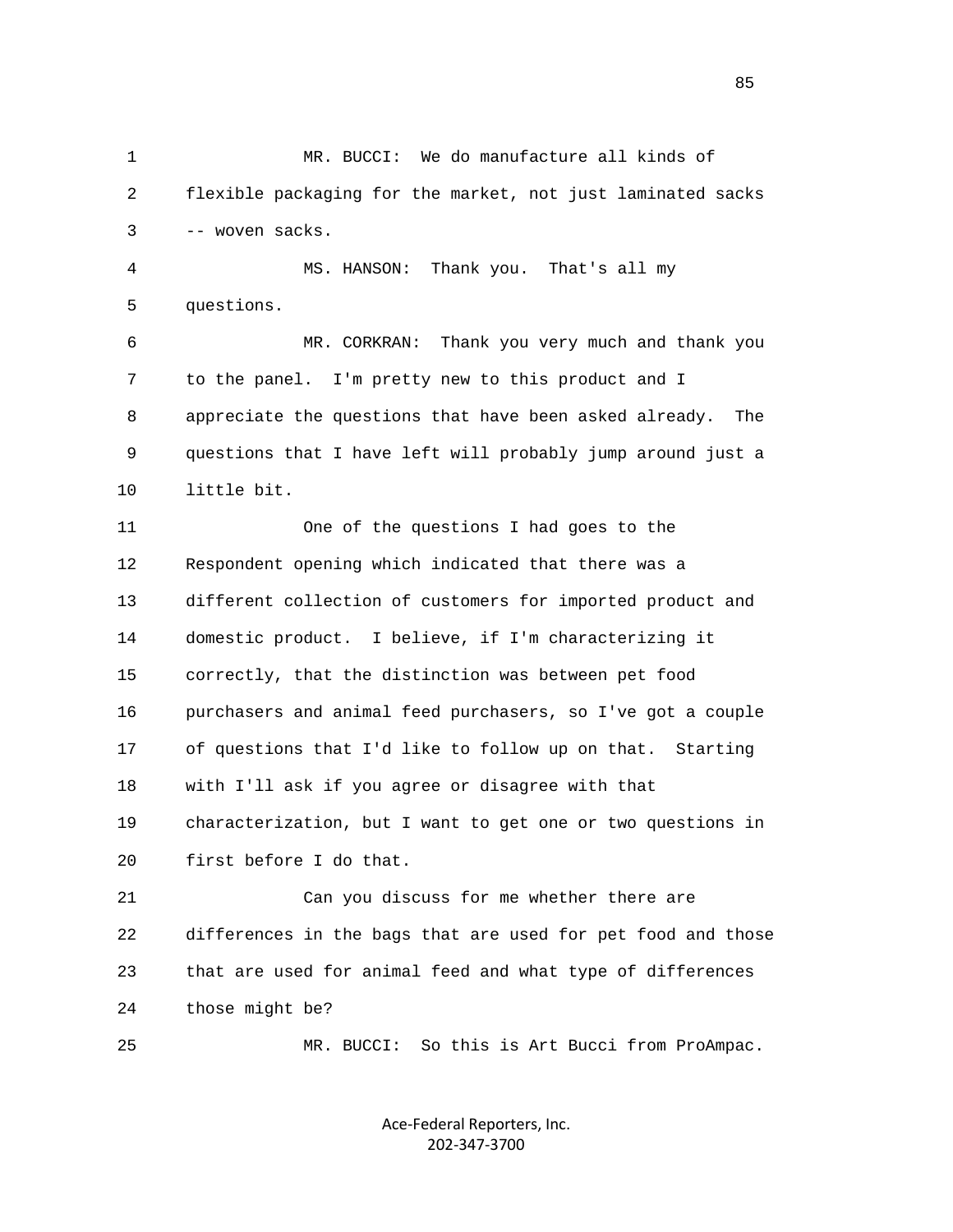1 From my experience and in my opinion, there was no

 2 difference in the markets at all. It's the same bag that is 3 used for both markets. We have sold many feed companies, so 4 we have participated in that market. The reason it is not a 5 growth market for us is because we can't compete in that 6 market today because of the imported bags from Vietnam.

 7 It's not that we don't want to, it's not that we 8 don't have the capacity to do so, it's not that we don't 9 have the contacts to do so. We just can't be competitive. 10 But we have supplied in the past, and in my opinion, the 11 bags are extremely similar. The only difference would be 12 the printing on the face of the bag.

 13 MR. BAZBAZ: This is Isaac Bazbaz. I concur 14 with this. What we have seen is, although the feed bags are 15 not sold typically in retail outlets for consumer, the 16 ability of the printing, to be printed on the BOPP on the -- 17 and use it on the fabric strength has allowed the feed 18 manufacturers to make very sophisticated printing products 19 for their sales.

 20 And what people have seen is that the brand 21 owners for each category, as the bag has moved to the BOPP 22 as laminate woven sack without PP, they have seen growth in 23 their brands, so it's enticing then to do a little bit more 24 sophistication in the print. So we have not seen any 25 differences in the fabric, in the requirements for the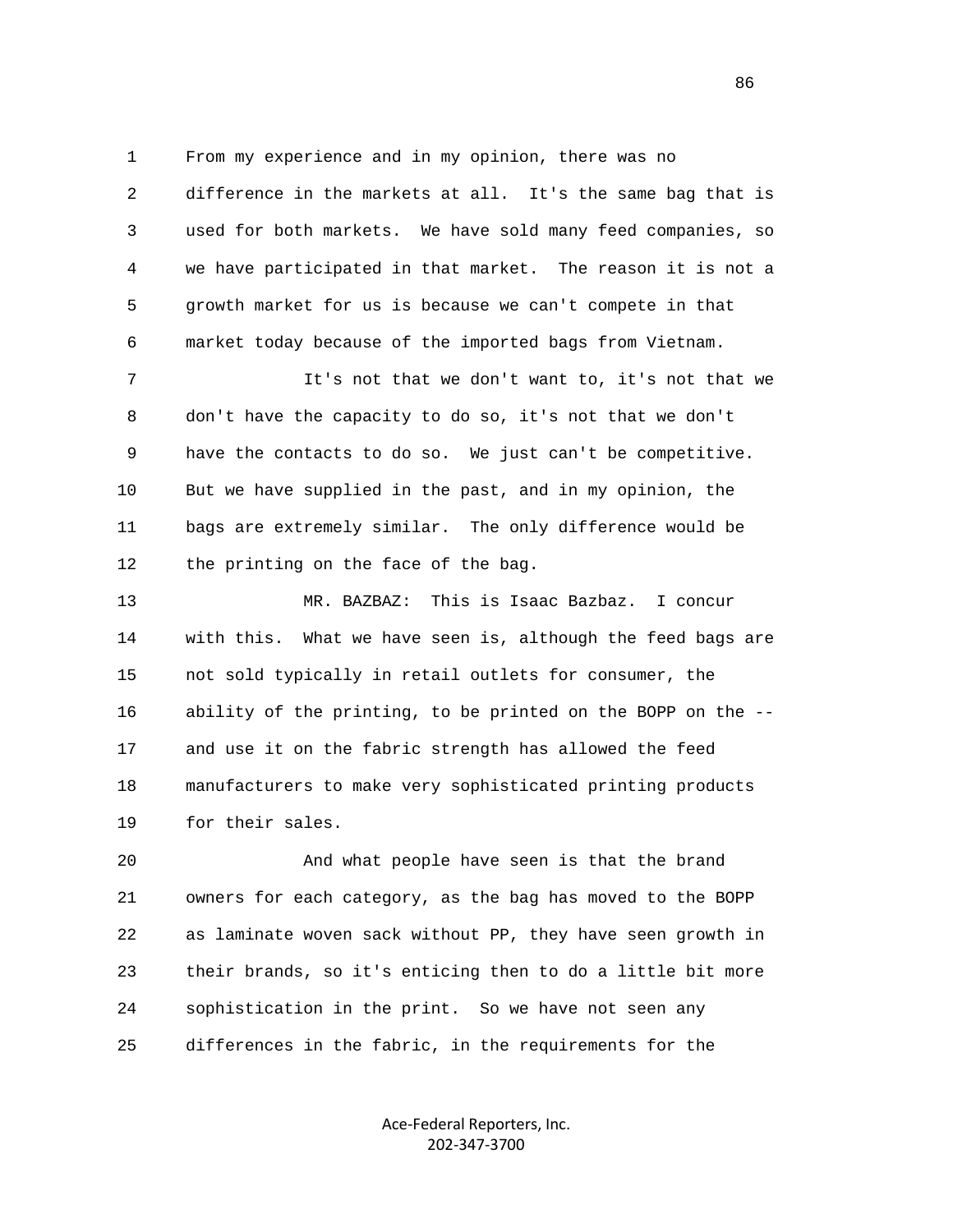1 printing or in the requirement for the lamination between 2 the pet food and feed business.

 3 MR. CORKRAN: Okay. On a related issue, you've 4 addressed differences, or the lack thereof, in bags that are 5 sold to the feed and to the pet industries, how would you 6 characterize the market participants for each of those? Or 7 do you have a concentration of very large purchasers in one 8 group versus the other? You mentioned the prevalence of 9 sales to consumers for pet food, are there differences in 10 the groups of customers who buy pet food bags and those who 11 buy feed bags?

 12 MR. BUCCI: This is Art Bucci from ProAmpac. 13 The answer's actually yes and no. So, there are certain pet 14 food customers that, all they do is pet food. So examples, 15 that would be, like the Pedigree brands and that type of 16 stuff. And there are customers who play in both markets. 17 They do both feed and pet food.

 18 And then there's some suppliers that do just 19 feed. Sometimes the definition of the way you consider bird 20 seed and whether that's a feed or pet food, so some of the 21 definitions are gray. But it's a combination of all three. 22 I'm not sure it's that specific, whether you're just a feed 23 company or just a pet food company.

 24 MR. BAZBAZ: Mr. Corkran, I think that you also 25 asked whether they are -- the large customers are

> Ace-Federal Reporters, Inc. 202-347-3700

en and the state of the state of the state of the state of the state of the state of the state of the state of the state of the state of the state of the state of the state of the state of the state of the state of the sta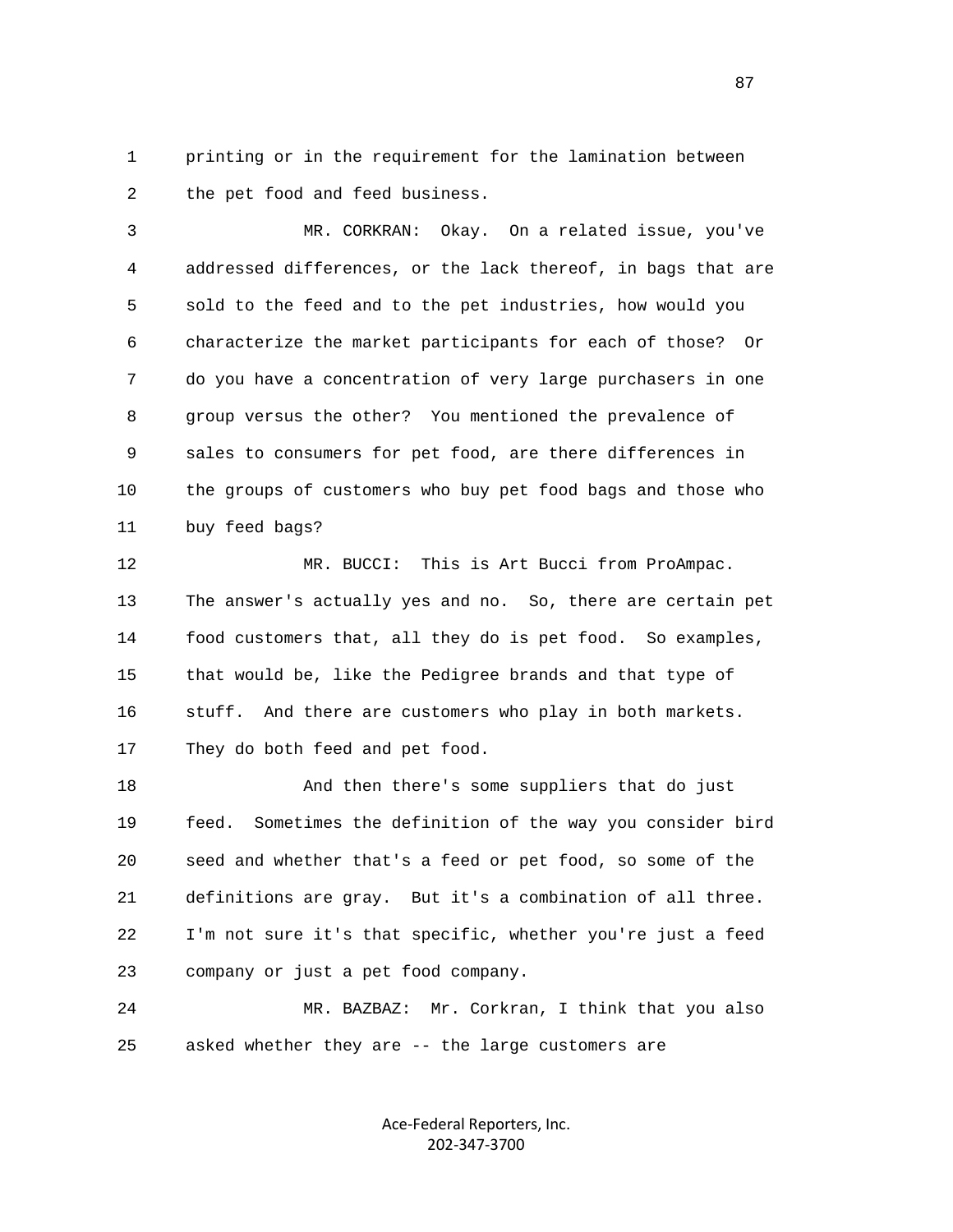1 concentrated in the pet food or in the feed. There are 2 large, very large customers in the pet food, very 3 concentrated, but there are also very large customers in the 4 feed industry, very concentrated. I'm talking in the tens 5 of millions of bags a year requirements.

 6 MR. BUCCI: If I may add -- I'm sorry -- in our 7 market, one of our customers could own hundreds and hundreds 8 and brands. So just because there's an X brand and Y brand, 9 it could very well be coming from the very same manufacturer 10 and actually the same feed and/or pet food in the bag. So 11 just because there's thousands of brands, it doesn't mean 12 there's thousands of customers for us to sell.

 13 MR. CORKRAN: Okay. Let me summarize what I'm 14 hearing and then ask for your reaction to my summarization. 15 It sounds like what I've heard is that there is some overlap 16 in the customers who buy for pet food and for agricultural 17 or feed purposes, and some differences, but irrespectively, 18 both groups of customers seem to be characterized by very 19 large purchasers in a fairly concentrated customer base.

 20 MR. BAZBAZ: This is Isaac Bazbaz. This is what 21 we're saying, yes, you're right.

 22 MR. CORKRAN: Okay, thank you. Now having 23 discussed the product and the universe of customers who are 24 buying that, can I now get your reaction to the 25 characterization that there are differences in customers,

> Ace-Federal Reporters, Inc. 202-347-3700

e e seu a constante de la constante de la constante de la constante de la constante de la constante de la cons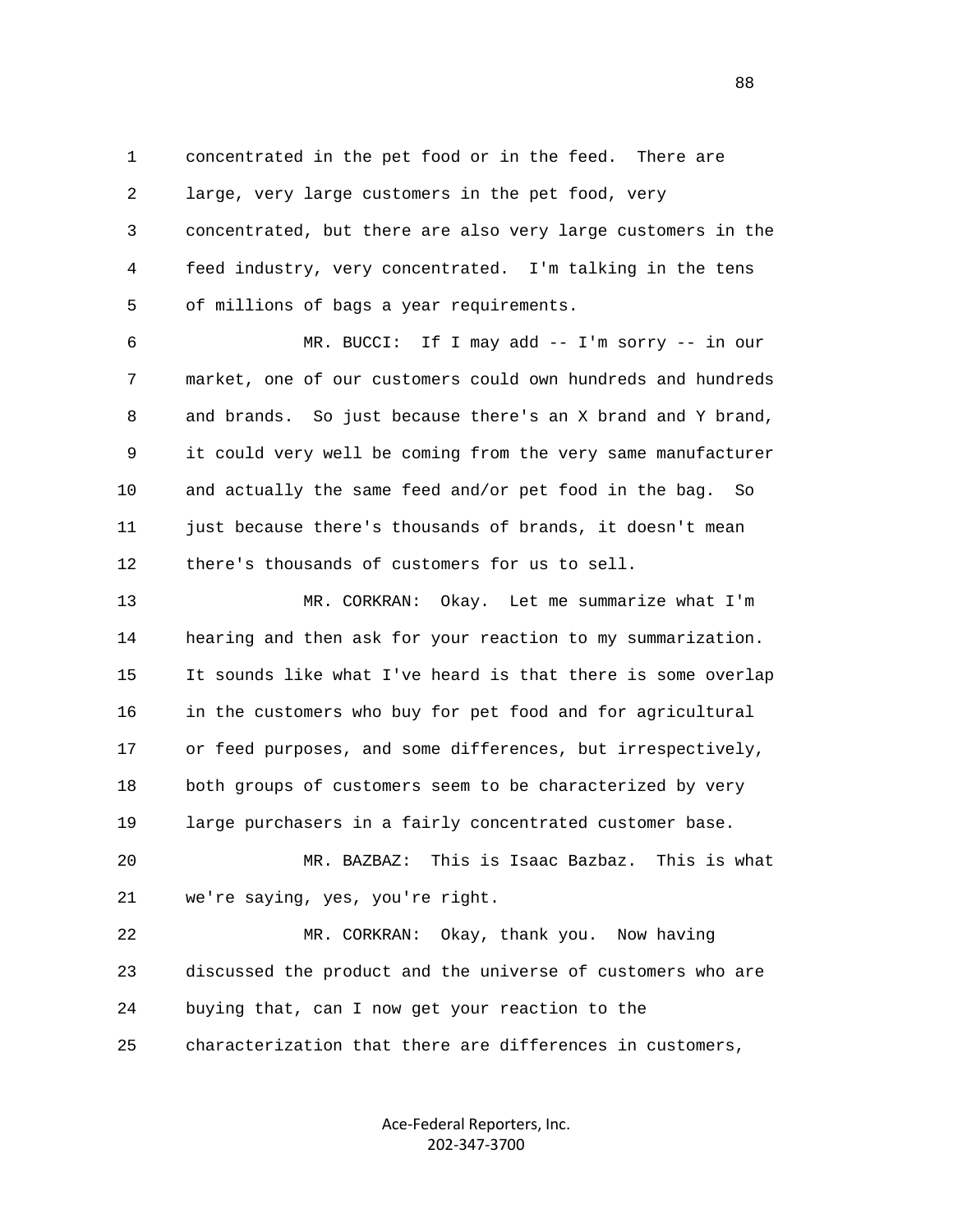1 perhaps even a segment and market between pet food bags and 2 feed bags?

 3 MR. BUCCI: If I understand your question, I 4 completely disagree with that statement. There is no--in my 5 opinion and my experience of twenty-eight years in the 6 flexible packaging business--there is no separation between 7 feed companies and pet food companies.

 8 Certainly there's different buyers and there's 9 different companies. But they buy the same product. It 10 generally goes through the same distribution process, quite 11 frankly, to get to the end user, whether that's a Walmart or 12 whoever -- it's the same bag -- it's different print.

 13 So in my mind, and I look at our manufacturing 14 process and our factories -- we can make any of those bags, 15 and quite frankly, have enough capacity to do it all. So I 16 don't see any difference whatsoever.

 17 Mr. SZAMOSSZEGI: This is Andrew Szamosszegi 18 from Capital Trade. If I may just add. The data collected 19 in the questionnaires--and we may have a more detailed 20 analysis post-conference--I think you, if you look at that, 21 you will see that there are very similar channels of 22 distribution, that there are common customers among the 23 importers and the domestic producers, and that the domestic 24 producers compete in the food and feed sectors.

25 And you also have testimony today that they are

Ace-Federal Reporters, Inc. 202-347-3700

en de la construction de la construction de la construction de la construction de la construction de la constr<br>De la construction de la construction de la construction de la construction de la construction de la construct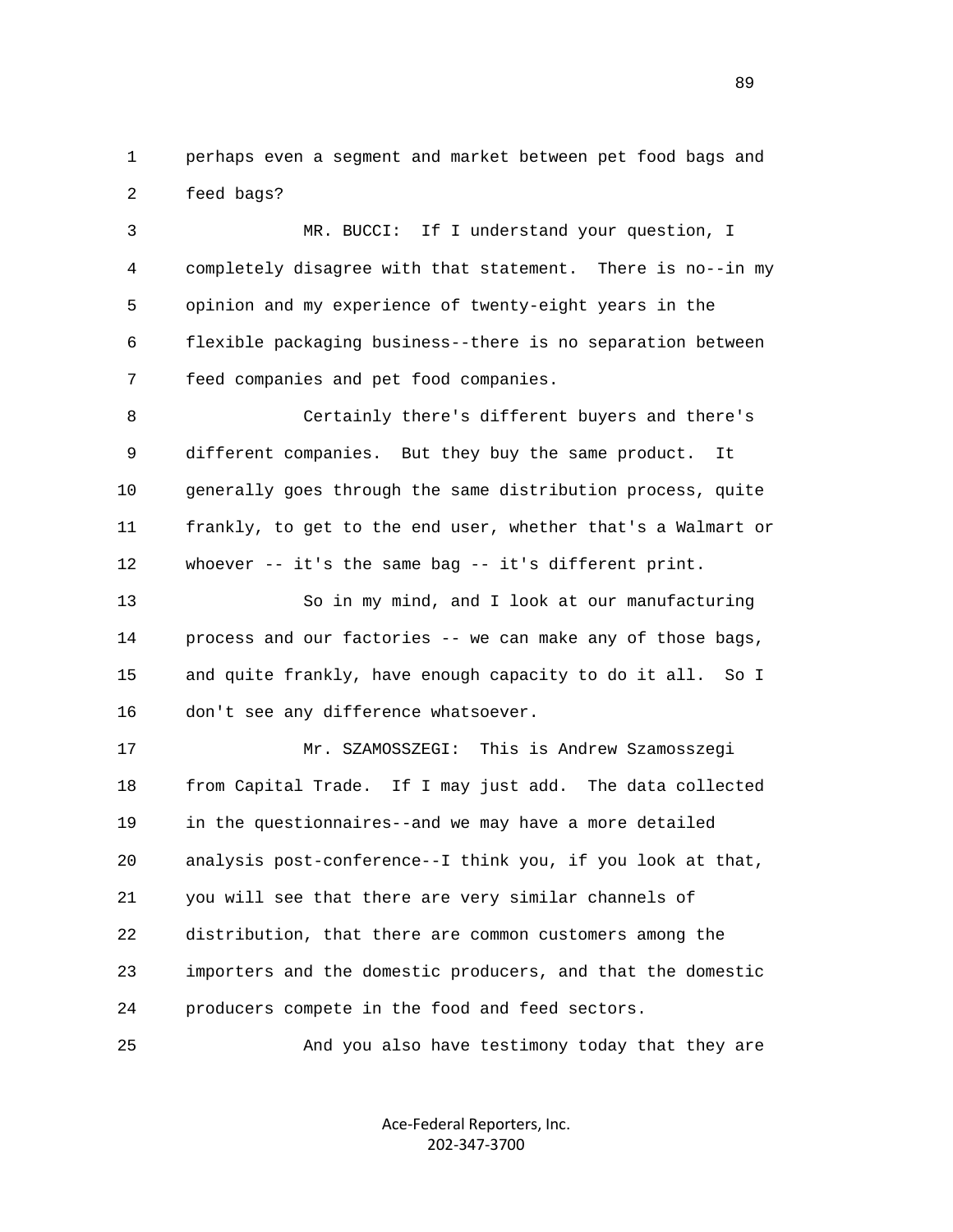1 shut out of certain sectors because of price. So even if 2 there are differences in the volumes sold into certain 3 sectors, part of that is a result of the unfair trade.

 4 MR. CORKRAN: Okay. My next question relates as 5 much to this case as some of the others that I've seen in 6 the last decade or so. We heard testimony today that -- 7 numerous times -- that Chinese producers shifted production 8 to Vietnam.

 9 So my question is, of what relevance is that? 10 Isn't the focus of this proceeding the industry in Vietnam 11 and the imports that are coming from Vietnam? And is it -- 12 in what sense would it be relevant, the ultimate ownership 13 of those particular companies?

 14 MR. JONES: Mr. Corkran, this is Steve Jones. 15 The shifting of production or investment by Chinese 16 Laminated Woven Sacks' producers in Vietnam, and the 17 industry there, is relevant because of the know-how and the 18 knowledge that the Chinese had to, not only of how to make 19 world-class bags, world-class competitive bags, but also the 20 knowledge of the U.S. market, and the import channels, and 21 who the customers are, and how to penetrate the market.

 22 And so we think it's very relevant that that's 23 how the industry in Vietnam, perhaps, not got started, but 24 was able to--I think the word I used in my opening was 25 "jump-start"--it really, after the China order, that's when

> Ace-Federal Reporters, Inc. 202-347-3700

en de la construction de la construction de la construction de la construction de la construction de la constr<br>1900 : la construction de la construction de la construction de la construction de la construction de la const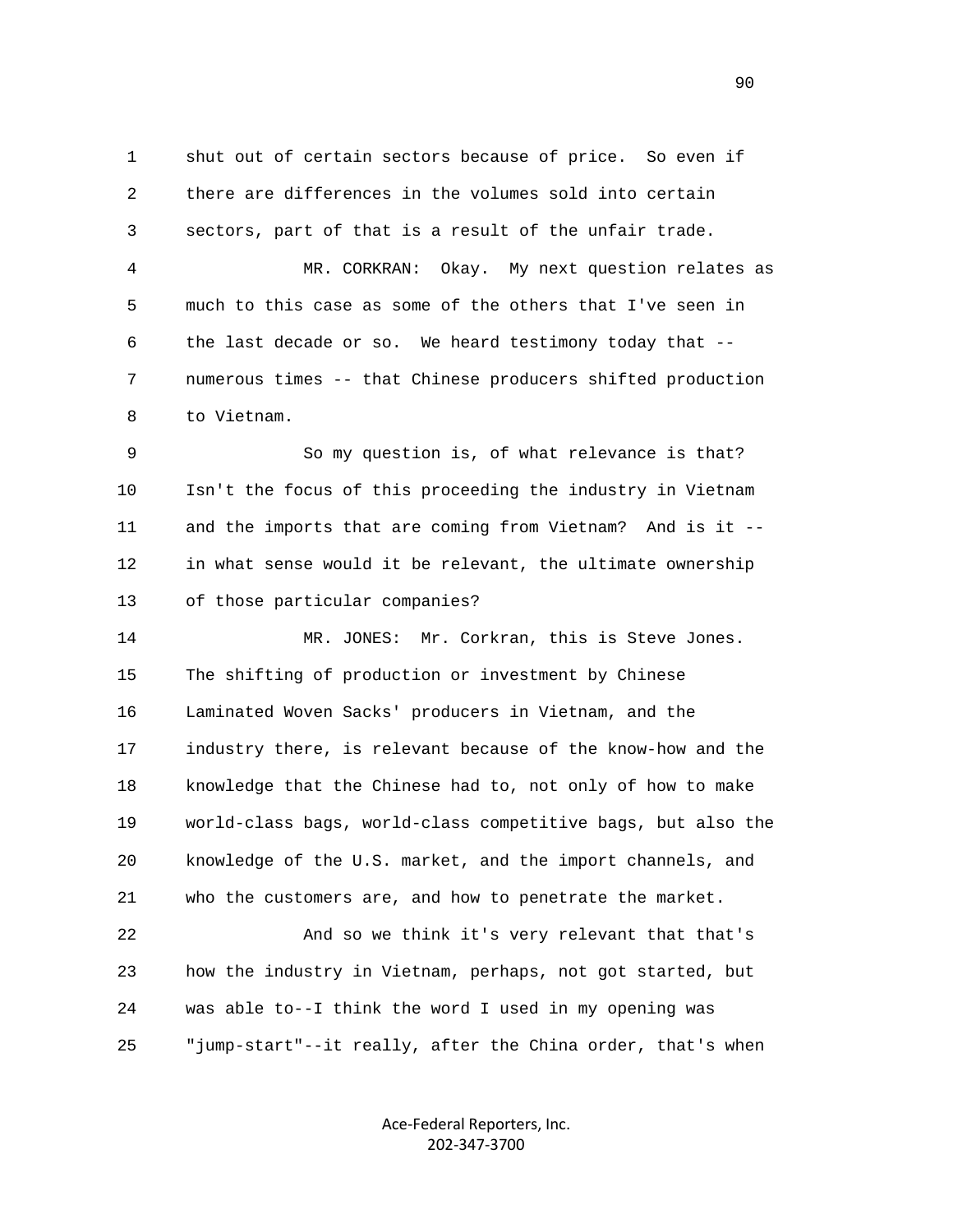1 the Vietnamese industry really picked up and really started 2 to add capacity, increase exports become world-class 3 competitors. It was after the China order, and it was 4 based, at least in part, on the investment and know-how that 5 they received from Chinese producers. So we think it's 6 relevant.

 7 MR. TOGNI: And this is Pat Togni with King and 8 Spalding. The only thing that I would add to that, in a 9 more macro level is, we're seeing exactly the same type of 10 aggressive price and volume competition from Vietnamese 11 producers now that we saw with regard to Chinese producers 12 with respect to that preceding investigation that you opened 13 your question with.

 14 MR. CORKRAN: Thank you. That's helpful. Could 15 I take from that though that it, in one sense, wouldn't 16 matter where that investment was coming from if it was 17 coming from a group of producers that was experienced in 18 terms of production practices and in terms of participation 19 in the U.S. market? I mean the China aspect in that sense 20 is not particularly important, as opposed to the level of 21 experience that the investors were bringing with them.

 22 MR. JONES: I think that's correct, Mr. Corkran. 23 I mean China's a different country than Vietnam. They're 24 both nonmarket economies under U.S. law, both that have 25 centrally planned economies, very strong Communist parties.

> Ace-Federal Reporters, Inc. 202-347-3700

91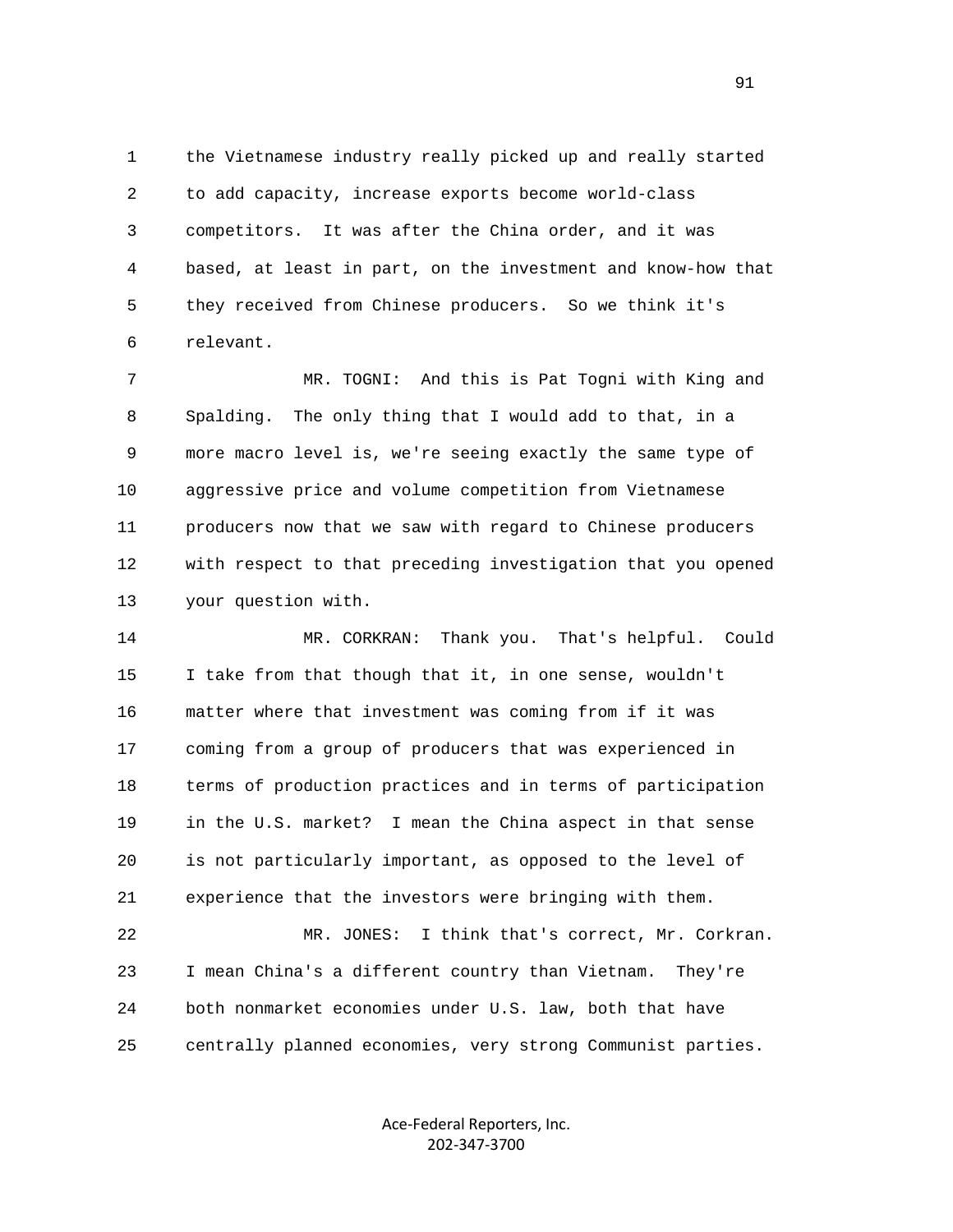1 And there's similarities, but they're different countries, 2 so we don't wanna, we don't wanna overstate it, but I think 3 you've identified why we think it's important and why we've 4 talked about it in the petition and in our testimony today.

 5 MR. CORKRAN: Thank you very much. I appreciate 6 that. We talked a little bit earlier about differences 7 between bags for pet food and for animal feed. One of the 8 things I'm wondering about is, I'm comparing the Capital 9 Trade Slide 5 versus Slide 12. And one of the questions I 10 have is, is one potential reading of these slides that 11 subject imports are essentially following a somewhat similar 12 trend as animal feed production?

 13 MR. SZAMOSSZEGI: If you just consider the -- 14 you could make that -- use that analysis if you really put 15 aside the fact that there are a lot of products that are not 16 captured in that particular HS category that may be captured 17 in the questionnaire responses.

 18 And I think we'll have a fuller data set with 19 the questionnaire responses, and that I think will enable us 20 to answer your questions post-hearing or post-conference 21 with the needed detail. Because what we're seeing is that 22 your interpretation is gonna be different than what the data 23 show.

 24 MR. CORKRAN: Okay. I appreciate that, and I 25 was in part extrapolating from what I -- one of the things I

> Ace-Federal Reporters, Inc. 202-347-3700

 $\sim$  92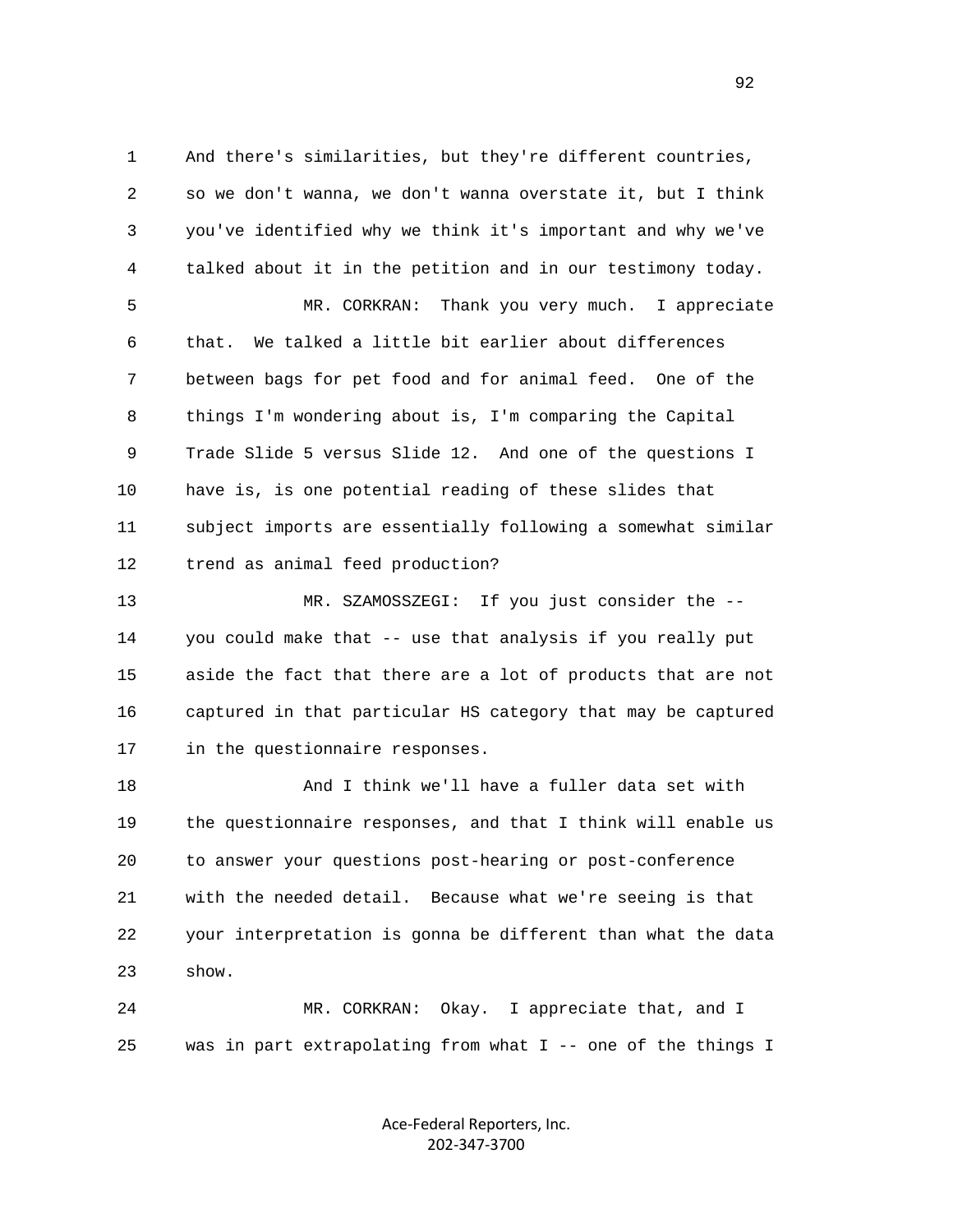1 took from the opening statement, which might suggest a 2 greater concentration of imports in a segment that was 3 showing essentially a demand pattern that seemed to mirror 4 some of those import data. Thank you very much. I 5 appreciate it.

 6 I believe this is my last question. But I also, 7 I do want to ask for your view of the characterization in 8 the opening statement that characterized an industry--and 9 I'm paraphrasing here--but an industry that reflected a 10 higher cost structure and necessity for large production 11 runs and efficiency issues. That's my characterization of 12 what was presented this morning.

 13 And I wanna juxtapose with some of Mr. Bazbaz's 14 description of production process that, with respect to 15 density, with respect to fabric weight, with respect to 16 width, were all characterized as easily changed. So I've 17 got -- it sounds like I've got two different 18 characterizations of the entire industry. Can you please 19 address the characterizations this morning? 20 MR. BAZBAZ: I'd be glad to. Well, we think 21 that we have different equipment. The equipment that we 22 have is used everywhere in the world. You know, the

 23 extrusion process is the same everywhere. The lamination 24 equipment is the same everywhere.

25 Printing processes might vary between United

Ace-Federal Reporters, Inc. 202-347-3700

experience of the contract of the contract of the contract of the contract of the contract of the contract of the contract of the contract of the contract of the contract of the contract of the contract of the contract of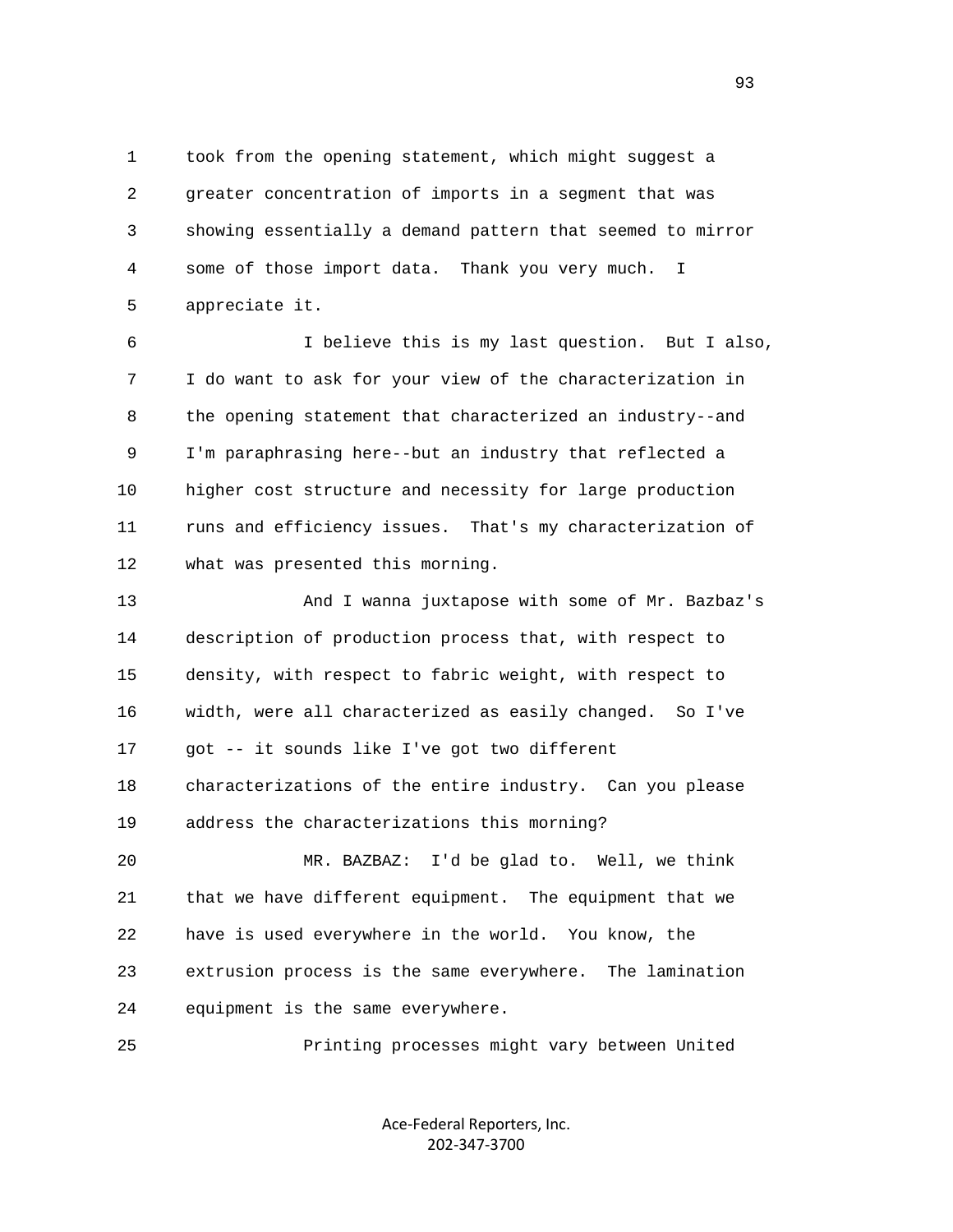1 States and overseas in the fact that overseas might use 2 rotogravure more than flexographic printing presses. 3 Rotogravure requires the engraving of cylinders and the 4 flexographic process engraves the printing plate and applies 5 it into the matter. But both produce at the end with a new 6 technology of flexographic with the same graphics.

 7 So I really do not understand the statement, why 8 we have more expensive processes other than normal costs in 9 United States, well, of course we pay more for labor. Of 10 course we pay more for, you know, maybe transportation here, 11 but ultimately, we can compete with any country that is not 12 subsidized, with any exports that are not helped by the 13 government. We can't compete with governments and that's 14 basically -- that's the same question.

 15 We manufacture the fabrics, and we believe our 16 custom fabric, manufacturing fabric is very competitive to 17 the custom fabric made in every place in the world. And 18 with larger producers in Turkey or in Latin America, 19 anyplace. So we don't believe that we have any disadvantage 20 in terms of equipment, or any disadvantage in terms of cost, 21 other than labor. But of course, you know, we are not 22 complaining about labor.

 23 MR. CORKRAN: Okay. Well, that -- I'd like to 24 thank the panel -- before you're dismissed, I'd like to turn 25 to other members of our team to see if there any additional

> Ace-Federal Reporters, Inc. 202-347-3700

94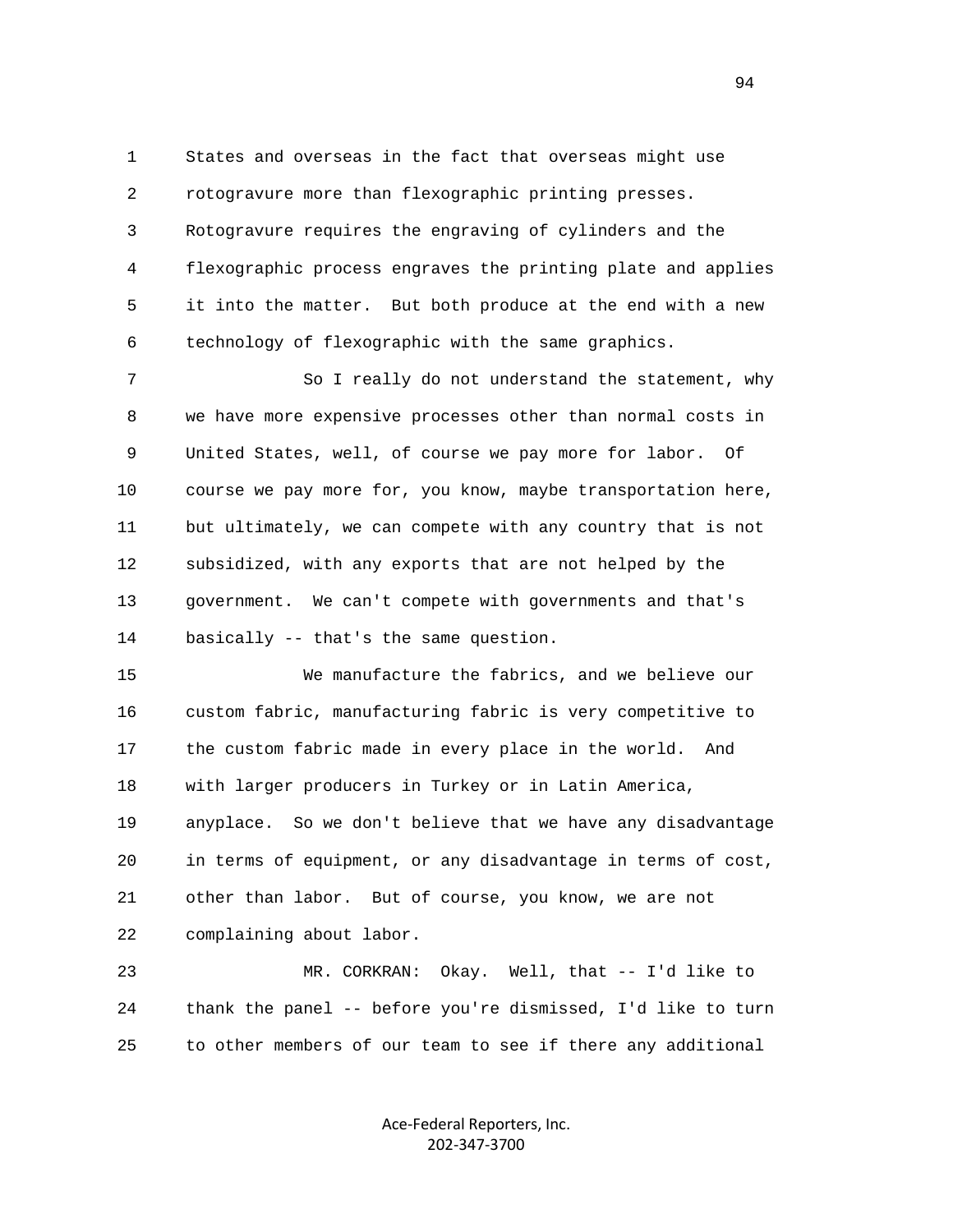1 questions? Mr. Dushkes?

| 2            | MR. DUSHKES: Drew Dushkes, Office of                              |
|--------------|-------------------------------------------------------------------|
| $\mathsf{3}$ | Investigations. Mr. Bazbaz, I wanna make sure I correctly         |
| 4            | understood a part of your response to one of Ms. Hanson's         |
| 5            | questions. So from the customer perspective, there's no           |
| 6            | significance as to the width of the strip used to make sack,      |
| 7            | specifically the 5mm cutoff?                                      |
| 8            | MR. BAZBAZ: Can you repeat the question?<br>I'm                   |
| 9            | not sure --                                                       |
| 10           | MR. DUSHKES: Yeah.<br>Is there any customer                       |
| 11           | significance -- from the customer perspective, is there any       |
| 12           | significance to the width of the strip used to make the           |
| 13           | laminated woven sack at the 5mm width or any width? Or is         |
| 14           | that purely as, I think you stated, just to make sure you're      |
| 15           | using 100% of the material?                                       |
| 16           | MR. BAZBAZ: Yes, basically what we want to                        |
| 17           | accomplish certain strength in the fabric. And the strength       |
| 18           | of the fabric is accomplished by the tension strength in the      |
| 19           | vertical direction and the cross direction. You can achieve       |
| 20           | the strength by making $-$ - you know, a $10x10$ count per square |
| 21           | inch, or a 5x5 count per square inch. As long as you make         |
| 22           | the wider tape and the same thickness, you can accomplish         |
| 23           | the same purpose.                                                 |
| 24           | So the customer never specifies in<br>MR. DUSHKES:                |
| 25           | their order what width they would like the strip to be?           |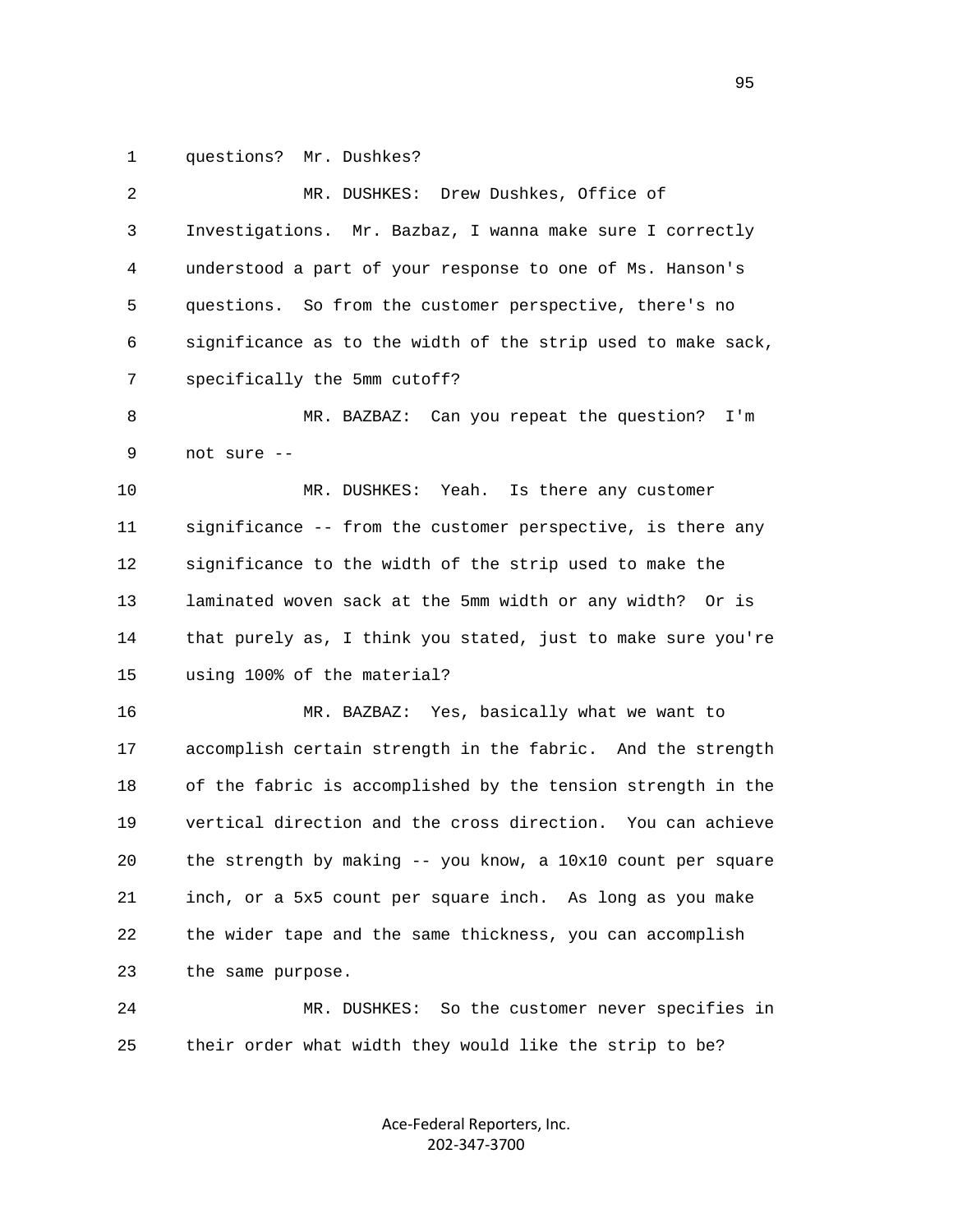1 MR. BAZBAZ: Well, the customer specifies 2 everything, but the specification of the customer might come 3 something like this: You know, the fabric should be 8x8, or 4 something, something as an equivalent structure, or 5 equivalent weight per square meter. 6 MR. DUSHKES: Thank you. 7 MR. BAZBAZ: You're welcome. 8 MR. DUSHKES: I'd also like to follow-up -- 9 MR. SZAMOSSZEGI: Can I just follow-up with 10 that? There's also a difference in the tariff treatment, I 11 think, also. For an article with less than 5mm strip and 12 greater than 5mm strip with strip. So we'll discuss that 13 post-conference. 14 MR. DUSHKES: Right, yeah. That's what my 15 question was sort of getting at -- is, does that distinction 16 in the tariff classification match up to a market 17 distinction at that width. So if you could address that in 18 post-conference, that'd be helpful. 19 I'd like to also follow-up with a question that 20 Ms. Stiger asked regarding certification. She asked, I 21 believe, on end use basis, and does it differ between end 22 uses, but are there general, across all end use types, 23 industry certifications or standards? Respondents mentioned 24 food-grade certification. I'm not familiar with that, so if 25 you could discuss that a bit.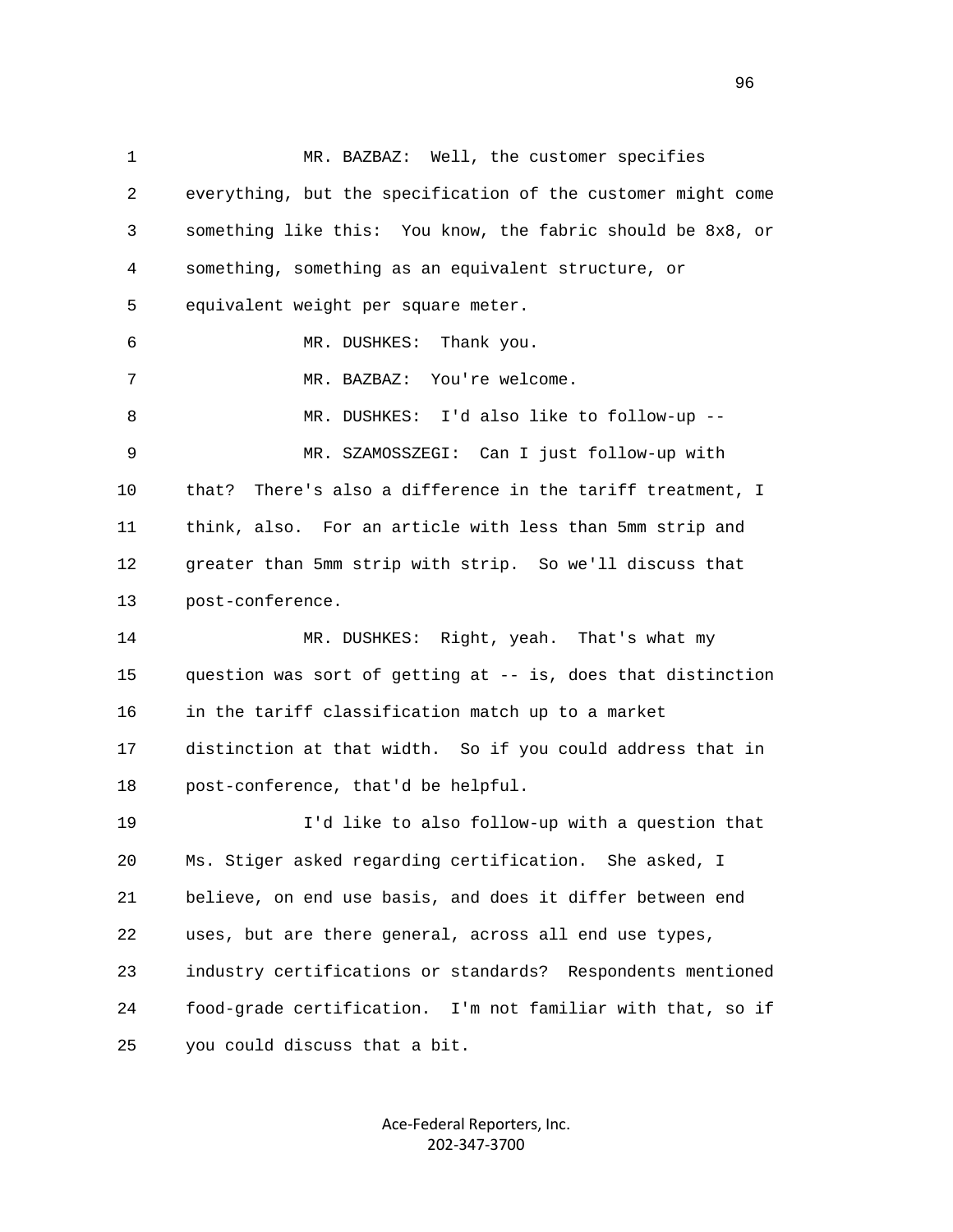1 MR. BAZBAZ: Food-grade certification is 2 required when the fabric is in touch with pet food or feed 3 or anything. But all the manufacturers of polypropylene 4 supply a polypropylene that is capable to be in touch with 5 food products. So anybody can, that using the same 6 polypropylene will be able to have an inert substance that 7 would not be adequate with food. 8 MR. DUSHKES: So is that a U.S. government 9 standard? Versus an industry standard? Therefore, it's 10 applied to both domestic and imported product? 11 MR. BAZBAZ: It's a customer -- might be a 12 customer requirement. But not a U.S. requirement. 13 MR. DUSHKES: Okay. So there's no industry-wide 14 specific certification? Just on a customer-by-customer 15 basis? 16 MR. BAZBAZ: It's customer-by-customer base. 17 MR. DUSHKES: Okay, thank you. 18 MR. BAZBAZ: You're welcome. 19 MR. DUSHKES: So is it the case that all of your 20 production machinery is specific to the production of the 21 product we're discussing here today, or is it just certain 22 elements and other parts of the machinery can be used to 23 create different types of flexible packaging? 24 MR. BAZBAZ: Well, in our case, all our 25 equipment is directed to manufactured laminate woven sacks,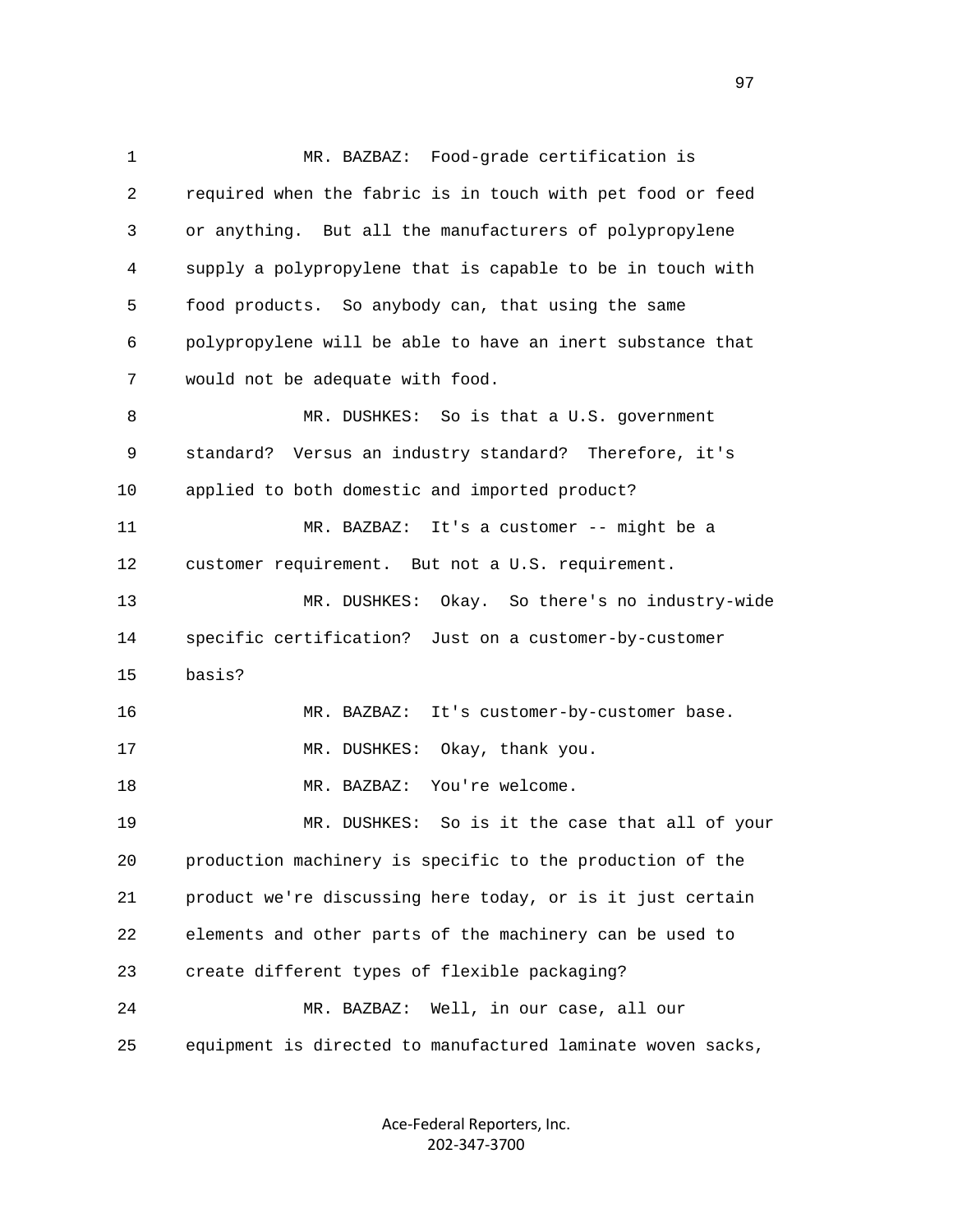1 so -- I mean we could manufacture the Non-Laminated Woven 2 Sacksaminated Woven Sacks by just not laminating, but we got 3 out of that market a long time ago. 4 MR. DUSHKES: Okay. So if I'm understanding 5 you, the machinery does have some degree of product

 6 flexibility, but your business decision is to only make one 7 type of product at the moment?

 8 MR. BAZBAZ: The only flexibility was to make a 9 woven bag that is like you would see on like a sand bag. 10 But most of those bags are now made overseas. There is no 11 production in the United States for that.

 12 MR. DUSHKES: Mr. Bucci, Ms. Mueller, your 13 companies, you said you make many types of flexible 14 packaging. Is that the case where you can use the same 15 machinery?

 16 MS. MUELLER: We do. And in looking at how Mr. 17 Bazbaz introduced how they manufacture, we do purchase our 18 woven fabric from other suppliers. We use a printing press 19 which can be used to print other papers or films. But once 20 it's printed and we go to the bag extruder, the bag extruder 21 and the bag equipment is dedicated just to Laminated Woven 22 Sacks that cannot be used for anything else.

 23 MR. DUSHKES: Thank you. And my final question. 24 And I understand if this is proprietary and you wish to 25 address it in post-conference. But I'm just trying to get a

> Ace-Federal Reporters, Inc. 202-347-3700

en 1980 en 1980 en 1980 en 1980 en 1980 en 1980 en 1980 en 1980 en 1980 en 1980 en 1980 en 1980 en 1980 en 19<br>De grote en 1980 en 1980 en 1980 en 1980 en 1980 en 1980 en 1980 en 1980 en 1980 en 1980 en 1980 en 1980 en 19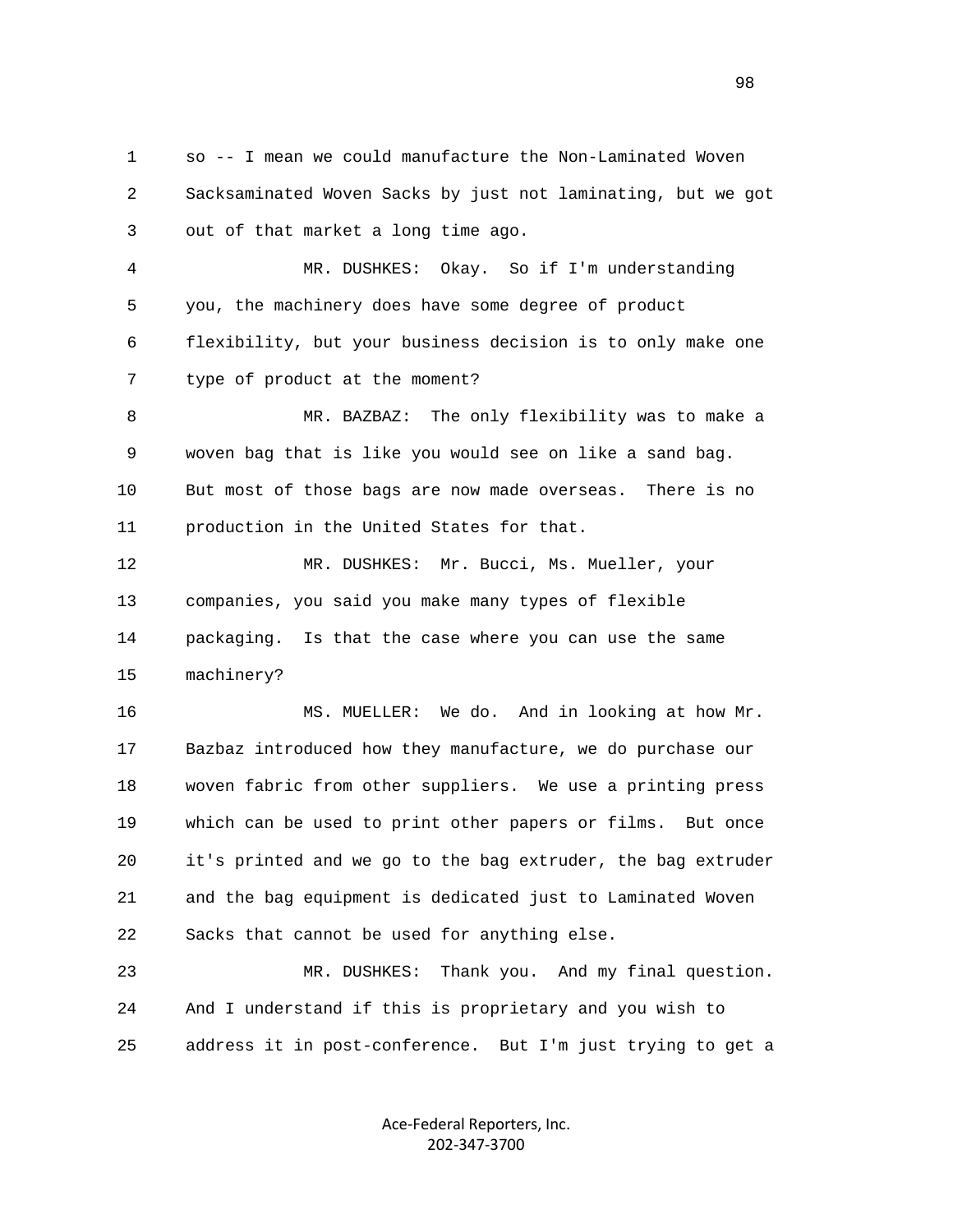1 sense of sort of the range in the market here. What is the 2 range of pricing -- so your lowest-value product and your 3 highest-value product that you sell? What's the gap between 4 that in terms of cost? 5 MR. JONES: Mr. Dushkes, Steve Jones. We'd be 6 happy to discuss that in our post-conference. I'm sure 7 it'll have to get into some proprietary pricing data, but we 8 would happily address that. 9 MR. DUSHKES: Sure, and if you could be sure to 10 include a very specific production description with both the 11 high-end and the low-end, that'd be helpful. 12 MR. JONES: We will do so. Thank you. 13 MR. DUSHKES: Thank you. Mr. Corkran, that 14 concludes my questions. 15 MR. CORKRAN: Thank you. Ms. Stiger? 16 MS. STIGER: Okay, I just have two additional 17 questions. I was wondering if you could comment on--and if 18 it's something you can't comment on publicly, that's fine, 19 even in post-conference--if there've been any disruptions in 20 the market in terms of the supply, or if there've been any 21 availability issues. 22 MR. BAZBAZ: There have been some, in our case, 23 there have been some raw material supply restrictions, you 24 know, with the Harvey Hurricane in Houston. But typically 25 all the manufacturers of plastic products, they don't just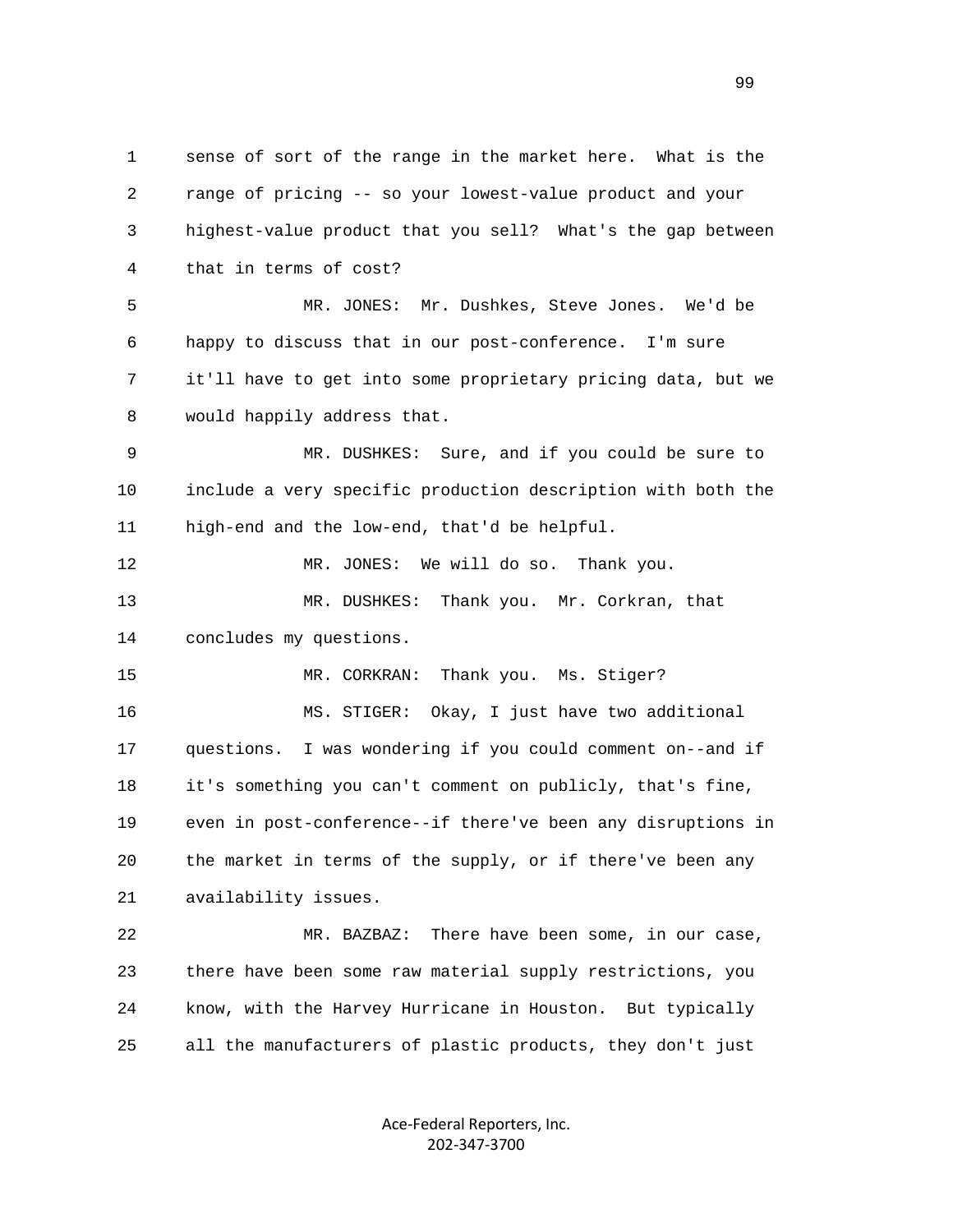1 await, or only having one week of inventory. They typically 2 have six to eight weeks in inventory. So therefore, nobody 3 that we know was damaged by those force majeures, so there 4 are no restrictions that we've seen.

 5 MS. STIGER: Okay. So you just source it from 6 inventory, even if there was the polypropylene or the raw 7 material supply was disrupted because the hurricane, it 8 really didn't cause an issue in the availability of the 9 product?

 10 MR. BAZBAZ: Yes. No. We did not see any 11 issues.

 12 MS. STIGER: Okay. Thank you. And in Capital 13 Trade's presentation, on Slide 9, and during the discussion, 14 it was mentioned that, you know, competition is very 15 sensitive based on price, that is I think, if I'm 16 characterizing in what you all testified to accurately, that 17 you said purchasers, the primary sort of purchasing factor 18 that they are basing their decisions on, are price. 19 But are there other factors that purchasers 20 consider when they're, you know, when they're trying to 21 source between different Laminated Woven Sacks? Is print

 22 quality an issue? Is that one of the factors that they may 23 consider?

 24 MR. BUCCI: I would answer -- you certainly have 25 to have a certain level of quality to be able to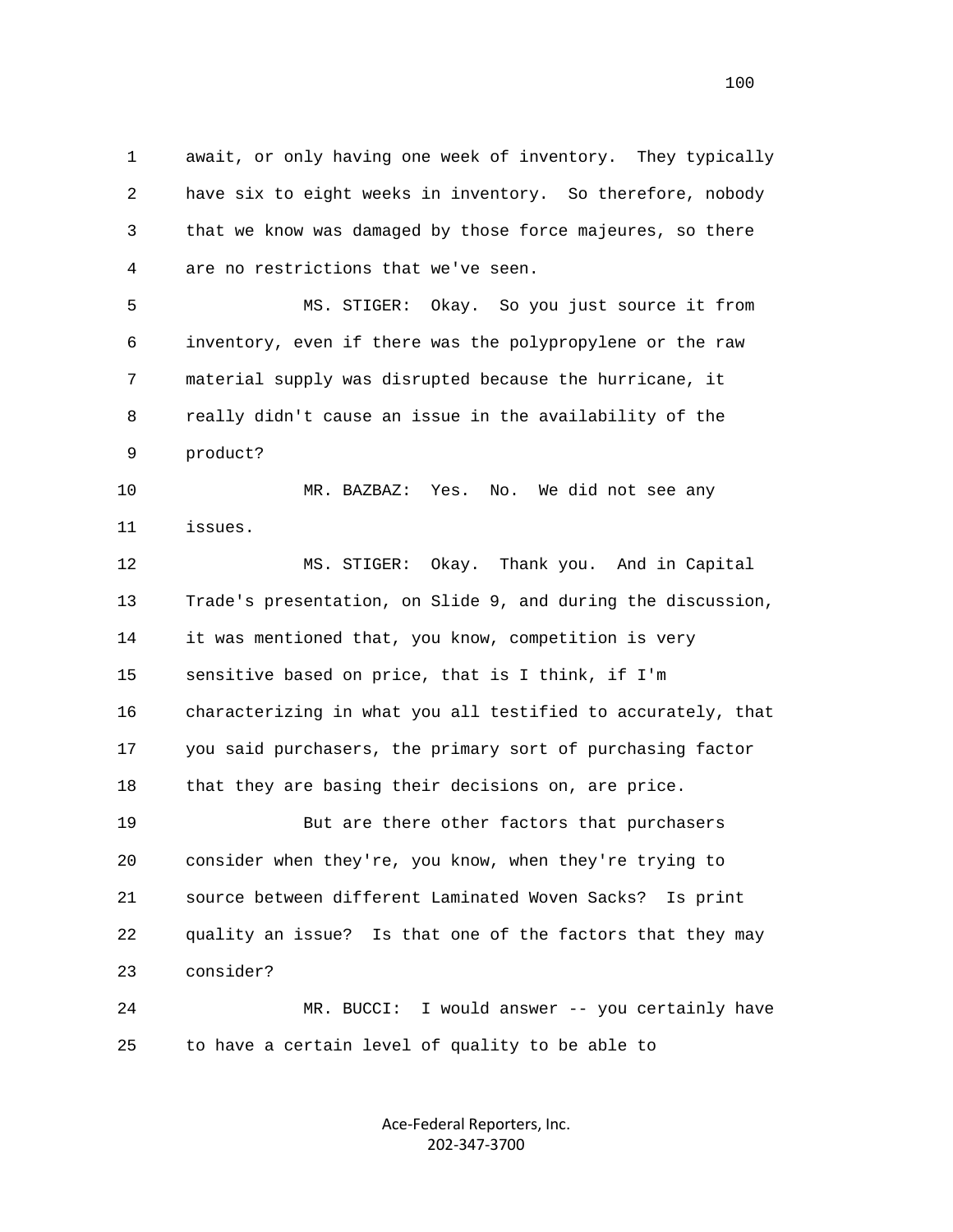1 participate. So you have to have a certain print quality, a 2 certain -- you have to meet the specifications of the 3 customer. Many, many people can do that. So once that is 4 decided, it's 100% price. In my opinion. 5 MS. STIGER: Thank you. That concludes my 6 questions. 7 MR. CORKRAN: Look to the rest of the panel. 8 Are there any additional questions? 9 MS. HANSON: Yes. If I could just clarify 10 again, stuck on the fabric for another moment. How common 11 is it for the customer to request that the fabric be coated 12 with plastic prior to the lamination process and the 13 printing? 14 MR. BAZBAZ: What you mean? Coated on the 15 inside? 16 MS. HANSON: So the -- again, going to the 17 description and the different classifications that are 18 possible, the one that would move it into a different H2S 19 number is if there's a plastic coating on the fabric prior 20 to the printing and the laminating. And I just -- what 21 would be the purpose of that and how common is it? 22 MR. BAZBAZ: There is no purpose for that. 23 There is no need. There is no requirement. And the 24 customer will not require that because that will increase 25 the price of the bag.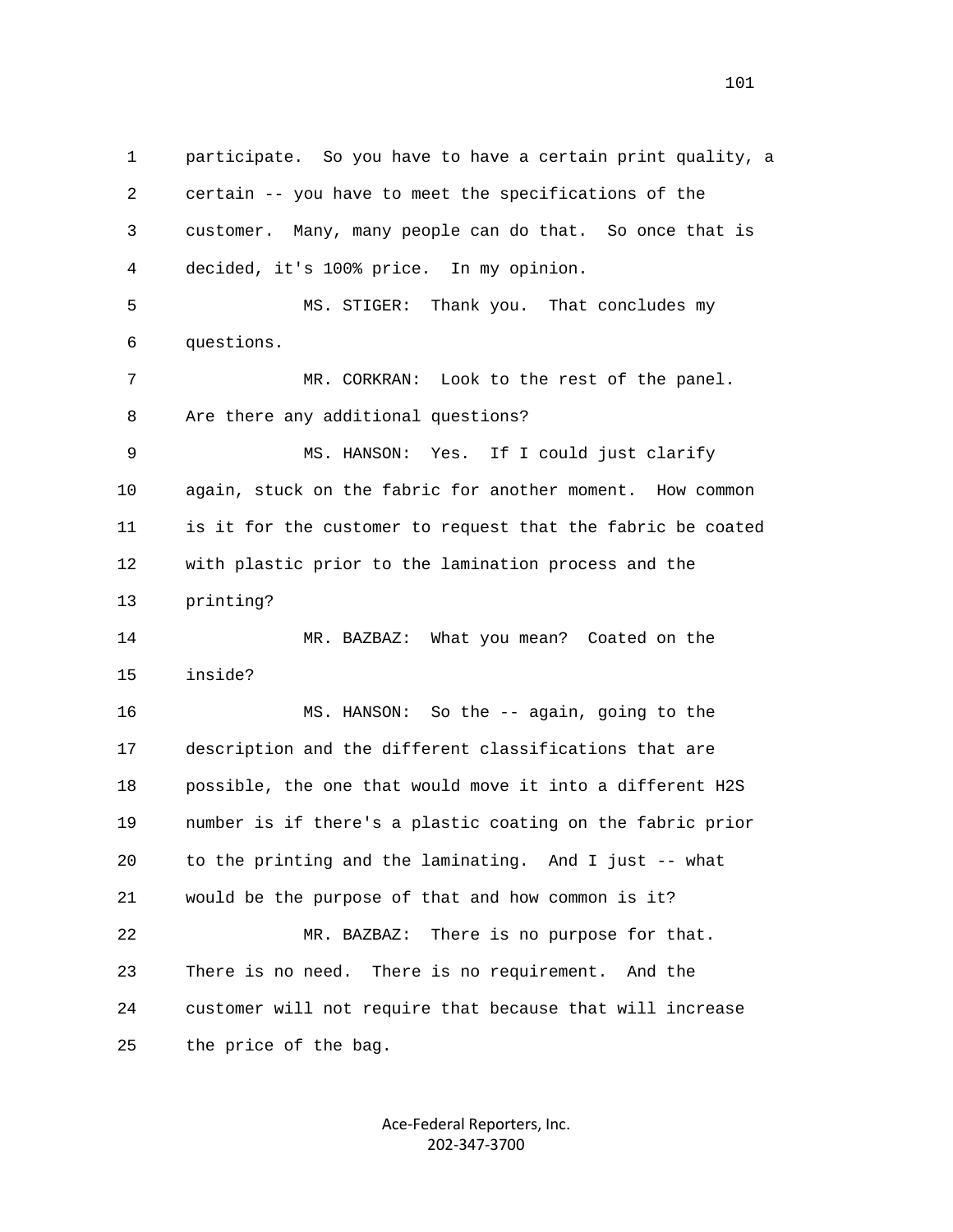1 MS. HANSON: Thank you. That answers the 2 question. 3 MR. CORKRAN: With that, I'd like to, once 4 again, thank the panel. We very much appreciate your 5 testimony. It has been very helpful to us. With that, I 6 will dismiss the panel and we will take a ten-minute break 7 until 12:00 noon. Thank you very much. 8 (Whereupon a brief recess was taken, to reconvene 9 this same day.)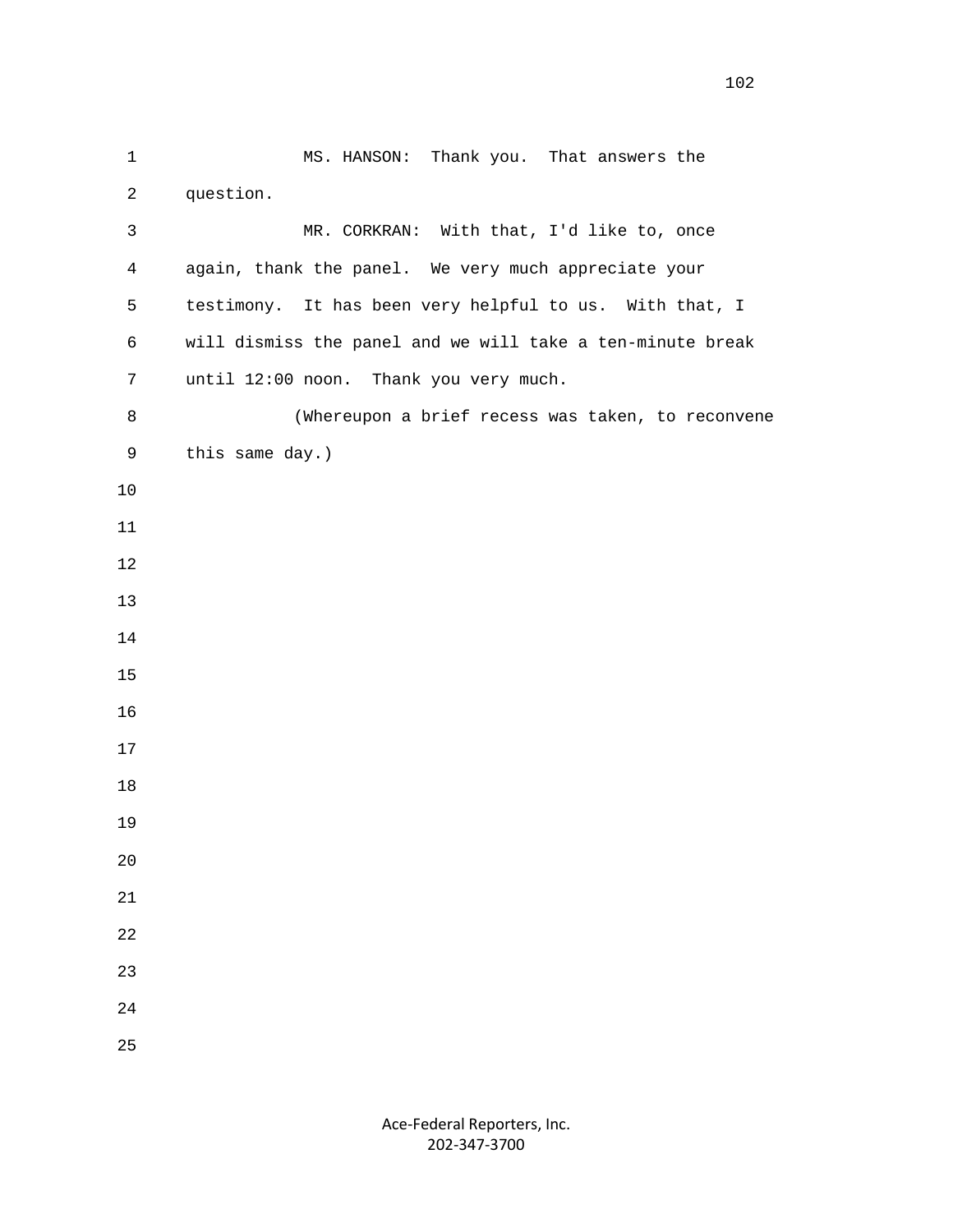1 A F T E R N O O N S E S S I O N 2 MR. CORKRAN: Thank you very much. Are there 3 any preliminary matters? 4 MR. BURCH: There are no other preliminary 5 matters, just a note. The panel in opposition to the 6 imposition of the anti-dumping and countervailing duty 7 orders witnesses have been all sworn in and are seated. 8 MR. CORKRAN: Thank you very much. I appreciate 9 it. Welcome to the panel. My apologies for a delay. 10 There's some fairly intense petition activity, but I am now 11 very eager to hear your presentation. Please begin when you 12 are ready. 13 MS. QUAIA: Good afternoon. I am Diana Quaia 14 with Arent Fox. I'm joined today by John Little and Kevin 15 Greene from Commercial Packaging, a U.S. importer of 16 Laminated Woven Sacks. Mr. Little is a packaging engineer 17 with decades of experience in the industry and Mr. Greene is 18 the company's supply chain manager. 19 A few introductory remarks. An accurate 20 assessment of the industry of -- and of the impact of 21 Vietnamese imports on the U.S. LWS market must take into 22 account that LWS users occupy different segments of the 23 market. The competition among those market segments is 24 attenuated and the driver for that attenuation of 25 competition is the U.S. market segmentation and the domestic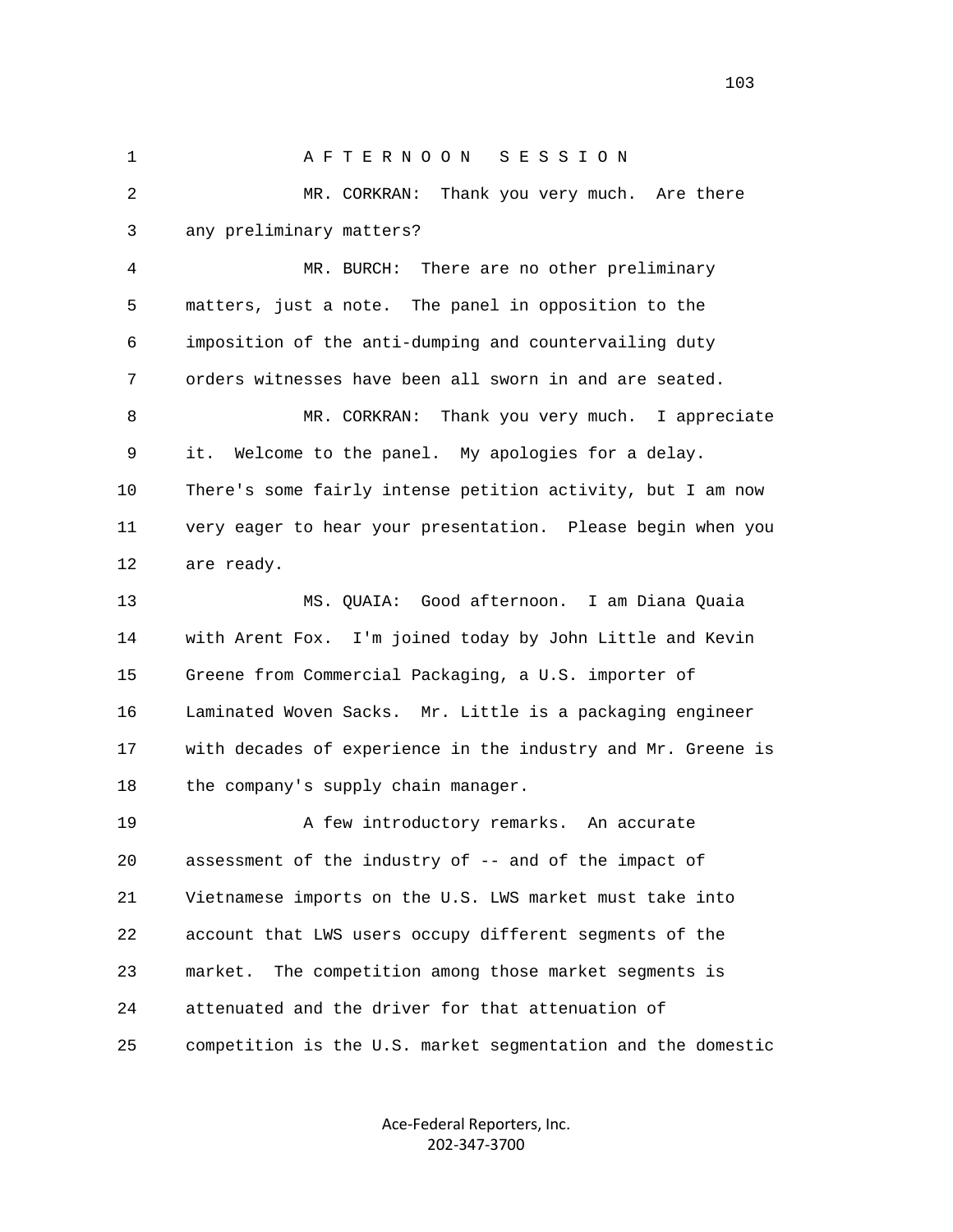1 industry's focus on pet food. Everything we heard this 2 morning confirms this. The economic presentation of 3 petitioners shows separate segments: the pet food segment 4 and the animal feed segment. 5 We heard nothing regarding raw material changes 6 this morning in the direct presentations. We'll hear about 7 more of that today. And with those remarks, I would like to 8 turn now to our panel of witnesses. 9 STATEMENT OF JOHN C. LITTLE 10 MR. LITTLE: Hello, can you hear me? I'm John 11 Little, the woven division manager of Commercial Bag 12 Company. We are known as Commercial Packaging. Our company 13 is a family-owned and family operated business located in 14 central Illinois, that provides innovative packaging 15 solutions including Laminated Woven Sacks, multi wall bags, 16 bulk bags, and flexible packaging. 17 I'm an engineer with a degree in packaging 18 engineering with more than 28 years of experience in the 19 flexible packaging market. 18 of those have been with 20 commercial packaging, working with the product we are to 21 discuss today. 22 My purpose today is to discuss key 23 characteristics of the U.S. market for Laminated Woven Sacks 24 and why imports from Vietnam are not injuring or threatening 25 to injure the petitioning LDS producers.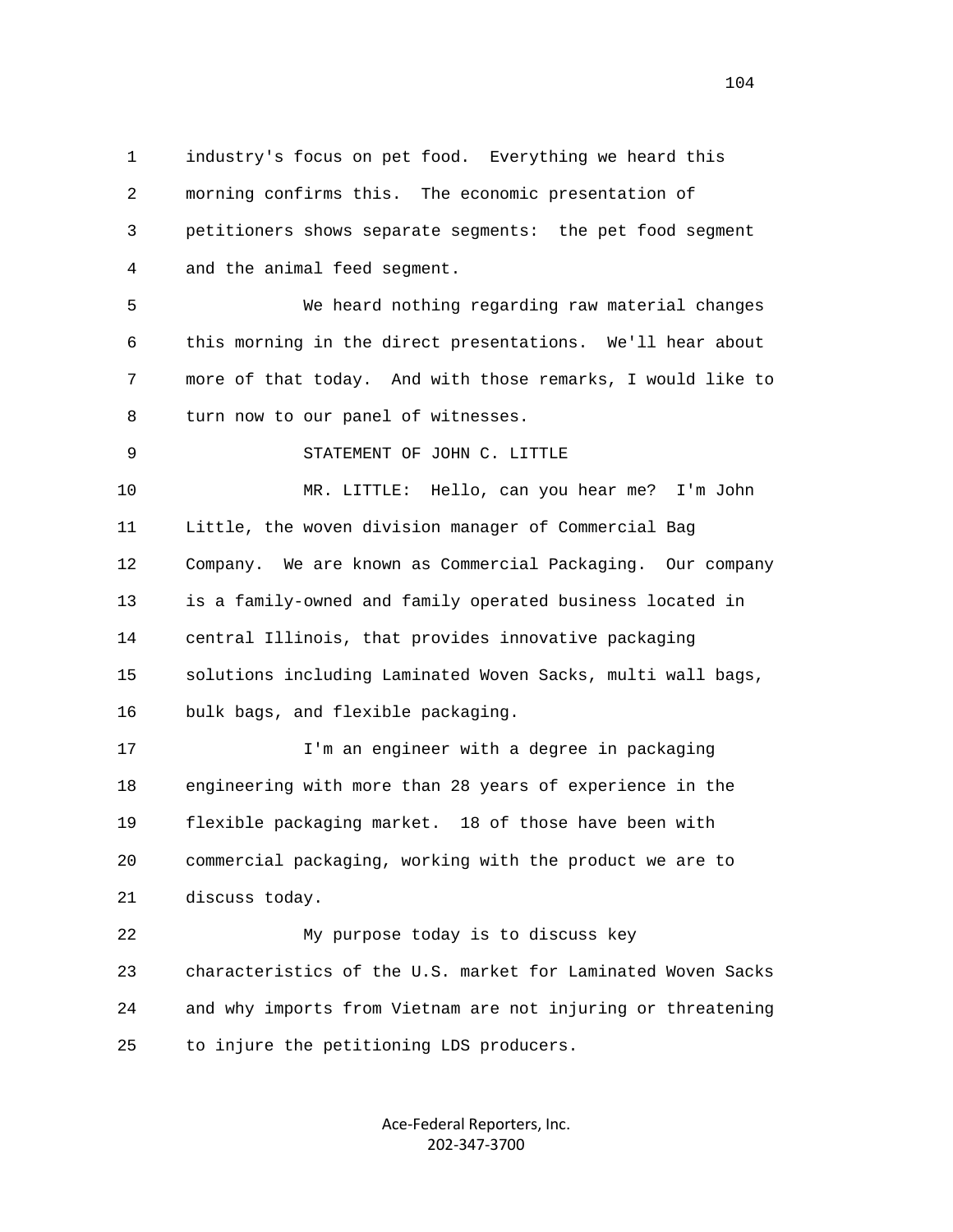1 Commercial packaging imports Laminated Woven 2 Sacks from Vietnam for reasons that have little to do with 3 price. This decision is primarily linked to specifications, 4 quality, and innovation to meet the market needs. 5 I will also talk about price, but I want to talk 6 first about specifications, which is a key factor for our

 7 business. In the U.S. market, there are several market 8 segments for Laminated Woven Sacks, pet food, bird seed, 9 animal feed, agricultural products, micro ingredient bags, 10 et cetera. Each of these market segments requires different 11 specifications.

 12 Petitioners are focused on the first two 13 segments, pet food and bird seed. Our customers are 14 primarily companies that package and sell animal feed, bird 15 seed, agricultural products and to a lesser extent pet food. 16 Most of our business is in the animal feed segment.

 17 What do I mean by specification? Specification 18 is determined by first understanding the product being 19 packaged, then the filling equipment that fills the bag, 20 then the marketing and the sales needs of the customers. 21 All of these elements are used to define our specification. 22 Customers in the animal feed segment require 23 more specifications than customers in the market segment 24 where domestic producers are concerned. I mean, the pet 25 food segment. That is because there are many more product

> Ace-Federal Reporters, Inc. 202-347-3700

105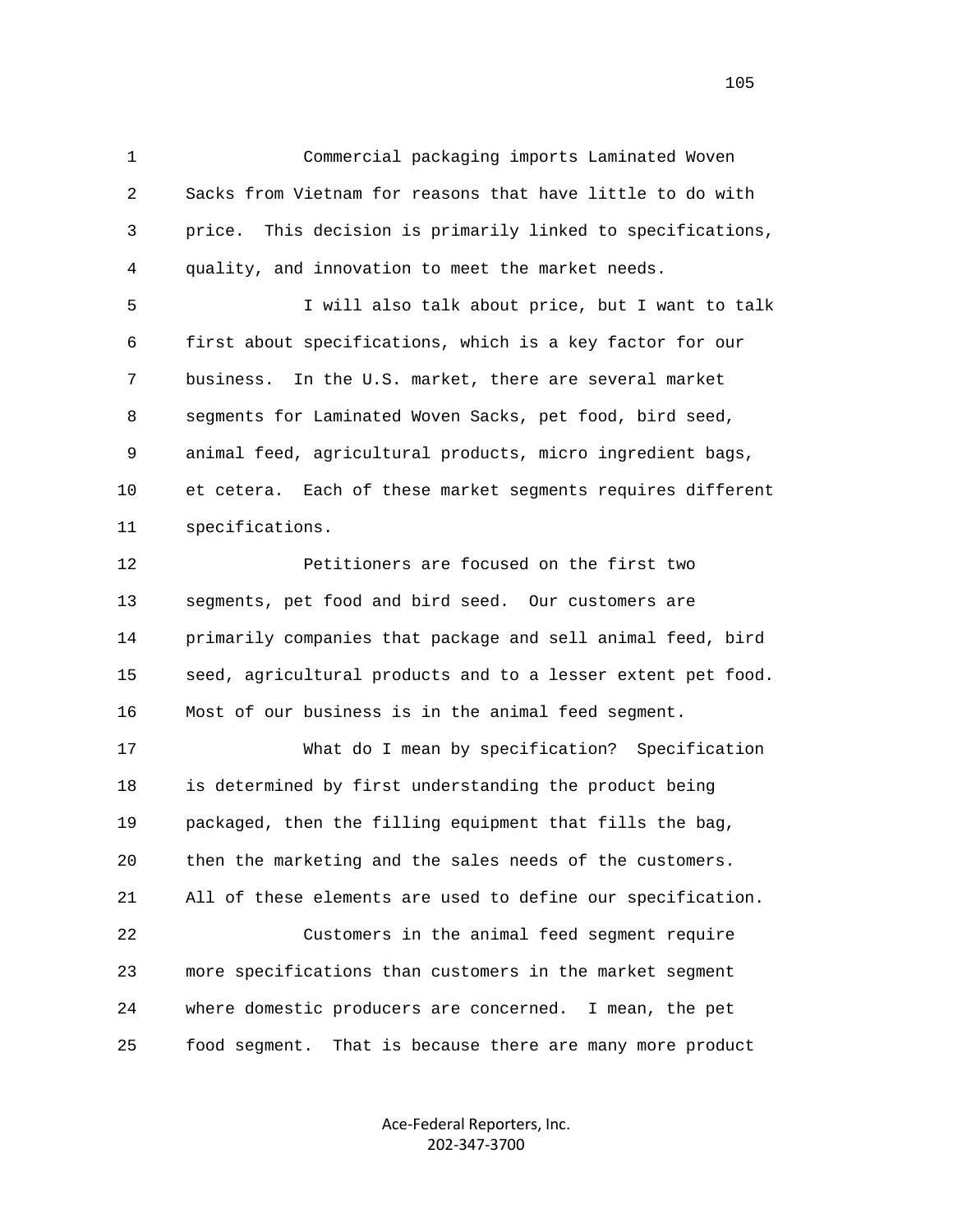1 types in animal feed business and each of them requires 2 different bags.

 3 If you allow us on the table before, we have 4 samples that later through questions, we can demonstrate 5 some of these specifications.

 6 Our customers typically try to source all of 7 their bag specifications from the same supplier. They 8 select their suppliers based on whether they can meet all of 9 their specification needs.

 10 For example, some of our largest customers 11 require 11 base specifications. Most of our customers 12 require 3 to 7. These base specifications are defined in 13 terms of number of plys of material, the finish on the bag 14 like matte versus gloss, the type of closure, block bottom, 15 sewn bottom, the number of colors, breathability, i.e. if 16 they're using hot pin perforations. The U.S. producers do 17 not and cannot offer such a variety of specifications.

 18 Most U.S. producers offer three ply bags. From 19 our suppliers in Vietnam, we offer Laminated Woven Sacks in 20 three plys, four plys, and five plys. Working with our 21 customers and suppliers in Vietnam, we've also developed 22 some innovative type Laminated Woven Sacks specifically for 23 animal feed that respond to specific needs as fat that might 24 be in the feed, breathability to prevent mold, pest control 25 to eliminate bug infestation, anti-skid to make the bags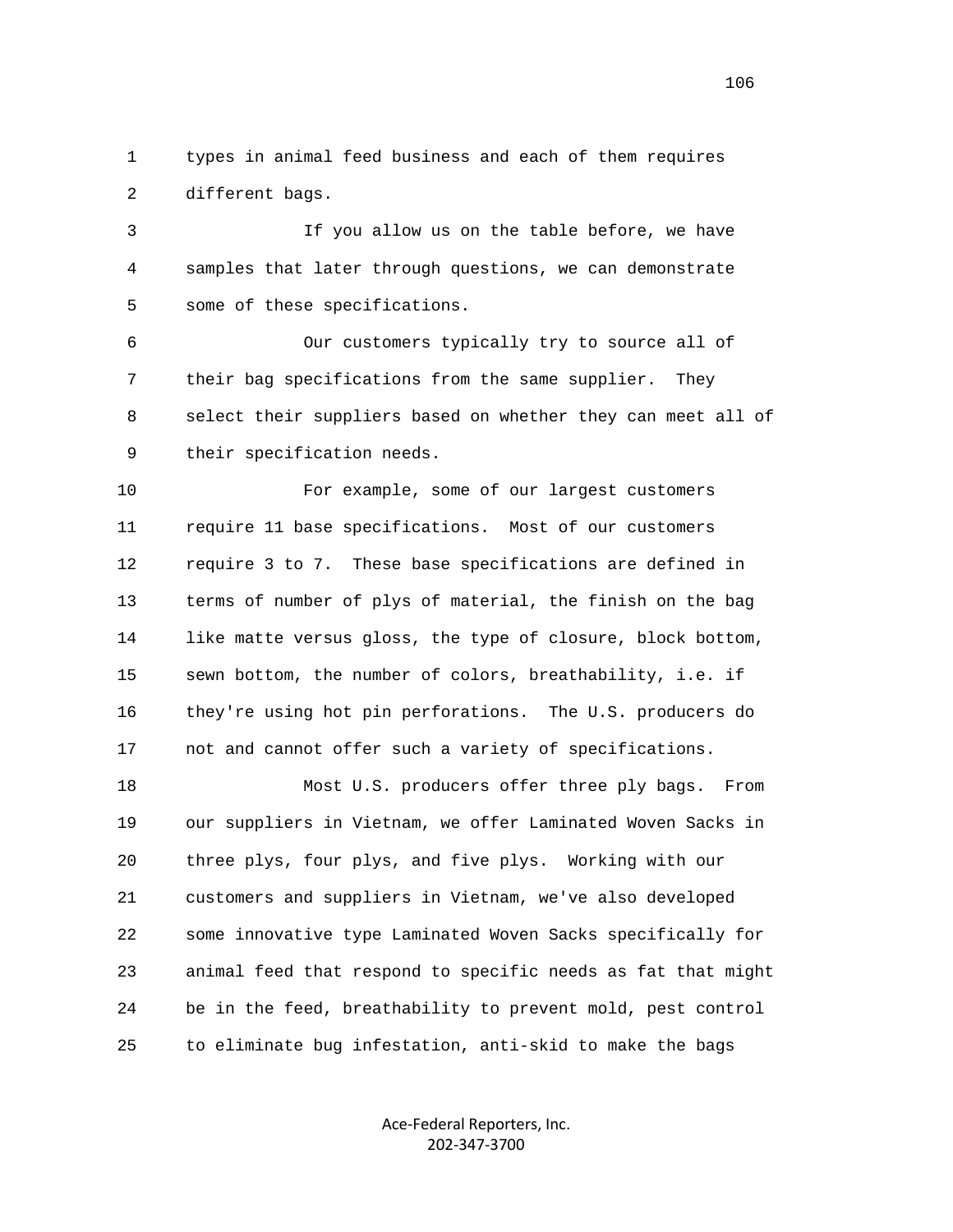1 easier to manage through a factory, bags with 10 colors 2 that are printed in pantone, bag lengths to meet customer 3 needs, rotogravure printing for consistency, color depth, 4 and depth definition. None of the U.S. producers offer all 5 of these specifications.

 6 The range of customers' needs in the animal feed 7 segment can be quite wide and the U.S. producers simply have 8 problems meeting such customer demands.

 9 The U.S. producers' business model is focused on 10 a few specifications with high volume orders, what we would 11 call large runs of 100,000 Laminated Woven Sacks per order.

 12 Our customers need more variety, more consistent 13 pricing across run -- any run quantity, and lower production 14 runs.

 15 We participate in bids to supply woven laminated 16 sacks to large U.S. consumers of this product and had 17 instances where U.S. producers have declined to bid simply 18 because their inability to supply diverse specifications and 19 to meet customer bag quantity demands. We've seen this 20 recently.

 21 In terms of quality, our customers also require 22 food grade certifications. In fact, 80 percent of our 23 Laminated Woven Sacks that we supply from Vietnam require 24 such certifications.

25 We are able to supply bags that meet the highest

Ace-Federal Reporters, Inc. 202-347-3700

107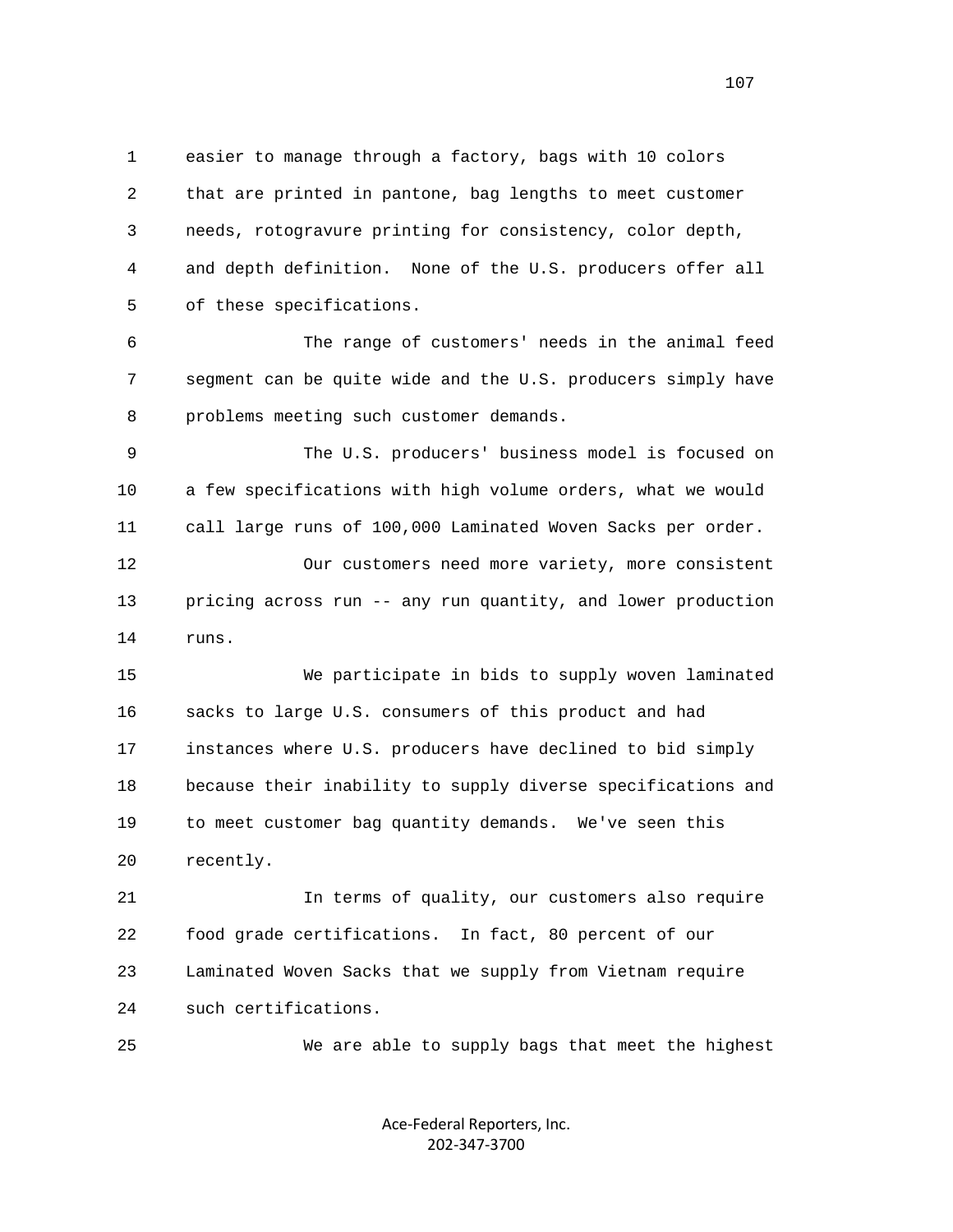1 food grade certifications that is the global food safety 2 initiative or GFSI.

 3 In fact, we've been offering food grade 4 Laminated Woven Sacks since 2015, almost one to three years 5 before U.S. producers could do so. So much for petitioner's 6 theory that all purchasing is based on price. With food 7 grade certifications, you either have them or you don't.

 8 We take quality inspection very seriously. We 9 have quality inspection on 100 percent of our finished bags. 10 In contrast, we learned from our customers that U.S. 11 produced bags had high rejection rates than our bag sourced 12 from Vietnam.

 13 The technical limitations and quality concerns 14 related to the U.S.-produced Laminated Woven Sacks render 15 them not interchangeable, not comparable, and not an option 16 for some of our customers.

 17 The sourcing of Laminated Woven Sacks from 18 foreign suppliers is far from a new phenomenon. Commercial 19 Packaging has sourced LWS from Vietnam for over 10 years. 20 Historically, the production and printing of LWS has long 21 tradition in Vietnam and throughout Asia.

 22 Whereas in the United States, the laminated 23 woven sack is a relatively young industry. That gap in 24 experience is critical and has been visible over the years 25 in the quality of printing and lamination of bags that we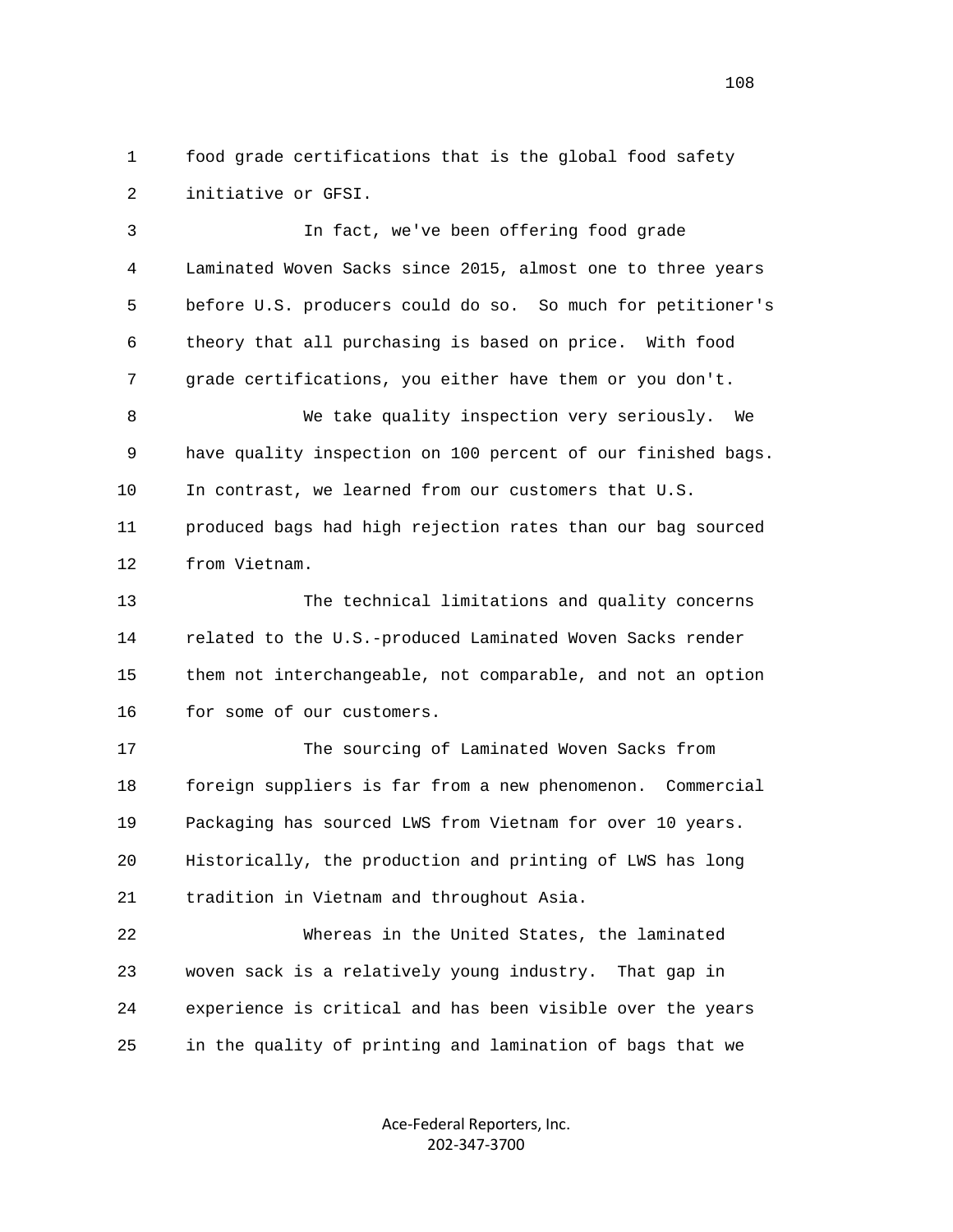1 have sourced from Vietnam compared with the domestic supply. 2 As with any new industry, there's been a 3 learning curve for the U.S. industry and it takes time to 4 reach the same quality level and efficiency as their 5 counterparts in Vietnam.

 6 To briefly describe the U.S. industry, I would 7 say that it is less integrated in the Vietnamese industry 8 and much more automated. It is no wonder petitioners claim 9 that LWS production is capital intensive. The majority of 10 U.S. producers do not employ all the steps of production 11 process described in the petition because their production 12 processes covers only the last stages of production, namely 13 lamination, printing and assembly of the bags fully on 14 automated machines.

 15 Most domestic producers start with woven fabric, 16 not with resin. This fully automated process means higher 17 cost for domestic production, high capital expenditures for 18 the equipment, and higher costs to source the fabric. 19 In contrast, the producers in Vietnam are 20 integrated and they perform the entire production process 21 from resin to finished bag. You'll hear more about this 22 from the rest of the representatives here today.

 23 The domestic industry has a number of 24 significant advantages in this market that serve to insulate 25 it from a significant import competition.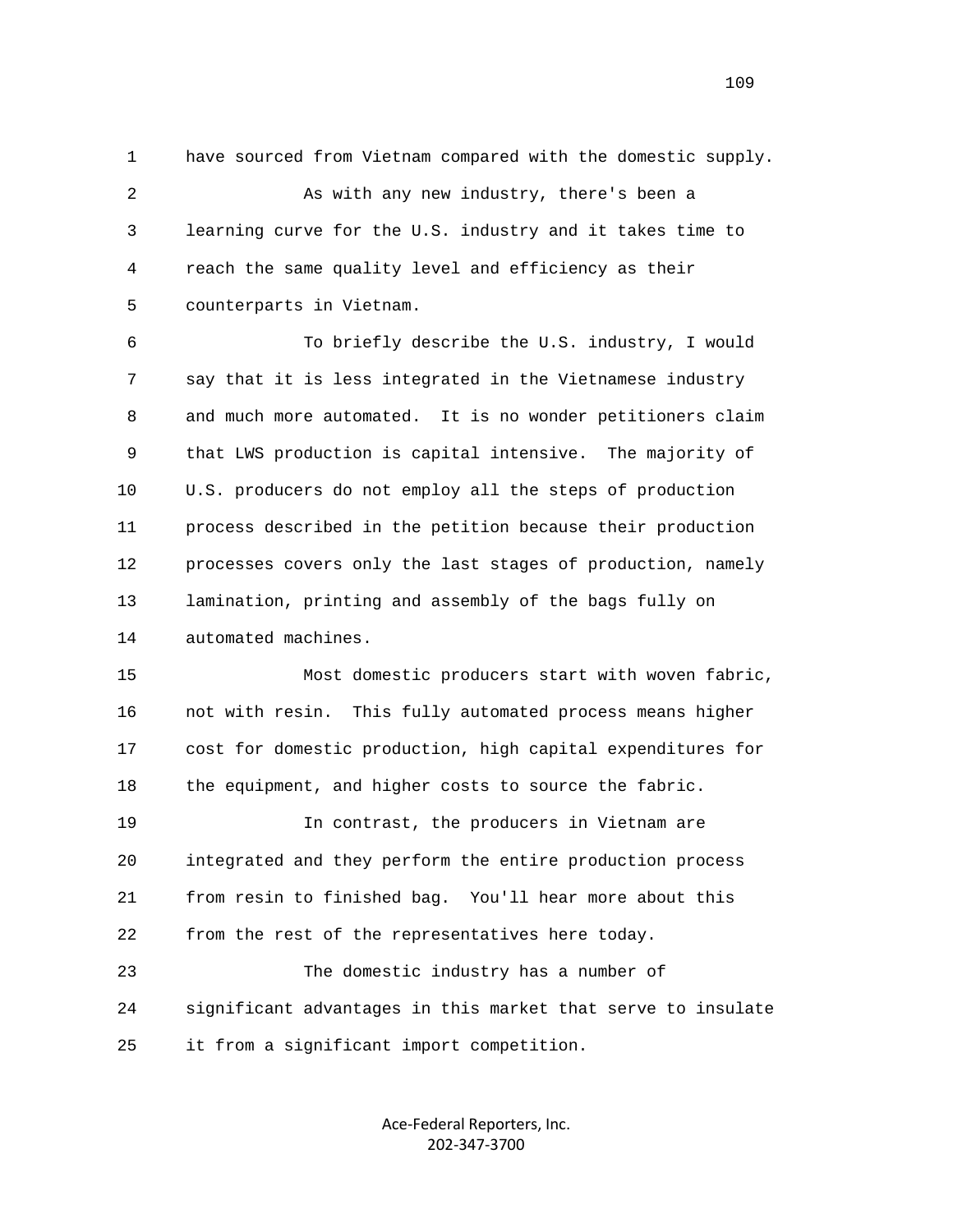1 First, the petitioners produce and sell large 2 quantities of Laminated Woven Sacks to one market segment, 3 pet food. Most of the subject imports do not go into this 4 market segment. This is primarily due to lead times. 5 In addition, the U.S. producers offer certain 6 enhancements that are not available from imports from 7 Vietnam. This preference to supply the higher end pet food 8 packaging market as opposed to other packaging needs 9 explains the new investment heat sealed technologies, easy 10 open, and re-close features. 11 Second, there's an end user customer preference 12 for made in America when it comes to the pet food segment.

 13 This is a market segment where they clearly dominate. They 14 have very little competition from imports in the LWS in this 15 market segment.

 16 They do face competition in the pet food market 17 from other types of bags. For example, laminated flexible 18 bags like a quad sealed bag. These are non-woven bags that 19 are clearly not subject merchandise.

 20 Quad sealed bags of similar non-woven products 21 are new innovative bags for the pet food segment that have 22 four heat-sealed edges. They have superior shelf appeal and 23 graphics and they come at a premium price. One does not 24 seek quad sealed bags in the other market segments. 25 Therefore in the pet food segment, domestic competition from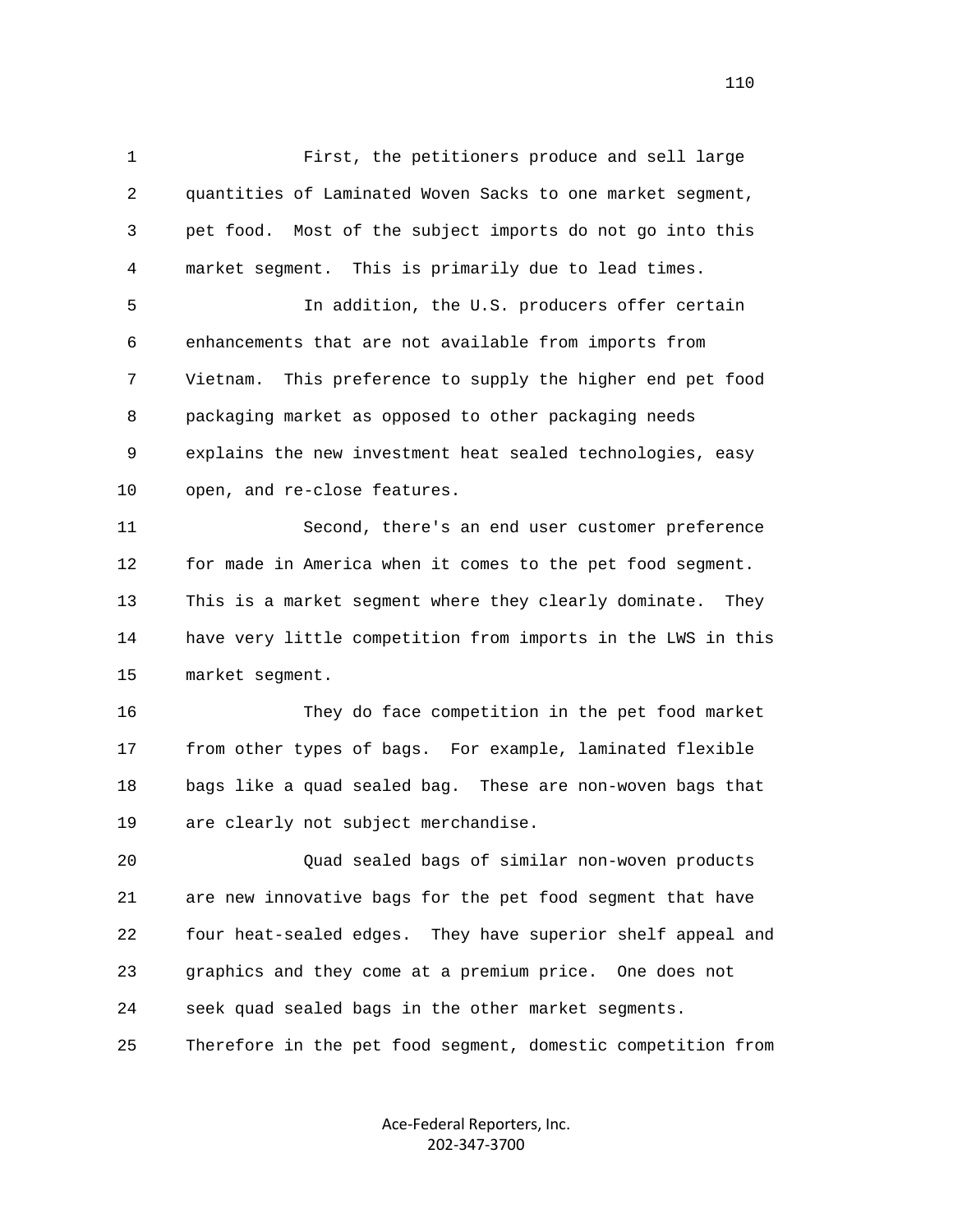1 non-subject products is more a factor than imports from LWS 2 from Vietnam.

 3 It is difficult to see how domestic laminated 4 bag producers are injured by imports that serve different 5 market segments and different customer needs.

 6 So let's talk about prices. LWS -- prices for 7 LWS have declined since January 2015, but that appears to be 8 the result of a combination of factors having little to do 9 with Vietnamese overall imports.

 10 First, the price of polypropylene, the main raw 11 material for Vietnamese producers, has decreased in the last 12 three years. In 2014, just before the POI, the price of 13 polypropylene quoted on the CFR base as China was well above 14 the 10 year average. Starting in 2015, the polypropylene 15 prices started to trend down to historic lows and stayed at 16 those low levels throughout the remainder of the POI.

 17 Second, the raw material price fluctuations 18 impact us more than the U.S. producers. The pricing of LWS 19 in Vietnam, including the pricing that we have with most of 20 our customers, is different than how the U.S. producers 21 price their Laminated Woven Sacks. 72 percent of our 22 business is priced based on the weight of the bag and resin 23 pricing formula. It's tied to an index for polypropylene. 24 Our changes then change as the resin changes.

25 Additionally, since the price of resin is a high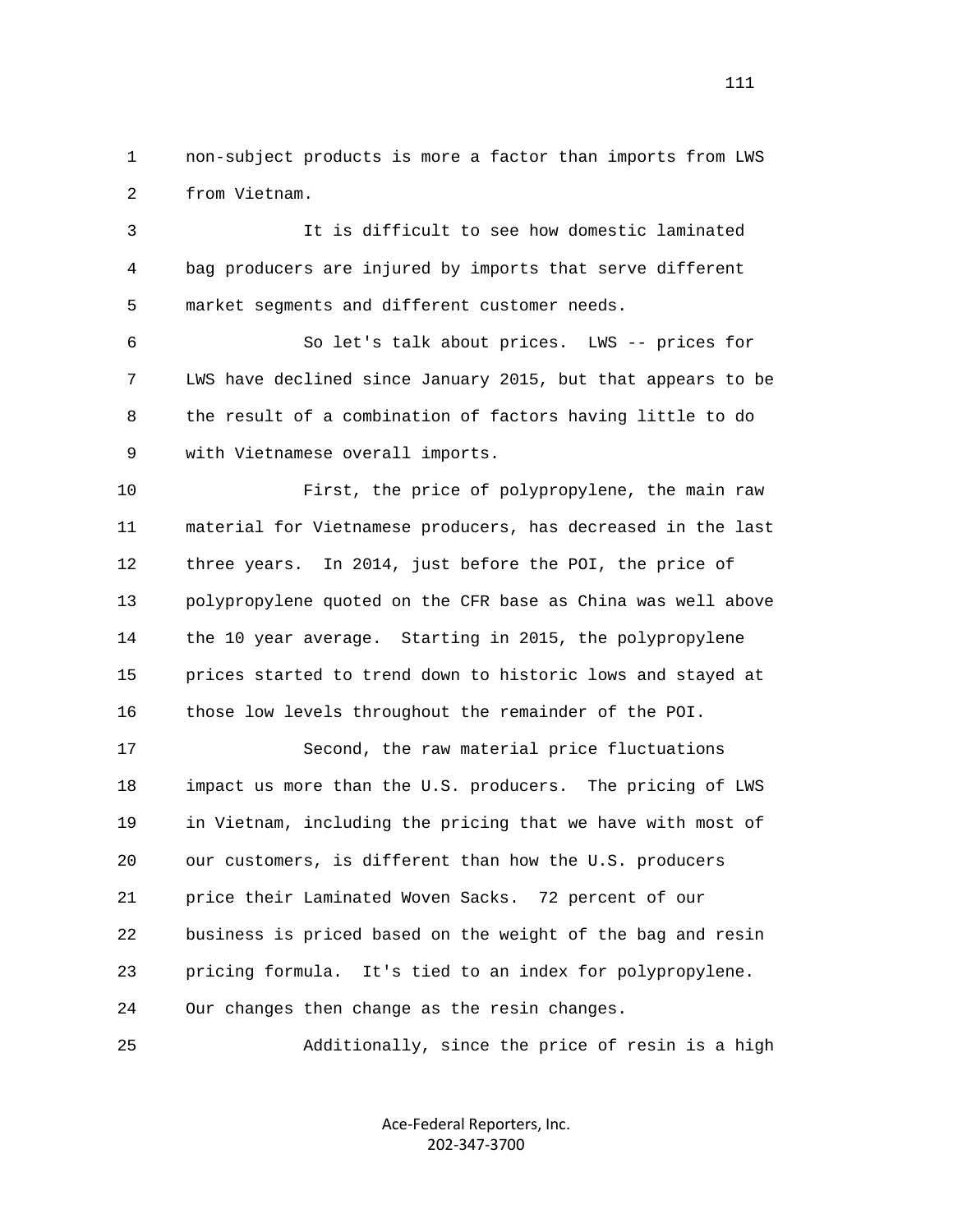1 percentage of the -- of our suppliers' product cost, the raw 2 material variations impact us more than it impacts the U.S. 3 producers.

 4 In the U.S., the price of polypropylene quoted 5 on a delivered U.S. basis has also fluctuated over the POI. 6 However, at all times, the price of resin in the U.S. has 7 been approximately \$400 per metric ton higher than the price 8 of resins available to Vietnamese producers. This is a 9 built-in cost difference and the U.S.-produced LWS has 10 nothing to do with import competition.

 11 Third, with the ITC's three year period, 12 additional domestic capacity has been added by petitioners 13 and other U.S. producers. New capacity has created 14 additional pressure on the domestic market sectors of the 15 market place as they compete with each other for market 16 share.

 17 And there's one other issue the ITC should be 18 aware of in terms of pricing. The variety of specifications 19 that I discussed earlier is not adequately captured in the 20 four pricing products for which we reported data in the 21 questionnaire responses. Pricing is clearly influenced by 22 market segments with the high end pet food base commanding 23 the highest prices.

 24 While our bags have the traditional sewn 25 closure, the pet food bags, mainly the U.S. producers, have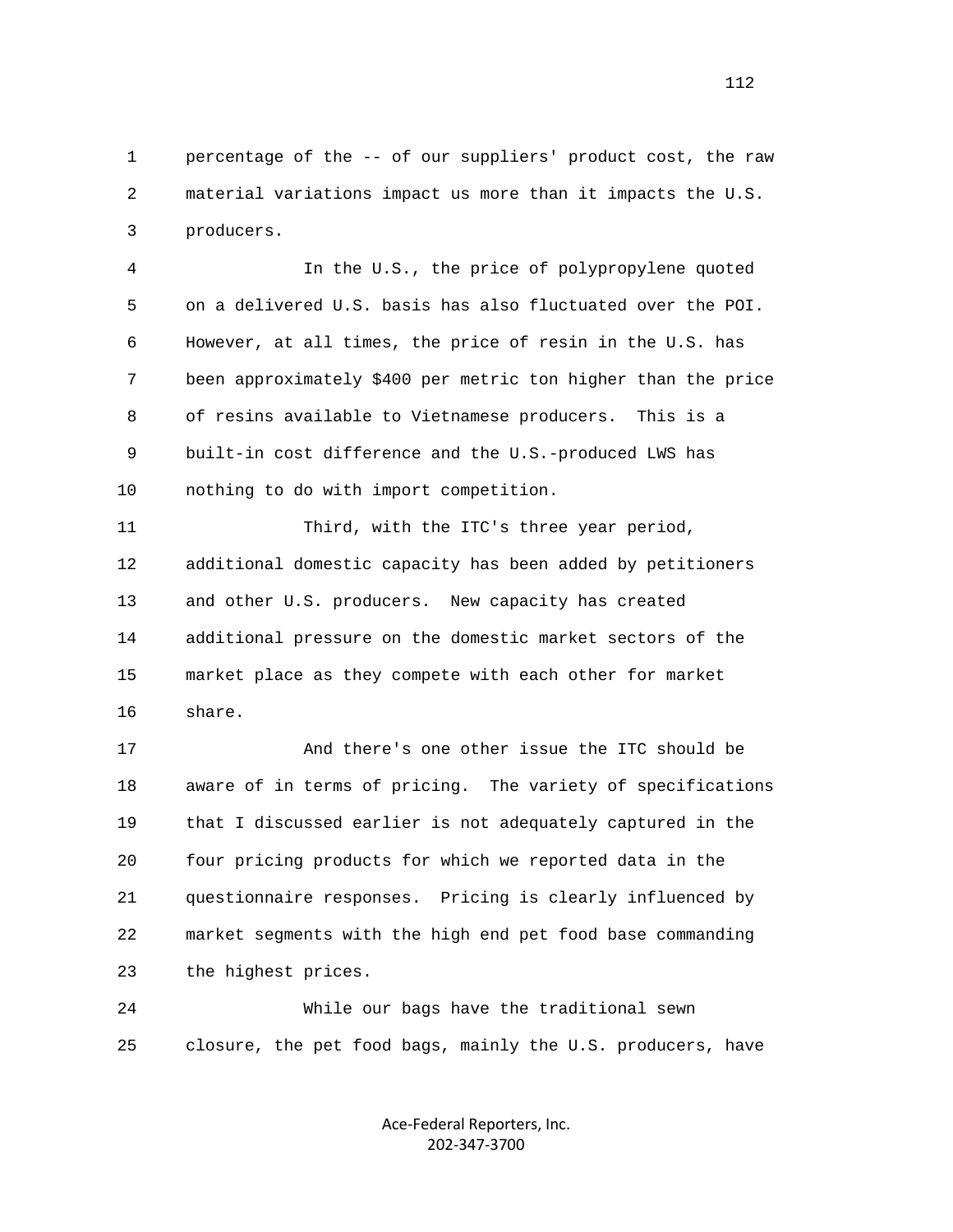1 heat-sealing easy open features that amount to significant 2 price gaps of up to 20 percent. But in the questionnaires, 3 the pricing products were defined without regard to closure 4 type or market segment.

 5 Also, none of our bags have 200 percent ink 6 coverage that was characteristic for the four pricing 7 products. Most of our bags have less than 100 percent ink 8 coverage. The size and weight tolerances within each 9 product category could yield price differences of up to 20 10 percent for us.

 11 Therefore, it seems that the pricing analysis 12 would end up comparing pet food bags with heat-sealed 13 closures, high ink costs with animal feed bags that do not 14 have these pricey features. That will not be apples to 15 apples comparison.

 16 Finally, the outlook for the laminated woven 17 sack industry is positive. Indeed, the domestic industry 18 clearly believes in the U.S. market for Laminated Woven 19 Sacks. Since 2015, the domestic industry has gone through a 20 period of consolidations, as well as continued investments 21 in capacity and new costly technology. That level of 22 investment is not done on a whim. Rather, it reflects a 23 belief that the fundamentals of the market provide a solid 24 basis for projecting profitability for the domestic 25 laminated woven sack producers in the foreseeable future and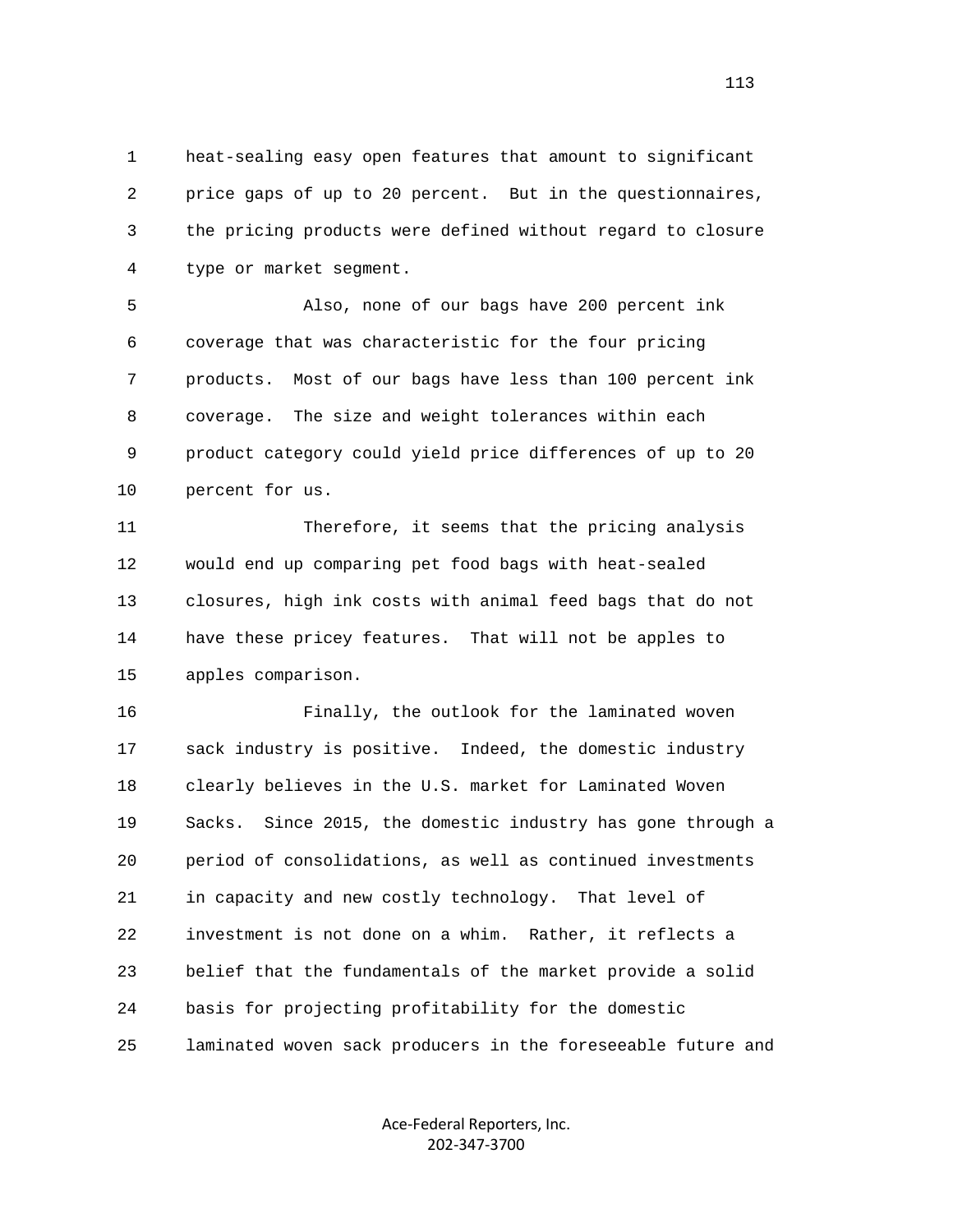1 beyond. Thank you for your time today to hear my testimony. 2 MR. LOWE: Good afternoon. My name is Jeffery 3 Lowe. I'm with the law firm Mayer Brown. I'm here today 4 with my colleague Jing Zhang sitting to my left. We 5 represent a number of Vietnamese producers and exporters of 6 the Laminated Woven Sacks, as well as one importer. 7 And what I'd like to do is turn the microphone 8 over to an importer of the subject product who is here today 9 to testify on behalf of the domestic -- I'm sorry, the 10 Vietnamese industry and in opposition to the imposition of 11 anti-dumping and countervailing duty orders. 12 Rett? 13 STATEMENT OF RETT SCHULER 14 MR. SCHULER: Good afternoon, my name is Rett 15 Schuler. Thank you for the opportunity to speak with you 16 today. 17 I'm the president of Fulton Denver Packaging 18 Company. We're located in Vacaville, California, with 19 offices in Portland, Oregon; Denver, and Monte Vista, 20 Colorado. 21 Fulton Denver is part of an international 22 packaging company based out of Melbourne, Australia. We 23 have offices throughout Australia, New Zealand, Sri Lanka, 24 and Europe. We've been producing and distributing various 25 types of flexible packaging for over seven years. We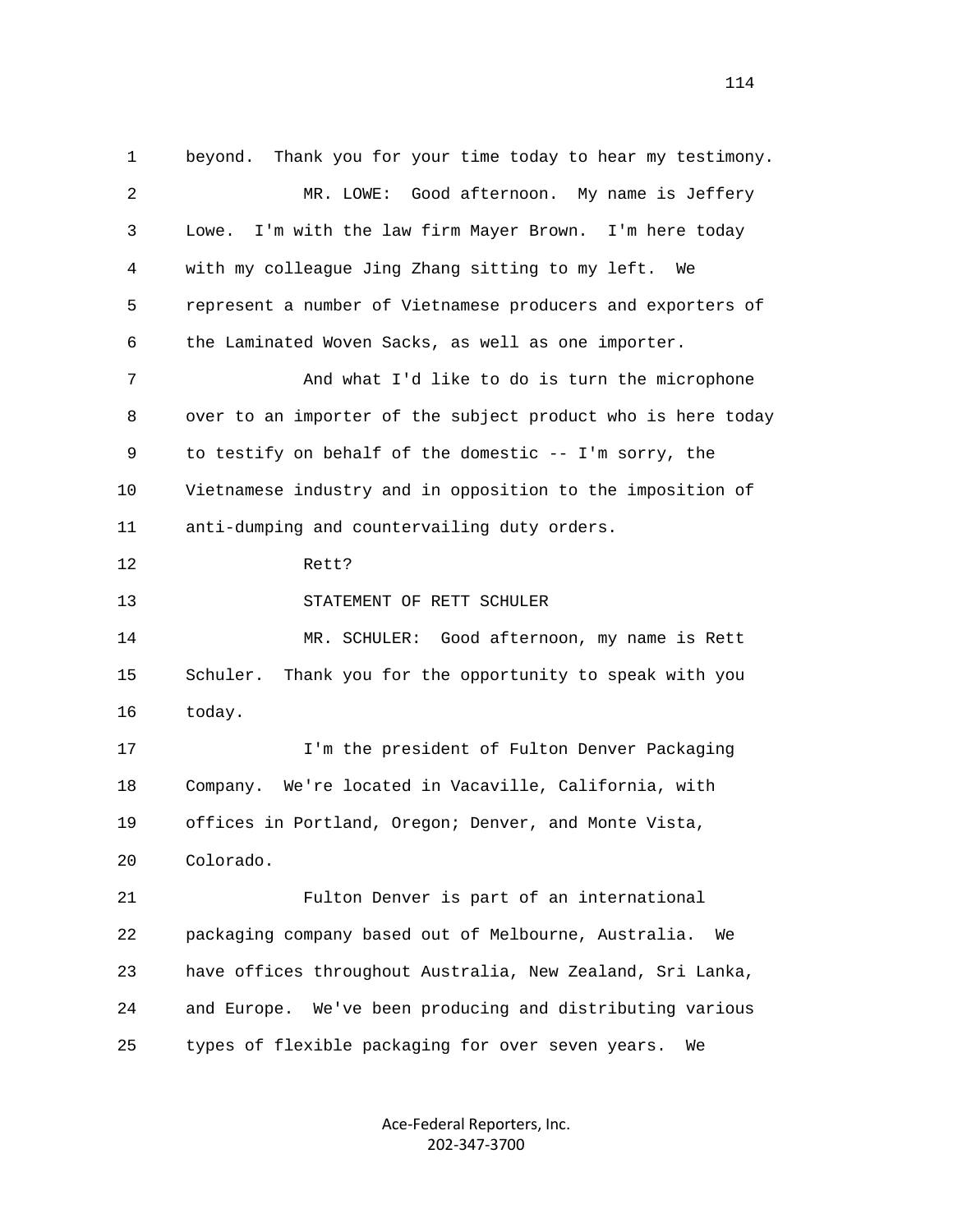1 started importing bags and other packaging materials in the 2 United States back in 1988.

 3 I have been one of the packaging -- I've been in 4 the packaging industry for 25 years, all of it with Fulton 5 Denver company. We have been importing converting bags and 6 flexible packaging materials for the -- this entire time.

 7 I first started importing the subject WS -- LWS 8 in the early 2000s. At this time, we were importing these 9 bags for our Ag sector customers in the western United 10 States.

 11 I'm going to present to you why petitioners 12 claims against three cases of why the petitioners claims of 13 Vietnam LWS bags are unfounded. My first one is importers 14 introduced the subject product into the U.S. market. LWS 15 bags are a relatively new product in U.S. market. It was 16 originally developed in China and Thailand initially in the 17 mid to late 1990s and started being imported into USA soon 18 after.

 19 LWS bags quickly replaced clay-coated paper bags 20 due to their durability and strength, exceptional graphics 21 capabilities from gravure printing and the ability to be 22 recycled. This was something our west coast customer base 23 needed for this domestic and export markets.

 24 Imports of WLS (sic) bags began entering the 25 U.S. market based on a superior product and remain a

> Ace-Federal Reporters, Inc. 202-347-3700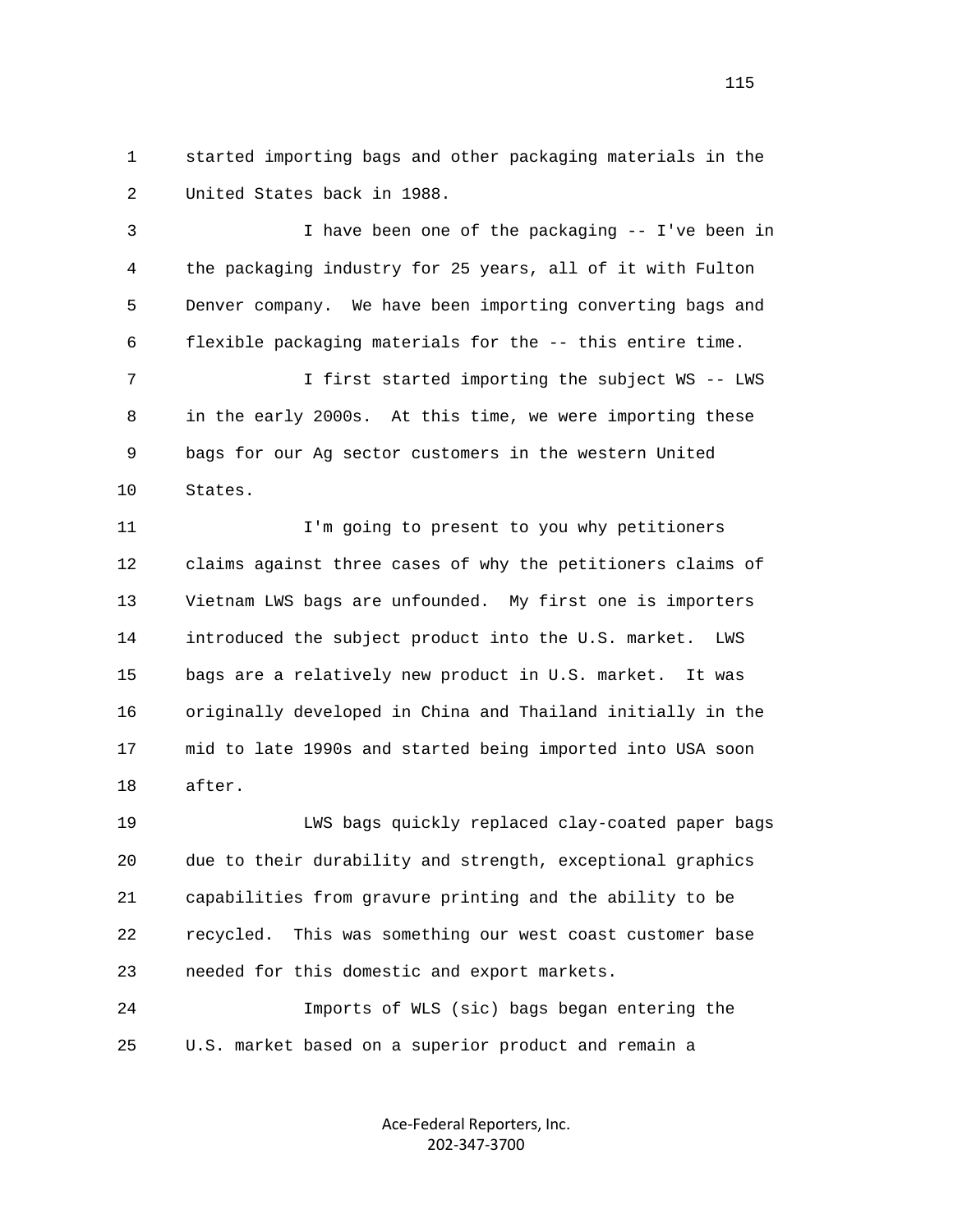1 superior product today. Imports from Vietnam do not rely on 2 aggressive pricing as a key strategy to compete in the U.S. 3 market.

 4 For one, Vietnam LWS bags are far more versatile 5 than domestic supplier LWS bags. The Vietnamese do not 6 require long continuous print runs, can accommodate -- they 7 can accommodate my customer base, which needs smaller, more 8 flexible print jobs.

 9 The Vietnamese gravure printing technology is 10 also far superior to the flexive print technology used by 11 the domestic producers. Gravure print capabilities are -- 12 capabilities offered are greater quality and more flexible 13 options to our diverse customer base in the Western United 14 States.

 15 Unlike U.S. producers, Vietnamese WS producers 16 make both tubular which we -- already speaking about earlier 17 bags and back seam bags. My company imports both types of 18 bags for the sales in the Western United States. Our Ag 19 market uses a lot of tubular bags, but we are also used both 20 styles in our animal and bird seed markets -- animal feed 21 and bird seed markets.

 22 Vietnam -- my second point is Vietnam versus USA 23 production process. In general, Vietnamese LWS bags are 24 produced the following way. One, manufacturers extrude and 25 weave their own woven fabric cloth to make the sacks. Two,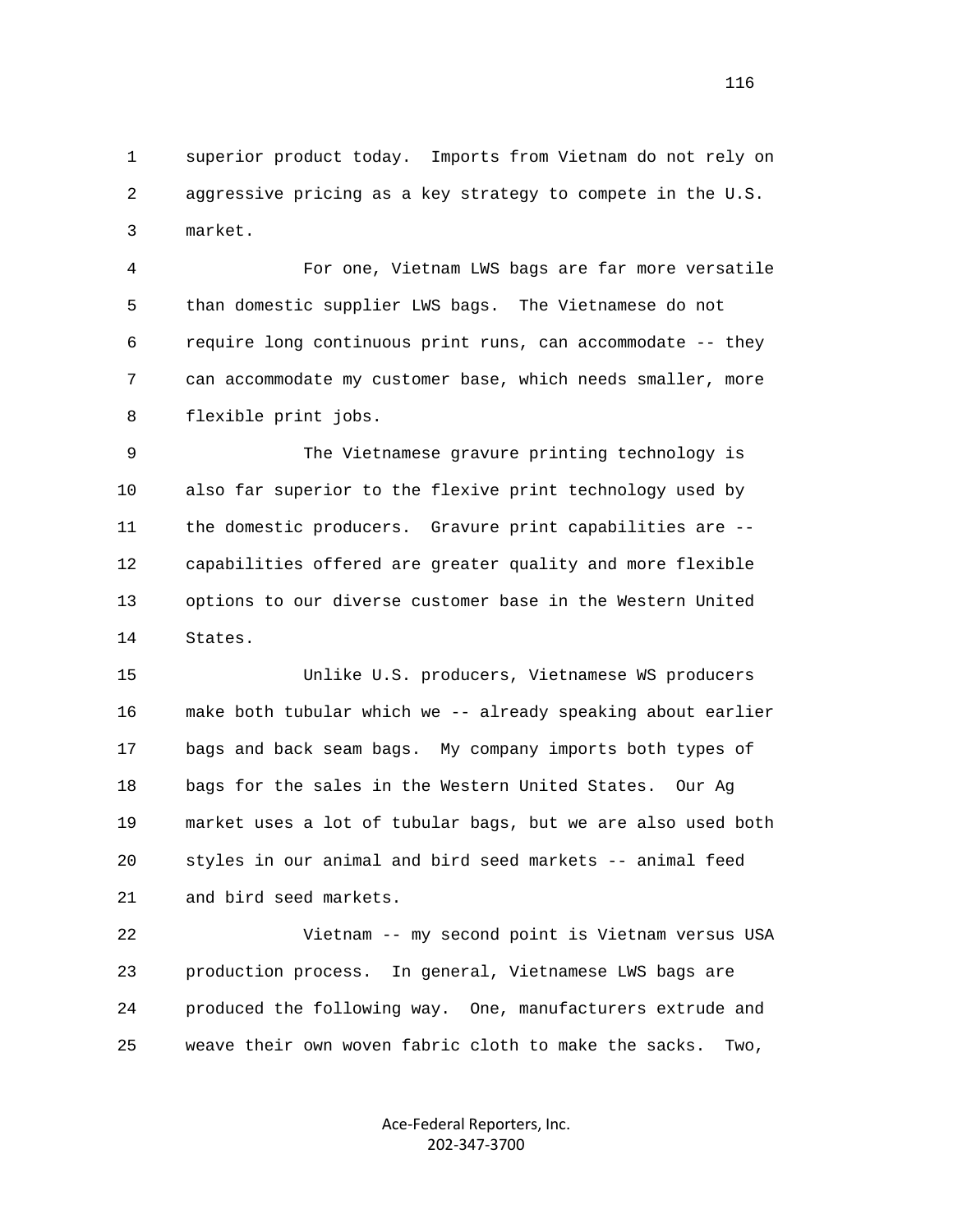1 they gravure print the biaxially oriented polypropylene, BOP 2 film. They then -- three, they then laminate the BOP film 3 to woven fabric to make a final bag. And four, they cut and 4 finish the bag based on the customer's needs and then pack 5 it and ship it.

 6 This means that the Vietnamese producers of WLS 7 are vertically integrated for the entire LWS production 8 process. By contrast, U.S. producers do not make their own 9 fabric. They import a significant amount of their major raw 10 materials from overseas. Import data from the import 11 service Import Genius shows that both Polytex and ProAmpac 12 import woven propylene PP cloth from foreign sources. The 13 key component to the strength and flexibility of an WS 14 product in the woven PP cloth is the woven PP cloth.

 15 This is something the domestic suppliers cannot 16 do -- cannot produce the -- in making the LDS bag -- LWS 17 bags. I apologize there.

 18 The non-integrated nature of the U.S. producers' 19 operation makes this production less efficient. This, in 20 turn, makes the cost of structure less efficient than the 21 Vietnamese producers.

 22 To summarize, domestic producers are not able to 23 produce the fabric and must import large standard cut rolls 24 of fabric. Therefore, the domestic producers must further 25 manufacture the imported fabric by cutting it to the size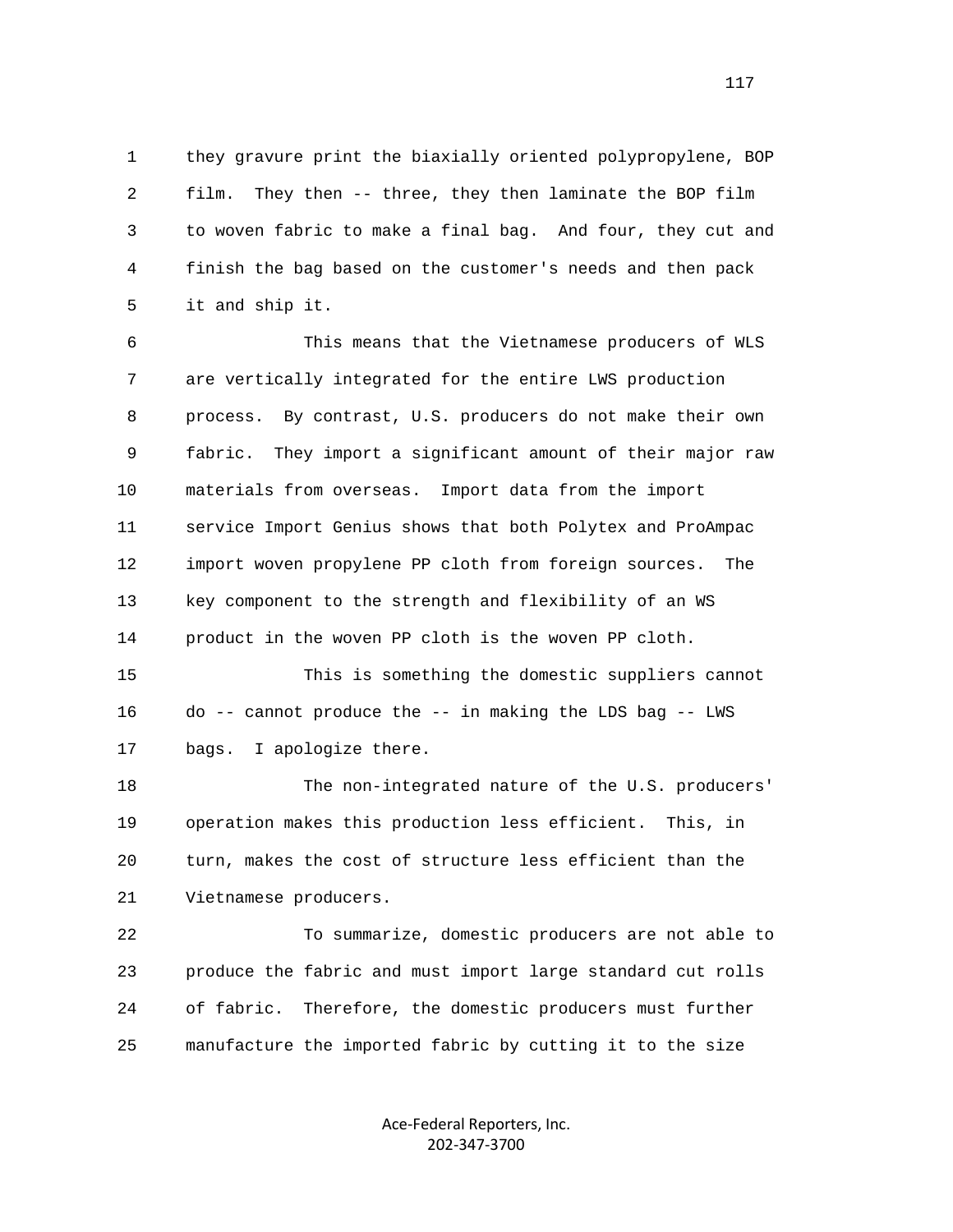1 required by the different customers. This increases the 2 domestic producers' waste factor compared to the Vietnamese, 3 thus making domestic production process even more 4 inefficient.

 5 PP -- my last subject is PP resin price is the 6 most significant driver for LWS price. Woven PP fabric 7 accounts for approximately 60 percent of the total raw 8 material cost of LWS bags. Therefore, PP price is the most 9 significant driver for LWS price.

 10 You negotiate prices with LWS customers based on 11 PP resin prices. We have been following PP prices based on 12 the ICIS pricing information since 2010. Our company has a 13 live worksheet documenting PP and other plastic material 14 prices dating back the past eight years.

 15 To the extent that you may see the price from 16 Vietnam LWS decreases from 2015 to 2017, the price of the 17 key LWS component also dropped significantly during that 18 period. When the price of PP resin started to recover, 19 towards the end of 2017 through today, the price of 20 Vietnamese LWS also increased as we would expect. 21 Likewise, we have increased our prices to our customers. 22 For as long as Fulton Denver has been importing

 23 and selling imported LWS bags, I have never once competed 24 directly with either the two petitioners in our Ag or animal 25 feed or birdseed market on the West Coast. Thank you.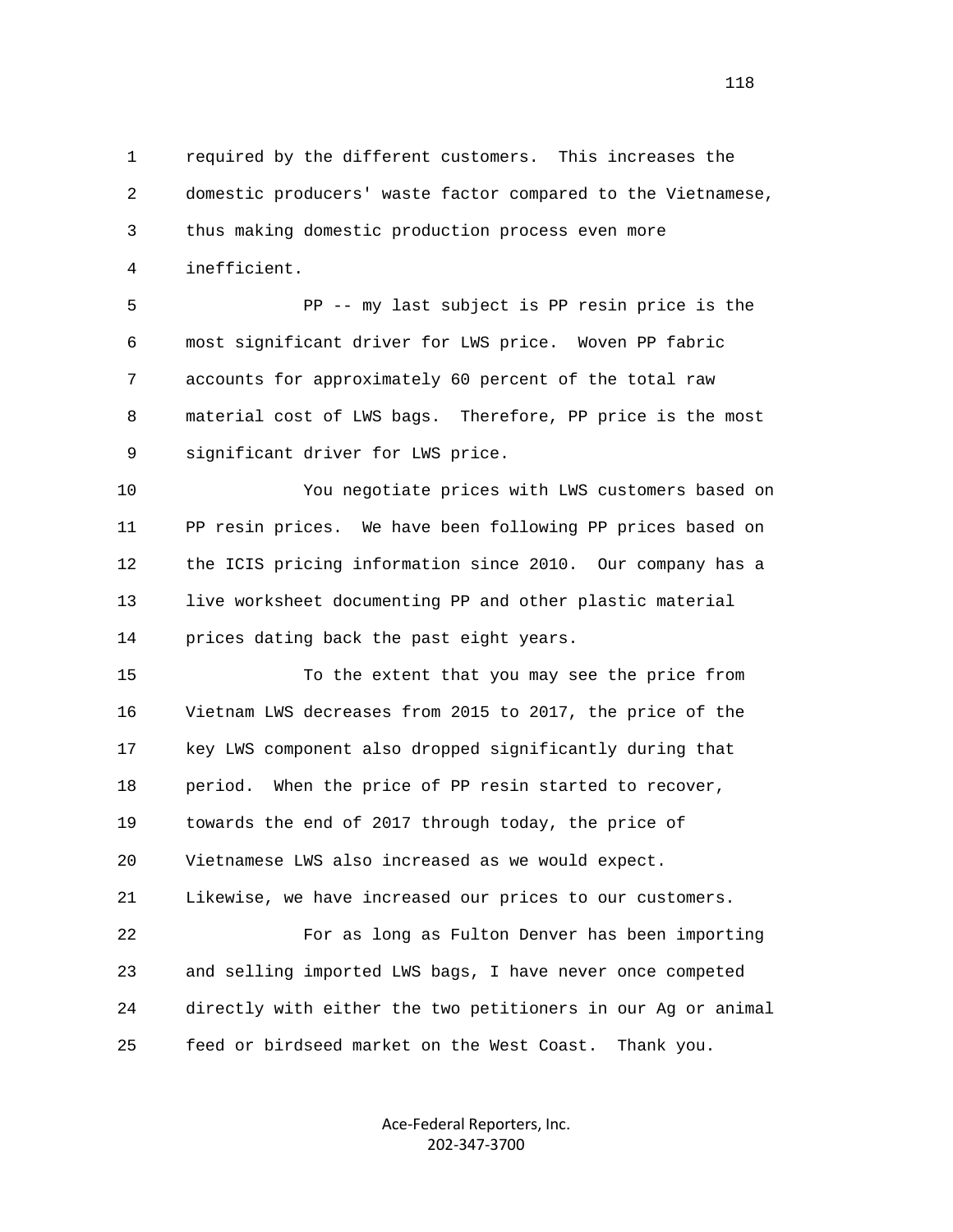1 MS. LEVINSON: Good afternoon. I'm Lizbeth 2 Levinson. I'm with the law firm of Fox Rothschild. I'm 3 here today with my client. My client is Material Motion, 4 Inc. They are an importer and distributed of Laminated 5 Woven Sacks and Mr. Steve Schneider, the president of 6 Material Motion is to my left and will make his statement. 7 STATEMENT OF STEVE SCHNEIDER 8 MR. SCHNEIDER: Good afternoon. My name is 9 Steve Schneider. I'm president of Material Motion, Inc. As 10 president, I'm responsible for handling our larger accounts, 11 overseeing the development of new products and managing our 12 sales team. I've been in the industry for over 18 years and 13 have a degree in packaging from Michigan State University. 14 Material Motion imports a variety of bags from 15 overseas, including multi wall paper bags, poly bags, 16 straight woven, and laminated woven bags. The largest 17 customer segment that we serve for laminated woven bags is 18 the feed industry. Our customers use our bags to package a 19 variety of feed, such as chicken, cow, and horse feed. 20 The attraction of the laminated woven bag over 21 other bags lies in its strength, durability, and visibility. 22 Over the years, the packaging for feed has evolved as 23 different technologies have been more finely developed. At 24 one time, feed was packaged in burlap bags. Burlap bags 25 were replaced by paper bags and some woven bags and

> Ace-Federal Reporters, Inc. 202-347-3700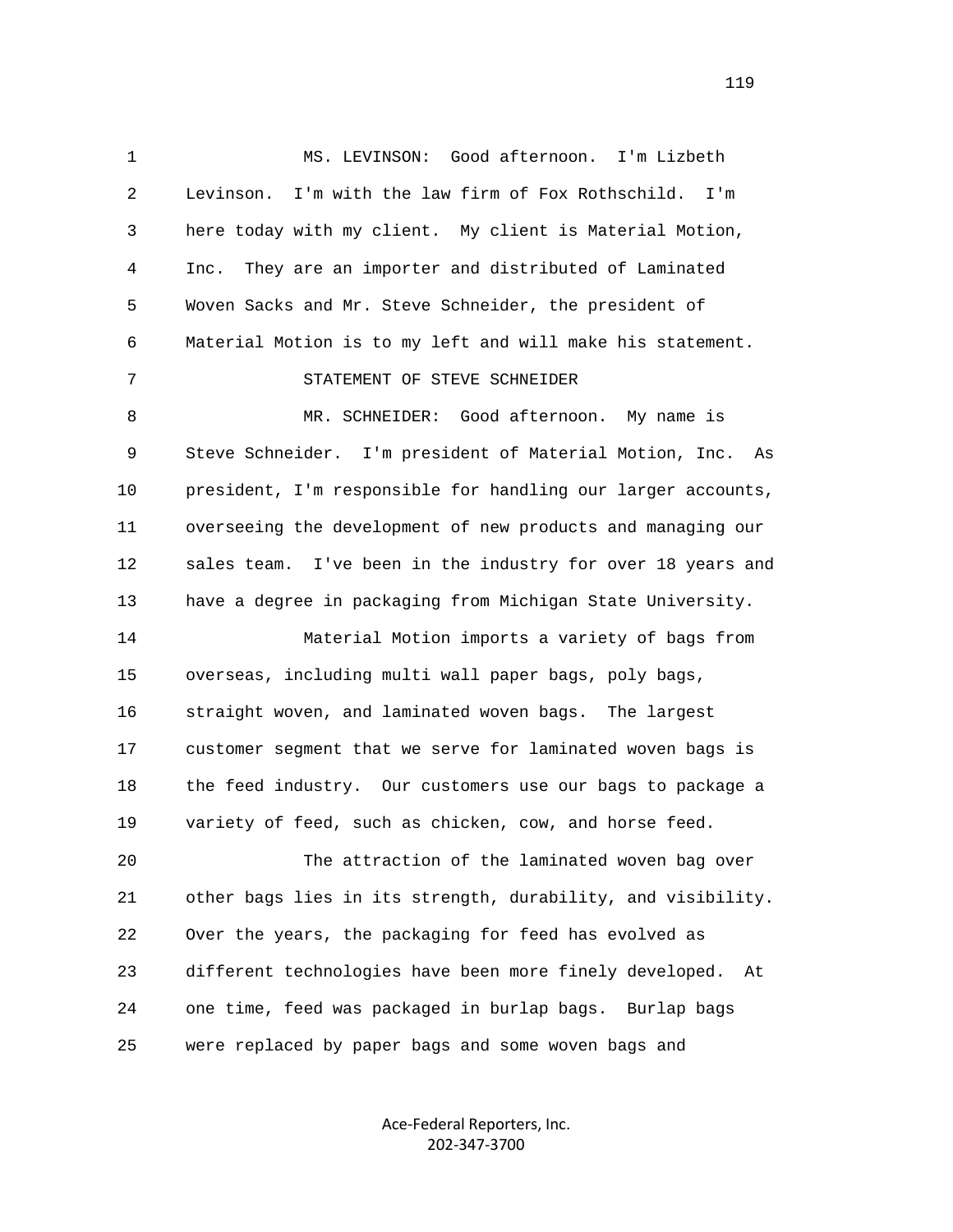1 eventually by Laminated Woven Sacks.

| $\overline{a}$ | As the Asian producers, not the domestic                     |
|----------------|--------------------------------------------------------------|
| 3              | producers, were paramount in the development and             |
| 4              | proliferation of Laminated Woven Sacks marketed in the       |
| 5              | United States.                                               |
| 6              | Material Motion has never encountered Polytex in             |
| 7              | the feed market and our understanding is that Polytex mainly |
| 8              | sells to the pet food segment. Texas is a huge feed market.  |
| 9              | Material Motion has three sales reps in that region and      |
| 10             | never has come across them. That should speak volumes.       |
| 11             | We do compete with ProAmpac in the feed market,              |
| 12             | but our customers have told us over and over again that our  |
| 13             | customer service far exceeds what ProAmpac has to offer.     |
| 14             | Petitioners claim that price is the only factor that         |
| 15             | customers take into account when making purchasing decisions |
| 16             | concerning Laminated Woven Sacks. I strongly disagree with   |
| 17             | petitioners and believe that customers purchase from         |
| 18             | Material Motion because of our strong customer service and   |
| 19             | responsiveness.                                              |
| 20             | Our sales and technical people are constantly in             |
| 21             | the field, assisting our clients with artwork, applications, |
| 22             | and any quality issues that might arise.                     |

 23 Our clients tell us that it is a very different 24 story when it comes to ProAmpac, that it's difficult to even 25 get ProAmpac on the telephone, never mind to the customer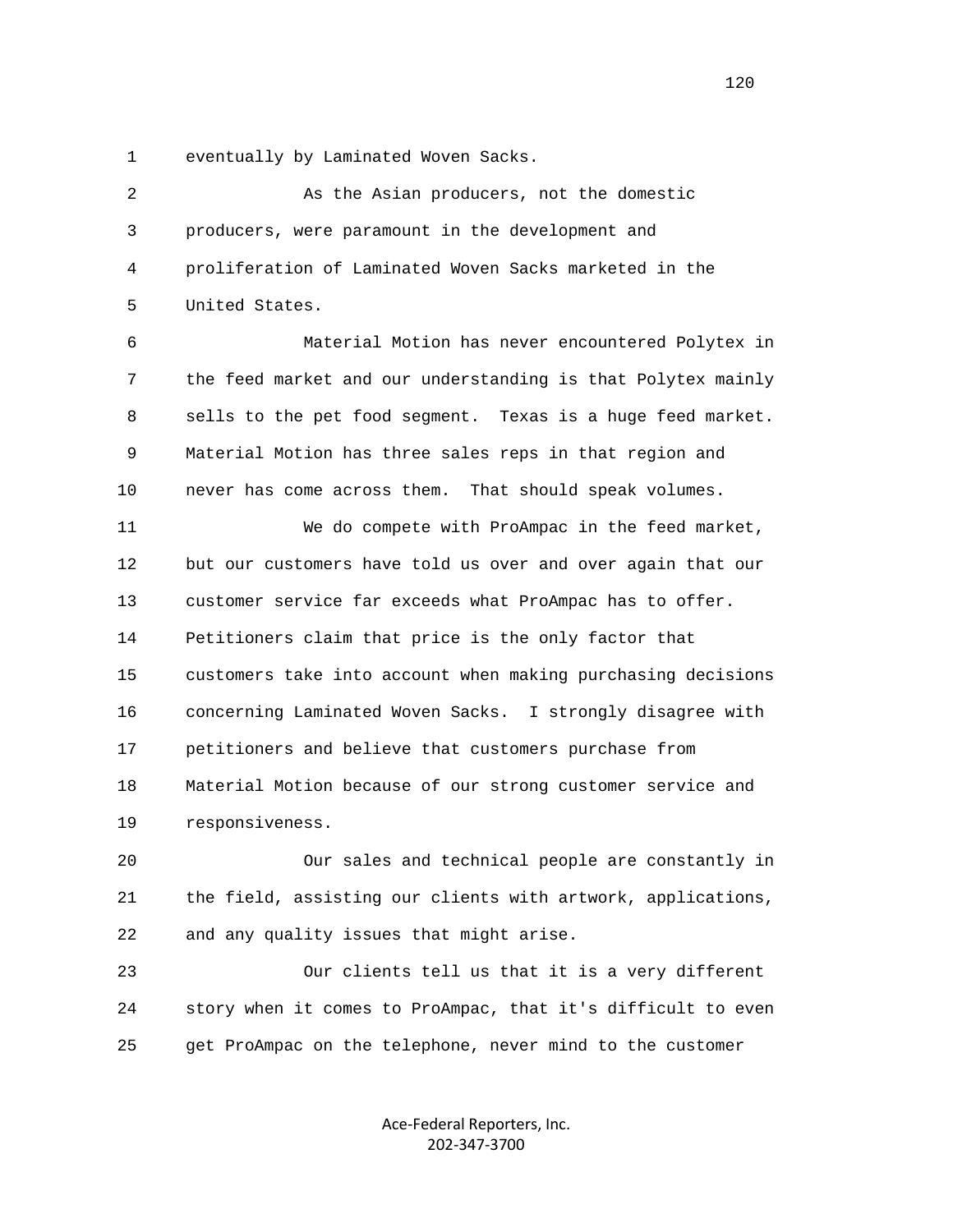1 site of business. We have a 95 percent retention rate among 2 our customers, a fact of which we are very proud of. Our 3 smaller, shorter run customers tell us that ProAmpac 4 requires a lead time roughly six to nine weeks. 5 Our required lead time from overseas is 6 approximately nine weeks, which in and of itself speaks to 7 the inefficiencies of ProAmpac with regards to the 8 scheduling of production for small runs. 9 That concludes my testimony. I welcome any 10 questions from the Commission staff. 11 MR. LOWE: This is Jeffery Lowe with Mayer Brown 12 again. Our last witness is Mr. Doug Snyder, who is a 13 manufacturer's representative with one of the Vietnamese 14 exporter producers, CP Packaging Vietnam Industries Company. 15 So I'll turn to the microphone over to Doug now. 16 STATEMENT OF DOUG SNYDER 17 MR. SNYDER: Thank you, Mr. Corkran. My name is 18 Doug Snyder. I'm president of Pacific Rim Manufacturing. 19 We're a manufacturing representative that works solely with 20 CP Packaging. 21 I have over 25 years in the packaging industry. 22 We have been selling Laminated Woven Sacks to the U.S. 23 marketplace since 2002. Our history of producing and 24 importing Laminated Woven Sacks predates both Petitioners 25 and the domestic manufacturers and their operations with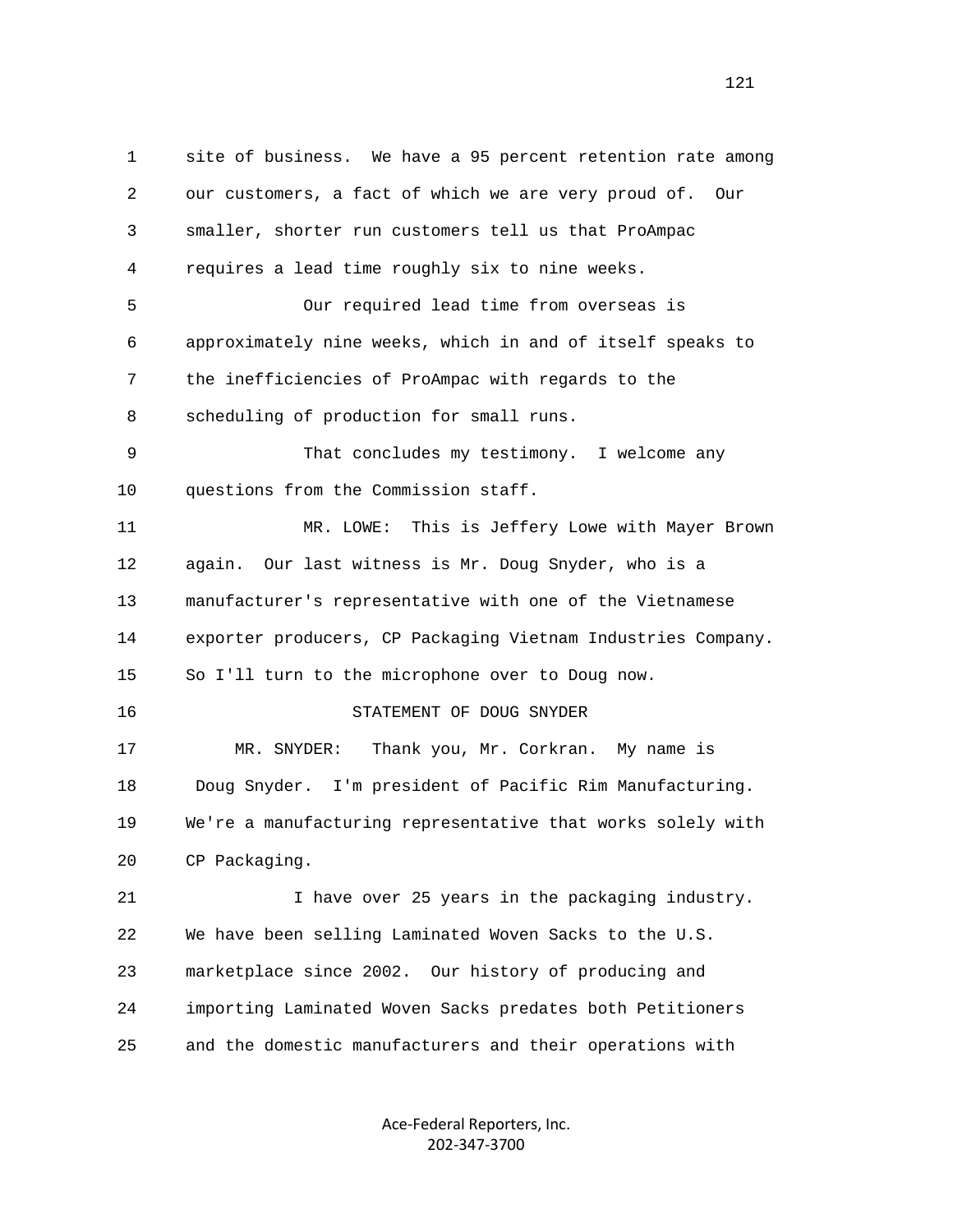1 Laminated Woven Sacks.

| 2  | I am here as CP Packaging's representative with              |
|----|--------------------------------------------------------------|
| 3  | experience in this industry to help explain the production   |
| 4  | process for Laminated Woven Sacks, and the history with this |
| 5  | product.                                                     |
| 6  | I began selling Laminated Woven Sacks in 2002,               |
| 7  | which at the time was being primarily serviced by the        |
| 8  | multi-wall paper sacks. Laminated Woven Sacks have           |
| 9  | exceptional strength and durability, as you've heard, that   |
| 10 | greatly benefit the end users in terms of their entire       |
| 11 | supply chain from damage, infestation, things of that        |
| 12 | nature.                                                      |
| 13 | Laminated Woven Sacks have very high-quality                 |
| 14 | print graphics and a very big point are 100 percent          |
| 15 | recyclable, which has been brought up today.                 |
| 16 | CP Packaging's Laminated Woven Sacks are sold to             |
| 17 | large-scale end users. Our customers are multinational       |
| 18 | consumer brands, and demand supply reliability and           |
| 19 | stability. We do compete in the marketplace on our product   |
| 20 | quality, our history with this product, and the              |
| 21 | manufacturing the reliability of our established supply      |
| 22 | chain, not price.                                            |
| 23 | In fact, we have actually lost market share to               |
| 24 | the domestic industry during the past three years of this    |
| 25 | The domestic producers have an advantage in their<br>POI.    |
|    |                                                              |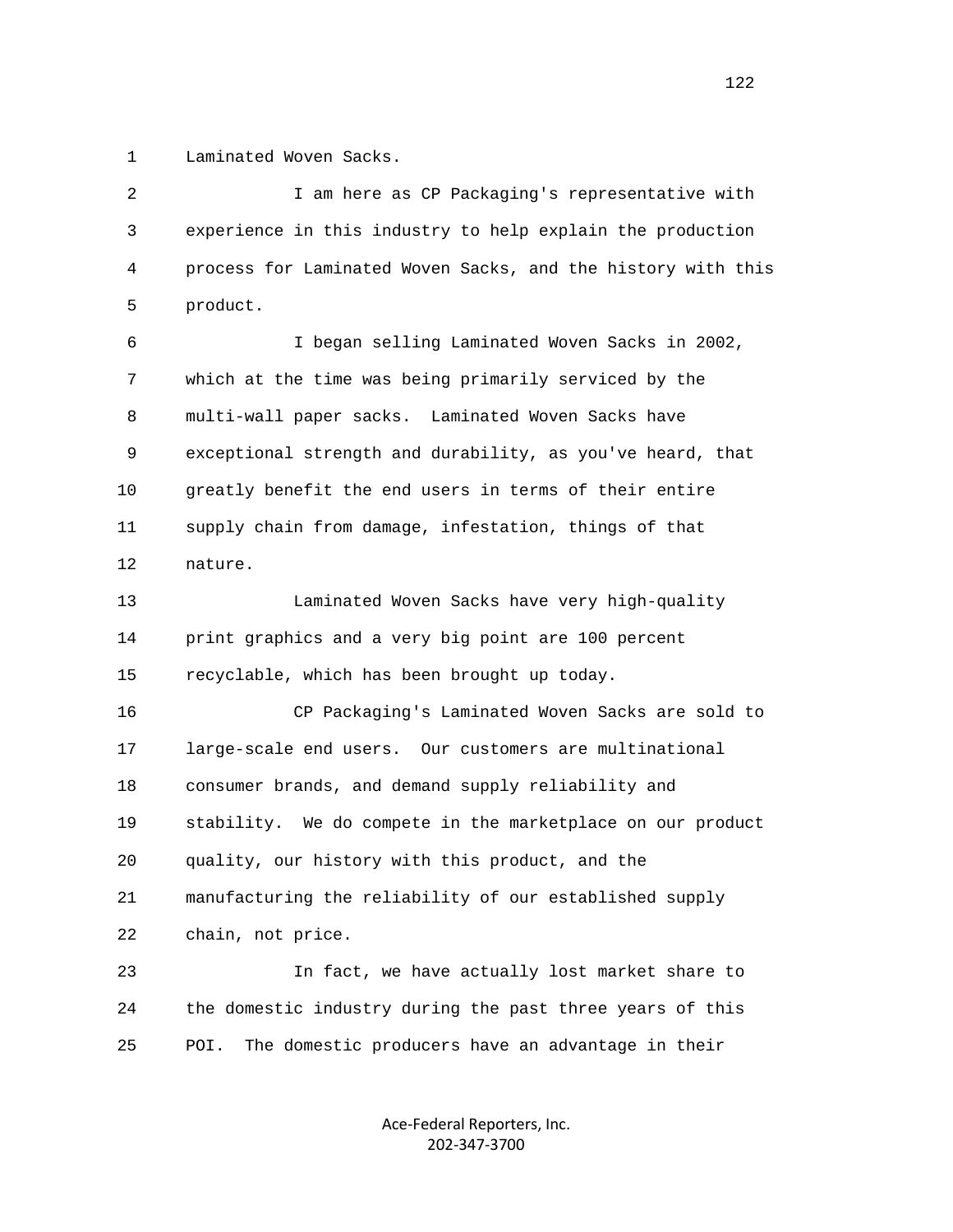1 market timing, bringing bags to the customers. The 2 customers that we supply generally require multiple 3 suppliers due to the stability of their supply chain.

 4 My lead time for the U.S. market is about 10 to 5 12 weeks. The U.S. producers can be as short as one week in 6 certain cases.

7 As you've heard already, the Laminated Woven 8 Sacks in Vietnam begin with--the production of them begin 9 with the PP resin pellets being extruded into a flat sheet. 10 At that point in time they are slit into small strands which 11 are then gathered onto the bobbins or spools.

 12 These spools are then used to weave the fabric 13 into a circular tube or a flat sheet. At this point the 14 tube can be slit and maintain its tubular form--it can be 15 slit, or maintain its tubular form. Once the sheet of 16 fabric is complete, a printed BOPP laminate is laminated to 17 the fabric.

 18 The printing is done using rotogravure printing 19 versus flexographic printing here in the U.S. There's a 20 significant difference compared to the U.S. producers 21 printing technology.

 22 After this process, the laminated printed fabric 23 is formed into a bag. As you can see from the description, 24 CP Packaging's Vietnam production process is fully 25 integrated and starts with the PP resin, like many other

> Ace-Federal Reporters, Inc. 202-347-3700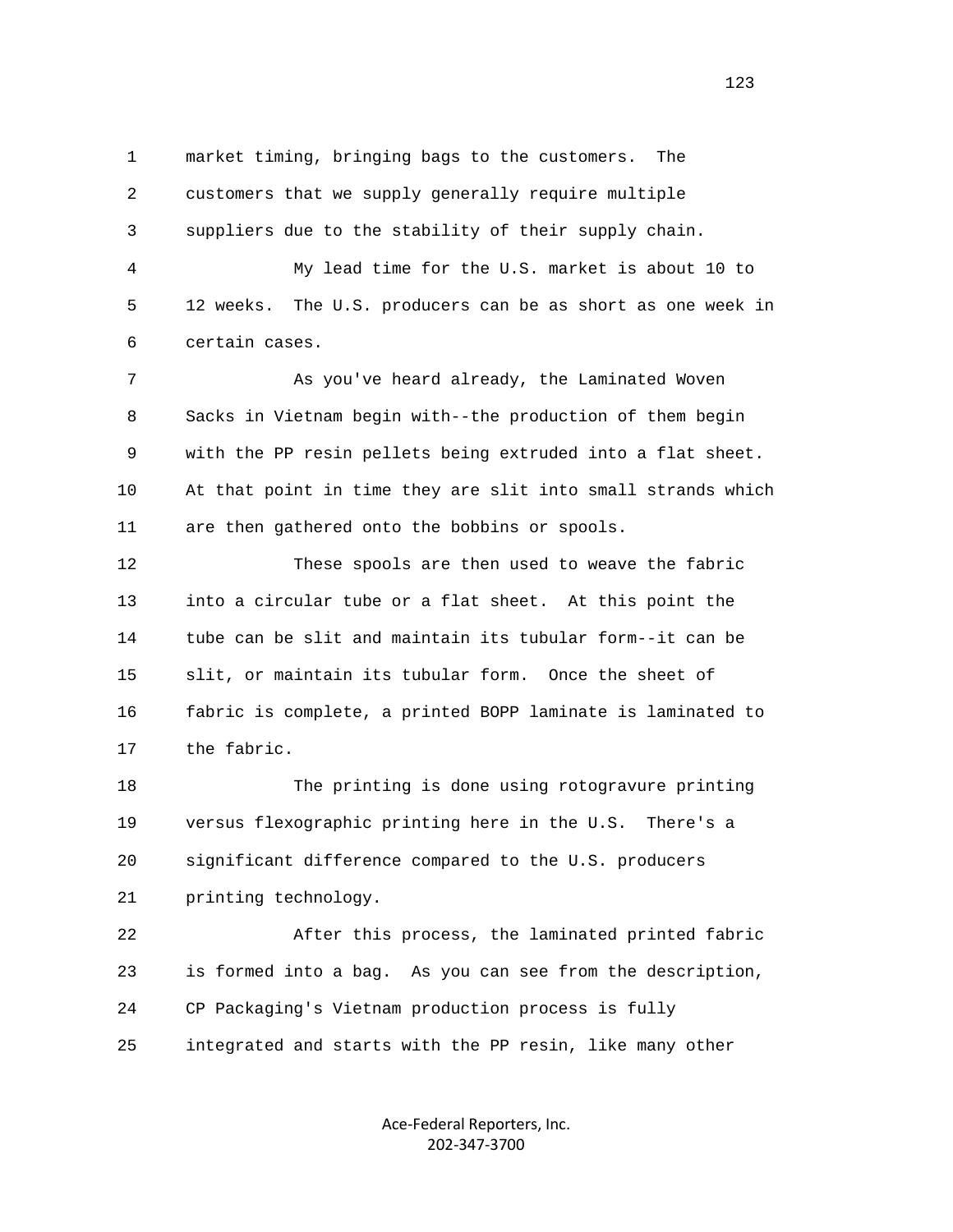1 Vietnamese producers' current processes, and unlike the U.S. 2 producers.

 3 I wish to note that from 2015 to 2017 the company 4 did not add any capacity for Laminated Woven Sacks targeting 5 the U.S. market, and has no plan to increase our U.S.--and 6 has no plans to increase our U.S. shipments.

 7 In closing, we still serve the same customers 8 that we began to sell 17 years ago. We in fact have lost 9 only one significant customer in that time, and that is also 10 being serviced by the Petitioners here today.

 11 Thank you very much for your time and am happy to 12 answer any questions.

13 STATEMENT OF BARRY CORMAN

 14 MR. CORMAN: (Off microphone). I'm sorry. I'll 15 start over. My name is Barry Corman. I'm the president of 16 the Textile Bag and Packaging Association. We're a 17 nonprofit trade organization of about 104 members. Our 18 members encompass manufacturers, domestically manufacturers 19 of the LWS, foreign manufacturers who are not from Vietnam, 20 one manufacturer who is, as well as U.S. importers of 21 Vietnam and equipment manufacturers who make some of the 22 equipment for making LWS, all of its components, as well as 23 those that make the equipment to close the bags, U.S. paper 24 bag manufacturers, and U.S. companies who sell not only LWS 25 but all types of bags.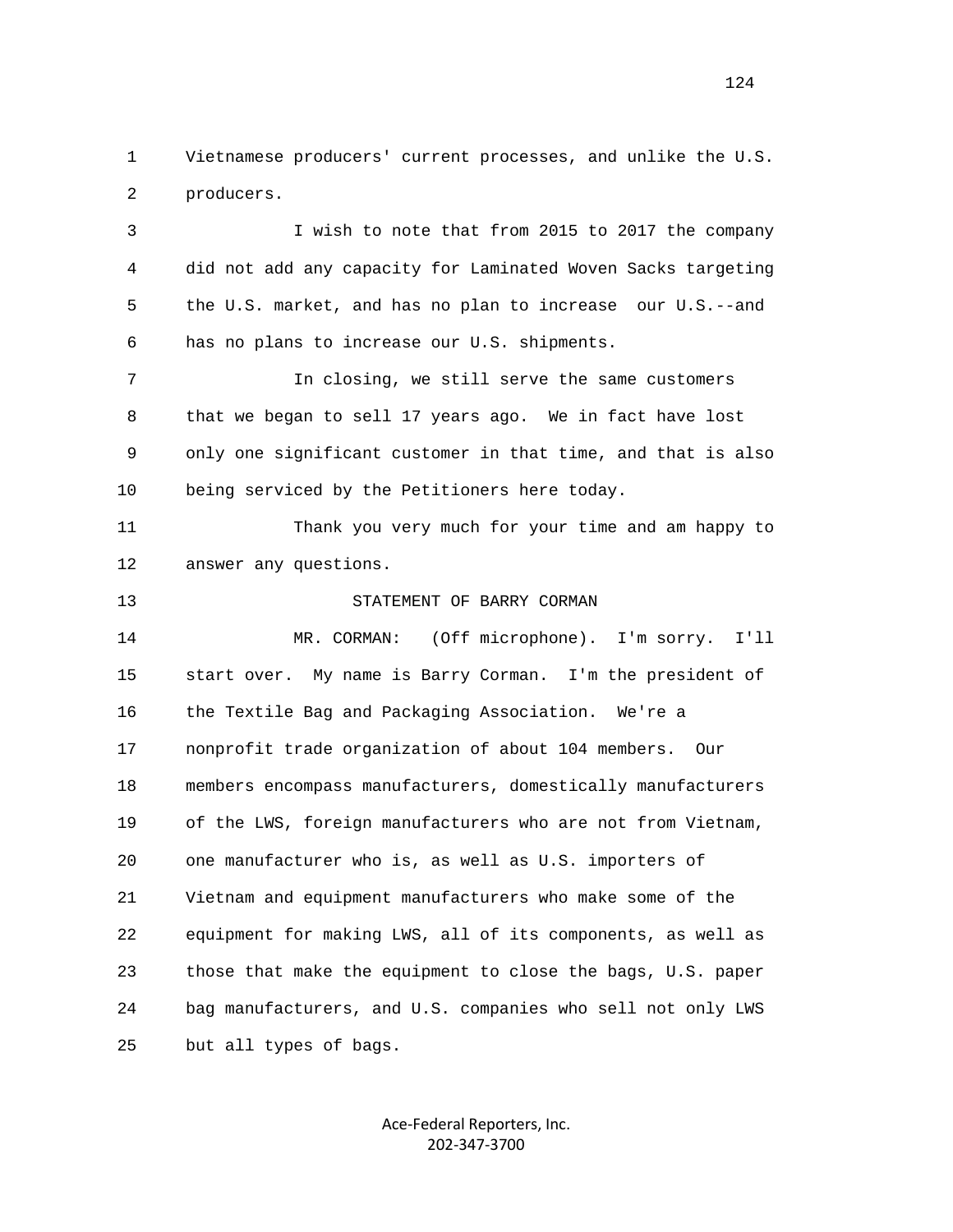1 My goal in appearing here today is to be neutral. 2 That is in our bylaws. On a personal perspective, my 3 company is an importer of LWS from Vietnam. We have 4 provided a submission which you hopefully all have copies 5 of. That submission was not mine alone. The way that we 6 structured it was that a paper bag manufacturer in the U.S., 7 our vice president who also imports LWS but not from 8 Vietnam, and a U.S. manufacturer of LWS who also imports. 9 The three of us were the ones that had the final say to try 10 to make the submission as factual as possible. 11 There are things that I've heard today that I 12 disagree with in terms of from both the Respondents as well 13 as the Petitioners with regard to the bags. Our purpose 14 here is to really try to educate you as best we can about 15 those bags. 16 And to try to do that there are a couple of 17 things I do want to point out that I think are important. 18 And that is, there are different styles of LWS. The 19 pinch-bottom style with the stepped-in closure is being 20 demanded by the marketplace, particularly the pet food 21 marketplace. There are no machines currently in operation 22 in Vietnam that are making those machines. The machines are 23 very expensive. ProAmpac has one of them, as does the 24 Petitioner Polytex.

25 The goal to do that is to provide a hermetic

Ace-Federal Reporters, Inc. 202-347-3700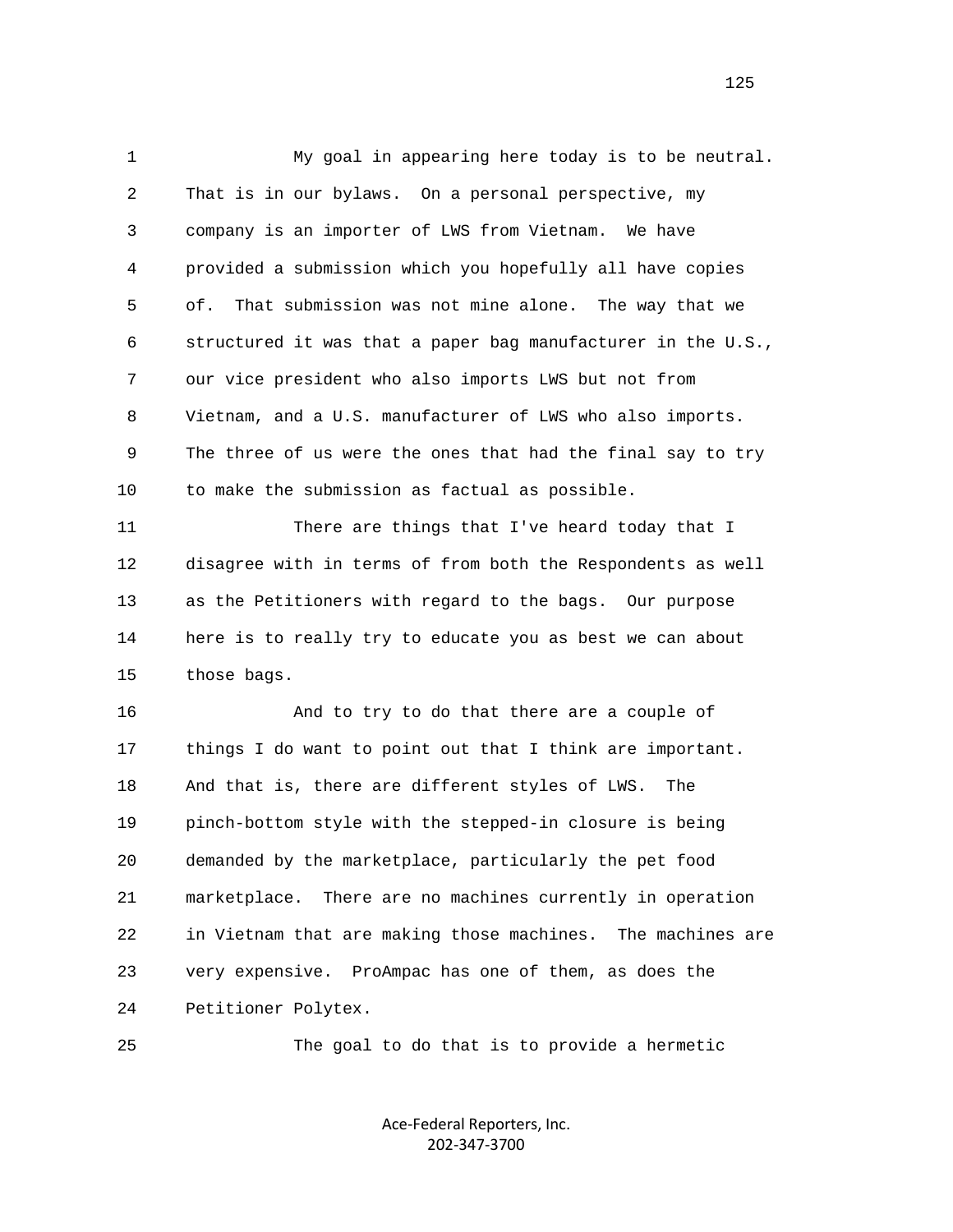1 closure. There was some talk about food safety. And that 2 is sew holes, insects, and moisture and other things can 3 come in through sew holes. That is a developing trend in 4 the marketplace.

 5 So there are not only differences in the styles 6 of LWS that are important; they also obviously service 7 different markets. You're not going to have the stepped-end 8 closure necessarily in the animal feed market right now. 9 That is a pet food market substrate.

 10 There is also different equipment required to 11 make and close the bags. In the Petition they talk about 12 you just sew these. No, it's much more complicated than 13 that. If you have a pinched-bottom stepped end, you have to 14 invest in the equipment as the end manufacturer to put your 15 product in the bag.

 16 There are many commonalities and 17 interchangeability between sewn and multi-walled paper and 18 LWS. There's also a huge section here on complete 19 specifications.

 20 It is very important to have accurate 21 specifications. Having an apples-to-apples comparison is 22 just critical. Small deviations, and there are tolerances 23 in the specifications, but small deviations can make a huge 24 difference in the cost as a percentage. And you can read 25 through that.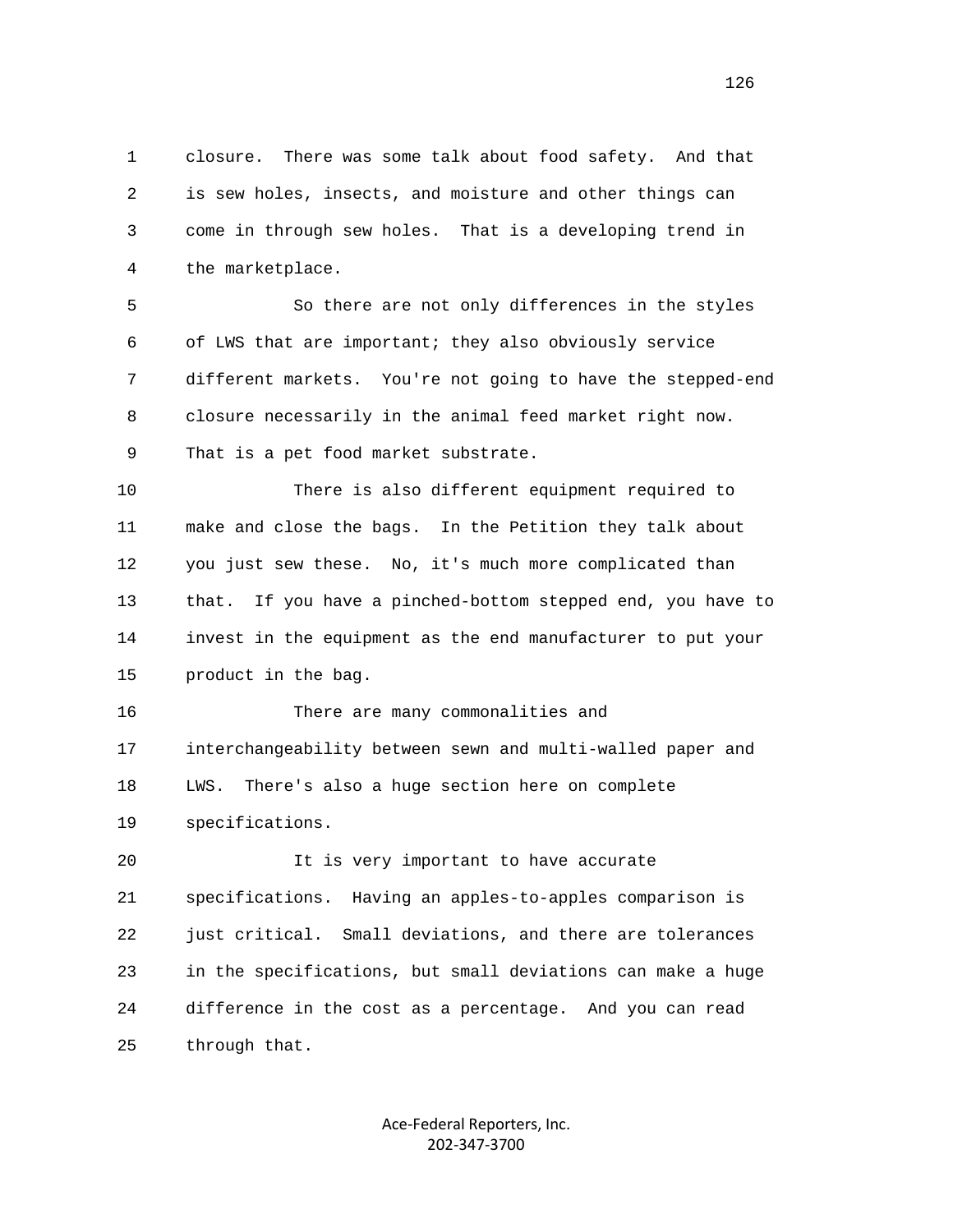1 There are a couple of things that I did want to 2 comment on. I was very interested to hear some of the 3 questions that were asked. And I believe, Mr. Dushkes, you 4 had asked if all U.S. producers print their own film. They 5 do not. Two of our members are producers who do not print 6 their own film.

 7 I believe that it was Ms. Fung who asked if there 8 are vertical integration among the Petitioners. There are 9 nine known U.S.--I'm sorry, ten U.S. producers that I know 10 of that make LWS. Only one is vertically integrated. 11 Everybody else buys their fabric.

 12 There are tremendous differences--and this came 13 up in the questions and may have been addressed-- 14 polypropylene resin, which is a large component of the cost 15 of the bags. There are differences in the cost of resins 16 overseas versus domestically. And it is significant.

 17 There are indices that track that, and it just-- 18 the price per pound, or per metric ton of polypropylene does 19 differ. There's also one other thing. And there have been 20 a lot of questions, and I think it was Ms. Fung--I don't 21 mean to single you out again--but who asked about trying to 22 explain some of the market trends, and perhaps why U.S. 23 domestic production of LWS, particularly in the pet food 24 industry, is down.

25 And there are increases in what was termed a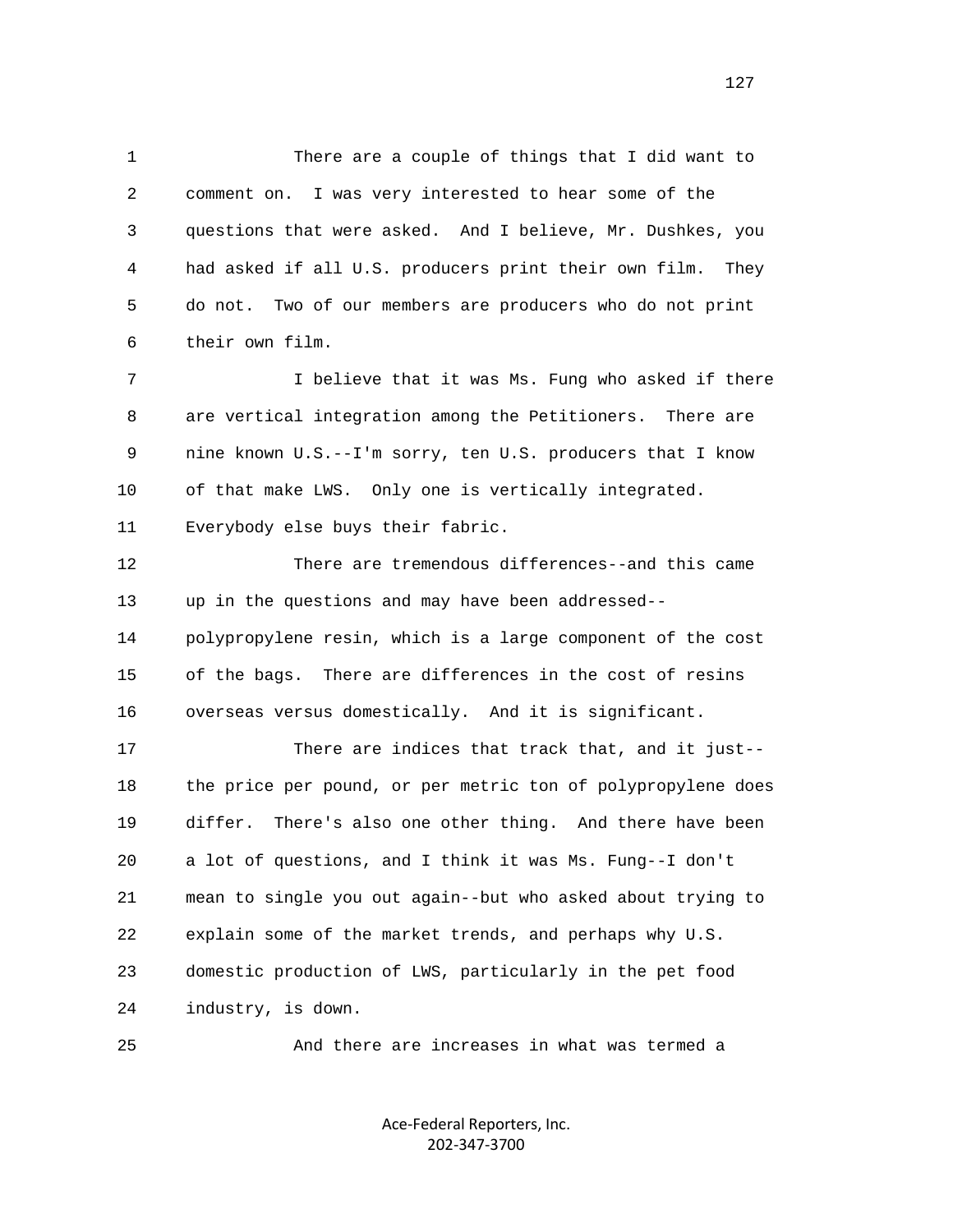1 quad-seal bag, which is a flexible laminated structure, 2 laminated with a reverse-printed polyester sheet typically, 3 doesn't have to be reverse printed, either, but it can be. 4 This is the fastest growing segment of the market in pet 5 food.

 6 Both of the Petitioners sell those types of bags, 7 and they are to service the pet food market. They are more 8 expensive than an LWS. We sell them. My own company sells 9 them. And that is the trend. It is hermetically closed, 10 and it provides better graphics than an LWS because the 11 print substrate is smooth.

 12 Any time you have a woven substrate and you 13 laminate a print surface on it. It is not as flat a surface 14 and will reflect light. So that is an important market 15 trend and something that you're going to see in the pet 16 food, and could easily explain why market share is down in 17 that industry.

 18 There were some questions about wide weave. I 19 believe Ms. Hanson asked. I use the term generically "wide 20 weave." The Harmonized Tariff Code, to bring in a bag with 21 yarns of greater than 5 millimeters, which is the standard, 22 does come in under a category that is different than the 23 6-305 that ends in four-zero for three colors. All it does- 24 -forgetting LWS, it's a 3.5 percent I believe duty versus 25 8.4 percent. So it gives the importer an advantage in the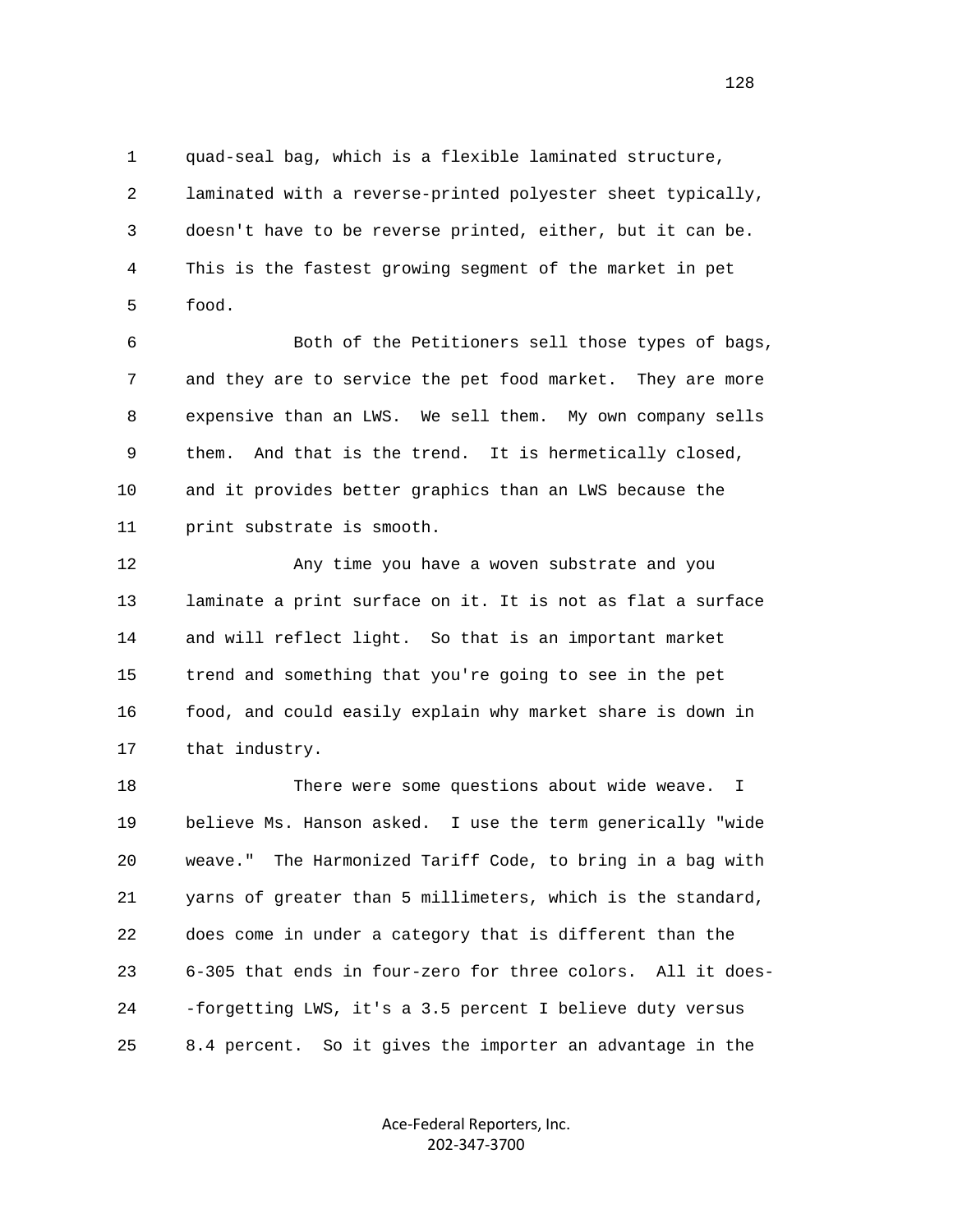1 cost of the bag because they're not paying the normal duty 2 on the bag.

 3 LWS, absent any antidumping duties, comes into 4 the U.S. at 8.4 percent. You don't see a tremendous amount 5 of wide weave. It exists. Because the yarns are thicker, 6 it probably doesn't provide as good a print substrate. And 7 not every manufacturer overseas has the ability to make the 8 tapes consistently, or of good quality in that wide weave, 9 but it does exist.

 10 But I hope that addresses your question on the 11 wide weave.

 12 One thing that was touched on, and I do want to 13 make clear, which is the food grade aspect. There are two 14 drivers of food grade issues in the United States. One is 15 the Food Safety Modernization Act, but more importantly it 16 is an industry standard where people wish to have clean 17 manufacturing facilities. It is more than just having 18 virgin resin. And companies that have certifications, 19 whether they're BRC, FSC-22,000, the companies that are 20 buying the bags use that as a determining factor in their 21 purchasing decision.

 22 And that's it. I appreciate your time. And if 23 there are any questions, I am more than happy to try to 24 answer them.

25 MR. CORKRAN: Thank you very much. Does that

Ace-Federal Reporters, Inc. 202-347-3700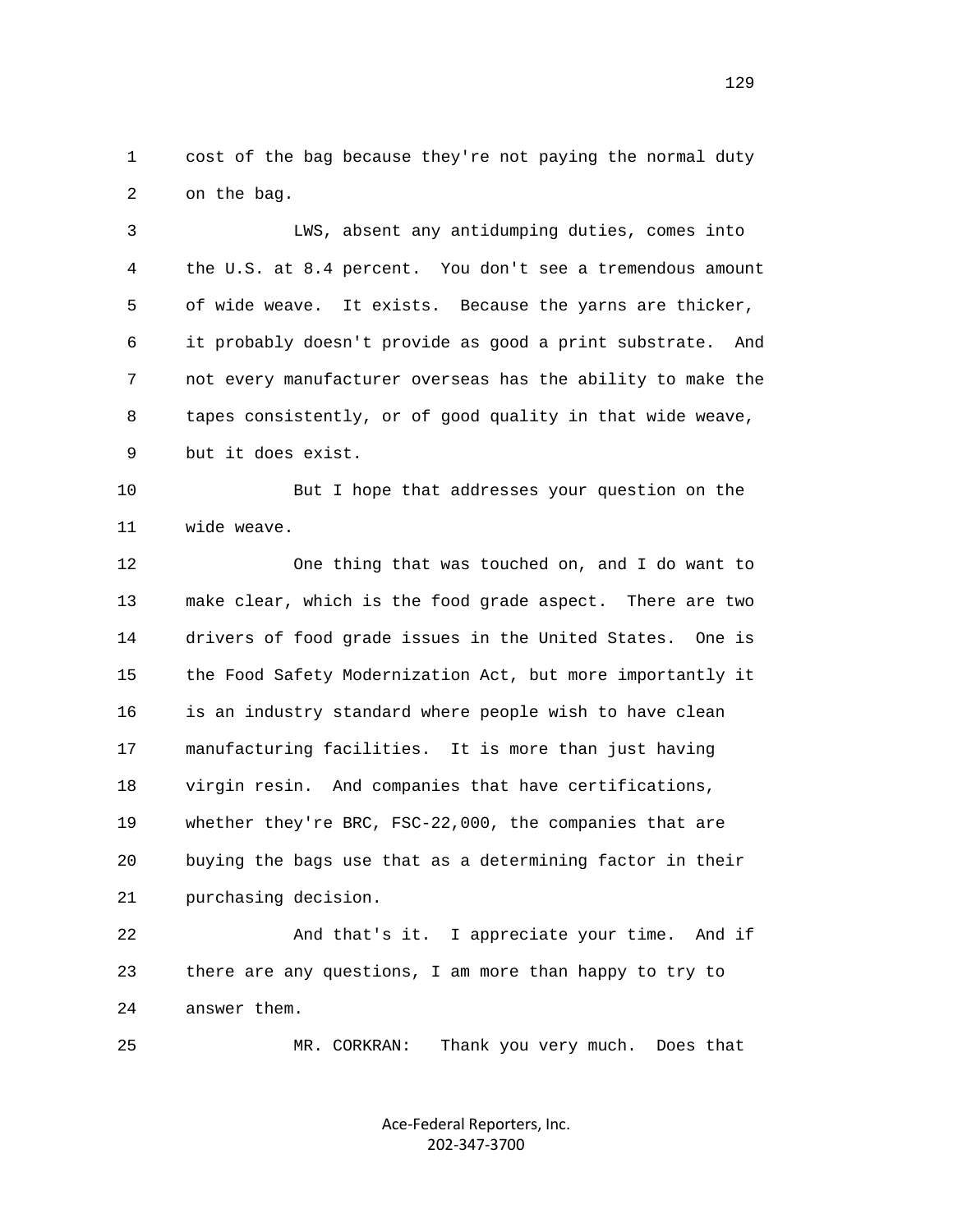1 conclude the various witnesses' testimony?

| $\overline{c}$ | Yes, Mr. Corkran.<br>MS. QUAIA:                               |
|----------------|---------------------------------------------------------------|
| 3              | It does. Okay.<br>MR. CORKRAN:<br>I would very                |
| 4              | much like to thank you for all the testimony today.           |
| 5              | Before I turn to our panel, I actually wanted to              |
| 6              | ask a question, because if I don't ask it now I am sure I     |
| 7              | will forget it. So with your indulgence.                      |
| 8              | I just want to straighten out something, two                  |
| 9              | statements that I thought I heard that seemed to point in     |
| 10             | different directions. One was the prevalence of whether       |
| 11             | customers require a single supplier, prefer a single          |
| 12             | supplier, or whether they prefer multiple suppliers.          |
| 13             | I thought Mr. Little suggested that customers                 |
| 14             | preferred to source from the same firm. And I thought I       |
| 15             | heard Mr. Snyder testify that customers prefer multiple       |
| 16             | suppliers.                                                    |
| 17             | I want to understand if I characterized that                  |
| 18             | right factually, and if there is a difference in your         |
| 19             | particular customers, or the particular parts of the market   |
| 20             | that you occupy.                                              |
| 21             | Steve Schneider. Mr. Corkran,<br>MR. SCHNEIDER:               |
| 22             | no, I did not mention multiple--ah, Doug Snyder.<br>I thought |
| 23             | you said me.                                                  |
| 24             | (Laughter.)                                                   |
| 25             | That "Snyder." You said Mr.<br>MR. SCHNEIDER:                 |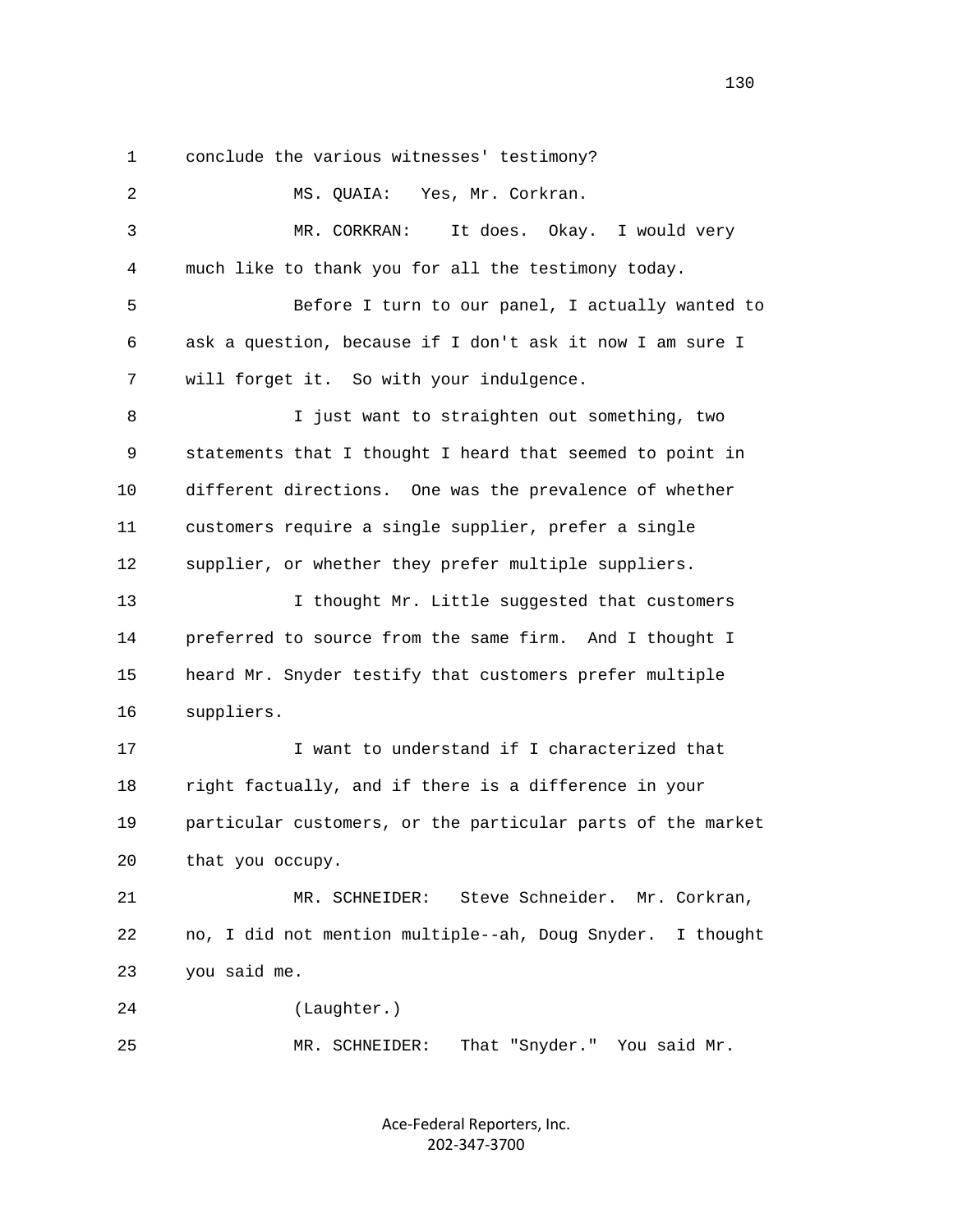1 Schneider and it threw me off there. Sorry about that. 2 MR. LITTLE: Okay, John Little with Commercial 3 Packaging. I think it's customer-specific. In our case, 4 the majority of our customers prefer to go single-source, 5 but it could be if it's broken between customers--sorry, 6 suppliers, that customer is going to expect to have that 7 same base back with the other suppliers. 8 MR. SNYDER: Doug Snyder, CPPC Marketing,

 9 Pacific Rim. Our customer base, again, large, 10 multinational consumer brand products, it's just simply not 11 a strategic move to have all of your sourcing with one 12 supplier of a given item. And so typically they do utilize 13 multiple sources.

 14 MR. CORKRAN: Okay, and similarly I had a 15 question about production runs. Mr. Steve Schneider, I 16 believe you indicated that your production runs tended to be 17 on the shorter--production time for your runs tended to be 18 on the short end. And Mr. Doug Snyder, I think you 19 indicated the opposite, that yours tended to be longer than 20 the domestics.

 21 Can you tell me whether I've got that correct? 22 And if so, is there a difference in the parts of the market 23 that you occupy?

 24 MR. SCHNEIDER: Steve Schneider, Mr. Corkran. I 25 sell mainly to the feed industry. They are more into the

> Ace-Federal Reporters, Inc. 202-347-3700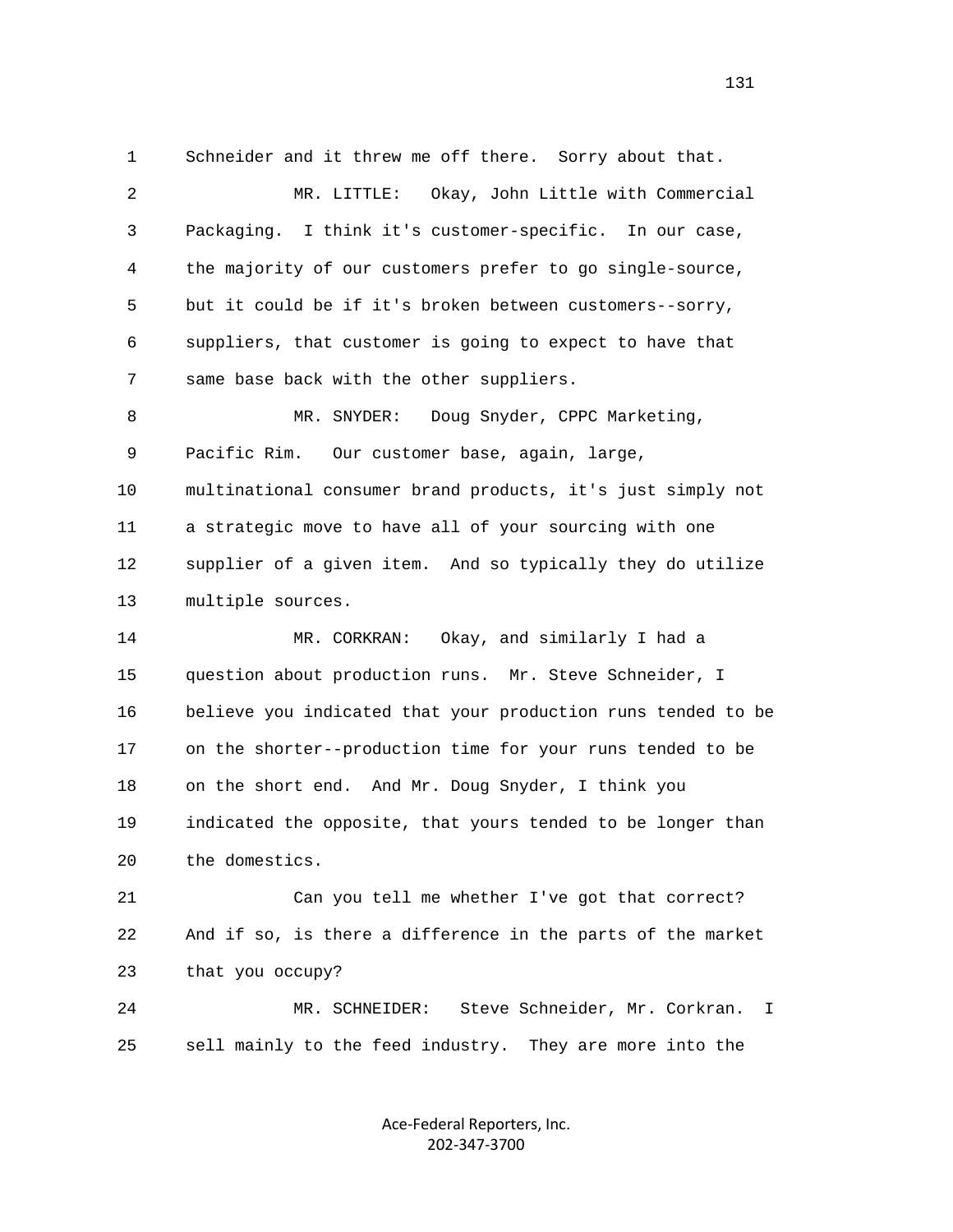1 consumer, more pet food market. And the feed industry is 2 very--I can just tell you, for instance I have a PO on my 3 phone right now. In one order I've got four bags that have 4 10,000 piece runs. So the very small runs, multiple specs, 5 I think I have seven items in one container for the same 6 customer for one order, very small stuff. So, you know, you 7 have to be able to handle that in different sizes, all the 8 way through in different prints. 9 MR. CORKRAN: So it's a difference in the 10 customer base. 11 MR. SNYDER: Doug Snyder. Yes, correct. 12 MR. CORKRAN: Thank you very much. Thank you 13 for indulging my questions. And I'm going to turn to the 14 experts on the panel. Thank you very much. 15 Mr. Dushkes? 16 MR. DUSHKES: Drew Dushkes, Office of 17 Investigations. I would like to thank you all, as well, for 18 being here today and providing your testimony. 19 So I want to start with Mr. Steve Schneider. I 20 think you mentioned that your lead time from Vietnam was 21 about nine weeks, correct? I'd like to ask that same 22 question to the rest of the panel. What are your lead times 23 for your imported product? 24 MR. LITTLE: We usually claim 10 to 12 weeks. 25 MR. SNYDER: Doug Snyder. Same, 10 to 12 weeks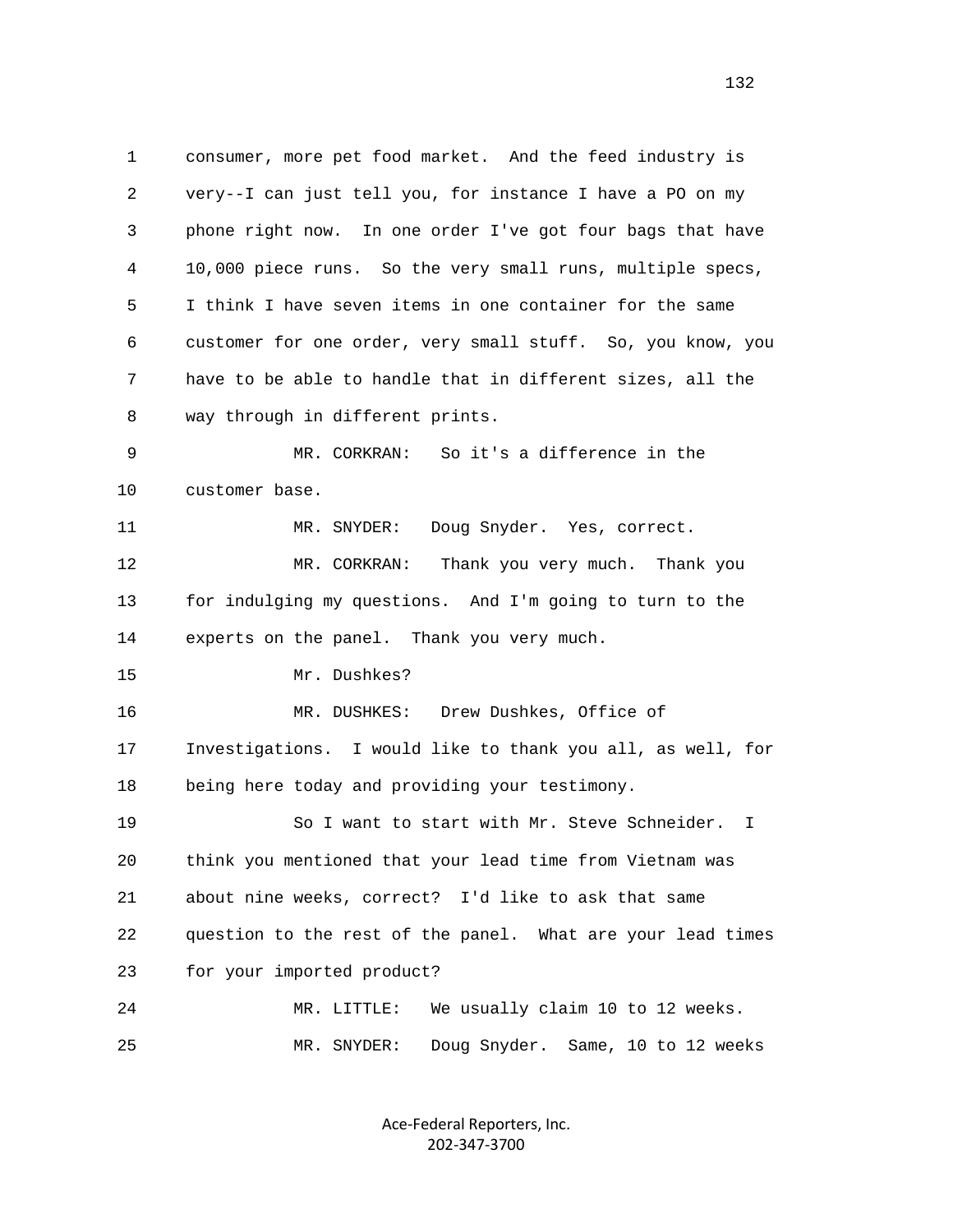1 is a number we like to use, just for--

| 2  | Okay, so approximately in the<br>MR. DUSHKES:                |
|----|--------------------------------------------------------------|
| 3  | three-month range. And why is it then, given that based on   |
| 4  | your testimony that imports are more focused on the feed     |
| 5  | market, why is it that they are less sensitive to lead times |
| 6  | than the pet food industry?                                  |
| 7  | Well the main reason, pet food is<br>MR. LITTLE:             |
| 8  | sold with all of the ingredients, all the nutritional        |
| 9  | statements, all of the things that are critical to a pet to  |
| 10 | The animal food industry, they actually print all of<br>eat. |
| 11 | that on a tag in the production facility. And you can have   |
| 12 | the same bag used in Maine, at the same month be a different |
| 13 | product formula in there that's produced down in Florida.    |
| 14 | So our changes are not as often in artwork.                  |
| 15 | So when you're in a market that is changing,                 |
| 16 | which pet food is, on a regular basis, they are constantly   |
| 17 | changing artwork and design. So that's the first thing.      |
| 18 | The second thing, the pet food customer tend--or             |
| 19 | the animal feed customer tends to be very loyal. And when    |
| 20 | they go in, they buy. It's a much more predictable           |
| 21 | purchase. Where the pet food customers, which everybody      |
| 22 | knows you're trying to buy a different food brand for your   |
| 23 | dog, so that also affects their market. So it really forces  |
| 24 | the pet food market to in general have a need for a shorter  |
| 25 | lead time.                                                   |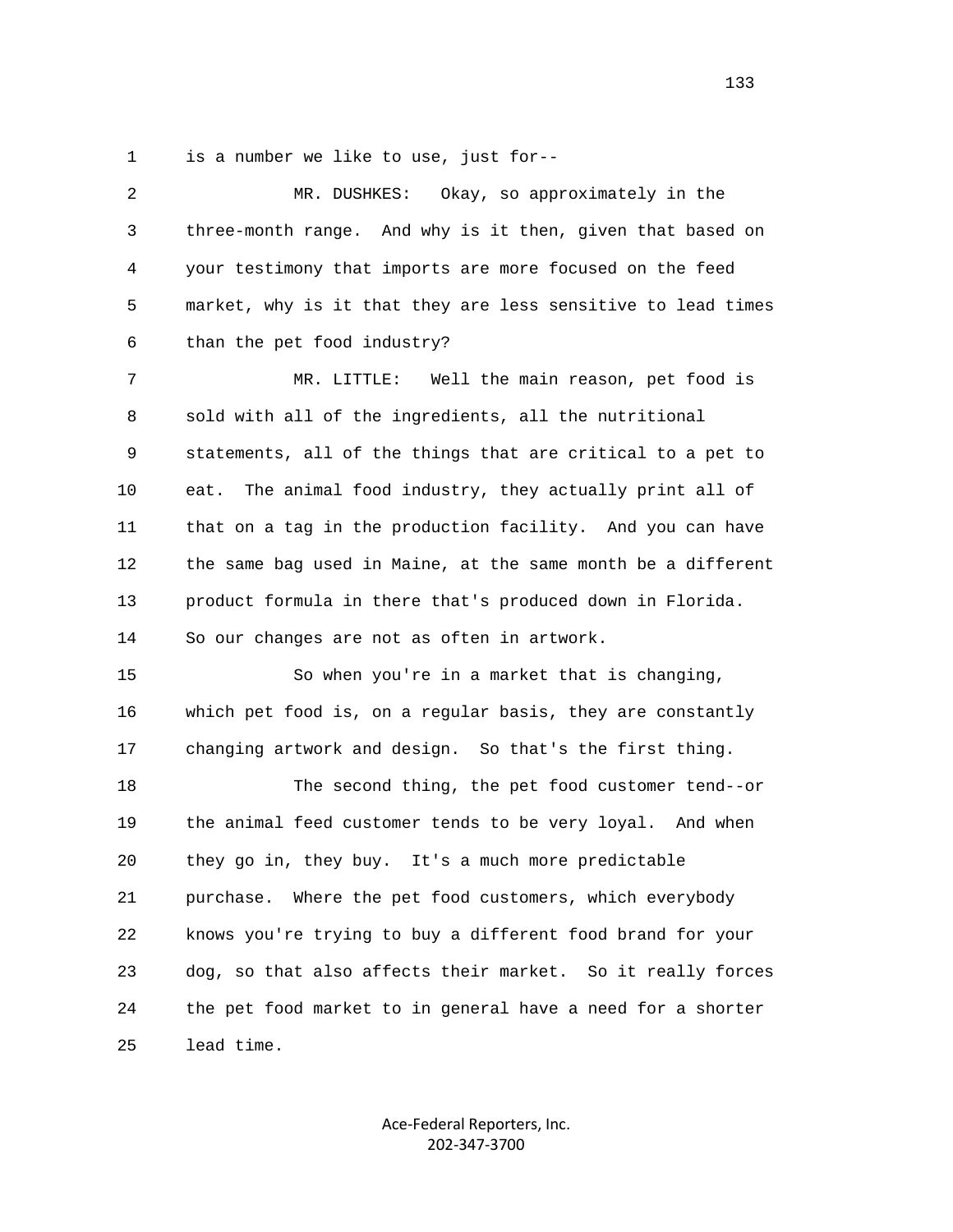1 MR. DUSHKES: Mr. Doug Snyder, is that your 2 experience, that the pet food industry will change labeling 3 very often and not do it in a manner where there can be 4 enough buildup ahead of time to match an imported lead time? 5 MR. SNYDER: Doug Snyder. It's absolutely 6 correct. The nature of the pet food industry, just 7 competition alone, promotional items, every brand specific 8 wants to get their customers buying their product as opposed 9 to somebody else's product. So they might offer five pounds 10 free, or they might have a get a free thing of wet cat food 11 with your dry cat food, or some kind of sticker promotion. 12 And these types of things occur on a very frequent basis by 13 the leading brands. And that type of turnaround and 14 response time is not set up for the type of lead times that 15 we have. So that's the kind of lost market share that 16 we've experienced. 17 MR. DUSHKES: Alright, thank you very much. 18 Mr. Little and Mr. Schuler, I think you both 19 mentioned the impact of differences in resin prices on the 20 ultimate price of Laminated Woven Sacks. Could you explain 21 that again for me? I'm not sure I caught all of that, and

22 why--I forget who, someone testified that--or, Mr. Corman,

23 you stated that the prices in Vietnam for resin are

24 significantly different than in the U.S.

25 Why is that the case? Is resin not sold on a

Ace-Federal Reporters, Inc. 202-347-3700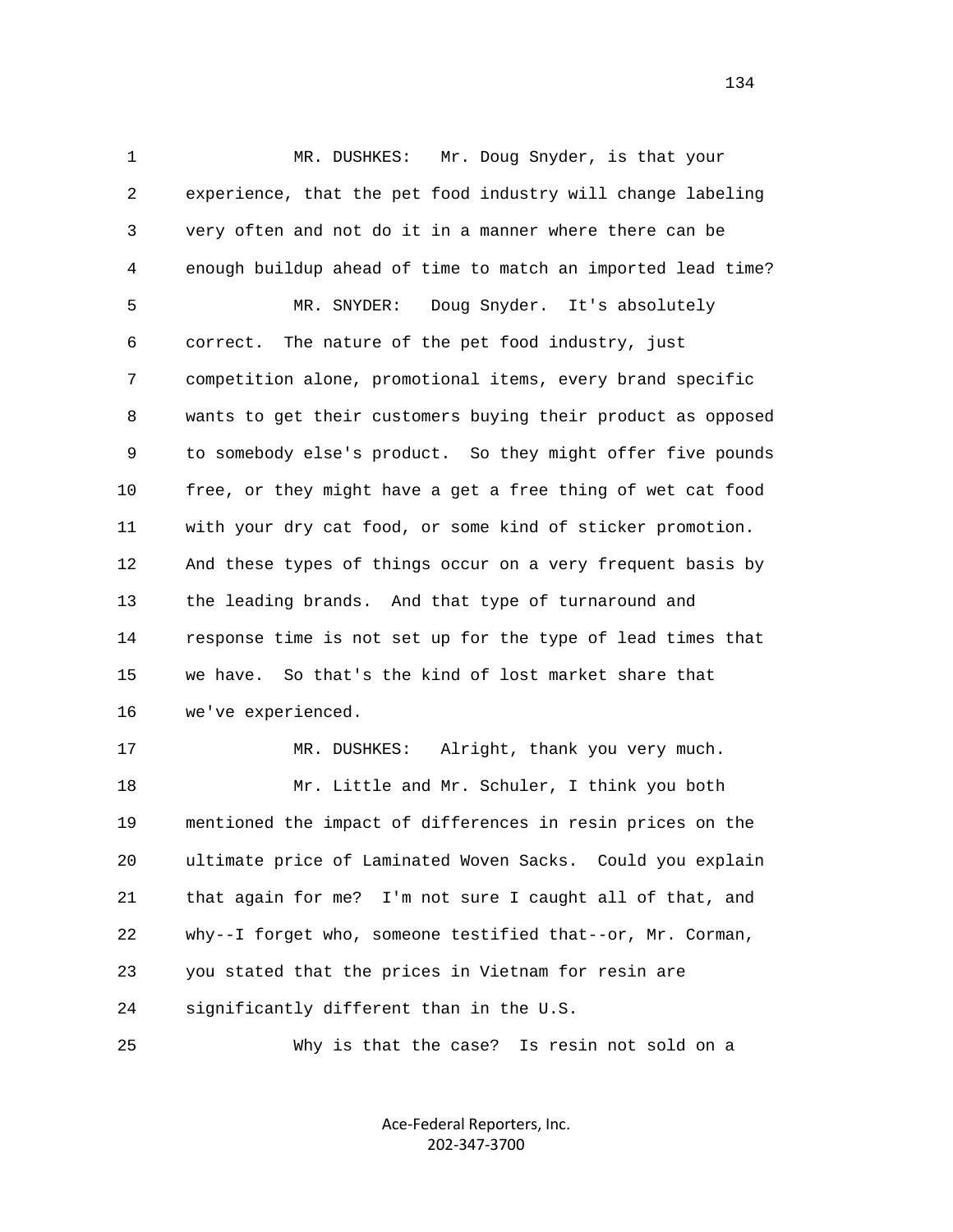1 global basis?

 2 MR. LITTLE: There's many factors, but the 3 simplest way to break it down-- 4 MR. BURCH: Mr. Little, could you please 5 announce yourself? 6 MR. LITTLE: I'm sorry. John Little with 7 Commercial Packaging. I broke that rule a couple of times. 8 The simplest form of this is the resin cost for a 9 woven bag in Vietnam, or throughout Asia, is so strongly 10 based percentagewise, is resin. The capital and the plant 11 and all of that is a small percentage. 12 So when the resin market is falling, our prices 13 fall fast. This is also the reverse. When the resin market 14 goes up, we go up fast. And, you know, so that is the 15 primary. When you're in the U.S. market, the cost of 16 capital is so much stronger it pushes the resin cost, as you 17 heard earlier, they say their resin, everything has been 18 stable. So that's why there's in that three-year POI, and 19 we've seen dramatically low periods in the resin market. 20 That is a significant factor why the Vietnamese prices have 21 come down. 22 MR. DUSHKES: But aren't the Vietnamese 23 producers also performing the same end-steps that the U.S. 24 producers are, beyond--after the fabric is produced, in 25 terms of the laminating, printing, et cetera, so wouldn't--I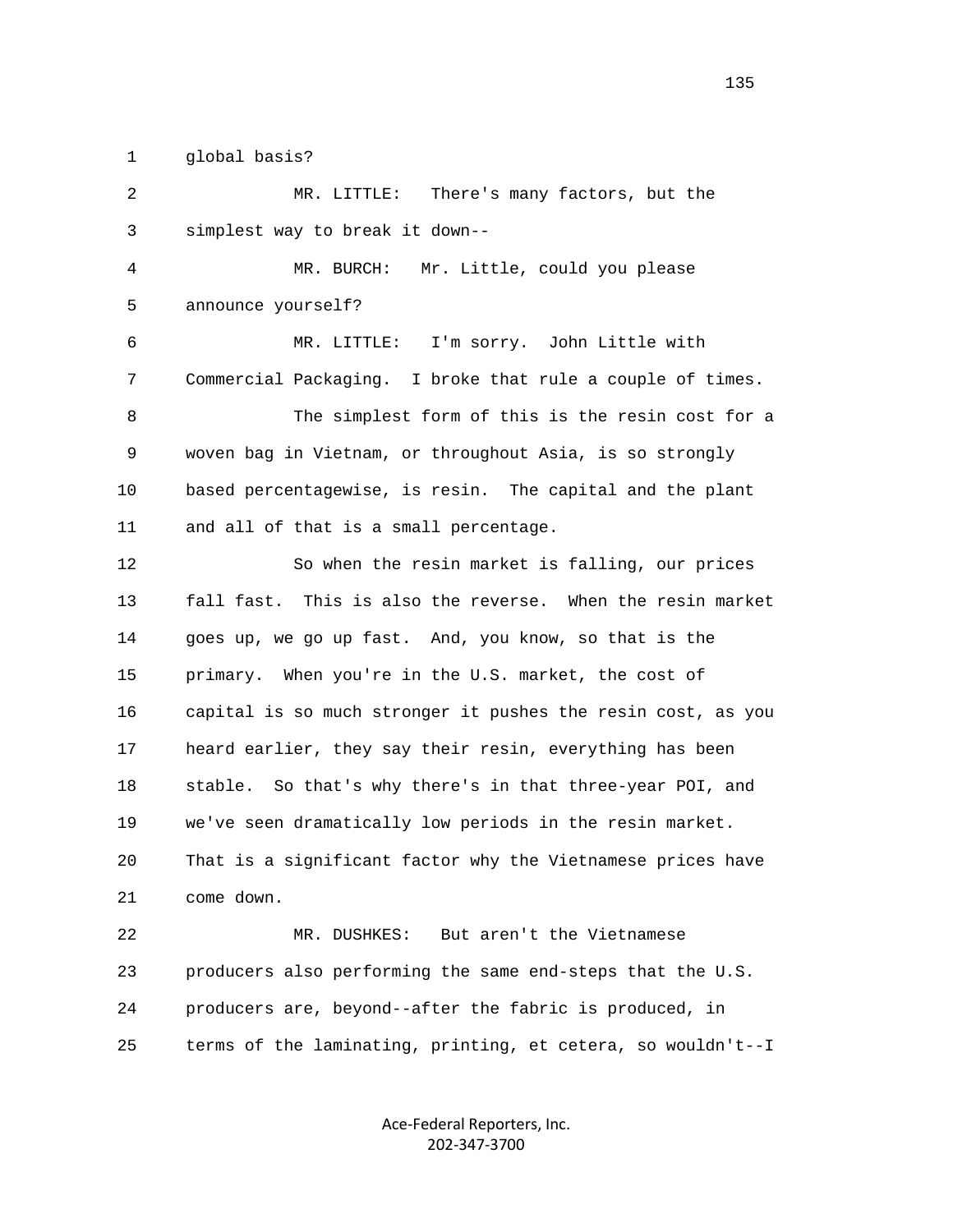1 understand, in looking at their whole cost structure, you 2 know, they may be able to spread the capital out more. 3 MR. LITTLE: Well you've heard of the little bit 4 of difference between flexography and rotogravure printing 5 process. So as one example, a press--you've also heard that 6 they've brought their printing to come close to the 7 Vietnamese suppliers. Those printing presses are like \$5 8 million. Our printing presses that run on rotogravure are 9 like \$400,000. So, yes, we get the same end product of a 10 printed bag, but that is a significant cost. And 11 especially if you're running 10,000 bags across a \$5 million 12 machine versus a \$400,000 machine. That cost is going to 13 drive into the cost of the bag. 14 MR. DUSHKES: Mr. Corman, did you want say

15 something?

 16 MR. CORMAN: Barry Corman. I think your 17 question more to me perhaps was the difference in resin 18 cost, not the other production costs. While resin is a 19 worldwide market, there are differences in the cost of resin 20 if you're purchasing it overseas in Asia versus in the 21 United States.

 22 It is generally--it could be upwards of \$200 per 23 metric ton. There was a recent meeting that we had where 24 somebody who produces FIBCs gave a report on them. Then he 25 broke down the actual difference in resin costs in the North

> Ace-Federal Reporters, Inc. 202-347-3700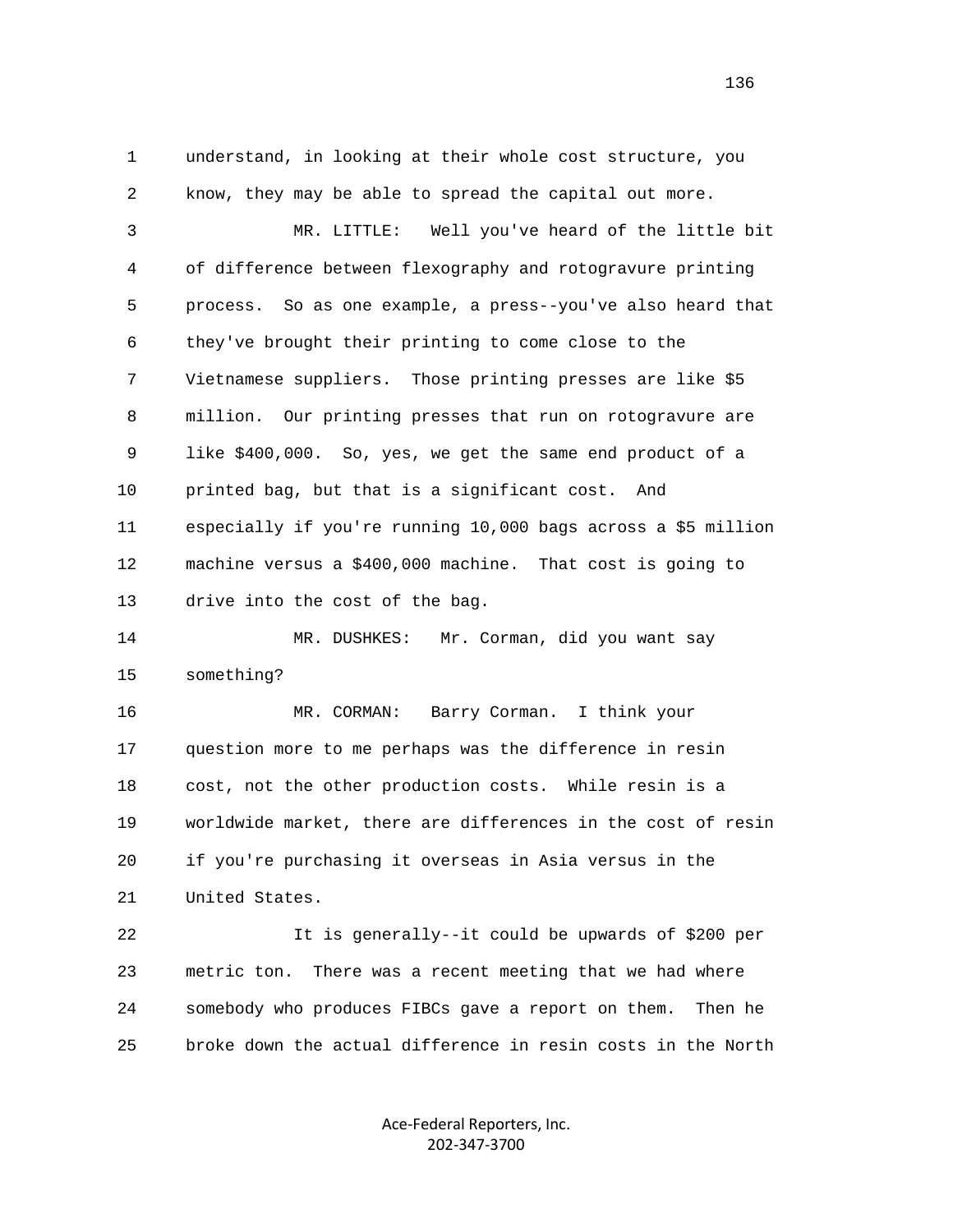1 America versus over there. So there are differences in the 2 cost of the raw material.

 3 MR. DUSHKES: Any particular reason for that 4 that you can identify? 5 MR. CORMAN: I don't know the answer to that. 6 MS. QUAIA: If I may add, for our 7 post-conference we can provide the indices with the monthly 8 pricing data for the same index that's tracking prices as 9 polypropylene resin, CFR China, and price of polypropylene 10 resin in the United States. And as Mr. Little stated in his

 11 testimony, we have seen price differences over the POI of 12 \$400 per metric ton. That's something you can see in our-- 13 in the postconference brief.

 14 And one other point regarding the pricing, what 15 Mr. Little had mentioned is that for 72 percent of our 16 customers, our commercial packaging customers, the pricing 17 of the finished bag is tied to the index for polypropylene 18 resin in China.

 19 So there are essentially, by contract, the price 20 immediately adjusts--immediately, not the same day, but 21 within a few weeks, has to adjust up or down compared to the 22 price. So their selling practices are very price sensitive 23 to the polypropylene price.

 24 MR. DUSHKES: My next request was going to be 25 for some indices in the briefs. So thank you very much, Ms.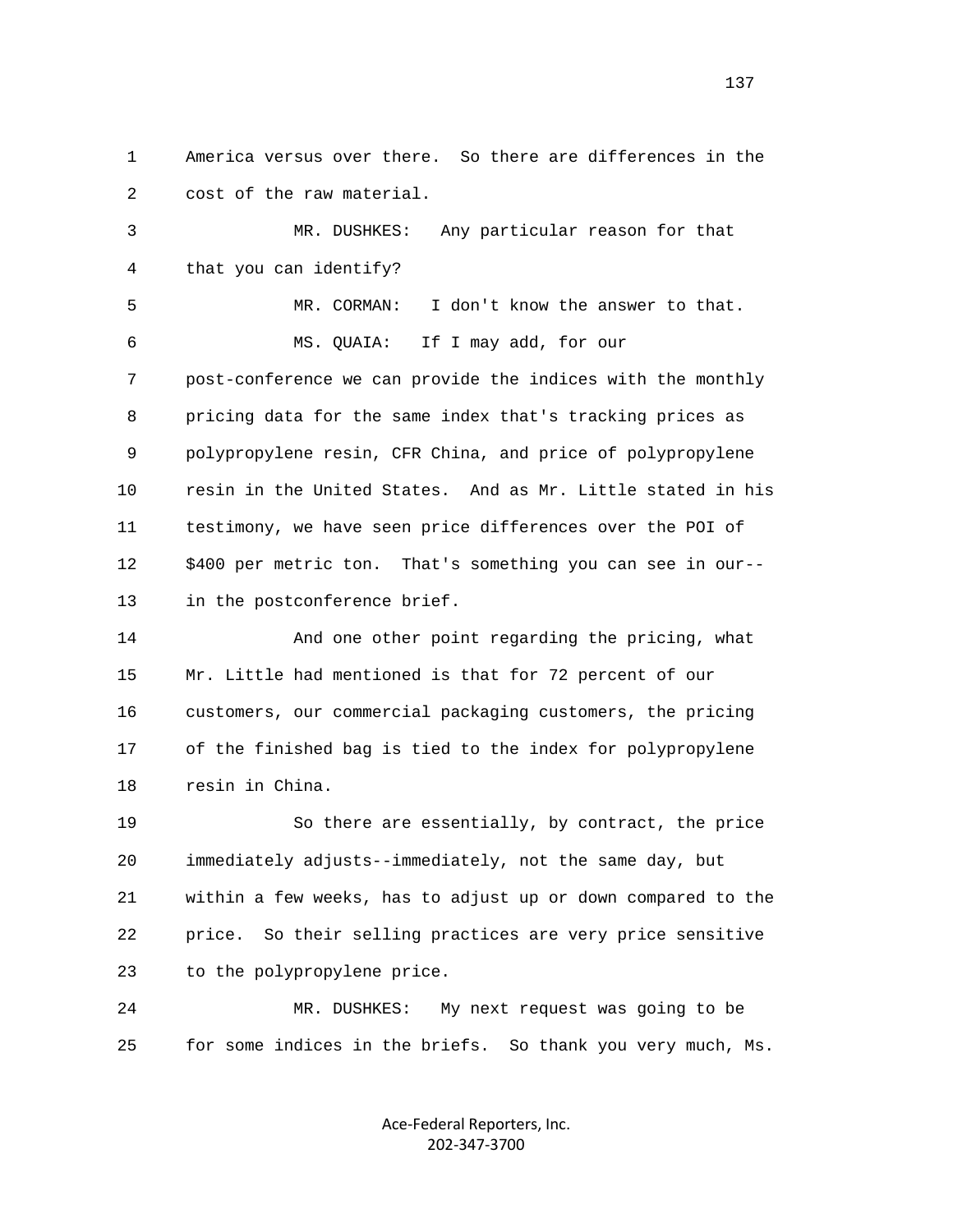1 Quaia.

| 2  | We can provide that, yes.<br>MS. QUAIA:                     |
|----|-------------------------------------------------------------|
| 3  | Kevin Greene, Commercial Packaging.<br>MR. GREENE:          |
| 4  | One of the drivers, or a couple of the drivers of the       |
| 5  | difference between polypropylene prices in Asia and the     |
| 6  | United States are primarily around the feedstocks. Whether  |
| 7  | that's cracked out of propane, or out of oil. And basically |
| 8  | wherever your feedstocks are closest, and also where you    |
| 9  | have what they call "crackers" which makes the resin, where |
| 10 | the proximity of those and the capacity of those is will    |
| 11 | drive the actual price of the polypropylene in that region. |
| 12 | So there's a lot of natural gas up by Russia, and           |
| 13 | there's a lot of crackers up there. They put on in the last |
| 14 | two years, as far as capacity wise goes, that's what's been |
| 15 | driving the price of Asia down.                             |
| 16 | Thank you. Mr. Schuler, I believe<br>MR. DUSHKES:           |
| 17 | it was you that mentioned that you import both tubular and  |
| 18 | back seam sacks. Why would a customer prefer one over the   |
| 19 | other?                                                      |
| 20 | MR. SCHULER: My name is Rett Schuler. I'm with              |
| 21 | Fulton Denver Company. Basically in the ag market there is  |
| 22 | a need for breathability. So a lot of these people for      |
| 23 | export programs will do a one-sided bag. So they'll do a    |
| 24 | tubular bag for that.                                       |
| 25 | There's also, let's call it an extra-strength               |

Ace-Federal Reporters, Inc. 202-347-3700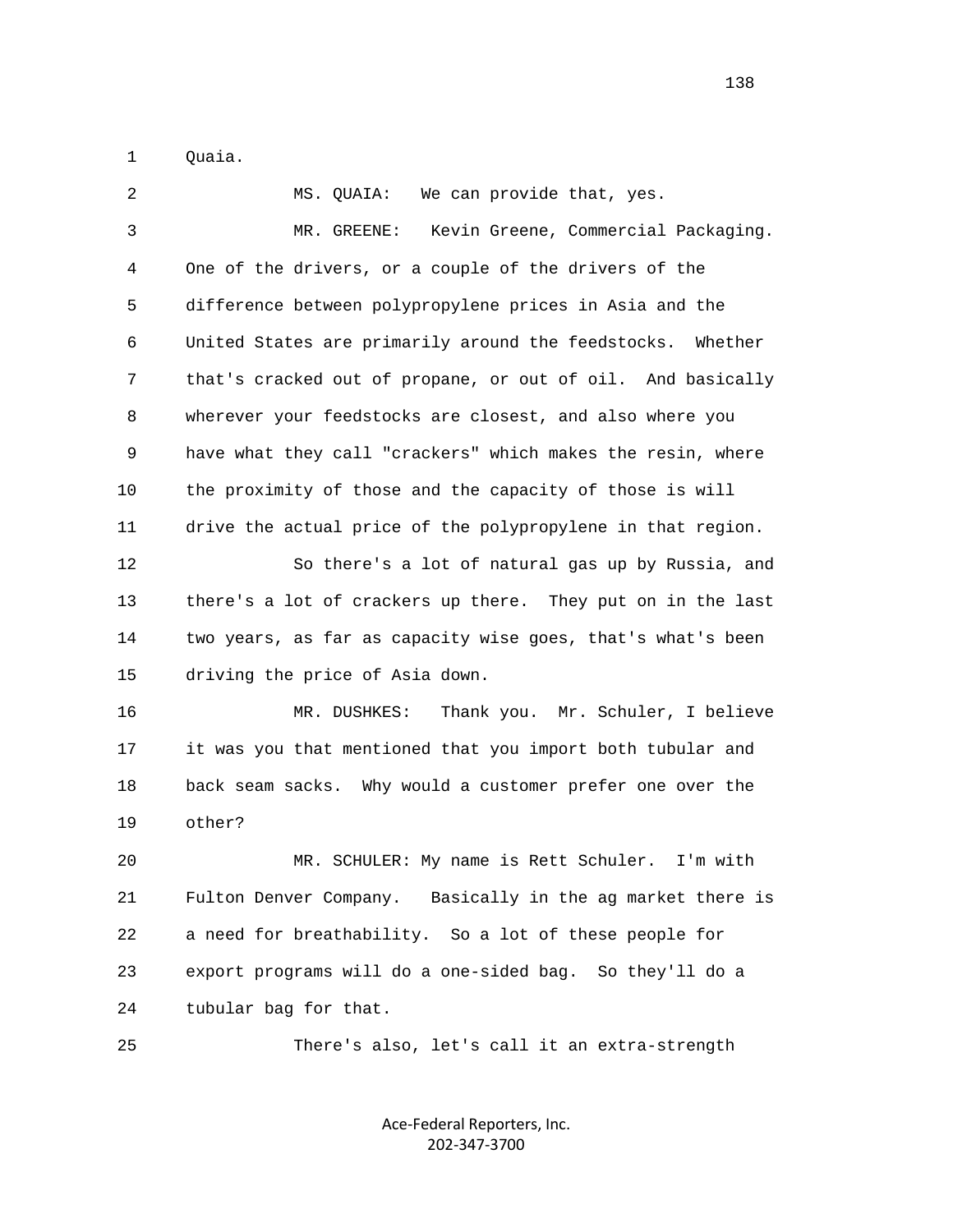1 factor in the circular bag versus the back-seam bag. Your 2 weakest point in the back seam, being it's a strong bag, but 3 your weakest point is always the unnatural connection in the 4 back. So in certain cases I have clients that want to buy a 5 circular bag for that additional strength. That's the main 6 two reasons that I can give you from my clientele.

 7 MR. DUSHKES: Just for a follow-up, and from my 8 own personal experience, I have grown up with pets and I can 9 picture some pretty big pet food bags that weigh a lot. For 10 the feed bags, are we talking even larger than that in terms 11 of strength requirements?

 12 MR. SCHULER: No, more to the fact that they've 13 had problems--in the clientele that I can give you, they 14 have had problems with back seams in the past. So when they 15 went to circular, they found that the bag was better suited 16 for their markets. And as we joked around yesterday, I said 17 it's just about how you can sell it. So at the end of the 18 day, it was a product that they were looking for a need, and 19 so we were able to fill it for them on that case.

 20 MR. DUSHKES: And does the seam technology 21 impact price in any way?

 22 MR. SCHULER: The seam is typically a little bit 23 more expensive. You have to pay for the overlap, and you 24 have to pay for the additional process of running it 25 through--you have more material with the overlap. And then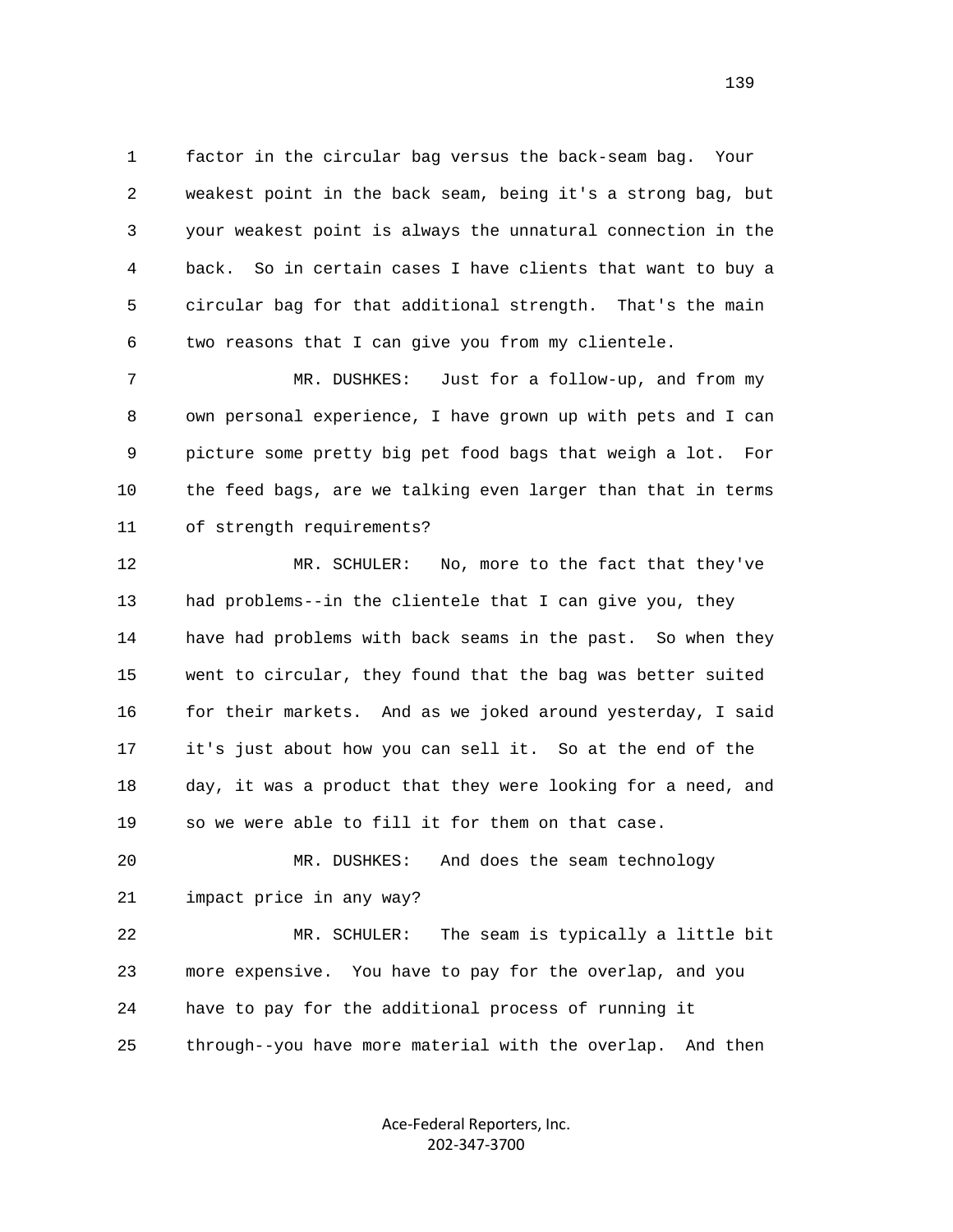1 you have to run it through the process of actually tubing 2 it.

> 3 And the circular bag tends to need more plate 4 cost just because you have to print--double up on the 5 plates. So it's got an additional cost there, but the back 6 seam would be more expensive in general. 7 MR. DUSHKES: Okay, thank you.

 8 Mr. Little, I think you mentioned that, at least 9 in your customer industry, there are many different 10 specifications and the U.S. producers can't or won't meet 11 all of these. Is it a matter of they are unable to based on 12 their equipment? Or it's just a volume issue and they don't 13 see enough volume to make it worthwhile?

 14 MR. LITTLE: Well it's customer based. It's 15 production based. Sorry, it's John Little with Commercial 16 Packaging. And we could--they probably have the capability 17 to learn and go through the processes like we did to develop 18 some of these specs that I could show you later.

 19 Some of these specs took us years to develop. 20 So, yes, they would be able to with training, and if they 21 had the expertise they could get themselves to those levels. 22 MR. DUSHKES: Thank you. And I see my red light 23 is blinking, but I just have one final question.

 24 Mr. Corman, you mentioned that even different 25 types of sewing closures require different types of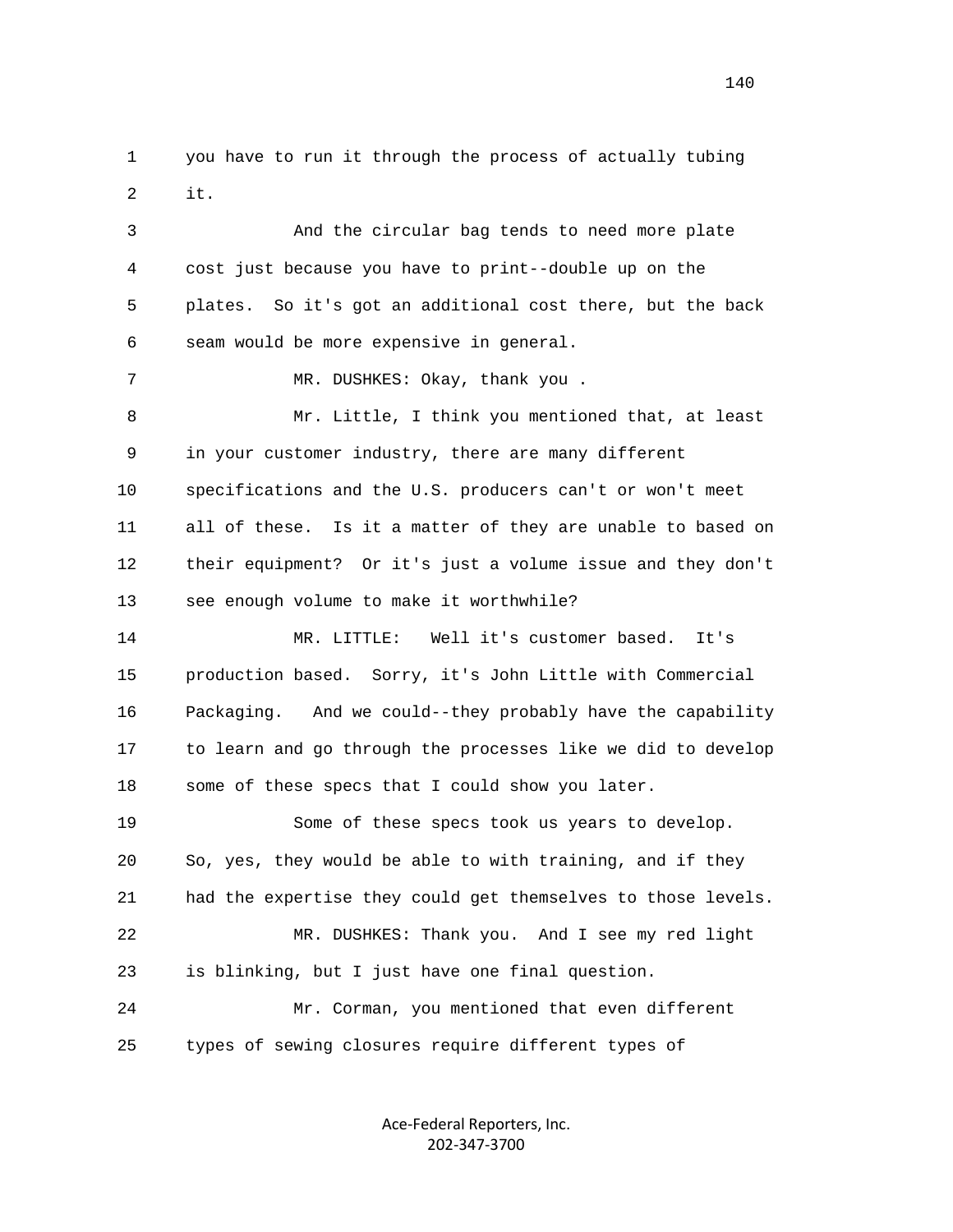1 machinery. Can you expand upon that a little more, and 2 where in the production process would you require different 3 types of machinery, and who possesses those capabilities? 4 MR. CORMAN: Barry Corman. It's not different 5 sewing equipment. It's, if you have an LWS that's sewn on 6 the manufactured end, versus a machine that takes that end 7 and folds it over, which is what is called a pinch bottom, 8 different machinery on the manufacturing side, very 9 different machinery that's needed to do that.

 10 The pinch bottom, which is the newer one, there 11 are only five or six machines that I know of that are in 12 service right now. That's because the people that make 13 them, there are two companies that primarily make them, if 14 there's somebody in Asia that makes it I don't know about 15 it, but they sell worldwide. They are members of our 16 organization, so I have talked to them, you know, how many 17 machines do you have? Do you have any in Vietnam? And the 18 answer was no. But there are two of them in the United 19 States that we know of. So those machines, to make that 20 end.

 21 The end that is closed by the person filling the 22 bag, if there's--whether it's a sewn paper bag, or a sewn 23 LWS on the bottom, it needs what we call a flush cut, which 24 is a straight-across cut, that gets sewn.

25 In order to use a pinch bottom or a heat seal--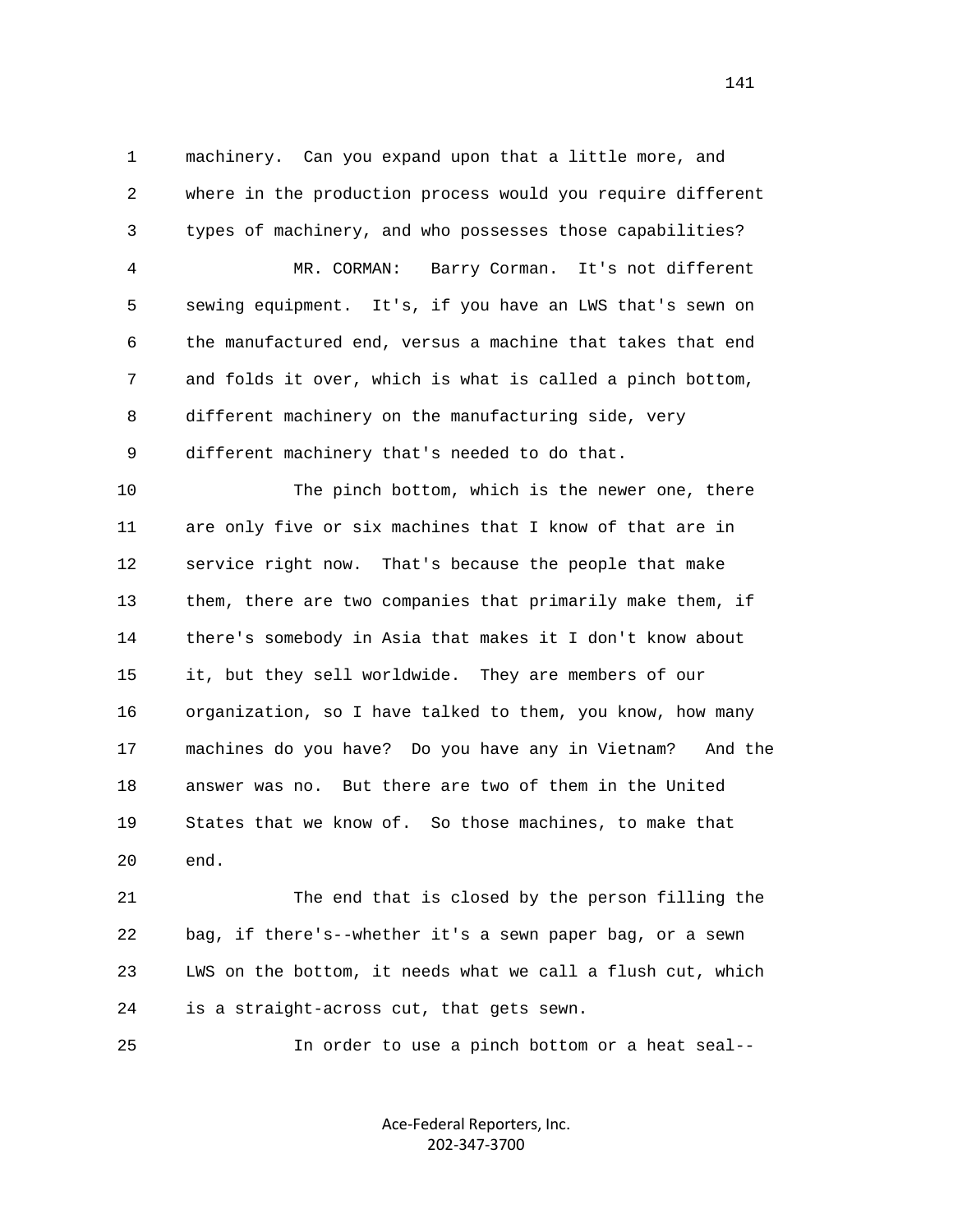1 because the pinch can be closed by glue or heat sealing, 2 it's a flap that is folded and is either adhered by glue or 3 heat sealing, that you're not going to sew. So the end user 4 would need to take out their sewing equipment and invest in 5 equipment to either heat seal or fold over and glue that. 6 Does that answer your question? 7 MR. DUSHKES: Mr. Corkran, no further questions. 8 MR. CORKRAN: Thank you. Ms. Viray-Fung. 9 MS. VIRAY-FUNG: Good afternoon. Thank you for 10 being here. I have two quick follow-up questions before I 11 want to get to my prepared questions. 12 Mr. Little, I believe I heard you say that your 13 product makes the highest food grade certification or 14 specification. That sounds to me like you're implying 15 there's different grades within the food grade specification 16 range; is that true? 17 MR. LITTLE: There is a differentiation between 18 the U.S. market and the international market. We can put 19 more specifics into the dates, but three, four, five years 20 ago there was a big push by FSMA to make sure that importers 21 that bring packaging into the United States are following 22 the GSFI, so that's specifically for the global market. And 23 so yes, that differentiates that. 24 The U.S. uses things like the FDA, uses 25 different requirements of the market, CON AG or Proposition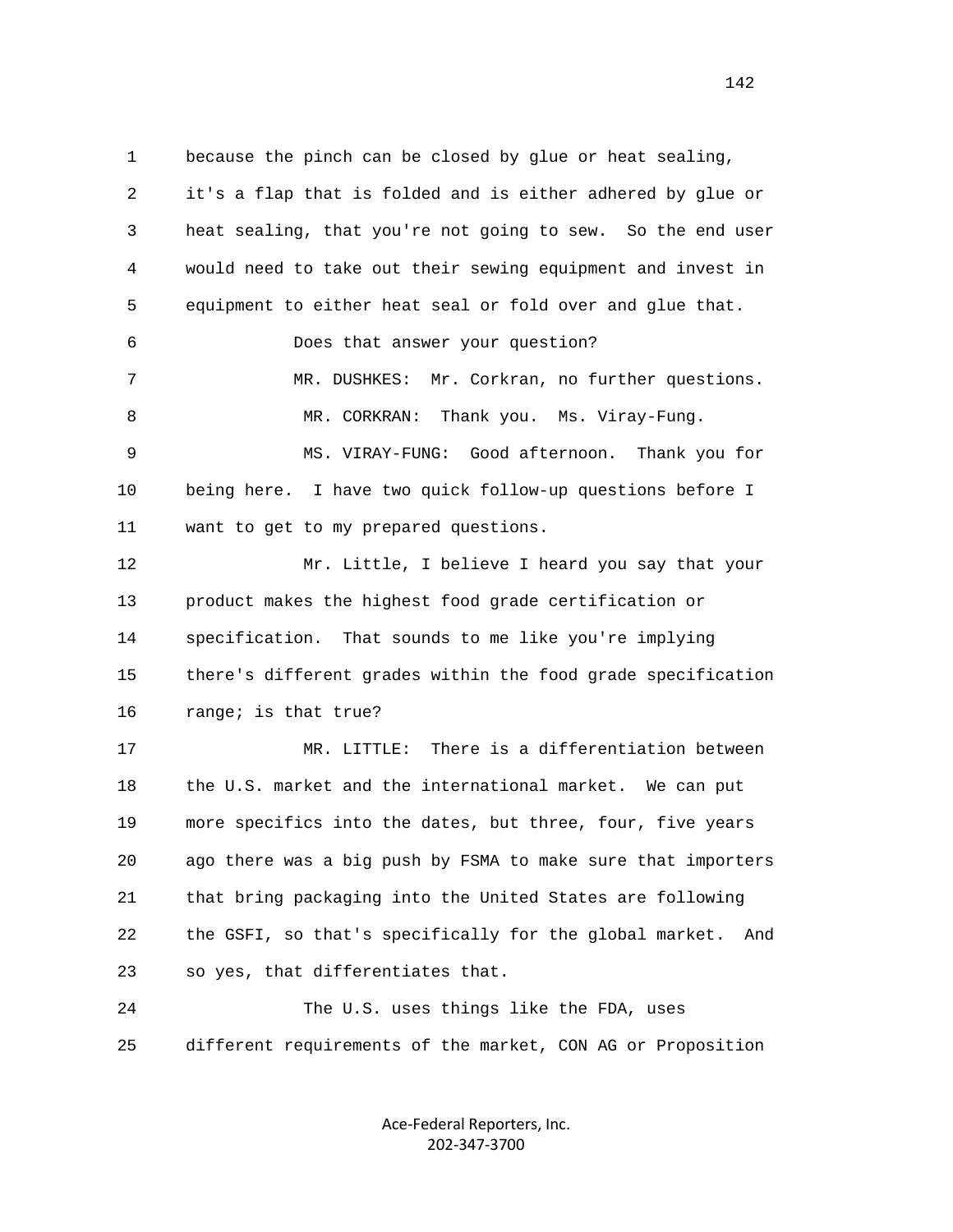1 65, so yes, there are different traders.

 2 MS. VIRAY-FUNG: And this global one is a higher 3 grade. Does everything within the U.S. standard that also 4 meet the global grade? I mean I guess which is the 5 umbrella?

 6 MR. GREENE: So he'd mentioned earlier about the 7 Food Safety Modernization Act. As part of that, a global 8 bunch of food company leaders got together and came up with 9 this initiative and it basically took all the best and all 10 the highest levels of food safety and put it under one Act 11 and became Global Food Safety Initiative, and that's based 12 on either FSC2200 or BRC, which are two different ways you 13 can actually run your food safety system. It's all around a 14 hazard management system.

 15 So what that basically means is we were held 16 accountable to follow this Global Food Safety Act or FSMA 17 because the USA was holding foreign producers to be 18 compliant with by this -- I think it was 2017. They since 19 have changed that to 2020, so we got an early lead on in all 20 of our factories and became GSFI certified.

 21 MR. CORMAN: I told you when we try to be 22 neutral because I don't think what you said is -- it's 23 close, but it's not really the interplay between what is the 24 GFSI and the Food Safety Modernization Act. The Food Safety 25 Modernization Act, which came into effect in 2011, and it's

> Ace-Federal Reporters, Inc. 202-347-3700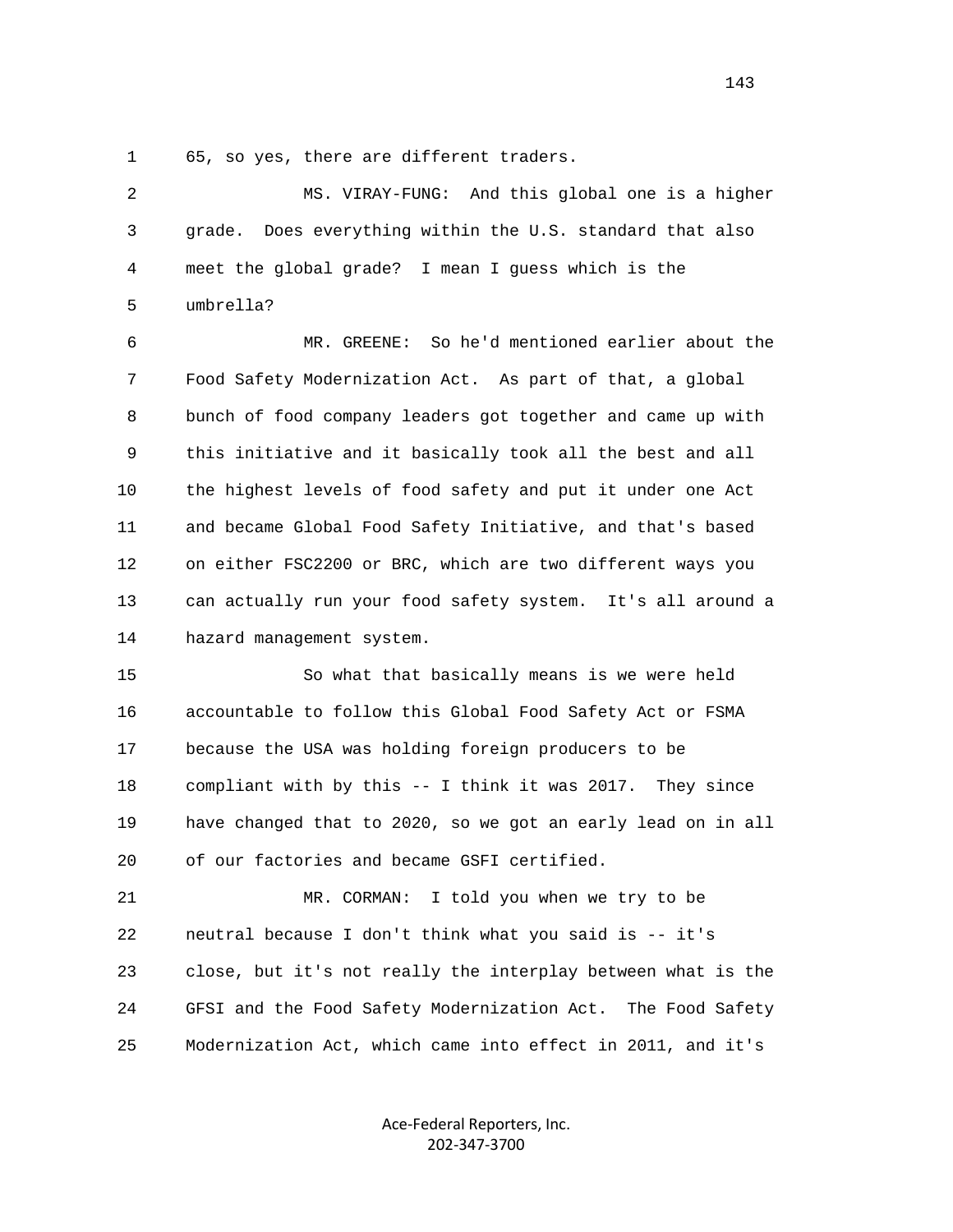1 being implemented, there were regulations that deal with 2 food safety -- food contact surfaces, it covers packaging. 3 U.S. manufacturers of packaging are not required 4 to register their facility with the FDA. There are 5 standards currently. They're in the Code of Federal 6 Regulations. You need virgin resins. You need certain 7 things before they can contact the food. That is different 8 than the GSFI. The GSFI is not a law. What it is, is it's 9 customer driven and there was a provision -- I'll go back to 10 the Food Safety Modernization Act. There was a provision 11 that was supposed to go into effect in 2017. It was 12 delayed till 2019. And the most recent FDA statement is 13 they're not going to enforce it and that was because of the 14 way food is defined they were going to require foreign 15 packaging manufacturers who produce bags or any product for 16 food contact would have to be -- there was a foreign 17 supplier verification program. So an importer like myself 18 would have to go over, self-audit and determine that the 19 supplier overseas was compliant, but that's the U.S. law. 20 That has nothing to do with Global Food Safety Initiative.

 21 Global Food Safety Initiative covers much more 22 than just contact surfaces, so customers they give these 23 lovely 40-page questionnaires to us and you fill it out. 24 They want to know is there -- it's partly security as well, 25 so they want to know is there security, what's happening to

> Ace-Federal Reporters, Inc. 202-347-3700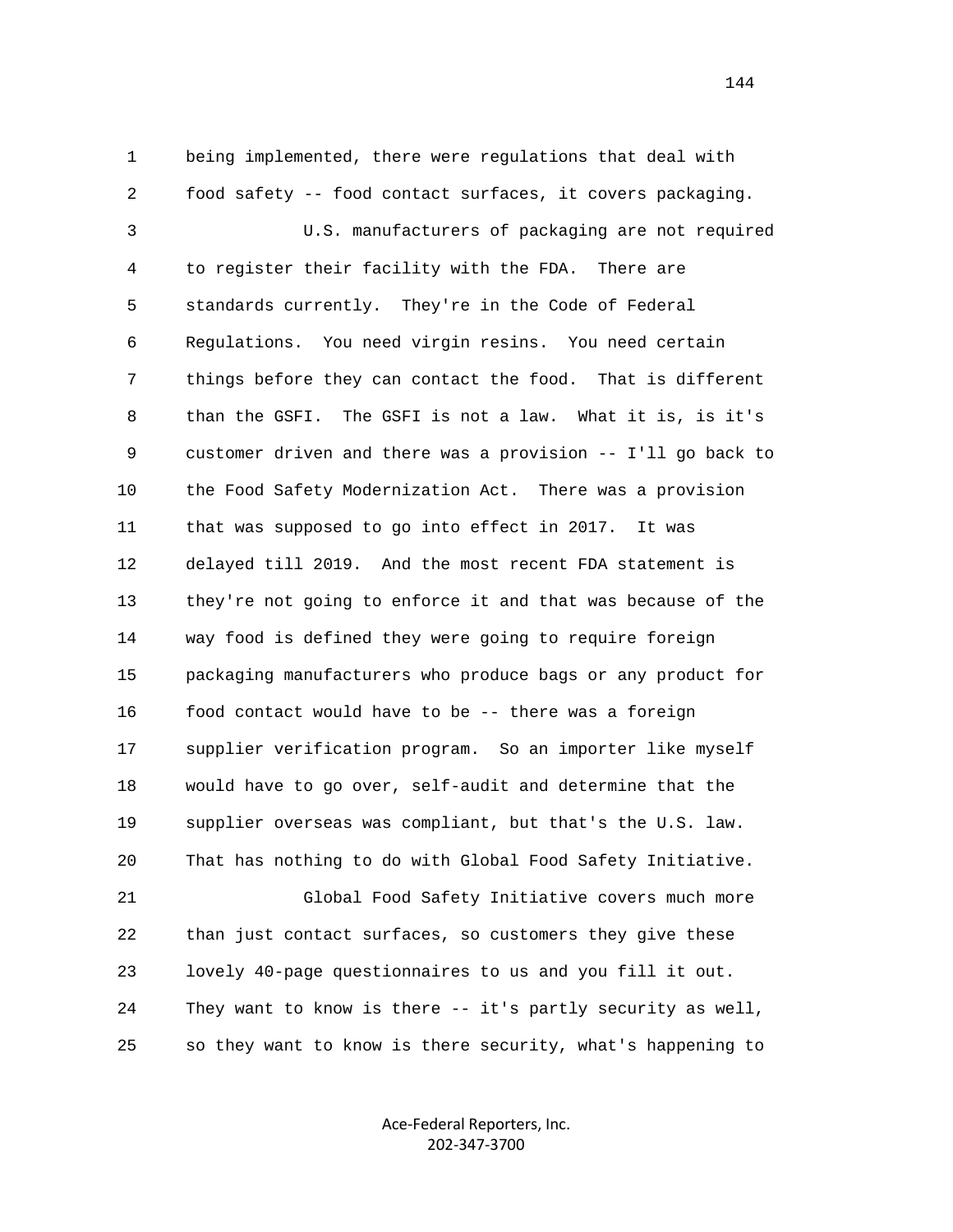1 the water, everything in that plant. Is there negative air 2 in the plant -- your production processes? It's a hazard in 3 critical point analysis and you can get certified as a 4 packaging facility in terms of your production processes. 5 So that way the end user knows those bags are made in a 6 clean environment.

 7 Companies in the U.S. have gotten these 8 certifications. There are four of them I believe right now 9 for food safety and packaging. There are more if you 10 actually produce food. So it's a voluntary thing. It's all 11 customer driven. They want to know that their supply change 12 is safe. If the Commission would like we did a presentation 13 to our members within the last couple of years on the GSFI 14 and what food safety is. I can certainly forward that to 15 you, if you'd like if that would help. 16 MS. VIRAY-FUNG: Yes, it would. 17 MR. CORMAN: Okay. 18 MS. QUAIA: For commercial packaging, we will 19 also provide more information on the food safety 20 certifications in our post-conference brief because, as Mr. 21 Corman said, it's not GFSI. It's the international 22 standard, it's the highest standard, and there are different 23 ISO standards that are met by the Vietnamese suppliers to 24 come to a level of GFSI certification, so we can provide 25 that more extensively in our post-conference brief.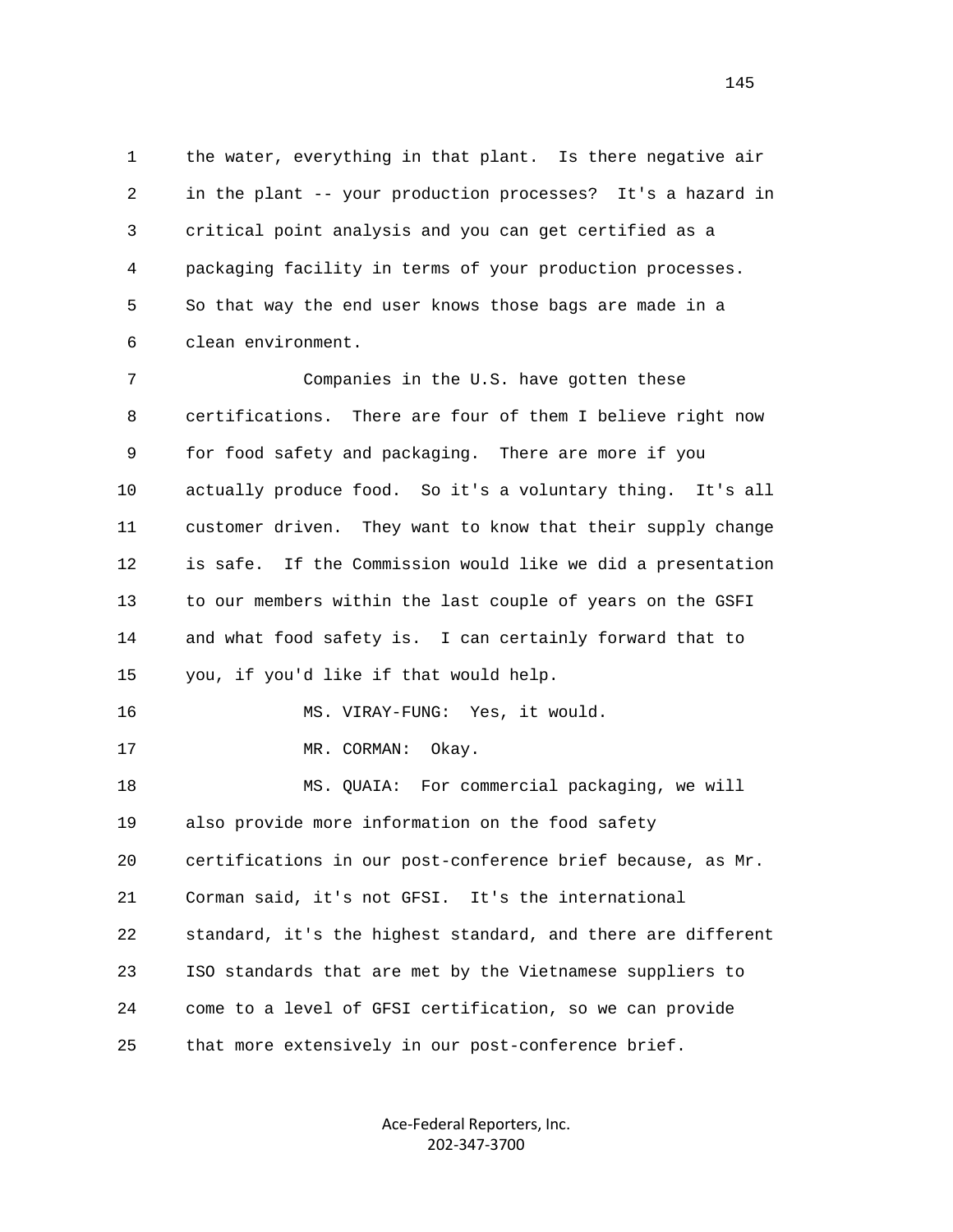1 MS. VIRAY-FUNG: Okay, thank you. 2 Mr. Corman, my second follow-up question is 3 something you stand struck me. You said that even small 4 differences can make a big difference in price and I was 5 hoping you could provide an example or two of these. 6 MR. CORMAN: It's actually in this submission, 7 but I'll briefly go through it. The proposed 8 specifications, and I don't remember them verbatim, but they 9 gave tolerances. And there was a tolerance in grams per 10 square meter of the printed POPP film and the film specified 11 was 22 grams per square meter. Overseas the typical weight 12 is 16 grams per square meter. So if I have a bag that has 13 got a 16 gram per square meter film that is much less as a 14 cost component than a 22 gram. As a percent of weight, it's 15 tremendous. And so what I did in here is an analysis. Is I 16 took the tolerances that were used and I said if you went to 17 the edge of the tolerances what could be the potential 18 affect on, just as a percentage, of the cost of the bag. 19 Not included in the specifications, of course, 20 are things like quantity because it does matter. Printing 21 plates -- if you have a three-color job versus an 22 eight-color job you have eight printing plates versus three. 23 That is a significant cost if you're only running 40,000 24 bags. It actually matters from an importer's standpoint 25 because printing plates are an assist, so they are

> Ace-Federal Reporters, Inc. 202-347-3700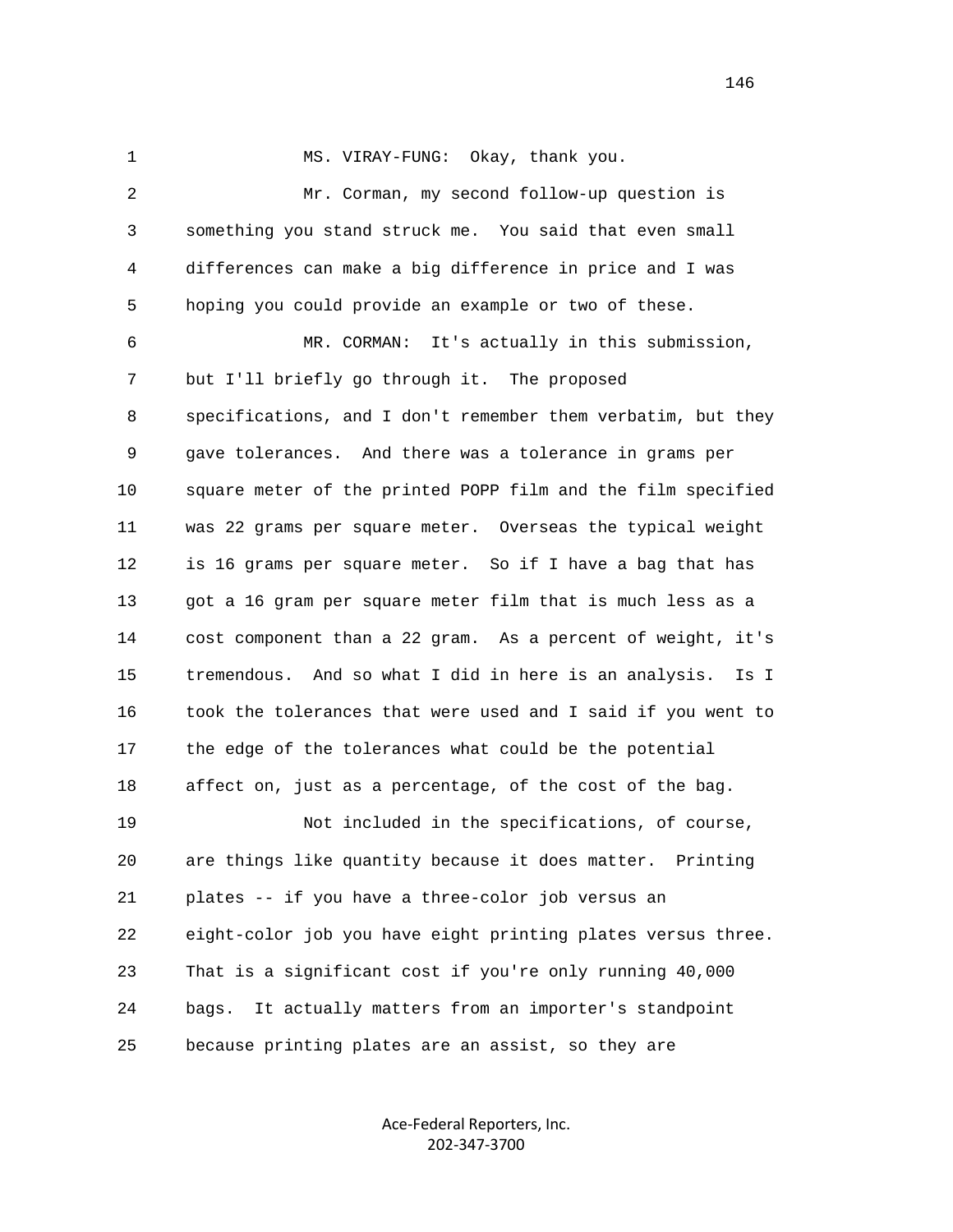1 dutiable, just as the bag is when they're coming into the 2 United States.

 3 So if I buy a bag and it's 40,000 and it's 40 4 cents a bag, but I have eight printing plates and let's say 5 it's \$3200 for the printing plates, I'm paying duty on that 6 \$3200. Even if I'm passing that cost onto the customer or 7 absorbing it, I'm still supposed to declare it. I think 8 many people may not, but that's a different matter. Does 9 that help answer your question? 10 MS. VIRAY-FUNG: Yes, it does. Thank you 11 MR. CORMAN: But there's a lot of material in 12 here on just the specifications and you really need 13 apples-to-apples to be able to have good cost comparison. 14 Because if a bag's 40 cents and you're 25 percent off in 15 your specifications, you have a 50 cent bag, having nothing 16 to do with anything but the specifications allowed that 17 tolerance. 18 MS. VIRAY-FUNG: Okay. 19 MR. CORMAN: Okay. 20 MS. VIRAY-FUNG: Thank you. 21 MR. CORMAN: Thank you. 22 MR. LITTLE: The other too, which was stated 23 earlier, the fabric; there are many, many, many, many

 24 formulas for making fabric. And when you specify fabric, 25 you have to specify the amount of calcium, the amount of

> Ace-Federal Reporters, Inc. 202-347-3700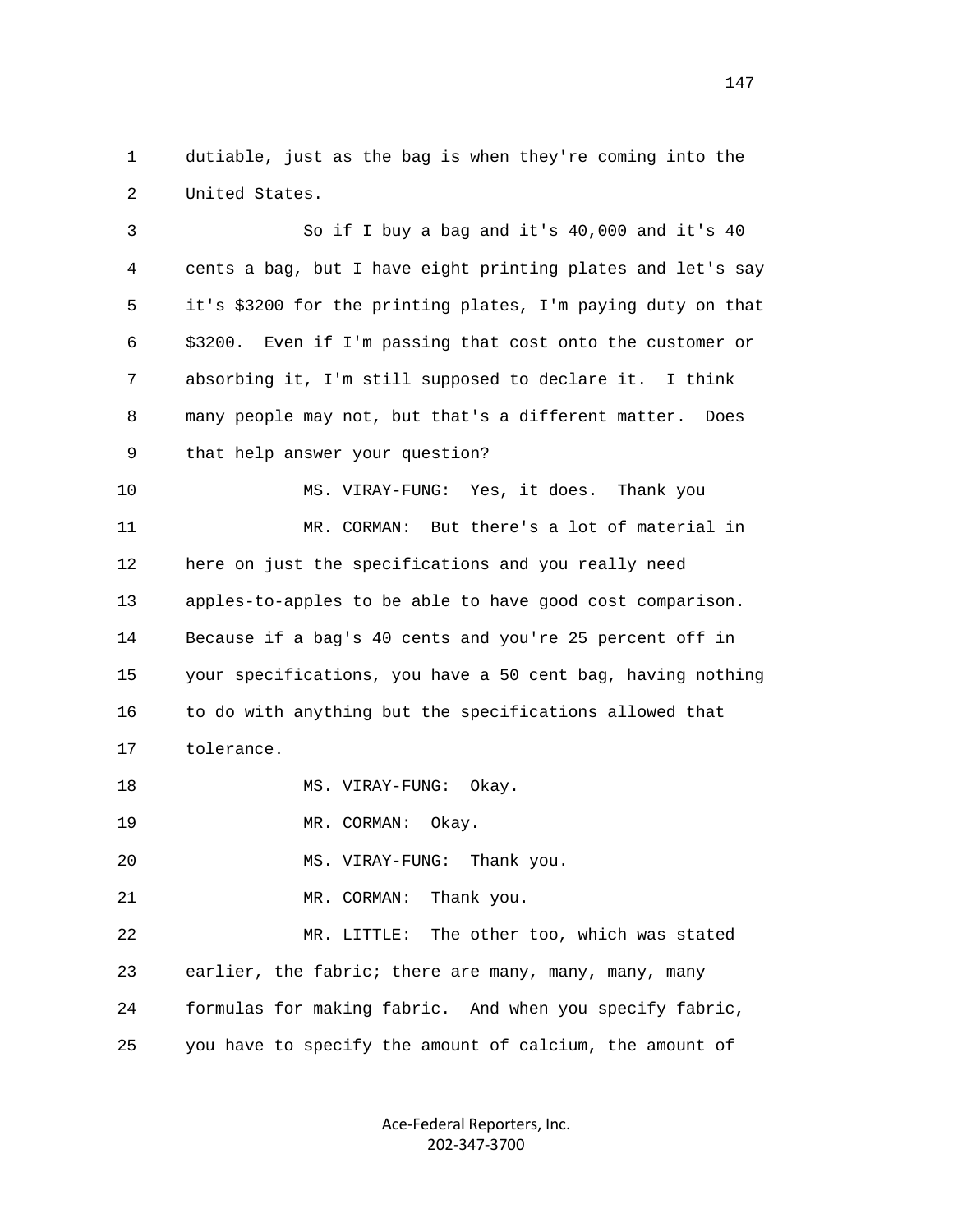1 re-grinded and/or recycled, whether it's clear or it's white 2 and those also are in those product categories not broken 3 out.

 4 MS. VIRAY-FUNG: Okay, thank you. 5 Could some of the market participants describe 6 how your perception of the various -- I'm sorry -- of the 7 demand trends in the U.S. market for Laminated Woven Sacks 8 during the period of investigation and what has driven them? 9 MR. LITTLE: Before this all happened, about a 10 month ago our team met and really tried to do a five-year 11 plan. And when you look at our segment of the market, there 12 are certain areas that you want to focus on that you can 13 make some headway. One of them might be a paper bag. And

 14 what we've found, looking at the market, because do not 15 believe we hit the pet food market. They way we're set up 16 is just going always be a small percentage of our business, 17 so when you're looking at our key categories of animal feed 18 and birdseed, there wasn't a lot left, which is companies 19 like us diversify in different product categories.

 20 We even -- our team thought next year might be 21 our last you know potential year of peak growth growth and 22 see a complete stabilization in our market.

23 MS. VIRAY-FUNG: Anyone else?

 24 MR. SCHNEIDER: Yes, for us it's still a growth 25 market. You know we're focused on it. Paper, you know they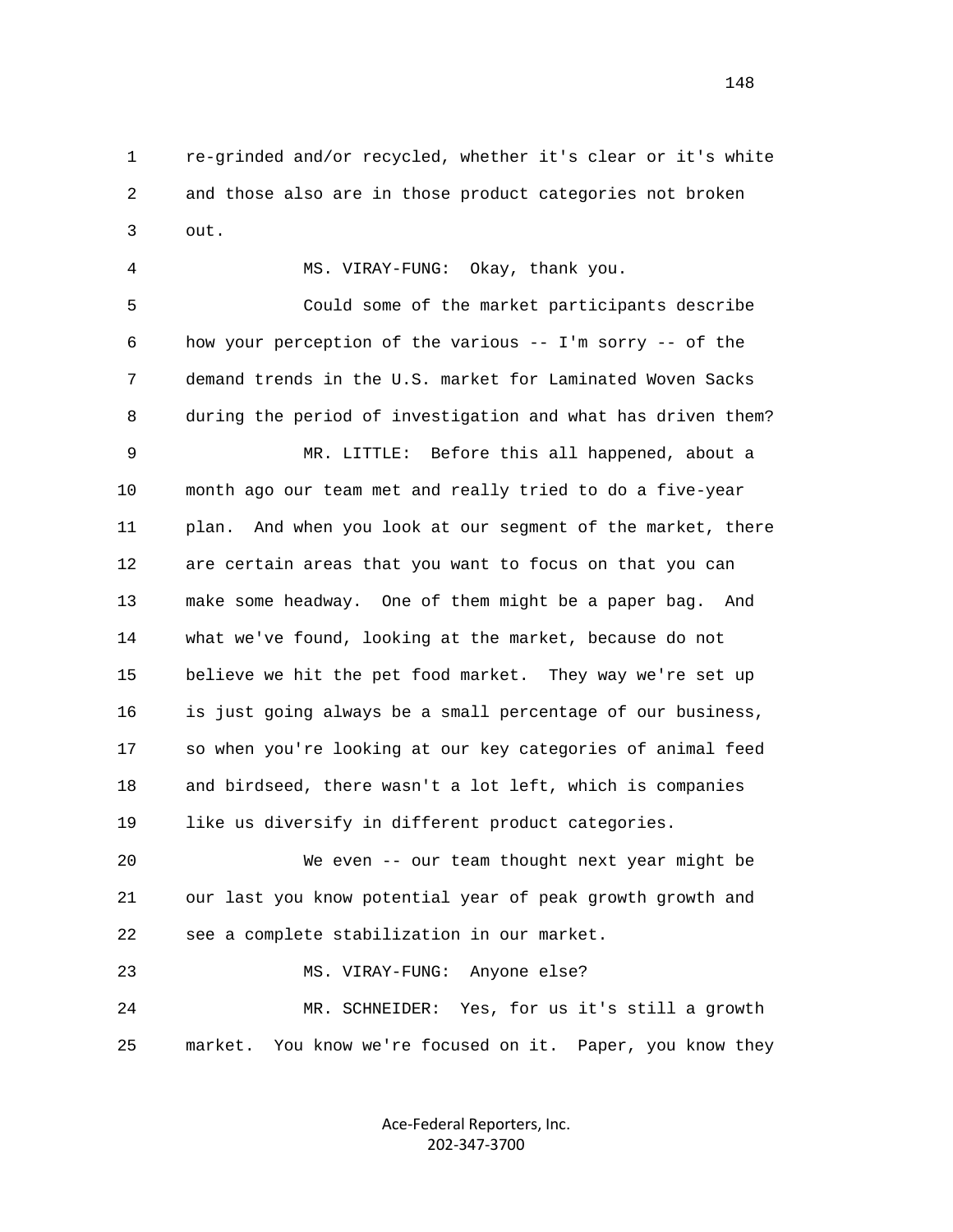1 talk about everyone switching over from paper to poly. We 2 don't see that as truth. We do see a lot of our customers 3 still are in paper, but they have some of their products -- 4 maybe their high end products in the Laminated Woven Sacks, 5 but we still growth. We don't see it as much as the 6 industry's changing. We just see it as us competing with 7 our peers and that's it, so we're still out there -- yes, 8 the feed market, by the way, we're talking. I'm not in pet 9 food.

 10 MR. CORMAN: I think the pet food area is the 11 area of growth and I'm going to look at Multi-Wall Paper 12 statistics because we, as an organization, have them. There 13 are about 200 -- I think it was 246 million sown multi-wall 14 paper sacks in the United States. I hope the number is 15 right from my memory in here, but it's close.

 16 Finch Bottom was about 550 million that were 17 made in the United States. Finch Bottom is somewhat in a 18 different marketplace in the U.S. If I go back, 19 historically, 10 years ago there were about 800 million sown 20 bags and about 880 million pinch bottom bags. Now pinch 21 bottom bags are used more than sown in the chemical 22 industry, but a lot of pinch bottom is pet food. So you 23 can see LWS and paper woven, which is -- could be a style of 24 AWS. They have taken away that sown market in the United 25 States. It's gone from 800 million 10 years ago to 240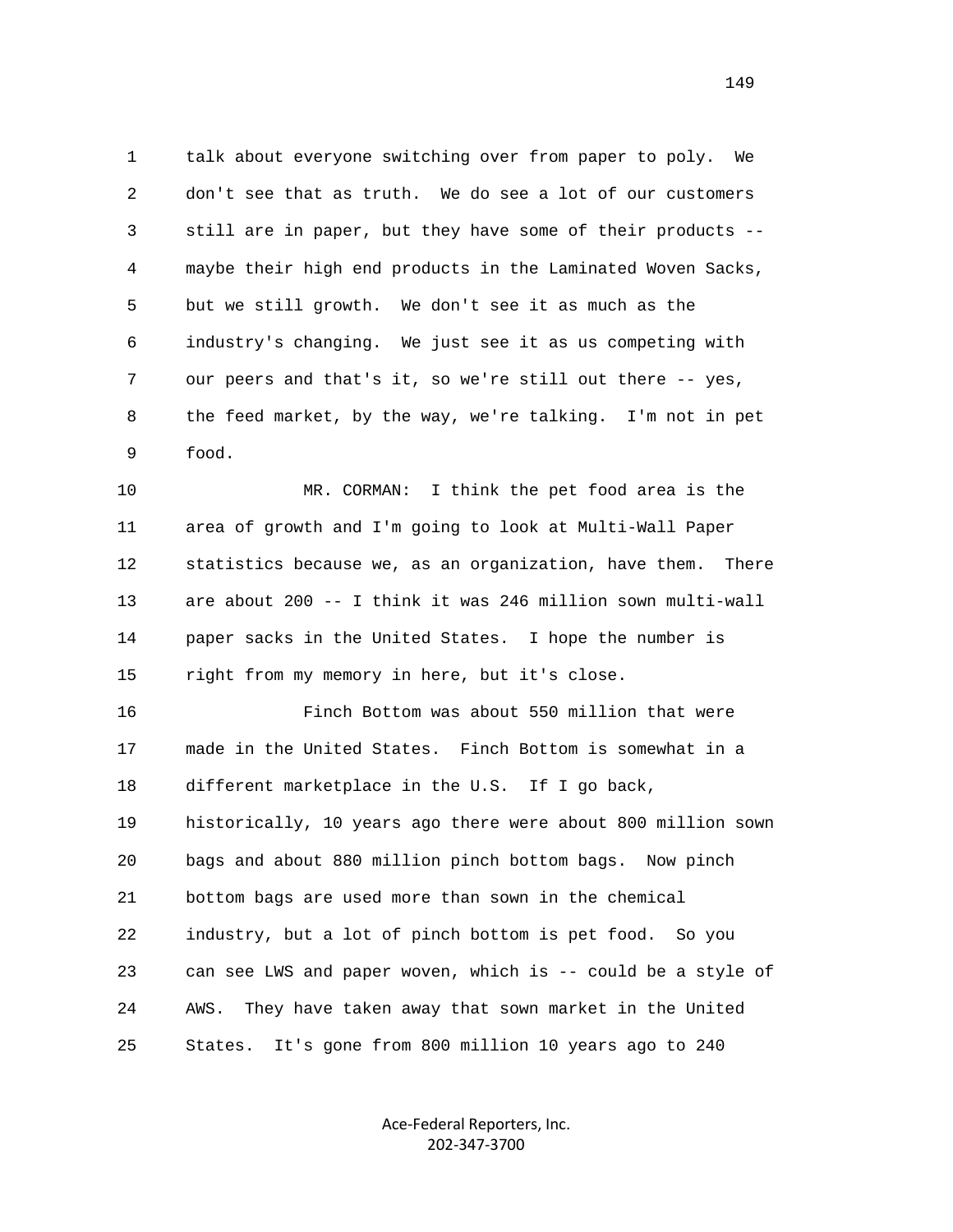1 million now.

| 2  | So the market is stable, but you can see the                 |
|----|--------------------------------------------------------------|
| 3  | affect that LWS has had because the sown bag is replaced --  |
| 4  | and this is more in animal feed than pet food. In the pinch  |
| 5  | bottom, what I expect to happen is the growth in LWS pinch   |
| 6  | bottom is going to be taking away from that now 550 million  |
| 7  | paper pinch bottom bags that many of them are still used in  |
| 8  | the pet food market.                                         |
| 9  | I was in the grocery store the other day and                 |
| 10 | there were still pinch bottom paper bags there, so that's -- |
| 11 | but the pet food market, in and of itself, is growing.       |
| 12 | There's no question about that.                              |
| 13 | MS. VIRAY-FUNG: Okay. Alright, very quickly                  |
| 14 | then, let's try and get through the rest of my questions     |
| 15 | because I see the red light is on. Are there any             |
| 16 | differences between product mix between subject imports and  |
| 17 | the domestic-like product that might account for the         |
| 18 | significantly lower average unit value of subject imports as |
| 19 | compared to the domestic product?                            |
| 20 | MS. QUAIA: We can definitely address this in                 |
| 21 | the post-conference brief, but in terms of types of bags I   |
| 22 | think we've heard today the imports vary from the back seam  |
| 23 | There are shopping bags that are<br>bags to tubular bags.    |
| 24 | There are animal feed bags with many<br>being imported.      |
| 25 | specifications, so again, the variety of bags and the        |
|    |                                                              |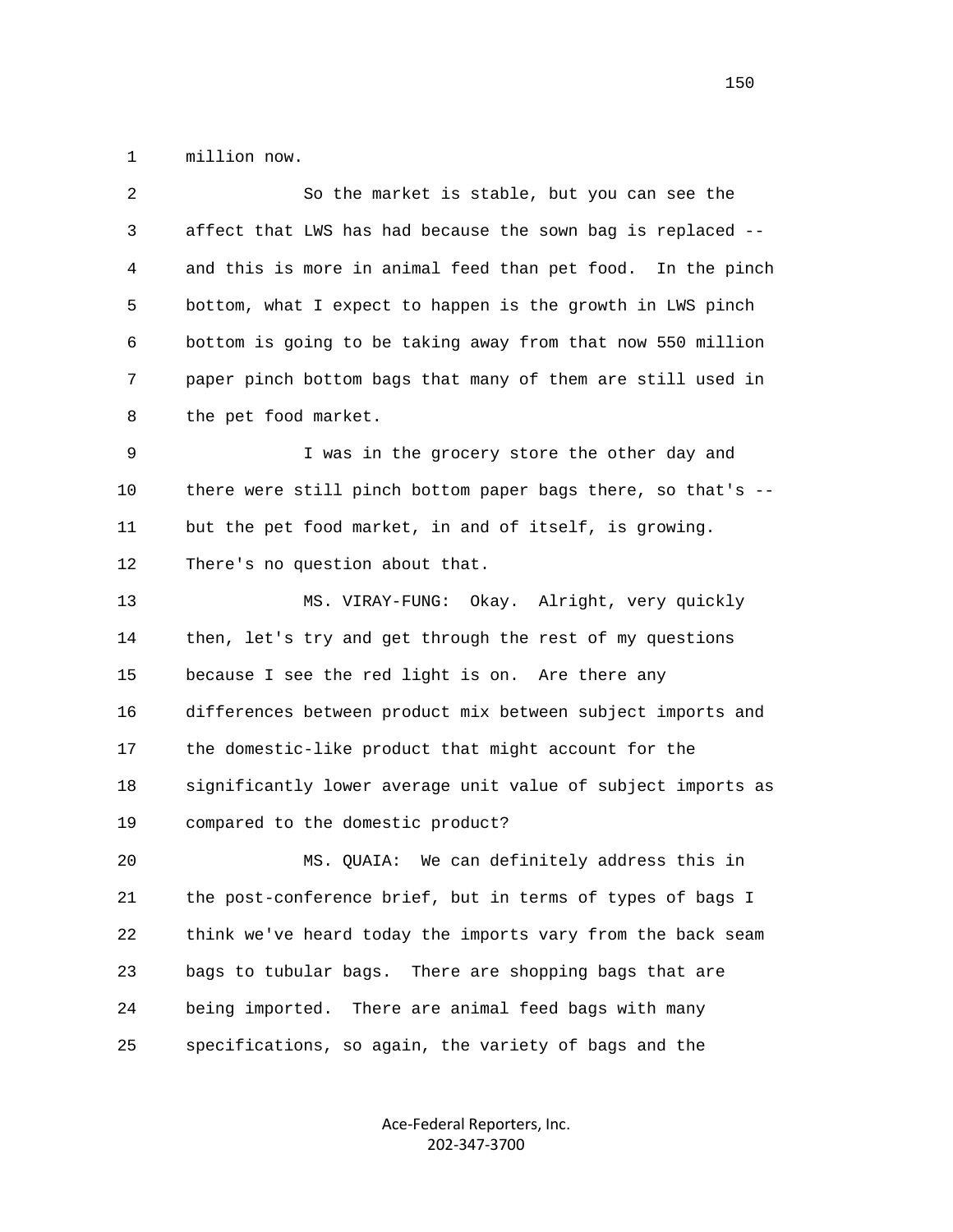1 requirements, the specs for those bags are different.

 2 A lot of the animal feed bags, as we heard from 3 the testimony earlier, do not have these heat-sealing 4 closure features. They are still sown bags, so that 5 account, in itself, for a fair amount of the price 6 difference. 7 MS. VIRAY-FUNG: Okay. What if any -- I'm 8 sorry, Mr. Lowe. Go ahead. 9 MR. LOWE: Thank you. And I wanted to take this

 10 opportunity to establish, on behalf of one of our producers, 11 in particular, Kimduc Company. That grocery bags made with 12 laminated woven fabric are a separate like product from the 13 Laminated Woven Sacks produced by the Petitioners or other 14 producers in the United States.

 15 These grocery bags that are imported from 16 Vietnam they do not compete with the Laminated Woven Sacks 17 that the Petitioners produce and therefore the imports of 18 grocery sacks from Vietnam cannot reasonably be found to be 19 causing an injury to the domestic industry. So we also 20 believe that the domestic industry does not produce the 21 grocery bags and in our post-conference brief we'll spend 22 some amount of time address the factors that the Commission 23 normally considers in making a like product calculation. 24 MS. VIRAY-FUNG: Okay, are these in-scope bags

25 you're discussing?

Ace-Federal Reporters, Inc. 202-347-3700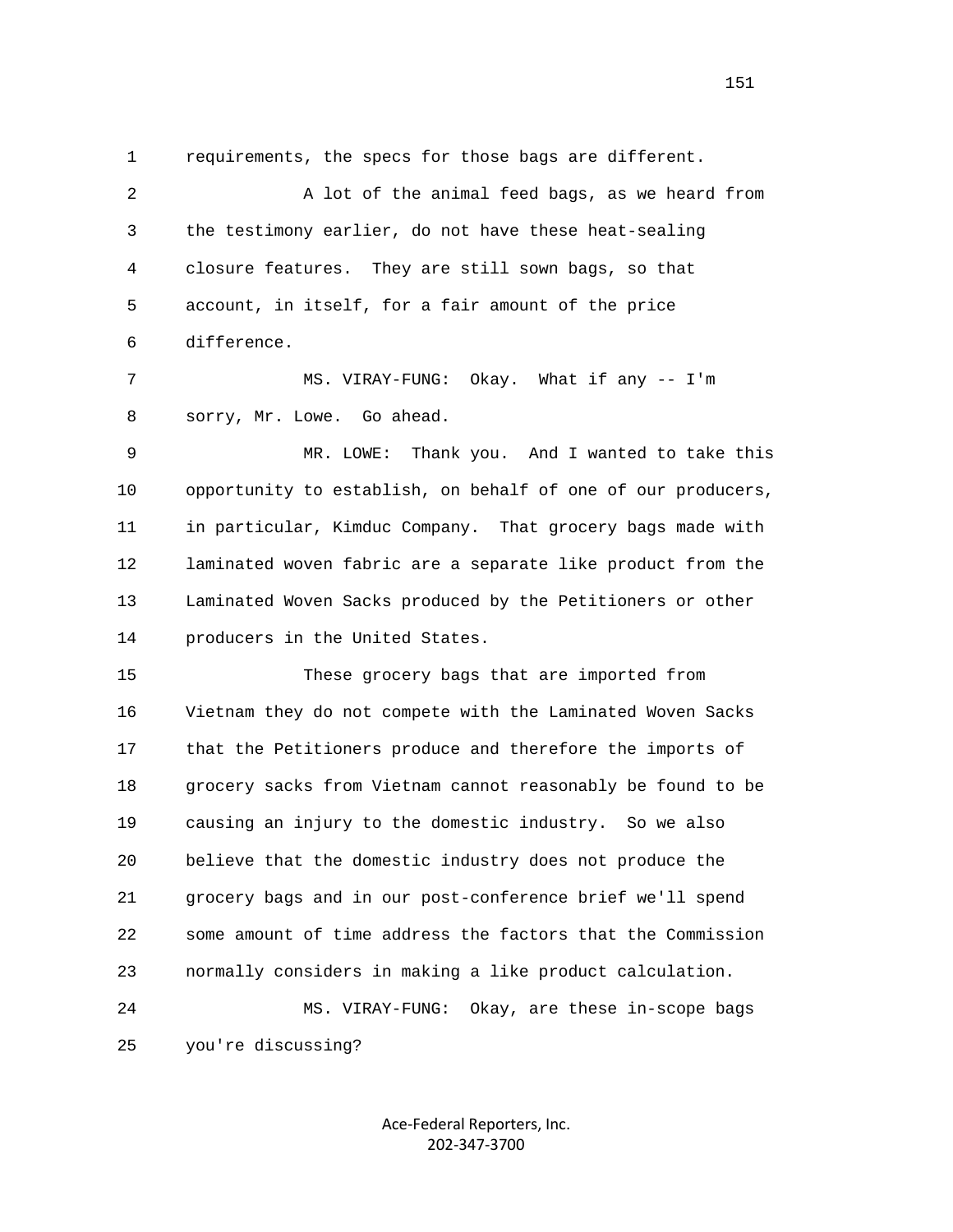1 MR. LOWE: We also believe that they should be 2 found outside the scope. It's a question of how the scope 3 is interpreted. 4 MS. VIRAY-FUNG: Alright, so you're arguing for 5 more than one domestic-like product. 6 MR. LOWE: Yes. 7 MS. VIRAY-FUNG: Okay. 8 MR. LOWE: Yes, ma'am. 9 MS. VIRAY-FUNG: And you are going to brief that 10 more fully. 11 MR. LOWE: Yes, ma'am. 12 MS. VIRAY-FUNG: Okay. What, if any, factors 13 limit the substitutability of imported and 14 domestically-produced Laminated Woven Sacks? 15 MR. LITTLE: As I have some examples I can show, 16 I've provided a basic list in my testimony, but starting 17 from printing, we use 10-color rotogravures presses. We're 18 allowed -- 19 MS. QUAIA: Would it be helpful to the staff if 20 Mr. Little would use one of the microphones next to you and 21 demonstrate the various bags? 22 MR. LITTLE: So if you are an animal feed 23 producers and you wanted to pack a horse feed that had 24 molasses in it, if you put molasses in a three-ply bag and 25 you have light colors, that bag will immediately turn brown,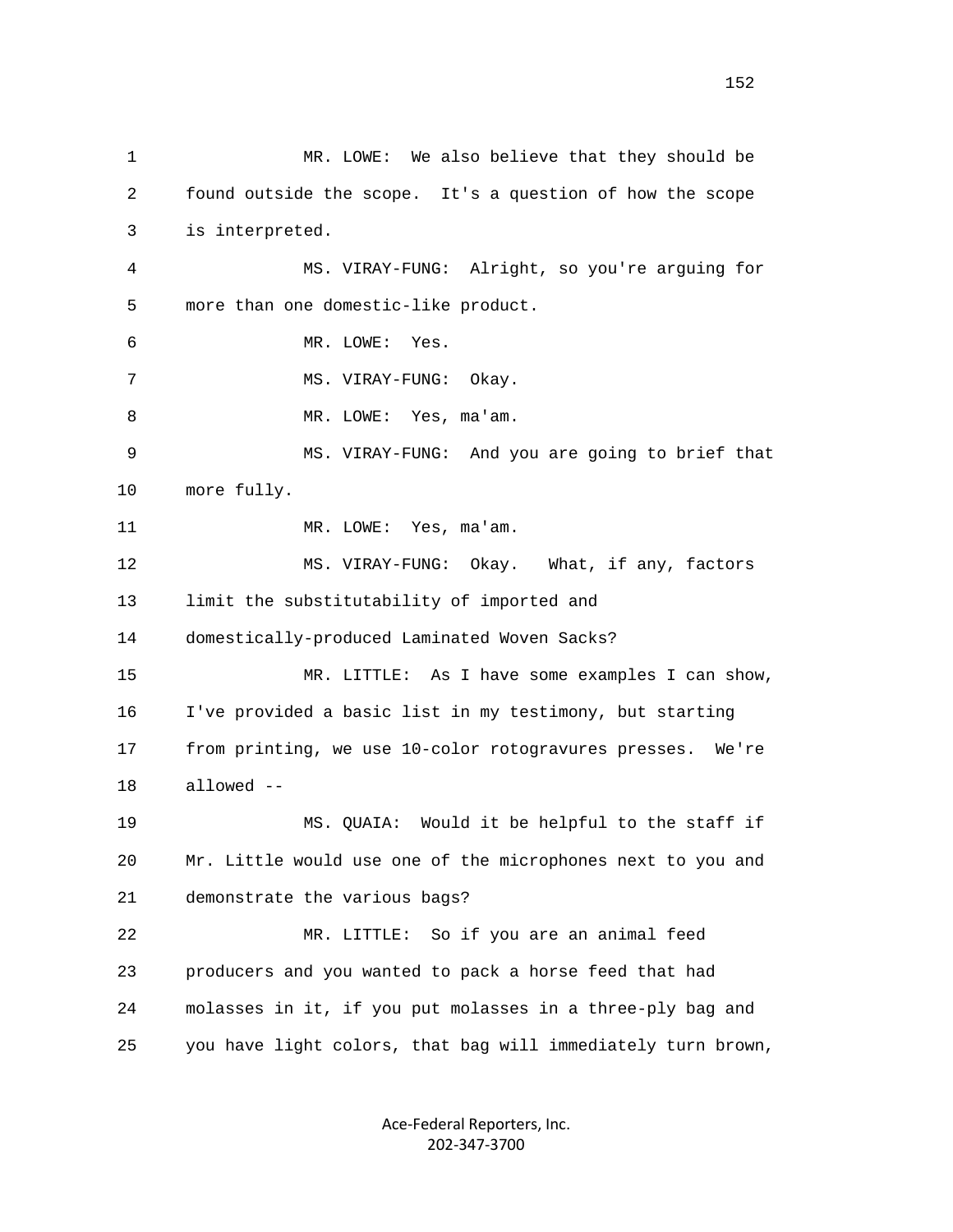1 so we have produced a specification, which I'll show you. 2 We put an inner coating on the inside of our bag so that 3 when that molasses hits that it does not absorb into the 4 fabric and you do not see that on the consumer end.

 5 I will also show you a typical three-ply bag 6 first so you can use it as comparison. There's many reasons 7 to go into what I would I call a five-ply bag, one of which 8 I'll show you a sample, is in the feed industry the 9 equipment -- sorry, the seed industry, so for soybeans, 10 wheat, corn, most of those manufacturers have really old 11 equipment in their facilities. And when you go to an LWS 12 bag from a multi-well bag, which is very prevalent in the 13 seed industry, you lose a lot of stiffness and rigidity that 14 those old reliance cannot run our bags. So we have 15 developed a specification for this particular application 16 where we use five plies of material so that we can gain 17 stiffness.

 18 Okay, in the case of a product called Cube, Cube 19 bags, Cube is a product sold to the horse and sold to the 20 cattle industry. It's a large-volume product. And as you 21 can see by this picture, it's large cubes. These, when 22 they're packed, are packed over 130 to 160 degrees, very 23 hot, a lot of moisture in this product. When you take this 24 product, put it into a LWS bag, which is a really nice 25 moisture bag, you get condensation almost immediately. When

> Ace-Federal Reporters, Inc. 202-347-3700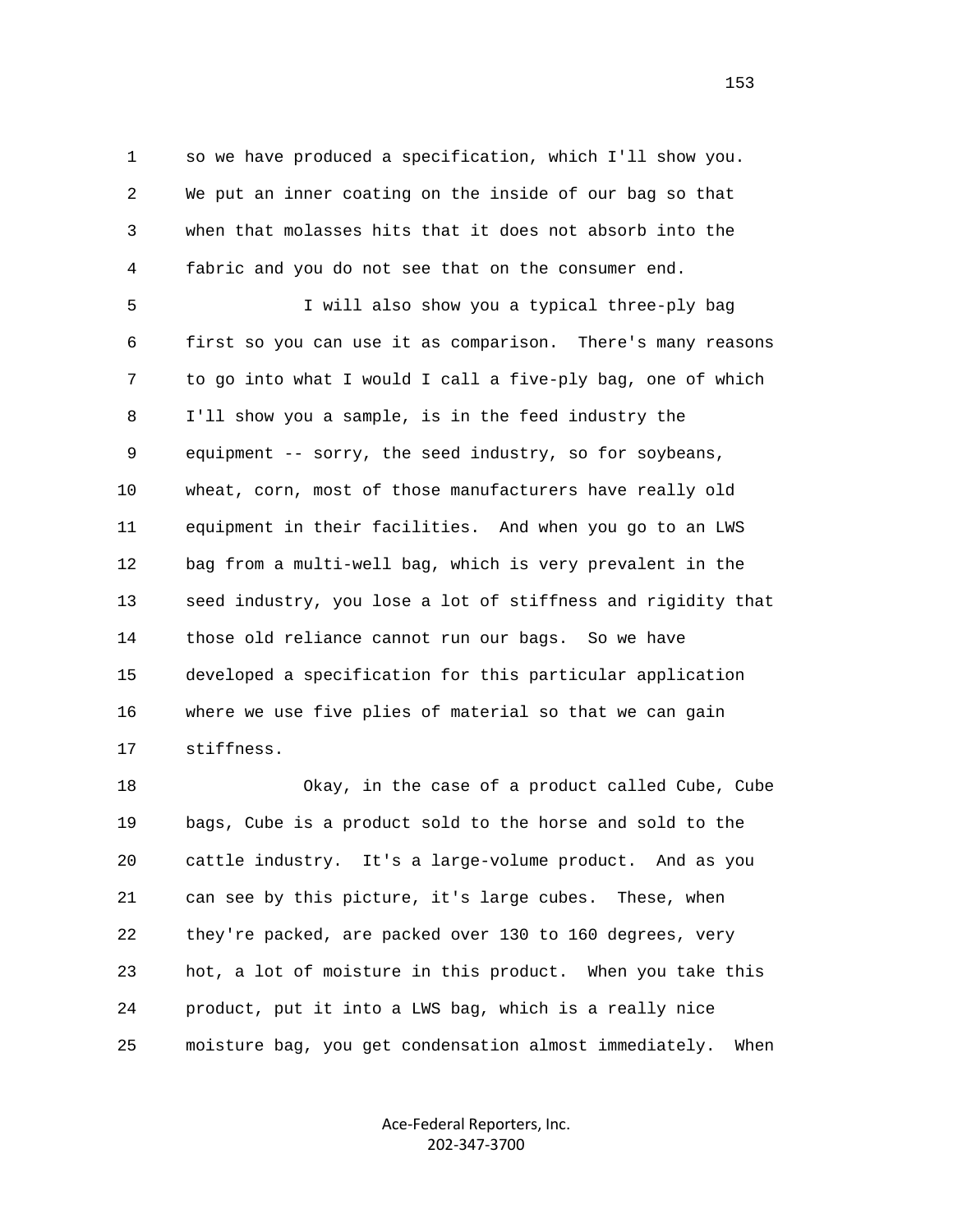1 you put this into a dark environment, a warehouse, 2 condensation turns to mold, so we have developed a 3 specification that allows this bag to breathe. You heard 4 one of our gentleman take -- they have another method for 5 allowing a bag to breathe. So you can look in the sides of 6 this bag, hold it up to the light and you'll be able to see 7 the holes that we put in this bag. The process for us to do 8 that is very unique.

 9 In other segments, our customers want what we 10 call -- generally, call it a blocked bottom. And what that 11 means if you go look at a store shelf most bags you have a 12 very small panel on the bottom of the bag for your marketing 13 and if you use our typical sown bags, you lose some 14 marketing space, so some of our customers require -- we call 15 it a DFOM. So this is one of our bottoms, so when this bag 16 is filled this bag squares out and it allows for more 17 marketability.

 18 You'll also notice on this bag that we have 19 clear fabric. Since we're a fully integrated manufacturer, 20 we can control the clarity of our material much better than 21 if you were buying from random sources.

22 And then lastly on this bag, we actually combine 23 gloss and matte on one separate bag, so this bag is kind of 24 special. It's got a lot of our different application on it.

25

Ace-Federal Reporters, Inc. 202-347-3700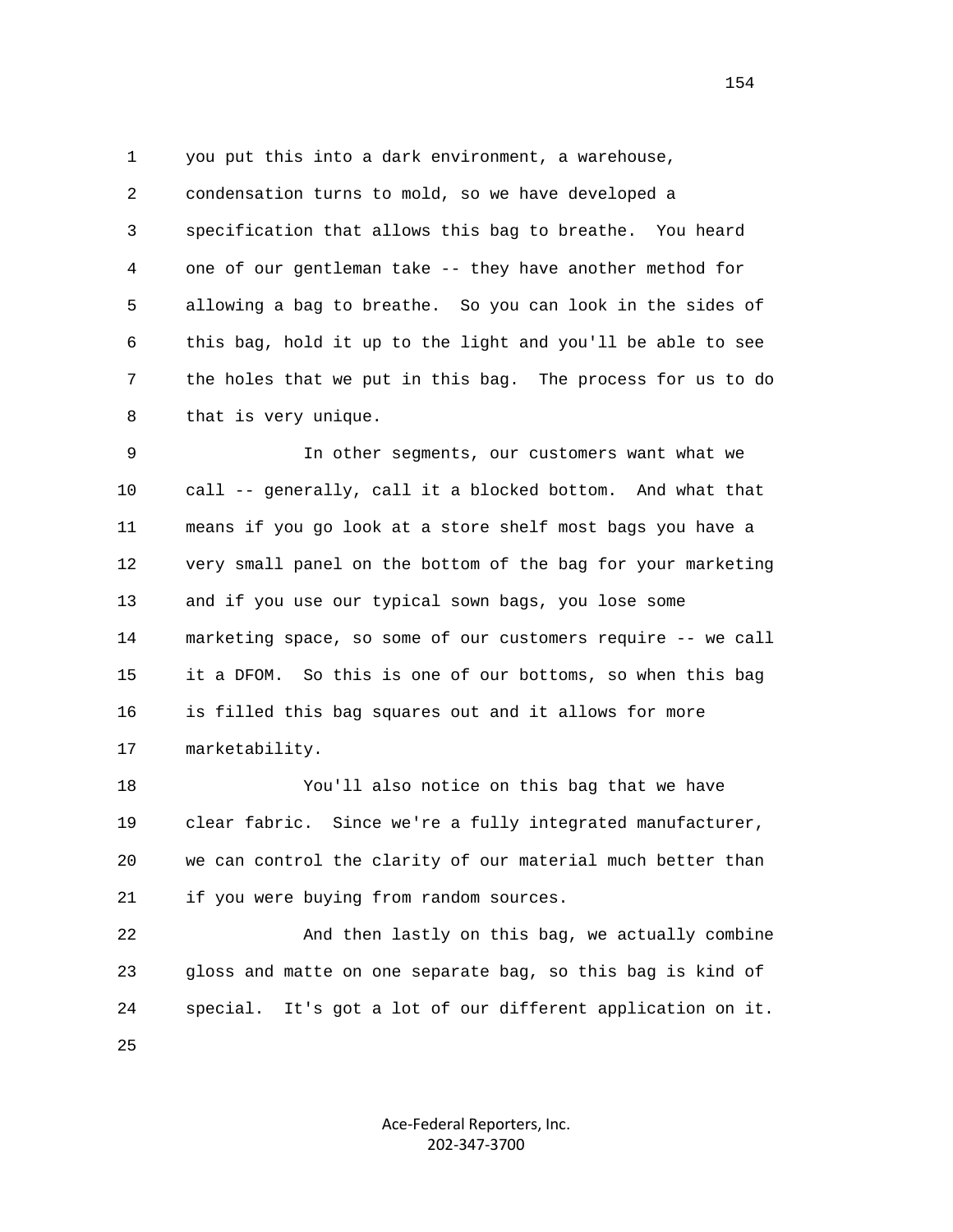1 (Off mic comment.)

2 MR. LITTLE: That is correct.

3 (Off mic comment.)

 4 MR. LITTLE: Yes, the gloss and the matte is in 5 the printing. When we talk about 10 colors, rotogravure 6 versus flexor, for example, what the customers' desire -- if 7 you can see all these different colors on this bag, you've 8 got pictures. In the industry that uses four colors, CYMK 9 process -- there's a lot of different terms for that, but 10 you have all these other bold colors.

 11 The feed industry wants to have bold colors made 12 in what's called pantone or solid. They do not want to 13 actually have those colors made. So this would be a 14 10-color bag where we get to use all stations of our 15 printing press to create the 10-color appearance. And that 16 is also the matte bag, but that is not too uncommon.

17 And lastly, this bag, because of the rotogravure 18 process, we are allowed to make a bag longer than you can 19 make on the United States machines. So this bag is one such 20 bag that is a length that you would not be able to make in 21 the United States. Hopefully, that answers the question. 22 MS. VIRAY-FUNG: Thank you, Mr. Little. 23 According to the petition, subject import volume 24 and market share declined between 2015 and 2017 before 25 increasing in 2017. What accounted for these trends?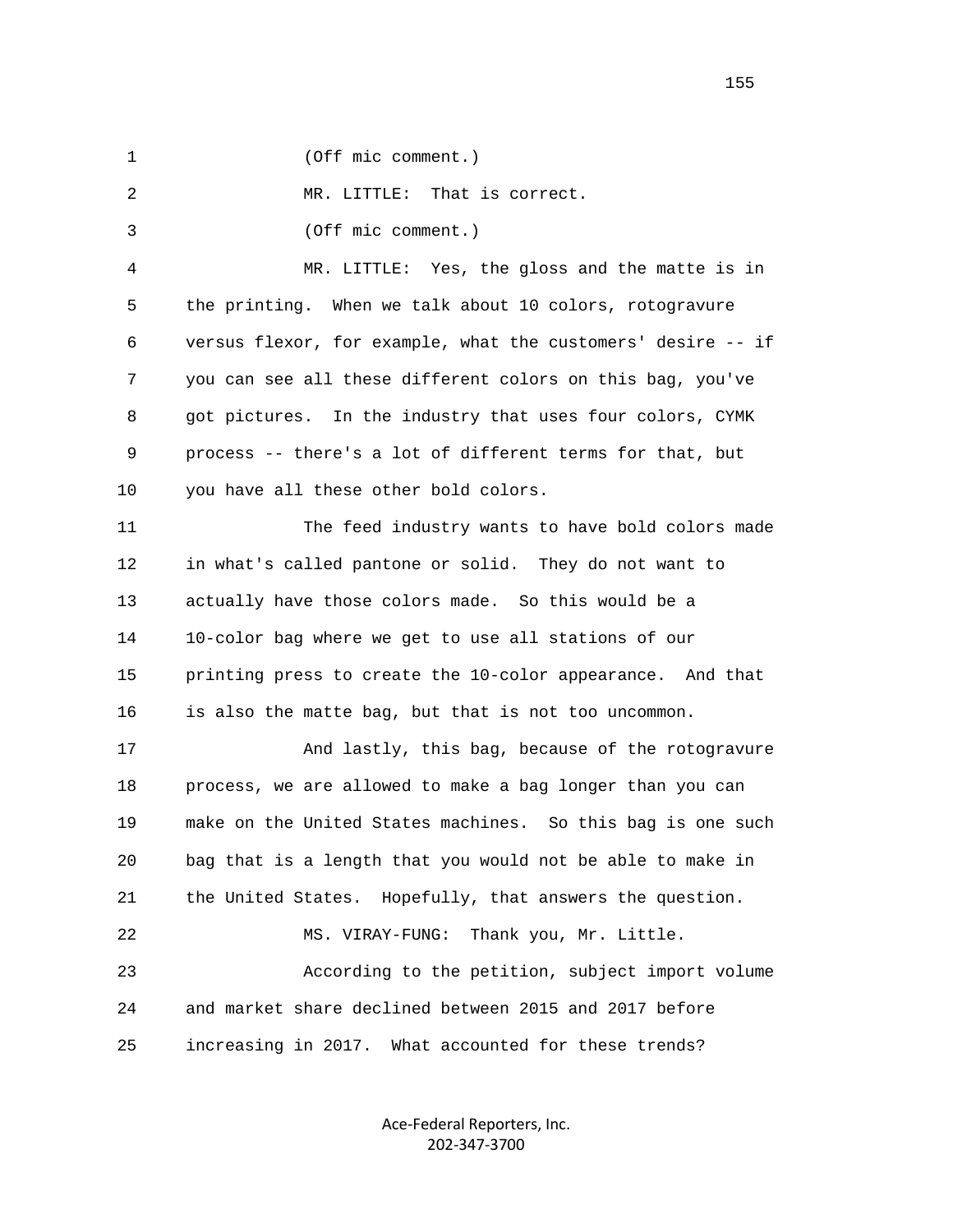1 MS. QUAIA: I think at this time we're 2 collecting the data from the staff release, so probably 3 data, as it will appear from the questionnaire responses, 4 we'll have a better answer for you regarding that. 5 MS. VIRAY-FUNG: Okay, thank you. And this 6 might also before post-conference, but were there factors, 7 other than subject imports, that exerted downward pressure 8 on the price of domestically-produced Laminated Woven Sacks 9 during the POI? 10 MR. QUAIA: So other than the raw material 11 fluctuations that we had mentioned, as also was mentioned in 12 our testimony earlier, there is competition from non-subject 13 bags and those are typically going to -- they're these 14 quad-sealed bags. Quad-seal is not a descriptor for all of 15 the bags. They have four heat-sealed edges and these are 16 bags that are becoming very popular in pet food. And to the 17 extent that there is some softness maybe in that market it 18 could be due not to imports, we submit, but to these 19 non-subject sources. 20 MS. VIRAY-FUNG: Okay, thank you. 21 And my last, final question, in the petition, 22 Petitioners claim that the Government of Vietnam plans to 23 subsidize the expansion of the LWS capacity in Vietnam. Is 24 the Government of Vietnam subsidizing the expansion of 25 capacity in Vietnam?

> Ace-Federal Reporters, Inc. 202-347-3700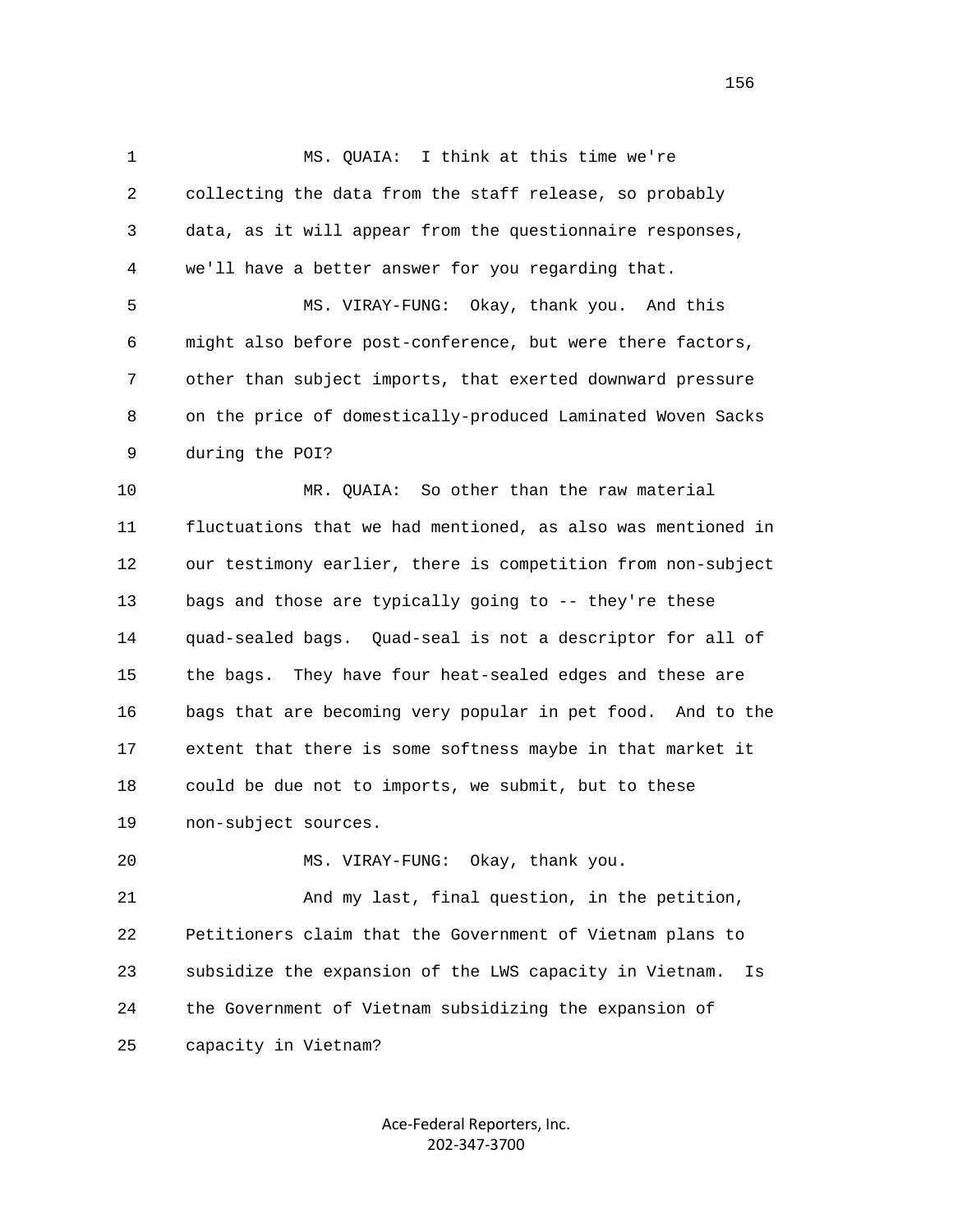1 MR. GREENE: We've had many discussions with 2 many of our producer, both Chinese and Vietnamese, and there 3 is no subsidizes that are available in Vietnam. 4 MS. VIRAY-FUNG: Okay, thank you. Anyone else? 5 MR. SCHNEIDER: Same. I had the same 6 conversations. 7 MS. VIRAY-FUNG: Okay, thank you, and that 8 concludes my questions. 9 MR. CORKRAN: Thank you. And we'll turn now to 10 Ms. Stiger. 11 MS. STIGER: Thank you all for being here today. 12 I want to start out by addressing some of the questions I 13 have related to pricing product and different variation. I 14 think Mr. Little and Mr. Corman both spoke about a number of 15 product variations -- you know whether it's the matte versus 16 the gloss finish, the ply of the materials, the closures. 17 So I was wondering if you could expand on that a bit and 18 describe whether there are any price premiums for some of 19 these different various. Like whether if you're using more 20 colors or a different type of closure. 21 MR. LITTLE: Everything that you listed most 22 likely has a different price point. If it's a bag that's 23 four ply or five ply, it's going to weigh more. Printing is 24 not necessarily something that affects our pricing, as it 25 does in the United States. If you want matte or you want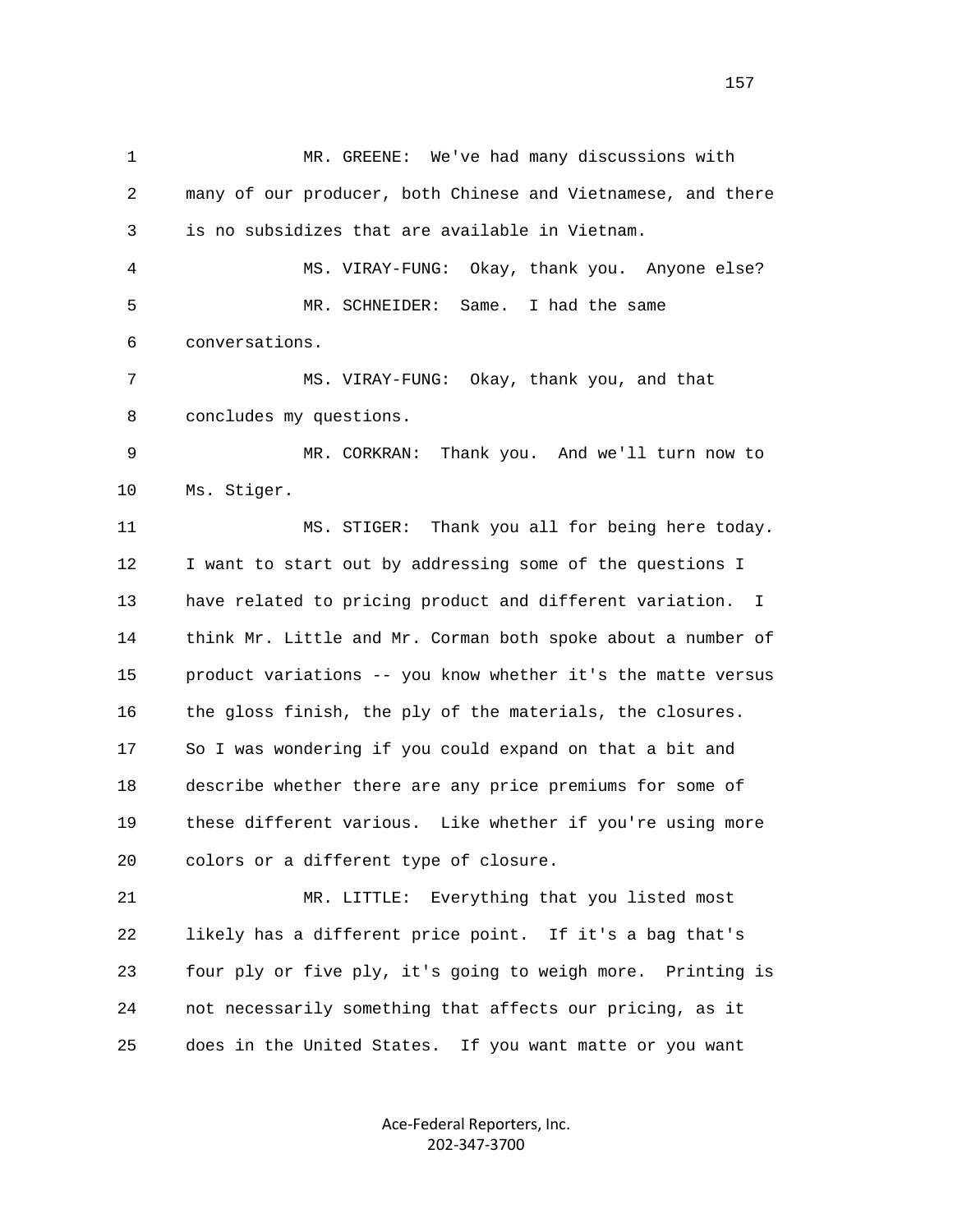1 clear or you want us to print matte, that's going to have an 2 affect. So in general, of those 11 base specifications I 3 mentioned prior, the all -- if it was the same size bag, the 4 same number of colors there's a good chance that all of 5 those are going to have some variation in pricing. 6 MS. STIGER: Okay. And based on the customers 7 that you supply, do you see any preference for

 8 specifications in particular or does it vary customer 9 specific?

 10 MR. LITTLE: Once again, we have to look at the 11 customer's product. So if it's molasses, if it's fat, if 12 it's birdseed, do they want clear, that scenario. We have 13 to go into the production facility to find out if they need 14 a really stiff bag, if they can handle the way our ears 15 stick out in the sewing, how do they want the bags to come 16 in, that's going to define specification. And then 17 marketing always gets involved, so that's the trend no 18 matter who the customer is. I'm not sure if I answered your 19 question.

 20 MS. STIGER: No, that's fine. Thank you. 21 Now in looking at the Textile Bag and Packaging 22 Association presentation here, and this may go back to the 23 specification question, I think there's an 24 interchangeability section that talks about different styles

25 not being interchangeable based on whether they're pinch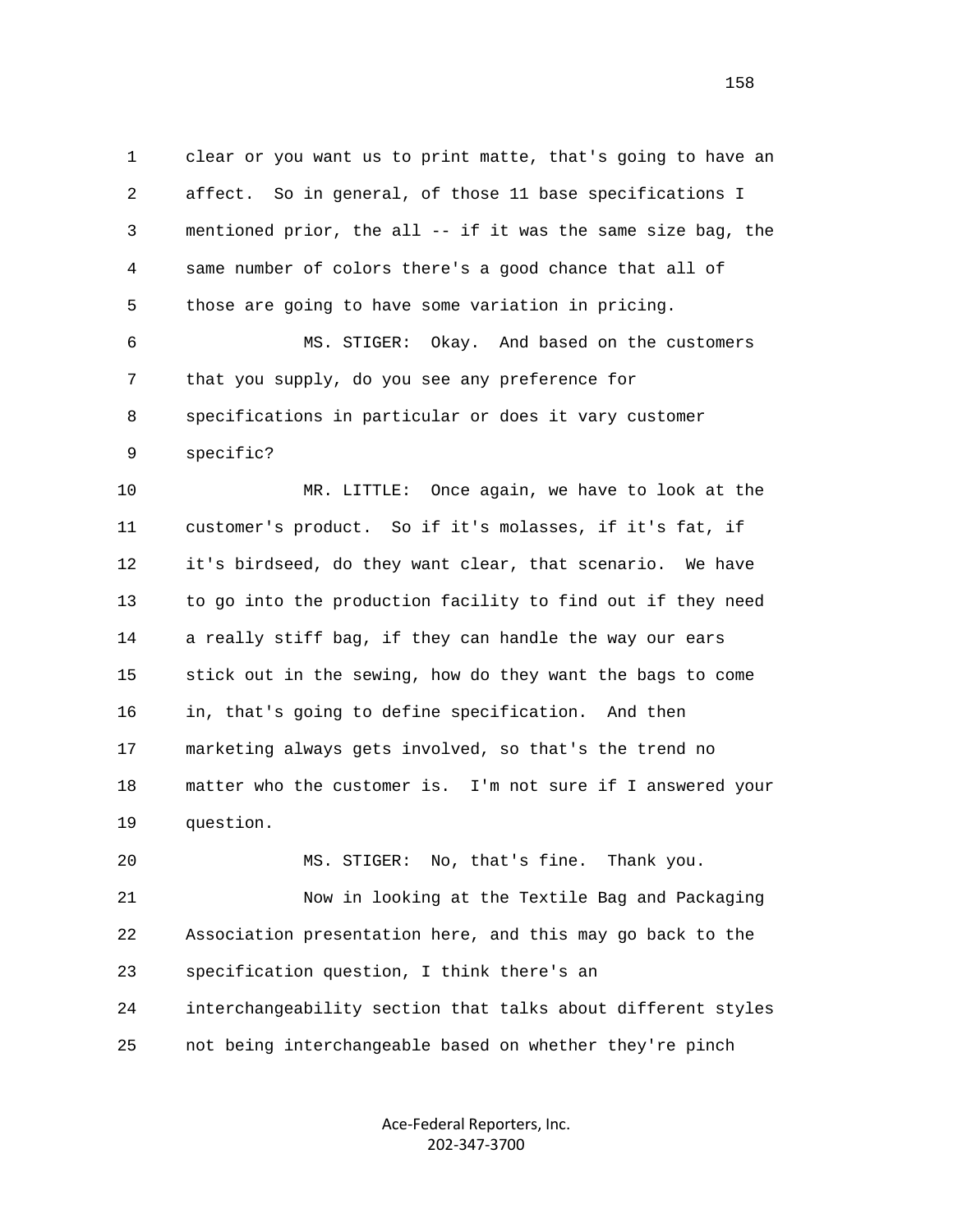1 bottoms and/or -- because different end users have different 2 equipment, so do you find a preference based on end users' 3 equipment and the way they need to fill the bag? Is that 4 like a strong preference for different types of closures? 5 MR. CORMAN: I don't know if you're looking at 6 the written or the presentation that the textile Bag -- 7 Ms. STIGER: It's the written submission. 8 MR. CORMAN: Okay, because attached to it the 9 exhibit of just an informational thing we did for our 10 members. It's part of it. A customer's decision to go to 11 -- this is all customer based. If a customer wants to have 12 the graphics on the folded over end, if they want a hermetic 13 seal, they're going to have to go to a pinch bottom style. 14 That's a new development. In order to do that, they have to 15 have a manufacturer who can actually make that style. I 16 mean there's a hybrid which you can do -- a pincher. 17 Sometimes it's a roll bottom. It's just how it's made, but 18 it still gives you that, but the end is flush cut and so 19 what customers, particularly in the high end pet food, they 20 want it sealed.

 21 And I've seen attempts where they actually with 22 a nice clear tape they tape it over because they want that 23 on the end that they do. There are a couple of companies 24 that are making or developing that equipment to make that 25 seal. It's either by heat or by glue, but it's all customer

> Ace-Federal Reporters, Inc. 202-347-3700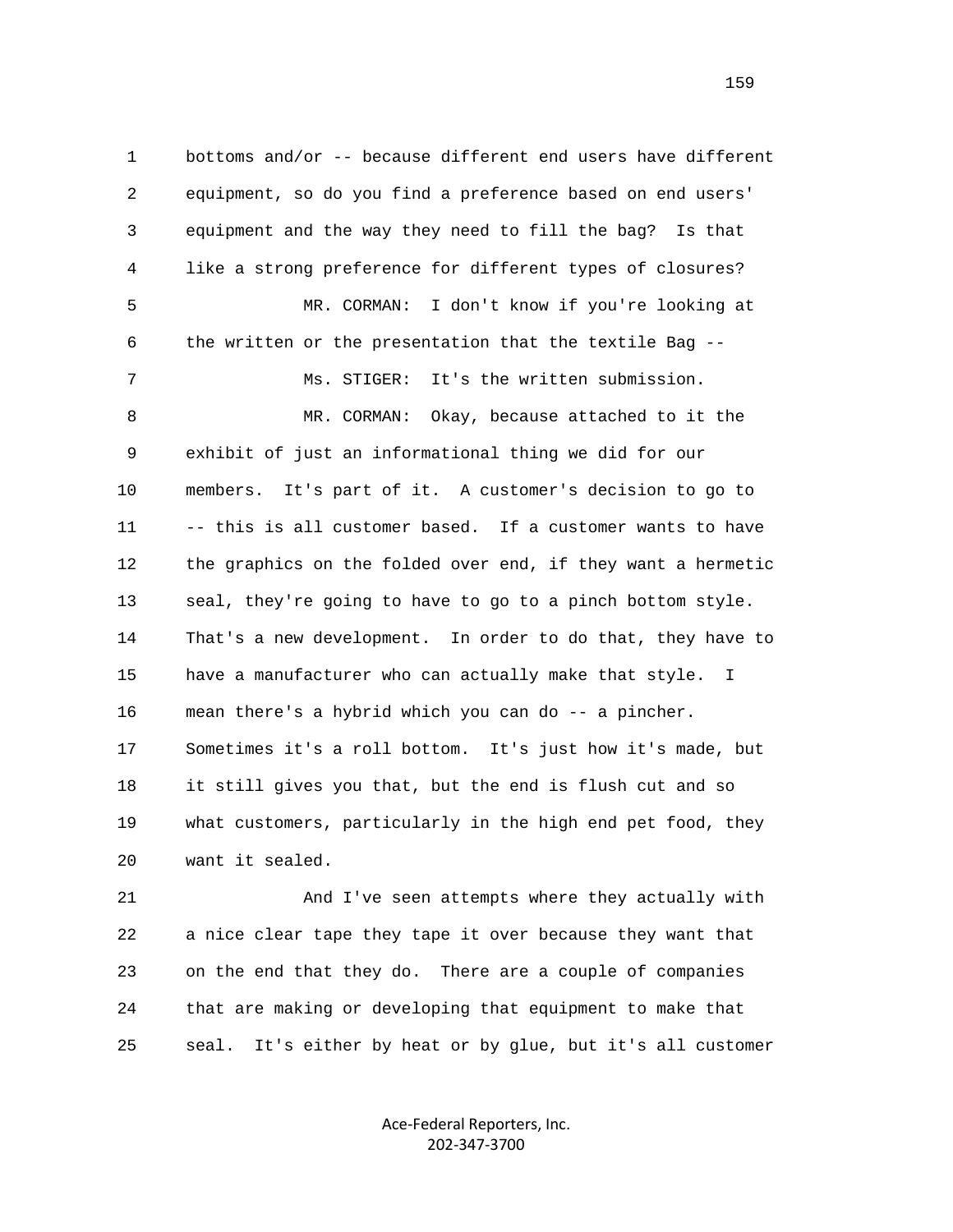1 driven.

| 2  | MS. STIGER: Okay, thank you. I'm just trying                 |
|----|--------------------------------------------------------------|
| 3  | to get at sort of based on the pricing products that we have |
| 4  | like if there's such a broad specification like what -- I'm  |
| 5  | trying to figure out exactly what you believe we're          |
| 6  | capturing, if we're capturing more of this pet food market   |
| 7  | versus the seed market. Does anyone have any comment based   |
| 8  | on the products that we have like what we asked in the       |
| 9  | questionnaire?                                               |
| 10 | MR. LITTLE: So I can only speak to our                       |
| 11 | business. And that is what we would call a three-ply bag     |
| 12 | and for us a three-ply bag, as defined in that               |
| 13 | specification, is only about 50 percent of our products.     |
| 14 | MR. CORMAN: Barry Corman. I think that part of               |
| 15 | it is it's going to be customer driven. And there was a      |
| 16 | comment earlier that, and I don't know who made it, that you |
| 17 | know, the product pet food is a very expensive one. My       |
| 18 | dog's food costs a lot. And I know the bag doesn't cost      |
| 19 | that much.                                                   |
| 20 | Animal feed is much more competitive as an                   |
| 21 | industry. So in the animal feed industry, you tend not to    |
| 22 | have, other than horse feed, bags with a lot of high quality |
| 23 | You could have a three color multi wall paper<br>graphics.   |
| 24 | bag, simple, film barrier on the inside, not polypropylene.  |
|    |                                                              |

25 And when you compare the price of that to an LWS, that is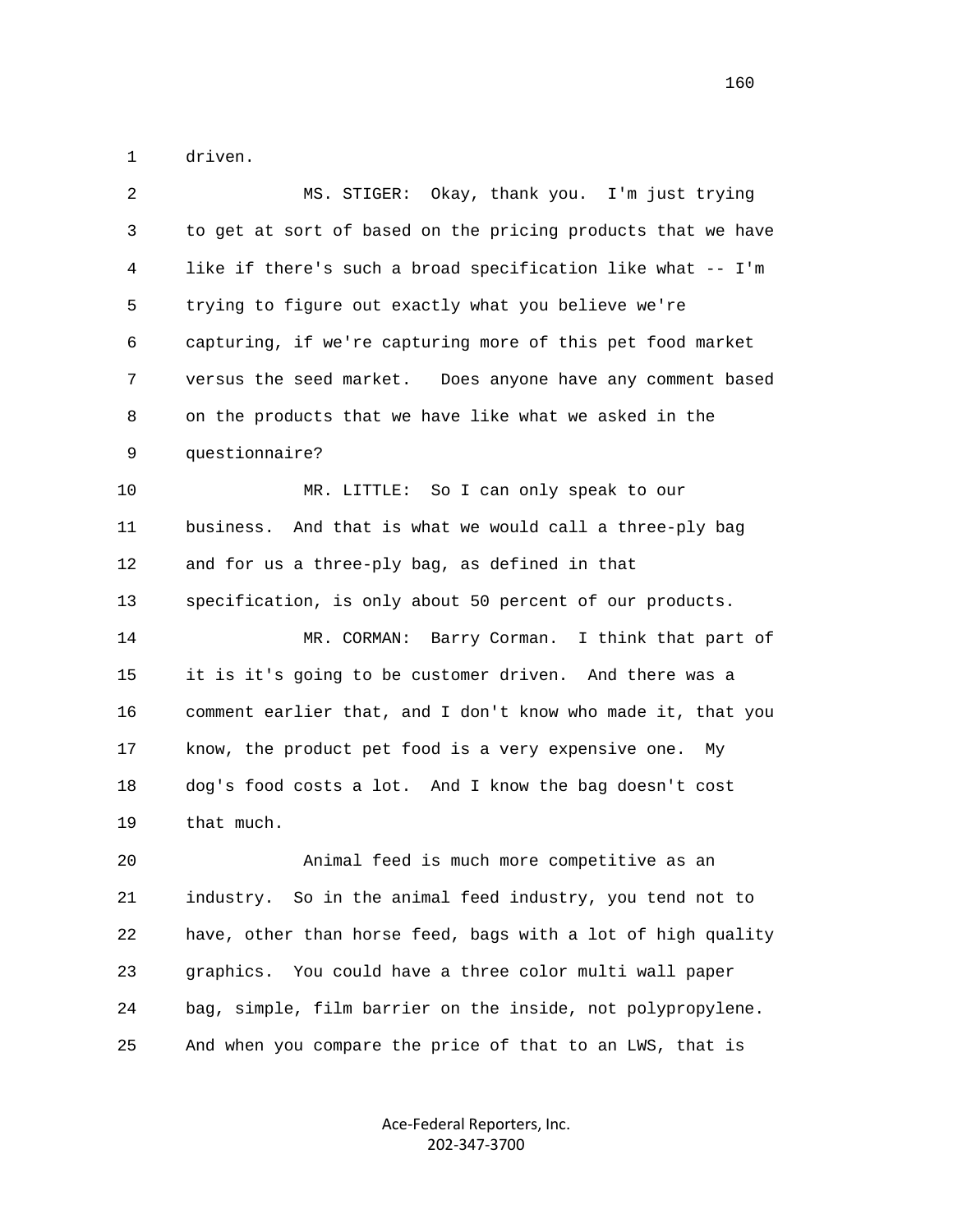1 going to be the determining factor to some extent but the 2 LWS may not work as well in automated equipment, which is a 3 problem with them compared to paper.

 4 So you may have a manufacturer with a -- an end 5 user who has a lower price product and a result, they're not 6 going to pay a lot for a bag no matter what. When you get 7 to pet food, doesn't matter. \$60 of pet food, if it's \$1.20 8 for the bag, makes no difference.

 9 MS. STIGER: Okay, I'd like to go back to some 10 of the discussion about raw material prices. It was the -- 11 during the testimony, you mentioned that there's a 12 significant difference between the prices that Vietnamese 13 producers are saying versus domestic prices for the -- that 14 the U.S. domestic producers are using.

 15 Can you talk about where the sources are for I 16 think Mr. Greene mentioned that Russia was driving down some 17 of the prices, but where the Vietnamese producer is sourcing 18 their resin from versus the domestic producers?

 19 MR. GREENE: Kevin Greene, commercial packaging. 20 So when you go into any factory, you're going to see resin 21 from all different sources. You'll see them from Russia. 22 You'll see it from the Middle East, from Dubai. You'll see 23 it from the Philippines. It just depends on where they're 24 actually packaging it, because everything is done in 25 50-pound bags as opposed to the U.S., where they're bringing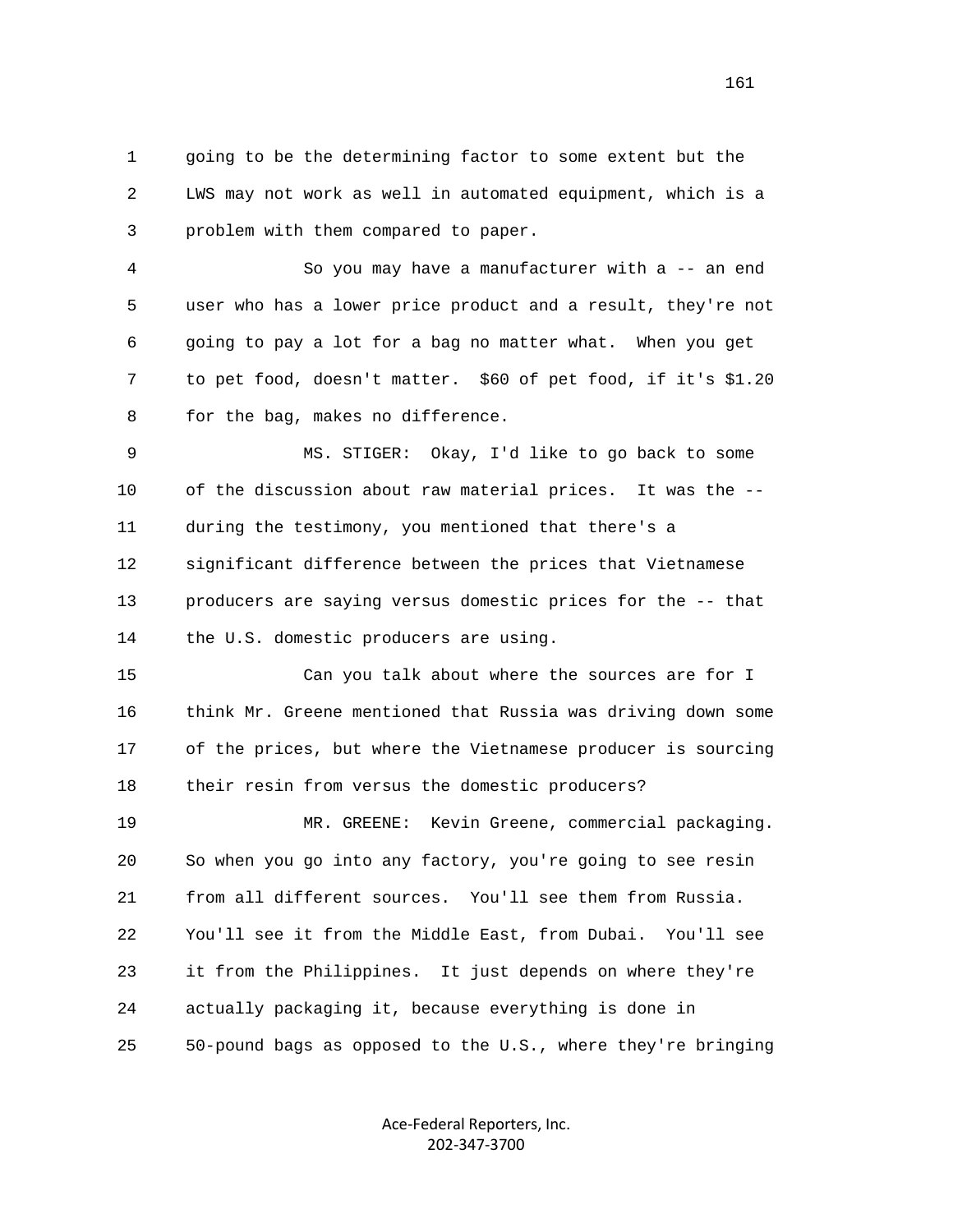1 everything in real cars.

| 2  | MS. STIGER: Okay, thank you. And if someone                  |
|----|--------------------------------------------------------------|
| 3  | can go back and talk more about the different printing       |
| 4  | technology, the flexographic versus the roto, if there's any |
| 5  | significant difference in I guess the quality of the prints, |
| 6  | but based on the technology that you use?                    |
| 7  | MR. LITTLE: John Little, Commercial Packaging.               |
| 8  | So when you're dealing -- rotogravure printing is very       |
| 9  | common in the Asian market. It is lower cost. It is the      |
| 10 | net result is easier to run to produce really good quality.  |
| 11 | So that is just a standard there. That'll -- that process    |
| 12 | also uses a whole different ink system.                      |
| 13 | So the rotogravure market, although it's                     |
| 14 | somewhat similar over the scope of the LWS bag when you go   |
| 15 | back to 2002, it itself has improved slightly. The U.S.      |
| 16 | market, which was mentioned earlier, they use flexography,   |
| 17 | rubber plates. When this market started, the technology has  |
| 18 | -- was behind and has been changing and growing.             |
| 19 | But the thing is once you start printing with                |
| 20 | flexo and roto, it does have a domino effect as you go down  |
| 21 | to each process. We each have to have different things       |
| 22 | occur with our fabric, different things are occurring with   |
| 23 | whether you're using primers or white background versus not  |
| 24 | and that you just have a general effect. So it's -- we can   |
| 25 | probably talk for a day.                                     |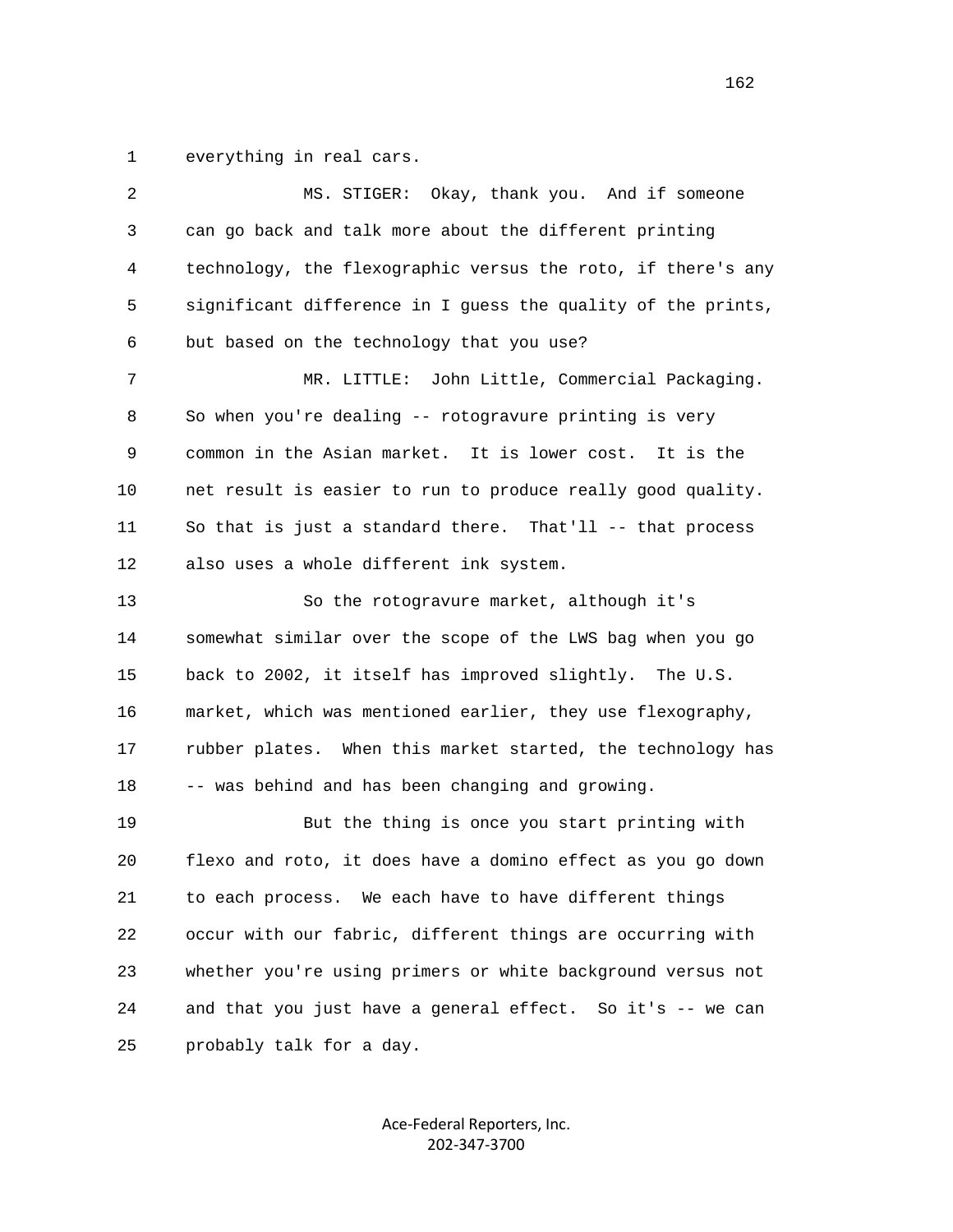1 The end result, we -- the market will stay with 2 roto is it's more consistent from run to run, which means 3 when you're running the same bag today, and you're running 4 the same bag the next time, it's more consistent throughout 5 the run when you're running at the beginning of a run to the 6 end.

 7 We feel we can get better registration more 8 simply, which is when you're looking at a photo image of a 9 dog, for example, than the flexo.

 10 And so if you -- if we brought industry experts 11 in here, you could debate that, but in the end, that is a 12 general theme rotogravure versus flexography.

 13 MS. STIGER: Great, thank you. And I just have 14 one last question. I think it might have been Mr. Little 15 who had mentioned that so in the pricing product, our ink 16 coverage that we -- that was specified is 200 percent, but I 17 believe you mentioned that Vietnamese producers, it's less 18 than 100 percent and can you just talk about the difference 19 between that coverage?

 20 MR. LITTLE: John Little, Commercial Packaging. 21 When we print our bag, we do not have to print any colors 22 covering the entire bag. We get to -- we can print any 23 individual. If you look at the one and maybe pick it up and 24 pass it, the chicken bag that I had thrown as 10 colors. So 25 if you look in the back of that bag, back bottom right, we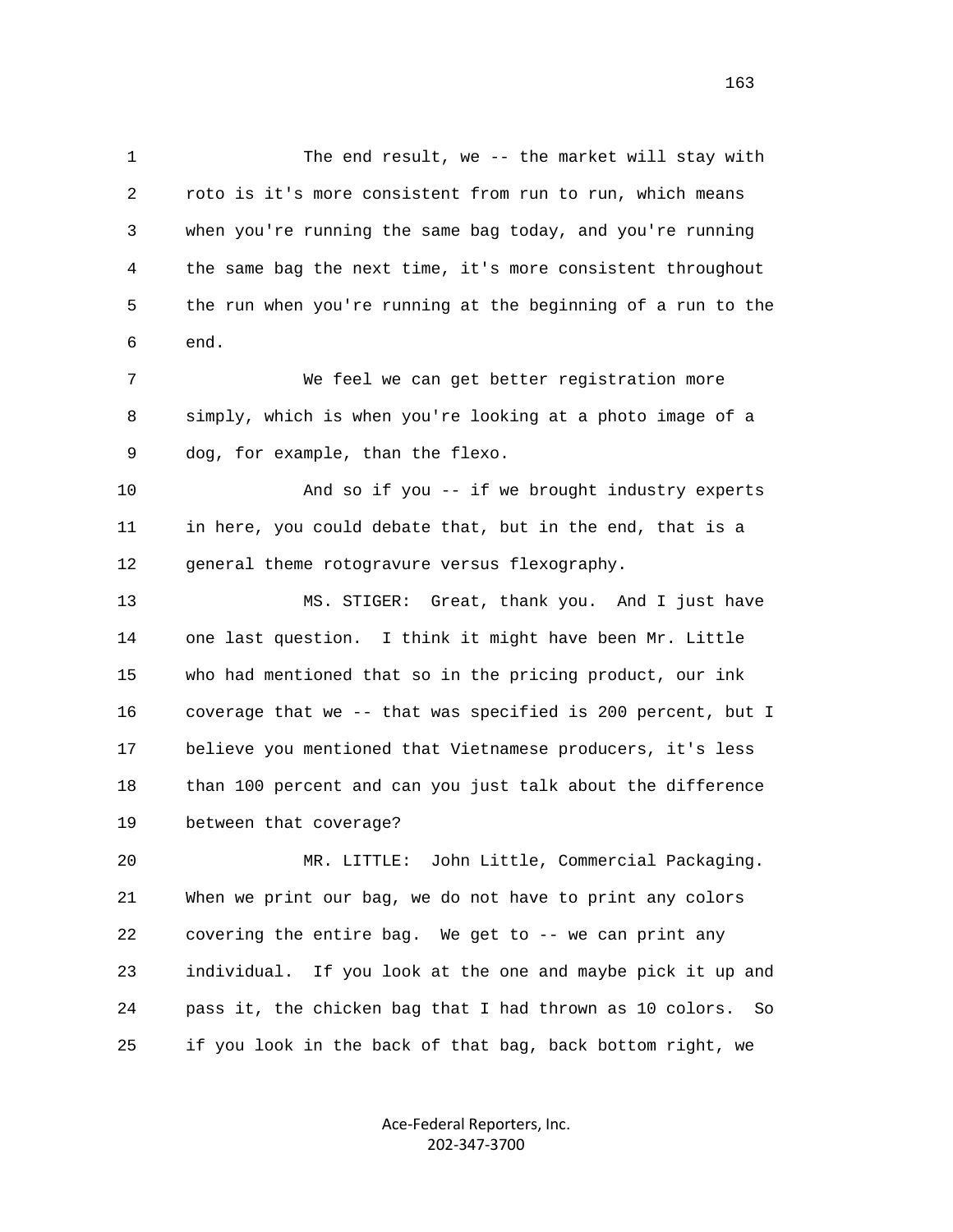1 have a clear window. We print a trace code on that. We do 2 not ever print in that area.

 3 So we never cover the entire process 100 4 percent. Plus, we do not ever cover and ever's a big word, 5 many instances, a bag even near 100 percent. 6 MS. STIGER: Okay, thank you. That concludes my 7 questions for now. 8 MR. CORKRAN: Thank you very much. Ms. Kim? 9 MS. KIM: Thank you for showing us different 10 types of bags. And I have one question. Based on Mr. 11 Little's statement at the beginning of this session, I got 12 the impression that the Vietnamese production has better and 13 more efficient production system. And can you elaborate on 14 that in terms of cost saving?

 15 MR. LITTLE: Well there's a couple different 16 ways to answer that question, but a general theme when 17 you're dealing with animal feed, the system in Vietnam is 18 set up, it can be as cost effective running 10,000 bags as 19 it is of running 20, 30, 40.

 20 When we start running 100,000 run quantity, 21 which is what the U.S. market would prefer, then we're 22 losing the resin basis on that. So when our pricing goes up 23 or our quantity, run quantity goes up, our -- the, you know, 24 the pricing gap because their pricing comes way down.

25 We pretty much run one price for whatever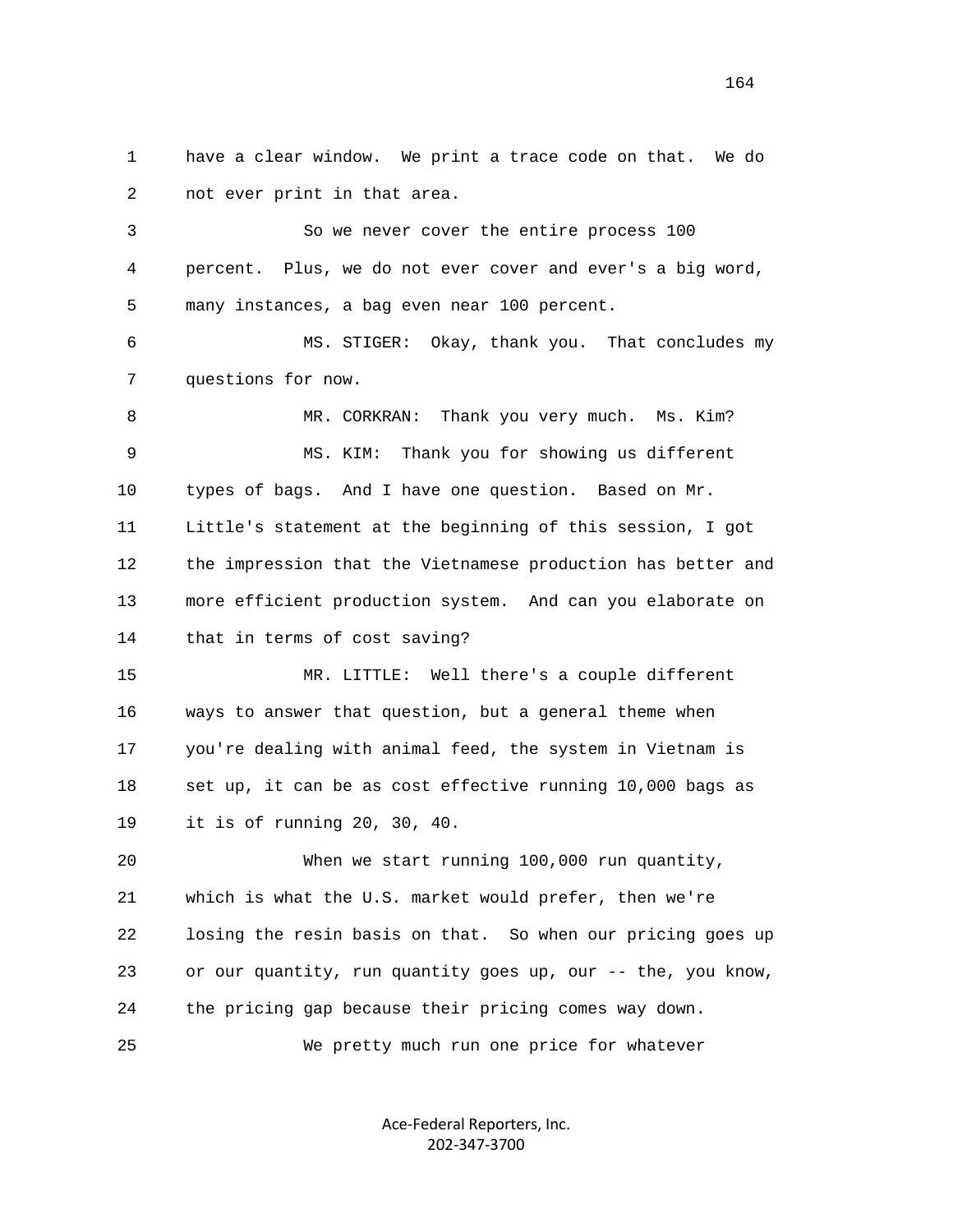1 quantity of bags that we produce. Doesn't look like I 2 answered the question all the way. 3 MS. KIM: So are you saying U.S. production 4 system, there is a volume discount if they produce more and 5 the cost is down? Is that what you're saying? 6 MR. LITTLE: Without seeing their price list, 7 that's pretty traditional in the U.S. that, yes, there would 8 be a price gap for volume and number of colors. 9 MS. KIM: Okay. 10 MR. CORKRAN: Thank you very much. Ms. Hanson? 11 12 MS. HANSON: Yes, thank you. Thank you for 13 being here this afternoon. My first question is that it 14 seems that all of you are suggesting the Vietnamese 15 suppliers are all vertically integrated or are there any 16 that are purchasing or importing fabric from other sources? 17 18 MR. LITTLE: I cannot because I have not been 19 into everyone. We can have others answer. We do know of 20 one facility that's not vertically integrated, but most of 21 the facilities I've been into are vertically integrated. 22 MR. SCHNEIDER: Steve Schneider with Material 23 Motions, Inc. Yeah. 24 MR. SCHULER: Rett Schuler, Fulton Denver 25 Company. I just travelled Vietnam two weeks ago and I saw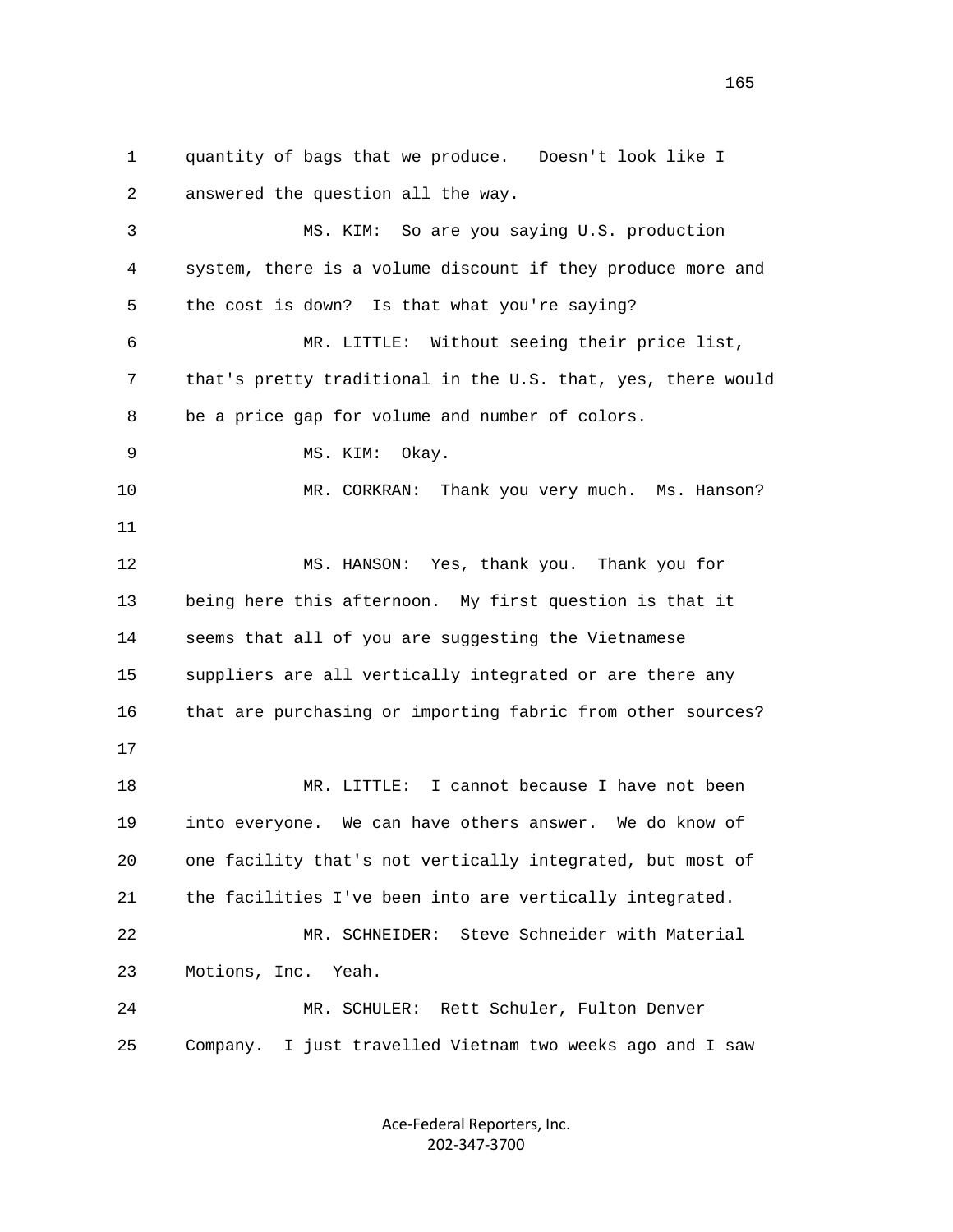1 six facilities to the entire time there just one each day 2 that I was there. And each one of them was vertically 3 integrated. I have come across one or two in the course of 4 time, but the majority of them are all vertically 5 integrated. Thank you. 6 MR. CORMAN: Barry Corman. I've probably been

 7 to 15 plants in Vietnam. Every one of them was integrated. 8 There are a couple -- there was one plant that did not print 9 their own material. They send that out for printing, but 10 some of the U.S. producers do as well.

 11 MR. LOWE: Jeffery Lowe with Mayer Brown. And 12 likewise, were not aware of any Vietnamese producers that 13 are not vertically integrated.

 14 MS. HANSON: Great, thank you. And I should 15 clarify for myself, but just to have it on the record, that 16 by vertically integrated, I meant pellet to fabric to bag. 17 Okay.

 18 Mr. Little, thank you for the presentation of 19 the various samples. I'm still struggling a little with my 20 product description and that's very helpful. When you talk 21 about the different features from the Vietnamese made bags 22 from the U.S. produced bags, and you're talking about 23 multiply, can you perhaps use different multi plys of what? 24 25 MR. LITTLE: If we start with three ply, we call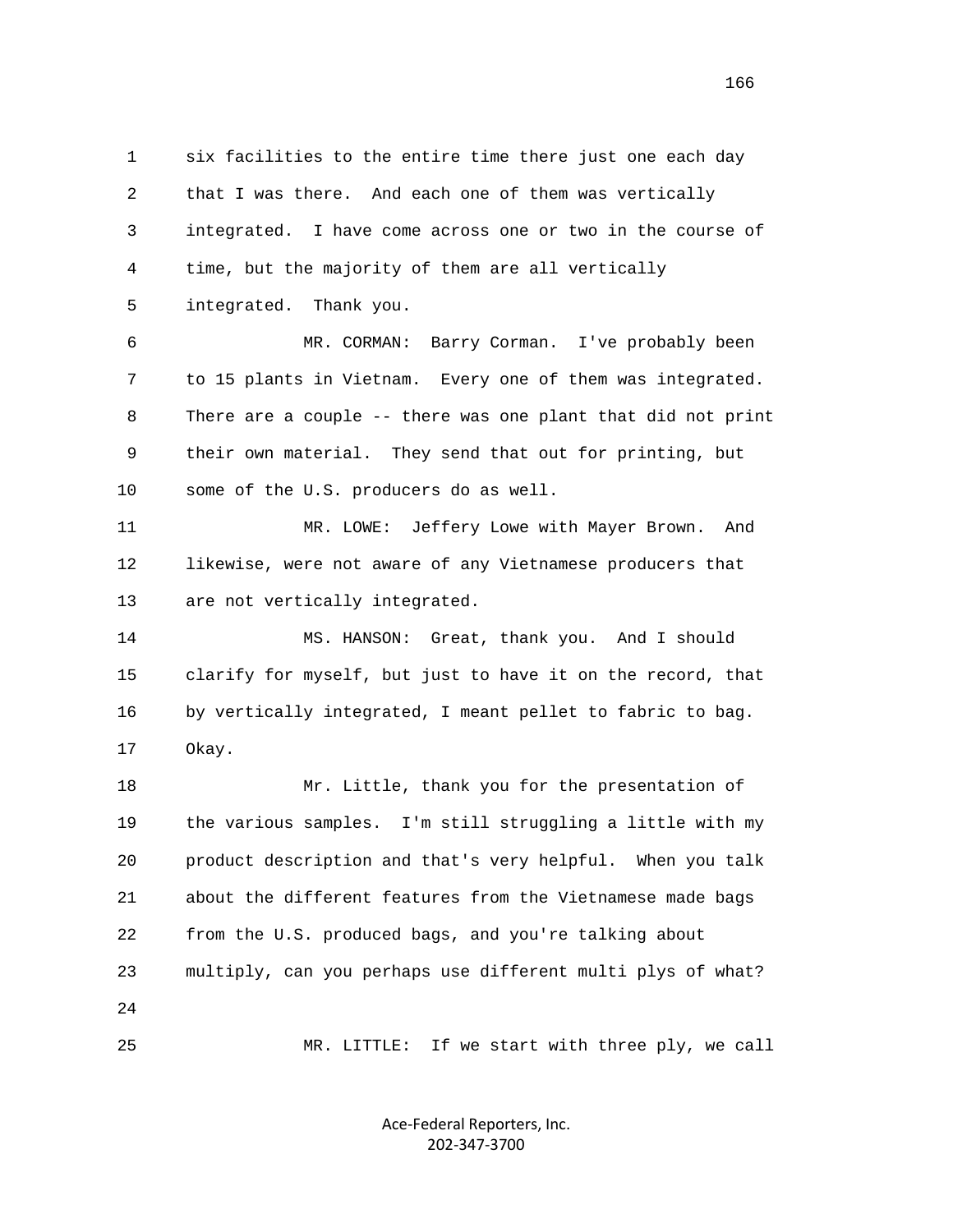1 that the woven fabric to a later -- that binds the BOPP, 2 which is an outer layer to a binding. You could call it 3 glue or adhesive. The process is called extrusion 4 lamination. But because it's extrusion lamination, it's 5 thick enough to be considered a ply. So if you look -- took 6 a microscope, looked down at that, you would clearly see 7 three different layers.

 8 A fourth ply, we extrude another similar ply of 9 material that we do on the inside of polypropylene mostly. 10 So that would be a fourth ply bag on the inside.

 11 Fifth ply is where we take BOPP and laminate 12 that to the inside as one specification. We do make a fifth 13 ply where we build upwards, where we go fabric, extrusion, 14 paper, fabric, BOPP. So when we're talking plys, it could 15 be referenced to multiple different types of substrates.

 16 MS. HANSON: Thank you, that was very helpful, 17 because I was envisioning different layers of fabric and I 18 couldn't see that. Plus, that would make it a very heavy 19 bag. So it's additional layers of coatings?

 20 MR. LITTLE: Yes, coatings or sheet, like BOPP. 21 MS. HANSON: Okay. Thank you.

 22 Mr. Schuler, you mentioned in your comments that 23 your parent company is based in Australia. And based on my 24 experience with other textile and apparel importers, very 25 often, these multinational retailers or parent companies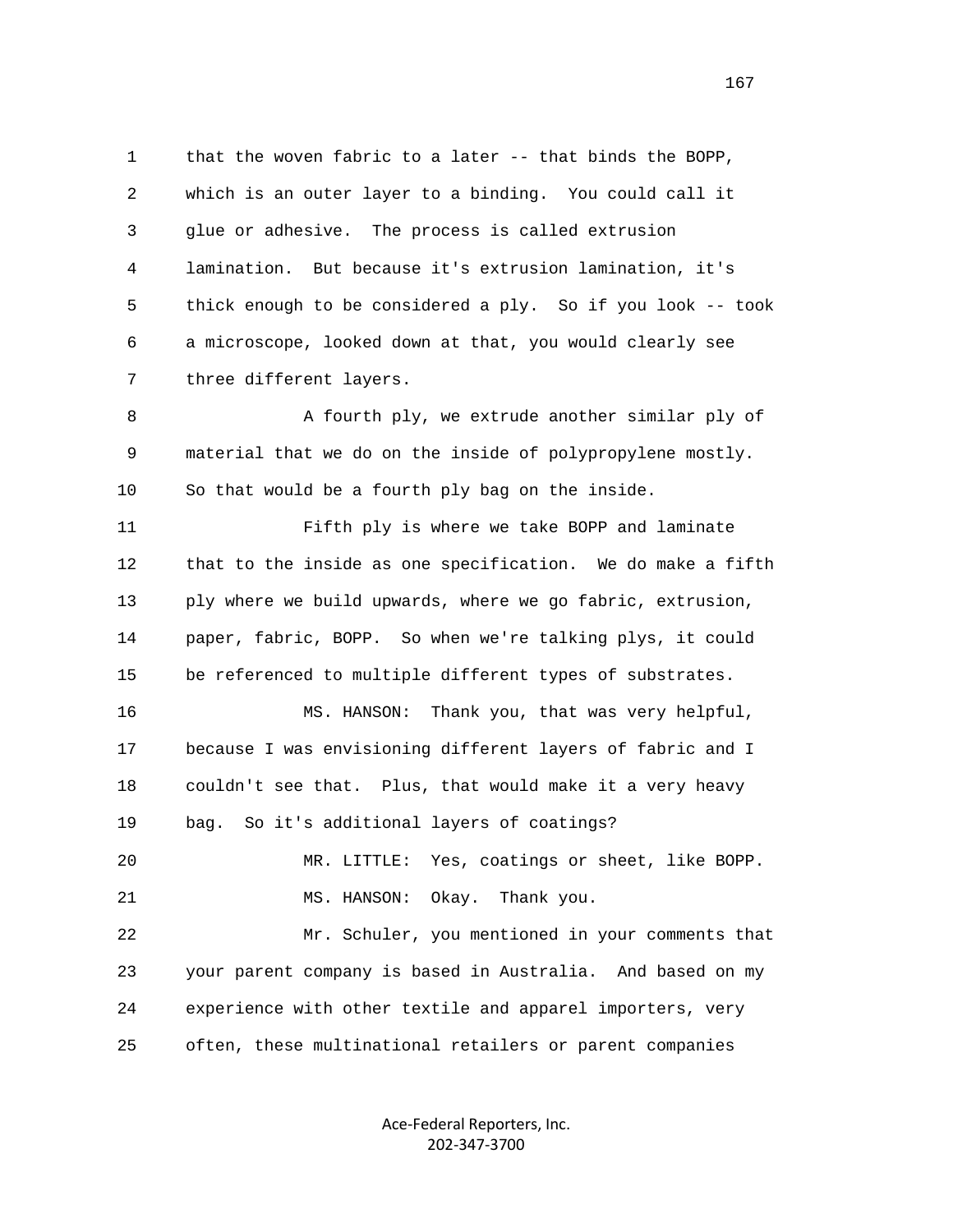1 will make their sourcing decisions from one central 2 location, use the same vendors for multiple markets. Does 3 that happen in this industry?

 4 MR. SCHULER: Ret Schuler from Fulton Denver 5 Company. Actually, we typically operate as an independent 6 entity from the Australian group. I'm not going to say that 7 we don't, you know, find a supplier that will reference each 8 other, but each company is allowed to make their own 9 decisions. It's not universally driven by one company. 10 Thank you.

 11 MS. HANSON: Would anyone else care to comment 12 on that? And if I could, I think, Mr. Dushkes, the earlier 13 samples are next to you there. And if we could just told 14 those up for a moment. Just want to make sure that I'm 15 visually understanding the difference between the pinch 16 closure and the sewn closure. And I think the -- nope, the 17 other ones that are on the table. Are both of those pinch 18 closures?

 19 Maybe Mr. Corman, I'm asking the question to 20 you?

 21 MR. CORMAN: I can't see it. This would be a 22 pinched closure on the manufactured end or rolled bottom 23 without taking it apart, I can't really tell. But it's the 24 same effect where you're around, but this is flush cut. And 25 perhaps the --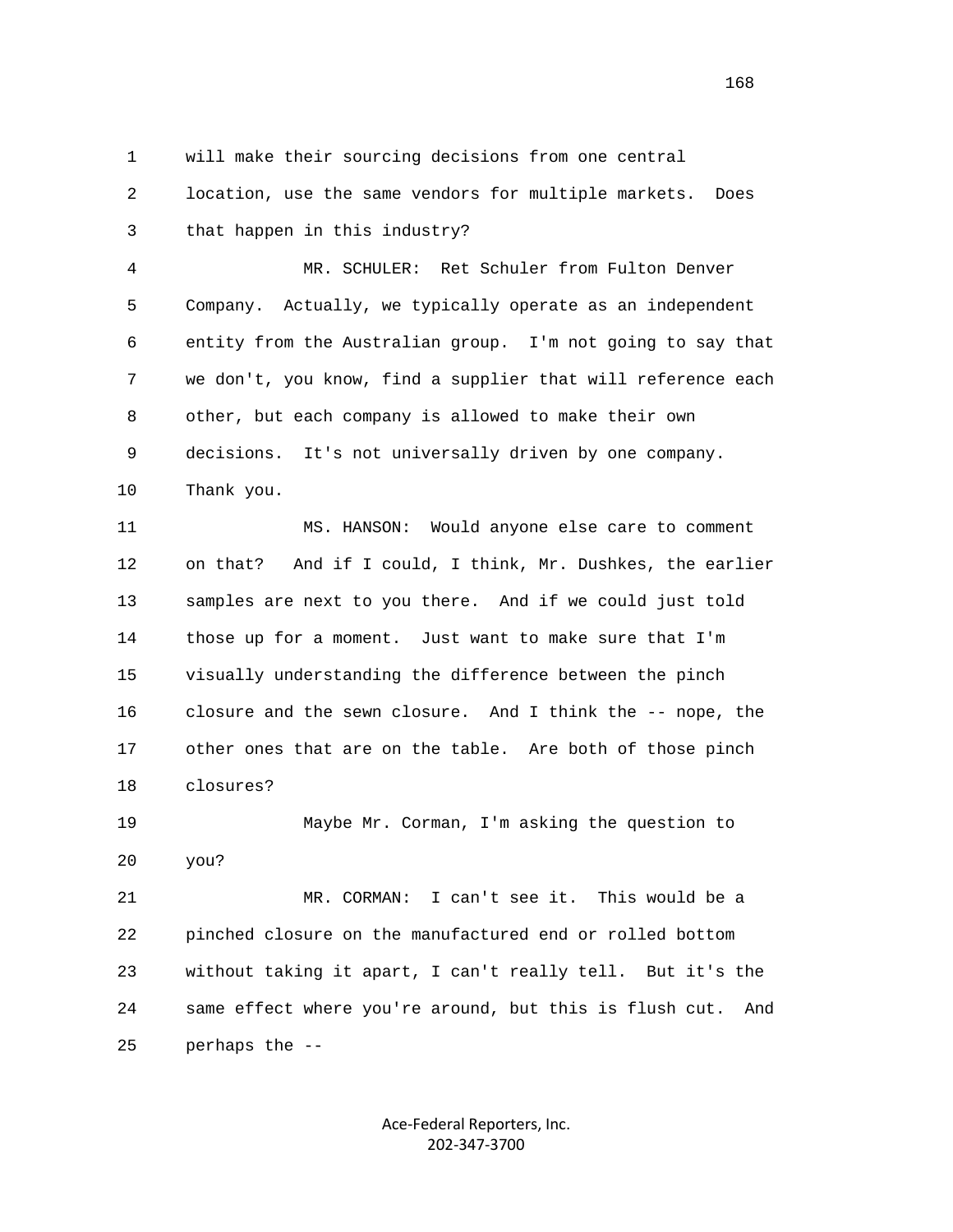1 UNIDENTIFIED SPEAKER: Do you have one?

 2 MR. CORMAN: Thank you. When we talk about a 3 step end, you can see how this end is stepped above it. And 4 it's usually done with a laser cut. There's another method 5 of doing it.

 6 So the bottom is done in the same way. And 7 while the bottom of this looks like this, this could be done 8 a little bit differently, but the machinery to make this is 9 unique. It's either made by Starlinger, a company called B 10 and B. W and H is another, but Starlinger now incorporates 11 their machine. They're the two preeminent companies in the 12 world. They're members of our organization that have 13 developed this machine really for the pet food market.

 14 Their first machine was sold into I believe 15 Austria but somewhere in Europe. And that was basically 16 dedicated to Purina in the European market. They wanted 17 this.

 18 So this top can either be -- have a pre-applied 19 glue much like a multi wall paper bag, and the machine after 20 it's filled, folds it over and closes it like this.

 21 The other method would be to heat seal. And 22 it's very hard to heat seal this structure, but closing 23 equipment has been developed to do that. And so it closes 24 it over and then it heat seals it there.

25 So you have a bag with great point of sale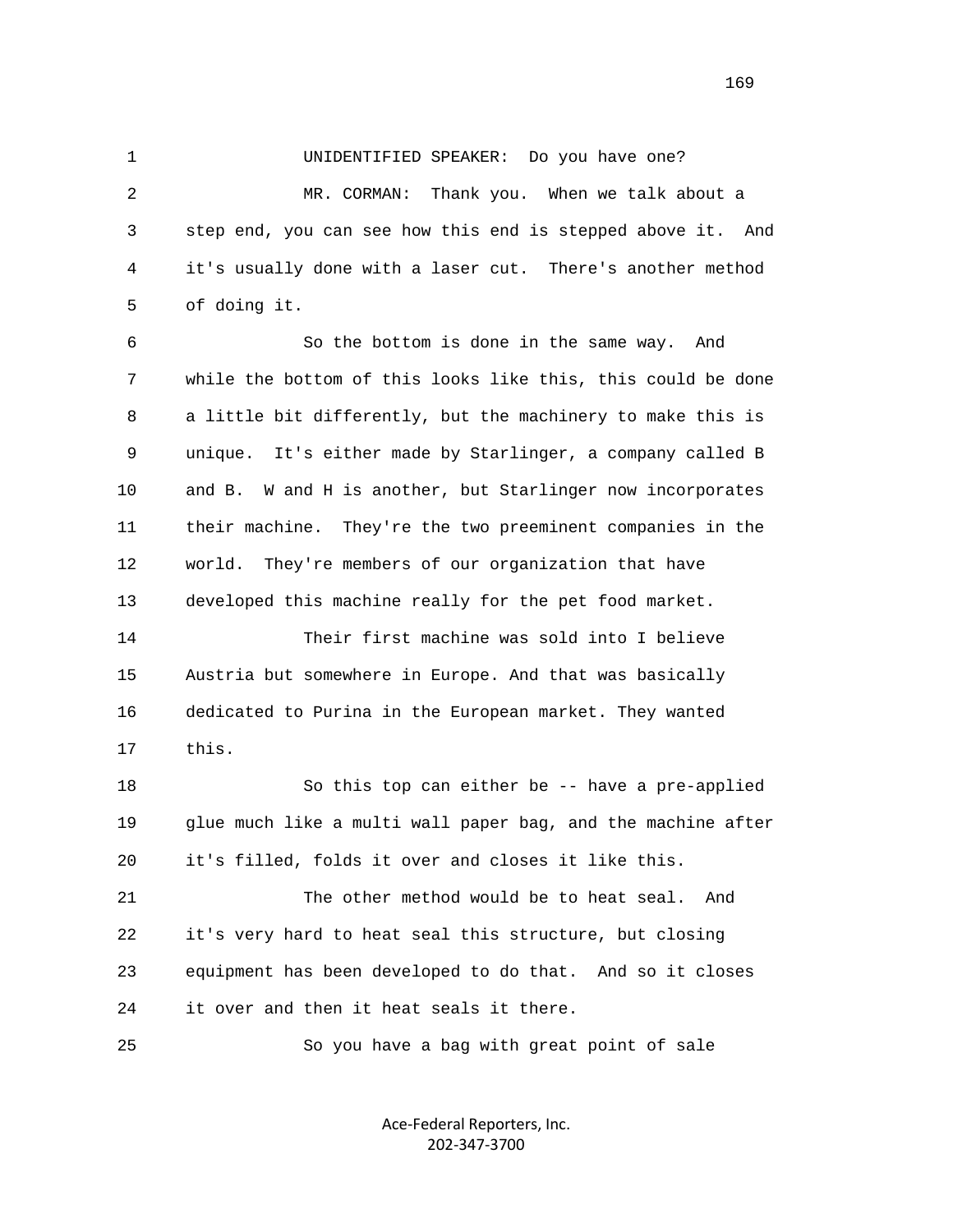1 display and it's hermetic which is very important in terms 2 of the food safety that we've talked about. Does that help? 3 Thank you.

 4 I believe there's a picture of it as well in the 5 presentation that is attached to your stuff.

 6 MS. HANSON: It helps a great deal. Thank you 7 all for bringing the samples for the visual aids. And my 8 last question really just appoint of curiosity because it's 9 not really overly pertinent to the particular investigation, 10 but in the data, we saw some imports starting to come from 11 Colombia and Honduras, I'm just wondering if anyone has any 12 thoughts on what those might be or are they the same 13 product?

 14 MR. SCHNEIDER: Steve Schneider Material Motion. 15 Yeah, we work with the company in Honduras. It's like 16 product. It's more -- they're really more focused -- I 17 don't know, I can't speak to Colombia, but I can speak to 18 Honduras, they're more focused into the pet food market. So 19 more the high end type bags.

 20 MS. HANSON: Are they doing the pinched 21 closures? 22 MR. SCHNEIDER: Yes. 23 MS. HANSON: Okay. Thank you. I have no 24 further questions.

25 MR. CORKRAN: Thank you very much and thank you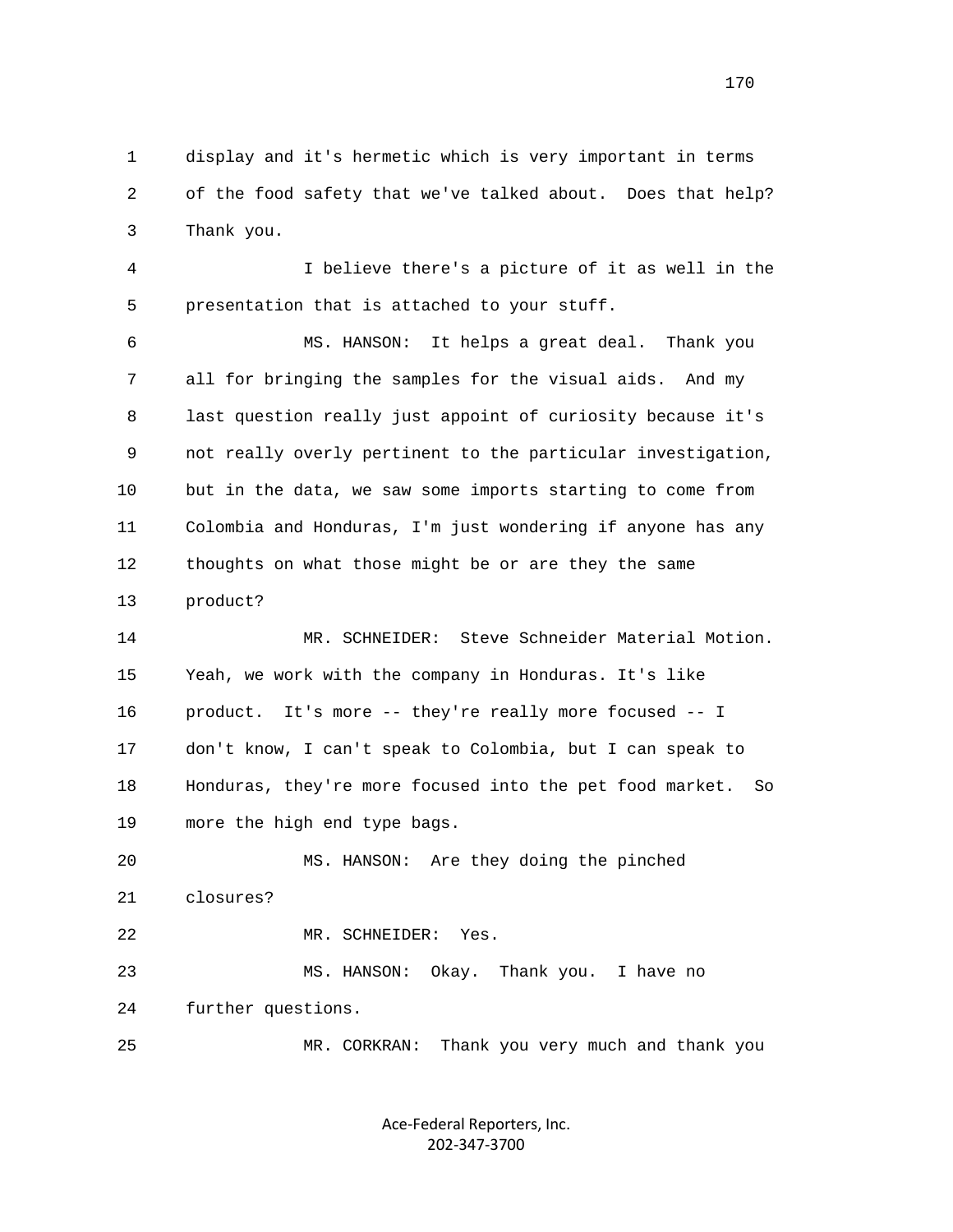1 very much to the -- to this panel and to -- I have one 2 question, maybe it's just a clarification. And that is from 3 the beginning at the opening, there was a point that the 4 questioning the price data that's been collected. And that 5 theme has been returned to a couple of times.

 6 So I guess what I wanted to know is is the point 7 simply to question the price data as collected or are you 8 making an assertion that the imports from Vietnam are not 9 sold at lower prices in the United States than comparable 10 domestic product?

 11 MS. QUAIA: It would be the second of the two 12 scenarios. Essentially what we are trying to illustrate is 13 that if we run underselling analyses using these types of 14 products, that underselling analyses could show under 15 selling, but that underselling would not necessarily mean 16 that you're comparing the same type of product.

 17 So the underselling analysis is in some ways 18 less reliable than would be in other cases where you have 19 product that are more easily defined in categories. Whereas 20 here within one product category, you're comparing almost 21 exclusively pet food bags with all the great features we've 22 heard about with, you know, with the sewn bottom animal feed 23 bags.

 24 So there are built in price differences in those 25 bags that in the price comparison, you will see a disparity,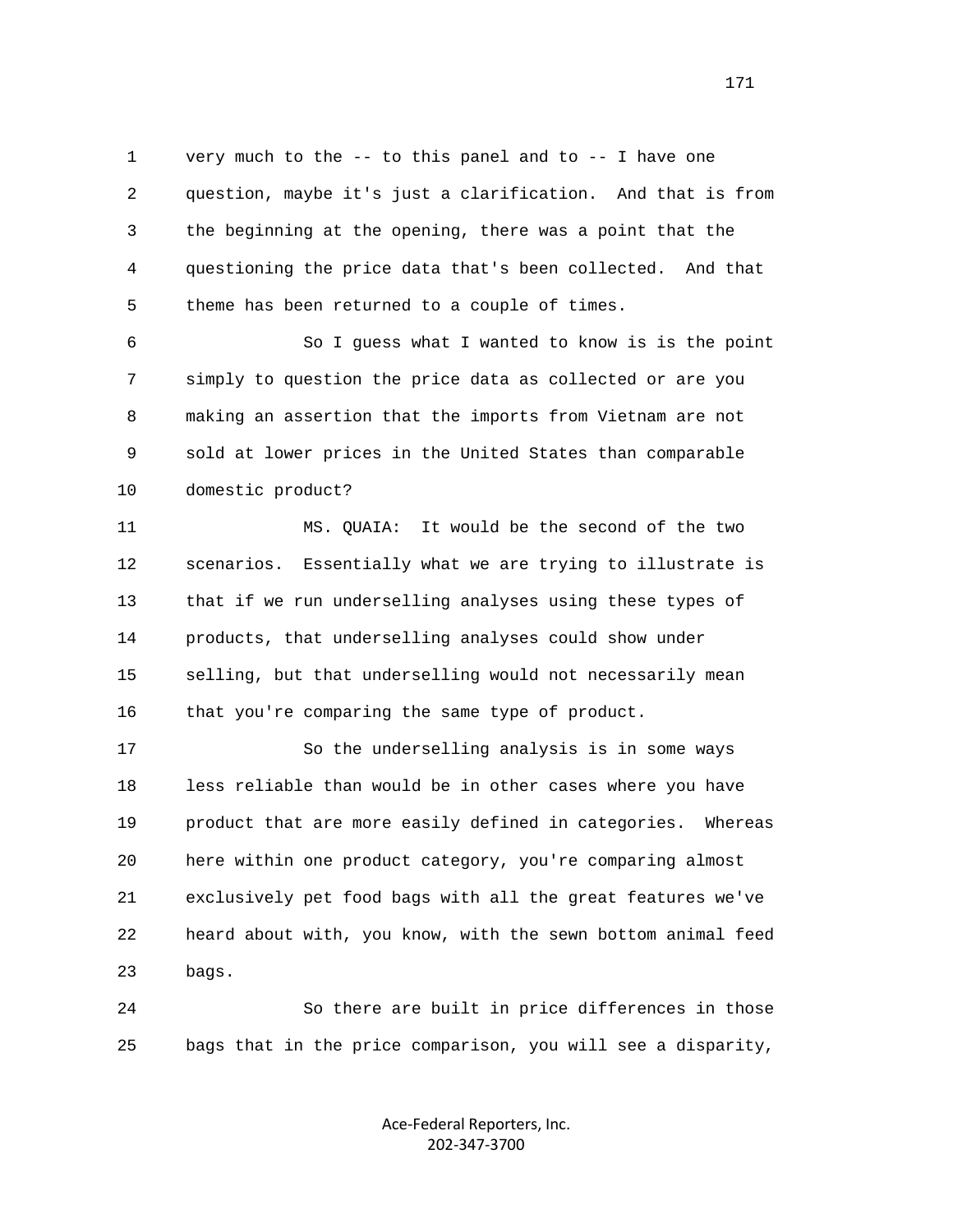1 but that disparity's not due to -- it's due to the 2 characteristics of the bag and is driven by consumer 3 preference.

 4 MR. CORKRAN: Okay, thank you very much. I 5 appreciate that. Let me quickly turn to the remainder of 6 the panel. Any additional questions? Any additional 7 questions? One additional question. Okay.

 8 MS. STIGER: Just a few additional questions. 9 So I think Mr. Corman mentioned the quad sealed bag growing 10 up pretty quickly in the pet food market and they were more 11 expensive than the Laminated Woven Sacks. I was just 12 wondering if anybody could comment on whether these 13 quad-sealed bags -- are you asserting that they're part -- 14 that the domestic producers are losing market share due to 15 these quad-sealed bags and their growth?

 16 MR. LITTLE: I can give -- John Little, 17 commercial packaging. I can give one example where we were 18 doing a woven bag in pet food. And we lost that business 19 because they took that business specifically to the 20 quad-sealed bag.

 21 MS. STIGER: Okay. Are there Vietnamese 22 producers of quad-sealed bags as well? 23 MR. LITTLE: Yes, I'm aware there are.

 24 MS. STIGER: Okay. And I was just wondering if 25 anyone could comment on some of the industry in Vietnam,

> Ace-Federal Reporters, Inc. 202-347-3700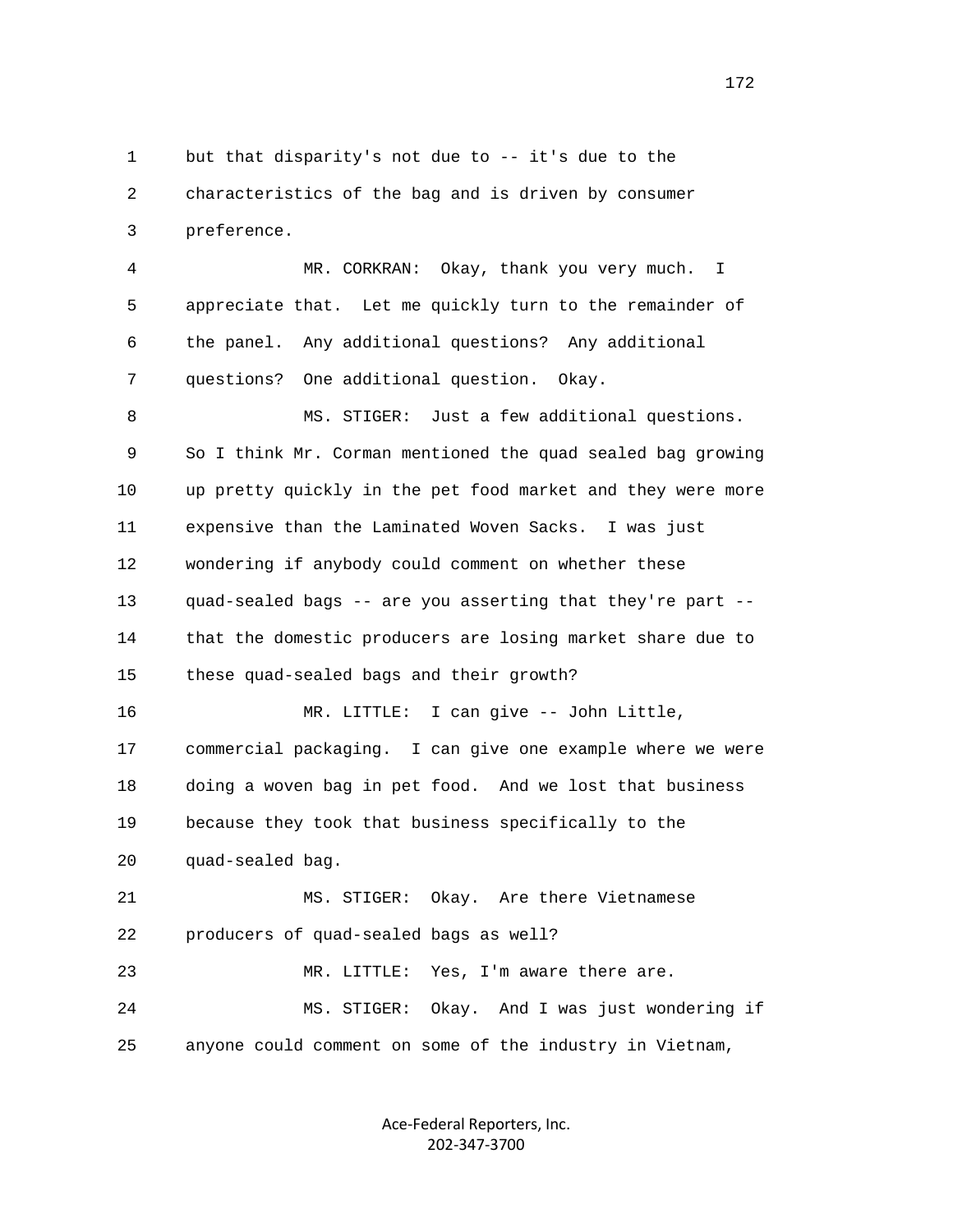1 maybe. Are the channels of distribution similar to what we 2 see in the U.S.? Like is it divided with pet food and feed? 3 Is there much of an industry there? 4 MR. SNYDER: Doug Snyder, CPPC. Definitely pet 5 food is not a big market in Vietnam. 6 MS. STIGER: Yeah, I wasn't -- seems though. 7 Okay, and so it primarily is animal feed, and that's what 8 they're dedicated to in their home market? Okay. 9 MR. LITTLE: John Little, Commercial Packaging. 10 Animal feed, any goods of cement, any building materials, 11 anything in the flour, sugar, that whole category is 12 prevalent over there. 13 MS. STIGER: Okay, and the Laminated Woven Sacks 14 would be used in all of those industries interchangeably? 15 MR. LITTLE: It is a growing market, the 16 Laminated Woven Sacks and interchangeably in that 17 marketplace, yes. 18 MS. STIGER: Okay. Great, thank you. That's 19 all that I have. 20 MR. CORKRAN: Okay, with that, I would very much 21 like to thank the panel for your testimony today. It's been 22 extremely helpful. And with that, this panel is dismissed. 23 Thank you. 24 We'll move to closing statements in just a 25 minute. Mr. Secretary, before we begin, are there any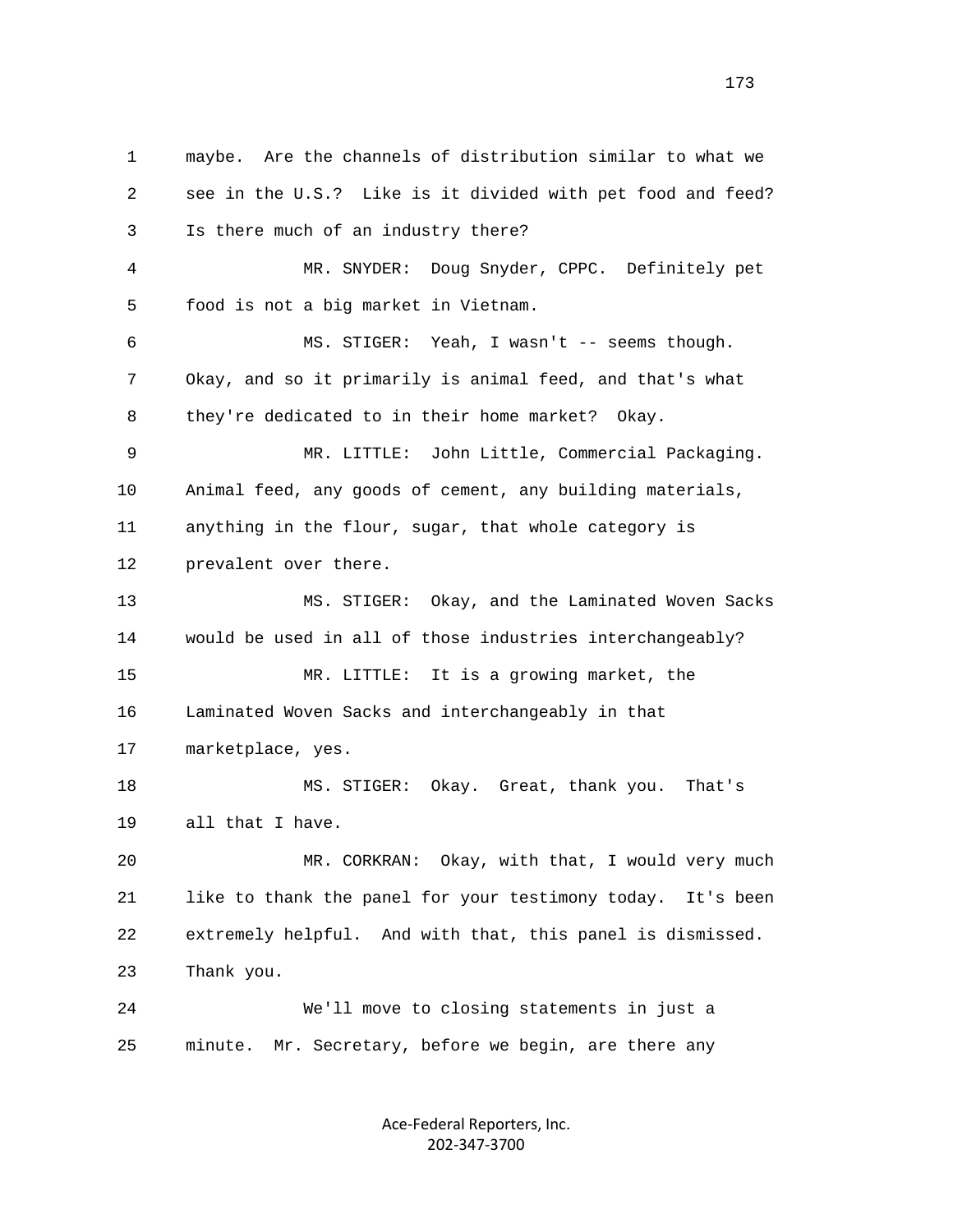1 matters before we begin with closing statements?

 2 MR. BURCH: Will the room please come to order? 3 There are no preliminary matters.

 4 MR. CORKRAN: Very good. Thank you. With that, 5 we will move to closing statements. And Mr. Jones, you may 6 begin when ready.

 7 CLOSING STATEMENT OF STEPHEN A. JONES 8 MR. JONES: Thank you, Mr. Corkran, and members 9 of the staff. Steve Jones from King and Spalding, on behalf 10 of the petitioners. First of all, I'd like to thank you all 11 for your attention today, your time and for your work so far 12 on these investigations. We know how busy you are here at 13 the Commission. We very much appreciate your hard work.

 14 Let me start off with market segmentation. The 15 argument seemed to fall -- there were I guess two facets to 16 this argument. One is that there's a bright line division 17 in the market between animal feed and pet food.

 18 On the one hand, there are no domestic producers 19 that are trying to compete for sales to animal feed in the 20 animal feed market. That was one argument. And the second 21 argument is that there are no Vietnamese producers that are 22 trying to compete in the pet food market. And neither of 23 those arguments is true.

 24 In our presentation this morning, Mr. Bucci from 25 ProAmpac testified clearly on the record that ProAmpac tries

> Ace-Federal Reporters, Inc. 202-347-3700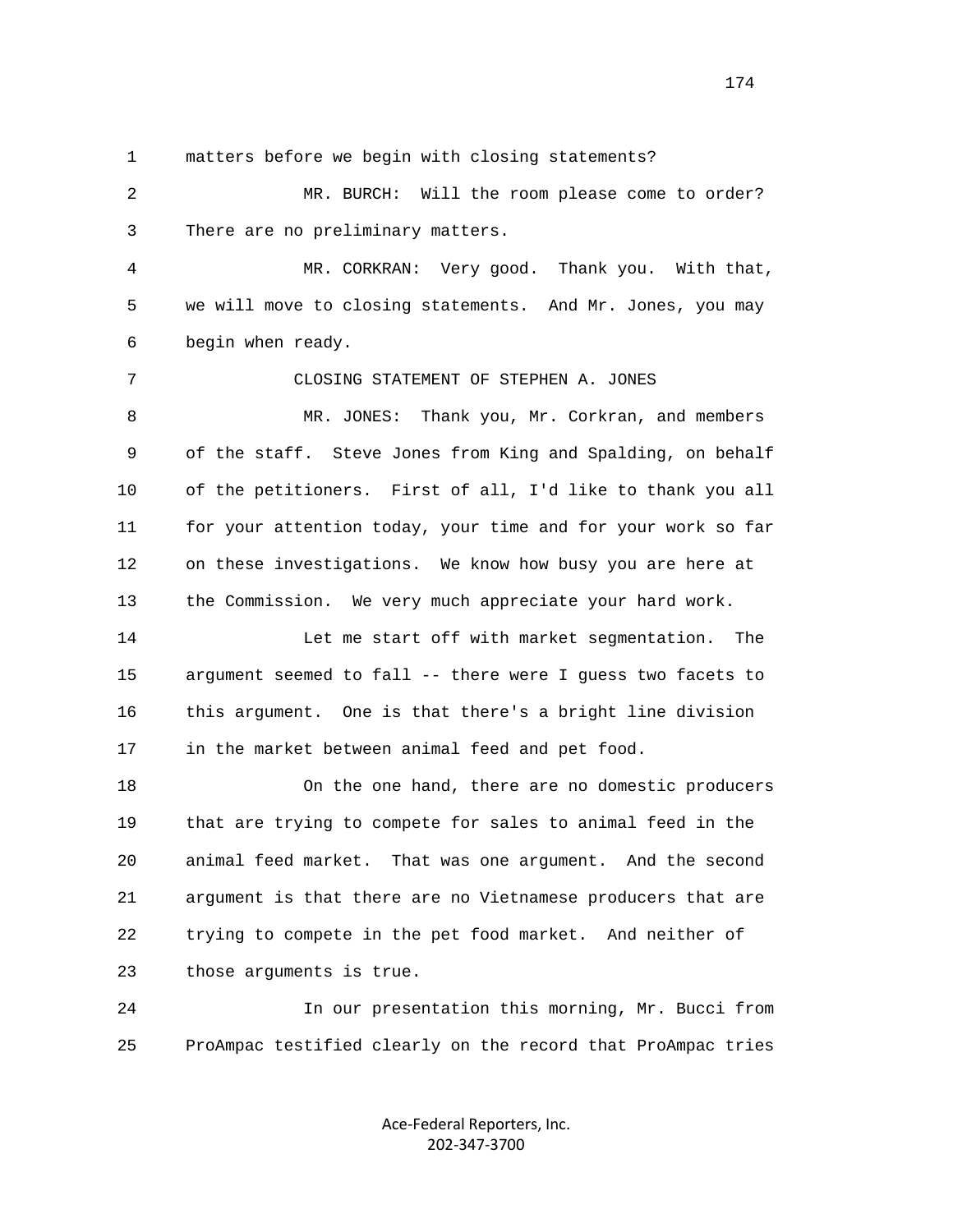1 to sell in the feed segment of the market -- and I use the 2 term "segment" loosely -- tries to sell to feed suppliers. 3 Material Motion admitted that they compete against ProAmpac 4 in the sales to the feed market, which I believe 5 contradicted what the witness from Commercial Packaging 6 said.

 7 So there's some contradictions here in the 8 testimony that are apparent and frankly, just not true. The 9 arguments with respect to product characteristics--we'll of 10 course discuss this more fully in our brief--let me just 11 say, going back to pet food, the witness from CPPC stated 12 that their company is in pet food. They're trying to sell 13 into pet food.

 14 And at the end of the session, Mr. Little from 15 Commercial Packaging admitted that Commercial Packaging 16 tries to sell into the pet food market. So this idea of 17 strict market segmentation is undermined by the testimony 18 you heard today, and it's just not true.

 19 Regarding the products, when Mr. Little went 20 through in his prepared statement, a list of specifications 21 that they typically use and then he stood up and showed some 22 samples and explained those again -- Let me just go through 23 those because the domestic industry can do all of those 24 things.

25 First of all, the domestic industry has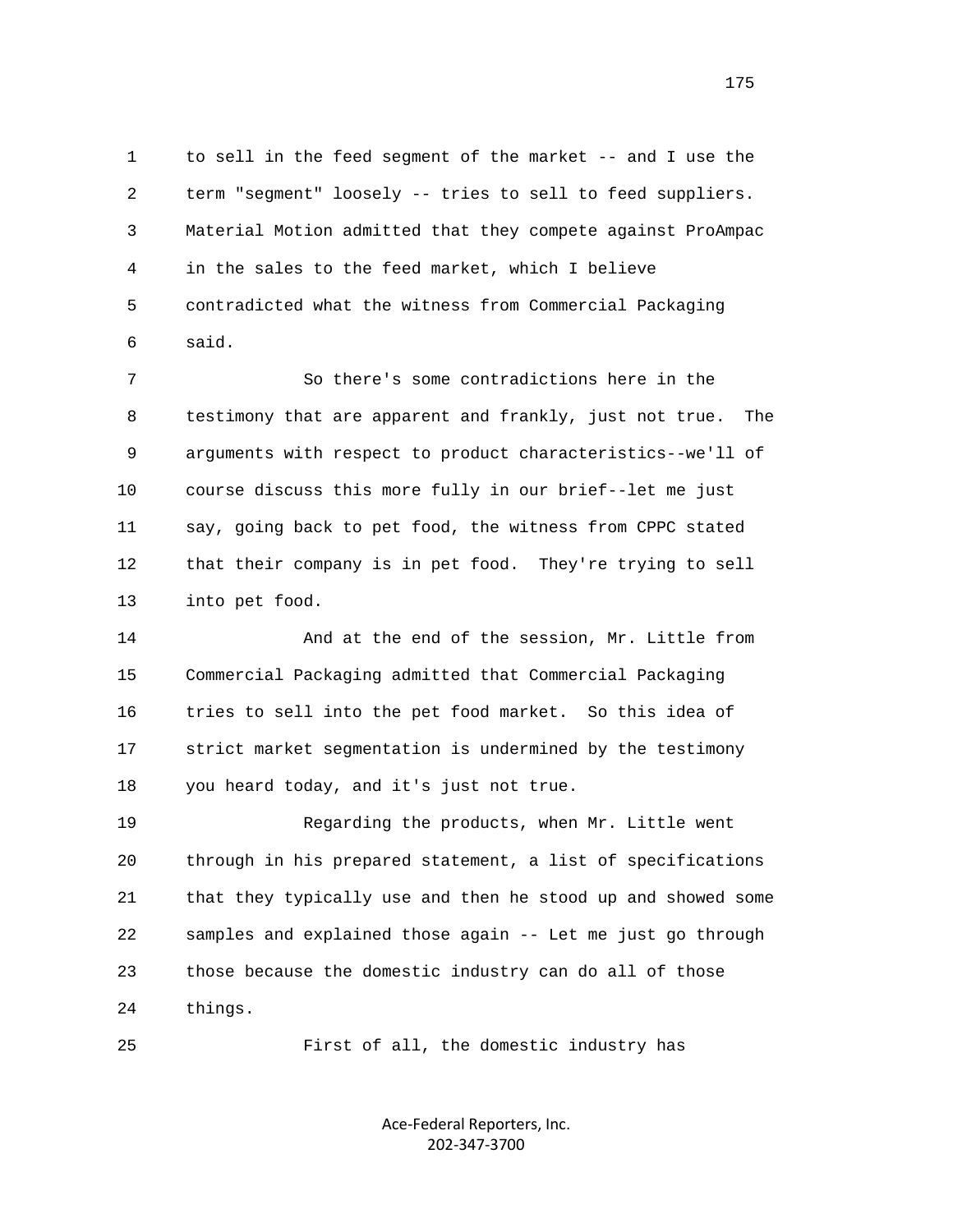1 food-grade certification. ProAmpac has BRC certification, 2 which was the first GFSI benchmark. Polytex has food-safety 3 certification FSSC 22000. They both have food-grade 4 certification. The finish of the film, matte or glass. 5 Both domestic producers can do either matte or gloss. 6 Closure options. The domestic industry can do 7 all of the demanded closure options. Number of colors.

 8 They can do ten colors. Readability. They can perforate 9 readability in the bag. Number of plies. They can do 10 multiple plies, as Mr. Little was -- See, there is no 11 difference.

12 **Printing is a difference.** The U.S. industry 13 does use flexographic printing, not rotogravure, but the 14 flexographic printing has developed and improved 15 significantly over the last several years. They now use HD 16 flexographic printing. Flexographic and rotogravure 17 printing are equivalent.

 18 In fact -- I lost my next point here -- I'll 19 come back to it. Oh, yeah, here it is. So in fact, Polytex 20 shares brands with CPPC. So they sell to the same customer, 21 the customer prints the same bags. One is printed 22 rotogravure in Vietnam. One is printed flexographic by 23 Polytex in the United States.

 24 And they sit next to each other on the shelves 25 in the retail stores. They are completely identical. There

> Ace-Federal Reporters, Inc. 202-347-3700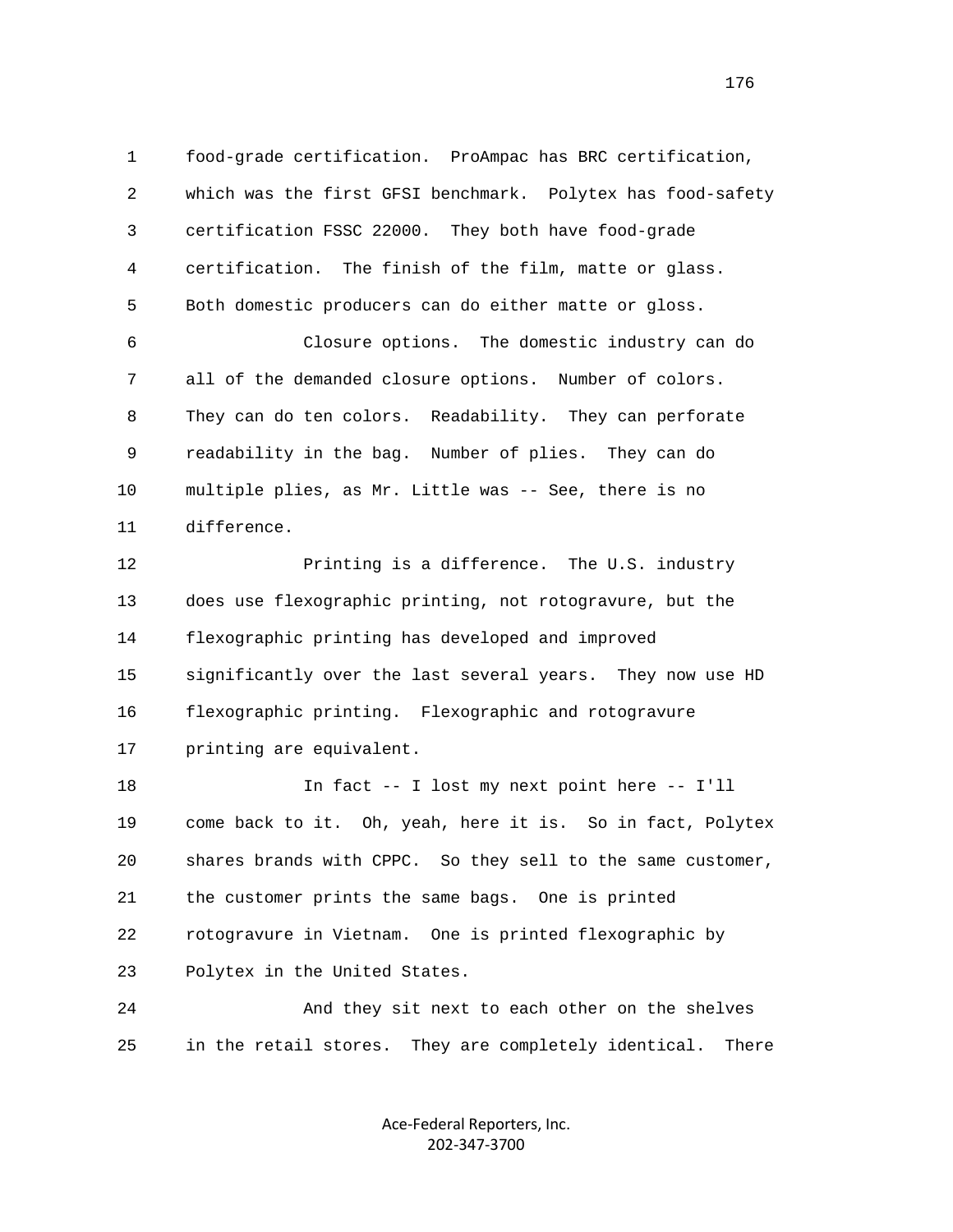1 is no difference between them. And to say that product 2 difference is the reason why imports from Vietnam -- or 3 capabilities to produce different specifications of product 4 is the reason why imports from Vietnam have increased so 5 significantly is just not correct.

 6 It comes down to one thing. And that's price. 7 Most imports -- the argument that we heard from Mr. Lowe 8 again was that most imports from Vietnam do not go into pet 9 food because of differences in lead time.

 10 And if you'll recall, Mr. Bucci testified that 11 one of the things that he has heard from customers and that 12 they've experienced, unfortunately, in the market is that, 13 in the pet food market, they have lost significant volume to 14 imports from Vietnam because they have been asked to start 15 off with a new bag, a new product, they do the launch, they 16 do all of the initial work, they get it started, and in that 17 period of time between the launch and -- maybe eight, ten, 18 twelve weeks, that period which is the lead time for imports 19 from Vietnam, they'll produce the bags for that period of 20 time, the domestic industry will, and then the imports from 21 Vietnam will come and take over.

 22 And that's a phenomenon that has happened 23 repeatedly to ProAmpac in the market. And so differences in 24 lead time, that's been manageable for the purchasers in the 25 U.S. to be able to get what they want in terms of a new bag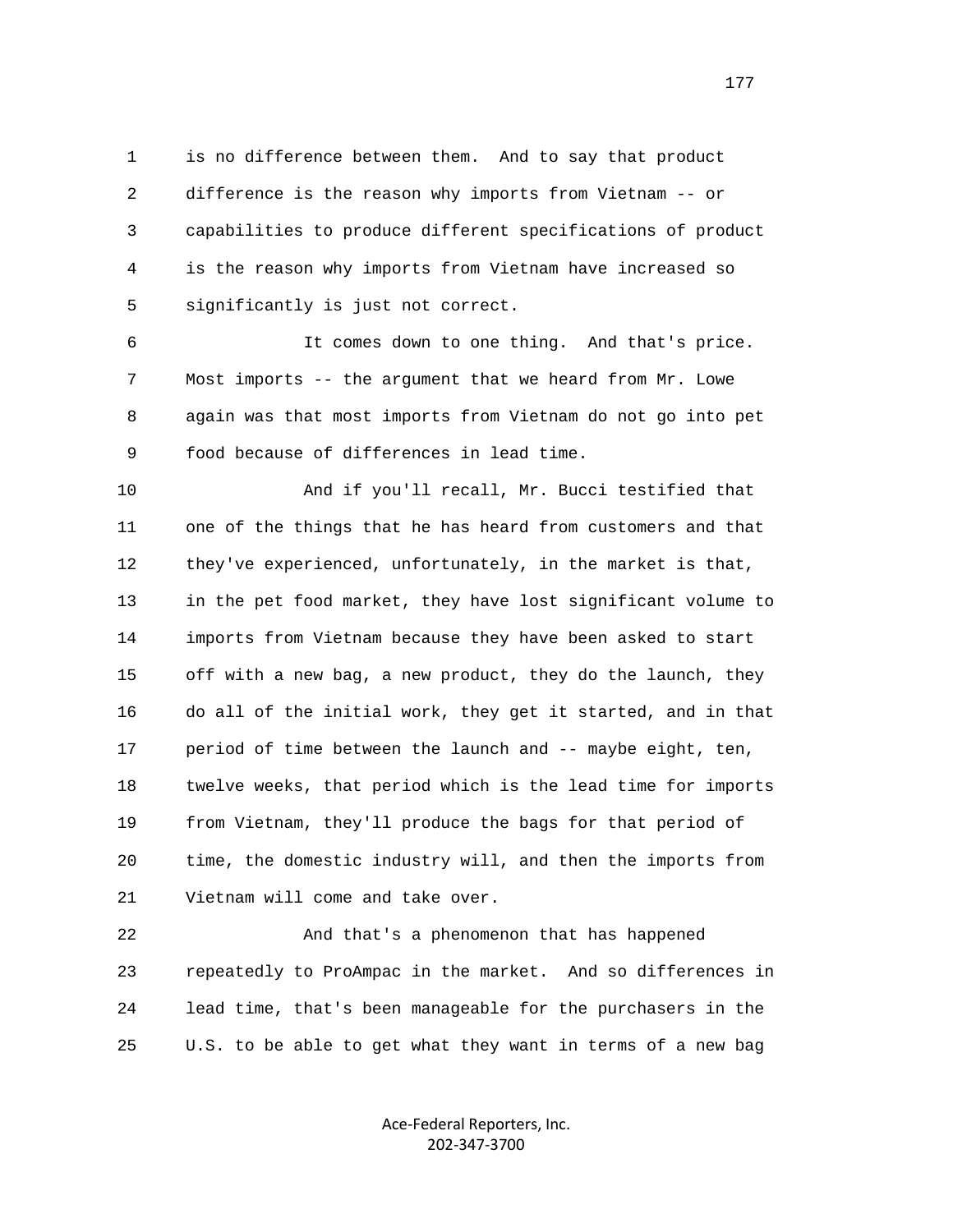1 design and a product launch, but then get the lowest price 2 for the long-term, high-value, high-volume purchases.

 3 And that's what's especially injurious to the 4 domestic injury. The loss of that high-volume business is 5 just crushing. And they've experienced it, unfortunately, 6 over and over again. I should also mention that warehousing 7 in the United States mitigates any lead-time advantage to 8 some extent. I mean the Vietnamese can warehouse here, and 9 they do.

 10 I'd like to talk just briefly about the cost of 11 resin. There was testimony to the difference in resin 12 costs, polypropylene resin costs that accounts for the 13 difference in price. There may be a difference in 14 polypropylene costs. We'll look into that and we'll comment 15 on it further in our brief.

 16 But, even just with the numbers that were thrown 17 out there today, it doesn't begin to account for the 18 difference in price between imports and domestic production. 19 It's just -- that argument is a red herring. It doesn't 20 come close to explaining what's going on here.

 21 Further, on the cost issue, there was testimony 22 that, you know, it's all about resin and capital isn't a big 23 part of the cost in Vietnam and, you know, we're not 24 surprised to hear that. Because our research shows that 25 there are a lot of subsidies in Vietnam.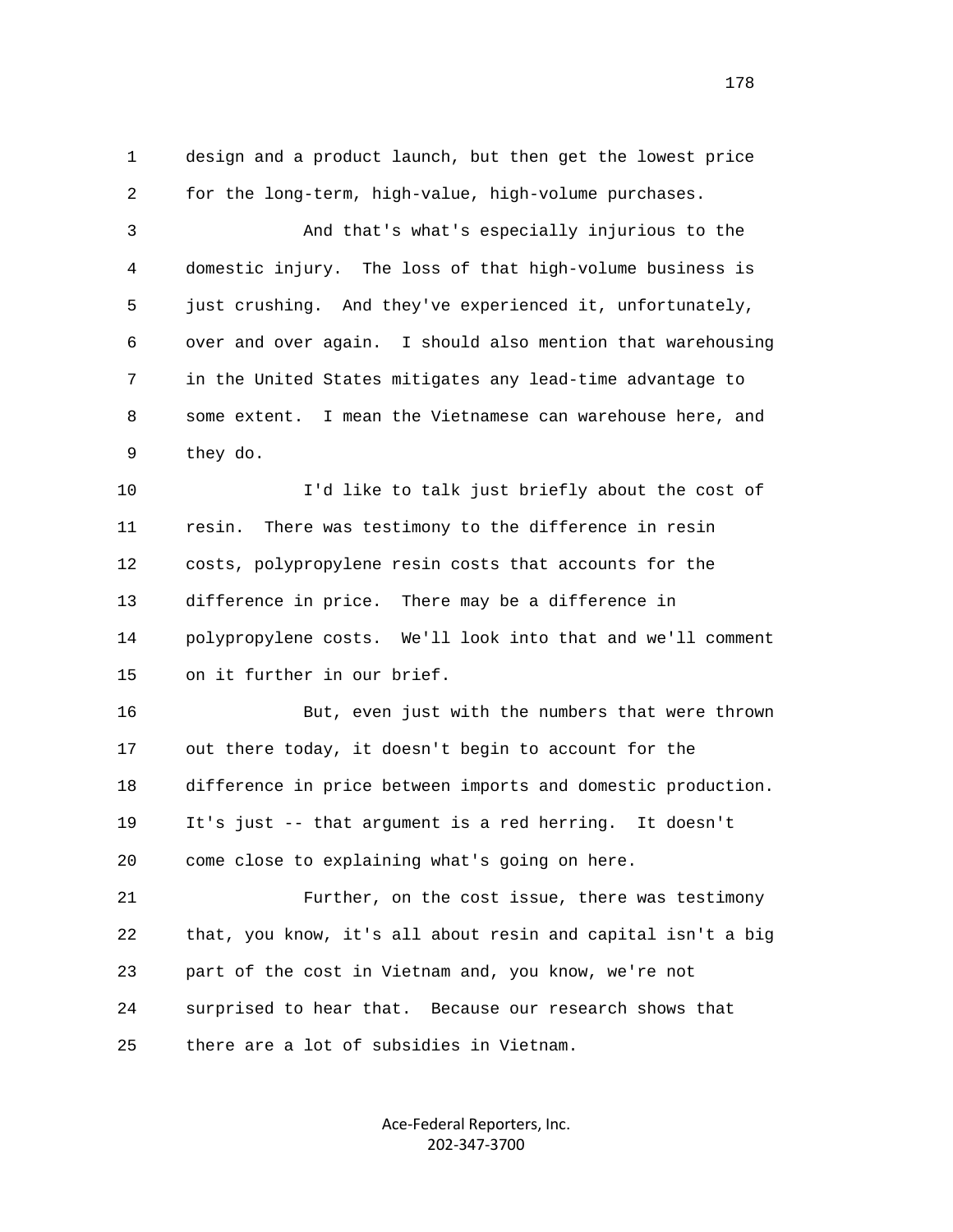1 And I heard the testimony today denying that 2 there are subsidies or denying that they've been told there 3 are subsidies. We'll see. The Department of Commerce will 4 determine whether there are subsidies provided to the 5 Vietnamese producers and exporters.

 6 But it was an interesting point about the cost 7 of capital being such a small part of the overall cost. 8 Certainly not consistent with our understanding of this 9 industry. Polytex is a vertically integrated company and 10 there's a lot of discussion about the U.S. producers not 11 being vertically integrated. That's not true. Polytex 12 accounts for a significant percentage of domestic 13 production. They're vertically integrated.

 14 So it's, you know, to the extent that arguments 15 are based on that difference in -- or asserted difference in 16 manufacturing capability, it's just not accurate. Finally, 17 on the notion that the U.S. producers won't do small 18 production runs, I think you heard that testimony this 19 morning.

 20 The U.S. can do small runs. They would love to 21 have that business, but not at the price that the imports 22 from Vietnam are being offered at. They can't do it for 23 that price.

 24 And, you know, all of these additional 25 specifications that are being done to the bags, certainly at

> Ace-Federal Reporters, Inc. 202-347-3700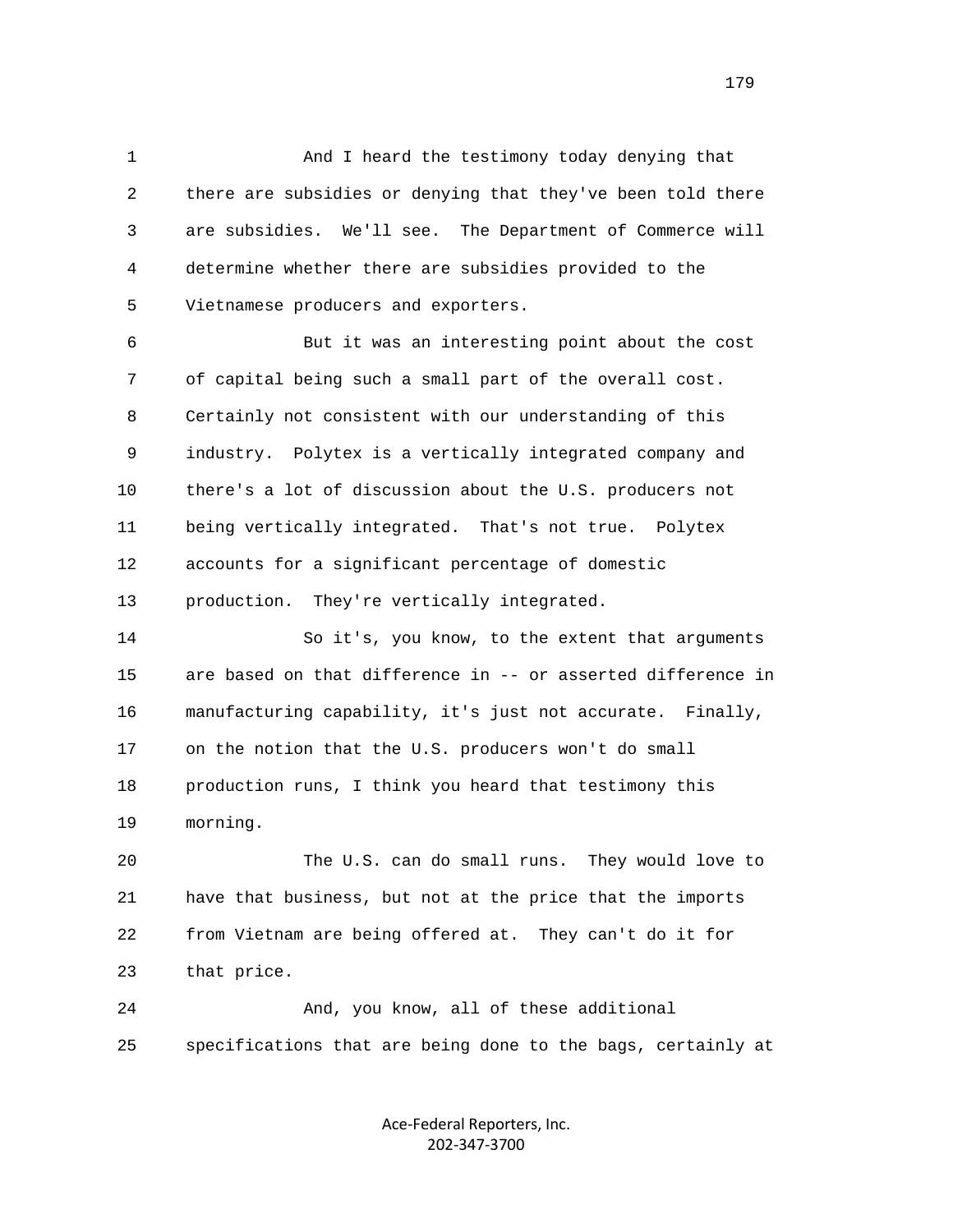1 cost, and it's just incredible to our producers that the 2 pricing is where it is, given the products that are being 3 imported. That's all I have, Mr. Corkran, members of staff, 4 thank you very much for your time. Thank you. 5 MR. CORKRAN: Thank you very much, Mr. Jones. 6 And now we'll turn to Mr. Lowe for closing. 7 CLOSING STATEMENT OF JEFFERY C. LOWE 8 MR. LOWE: Good afternoon. For the record, my 9 name is Jeffrey Lowe. Again, I'm with the law firm of Mayer 10 Brown, and I'm here today representing a number of 11 Vietnamese producers, exporters and importers, and I'm here 12 to make the closing statement on behalf of the group of 13 respondent producers and exporters. 14 So we've heard the petitioners today attempt to 15 support their claims for why the domestic industry is 16 suffering material injury or threat of injury, and for why 17 Laminated Woven Sacks from Vietnam are the cause of that 18 injury. 19 And on behalf of our clients, we will address 20 the injury issue at more length in our post-conference 21 brief, including why there is no reasonable indication that 22 the domestic industry is being injured based on the data 23 that the domestic industry, the petitioners have submitted 24 on the record. And I'm sure that other respondents will do

25 the same.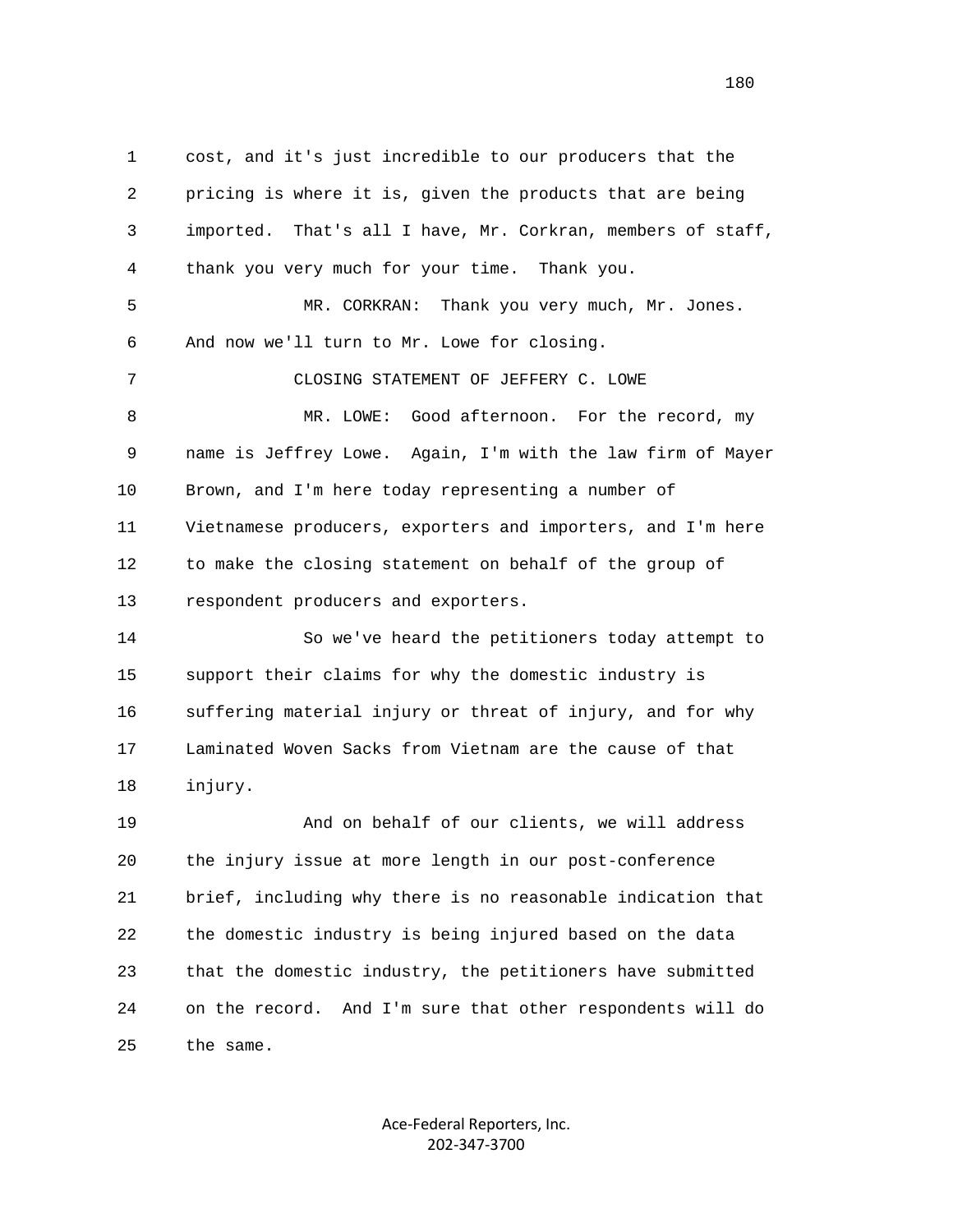1 I also wish to note our intention as mentioned 2 on behalf of Kimduc to address the fact that grocery bags 3 made of laminated woven cloth should be excluded from the 4 like product for this investigation.

 5 Next, when the Commission properly determines 6 the universe of subject merchandise, which as some of the 7 members of the staff in asking your questions had 8 highlighted, it's very confusing based on the HDS listing 9 that the petitioners included in their petition. But once 10 that issue is addressed, we believe it will become clear 11 that the increase in imports from Vietnam has not been 12 significant, has not increased significantly, contrary to 13 what the petitioners allege.

 14 Moreover, Laminated Woven Sacks from Vietnam to 15 a significant extent do not compete with U.S.-produced 16 Laminated Woven Sacks. The products as we've heard 17 testified here today tend to compete in different market 18 segments.

 19 Mr. Jones addressed this issue in his closing 20 remarks at some length, and I would urge the Commission to 21 study the record that, indeed, there are some Vietnamese 22 producers who compete in both of these two segments that 23 have been established, the pet food and generally speaking, 24 the pet food and then the animal feed and bird seed.

25 And however, Vietnamese producers and importers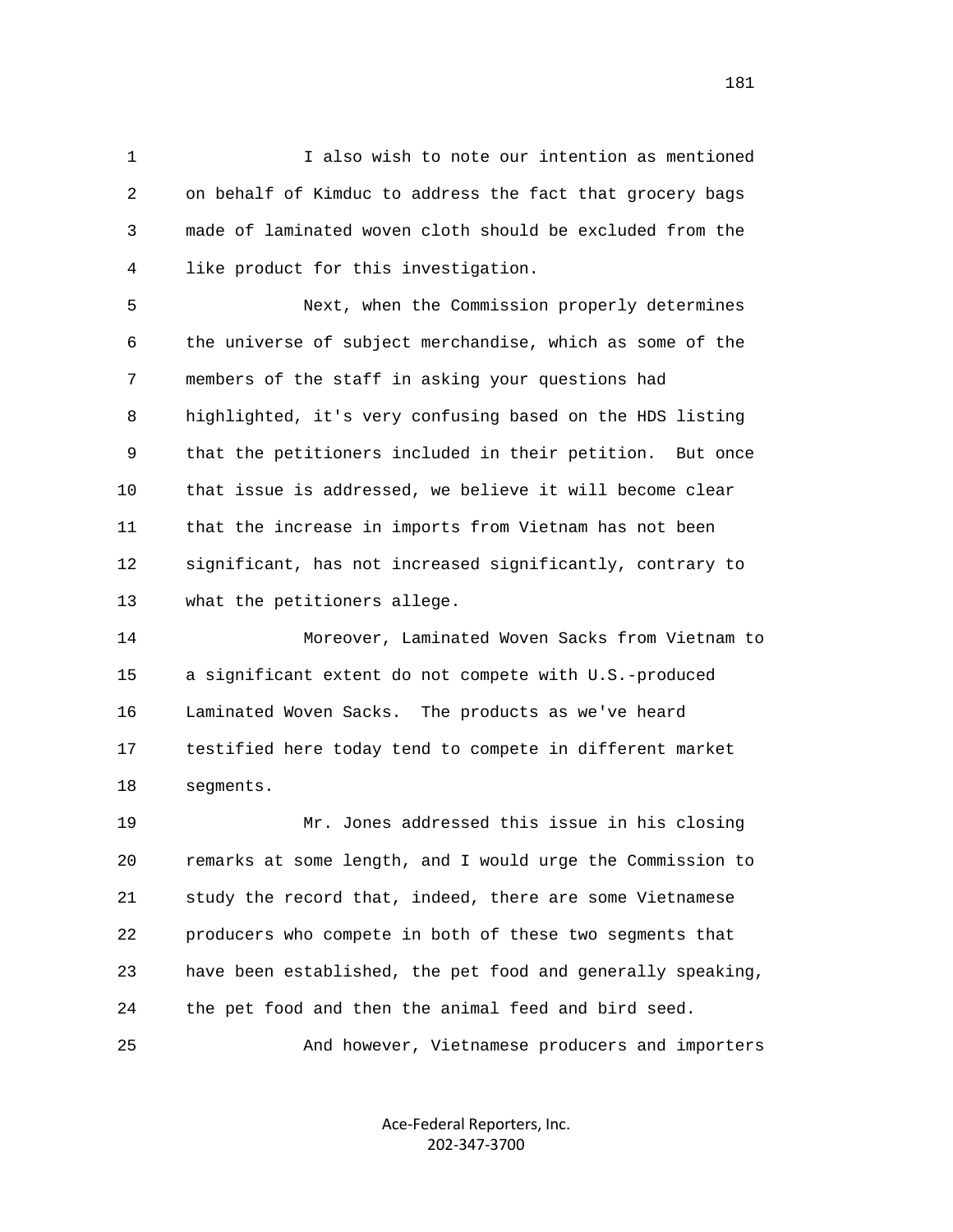1 are focused far more on the animal feed segment of the 2 market, whereas, as the petitioners and the domestic 3 industry's testimony established the products that they 4 produce, and their focus has indeed predominantly been on 5 the pet food market.

 6 So they produce products that are designed to 7 meet pet food needs and to service pet food customers. And 8 that creates a different pricing structure, and this brings 9 us to the question of the pricing products, the products 10 that the Commission identified, taken from the petition, I 11 believe, for purposes of doing the price analysis, this 12 issue was highlighted.

 13 We believe that if -- we urge the Commission to 14 carefully analyze those pricing products and more accurately 15 reflect the differences between the products that the 16 Vietnamese are selling and the products that the domestic 17 industry are selling, and then a comparison is made on a 18 product-by-product basis, the prices are gonna be much more 19 comparable than the petitioners have alleged, and perhaps 20 than the data collected so far might suggest, based on what 21 we consider to be inaccurate pricing product.

 22 Indeed, just to emphasize the petitioners' 23 representatives stated this morning, one of the--either 24 Polytex or ProAmpac--that "pet food" is the bread and butter 25 of their company sales. And this admission, in our opinion,

> Ace-Federal Reporters, Inc. 202-347-3700

182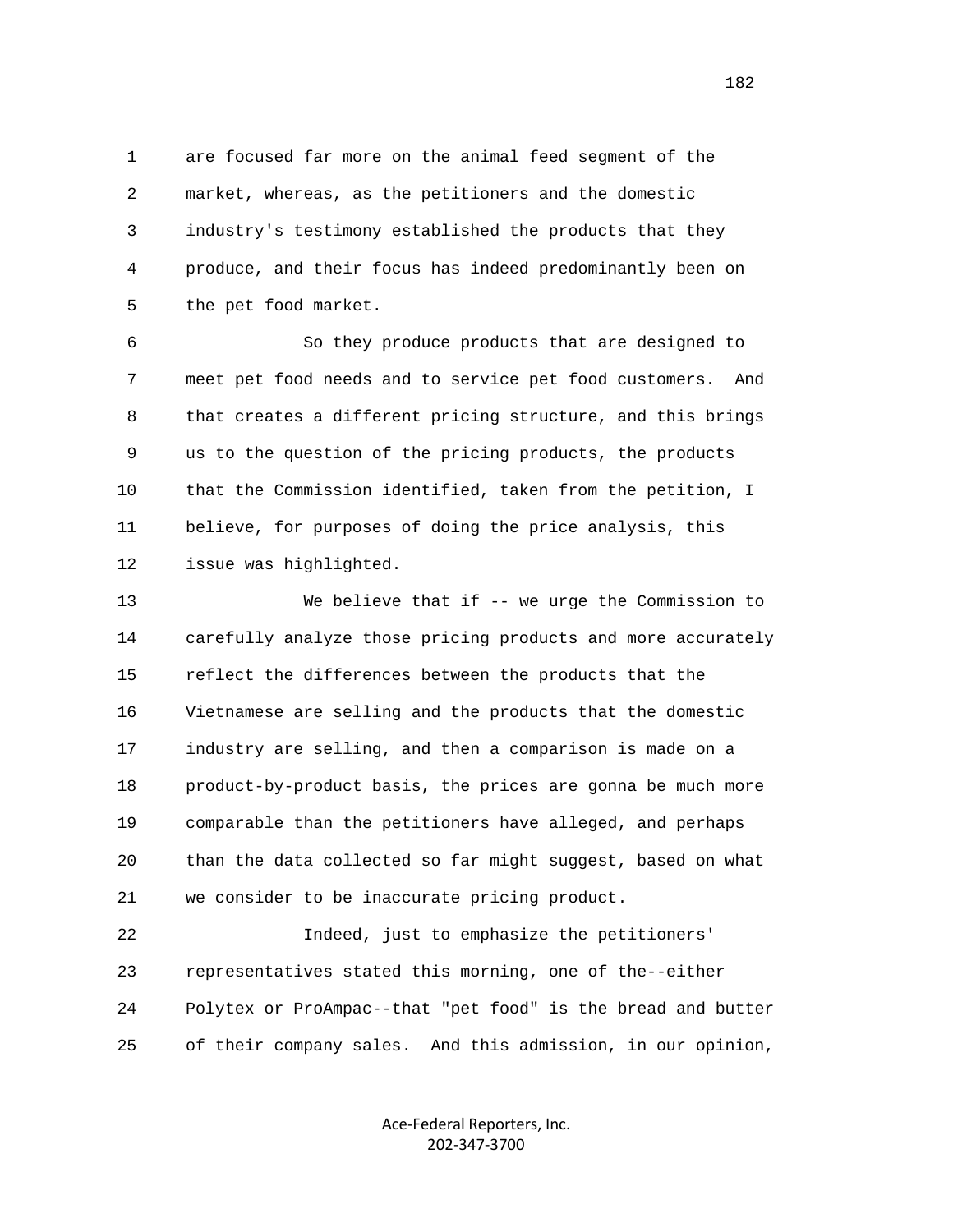1 underscores the extent to which the domestic industry 2 dominates the pet food market segment, whereas the 3 Vietnamese importers and exporters focus more, much more, on 4 the animal feed segment.

 5 Moreover, to the extent that the Vietnamese 6 imports do compete in the pet food segment, they do not do 7 so on the basis of price. They do so, as the testimony 8 established, on the basis of product quality and the 9 reliability of their established supply chain, due to the 10 domestic producers' timing advantage in the market.

 11 The type of customers, in addition, served by 12 the Vietnamese producers, require multiple vendor sources. 13 And so the Vietnamese, the importers, attempt to service 14 that. I'll note regarding threat, that the evidence in the 15 record demonstrates that Vietnamese producers rely 16 substantially on alternative markets other than the United 17 States, and to the extent that the Vietnamese producers have 18 increased capacity to produce the Laminated Woven Sacks, the 19 Commission should find that much, if not the majority of 20 that additional capacity, is intended to serve non-U.S. 21 markets.

 22 As the staff was informed today by the 23 petitioners in their testimony, not all of the U.S. 24 producers are vertically integrated. Polytex is, if I heard 25 correctly, however, they nevertheless do import. Polytex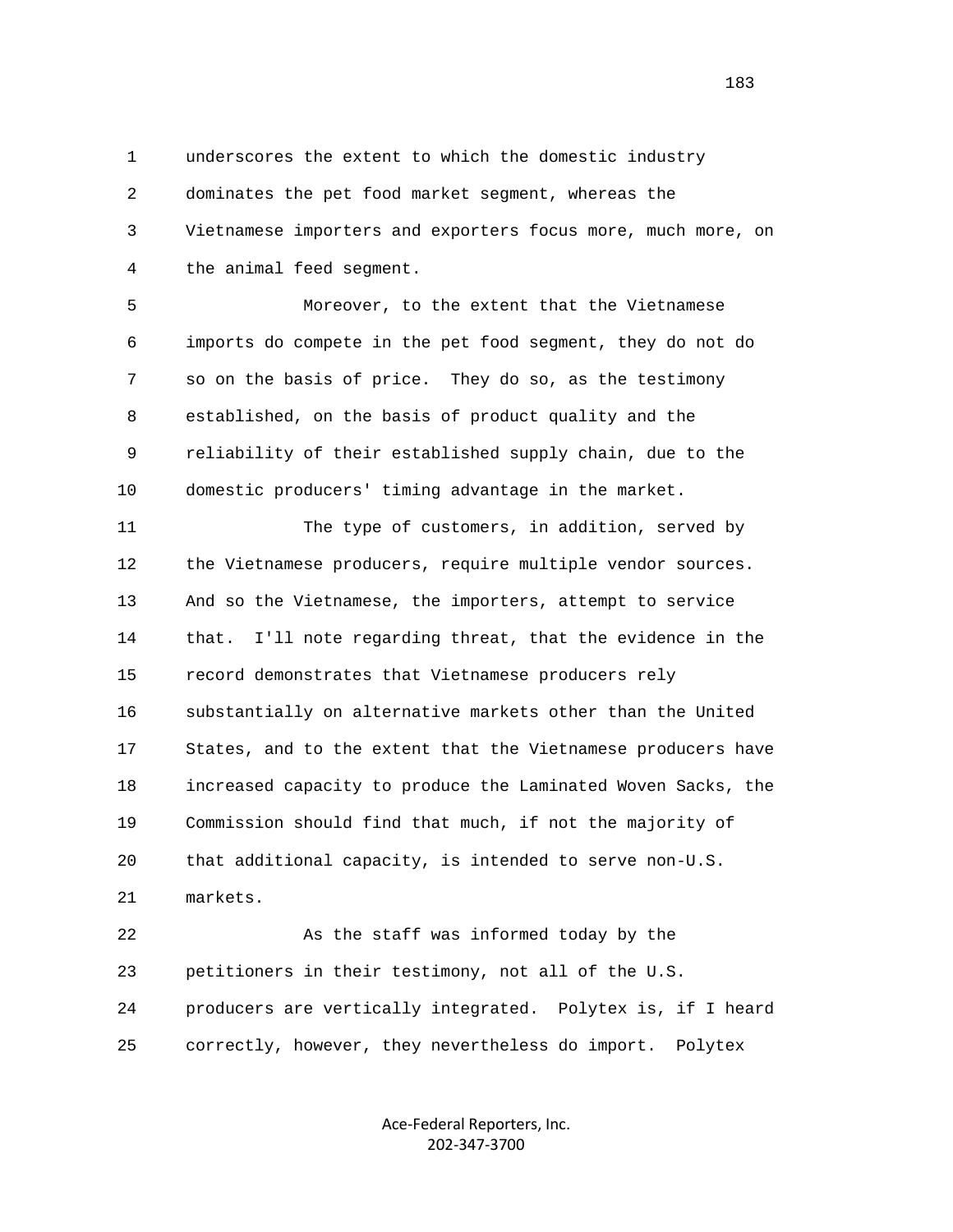1 nevertheless does import some of its fabric. And ProAmpac 2 is not vertically integrated.

 3 By contrast, all Vietnamese producers, 4 virtually, of which we're aware, are vertically integrated, 5 and that it's inaccurate to claim that the production of 6 fabric is not an important part of the process, or to try to 7 minimize the importance of processing the pellets, the 8 polypropylene and producing the fabric, this is a highly 9 cost-intensive aspect of the process, and moreover, 10 additional costs are added when you have to purchase this 11 relatively expensive major input from overseas. So that 12 alters the cost structure for the domestic producers, and we 13 believe has a material impact on the analysis that the 14 Commission should conduct.

 15 One thing that came up repeatedly, I think, is 16 the importance of non-subject products competing with the 17 domestic Laminated Woven Sacks. These non-subject products 18 include Non-Laminated Woven Sacks, the Quad Seal bags, as 19 well as the continuing paper products in the market. These 20 products, we believe, will be shown to contribute 21 substantially to any injury that the domestic industry is 22 experiencing, assuming that an injury is shown.

 23 Couple more points -- in addition, along the 24 same lines of the import of the woven fabric, not all of the 25 U.S. producers print their own film. I think Mr. Corman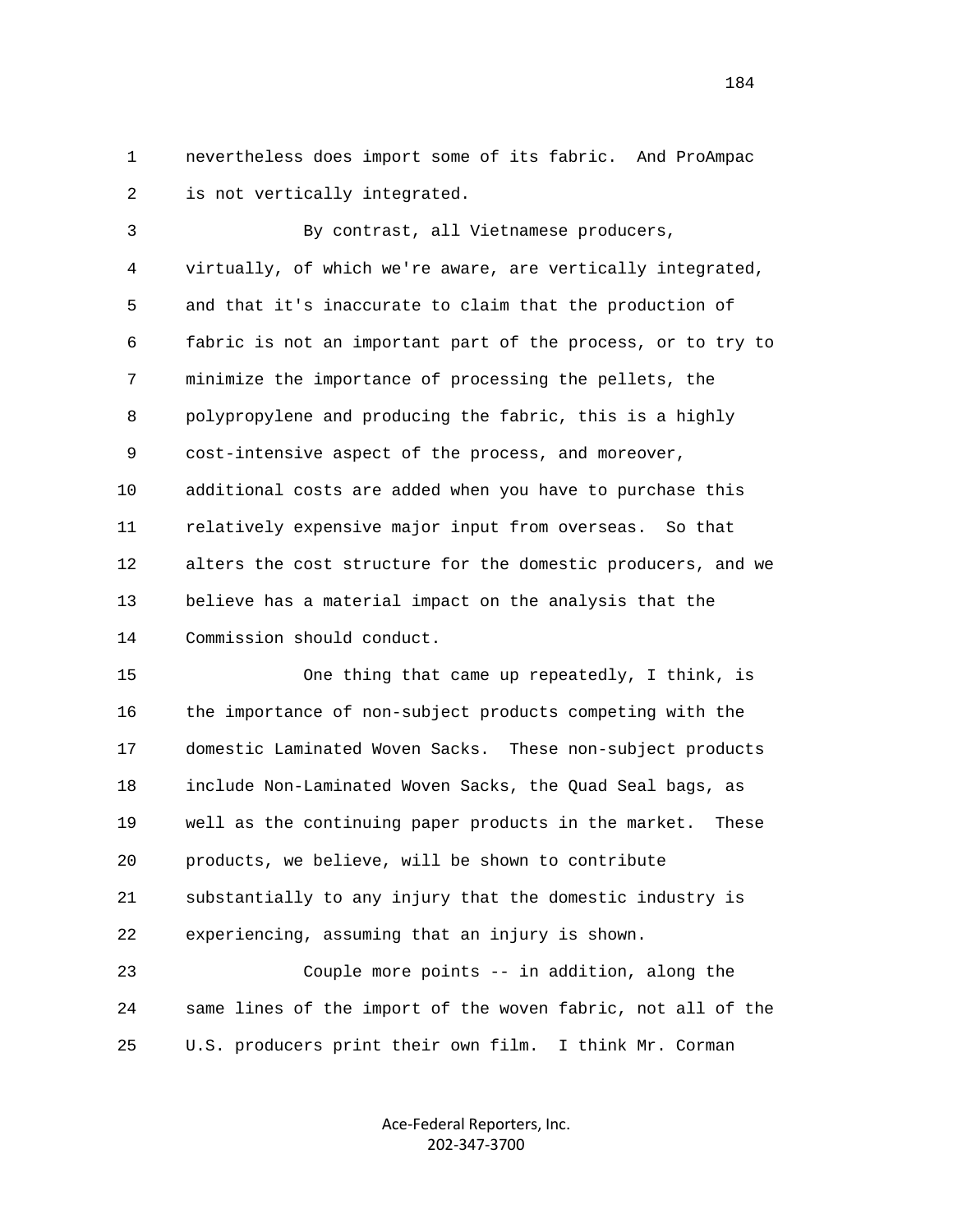1 made that point who was here testifying as a neutral 2 participant.

 3 The last point that I would like to highlight is 4 the impact of the resin prices. The resin prices in this 5 industry, they drive the price of the Laminated Woven Sacks 6 to a large extent. And fluctuations in the resin prices 7 should have an impact on the LWS, or laminated woven sack 8 prices.

 9 So to the extent resin prices decrease, LWS 10 prices should decrease as well, and vice versa. And over 11 the course of the POI, resin prices did indeed fall 12 significantly, and so this had an effect on the pricing 13 structure of both imports and domestically-produced product.

 14 And to the extent that the domestic producers 15 did not respond to that change in resin prices, and, again, 16 to the injury that they're claiming cannot reasonably be 17 attributed to the imported Laminated Woven Sacks. So that's 18 all that I have and once again, I appreciate the staff for 19 taking the time and the attention to hear this presentation 20 today. Good afternoon.

 21 MR. CORKRAN: Good afternoon, and thank you, Mr. 22 Lowe. Very much appreciate it. On behalf of the Commission 23 and the staff, I'd like to thank the witnesses who came here 24 today, and the counsel who came here today, for helping us 25 gain a better understanding of the product and the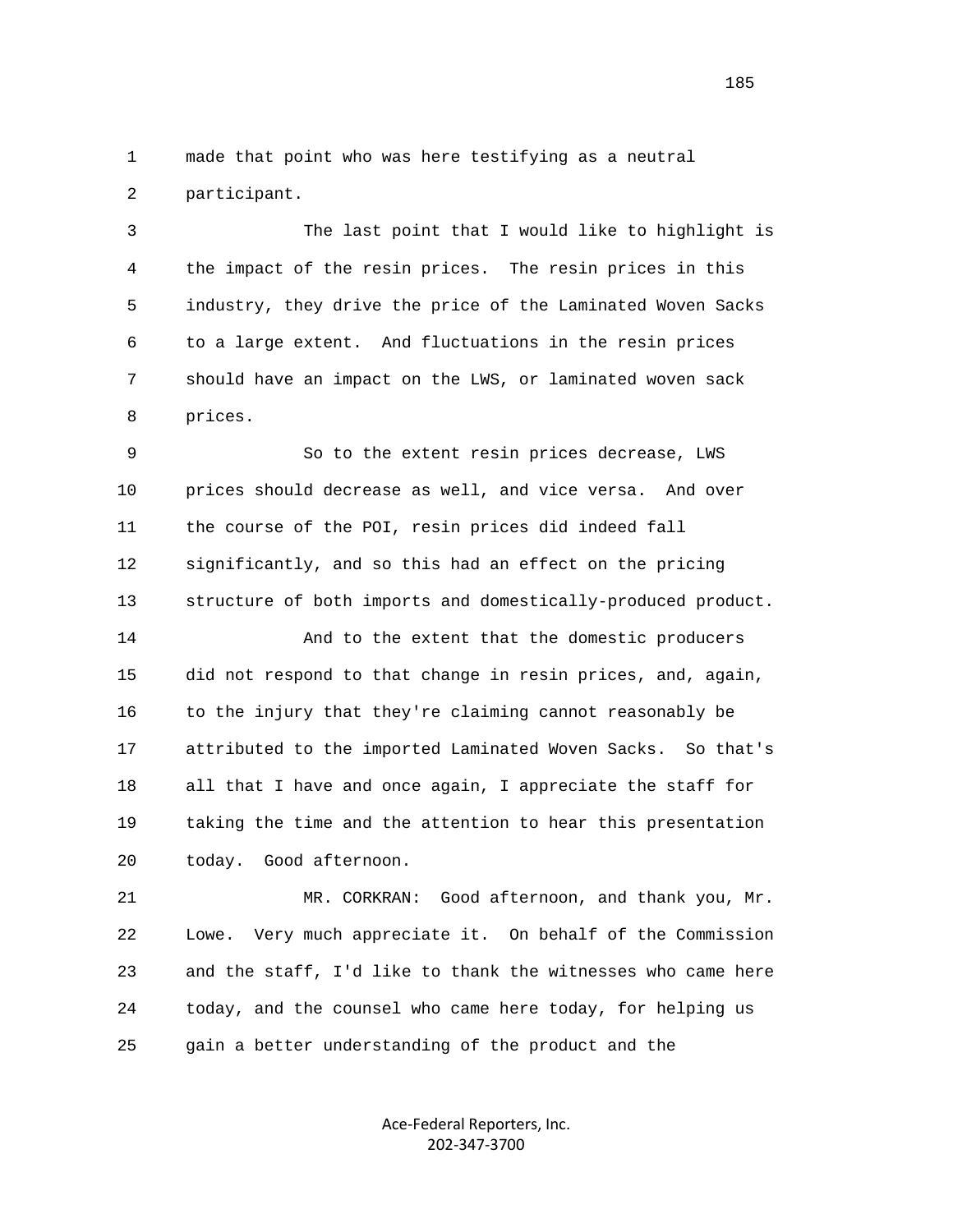1 conditions of competition in the Laminated Woven Sacks 2 industry.

 3 Before concluding, please let me mention a few 4 dates to keep in mind. The deadline for submission of 5 corrections to the transcript and for submission of 6 post-conference briefs is Monday, April 2nd. If briefs 7 contain business proprietary information, a public version 8 is due on Tuesday, April 3rd.

 9 The Commission has tentatively scheduled its 10 vote in these investigations for Friday, April 20th, and it 11 will report its determinations to the Secretary of the 12 Department of Commerce on Monday, April 23rd. Commission's 13 opinions will be issued on Monday, April 30th. With that, I 14 would like to thank you all for coming, and this conference 15 is adjourned.

 16 (Whereupon the meeting was adjourned at 2:20 17 p.m.) 18 19 20 21 22 23 24 25